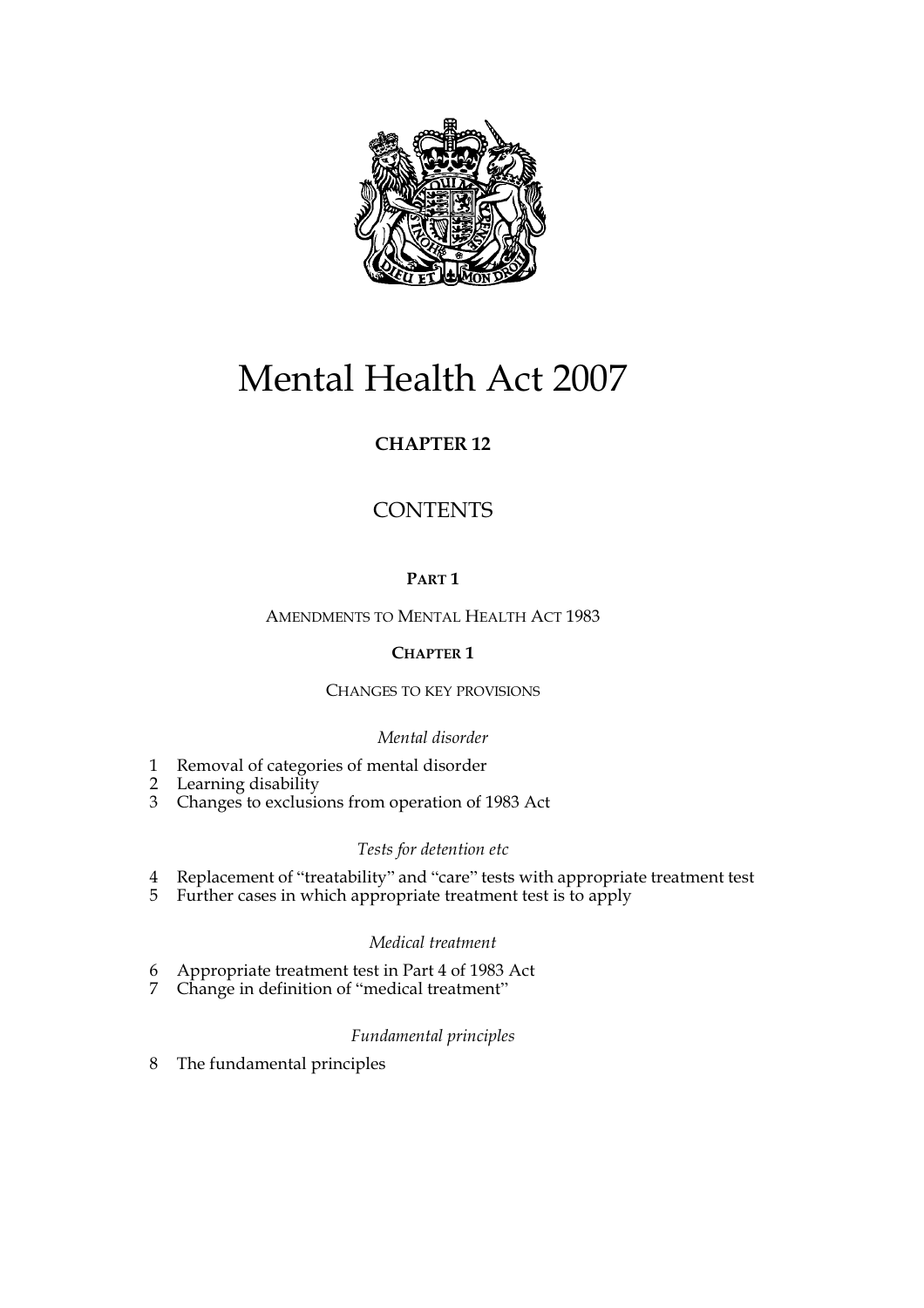#### PROFESSIONAL ROLES

#### *Approved clinicians and responsible clinicians*

- 9 Amendments to Part 2 of 1983 Act
- 10 Amendments to Part 3 of 1983 Act
- 11 Further amendments to Part 3 of 1983 Act
- 12 Amendments to Part 4 of 1983 Act
- 13 Amendments to Part 5 of 1983 Act
- 14 Amendments to other provisions of 1983 Act
- 15 Amendments to other Acts
- 16 Certain registered medical practitioners to be treated as approved under section 12 of 1983 Act
- 17 Regulations as to approvals in relation to England and Wales

# *Approved mental health professionals*

- 18 Approved mental health professionals
- 19 Approval of courses etc for approved mental health professionals<br>20 Amendment to section 62 of Care Standards Act 2000
- 20 Amendment to section 62 of Care Standards Act 2000<br>21 Approved mental health professionals: further amend
- Approved mental health professionals: further amendments

#### *Conflicts of interest in professional roles*

22 Conflicts of interest

#### **CHAPTER 3**

#### SAFEGUARDS FOR PATIENTS

#### *Patient's nearest relative*

- 23 Extension of power to appoint acting nearest relative
- 24 Discharge and variation of orders appointing nearest relative<br>25 Restriction of nearest relative's right to apply to tribunal
- Restriction of nearest relative's right to apply to tribunal
- 26 Civil partners

#### *Consent to treatment*

- 27 Electro-convulsive therapy, etc.
- 28 Section 27: supplemental
- 29 Withdrawal of consent

#### *Advocacy*

30 Independent mental health advocates

*Accommodation, etc.*

31 Accommodation, etc.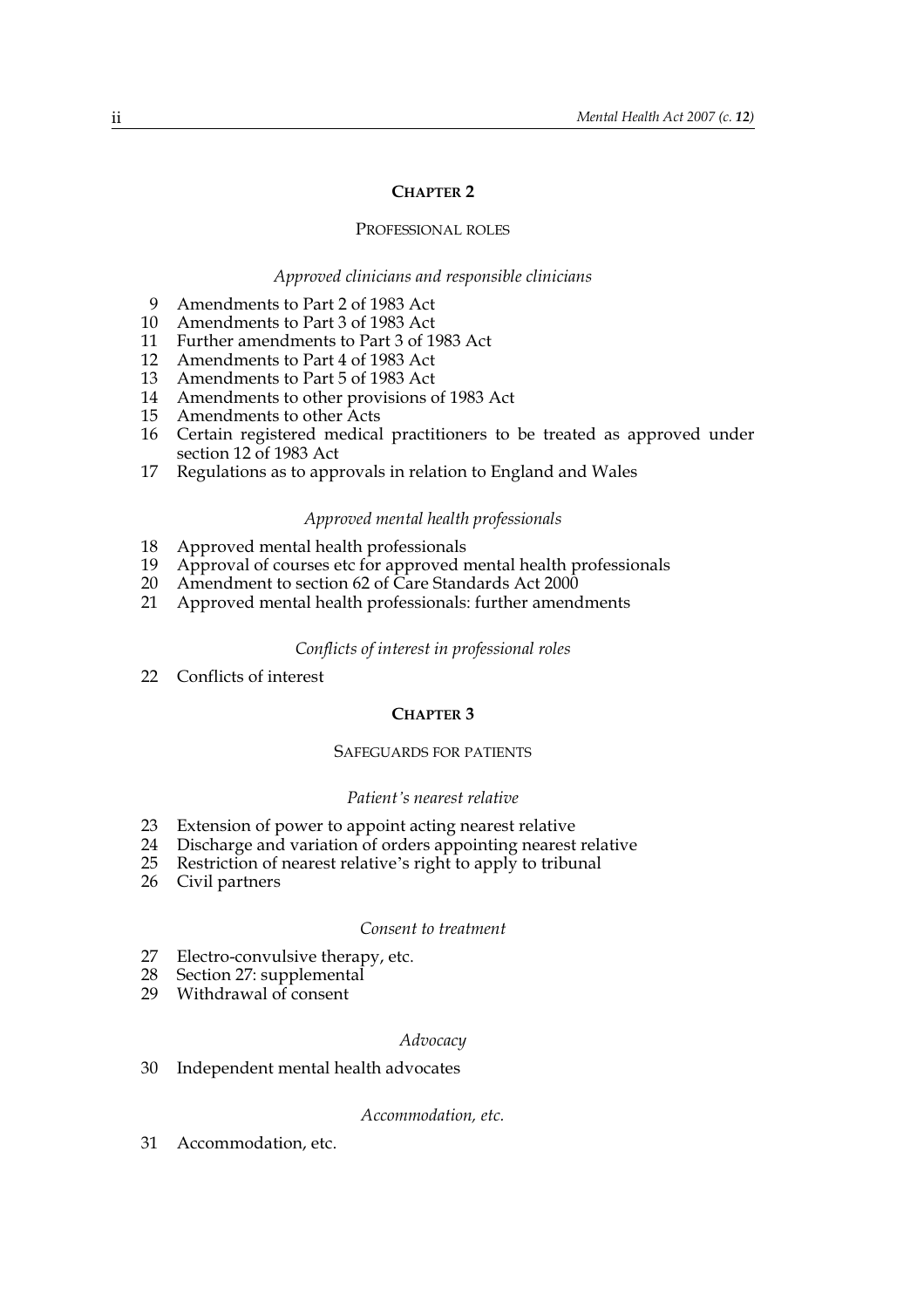#### SUPERVISED COMMUNITY TREATMENT

- 32 Community treatment orders, etc
- 33 Relationship with leave of absence
- 34 Consent to treatment
- 35 Authority to treat
- 36 Repeal of provisions for after-care under supervision

#### **CHAPTER 5**

# MENTAL HEALTH REVIEW TRIBUNALS

- 37 References
- 38 Organisation

#### **CHAPTER 6**

#### CROSS-BORDER PATIENTS

39 Cross-border arrangements

## **CHAPTER 7**

#### RESTRICTED PATIENTS

- 40 Restriction orders
- 41 Conditionally discharged patients subject to limitation directions

# **CHAPTER 8**

#### **MISCELLANEOUS**

- 42 Offence of ill-treatment: increase in maximum penalty on conviction on indictment
- 43 Informal admission of patients aged 16 or 17
- 44 Places of safety
- 45 Delegation of powers of managers of NHS foundation trusts
- 46 Local Health Boards
- 47 Welsh Ministers: procedure for instruments

#### **PART 2**

# AMENDMENTS TO OTHER ACTS

# **CHAPTER 1**

# AMENDMENTS TO DOMESTIC VIOLENCE, CRIME AND VICTIMS ACT 2004

48 Victims' rights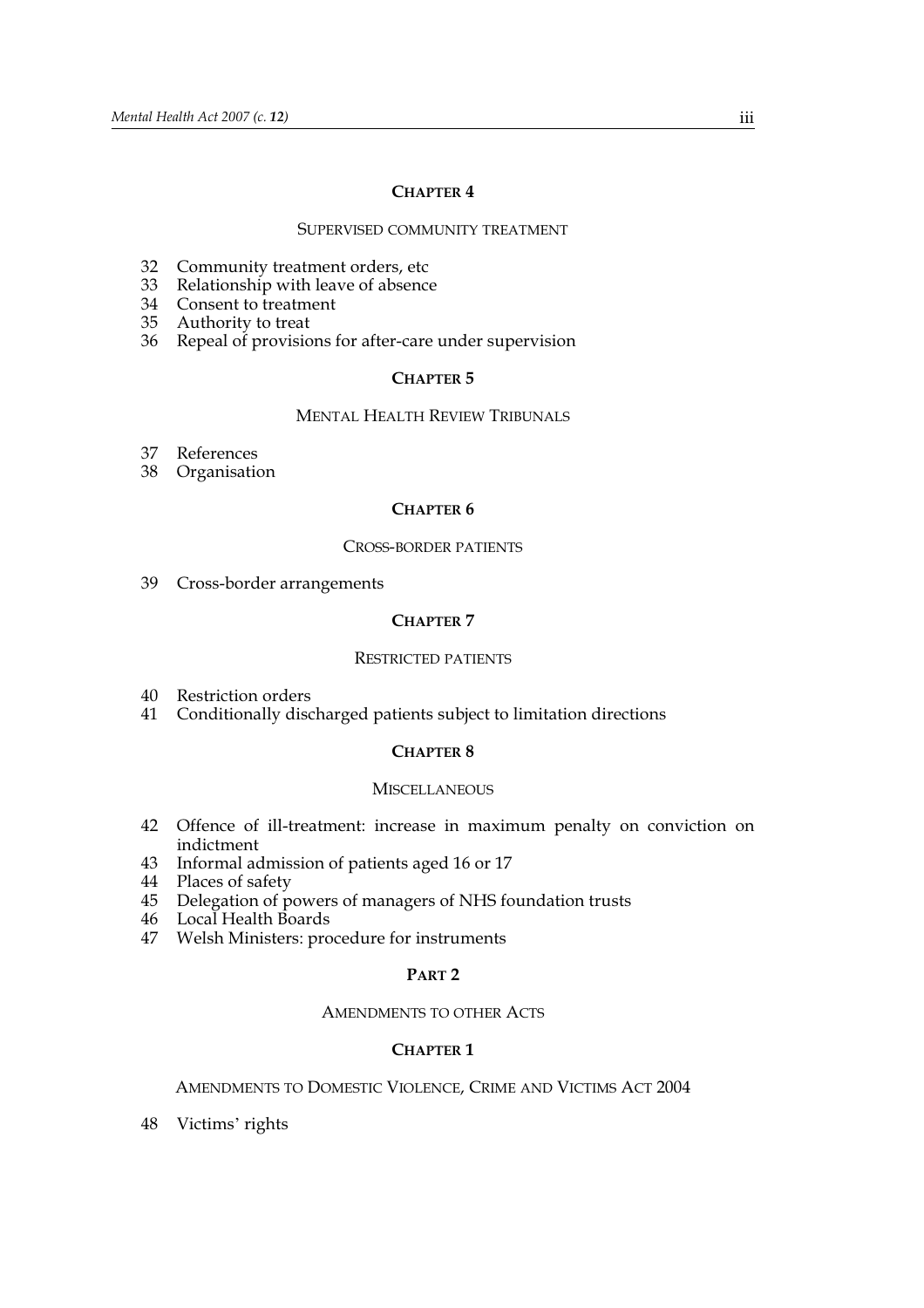#### AMENDMENTS TO MENTAL CAPACITY ACT 2005

- 49 Independent mental capacity advocacy service: exceptions
- 50 Mental Capacity Act 2005: deprivation of liberty
- 51 Amendment to section 20(11) of Mental Capacity Act 2005

#### **PART 3**

#### **GENERAL**

- 52 Meaning of "1983 Act"
- 53 Transitional provisions and savings
- 54 Consequential provisions
- 55 Repeals and revocations<br>56 Commencement
- 56 Commencement
- Commencement of section 36
- 58 Extent
- 59 Short title

Schedule 1 — Categories of mental disorder: further amendments etc

Part 1 - Amendments to 1983 Act

Part 2 — Amendments to other Acts

- Schedule 2 Approved mental health professionals: further amendments to 1983 Act
- Schedule 3 Supervised community treatment: further amendments to 1983 Act
- Schedule 4 Supervised community treatment: amendments to other Acts
- Schedule 5 Cross-border arrangements
	- Part 1 Amendments to Part 6 of 1983 Act
	- Part 2 Related amendments
- Schedule 6 Victims' rights
- Schedule 7 Mental Capacity Act 2005: new Schedule A1
- Schedule 8 Mental Capacity Act 2005: new Schedule 1A
- Schedule 9 Amendments relating to new section 4A of,& Schedule A1 to, Mental Capacity Act 2005
	- Part 1 Other amendments to Mental Capacity Act 2005
	- Part 2 Amendments to other Acts
- Schedule 10 Transitional provisions and savings

Schedule 11 — Repeals and revocations

- Part 1 Removal of categories of mental disorder
- Part 2 Replacement of "treatability" and "care" tests
- Part 3 Approved clinicians and responsible clinicians
- Part 4 Safeguards for patients
- Part 5 Supervised community treatment
- Part 6 Organisation of tribunals
- Part 7 Cross-border arrangements
- Part 8 Restricted patients
- Part 9 Miscellaneous
- Part 10 Deprivation of liberty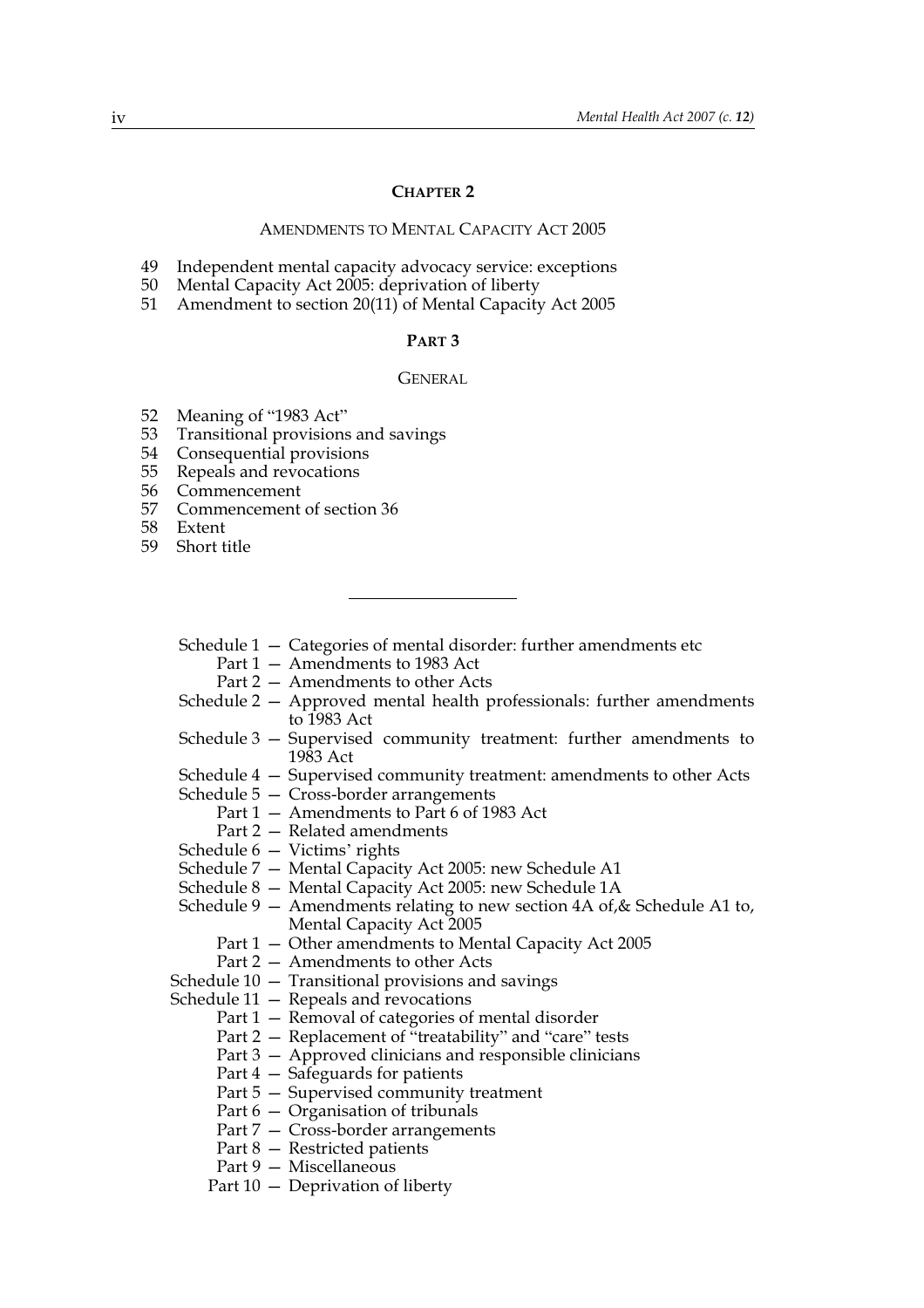

# Mental Health Act 2007

# **2007 CHAPTER 12**

An Act to amend the Mental Health Act 1983, the Domestic Violence, Crime and Victims Act 2004 and the Mental Capacity Act 2005 in relation to mentally disordered persons; to amend section 40 of the Mental Capacity Act 2005; and for connected purposes. [19th July 2007]

E IT ENACTED by the Queen's most Excellent Majesty, by and with the advice and consent of the Lords Spiritual and Temporal, and Commons, in this present **B** E IT ENACTED by the Queen's most Excellent Majesty, by and with consent of the Lords Spiritual and Temporal, and Commons, Parliament assembled, and by the authority of the same, as follows:

# **PART 1**

AMENDMENTS TO MENTAL HEALTH ACT 1983

#### **CHAPTER 1**

CHANGES TO KEY PROVISIONS

# *Mental disorder*

### **1 Removal of categories of mental disorder**

- (1) Section 1(2) of the 1983 Act (key definitions) is amended as set out in subsections (2) and (3).
- (2) For the definitions of "mental disorder" and "mentally disordered" substitute—

""mental disorder" means any disorder or disability of the mind; and

"mentally disordered" shall be construed accordingly;".

(3) The following definitions are omitted—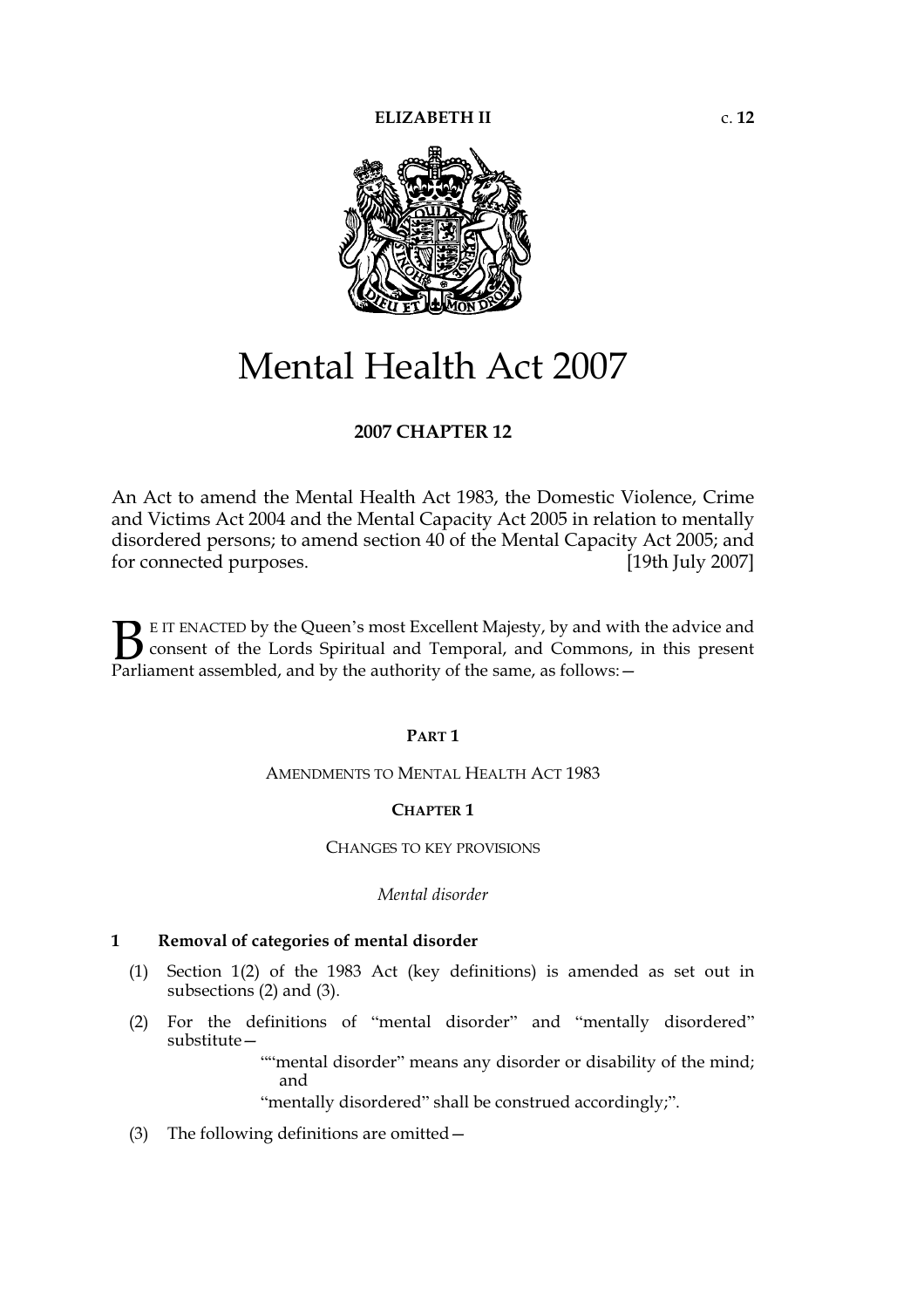- (a) those of "severe mental impairment" and "severely mentally impaired",
- (b) those of "mental impairment" and "mentally impaired", and
- (c) that of "psychopathic disorder".
- (4) Schedule 1 (which contains further amendments to the 1983 Act and amendments to other Acts) has effect.

# **2 Learning disability**

- (1) Section 1 of the 1983 Act (application of Act) is amended as follows.
- (2) After subsection (2) insert—
	- "(2A) But a person with learning disability shall not be considered by reason of that disability to be—
		- (a) suffering from mental disorder for the purposes of the provisions mentioned in subsection (2B) below; or
		- (b) requiring treatment in hospital for mental disorder for the purposes of sections 17E and 50 to 53 below,

unless that disability is associated with abnormally aggressive or seriously irresponsible conduct on his part.

- (2B) The provisions are—
	- (a) sections 3, 7, 17A, 20 and 20A below;
	- (b) sections 35 to 38, 45A, 47, 48 and 51 below; and
	- (c) section  $72(1)(b)$  and (c) and (4) below."
- (3) After subsection (3) insert—
	- "(4) In subsection (2A) above, "learning disability" means a state of arrested or incomplete development of the mind which includes significant impairment of intelligence and social functioning."

# **3 Changes to exclusions from operation of 1983 Act**

In section 1 of the 1983 Act (application of Act), for subsection (3) substitute  $-$ 

"(3) Dependence on alcohol or drugs is not considered to be a disorder or disability of the mind for the purposes of subsection (2) above."

# *Tests for detention etc*

# **4 Replacement of "treatability" and "care" tests with appropriate treatment test**

- (1) The 1983 Act is amended as follows.
- (2) In section 3 (admission for treatment)—
	- (a) in subsection (2), omit paragraph (b) (and the word "and" at the end of that paragraph),
	- (b) in that subsection, after paragraph (c) insert "; and
		- (d) appropriate medical treatment is available for him.", and
	- (c) in subsection  $(3)(a)$ , for "(b)" substitute "(d)".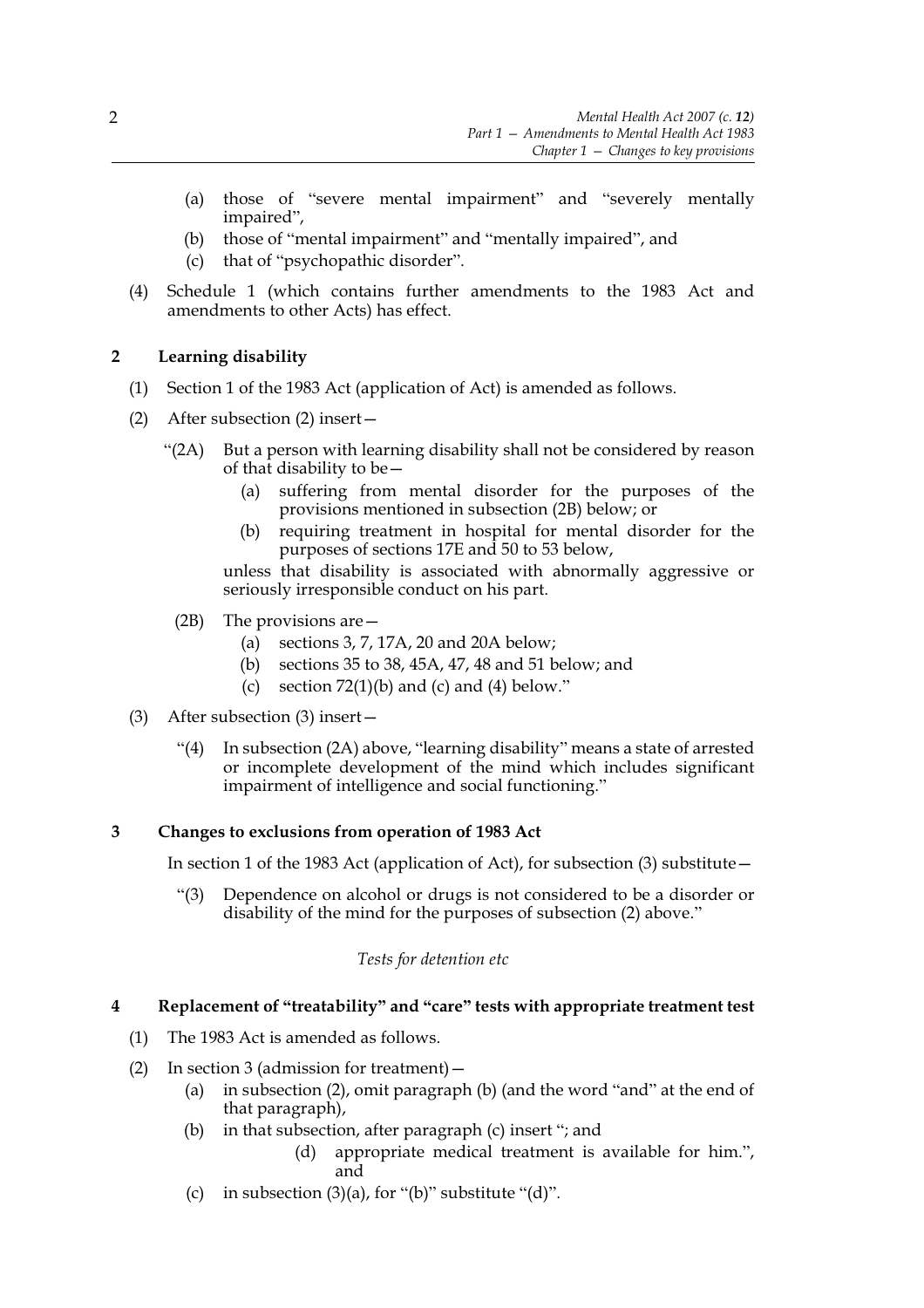- (3) In that section, after subsection (3) insert—
	- "(4) In this Act, references to appropriate medical treatment, in relation to a person suffering from mental disorder, are references to medical treatment which is appropriate in his case, taking into account the nature and degree of the mental disorder and all other circumstances of his case."
- (4) In section 20 (renewal of authority to detain), in subsection  $(4)$ 
	- (a) omit paragraph (b) (and the word "and" at the end of that paragraph),
	- (b) after paragraph (c) insert "and
		- (d) appropriate medical treatment is available for him.", and
	- (c) omit the words from "but, in the case of mental illness" to the end.
- (5) In section 37(2) (conditions for exercise of powers of court to order hospital admission or guardianship), in paragraph  $(a)(i)$ , for the words from ", in the case of psychopathic disorder" to the end substitute "appropriate medical treatment is available for him; or".
- (6) In section 45A(2) (conditions for exercise of powers of court to direct hospital admission), for paragraph (c) substitute—
	- "(c) that appropriate medical treatment is available for him."
- (7) In section 47(1) (conditions for exercise of Secretary of State's powers to direct removal to hospital), in paragraph (b), for the words from "and, in the case of psychopathic disorder" to the end substitute "; and
	- (c) that appropriate medical treatment is available for him;".
- (8) In section 72—
	- (a) in subsection (1)(b) (powers of tribunal to direct discharge of patient not liable to be detained under section 2), after sub-paragraph (ii) insert—
		- "(iia) that appropriate medical treatment is available for him; or", and
	- (b) omit subsection (2).
- (9) In section 73(1) (powers of tribunal to direct discharge of restricted patients), in paragraph (a), for "or (ii)" substitute ", (ii) or (iia)".
- (10) In section 145 (interpretation), after subsection (1AA) insert—
	- "(1AB) References in this Act to appropriate medical treatment shall be construed in accordance with section 3(4) above."

# **5 Further cases in which appropriate treatment test is to apply**

- (1) The 1983 Act is amended as follows.
- (2) In section 36(1) (remand to hospital for treatment) after paragraph (a) (inserted by Schedule 1 to this Act) insert "and
	- (b) appropriate medical treatment is available for him."
- (3) In section 48(1) (removal to hospital of immigration detainees etc) after paragraph (b) (inserted by Schedule 1 to this Act) insert "and
	- (c) appropriate medical treatment is available for him;".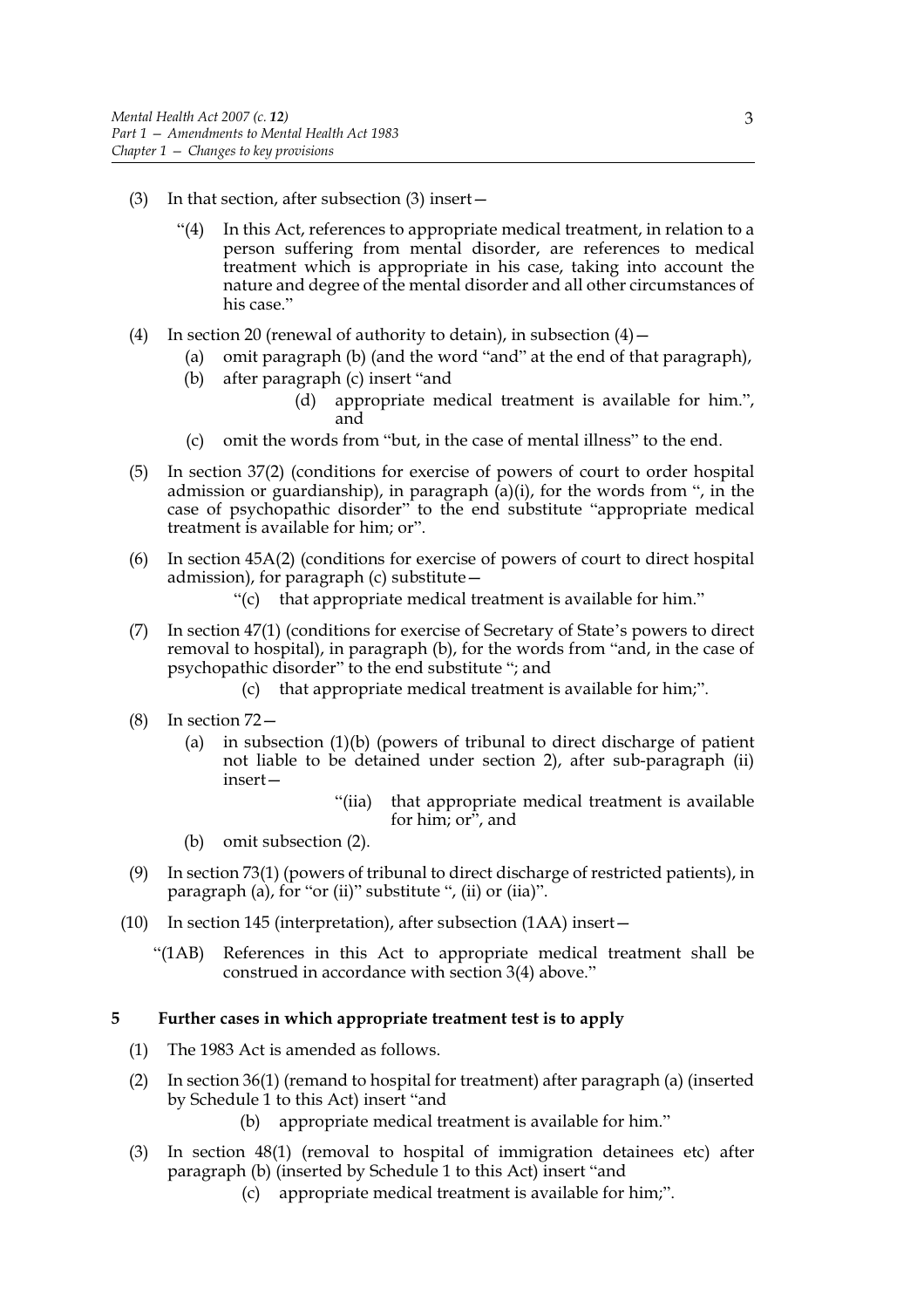- (4) In section 51(6)(a) (further power to make hospital order) after sub-paragraph (i) (inserted by Schedule 1 to this Act) insert "and
	- (ii) appropriate medical treatment is available for him; and".

*Medical treatment*

# **6 Appropriate treatment test in Part 4 of 1983 Act**

- (1) Part 4 of the 1983 Act (consent to treatment) is amended as follows.
- (2) In the following provisions, for the words from ", having regard to" to the end substitute "it is appropriate for the treatment to be given." $-$ 
	- (a) section 57(2)(b) (certification of second opinion where treatment requires consent and a second opinion), and
	- (b) section 58(3)(b) (certification of second opinion where treatment requires consent or a second opinion).
- (3) In section 64 (supplementary provisions for Part 4), after subsection (2) insert—
	- "(3) For the purposes of this Part of this Act, it is appropriate for treatment to be given to a patient if the treatment is appropriate in his case, taking into account the nature and degree of the mental disorder from which he is suffering and all other circumstances of his case."

# **7 Change in definition of "medical treatment"**

- (1) Section 145 of the 1983 Act is amended as follows.
- (2) In subsection (1), in the definition of "medical treatment", for the words from "and also" to the end substitute "psychological intervention and specialist mental health habilitation, rehabilitation and care (but see also subsection (4) below);".
- (3) After subsection (3) insert—
	- "(4) Any reference in this Act to medical treatment, in relation to mental disorder, shall be construed as a reference to medical treatment the purpose of which is to alleviate, or prevent a worsening of, the disorder or one or more of its symptoms or manifestations."

# *Fundamental principles*

### **8 The fundamental principles**

After section 118(2) of the 1983 Act (code of practice) insert—

- " $(2A)$  The code shall include a statement of the principles which the Secretary of State thinks should inform decisions under this Act.
- (2B) In preparing the statement of principles the Secretary of State shall, in particular, ensure that each of the following matters is addressed—
	- (a) respect for patients' past and present wishes and feelings,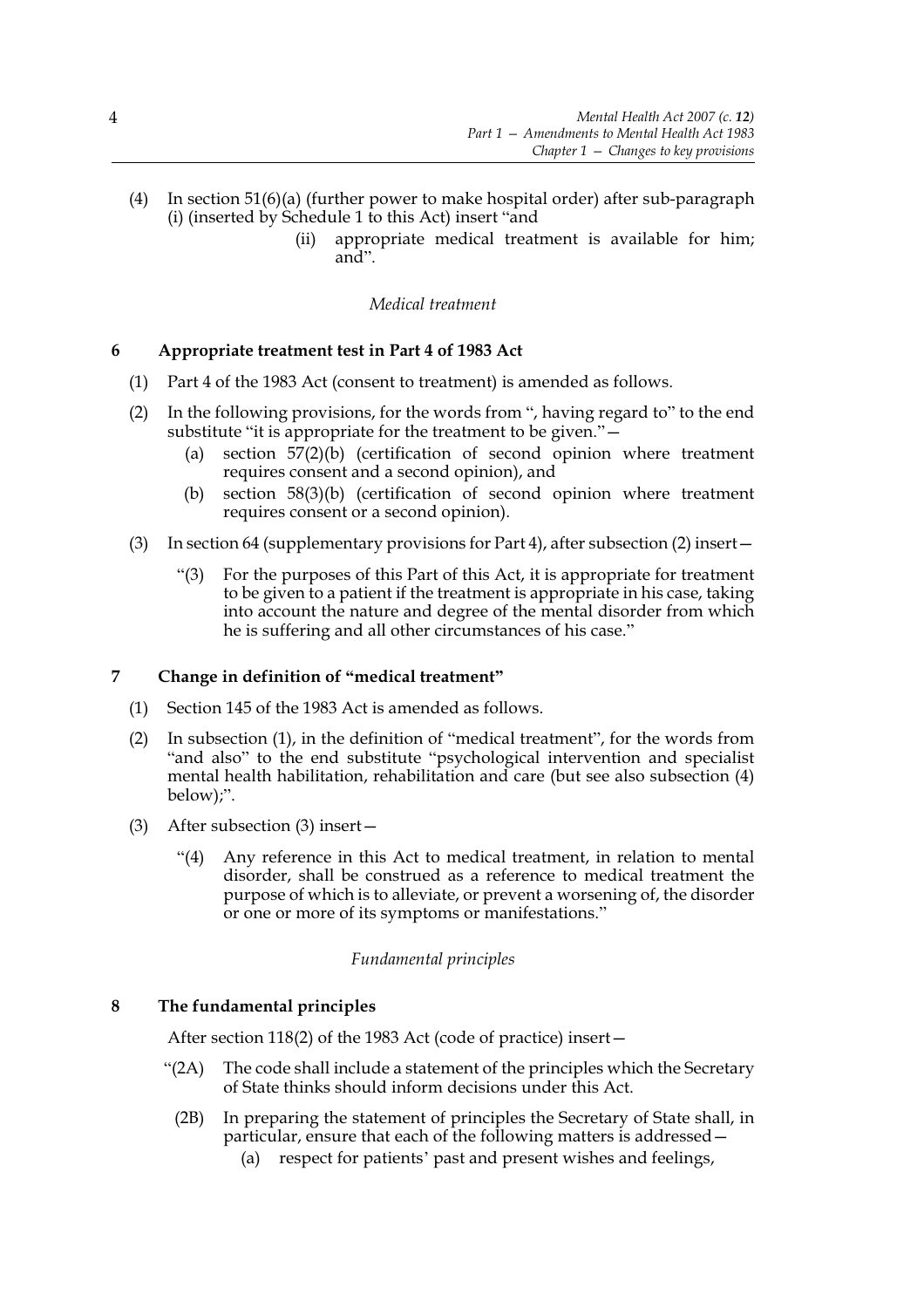- (b) respect for diversity generally including, in particular, diversity of religion, culture and sexual orientation (within the meaning of section 35 of the Equality Act 2006),
- (c) minimising restrictions on liberty,
- (d) involvement of patients in planning, developing and delivering care and treatment appropriate to them,
- (e) avoidance of unlawful discrimination,
- (f) effectiveness of treatment,
- (g) views of carers and other interested parties,
- (h) patient wellbeing and safety, and
- (i) public safety.
- (2C) The Secretary of State shall also have regard to the desirability of ensuring—
	- (a) the efficient use of resources, and
	- (b) the equitable distribution of services.
- (2D) In performing functions under this Act persons mentioned in subsection (1)(a) or (b) shall have regard to the code."

# PROFESSIONAL ROLES

*Approved clinicians and responsible clinicians*

# **9 Amendments to Part 2 of 1983 Act**

- (1) Part 2 of the 1983 Act (compulsory admission to hospital and guardianship) is amended as follows.
- (2) In section 5 (application in respect of patient already in hospital)—
	- (a) in subsection (2), after "registered medical practitioner" insert "or approved clinician",
	- (b) for subsection (3) substitute—
		- "(3) The registered medical practitioner or approved clinician in charge of the treatment of a patient in a hospital may nominate one (but not more than one) person to act for him under subsection (2) above in his absence.
		- $(3A)$  For the purposes of subsection  $(3)$  above  $-$ 
			- (a) the registered medical practitioner may nominate another registered medical practitioner, or an approved clinician, on the staff of the hospital; and
			- (b) the approved clinician may nominate another approved clinician, or a registered medical practitioner, on the staff of the hospital.", and
	- (c) in subsection (4), after "a practitioner", in each place, insert "or clinician".
- (3) In section 17 (leave of absence)—
	- (a) in subsection  $(1)$  -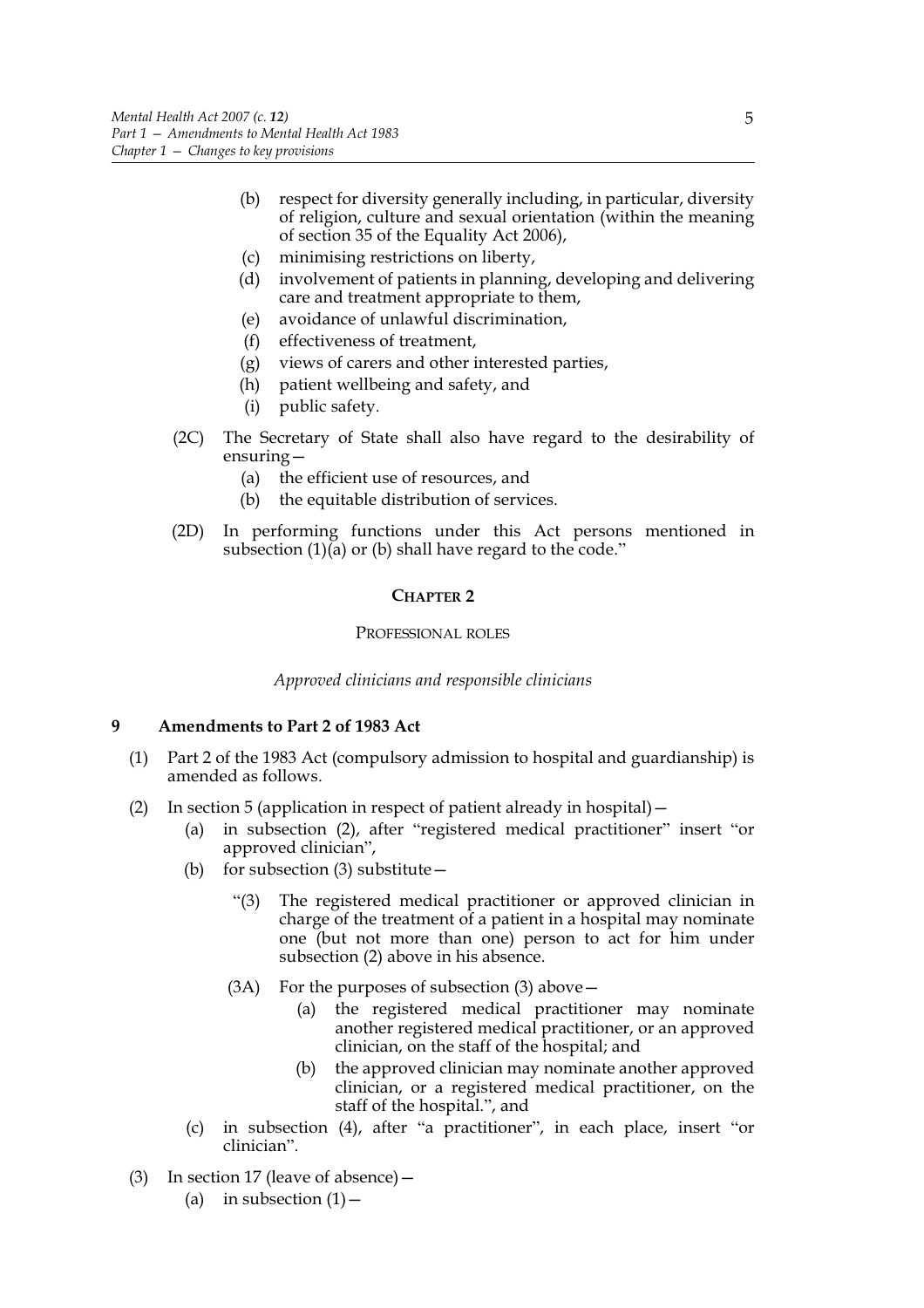- (i) for "responsible medical officer" substitute "responsible clinician", and
- (ii) for "that officer" substitute "that clinician",
- (b) in subsection (3), for "responsible medical officer" substitute "responsible clinician", and
- (c) in subsection  $(4)$ 
	- (i) for "responsible medical officer" substitute "responsible clinician", and
	- (ii) for "that officer" substitute "that clinician".
- (4) In section 20 (duration of authority)—
	- (a) in subsections (3) and (5), for "responsible medical officer" substitute "responsible clinician",
	- (b) after subsection (5) insert—
		- "(5A) But the responsible clinician may not furnish a report under subsection  $(3)$  above unless a person -
			- (a) who has been professionally concerned with the patient's medical treatment; but
			- (b) who belongs to a profession other than that to which the responsible clinician belongs,

states in writing that he agrees that the conditions set out in subsection (4) above are satisfied.",

- (c) in subsection (6), for "appropriate medical officer" substitute "appropriate practitioner", and
- (d) omit subsection (10).
- (5) In section 21B (patients who are taken into custody or return after more than  $28 \text{ days}$ )  $-$ 
	- (a) in subsections (2) and (3), for "appropriate medical officer" substitute "appropriate practitioner", and
	- (b) in subsection (10), omit the definition of "appropriate medical officer".
- (6) In section 23(2) (persons who may apply for discharge of patient), in paragraphs (a) and (b), for "responsible medical officer" substitute "responsible clinician".
- (7) In section 24 (visiting and examination of patients), in each place, after "registered medical practitioner" insert "or approved clinician".
- (8) In section 25(1) (restrictions on discharge by nearest relative)  $-$ 
	- (a) for "responsible medical officer" substitute "responsible clinician", and (b) for "that officer" substitute "that clinician".
- (9) In section 34 (interpretation of Part 2 of the 1983 Act), in subsection (1), insert the following definition at the appropriate place—
	- ""the appropriate practitioner" means—
		- (a) in the case of a patient who is subject to the guardianship of a person other than a local social services authority, the nominated medical attendant of the patient; and
		- (b) in any other case, the responsible clinician;".
- (10) In that subsection, for the definition of "the responsible medical officer"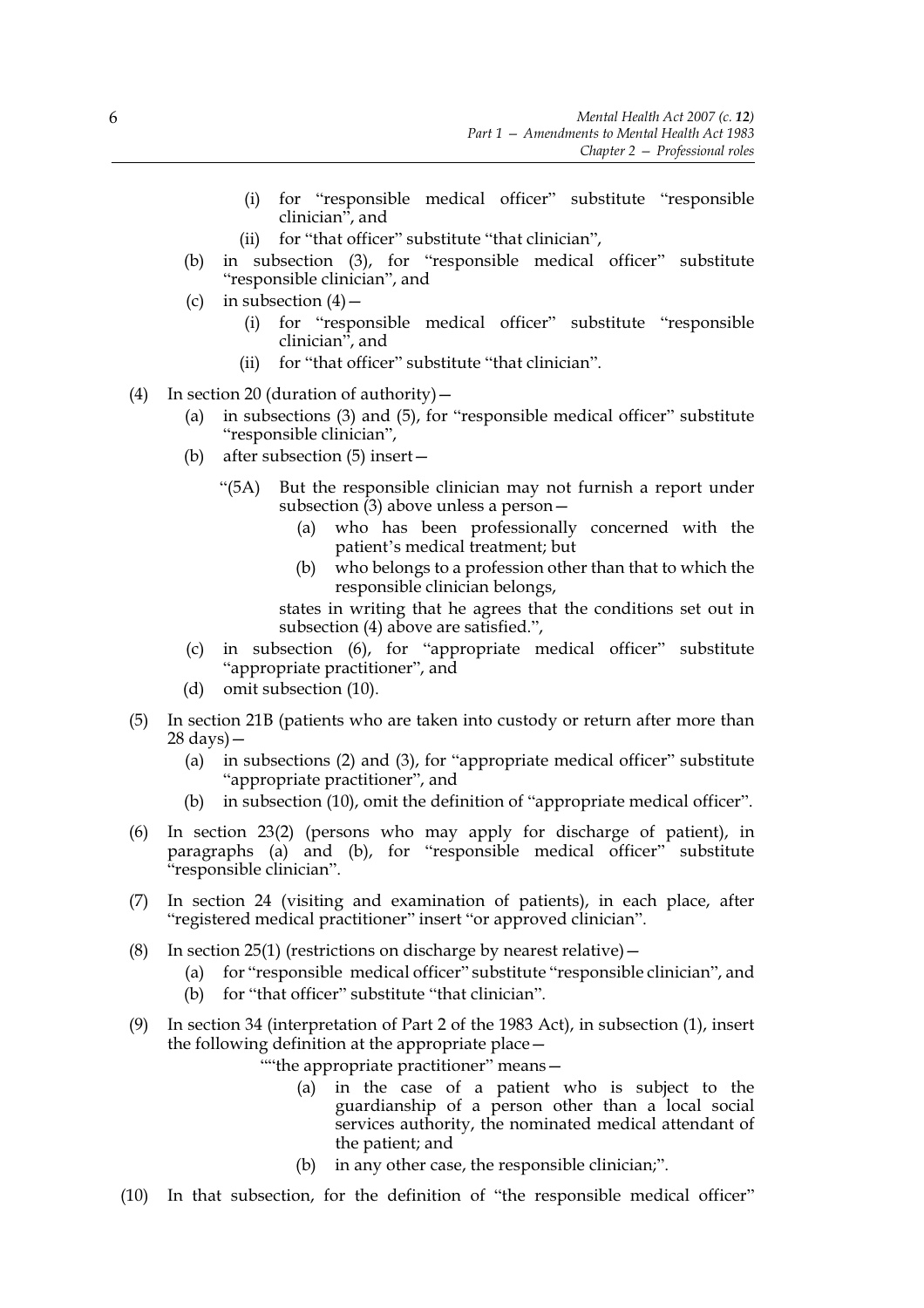#### substitute—

""the responsible clinician" means—

- (a) in relation to a patient liable to be detained by virtue of an application for admission for assessment or an application for admission for treatment, or a community patient, the approved clinician with overall responsibility for the patient's case;
- (b) in relation to a patient subject to guardianship, the approved clinician authorised by the responsible local social services authority to act (either generally or in any particular case or for any particular purpose) as the responsible clinician;".

## **10 Amendments to Part 3 of 1983 Act**

- (1) Part 3 of the 1983 Act (patients concerned in criminal proceedings) is amended as follows.
- (2) In section 35 (remand to hospital for report)—
	- (a) in subsections (4) and (5), for "registered medical practitioner" substitute "approved clinician", and
	- (b) in subsection (8), after "registered medical practitioner" insert "or approved clinician".
- (3) In section 36 (remand to hospital for treatment)—
	- (a) in subsection (3), for "registered medical practitioner who would be in charge of his treatment" substitute "approved clinician who would have overall responsibility for his case",
	- (b) in subsection (4), for "responsible medical officer" substitute "responsible clinician", and
	- (c) in subsection (7), after "registered medical practitioner" insert "or approved clinician".
- (4) In section 37 (hospital and guardianship orders), in subsection (4), for "registered medical practitioner who would be in charge of his treatment" substitute "approved clinician who would have overall responsibility for his case".
- (5) In section 38 (interim hospital orders)—
	- (a) in subsection (4), for "registered medical practitioner who would be in charge of his treatment" substitute "approved clinician who would have overall responsibility for his case", and
	- (b) in subsection (5), for "responsible medical officer", in each place, substitute "responsible clinician".
- (6) In section 41 (power of courts to restrict discharge from hospital), in subsections  $(3)(c)$  and  $(6)$ , for "responsible medical officer" substitute "responsible clinician".
- (7) In section 44(2) (person who is to give evidence in connection with committal to hospital), for "registered medical practitioner who would be in charge of the offender's treatment" substitute "approved clinician who would have overall responsibility for the offender's case".
- (8) In section 45A(5) (person who is to give evidence in connection with hospital or limitation direction), for "registered medical practitioner who would be in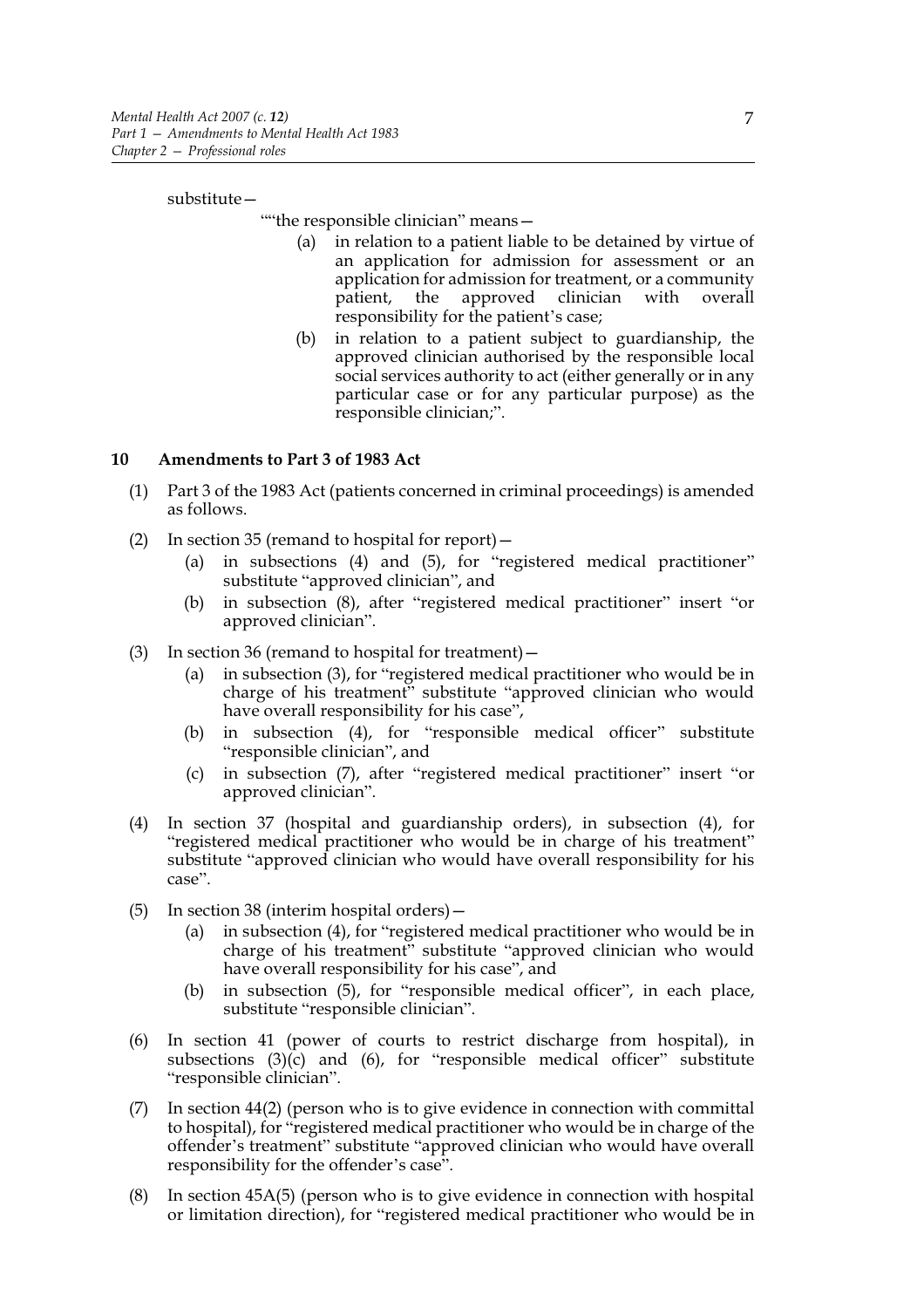charge of his treatment" substitute "approved clinician who would have overall responsibility for his case".

- (9) In the following provisions, for "responsible medical officer" substitute "responsible clinician"—
	- (a) section 45B(3) (requirement to produce report on person subject to hospital and limitation directions), and
	- (b) section 49(3) (requirement to produce report on person subject to restriction direction).

## **11 Further amendments to Part 3 of 1983 Act**

- (1) Part 3 of the 1983 Act (patients concerned in criminal proceedings) is further amended as follows.
- (2) In section 50(1) (powers of Secretary of State in respect of prisoners under sentence)—
	- (a) for "responsible medical officer" substitute "responsible clinician", and
	- (b) for "registered medical practitioner" substitute "approved clinician".
- (3) In section 51 (further provisions as to detained persons)—
	- (a) in subsection  $(3)$ 
		- (i) for "responsible medical officer" substitute "responsible clinician", and
		- (ii) for "registered medical practitioner" substitute "approved clinician", and
	- (b) in subsection (4), for "responsible medical officer" substitute "responsible clinician".
- (4) In section 52 (further provisions as to persons remanded by magistrates' courts), in subsections  $(5)$  and  $(7)$ , for "responsible medical officer" substitute "responsible clinician".
- (5) In section 53(2) (powers of Secretary of State in respect of civil prisoners and persons detained under the Immigration Acts)—
	- (a) for "responsible medical officer" substitute "responsible clinician", and
	- (b) for "registered medical practitioner" substitute "approved clinician".
- (6) In section 54 (requirements as to medical evidence), for subsection (2) substitute—
	- "(2) For the purposes of any provision of this Part of this Act under which a court may act on the written evidence of any person, a report in writing purporting to be signed by that person may, subject to the provisions of this section, be received in evidence without proof of the following—
		- (a) the signature of the person; or
		- (b) his having the requisite qualifications or approval or authority or being of the requisite description to give the report.
	- (2A) But the court may require the signatory of any such report to be called to give oral evidence."
- (7) In section 55 (interpretation of Part 3), for the definition of "responsible medical officer" in subsection (1) substitute—
	- ""responsible clinician", in relation to a person liable to be detained in a hospital within the meaning of Part 2 of this Act,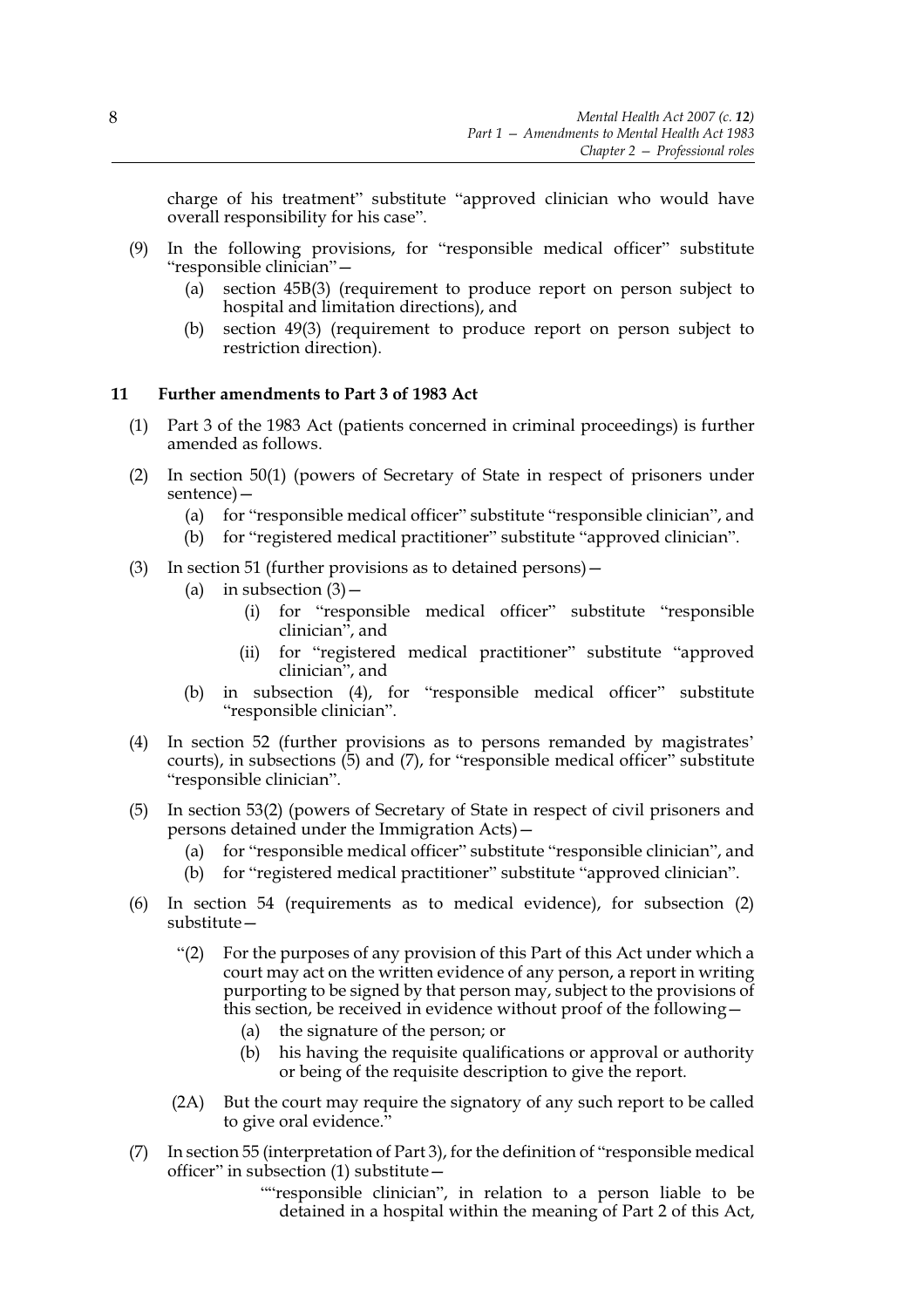means the approved clinician with overall responsibility for the patient's case."

- (8) In Part 2 of Schedule 1 (modifications in relation to patients subject to special restrictions), in paragraph 3—
	- (a) in paragraph (b), for ""the responsible medical officer" and after the words "that officer"" substitute ""the responsible clinician" and after the words "that clinician"", and
	- (b) in paragraph (c), for ""by the responsible medical officer"" substitute ""by the responsible clinician"".

# **12 Amendments to Part 4 of 1983 Act**

- (1) Part 4 of the 1983 Act (consent to treatment) is amended as follows.
- (2) In section 57 (requirements as to certification for treatment requiring consent and a second opinion)—
	- (a) in subsection  $(2)(a)$ , for "responsible medical officer" substitute "responsible clinician (if there is one) or the person in charge of the treatment in question", and
	- (b) in subsection (3), for the words from ", and of those persons" to the end substitute "but, of those persons—
		- (a) one shall be a nurse and the other shall be neither a nurse nor a registered medical practitioner; and
		- (b) neither shall be the responsible clinician (if there is one) or the person in charge of the treatment in question."
- (3) In section 58 (requirements as to certification for treatment requiring consent or a second opinion)—
	- (a) in subsection  $(3)$ 
		- (i) in paragraph (a), for "responsible medical officer" substitute "approved clinician in charge of it", and
		- (ii) in paragraph (b), for "responsible medical officer" substitute "responsible clinician or the approved clinician in charge of the treatment in question", and
	- (b) in subsection (4), for the words from ", and of those persons" to the end substitute "but, of those persons—
		- (a) one shall be a nurse and the other shall be neither a nurse nor a registered medical practitioner; and
		- (b) neither shall be the responsible clinician or the approved clinician in charge of the treatment in question."
- (4) In section 61 (review of treatment)—
	- (a) in subsection  $(1)$  -
		- (i) for "by the responsible medical officer" substitute "by the approved clinician in charge of the treatment", and
		- (ii) in paragraph (a), for "responsible medical officer" substitute "responsible clinician",
	- (b) in subsection (2)(b), for "responsible medical officer" substitute "responsible clinician",
	- (c) in subsection (3), omit the words "to the responsible medical officer", and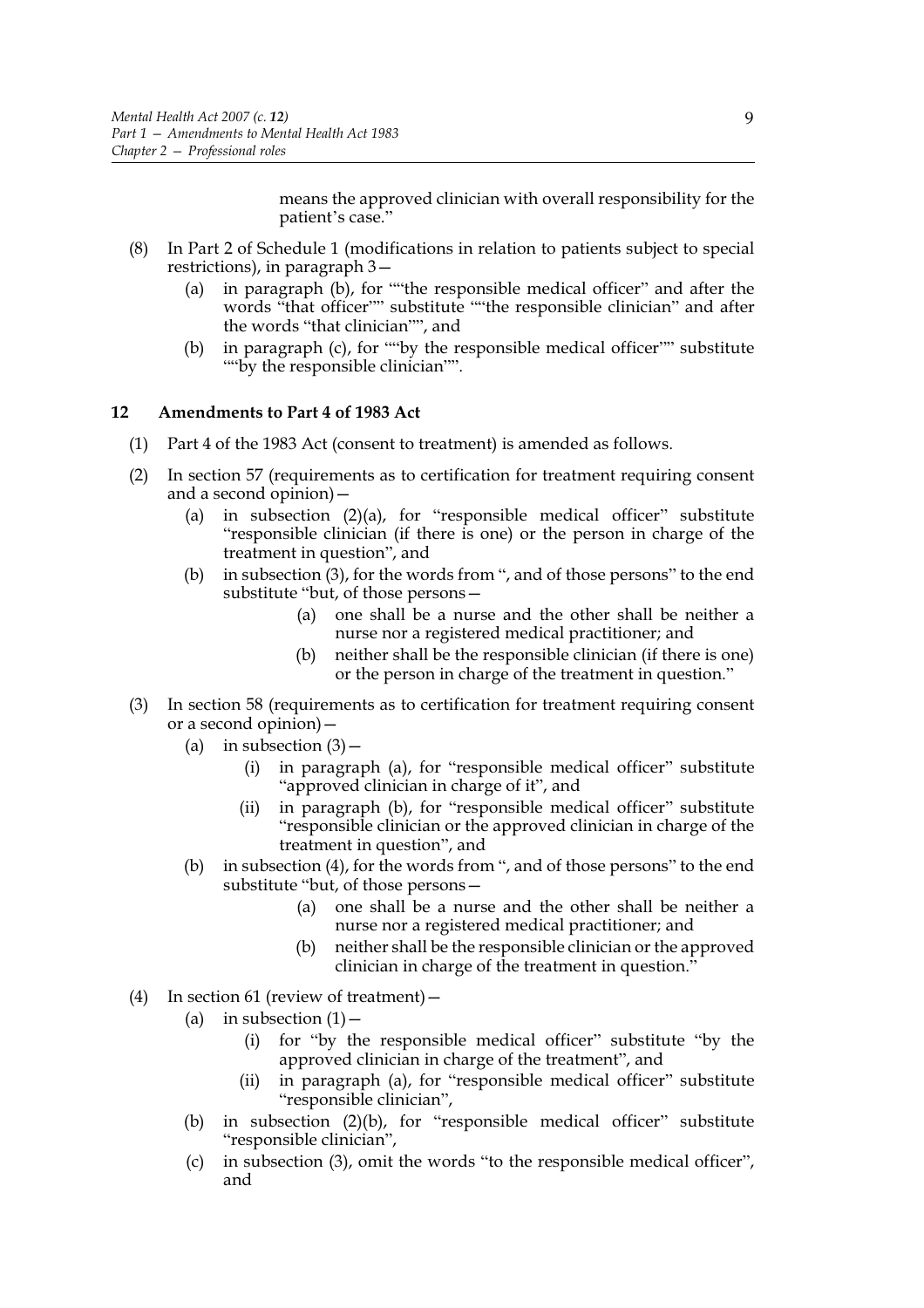- (d) after that subsection insert—
	- "(3A) The notice under subsection (3) above shall be given to the approved clinician in charge of the treatment."
- (5) In section 62(2) (exception to discontinuance of treatment), for "responsible medical officer" substitute "approved clinician in charge of the treatment".
- (6) In section 63 (treatment not requiring consent), for "responsible medical officer" substitute "approved clinician in charge of the treatment".
- (7) In section 64 (supplementary provisions for Part  $4$ )  $-$ 
	- (a) in subsection (1), for the words from ""the responsible" to "treatment" substitute ""the responsible clinician" means the approved clinician with overall responsibility for the case", and
	- (b) after that subsection insert—
		- "(1A) References in this Part of this Act to the approved clinician in charge of a patient's treatment shall, where the treatment in question is a form of treatment to which section 57 above applies, be construed as references to the person in charge of the treatment."

# **13 Amendments to Part 5 of 1983 Act**

- (1) Part 5 of the 1983 Act (Mental Health Review Tribunals) is amended as follows.
- (2) In the following provisions, after "registered medical practitioner" insert "or approved clinician"—
	- (a) section 67(2) (power to visit and examine patient for the purposes of a tribunal reference), and
	- (b) section 76(1) (power to visit and examine patient for the purposes of a tribunal application).
- (3) In section 79 (interpretation of Part 5), in subsection (6), for ", and "the responsible medical officer" means the responsible medical officer," substitute ", and "the responsible clinician" means the responsible clinician,".

#### **14 Amendments to other provisions of 1983 Act**

- (1) The 1983 Act is amended as follows.
- (2) In section 118 (code of practice), in subsection (1)(a), after "registered medical practitioners" insert ", approved clinicians".
- (3) In the following provisions, after "registered medical practitioner" insert "or approved clinician"—
	- (a) section 120(4)(a) (right of person authorised by Secretary of State etc to visit patients), and
	- (b) section 121(5)(a) (right of person authorised by Mental Health Act Commission to visit patients).
- (4) In section 134 (correspondence of patients), in subsection (1), for "registered medical practitioner in charge of the treatment of the patient" substitute "approved clinician with overall responsibility for the patient's case".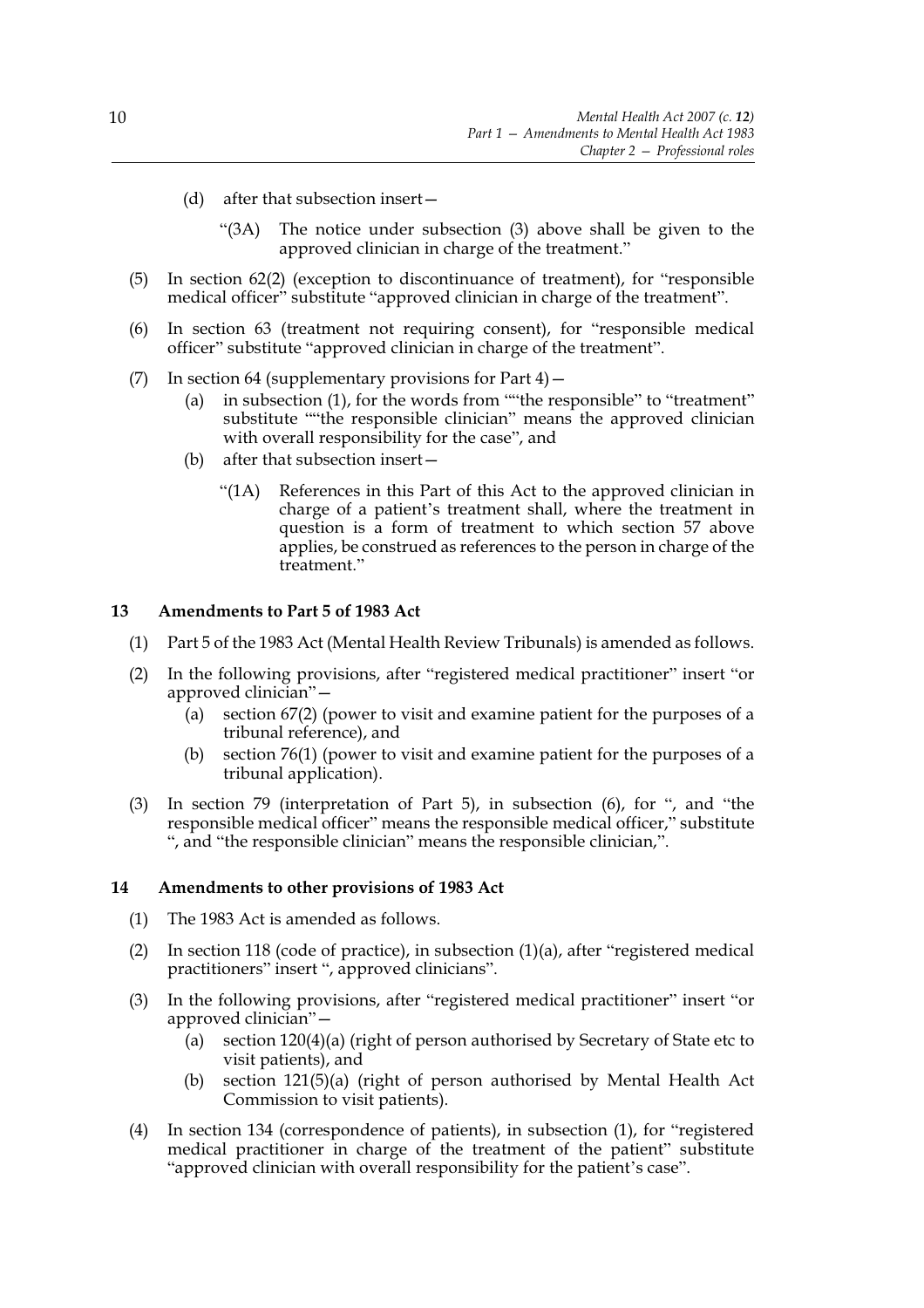- (5) In section 145 (general interpretation), in subsection (1), insert the following definition at the appropriate place—
	- ""approved clinician" means a person approved by the Secretary of State (in relation to England) or by the Welsh Ministers (in relation to Wales) to act as an approved clinician for the purposes of this Act;".

#### **15 Amendments to other Acts**

- (1) In section 116B(5) of the Army Act 1955 (3 & 4 Eliz. 2 c. 18) (provision for person subject to hospital order and restriction order to be remitted for trial, etc)—
	- (a) for "the responsible medical officer" substitute "the responsible clinician", and
	- (b) for the words from "In this subsection" to the end substitute  $-$

 "In this subsection "responsible clinician" means the responsible clinician within the meaning of Part 3 of the 1983 Act."

- (2) In section 116B(5) of the Air Force Act 1955 (3 & 4 Eliz. 2 c. 19) (provision for person subject to hospital order and restriction order to be remitted for trial, etc)—
	- (a) for "the responsible medical officer" substitute "the responsible clinician", and
	- (b) for the words from "In this subsection" to the end substitute  $-$

 "In this subsection "responsible clinician" means the responsible clinician within the meaning of Part 3 of the 1983 Act."

- (3) In section 63B(5) of the Naval Discipline Act 1957 (c. 53) (provision for person subject to hospital order and restriction order to be remitted for trial, etc)—
	- (a) for "the responsible medical officer" substitute "the responsible clinician", and
	- (b) for the words from "In this subsection" to the end substitute  $-$

 "In this subsection "responsible clinician" means the responsible clinician within the meaning of Part 3 of the 1983 Act."

- (4) In section 5A(4) of the Criminal Procedure (Insanity) Act 1964 (c. 84) (provision for person subject to hospital order and restriction order to be remitted for trial, etc), for "the responsible medical officer" substitute "the responsible clinician".
- (5) In section 171 of the Armed Forces Act 2006 (c. 52) (remission for trial)—
	- (a) in subsection (1), for "the responsible medical officer" substitute "the responsible clinician", and
	- (b) in subsection (4) for the definition of "the responsible medical officer" substitute—

""the responsible clinician" means the responsible clinician within the meaning of Part 3 of the Mental Health Act 1983."

(6) On the commencement of the repeal of an enactment mentioned in subsection (1), (2) or (3) by the Armed Forces Act 2006, that subsection shall also cease to have effect.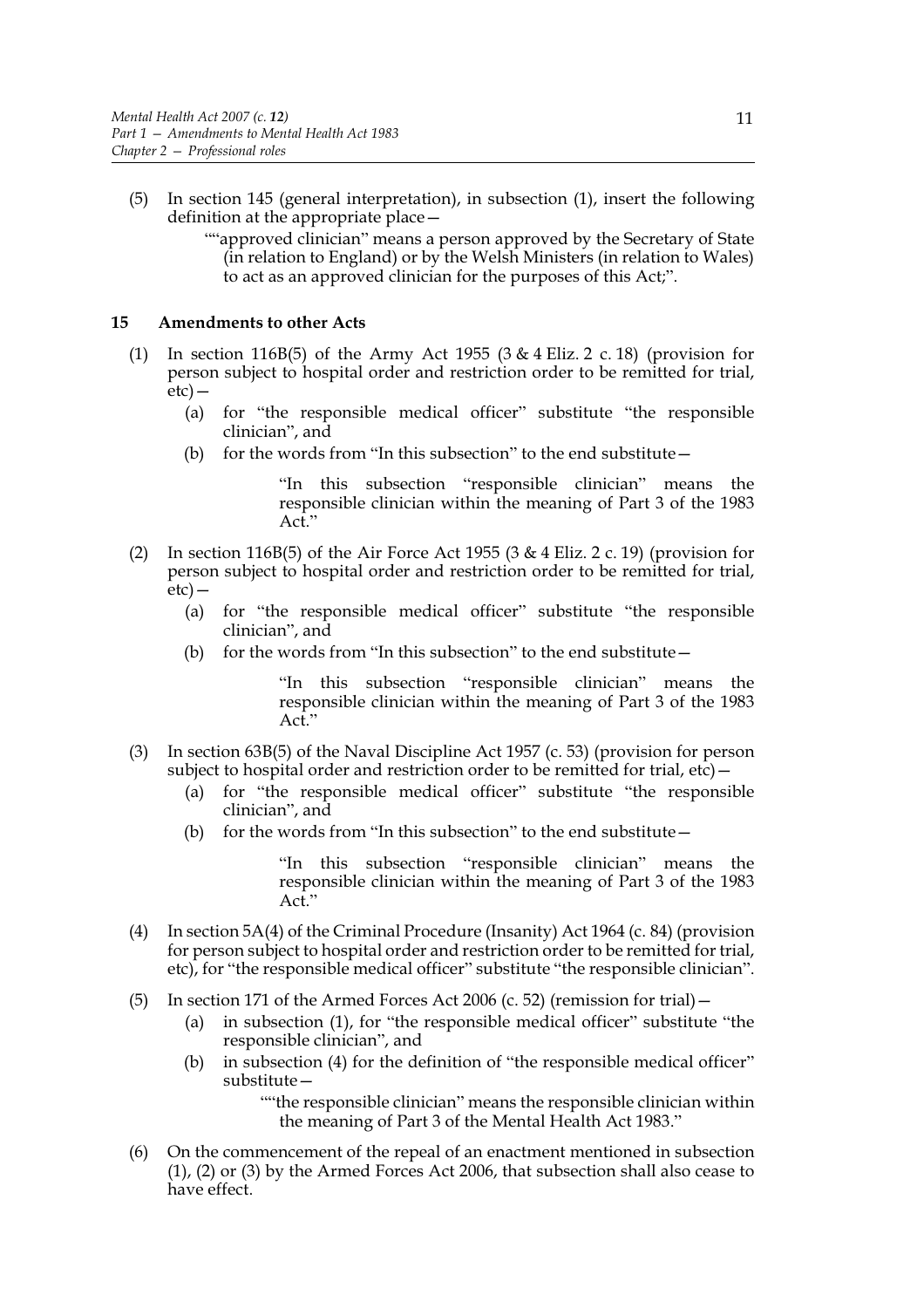# **16 Certain registered medical practitioners to be treated as approved under section 12 of 1983 Act**

In section 12 of the 1983 Act (general provisions as to medical recommendations), after subsection (2) insert—

"(2A) A registered medical practitioner who is an approved clinician shall be treated as also approved for the purposes of this section under subsection (2) above as having special experience as mentioned there."

# **17 Regulations as to approvals in relation to England and Wales**

After section 142 of the 1983 Act, insert—

#### **"142A Regulations as to approvals in relation to England and Wales**

The Secretary of State jointly with the Welsh Ministers may by regulations make provision as to the circumstances in which—

- (a) a practitioner approved for the purposes of section 12 above, or
- (b) a person approved to act as an approved clinician for the purposes of this Act,

approved in relation to England is to be treated, by virtue of his approval, as approved in relation to Wales too, and vice versa."

# *Approved mental health professionals*

# **18 Approved mental health professionals**

For section 114 of the 1983 Act (appointment of approved social workers) and the cross-heading immediately above it substitute—

#### *"Approved mental health professionals*

#### **114 Approval by local social services authority**

- (1) A local social services authority may approve a person to act as an approved mental health professional for the purposes of this Act.
- (2) But a local social services authority may not approve a registered medical practitioner to act as an approved mental health professional.
- (3) Before approving a person under subsection (1) above, a local social services authority shall be satisfied that he has appropriate competence in dealing with persons who are suffering from mental disorder.
- (4) The appropriate national authority may by regulations make provision in connection with the giving of approvals under subsection  $(1)$  above.
- (5) The provision which may be made by regulations under subsection (4) above includes, in particular, provision as to—
	- (a) the period for which approvals under subsection (1) above have effect;
	- (b) the courses to be undertaken by persons before such approvals are to be given and during the period for which such approvals have effect;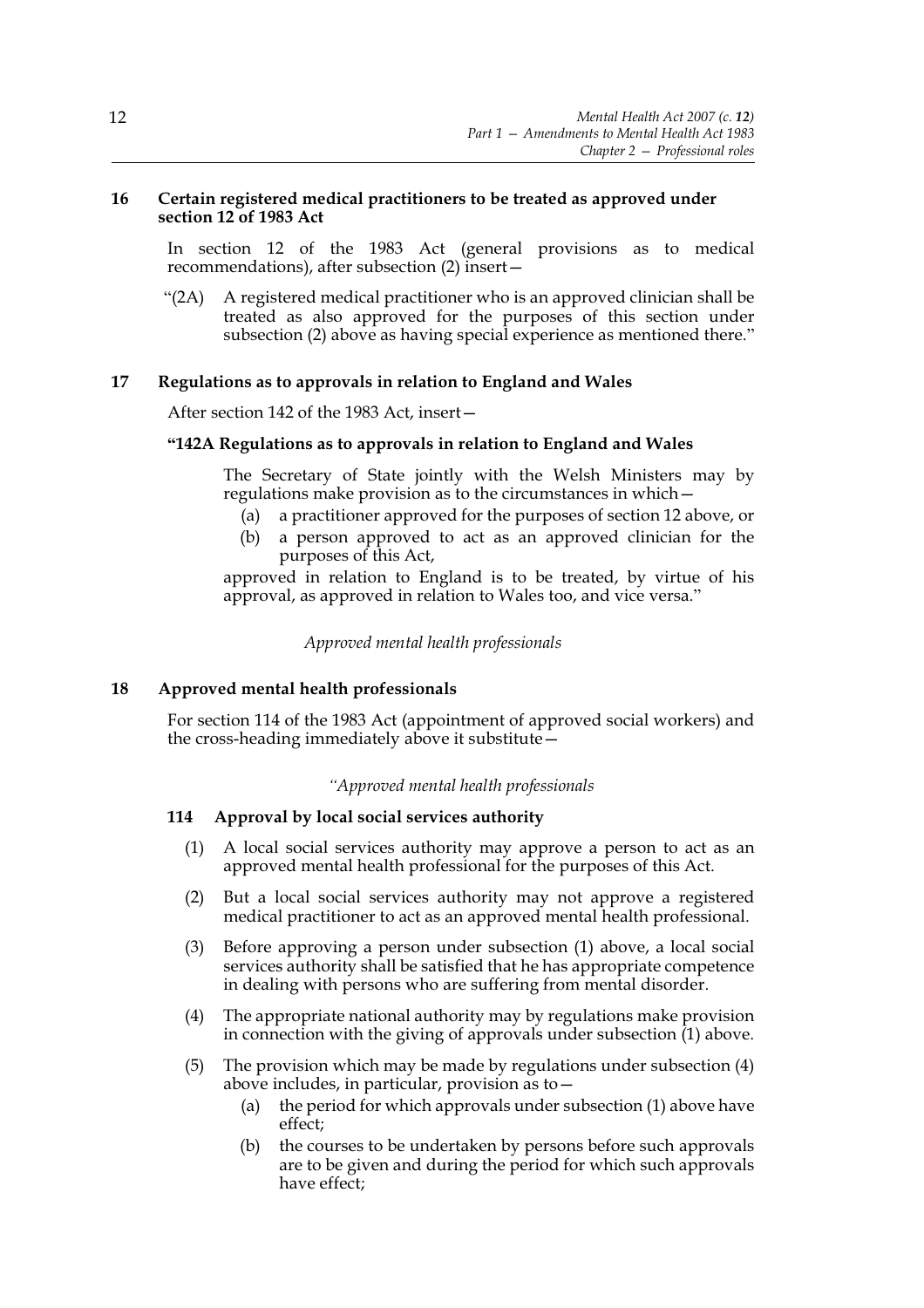- (c) the conditions subject to which such approvals are to be given; and
- (d) the factors to be taken into account in determining whether persons have appropriate competence as mentioned in subsection (3) above.
- (6) Provision made by virtue of subsection (5)(b) above may relate to courses approved or provided by such person as may be specified in the regulations (as well as to courses approved under section 114A below).
- (7) An approval by virtue of subsection (6) above may be in respect of a course in general or in respect of a course in relation to a particular person.
- (8) The power to make regulations under subsection (4) above includes power to make different provision for different cases or areas.
- (9) In this section "the appropriate national authority" means—
	- (a) in relation to persons who are or wish to become approved to act as approved mental health professionals by a local social services authority whose area is in England, the Secretary of State;
	- (b) in relation to persons who are or wish to become approved to act as approved mental health professionals by a local social services authority whose area is in Wales, the Welsh Ministers.
- (10) In this Act "approved mental health professional" means—
	- (a) in relation to acting on behalf of a local social services authority whose area is in England, a person approved under subsection (1) above by any local social services authority whose area is in England, and
	- (b) in relation to acting on behalf of a local social services authority whose area is in Wales, a person approved under that subsection by any local social services authority whose area is in Wales."

# **19 Approval of courses etc for approved mental health professionals**

After section 114 of the 1983 Act insert—

#### **"114A Approval of courses etc for approved mental health professionals**

- (1) The relevant Council may, in accordance with rules made by it, approve courses for persons who are or wish to become approved mental health professionals.
- (2) For that purpose—
	- (a) subsections  $(2)$  to  $(4)(a)$  and  $(7)$  of section 63 of the Care Standards Act 2000 apply as they apply to approvals given, rules made and courses approved under that section; and
	- (b) sections 66 and 71 of that Act apply accordingly.
- (3) In subsection (1), "the relevant Council" means—
	- (a) in relation to persons who are or wish to become approved to act as approved mental health professionals by a local social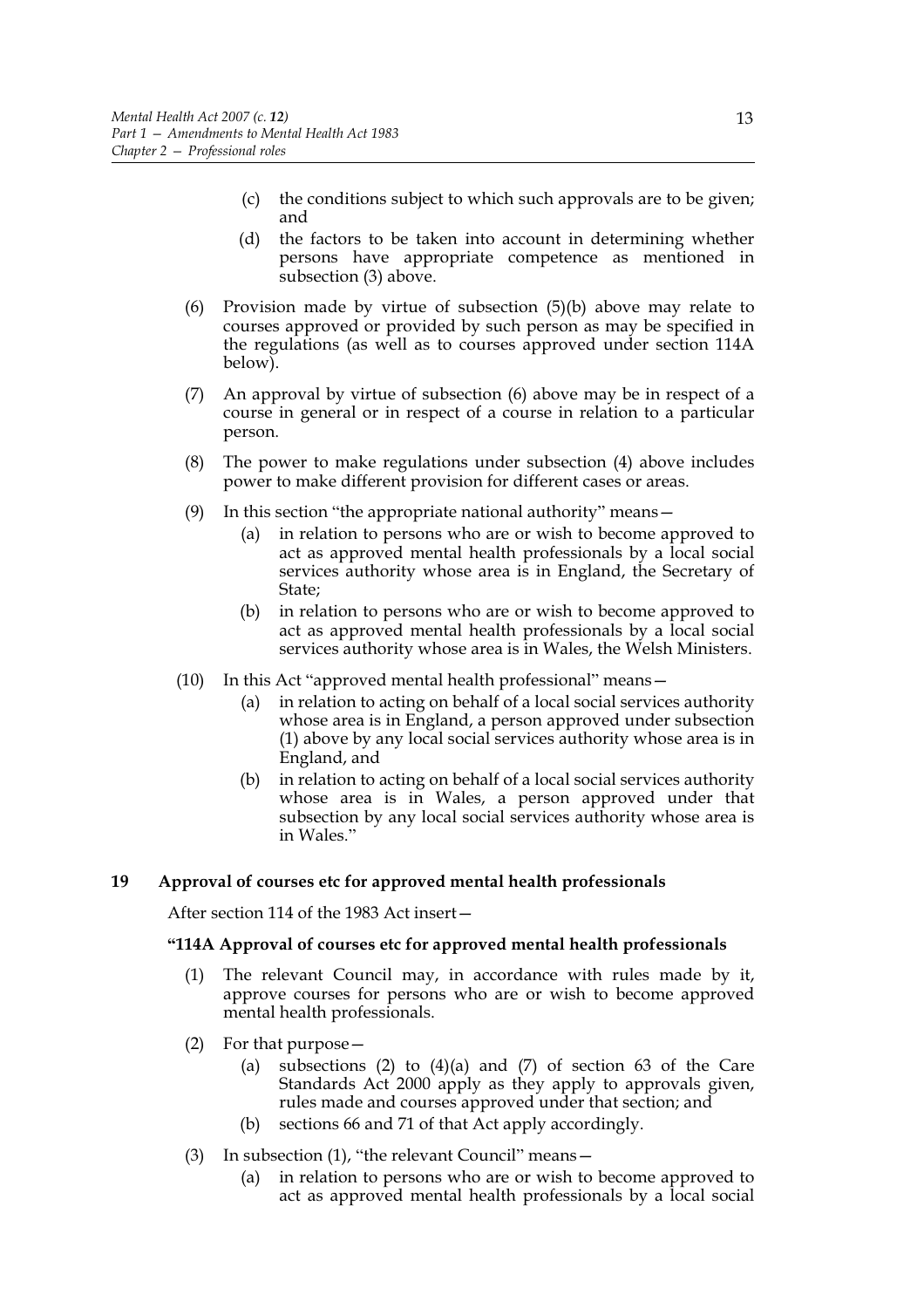services authority whose area is in England, the General Social Care Council;

- (b) in relation to persons who are or wish to become approved to act as approved mental health professionals by a local social services authority whose area is in Wales, the Care Council for Wales.
- (4) The functions of an approved mental health professional shall not be considered to be relevant social work for the purposes of Part 4 of the Care Standards Act 2000.
- (5) The General Social Care Council and the Care Council for Wales may also carry out, or assist other persons in carrying out, research into matters relevant to training for approved mental health professionals."

# **20 Amendment to section 62 of Care Standards Act 2000**

In section 62 of the Care Standards Act 2000 (c. 14) (codes of practice), after subsection (1) insert—

"(1A) The codes may also lay down standards of conduct and practice expected of social workers when carrying out the functions of an approved mental health professional (as defined in section 114 of the Mental Health Act 1983)."

## **21 Approved mental health professionals: further amendments**

Schedule 2 (which contains amendments in connection with section 18) has effect.

*Conflicts of interest in professional roles*

#### **22 Conflicts of interest**

- (1) The 1983 Act is amended as follows.
- (2) In section 11 (general provisions as to applications), after subsection (1) insert—
	- "( $1A$ ) No application mentioned in subsection  $(1)$  above shall be made by an approved mental health professional if the circumstances are such that there would be a potential conflict of interest for the purposes of regulations under section 12A below."
- (3) In section 12 (general provisions as to medical recommendations), in subsection (1), after "this Part of this Act" insert "or a guardianship application".
- (4) In that section, for subsections (3) to (7) substitute  $-$ 
	- "(3) No medical recommendation shall be given for the purposes of an application mentioned in subsection (1) above if the circumstances are such that there would be a potential conflict of interest for the purposes of regulations under section 12A below."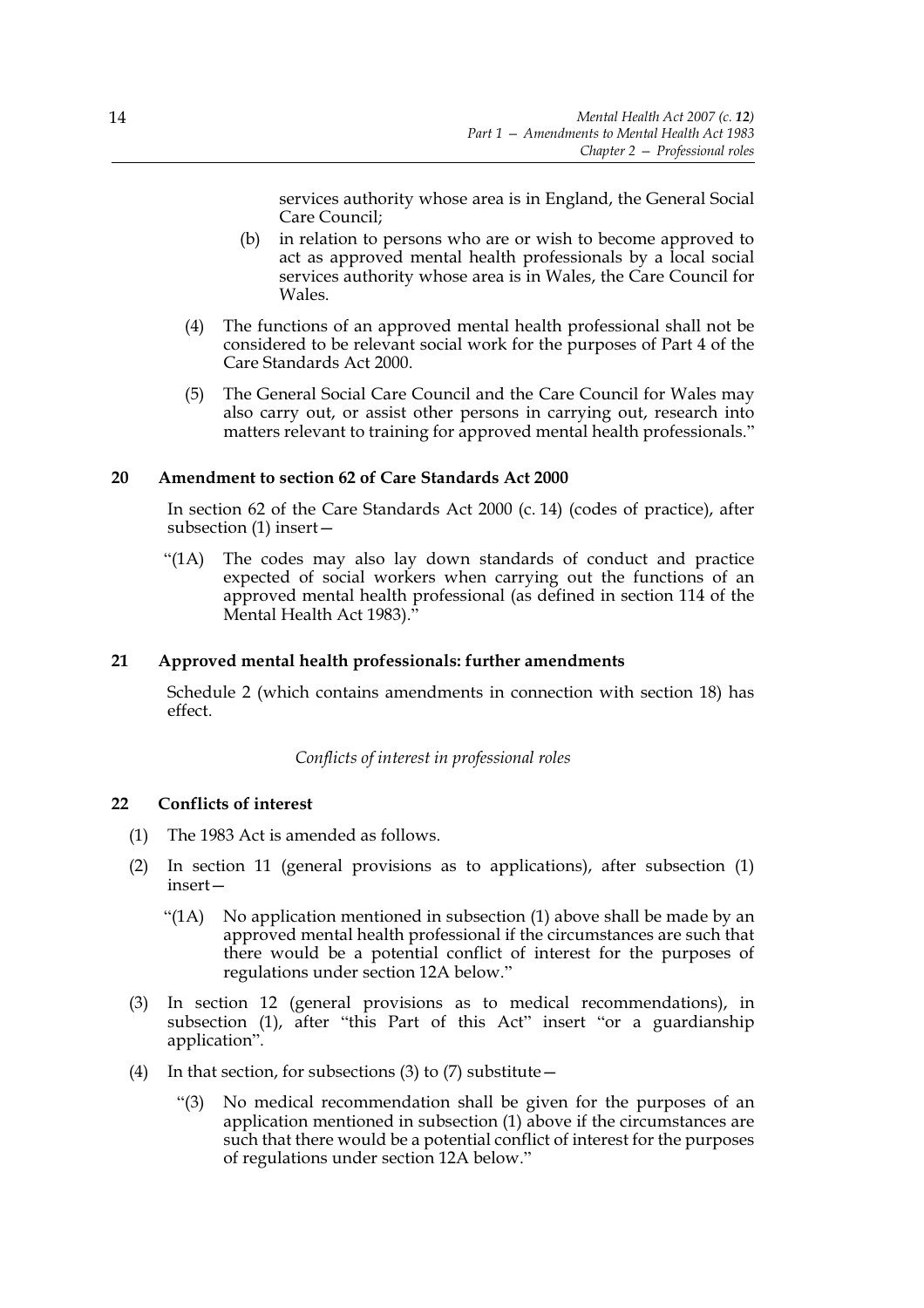(5) After that section insert—

# **"12A Conflicts of interest**

- (1) The appropriate national authority may make regulations as to the circumstances in which there would be a potential conflict of interest such that—
	- (a) an approved mental health professional shall not make an application mentioned in section 11(1) above;
	- $(b)$  a registered medical practitioner shall not give recommendation for the purposes of an application mentioned in section 12(1) above.
- (2) Regulations under subsection (1) above may make—
	- (a) provision for the prohibitions in paragraphs (a) and (b) of that subsection to be subject to specified exceptions;
	- (b) different provision for different cases; and
	- (c) transitional, consequential, incidental or supplemental provision.
- (3) In subsection (1) above, "the appropriate national authority" means  $-$ 
	- (a) in relation to applications in which admission is sought to a hospital in England or to guardianship applications in respect of which the area of the relevant local social services authority is in England, the Secretary of State;
	- (b) in relation to applications in which admission is sought to a hospital in Wales or to guardianship applications in respect of which the area of the relevant local social services authority is in Wales, the Welsh Ministers.
- (4) References in this section to the relevant local social services authority, in relation to a guardianship application, are references to the local social services authority named in the application as guardian or (as the case may be) the local social services authority for the area in which the person so named resides."
- (6) In section 13 (duty to make applications for admission or guardianship), in subsection (5), after "section 11(4) above" insert "or of regulations under section 12A above".

#### **CHAPTER 3**

## SAFEGUARDS FOR PATIENTS

#### *Patient's nearest relative*

## **23 Extension of power to appoint acting nearest relative**

- (1) Section 29 of the 1983 Act (appointment by court of acting nearest relative) is amended as follows.
- (2) In subsection (1), for the words from "the applicant" to the end substitute "the person specified in the order".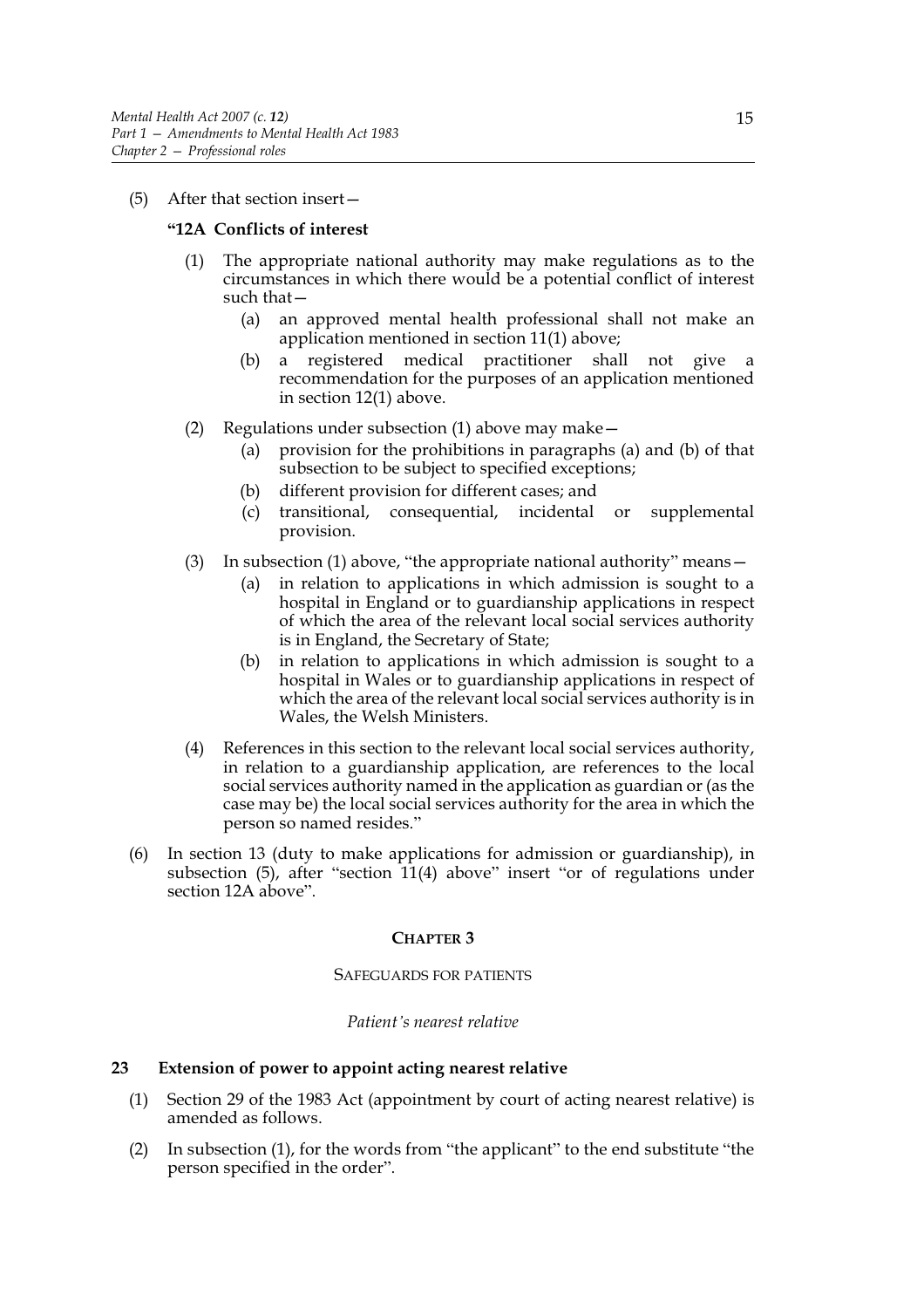- (3) After subsection (1) insert—
	- "(1A) If the court decides to make an order on an application under subsection (1) above, the following rules have effect for the purposes of specifying a person in the order—
		- (a) if a person is nominated in the application to act as the patient's nearest relative and that person is, in the opinion of the court, a suitable person to act as such and is willing to do so, the court shall specify that person (or, if there are two or more such persons, such one of them as the court thinks fit);
		- (b) otherwise, the court shall specify such person as is, in its opinion, a suitable person to act as the patient's nearest relative and is willing to do so."
- (4) In subsection  $(2)$ 
	- (a) after "on the application of  $-$ " insert  $-$ "(za) the patient;", and
	- (b) omit the words from "but in relation to" to the end.
- (5) In subsection  $(3)$ 
	- (a) in paragraph (c) omit the word "or" at the end of the paragraph, and
	- (b) after paragraph (d) insert "; or
		- (e) that the nearest relative of the patient is otherwise not a suitable person to act as such."
- (6) In subsection (5), for "(3)(a) or (b)" substitute "(3)(a), (b) or (e)".

# **24 Discharge and variation of orders appointing nearest relative**

- (1) Section 30 of the 1983 Act (discharge and variation of orders under section 29) is amended as follows.
- (2) In subsection  $(1)$  -
	- (a) in paragraph (a), after "in any case, by" insert "the patient or", and
	- (b) in paragraph (b), for "or paragraph (b)" substitute ", (b) or (e)".
- (3) After that subsection insert—
	- " $(1A)$  But, in the case of an order made on the ground specified in paragraph (e) of section 29(3) above, an application may not be made under subsection (1)(b) above by the person who was the nearest relative of the patient when the order was made except with leave of the county court."
- (4) In subsection  $(2)$ 
	- (a) after "or on the application of" insert "the patient or of", and
	- (b) for the words from "for the first-mentioned person" to the end substitute "another person for the person having those functions".
- (5) After that subsection insert—
	- "(2A) If the court decides to vary an order on an application under subsection (2) above, the following rules have effect for the purposes of substituting another person—
		- (a) if a person is nominated in the application to act as the patient's nearest relative and that person is, in the opinion of the court, a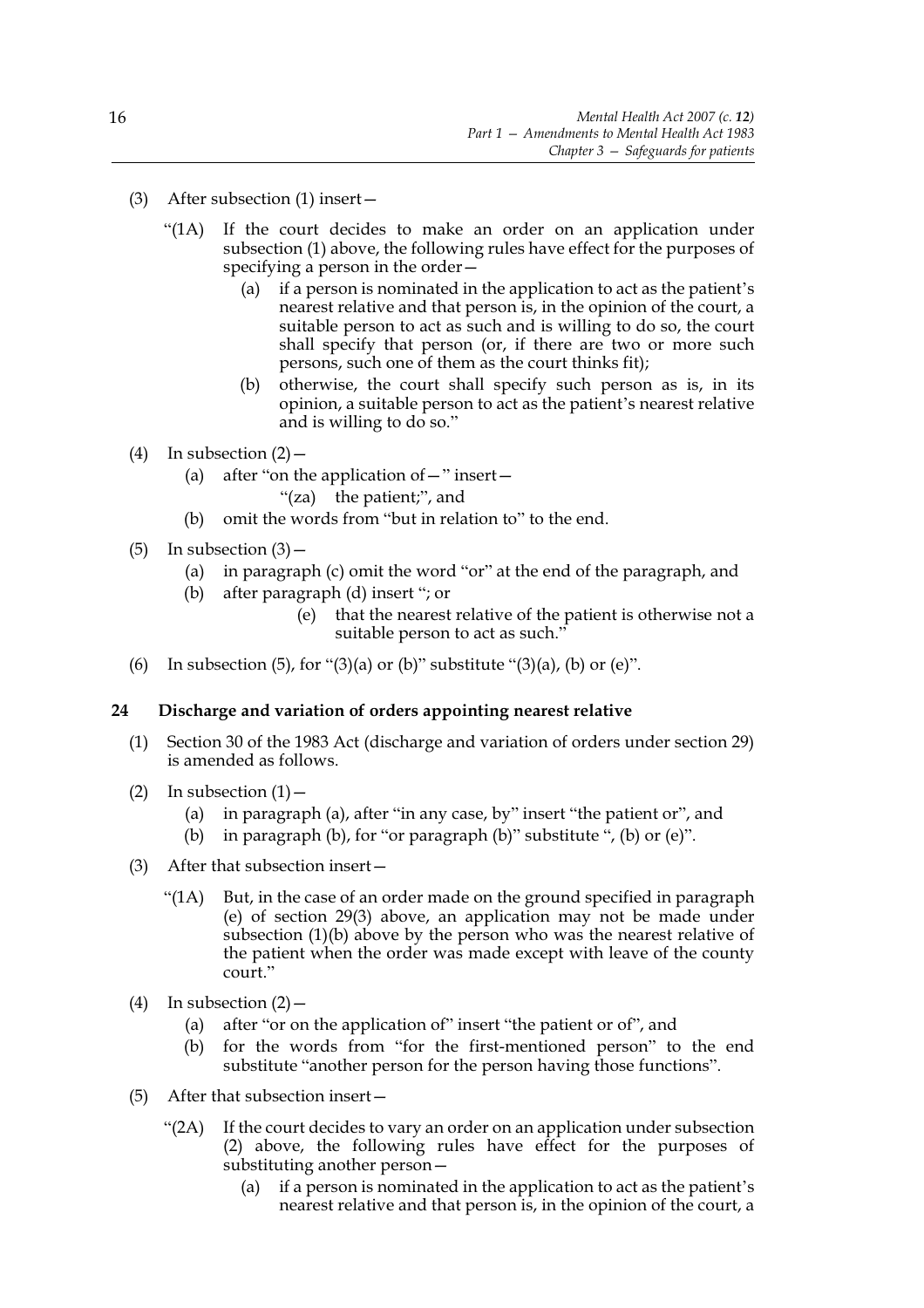suitable person to act as such and is willing to do so, the court shall specify that person (or, if there are two or more such persons, such one of them as the court thinks fit);

- (b) otherwise, the court shall specify such person as is, in its opinion, a suitable person to act as the patient's nearest relative and is willing to do so."
- (6) In subsection (4), for the words from "An order under" to "period is specified" substitute "An order made on the ground specified in paragraph (c) or (d) of section 29(3) above shall, unless previously discharged under subsection (1) above, cease to have effect as follows".
- (7) After subsection (4A) (inserted by Schedule 3 to this Act) insert—
	- "(4B) An order made on the ground specified in paragraph (a), (b) or (e) of section 29(3) above shall—
		- (a) if a period was specified under section 29(5) above, cease to have effect on expiry of that period, unless previously discharged under subsection (1) above;
		- (b) if no such period was specified, remain in force until it is discharged under subsection (1) above."

# **25 Restriction of nearest relative's right to apply to tribunal**

In section 66 of the 1983 Act (applications to tribunal), in subsection (1)(h) after "section 29 above" insert "on the ground specified in paragraph (c) or (d) of subsection (3) of that section".

#### **26 Civil partners**

- (1) Section 26 of the 1983 Act (definition of "relative" and "nearest relative") is amended as set out in subsections (2) to (5).
- (2) In subsection (1)(a), after "wife" insert "or civil partner".
- (3) In subsection  $(5)$ 
	- (a) in paragraph (b) after "wife" insert "or civil partner", and
	- (b) in paragraph (c) after "wife," insert "civil partner,".
- (4) In subsection  $(6)$  -
	- (a) for "and "wife" include a person who is living with the patient as the patient's husband or wife" substitute ", "wife" and "civil partner" include a person who is living with the patient as the patient's husband or wife or as if they were civil partners", and
	- (b) for "unless the husband or wife" substitute "or a patient in a civil partnership unless the husband, wife or civil partner".
- (5) In subsection  $(7)(b)$ , for "unless the husband or wife" substitute "or a patient in a civil partnership unless the husband, wife or civil partner".
- (6) In section 27 of the 1983 Act (children and young persons in care), after "wife" insert "or civil partner".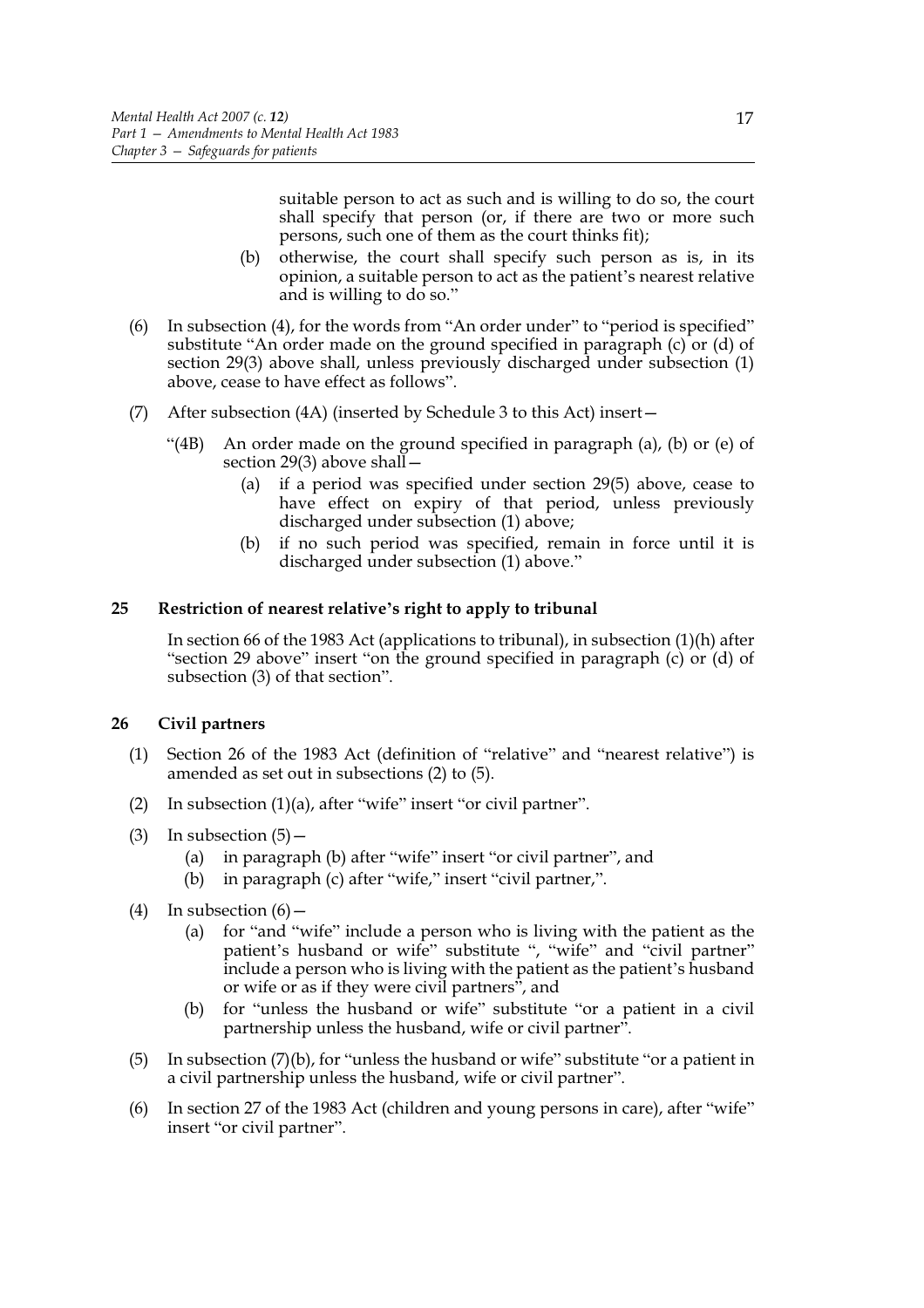#### *Consent to treatment*

#### **27 Electro-convulsive therapy, etc.**

After section 58 of the 1983 Act insert—

# **"58A Electro-convulsive therapy, etc.**

- (1) This section applies to the following forms of medical treatment for mental disorder—
	- (a) electro-convulsive therapy; and
	- (b) such other forms of treatment as may be specified for the purposes of this section by regulations made by the appropriate national authority.
- (2) Subject to section 62 below, a patient shall be not be given any form of treatment to which this section applies unless he falls within subsection (3), (4) or (5) below.
- (3) A patient falls within this subsection if—
	- (a) he has attained the age of 18 years;
	- (b) he has consented to the treatment in question; and
	- (c) either the approved clinician in charge of it or a registered medical practitioner appointed as mentioned in section 58(3) above has certified in writing that the patient is capable of understanding the nature, purpose and likely effects of the treatment and has consented to it.
- (4) A patient falls within this subsection if  $-$ 
	- (a) he has not attained the age of 18 years; but
	- (b) he has consented to the treatment in question; and
	- (c) a registered medical practitioner appointed as aforesaid (not being the approved clinician in charge of the treatment) has certified in writing—
		- (i) that the patient is capable of understanding the nature, purpose and likely effects of the treatment and has consented to it; and
		- (ii) that it is appropriate for the treatment to be given.
- (5) A patient falls within this subsection if a registered medical practitioner appointed as aforesaid (not being the responsible clinician (if there is one) or the approved clinician in charge of the treatment in question) has certified in writing—
	- (a) that the patient is not capable of understanding the nature, purpose and likely effects of the treatment; but
	- (b) that it is appropriate for the treatment to be given; and
	- (c) that giving him the treatment would not conflict with—
		- (i) an advance decision which the registered medical practitioner concerned is satisfied is valid and applicable; or
		- (ii) a decision made by a donee or deputy or by the Court of Protection.
- (6) Before giving a certificate under subsection (5) above the registered medical practitioner concerned shall consult two other persons who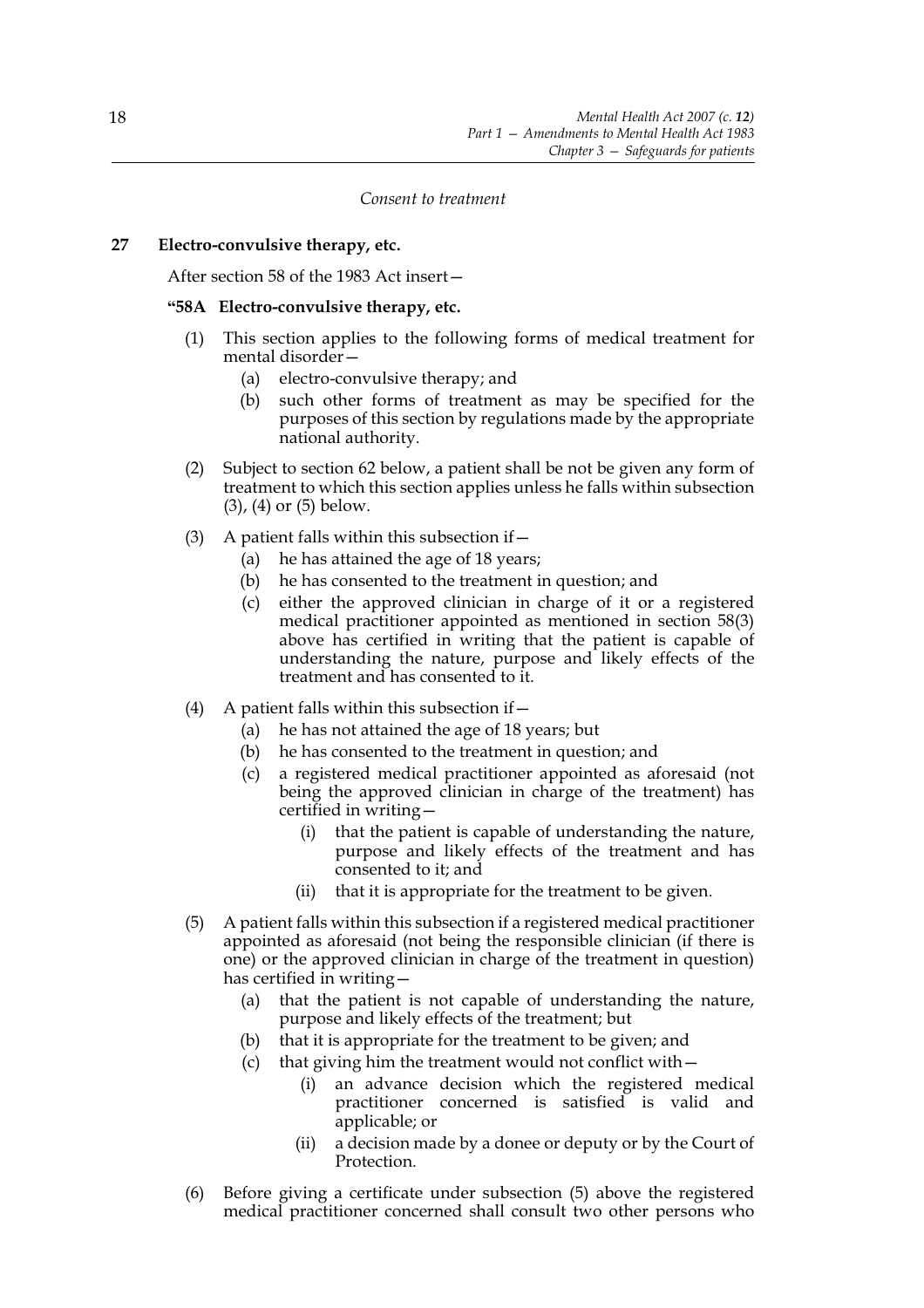have been professionally concerned with the patient's medical treatment but, of those persons—

- (a) one shall be a nurse and the other shall be neither a nurse nor a registered medical practitioner; and
- (b) neither shall be the responsible clinician (if there is one) or the approved clinician in charge of the treatment in question.
- (7) This section shall not by itself confer sufficient authority for a patient who falls within section 56(5) above to be given a form of treatment to which this section applies if he is not capable of understanding the nature, purpose and likely effects of the treatment (and cannot therefore consent to it).
- (8) Before making any regulations for the purposes of this section, the appropriate national authority shall consult such bodies as appear to it to be concerned.
- (9) In this section—
	- (a) a reference to an advance decision is to an advance decision (within the meaning of the Mental Capacity Act 2005) made by the patient;
	- (b) "valid and applicable", in relation to such a decision, means valid and applicable to the treatment in question in accordance with section 25 of that Act;
	- (c) a reference to a donee is to a donee of a lasting power of attorney (within the meaning of section 9 of that Act) created by the patient, where the donee is acting within the scope of his authority and in accordance with that Act; and
	- (d) a reference to a deputy is to a deputy appointed for the patient by the Court of Protection under section 16 of that Act, where the deputy is acting within the scope of his authority and in accordance with that Act.
- (10) In this section, "the appropriate national authority" means—
	- (a) in a case where the treatment in question would, if given, be given in England, the Secretary of State;
	- (b) in a case where the treatment in question would, if given, be given in Wales, the Welsh Ministers."

# **28 Section 27: supplemental**

- (1) Part 4 of the 1983 Act (consent to treatment) is amended as follows.
- (2) In section 58 (treatment requiring consent or a second opinion)—
	- (a) in subsection (1)(b), after "section 57 above" insert "or section 58A(1)(b) below", and
	- (b) in subsection (3)(b), before "has not consented to it" insert "being so capable".
- (3) In section 59 (plans of treatment), for "or 58" substitute ", 58 or 58A".
- (4) In section 60 (withdrawal of consent), for "or 58", substitute ", 58 or 58A".
- (5) In section 61 (review of treatment)—
	- (a) in subsection (1), for "or  $58(3)(b)$ " substitute ",  $58(3)(b)$  or  $58A(4)$  or  $(5)$ ", and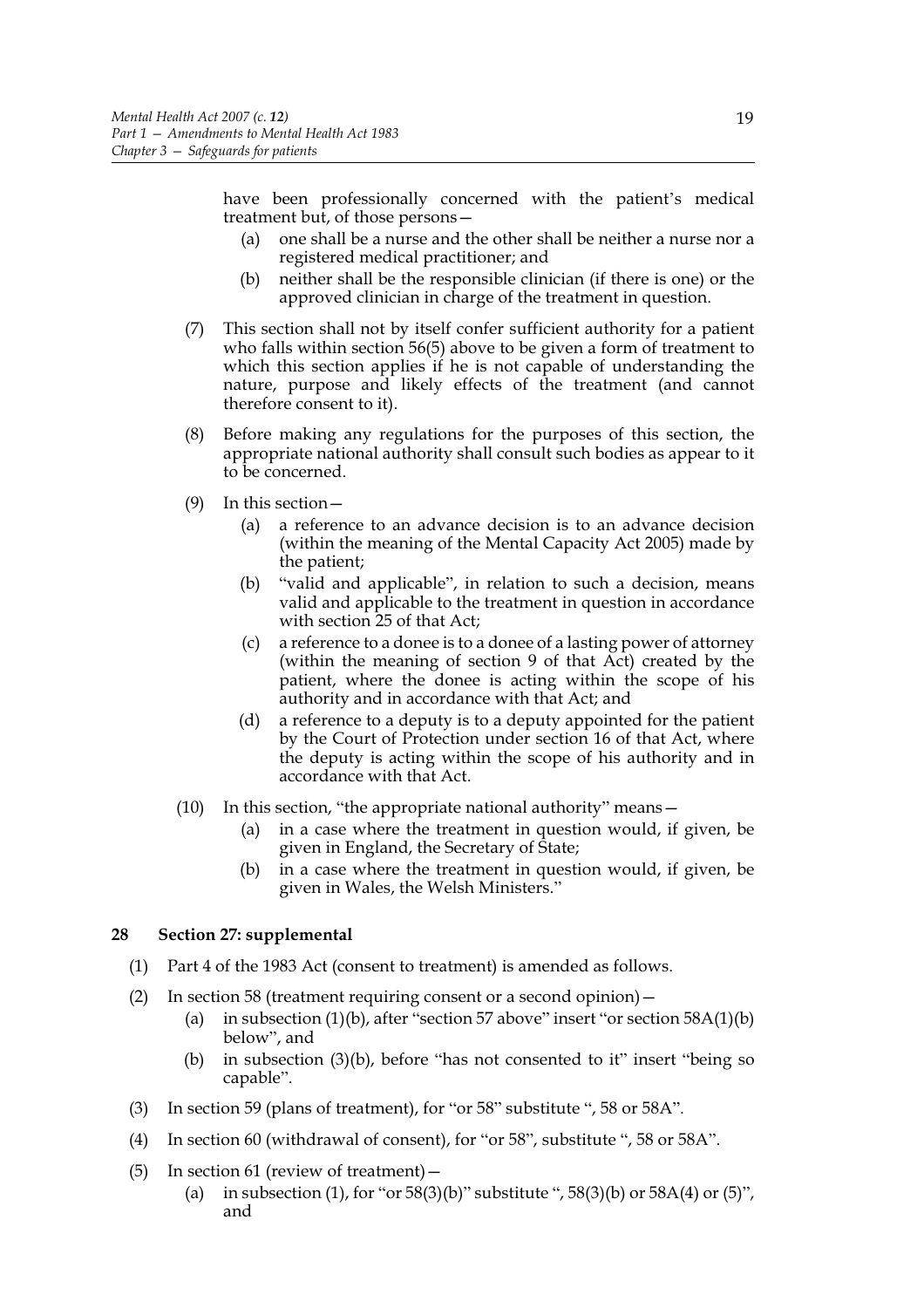- (b) in subsection  $(3)$ 
	- (i) for "or  $58(3)(b)$ " substitute ",  $58(3)(b)$  or  $58A(4)$  or  $(5)$ ", and
	- (ii) for "and 58" substitute ", 58 and 58A".
- (6) In section 62 (urgent treatment), after subsection (1) insert—
	- " $(1A)$  Section 58A above, in so far as it relates to electro-convulsive therapy by virtue of subsection (1)(a) of that section, shall not apply to any treatment which falls within paragraph (a) or (b) of subsection (1) above.
		- (1B) Section 58A above, in so far as it relates to a form of treatment specified by virtue of subsection (1)(b) of that section, shall not apply to any treatment which falls within such of paragraphs (a) to (d) of subsection (1) above as may be specified in regulations under that section.
	- (1C) For the purposes of subsection (1B) above, the regulations  $-$ 
		- (a) may make different provision for different cases (and may, in particular, make different provision for different forms of treatment);
		- (b) may make provision which applies subject to specified exceptions; and
		- (c) may include transitional, consequential, incidental or supplemental provision."
- (7) In that section, in subsection (2), for "or 58" substitute ", 58 or 58A".
- (8) In section 63 (treatment not requiring consent), for ", not being treatment falling within section 57 or 58 above," substitute ", not being a form of treatment to which section 57, 58 or 58A above applies,".
- (9) In section 64 (supplementary provisions), after subsection (1A) (inserted by section 12 of this Act) insert—
	- "(1B) References in this Part of this Act to the approved clinician in charge of a patient's treatment shall, where the treatment in question is a form of treatment to which section 58A above applies and the patient falls within section 56(5) above, be construed as references to the person in charge of the treatment.
	- (1C) Regulations made by virtue of section 32(2)(d) above apply for the purposes of this Part as they apply for the purposes of Part 2 of this Act."
- (10) In section 28 of the Mental Capacity Act 2005 (c. 9) (Mental Health Act matters), after subsection (1) insert—
	- "(1A) Subsection (1) does not apply in relation to any form of treatment to which section 58A of that Act (electro-convulsive therapy, etc.) applies if the patient comes within subsection (7) of that section (informal patient under 18 who cannot give consent).".

# **29 Withdrawal of consent**

(1) Section 60 of the 1983 Act (withdrawal of consent) is amended as follows.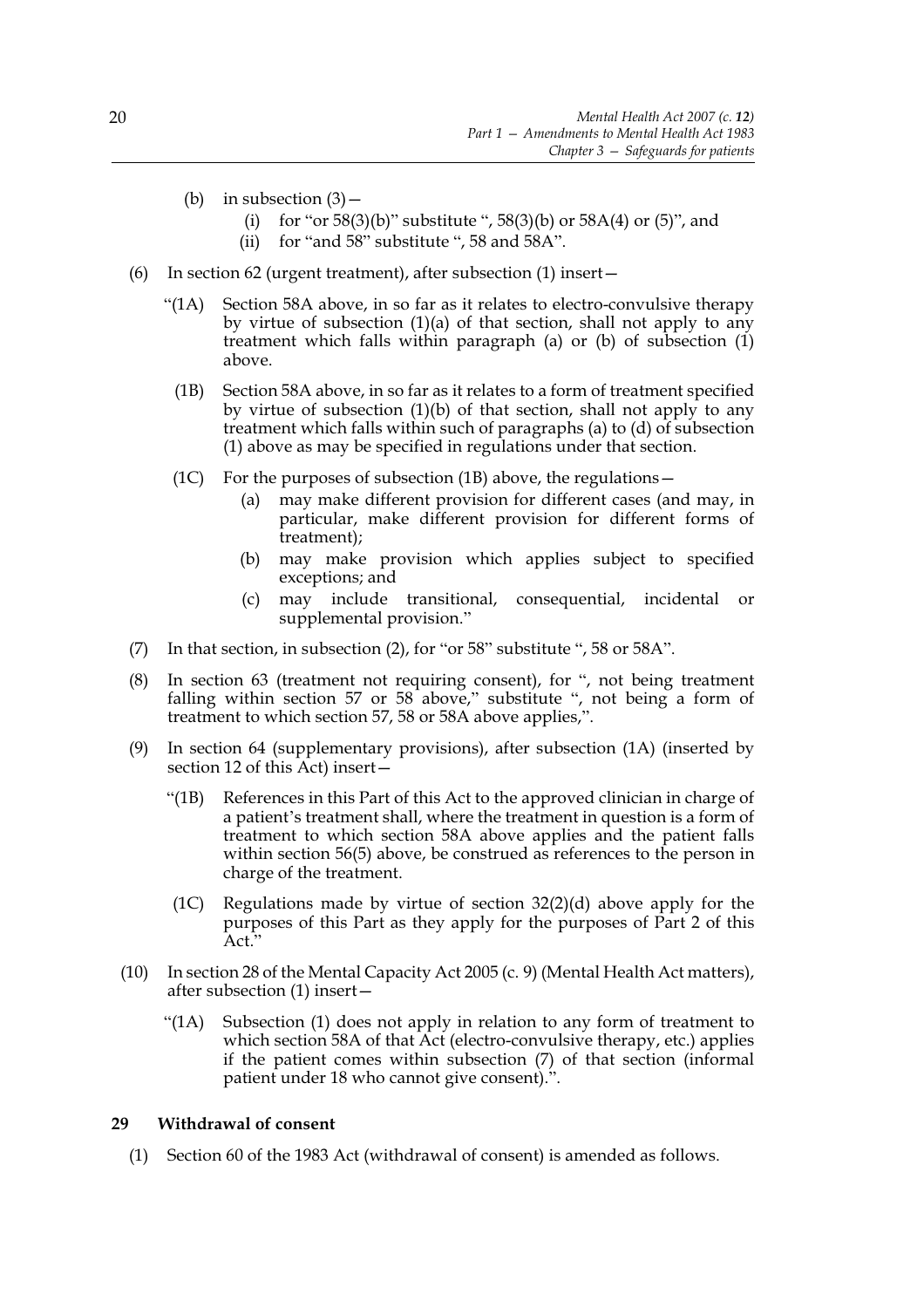- (2) After subsection (1) insert—
	- "(1A) Subsection (1B) below applies where  $-$ 
		- (a) the consent of a patient to any treatment has been given for the purposes of section 57, 58 or 58A above; but
		- (b) before the completion of the treatment, the patient ceases to be capable of understanding its nature, purpose and likely effects.
		- (1B) The patient shall, subject to section 62 below, be treated as having withdrawn his consent, and those sections shall then apply as if the remainder of the treatment were a separate form of treatment.
		- (1C) Subsection (1D) below applies where—
			- (a) a certificate has been given under section 58 or 58A above that a patient is not capable of understanding the nature, purpose and likely effects of the treatment to which the certificate applies; but
			- (b) before the completion of the treatment, the patient becomes capable of understanding its nature, purpose and likely effects.
		- (1D) The certificate shall, subject to section 62 below, cease to apply to the treatment and those sections shall then apply as if the remainder of the treatment were a separate form of treatment."
- (3) In subsection (2), for "subsection (1)" substitute "subsections (1) to (1D)".

*Advocacy*

#### **30 Independent mental health advocates**

- (1) Part 10 of the 1983 Act (miscellaneous and supplementary) is amended as follows.
- (2) Before section 131 insert—

#### **"130A Independent mental health advocates**

- (1) The appropriate national authority shall make such arrangements as it considers reasonable to enable persons ("independent mental health advocates") to be available to help qualifying patients.
- (2) The appropriate national authority may by regulations make provision as to the appointment of persons as independent mental health advocates.
- (3) The regulations may, in particular, provide  $-$ 
	- (a) that a person may act as an independent mental health advocate only in such circumstances, or only subject to such conditions, as may be specified in the regulations;
	- (b) for the appointment of a person as an independent mental health advocate to be subject to approval in accordance with the regulations.
- (4) In making arrangements under this section, the appropriate national authority shall have regard to the principle that any help available to a patient under the arrangements should, so far as practicable, be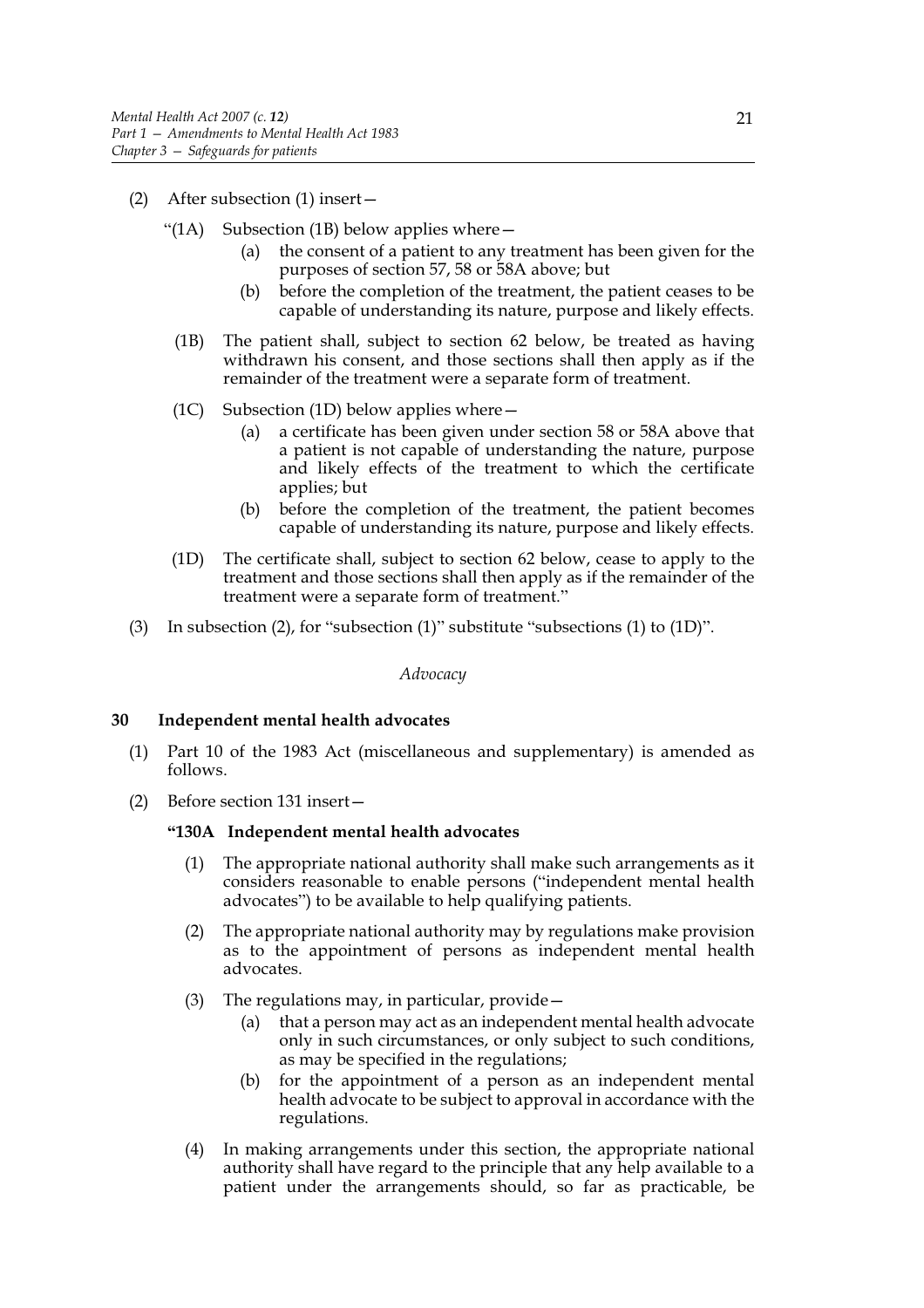provided by a person who is independent of any person who is professionally concerned with the patient's medical treatment.

- (5) For the purposes of subsection (4) above, a person is not to be regarded as professionally concerned with a patient's medical treatment merely because he is representing him in accordance with arrangements—
	- (a) under section 35 of the Mental Capacity Act 2005; or
	- (b) of a description specified in regulations under this section.
- (6) Arrangements under this section may include provision for payments to be made to, or in relation to, persons carrying out functions in accordance with the arrangements.
- (7) Regulations under this section—
	- (a) may make different provision for different cases;
	- (b) may make provision which applies subject to specified exceptions;
	- (c) may include transitional, consequential, incidental or supplemental provision.

# **130B Arrangements under section 130A**

- (1) The help available to a qualifying patient under arrangements under section 130A above shall include help in obtaining information about and understanding—
	- (a) the provisions of this Act by virtue of which he is a qualifying patient;
	- (b) any conditions or restrictions to which he is subject by virtue of this Act;
	- (c) what (if any) medical treatment is given to him or is proposed or discussed in his case;
	- (d) why it is given, proposed or discussed;
	- (e) the authority under which it is, or would be, given; and
	- (f) the requirements of this Act which apply, or would apply, in connection with the giving of the treatment to him.
- (2) The help available under the arrangements to a qualifying patient shall also include—
	- (a) help in obtaining information about and understanding any rights which may be exercised under this Act by or in relation to him; and
	- (b) help (by way of representation or otherwise) in exercising those rights.
- (3) For the purpose of providing help to a patient in accordance with the arrangements, an independent mental health advocate may—
	- (a) visit and interview the patient in private;
	- (b) visit and interview any person who is professionally concerned with his medical treatment;
	- (c) require the production of and inspect any records relating to his detention or treatment in any hospital or registered establishment or to any after-care services provided for him under section 117 above;
	- (d) require the production of and inspect any records of, or held by, a local social services authority which relate to him.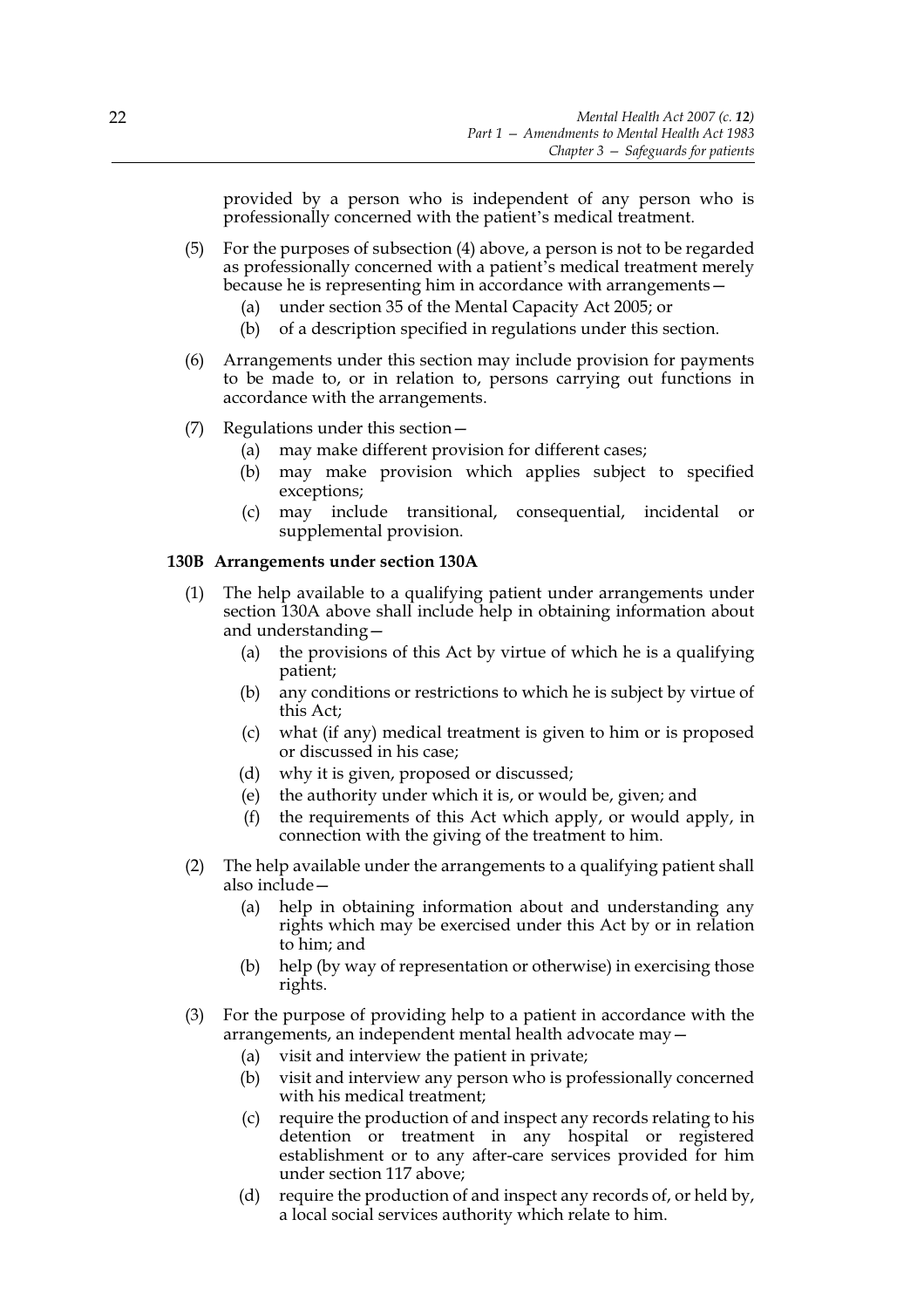- (4) But an independent mental health advocate is not entitled to the production of, or to inspect, records in reliance on subsection (3)(c) or (d) above unless—
	- (a) in a case where the patient has capacity or is competent to consent, he does consent; or
	- (b) in any other case, the production or inspection would not conflict with a decision made by a donee or deputy or the Court of Protection and the person holding the records, having regard to such matters as may be prescribed in regulations under section 130A above, considers that—
		- (i) the records may be relevant to the help to be provided by the advocate; and
		- (ii) the production or inspection is appropriate.
- (5) For the purpose of providing help to a patient in accordance with the arrangements, an independent mental health advocate shall comply with any reasonable request made to him by any of the following for him to visit and interview the patient—
	- (a) the person (if any) appearing to the advocate to be the patient's nearest relative;
	- (b) the responsible clinician for the purposes of this Act;
	- (c) an approved mental health professional.
- (6) But nothing in this Act prevents the patient from declining to be provided with help under the arrangements.
- (7) In subsection (4) above—
	- (a) the reference to a patient who has capacity is to be read in accordance with the Mental Capacity Act 2005;
	- (b) the reference to a donee is to a donee of a lasting power of attorney (within the meaning of section 9 of that Act) created by the patient, where the donee is acting within the scope of his authority and in accordance with that Act;
	- (c) the reference to a deputy is to a deputy appointed for the patient by the Court of Protection under section 16 of that Act, where the deputy is acting within the scope of his authority and in accordance with that Act.

# **130C Section 130A: supplemental**

- (1) This section applies for the purposes of section 130A above.
- (2) A patient is a qualifying patient if he is  $-$ 
	- (a) liable to be detained under this Act (otherwise than by virtue of section 4 or 5(2) or (4) above or section 135 or 136 below);
	- (b) subject to guardianship under this Act; or
	- (c) a community patient.
- (3) A patient is also a qualifying patient if  $-$ 
	- (a) not being a qualifying patient falling within subsection (2) above, he discusses with a registered medical practitioner or approved clinician the possibility of being given a form of treatment to which section 57 above applies; or
	- (b) not having attained the age of 18 years and not being a qualifying patient falling within subsection (2) above, he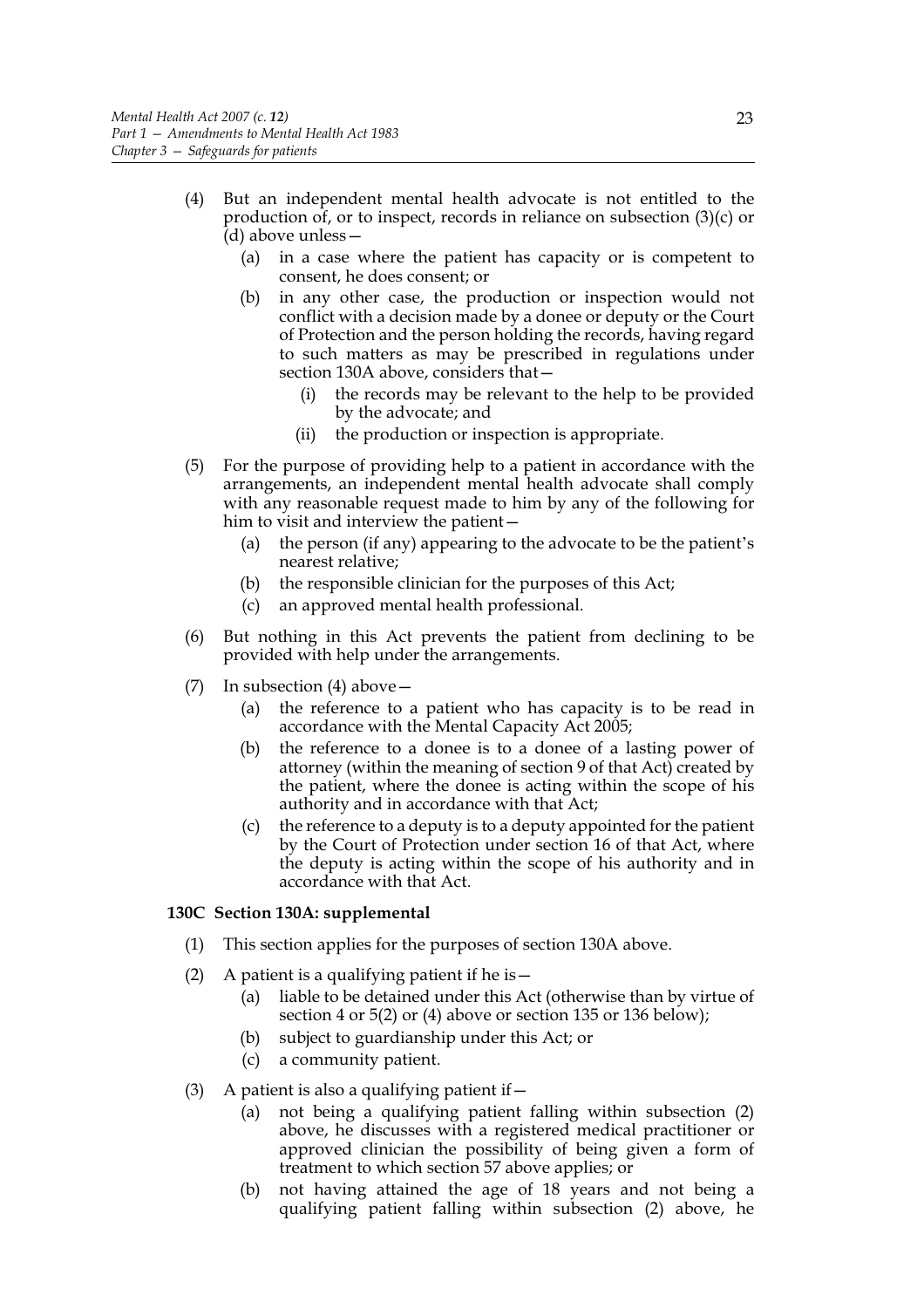discusses with a registered medical practitioner or approved clinician the possibility of being given a form of treatment to which section 58A above applies.

- (4) Where a patient who is a qualifying patient falling within subsection (3) above is informed that the treatment concerned is proposed in his case, he remains a qualifying patient falling within that subsection until—
	- (a) the proposal is withdrawn; or
	- (b) the treatment is completed or discontinued.
- (5) References to the appropriate national authority are—
	- (a) in relation to a qualifying patient in England, to the Secretary of State;
	- (b) in relation to a qualifying patient in Wales, to the Welsh Ministers.
- (6) For the purposes of subsection  $(5)$  above  $-$ 
	- (a) a qualifying patient falling within subsection  $(2)(a)$  above is to be regarded as being in the territory in which the hospital or registered establishment in which he is liable to be detained is situated;
	- (b) a qualifying patient falling within subsection (2)(b) above is to be regarded as being in the territory in which the area of the responsible local social services authority within the meaning of section 34(3) above is situated;
	- (c) a qualifying patient falling within subsection (2)(c) above is to be regarded as being in the territory in which the responsible hospital is situated;
	- (d) a qualifying patient falling within subsection (3) above is to be regarded as being in the territory determined in accordance with arrangements made for the purposes of this paragraph, and published, by the Secretary of State and the Welsh Ministers.

# **130D Duty to give information about independent mental health advocates**

- (1) The responsible person in relation to a qualifying patient (within the meaning given by section 130C above) shall take such steps as are practicable to ensure that the patient understands—
	- (a) that help is available to him from an independent mental health advocate; and
	- (b) how he can obtain that help.
- (2) In subsection (1) above, "the responsible person" means—
	- (a) in relation to a qualifying patient falling within section 130C(2)(a) above (other than one also falling within paragraph (b) below), the managers of the hospital or registered establishment in which he is liable to be detained;
	- (b) in relation to a qualifying patient falling within section 130C(2)(a) above and conditionally discharged by virtue of section  $42(2)$ , 73 or 74 above, the responsible clinician;
	- (c) in relation to a qualifying patient falling within section 130C(2)(b) above, the responsible local social services authority within the meaning of section 34(3) above;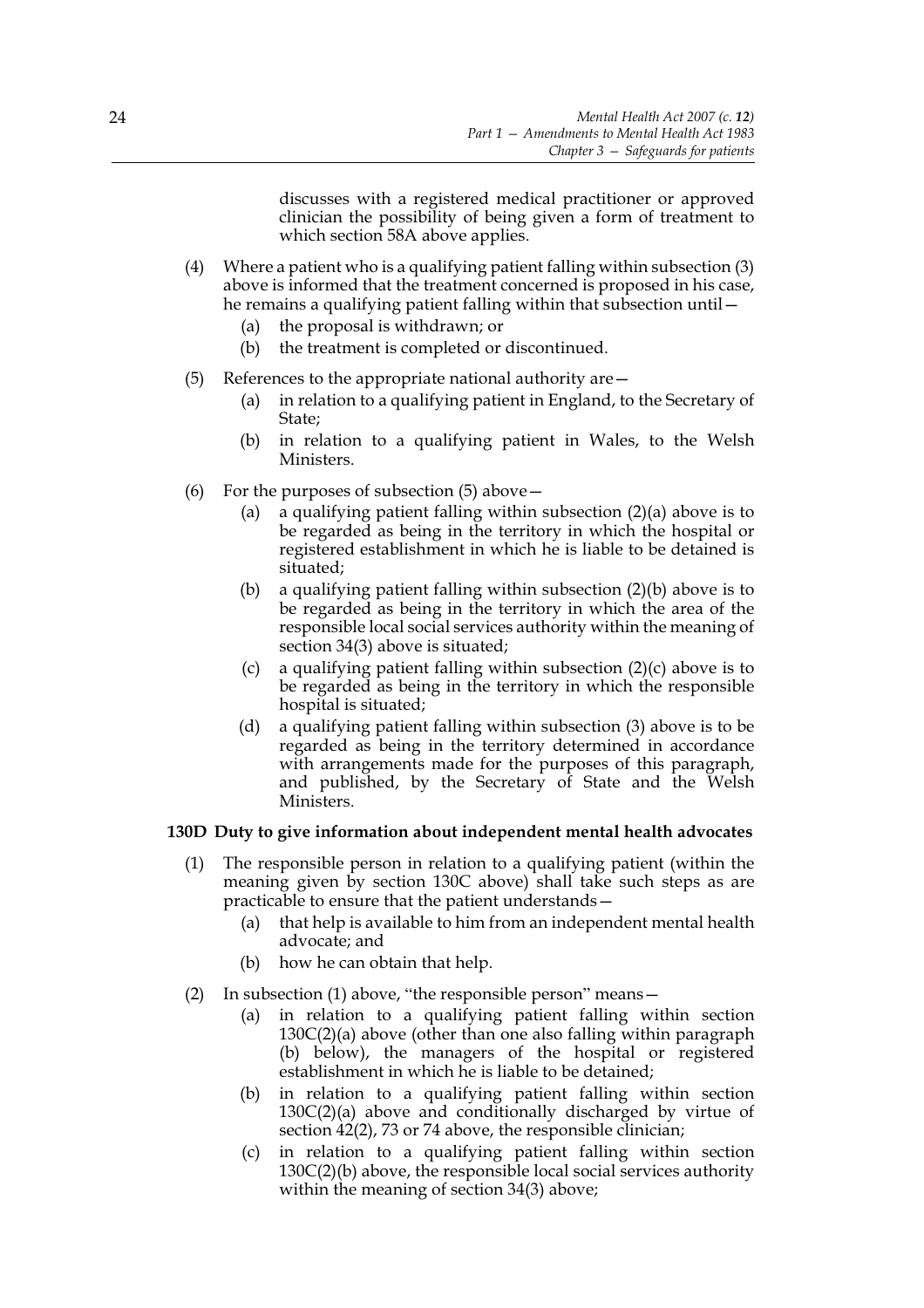- (d) in relation to a qualifying patient falling within section 130C(2)(c) above, the managers of the responsible hospital;
- (e) in relation to a qualifying patient falling within section  $130C(3)$ above, the registered medical practitioner or approved clinician with whom the patient first discusses the possibility of being given the treatment concerned.
- (3) The steps to be taken under subsection (1) above shall be taken—
	- (a) where the responsible person falls within subsection  $(2)(a)$ above, as soon as practicable after the patient becomes liable to be detained;
	- (b) where the responsible person falls within subsection (2)(b) above, as soon as practicable after the conditional discharge;
	- (c) where the responsible person falls within subsection  $(2)(c)$ above, as soon as practicable after the patient becomes subject to guardianship;
	- (d) where the responsible person falls within subsection (2)(d) above, as soon as practicable after the patient becomes a community patient;
	- (e) where the responsible person falls within subsection (2)(e) above, while the discussion with the patient is taking place or as soon as practicable thereafter.
- (4) The steps to be taken under subsection (1) above shall include giving the requisite information both orally and in writing.
- (5) The responsible person in relation to a qualifying patient falling within section 130C(2) above (other than a patient liable to be detained by virtue of Part 3 of this Act) shall, except where the patient otherwise requests, take such steps as are practicable to furnish the person (if any) appearing to the responsible person to be the patient's nearest relative with a copy of any information given to the patient in writing under subsection (1) above.
- (6) The steps to be taken under subsection (5) above shall be taken when the information concerned is given to the patient or within a reasonable time thereafter."
- (3) In section 134 (patients' correspondence), in subsection (3A), for paragraph (b) substitute—
	- "(b) "independent advocacy services" means services provided under—
		- (i) arrangements under section 130A above;
		- (ii) arrangements under section 248 of the National Health Service Act 2006 or section 187 of the National Health Service (Wales) Act 2006; or
		- (iii) arrangements of a description prescribed as mentioned in paragraph (a) above."

*Accommodation, etc.*

# **31 Accommodation, etc.**

(1) The 1983 Act is amended as follows.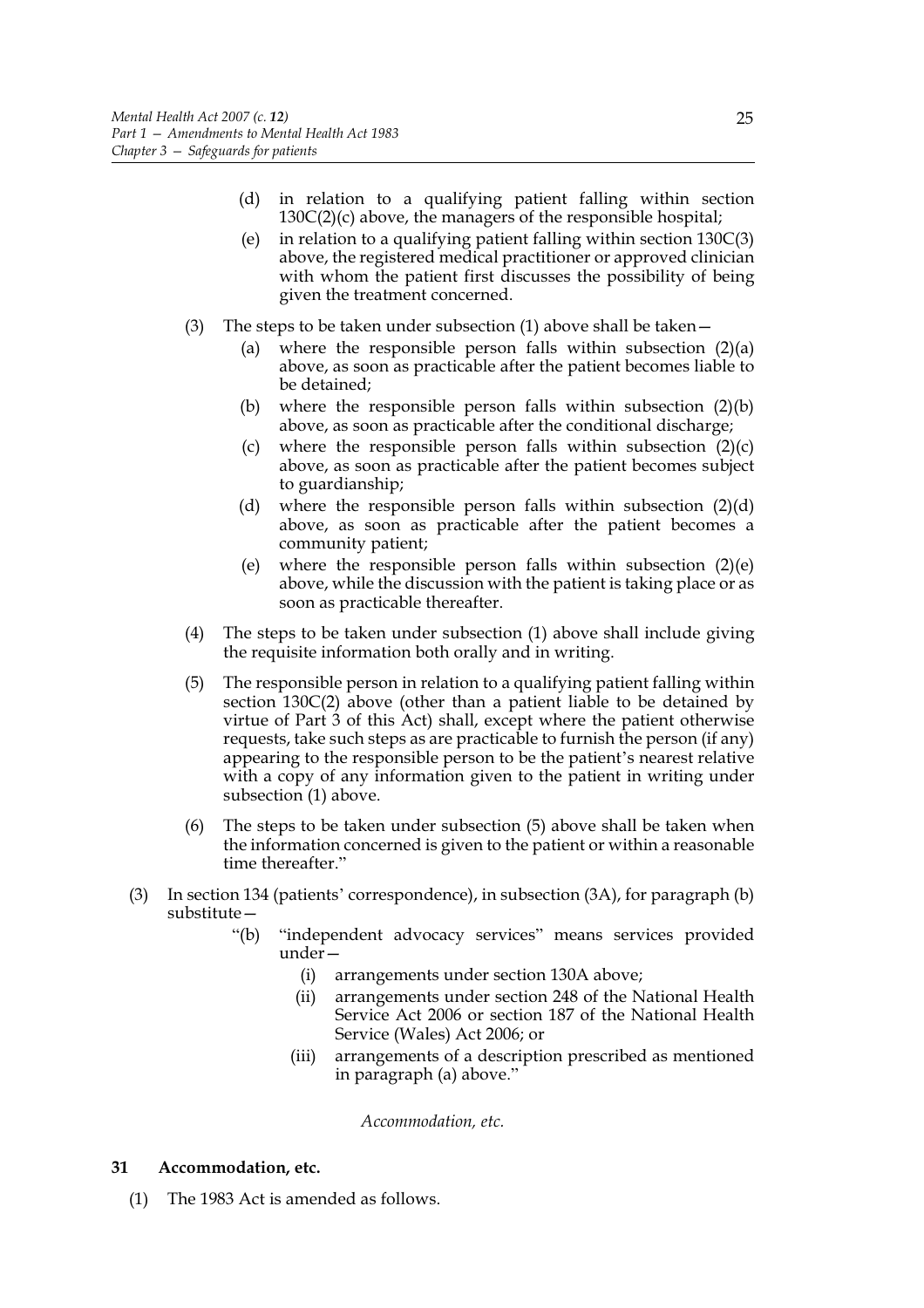- (2) In section 39 (power of court to request information about hospitals), after subsection (1) insert—
	- "(1A) In relation to a person who has not attained the age of 18 years, subsection (1) above shall have effect as if the reference to the making of a hospital order included a reference to a remand under section 35 or 36 above or the making of an order under section 44 below.
		- (1B) Where the person concerned has not attained the age of 18 years, the information which may be requested under subsection (1) above includes, in particular, information about the availability of accommodation or facilities designed so as to be specially suitable for patients who have not attained the age of 18 years."
- (3) After section 131 insert—

# **"131A Accommodation, etc. for children**

- (1) This section applies in respect of any patient who has not attained the age of 18 years and who—
	- (a) is liable to be detained in a hospital under this Act; or
	- (b) is admitted to, or remains in, a hospital in pursuance of such arrangements as are mentioned in section 131(1) above.
- (2) The managers of the hospital shall ensure that the patient's environment in the hospital is suitable having regard to his age (subject to his needs).
- (3) For the purpose of deciding how to fulfil the duty under subsection (2) above, the managers shall consult a person who appears to them to have knowledge or experience of cases involving patients who have not attained the age of 18 years which makes him suitable to be consulted.
- (4) In this section, "hospital" includes a registered establishment."
- (4) In section 140 (the title to which becomes "Notification of hospitals having arrangements for special cases"), for the words from "for the reception" to the end substitute "—
	- (a) for the reception of patients in cases of special urgency;
	- (b) for the provision of accommodation or facilities designed so as to be specially suitable for patients who have not attained the age of 18 years."

#### **CHAPTER 4**

#### SUPERVISED COMMUNITY TREATMENT

# **32 Community treatment orders, etc**

- (1) The 1983 Act is amended as follows.
- (2) After section 17 insert—

# **"17A Community treatment orders**

(1) The responsible clinician may by order in writing discharge a detained patient from hospital subject to his being liable to recall in accordance with section 17E below.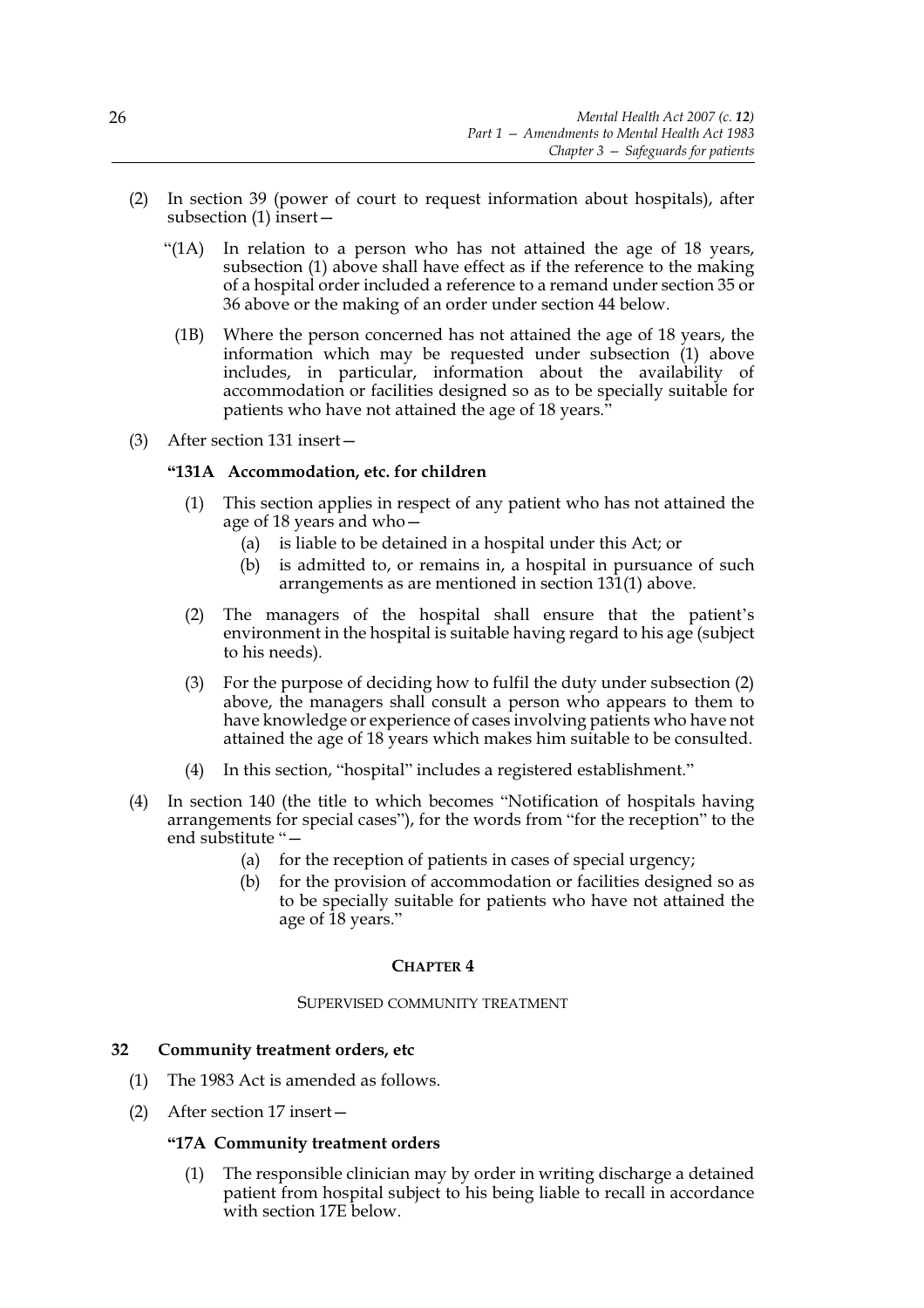- (2) A detained patient is a patient who is liable to be detained in a hospital in pursuance of an application for admission for treatment.
- (3) An order under subsection (1) above is referred to in this Act as a "community treatment order".
- (4) The responsible clinician may not make a community treatment order unless—
	- (a) in his opinion, the relevant criteria are met; and
	- (b) an approved mental health professional states in writing—
		- (i) that he agrees with that opinion; and
		- (ii) that it is appropriate to make the order.
- (5) The relevant criteria are—
	- (a) the patient is suffering from mental disorder of a nature or degree which makes it appropriate for him to receive medical treatment;
	- (b) it is necessary for his health or safety or for the protection of other persons that he should receive such treatment;
	- (c) subject to his being liable to be recalled as mentioned in paragraph (d) below, such treatment can be provided without his continuing to be detained in a hospital;
	- (d) it is necessary that the responsible clinician should be able to exercise the power under section 17E(1) below to recall the patient to hospital; and
	- (e) appropriate medical treatment is available for him.
- (6) In determining whether the criterion in subsection  $(5)(d)$  above is met, the responsible clinician shall, in particular, consider, having regard to the patient's history of mental disorder and any other relevant factors, what risk there would be of a deterioration of the patient's condition if he were not detained in a hospital (as a result, for example, of his refusing or neglecting to receive the medical treatment he requires for his mental disorder).
- (7) In this Act—
	- "community patient" means a patient in respect of whom a community treatment order is in force;
	- "the community treatment order", in relation to such a patient, means the community treatment order in force in respect of him; and
	- "the responsible hospital", in relation to such a patient, means the hospital in which he was liable to be detained immediately before the community treatment order was made, subject to section 19A below.

## **17B Conditions**

- (1) A community treatment order shall specify conditions to which the patient is to be subject while the order remains in force.
- (2) But, subject to subsection (3) below, the order may specify conditions only if the responsible clinician, with the agreement of the approved mental health professional mentioned in section 17A(4)(b) above, thinks them necessary or appropriate for one or more of the following purposes—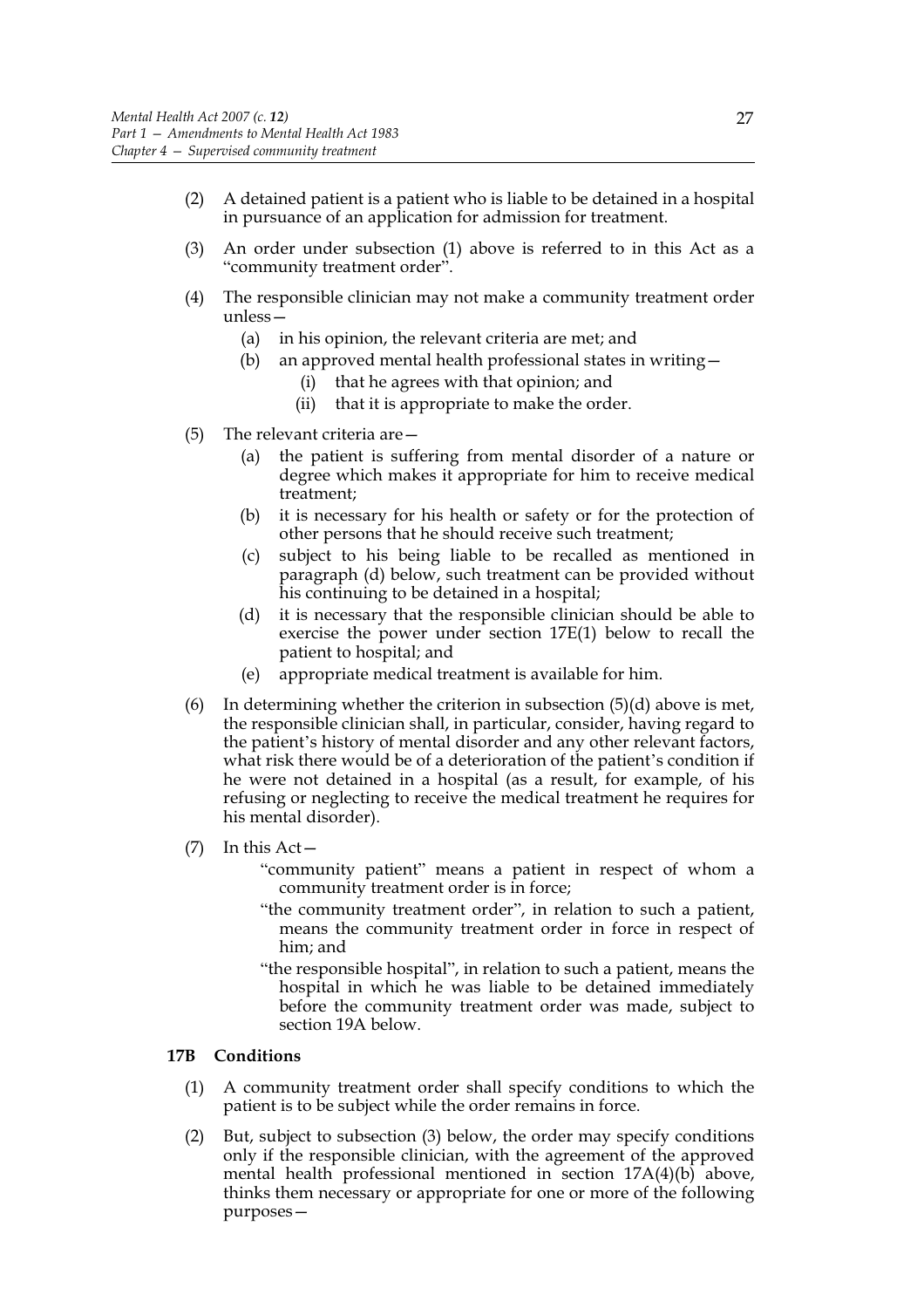- (a) ensuring that the patient receives medical treatment;
- (b) preventing risk of harm to the patient's health or safety;
- (c) protecting other persons.
- (3) The order shall specify  $-$ 
	- (a) a condition that the patient make himself available for examination under section 20A below; and
	- (b) a condition that, if it is proposed to give a certificate under Part 4A of this Act in his case, he make himself available for examination so as to enable the certificate to be given.
- (4) The responsible clinician may from time to time by order in writing vary the conditions specified in a community treatment order.
- (5) He may also suspend any conditions specified in a community treatment order.
- (6) If a community patient fails to comply with a condition specified in the community treatment order by virtue of subsection (2) above, that fact may be taken into account for the purposes of exercising the power of recall under section 17E(1) below.
- (7) But nothing in this section restricts the exercise of that power to cases where there is such a failure.

# **17C Duration of community treatment order**

A community treatment order shall remain in force until—

- (a) the period mentioned in section 20A(1) below (as extended under any provision of this Act) expires, but this is subject to sections 21 and 22 below:
- (b) the patient is discharged in pursuance of an order under section 23 below or a direction under section 72 below;
- (c) the application for admission for treatment in respect of the patient otherwise ceases to have effect; or
- (d) the order is revoked under section 17F below,

whichever occurs first.

#### **17D Effect of community treatment order**

- (1) The application for admission for treatment in respect of a patient shall not cease to have effect by virtue of his becoming a community patient.
- (2) But while he remains a community patient—
	- (a) the authority of the managers to detain him under section 6(2) above in pursuance of that application shall be suspended; and
	- (b) reference (however expressed) in this or any other Act, or in any subordinate legislation (within the meaning of the Interpretation Act 1978), to patients liable to be detained, or detained, under this Act shall not include him.
- (3) And section 20 below shall not apply to him while he remains a community patient.
- (4) Accordingly, authority for his detention shall not expire during any period in which that authority is suspended by virtue of subsection  $(2)(a)$  above.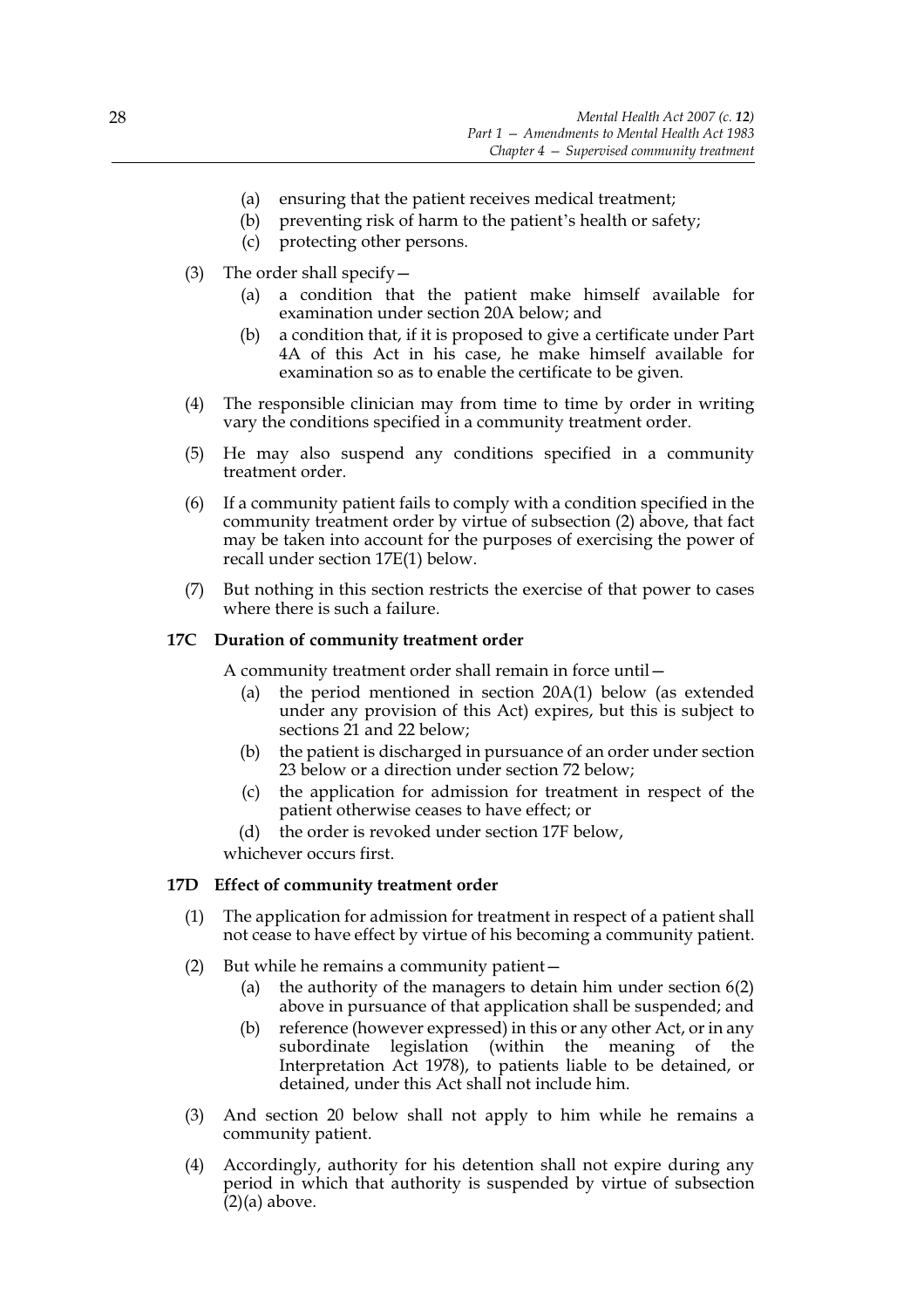# **17E Power to recall to hospital**

- (1) The responsible clinician may recall a community patient to hospital if in his opinion—
	- (a) the patient requires medical treatment in hospital for his mental disorder; and
	- (b) there would be a risk of harm to the health or safety of the patient or to other persons if the patient were not recalled to hospital for that purpose.
- (2) The responsible clinician may also recall a community patient to hospital if the patient fails to comply with a condition specified under section 17B(3) above.
- (3) The hospital to which a patient is recalled need not be the responsible hospital.
- (4) Nothing in this section prevents a patient from being recalled to a hospital even though he is already in the hospital at the time when the power of recall is exercised; references to recalling him shall be construed accordingly.
- (5) The power of recall under subsections (1) and (2) above shall be exercisable by notice in writing to the patient.
- (6) A notice under this section recalling a patient to hospital shall be sufficient authority for the managers of that hospital to detain the patient there in accordance with the provisions of this Act.

#### **17F Powers in respect of recalled patients**

- (1) This section applies to a community patient who is detained in a hospital by virtue of a notice recalling him there under section 17E above.
- (2) The patient may be transferred to another hospital in such circumstances and subject to such conditions as may be prescribed in regulations made by the Secretary of State (if the hospital in which the patient is detained is in England) or the Welsh Ministers (if that hospital is in Wales).
- (3) If he is so transferred to another hospital, he shall be treated for the purposes of this section (and section 17E above) as if the notice under that section were a notice recalling him to that other hospital and as if he had been detained there from the time when his detention in hospital by virtue of the notice first began.
- (4) The responsible clinician may by order in writing revoke the community treatment order if—
	- (a) in his opinion, the conditions mentioned in section 3(2) above are satisfied in respect of the patient; and
	- (b) an approved mental health professional states in writing—
		- (i) that he agrees with that opinion; and
		- (ii) that it is appropriate to revoke the order.
- (5) The responsible clinician may at any time release the patient under this section, but not after the community treatment order has been revoked.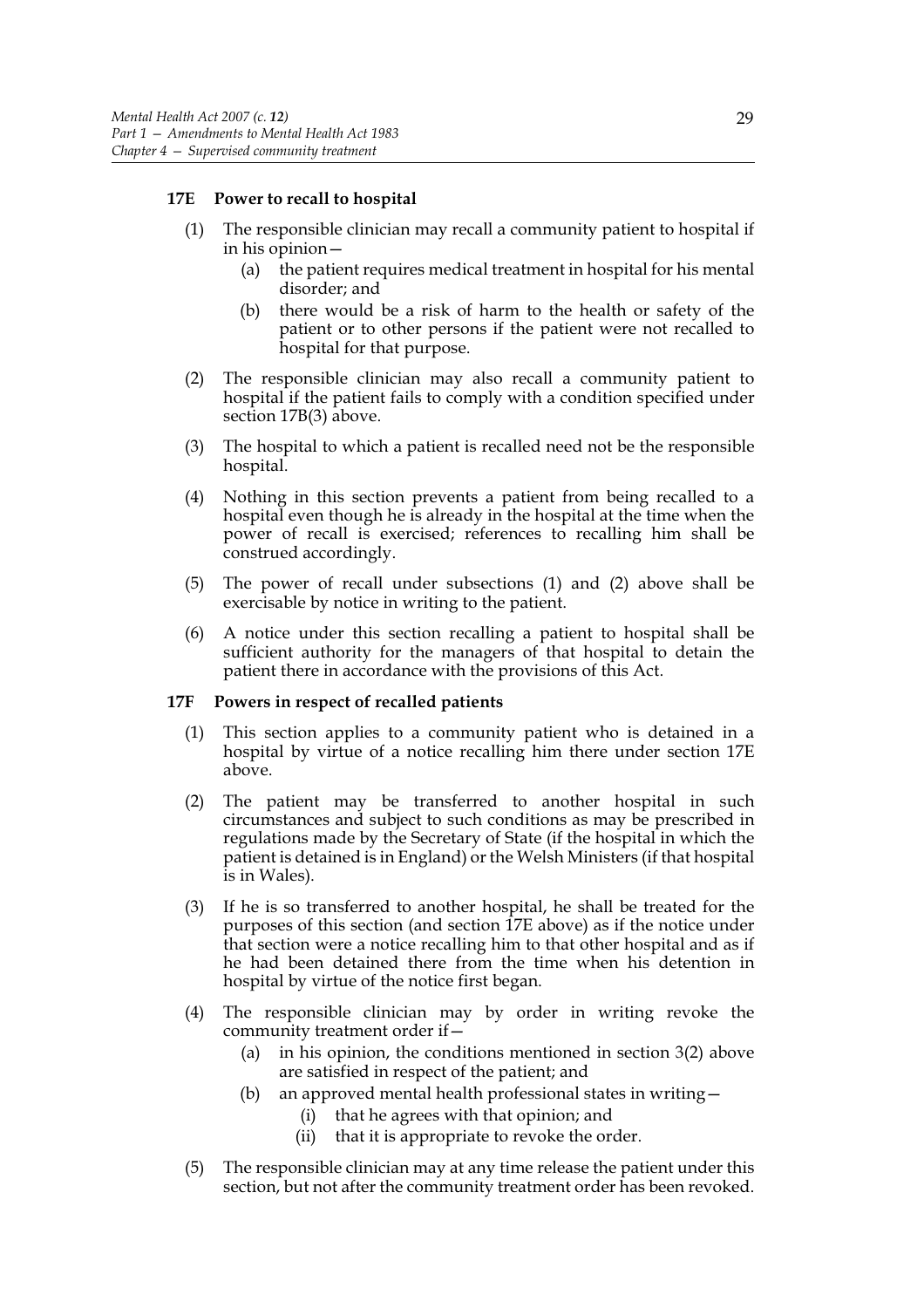- (6) If the patient has not been released, nor the community treatment order revoked, by the end of the period of 72 hours, he shall then be released.
- (7) But a patient who is released under this section remains subject to the community treatment order.
- (8) In this section—
	- (a) "the period of 72 hours" means the period of 72 hours beginning with the time when the patient's detention in hospital by virtue of the notice under section 17E above begins; and
	- (b) references to being released shall be construed as references to being released from that detention (and accordingly from being recalled to hospital).

# **17G Effect of revoking community treatment order**

- (1) This section applies if a community treatment order is revoked under section 17F above in respect of a patient.
- (2) Section 6(2) above shall have effect as if the patient had never been discharged from hospital by virtue of the community treatment order.
- (3) The provisions of this or any other Act relating to patients liable to be detained (or detained) in pursuance of an application for admission for treatment shall apply to the patient as they did before the community treatment order was made, unless otherwise provided.
- (4) If, when the order is revoked, the patient is being detained in a hospital other than the responsible hospital, the provisions of this Part of this Act shall have effect as if—
	- (a) the application for admission for treatment in respect of him were an application for admission to that other hospital; and
	- (b) he had been admitted to that other hospital at the time when he was originally admitted in pursuance of the application.
- (5) But, in any case, section 20 below shall have effect as if the patient had been admitted to hospital in pursuance of the application for admission for treatment on the day on which the order is revoked."
- (3) After section 20 (the cross-heading immediately above which becomes "Duration of authority and discharge") insert—

# **"20A Community treatment period**

- (1) Subject to the provisions of this Part of this Act, a community treatment order shall cease to be in force on expiry of the period of six months beginning with the day on which it was made.
- (2) That period is referred to in this Act as "the community treatment period".
- (3) The community treatment period may, unless the order has previously ceased to be in force, be extended—
	- (a) from its expiration for a period of six months;
	- (b) from the expiration of any period of extension under paragraph (a) above for a further period of one year,

and so on for periods of one year at a time.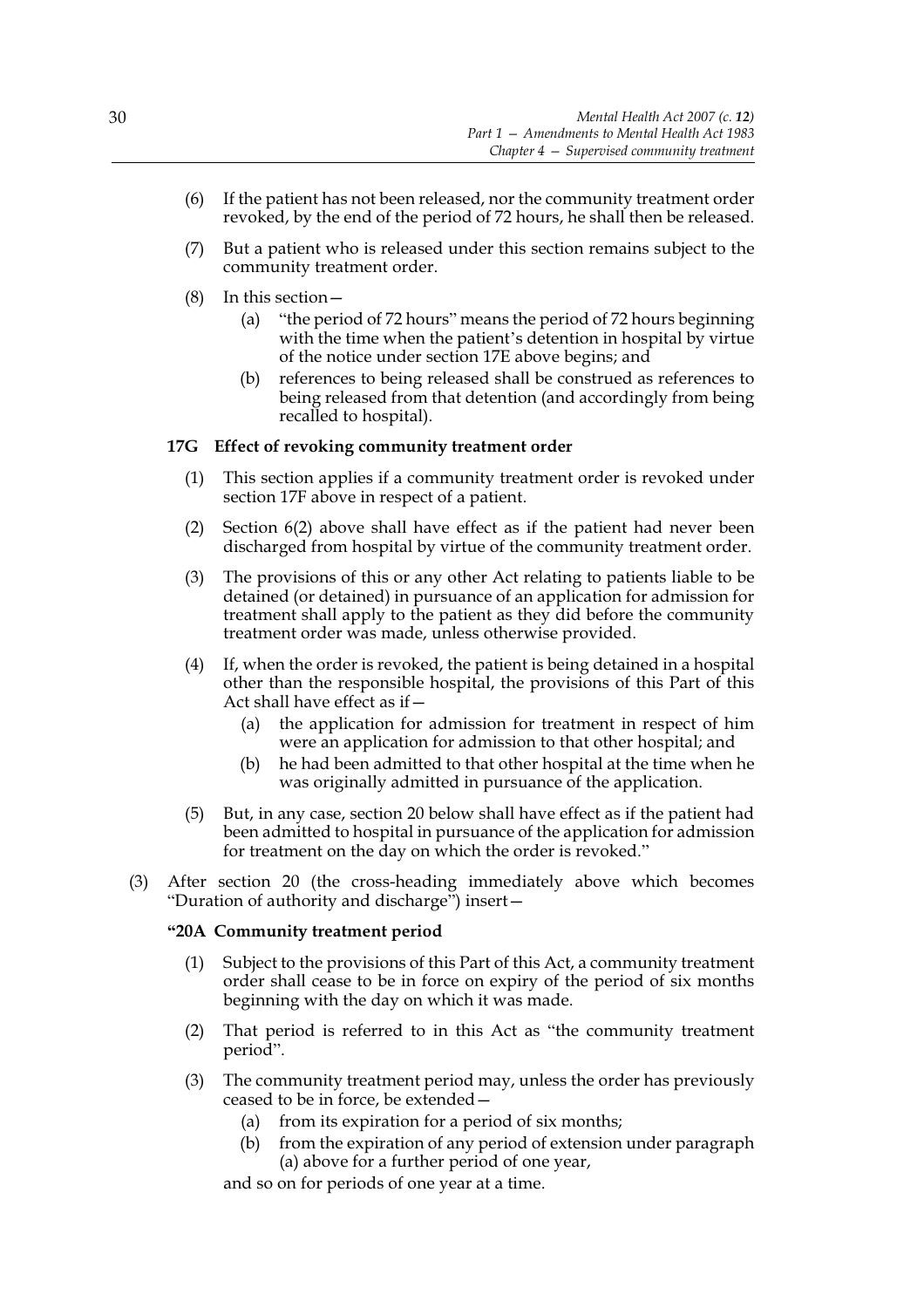- (4) Within the period of two months ending on the day on which the order would cease to be in force in default of an extension under this section, it shall be the duty of the responsible clinician—
	- (a) to examine the patient; and
	- (b) if it appears to him that the conditions set out in subsection (6) below are satisfied and if a statement under subsection  $(8)$ below is made, to furnish to the managers of the responsible hospital a report to that effect in the prescribed form.
- (5) Where such a report is furnished in respect of the patient, the managers shall, unless they discharge him under section 23 below, cause him to be informed.
- (6) The conditions referred to in subsection  $(4)$  above are that  $-$ 
	- (a) the patient is suffering from mental disorder of a nature or degree which makes it appropriate for him to receive medical treatment;
	- (b) it is necessary for his health or safety or for the protection of other persons that he should receive such treatment;
	- (c) subject to his continuing to be liable to be recalled as mentioned in paragraph (d) below, such treatment can be provided without his being detained in a hospital;
	- (d) it is necessary that the responsible clinician should continue to be able to exercise the power under section 17E(1) above to recall the patient to hospital; and
	- (e) appropriate medical treatment is available for him.
- (7) In determining whether the criterion in subsection (6)(d) above is met, the responsible clinician shall, in particular, consider, having regard to the patient's history of mental disorder and any other relevant factors, what risk there would be of a deterioration of the patient's condition if he were to continue not to be detained in a hospital (as a result, for example, of his refusing or neglecting to receive the medical treatment he requires for his mental disorder).
- (8) The statement referred to in subsection (4) above is a statement in writing by an approved mental health professional—
	- (a) that it appears to him that the conditions set out in subsection (6) above are satisfied; and
	- (b) that it is appropriate to extend the community treatment period.
- (9) Before furnishing a report under subsection (4) above the responsible clinician shall consult one or more other persons who have been professionally concerned with the patient's medical treatment.
- (10) Where a report is duly furnished under subsection (4) above, the community treatment period shall be thereby extended for the period prescribed in that case by subsection (3) above.

#### **20B Effect of expiry of community treatment order**

(1) A community patient shall be deemed to be discharged absolutely from liability to recall under this Part of this Act, and the application for admission for treatment cease to have effect, on expiry of the community treatment order, if the order has not previously ceased to be in force.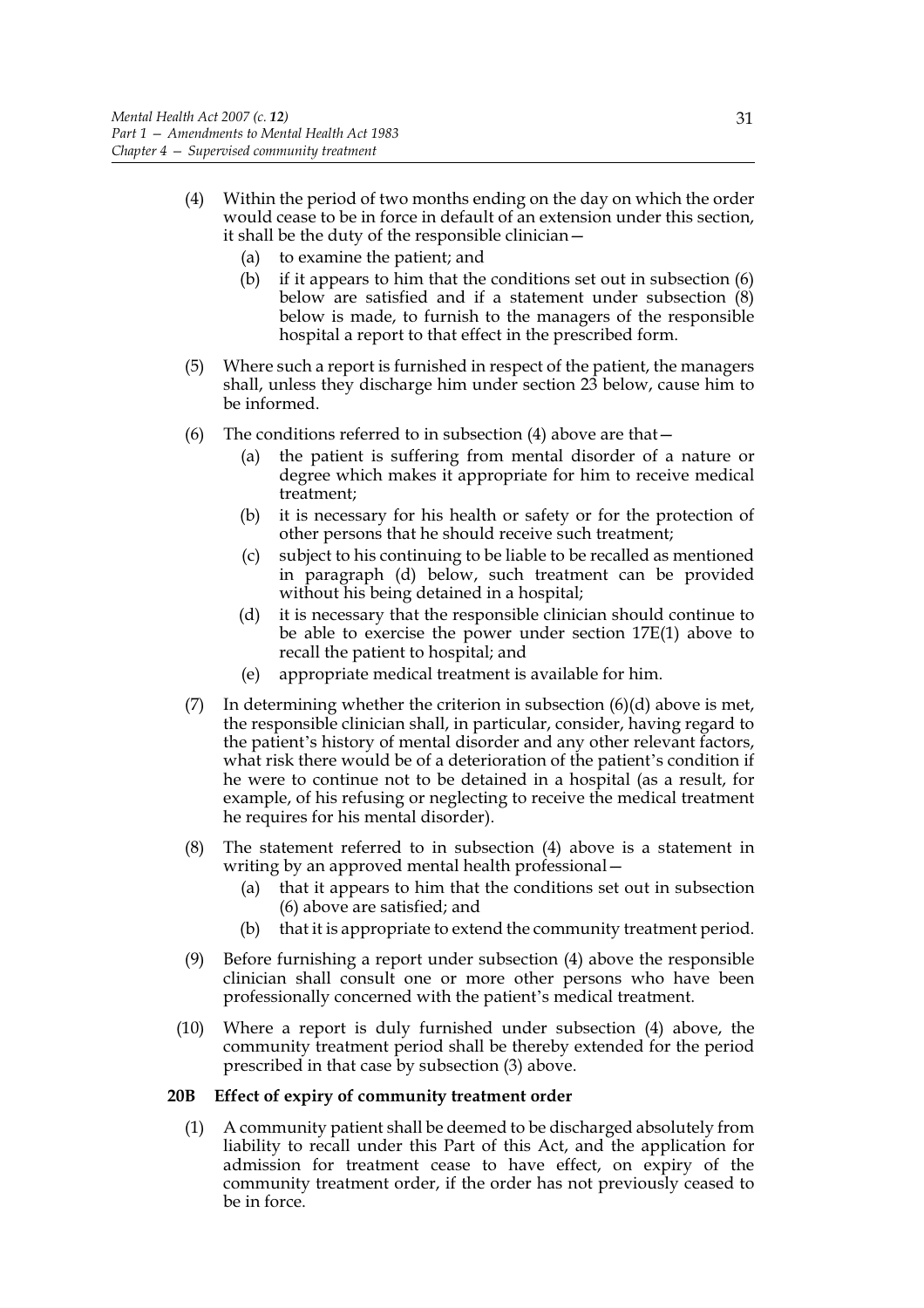- (2) For the purposes of subsection (1) above, a community treatment order expires on expiry of the community treatment period as extended under this Part of this Act, but this is subject to sections 21 and 22 below."
- (4) Schedules 3 and 4 (which contain further amendments) have effect.

# **33 Relationship with leave of absence**

- (1) The 1983 Act is amended as follows.
- (2) In section 17 (leave of absence from hospital), after subsection (2) insert—
	- "(2A) But longer-term leave may not be granted to a patient unless the responsible clinician first considers whether the patient should be dealt with under section 17A instead.
	- (2B) For these purposes, longer-term leave is granted to a patient if  $-$ 
		- (a) leave of absence is granted to him under this section either indefinitely or for a specified period of more than seven consecutive days; or
		- (b) a specified period is extended under this section such that the total period for which leave of absence will have been granted to him under this section exceeds seven consecutive days."
- (3) In Part 2 of Schedule 1 (patients subject to special restrictions), in paragraph 3 after paragraph (a) insert—
	- "(aa) subsections (2A) and (2B) shall be omitted;".

# **34 Consent to treatment**

- (1) Part 4 of the 1983 Act (consent to treatment) is amended as follows.
- (2) For section 56 substitute—

# **"56 Patients to whom Part 4 applies**

- (1) Section 57 and, so far as relevant to that section, sections 59 to 62 below apply to any patient.
- (2) Subject to that and to subsection (5) below, this Part of this Act applies to a patient only if he falls within subsection (3) or (4) below.
- (3) A patient falls within this subsection if he is liable to be detained under this Act but not if—
	- (a) he is so liable by virtue of an emergency application and the second medical recommendation referred to in section 4(4)(a) above has not been given and received;
	- (b) he is so liable by virtue of section 5(2) or (4) or 35 above or section 135 or 136 below or by virtue of a direction for his detention in a place of safety under section 37(4) or 45A(5) above; or
	- (c) he has been conditionally discharged under section 42(2) above or section 73 or 74 below and he is not recalled to hospital.
- (4) A patient falls within this subsection if  $-$ 
	- (a) he is a community patient; and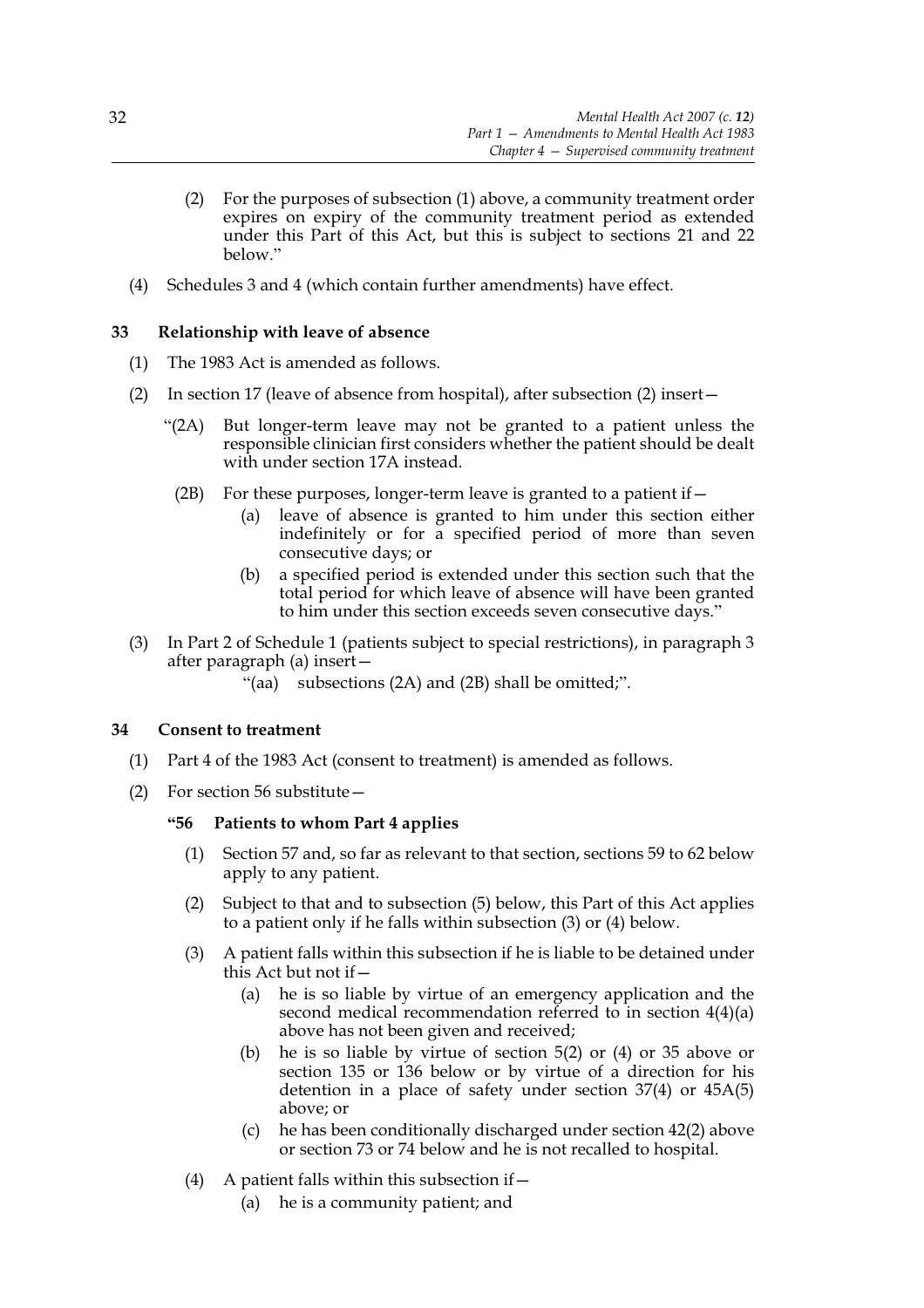- (b) he is recalled to hospital under section 17E above.
- (5) Section 58A and, so far as relevant to that section, sections 59 to 62 below also apply to any patient who—
	- (a) does not fall within subsection (3) above;
	- (b) is not a community patient; and
	- (c) has not attained the age of 18 years."
- (3) In section 61 (review of treatment), in subsection  $(1)$ 
	- (a) before "a report on" insert ", or by virtue of section 62A below in accordance with a Part 4A certificate (within the meaning of that section),", and
	- in paragraph (a) for "or  $21B(2)$  above renewing the authority for the detention" substitute ", 20A(4) or 21B(2) above in respect".
- (4) After section 62 insert—

### **"62A Treatment on recall of community patient or revocation of order**

- (1) This section applies where—
	- (a) a community patient is recalled to hospital under section 17E above; or
	- (b) a patient is liable to be detained under this Act following the revocation of a community treatment order under section 17F above in respect of him.
- (2) For the purposes of section  $58(1)(b)$  above, the patient is to be treated as if he had remained liable to be detained since the making of the community treatment order.
- (3) But section 58 above does not apply to treatment given to the patient  $if -$ 
	- (a) the certificate requirement is met for the purposes of section 64C or 64E below; or
	- (b) as a result of section 64B(4) or 64E(4) below, the certificate requirement would not apply (were the patient a community patient not recalled to hospital under section 17E above).
- (4) Section 58A above does not apply to treatment given to the patient if there is authority to give the treatment, and the certificate requirement is met, for the purposes of section 64C or 64E below.
- (5) In a case where this section applies, the certificate requirement is met only in so far as—
	- (a) the Part 4A certificate expressly provides that it is appropriate for one or more specified forms of treatment to be given to the patient in that case (subject to such conditions as may be specified); or
	- (b) a notice having been given under subsection (5) of section 64H below, treatment is authorised by virtue of subsection (8) of that section.
- (6) Subsection (5) above shall not preclude the continuation of any treatment, or of treatment under any plan, pending compliance with section 58 or 58A above if the approved clinician in charge of the treatment considers that the discontinuance of the treatment, or of the treatment under the plan, would cause serious suffering to the patient.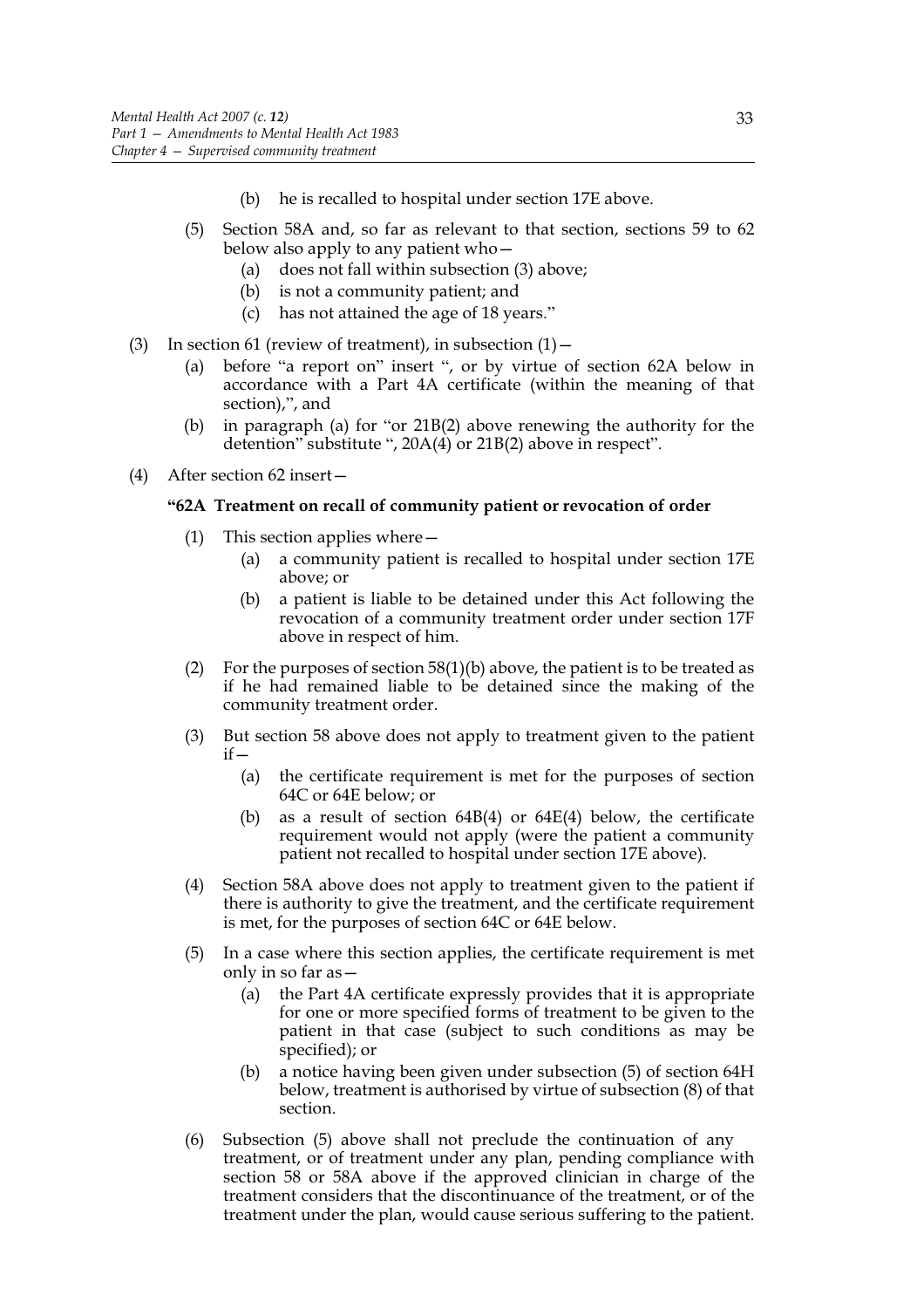- (7) In a case where subsection  $(1)(b)$  above applies, subsection  $(3)$  above only applies pending compliance with section 58 above.
- (8) In subsection  $(5)$  above  $-$ 
	- "Part 4A certificate" has the meaning given in section 64H below; and
	- "specified", in relation to a Part 4A certificate, means specified in the certificate."

# **35 Authority to treat**

(1) After Part 4 of the 1983 Act, insert the following Part—

#### **"PART 4A**

TREATMENT OF COMMUNITY PATIENTS NOT RECALLED TO HOSPITAL

# **64A Meaning of "relevant treatment"**

In this Part of this Act "relevant treatment", in relation to a patient, means medical treatment which—

- (a) is for the mental disorder from which the patient is suffering; and
- (b) is not a form of treatment to which section 57 above applies.

#### **64B Adult community patients**

- (1) This section applies to the giving of relevant treatment to a community patient who—
	- (a) is not recalled to hospital under section 17E above; and
	- (b) has attained the age of 16 years.
- (2) The treatment may not be given to the patient unless—
	- (a) there is authority to give it to him; and
	- (b) if it is section 58 type treatment or section 58A type treatment, the certificate requirement is met.
- (3) But the certificate requirement does not apply if  $-$ 
	- (a) giving the treatment to the patient is authorised in accordance with section 64G below; or
	- (b) the treatment is immediately necessary and—
		- (i) the patient has capacity to consent to it and does consent to it; or
		- (ii) a donee or deputy or the Court of Protection consents to the treatment on the patient's behalf.
- (4) Nor does the certificate requirement apply in so far as the administration of medicine to the patient at any time during the period of one month beginning with the day on which the community treatment order is made is section 58 type treatment.
- (5) The reference in subsection (4) above to the administration of medicine does not include any form of treatment specified under section 58(1)(a) above.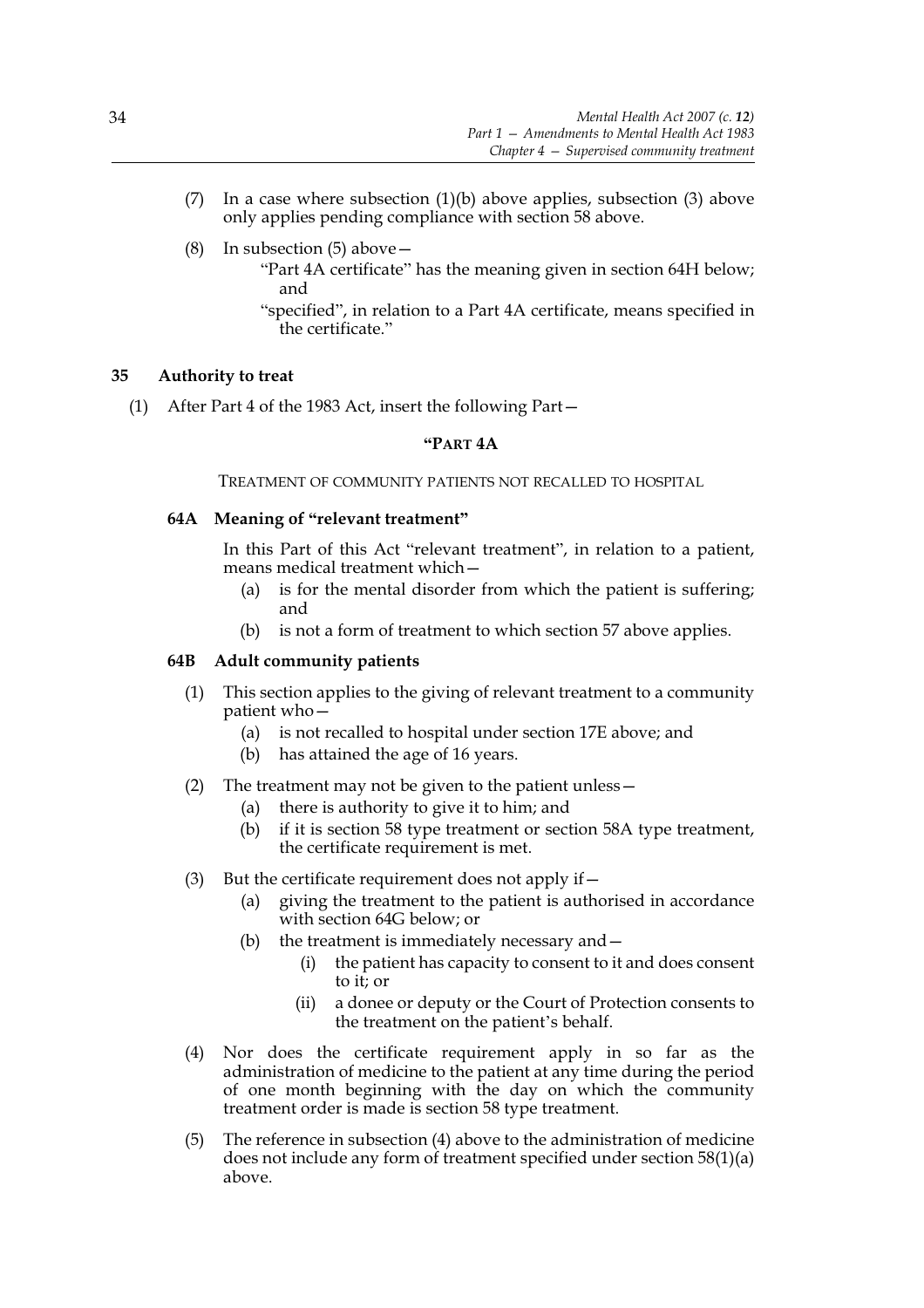### **64C Section 64B: supplemental**

- (1) This section has effect for the purposes of section 64B above.
- (2) There is authority to give treatment to a patient if  $-$ 
	- (a) he has capacity to consent to it and does consent to it;
	- (b) a donee or deputy or the Court of Protection consents to it on his behalf; or
	- (c) giving it to him is authorised in accordance with section 64D or 64G below.
- (3) Relevant treatment is section 58 type treatment or section 58A type treatment if, at the time when it is given to the patient, section 58 or 58A above (respectively) would have applied to it, had the patient remained liable to be detained at that time (rather than being a community patient).
- (4) The certificate requirement is met in respect of treatment to be given to a patient if—
	- (a) a registered medical practitioner appointed for the purposes of Part 4 of this Act (not being the responsible clinician or the person in charge of the treatment) has certified in writing that it is appropriate for the treatment to be given or for the treatment to be given subject to such conditions as may be specified in the certificate; and
	- (b) if conditions are so specified, the conditions are satisfied.
- (5) In a case where the treatment is section 58 type treatment, treatment is immediately necessary if—
	- (a) it is immediately necessary to save the patient's life; or
	- (b) it is immediately necessary to prevent a serious deterioration of the patient's condition and is not irreversible; or
	- (c) it is immediately necessary to alleviate serious suffering by the patient and is not irreversible or hazardous; or
	- (d) it is immediately necessary, represents the minimum interference necessary to prevent the patient from behaving violently or being a danger to himself or others and is not irreversible or hazardous.
- (6) In a case where the treatment is section 58A type treatment by virtue of subsection (1)(a) of that section, treatment is immediately necessary if it falls within paragraph (a) or (b) of subsection (5) above.
- (7) In a case where the treatment is section 58A type treatment by virtue of subsection  $(1)(b)$  of that section, treatment is immediately necessary if it falls within such of paragraphs (a) to (d) of subsection (5) above as may be specified in regulations under that section.
- (8) For the purposes of subsection  $(7)$  above, the regulations  $-$ 
	- (a) may make different provision for different cases (and may, in particular, make different provision for different forms of treatment);
	- (b) may make provision which applies subject to specified exceptions; and
	- (c) may include transitional, consequential, incidental or supplemental provision.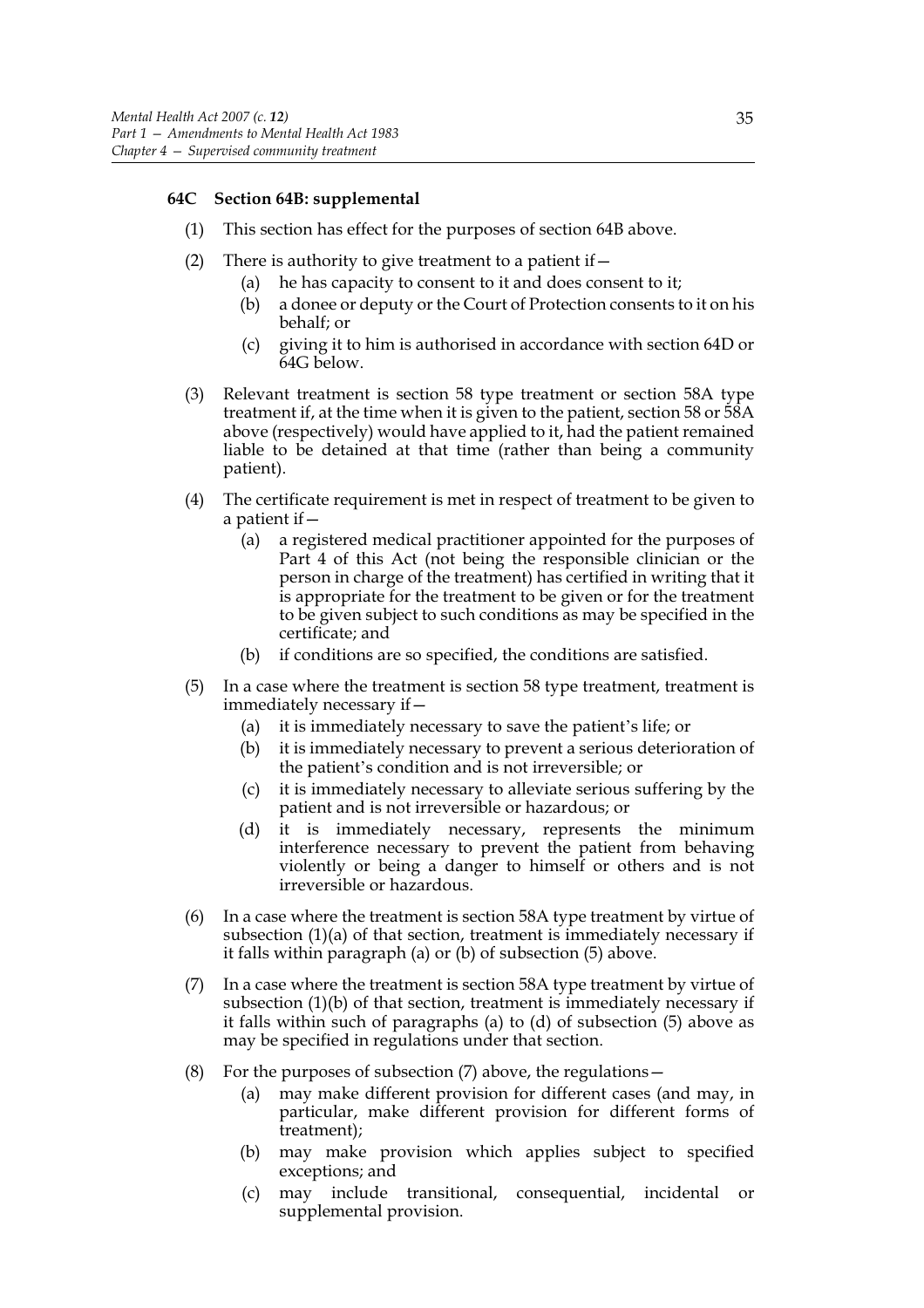(9) Subsection (3) of section 62 above applies for the purposes of this section as it applies for the purposes of that section.

# **64D Adult community patients lacking capacity**

- (1) A person is authorised to give relevant treatment to a patient as mentioned in section  $64C(2)(c)$  above if the conditions in subsections (2) to (6) below are met.
- (2) The first condition is that, before giving the treatment, the person takes reasonable steps to establish whether the patient lacks capacity to consent to the treatment.
- (3) The second condition is that, when giving the treatment, he reasonably believes that the patient lacks capacity to consent to it.
- (4) The third condition is that—
	- (a) he has no reason to believe that the patient objects to being given the treatment; or
	- (b) he does have reason to believe that the patient so objects, but it is not necessary to use force against the patient in order to give the treatment.
- (5) The fourth condition is that—
	- (a) he is the person in charge of the treatment and an approved clinician; or
	- (b) the treatment is given under the direction of that clinician.
- (6) The fifth condition is that giving the treatment does not conflict with—
	- (a) an advance decision which he is satisfied is valid and applicable; or
	- (b) a decision made by a donee or deputy or the Court of Protection.
- (7) In this section—
	- (a) reference to an advance decision is to an advance decision (within the meaning of the Mental Capacity Act 2005) made by the patient; and
	- (b) "valid and applicable", in relation to such a decision, means valid and applicable to the treatment in question in accordance with section 25 of that Act.

### **64E Child community patients**

- (1) This section applies to the giving of relevant treatment to a community patient who—
	- (a) is not recalled to hospital under section 17E above; and
	- (b) has not attained the age of 16 years.
- (2) The treatment may not be given to the patient unless—
	- (a) there is authority to give it to him; and
	- (b) if it is section 58 type treatment or section 58A type treatment, the certificate requirement is met.
- (3) But the certificate requirement does not apply if  $-$ 
	- (a) giving the treatment to the patient is authorised in accordance with section 64G below; or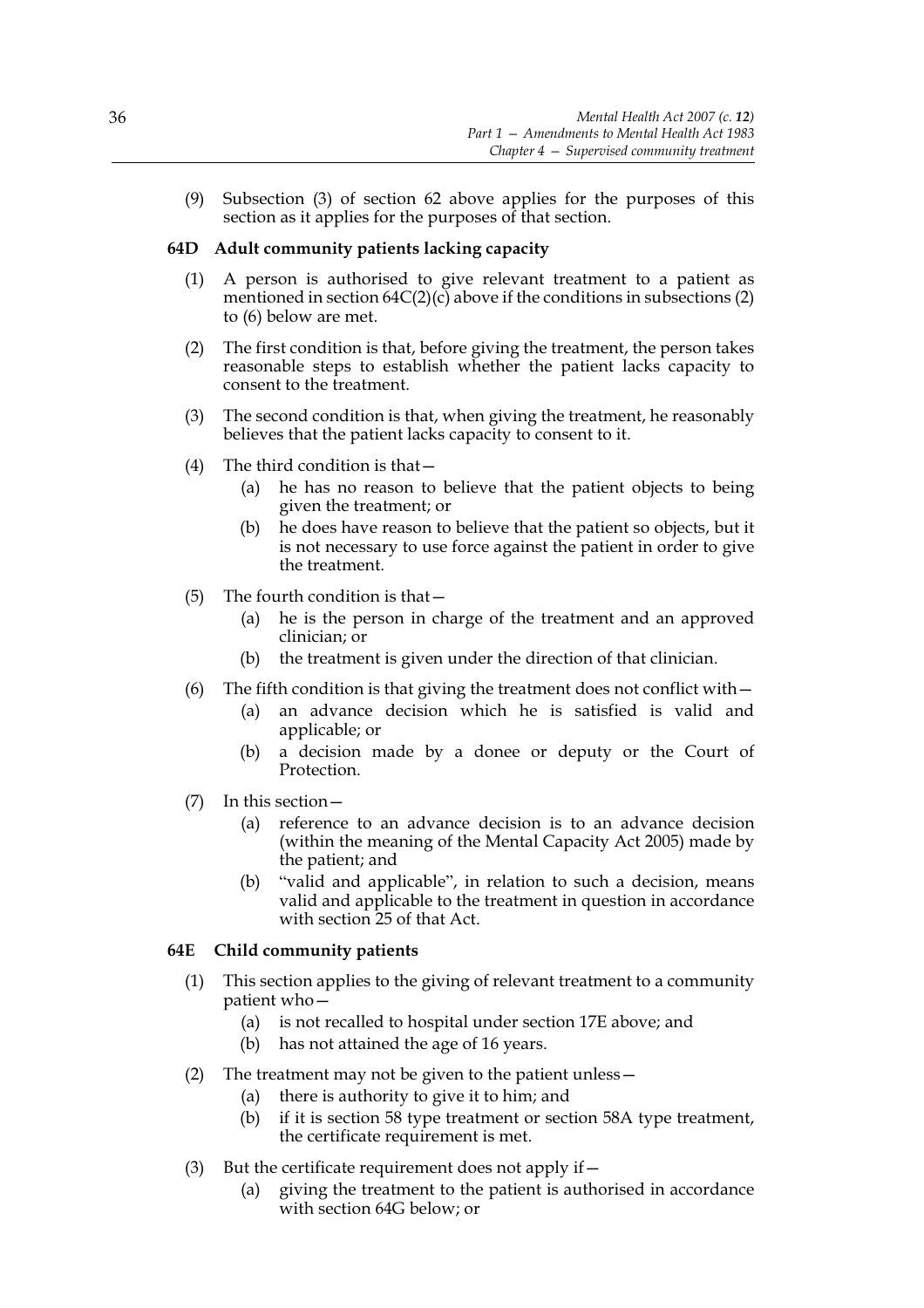- (b) in a case where the patient is competent to consent to the treatment and does consent to it, the treatment is immediately necessary.
- (4) Nor does the certificate requirement apply in so far as the administration of medicine to the patient at any time during the period of one month beginning with the day on which the community treatment order is made is section 58 type treatment.
- (5) The reference in subsection (4) above to the administration of medicine does not include any form of treatment specified under section 58(1)(a) above.
- (6) For the purposes of subsection  $(2)(a)$  above, there is authority to give treatment to a patient if—
	- (a) he is competent to consent to it and he does consent to it; or
	- (b) giving it to him is authorised in accordance with section 64F or 64G below.
- (7) Subsections (3) to (9) of section 64C above have effect for the purposes of this section as they have effect for the purposes of section 64B above.
- (8) Regulations made by virtue of section  $32(2)(d)$  above apply for the purposes of this section as they apply for the purposes of Part 2 of this Act.

# **64F Child community patients lacking competence**

- (1) A person is authorised to give relevant treatment to a patient as mentioned in section 64E(6)(b) above if the conditions in subsections (2) to (5) below are met.
- (2) The first condition is that, before giving the treatment, the person takes reasonable steps to establish whether the patient is competent to consent to the treatment.
- (3) The second condition is that, when giving the treatment, he reasonably believes that the patient is not competent to consent to it.
- (4) The third condition is that—
	- (a) he has no reason to believe that the patient objects to being given the treatment; or
	- (b) he does have reason to believe that the patient so objects, but it is not necessary to use force against the patient in order to give the treatment.
- (5) The fourth condition is that—
	- (a) he is the person in charge of the treatment and an approved clinician; or
	- (b) the treatment is given under the direction of that clinician.

#### **64G Emergency treatment for patients lacking capacity or competence**

(1) A person is also authorised to give relevant treatment to a patient as mentioned in section  $64C(2)(c)$  or  $64E(6)(b)$  above if the conditions in subsections (2) to (4) below are met.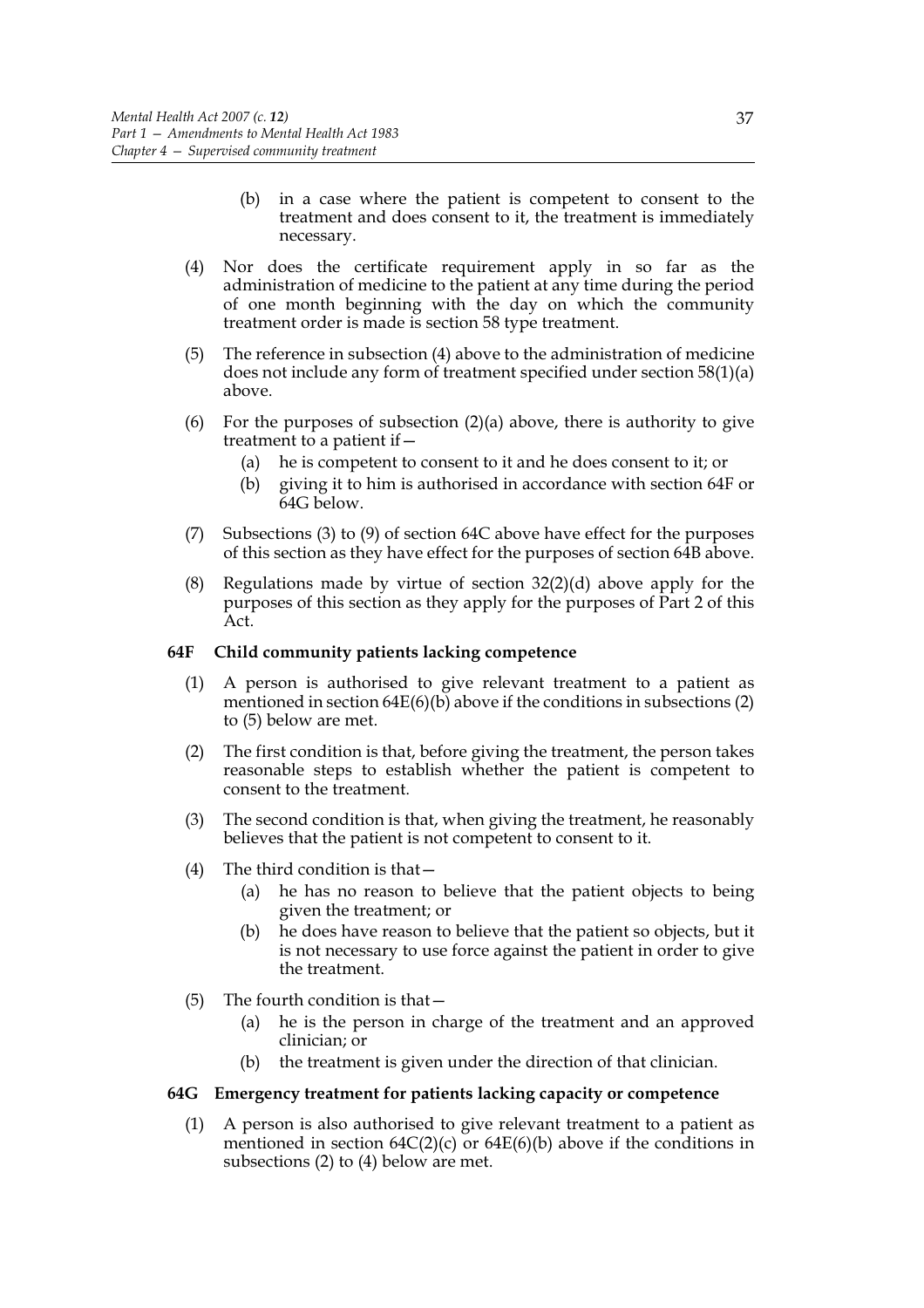- (2) The first condition is that, when giving the treatment, the person reasonably believes that the patient lacks capacity to consent to it or, as the case may be, is not competent to consent to it.
- (3) The second condition is that the treatment is immediately necessary.
- (4) The third condition is that if it is necessary to use force against the patient in order to give the treatment—
	- (a) the treatment needs to be given in order to prevent harm to the patient; and
	- (b) the use of such force is a proportionate response to the likelihood of the patient's suffering harm, and to the seriousness of that harm.
- (5) Subject to subsections (6) to (8) below, treatment is immediately necessary if—
	- (a) it is immediately necessary to save the patient's life; or
	- (b) it is immediately necessary to prevent a serious deterioration of the patient's condition and is not irreversible; or
	- (c) it is immediately necessary to alleviate serious suffering by the patient and is not irreversible or hazardous; or
	- (d) it is immediately necessary, represents the minimum interference necessary to prevent the patient from behaving violently or being a danger to himself or others and is not irreversible or hazardous.
- (6) Where the treatment is section 58A type treatment by virtue of subsection (1)(a) of that section, treatment is immediately necessary if it falls within paragraph (a) or (b) of subsection (5) above.
- (7) Where the treatment is section 58A type treatment by virtue of subsection (1)(b) of that section, treatment is immediately necessary if it falls within such of paragraphs (a) to (d) of subsection (5) above as may be specified in regulations under section 58A above.
- (8) For the purposes of subsection  $(7)$  above, the regulations  $-$ 
	- (a) may make different provision for different cases (and may, in particular, make different provision for different forms of treatment);
	- (b) may make provision which applies subject to specified exceptions; and
	- (c) may include transitional, consequential, incidental or supplemental provision.
- (9) Subsection (3) of section 62 above applies for the purposes of this section as it applies for the purposes of that section.

# **64H Certificates: supplementary provisions**

- (1) A certificate under section 64B(2)(b) or 64E(2)(b) above (a "Part 4A certificate") may relate to a plan of treatment under which the patient is to be given (whether within a specified period or otherwise) one or more forms of section 58 type treatment or section 58A type treatment.
- (2) A Part 4A certificate shall be in such form as may be prescribed by regulations made by the appropriate national authority.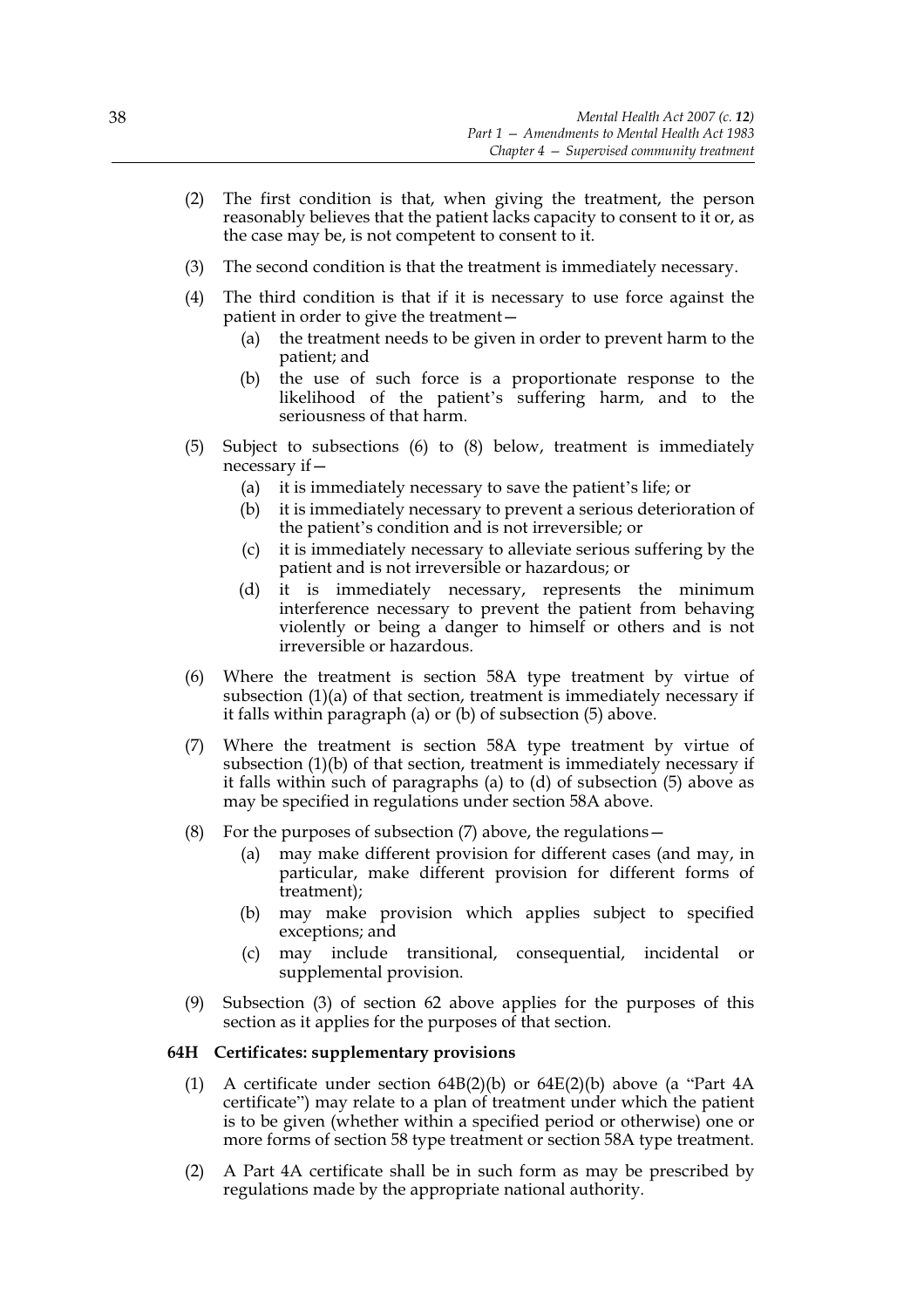- (3) Before giving a Part 4A certificate, the registered medical practitioner concerned shall consult two other persons who have been professionally concerned with the patient's medical treatment but, of those persons—
	- (a) at least one shall be a person who is not a registered medical practitioner; and
	- (b) neither shall be the patient's responsible clinician or the person in charge of the treatment in question.
- (4) Where a patient is given treatment in accordance with a Part 4A certificate, a report on the treatment and the patient's condition shall be given by the person in charge of the treatment to the appropriate national authority if required by that authority.
- (5) The appropriate national authority may at any time give notice directing that a Part 4A certificate shall not apply to treatment given to a patient after a date specified in the notice, and the relevant section shall then apply to any such treatment as if that certificate had not been given.
- (6) The relevant section is  $-$ 
	- (a) if the patient is not recalled to hospital in accordance with section 17E above, section 64B or 64E above;
	- (b) if the patient is so recalled or is liable to be detained under this Act following revocation of the community treatment order under section 17F above—
		- (i) section 58 above, in the case of section 58 type treatment;
		- (ii) section 58A above, in the case of section 58A type treatment;

(subject to section 62A(2) above).

- (7) The notice under subsection (5) above shall be given to the person in charge of the treatment in question.
- (8) Subsection (5) above shall not preclude the continuation of any treatment or of treatment under any plan pending compliance with the relevant section if the person in charge of the treatment considers that the discontinuance of the treatment or of treatment under the plan would cause serious suffering to the patient.
- (9) In this section, "the appropriate national authority" means—
	- (a) in relation to community patients in respect of whom the responsible hospital is in England, the Secretary of State;
	- (b) in relation to community patients in respect of whom the responsible hospital is in Wales, the Welsh Ministers.

# **64I Liability for negligence**

Nothing in section 64D, 64F or 64G above excludes a person's civil liability for loss or damage, or his criminal liability, resulting from his negligence in doing anything authorised to be done by that section.

# **64J Factors to be considered in determining whether patient objects to treatment**

(1) In assessing for the purposes of this Part whether he has reason to believe that a patient objects to treatment, a person shall consider all the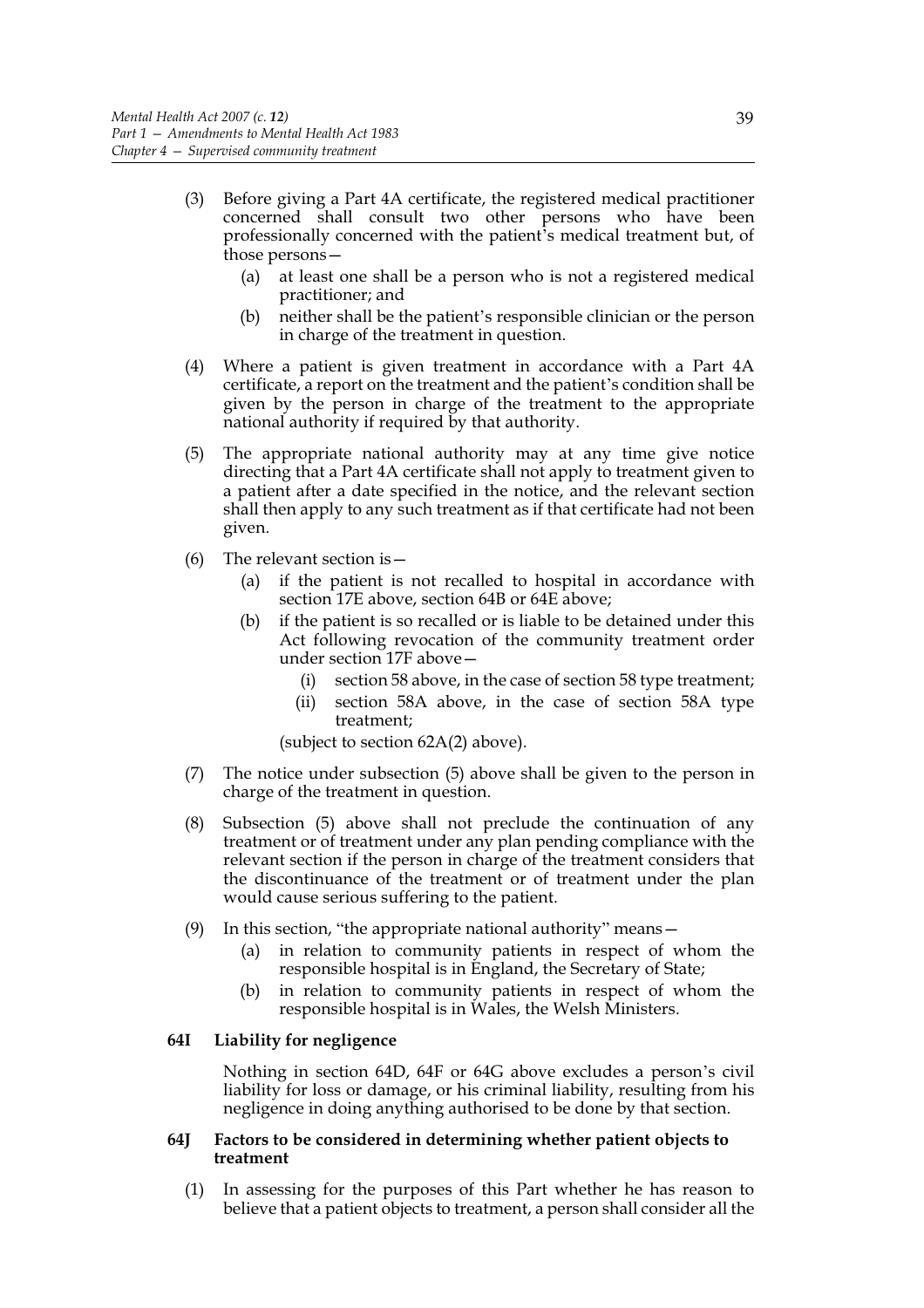circumstances so far as they are reasonably ascertainable, including the patient's behaviour, wishes, feelings, views, beliefs and values.

(2) But circumstances from the past shall be considered only so far as it is still appropriate to consider them.

#### **64K Interpretation of Part 4A**

- (1) This Part of this Act is to be construed as follows.
- (2) References to a patient who lacks capacity are to a patient who lacks capacity within the meaning of the Mental Capacity Act 2005.
- (3) References to a patient who has capacity are to be read accordingly.
- (4) References to a donee are to a donee of a lasting power of attorney (within the meaning of section 9 of the Mental Capacity Act 2005) created by the patient, where the donee is acting within the scope of his authority and in accordance with that Act.
- (5) References to a deputy are to a deputy appointed for the patient by the Court of Protection under section 16 of the Mental Capacity Act 2005, where the deputy is acting within the scope of his authority and in accordance with that Act.
- (6) Reference to the responsible clinician shall be construed as a reference to the responsible clinician within the meaning of Part 2 of this Act.
- (7) References to a hospital include a registered establishment.
- (8) Section 64(3) above applies for the purposes of this Part of this Act as it applies for the purposes of Part 4 of this Act."
- (2) In section 119 of the 1983 Act (practitioners approved for Part 4 and section  $118$ ) –
	- (a) in subsection  $(2)$ 
		- (i) after "those provisions" insert "or under Part 4A of this Act",
		- (ii) in paragraph (a), for "in a registered establishment" substitute "in a hospital or registered establishment or any community patient in a hospital or establishment of any description or (if access is granted) other place", and
		- (iii) in paragraph (b), for "in that home" substitute "there", and
	- (b) after subsection (2) insert—
		- "(3) In this section, "establishment of any description" shall be construed in accordance with section  $4(8)$  of the Care Standards Act 2000."
- (3) In section 121 of the 1983 Act (Mental Health Act Commission), in subsection (2)(b) after "61" insert ",  $64H(5)$ ".
- (4) The Mental Capacity Act 2005 (c. 9) is amended as follows.
- (5) In section 28 (Mental Health Act matters), after subsection (1A) (inserted by section 28 of this Act) insert—
	- "(1B) Section 5 does not apply to an act to which section 64B of the Mental Health Act applies (treatment of community patients not recalled to hospital)."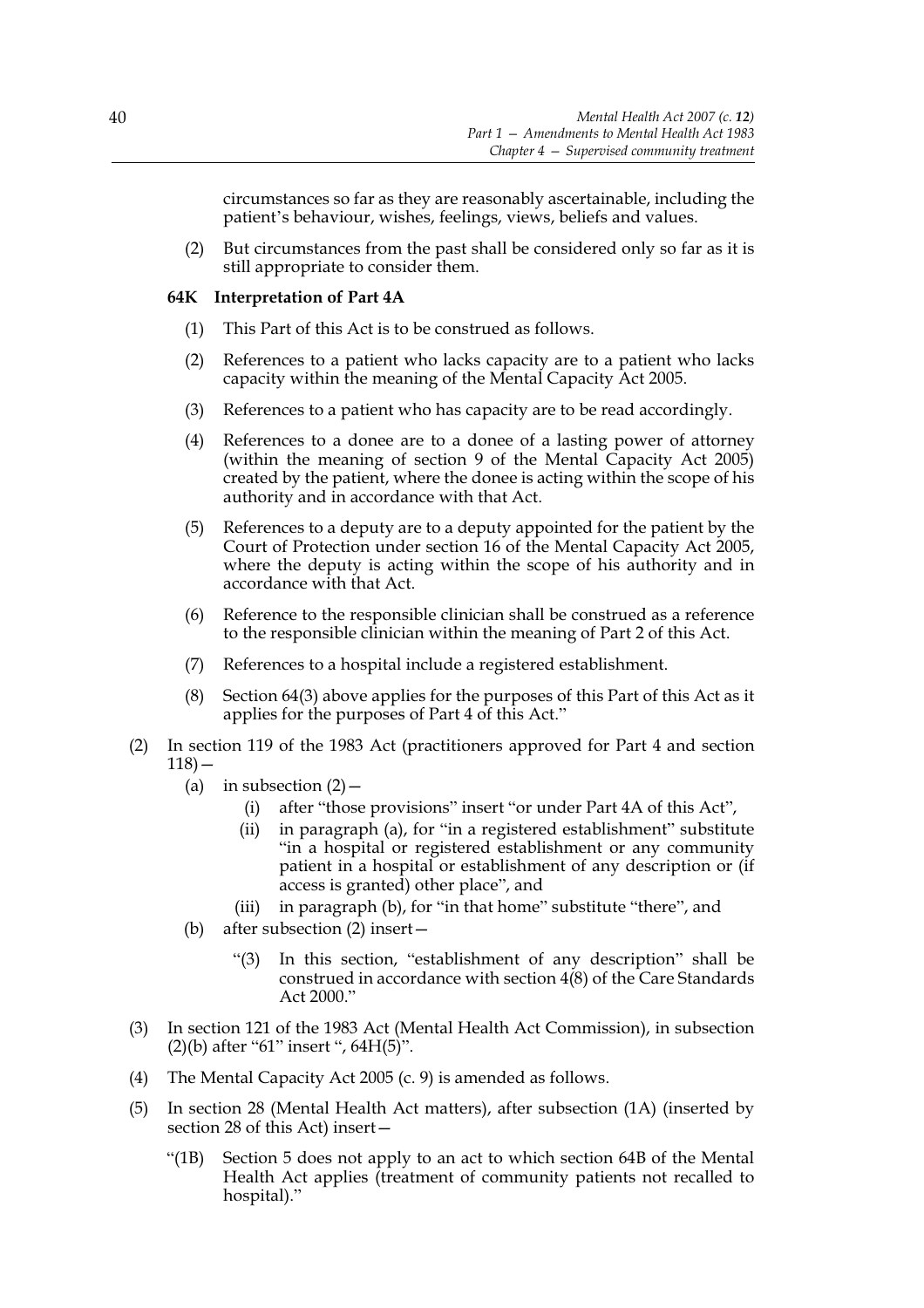(6) In section 37 (independent mental capacity advocates: provision of serious medical treatment by NHS body), in subsection (2) after "Part 4" insert "or 4A".

# **36 Repeal of provisions for after-care under supervision**

- (1) The 1983 Act is amended as follows.
- (2) Sections 25A to 25J (after-care under supervision) are omitted.
- (3) In section 66 (applications to tribunals), in subsection (2)(c), for "cases mentioned in paragraphs (c) and (ga)" substitute "case mentioned in paragraph (c)".
- (4) In Part 1 of Schedule 1 (application of certain provisions to patients subject to hospital and guardianship orders: patients not subject to special restrictions), in paragraph 1, for "25C" substitute "26".

#### **CHAPTER 5**

#### MENTAL HEALTH REVIEW TRIBUNALS

### **37 References**

- (1) The 1983 Act is amended as follows.
- (2) In section 21 (special provision as to patients absent without leave), after subsection (2) insert—
	- "(3) Where a patient is absent without leave on the day on which (apart from this section) the managers would be required under section 68 below to refer the patient's case to a Mental Health Review Tribunal, that requirement shall not apply unless and until—
		- (a) the patient is taken into custody under section 18 above and returned to the hospital where he ought to be; or
		- (b) the patient returns himself to the hospital where he ought to be within the period during which he can be taken into custody under section 18 above."
- (3) For section 68 substitute—

#### **"68 Duty of managers of hospitals to refer cases to tribunal**

- (1) This section applies in respect of the following patients—
	- (a) a patient who is admitted to a hospital in pursuance of an application for admission for assessment;
	- (b) a patient who is admitted to a hospital in pursuance of an application for admission for treatment;
	- (c) a community patient;
	- (d) a patient whose community treatment order is revoked under section 17F above;
	- (e) a patient who is transferred from guardianship to a hospital in pursuance of regulations made under section 19 above.
- (2) On expiry of the period of six months beginning with the applicable day, the managers of the hospital shall refer the patient's case to a Mental Health Review Tribunal.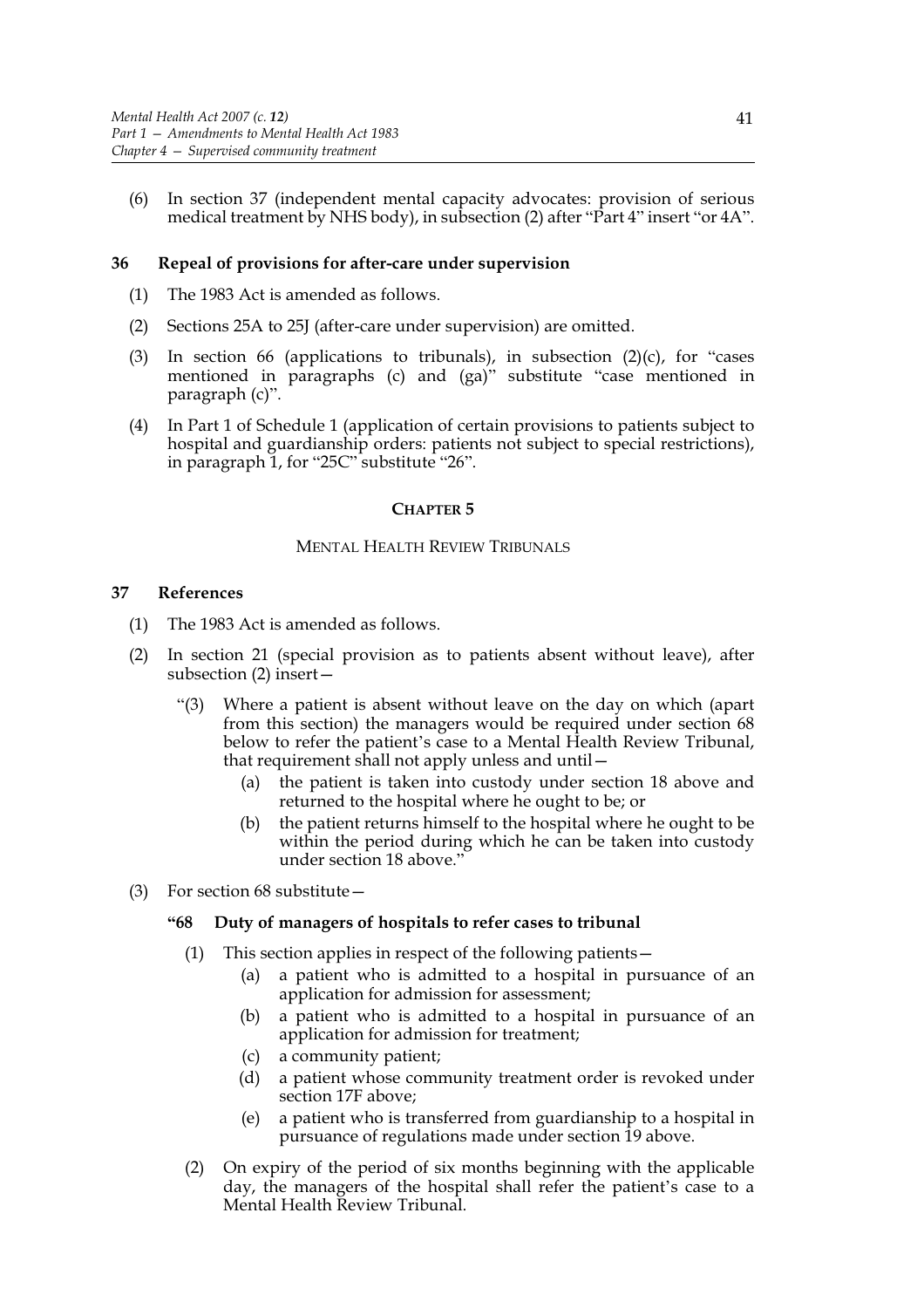- (3) But they shall not do so if during that period  $-$ 
	- (a) any right has been exercised by or in respect of the patient by virtue of any of paragraphs  $(b)$ ,  $(ca)$ ,  $(c\bar{b})$ ,  $(e)$ ,  $(g)$  and  $(h)$  of section 66(1) above;
	- (b) a reference has been made in respect of the patient under section 67(1) above, not being a reference made while the patient is or was liable to be detained in pursuance of an application for admission for assessment; or
	- (c) a reference has been made in respect of the patient under subsection (7) below.
- (4) A person who applies to a tribunal but subsequently withdraws his application shall be treated for these purposes as not having exercised his right to apply, and if he withdraws his application on a date after expiry of the period mentioned in subsection (2) above, the managers shall refer the patient's case as soon as possible after that date.
- (5) In subsection (2) above, "the applicable day" means—
	- (a) in the case of a patient who is admitted to a hospital in pursuance of an application for admission for assessment, the day on which the patient was so admitted;
	- (b) in the case of a patient who is admitted to a hospital in pursuance of an application for admission for treatment—
		- (i) the day on which the patient was so admitted; or
		- (ii) if, when he was so admitted, he was already liable to be detained in pursuance of an application for admission for assessment, the day on which he was originally admitted in pursuance of the application for admission for assessment;
	- (c) in the case of a community patient or a patient whose community treatment order is revoked under section 17F above, the day mentioned in sub-paragraph (i) or (ii), as the case may be, of paragraph (b) above;
	- (d) in the case of a patient who is transferred from guardianship to a hospital, the day on which he was so transferred.
- (6) The managers of the hospital shall also refer the patient's case to a Mental Health Review Tribunal if a period of more than three years (or, if the patient has not attained the age of 18 years, one year) has elapsed since his case was last considered by such a tribunal, whether on his own application or otherwise.
- (7) If, in the case of a community patient, the community treatment order is revoked under section 17F above, the managers of the hospital shall also refer the patient's case to a Mental Health Review Tribunal as soon as possible after the order is revoked.
- (8) For the purposes of furnishing information for the purposes of a reference under this section, a registered medical practitioner or approved clinician authorised by or on behalf of the patient may at any reasonable time—
	- (a) visit and examine the patient in private; and
	- (b) require the production of and inspect any records relating to the detention or treatment of the patient in any hospital or any after-care services provided for him under section 117 below.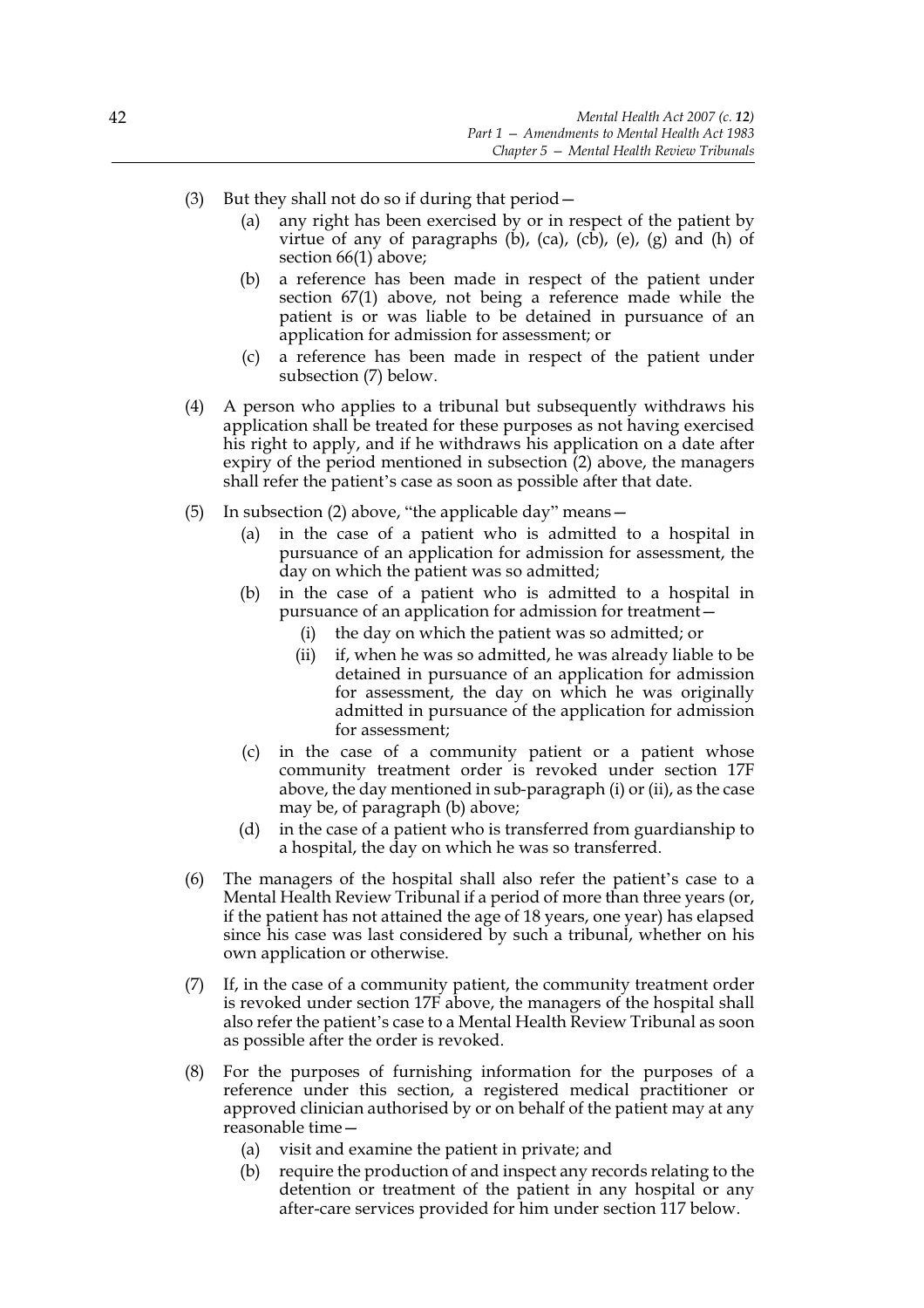- (9) Reference in this section to the managers of the hospital—
	- (a) in relation to a community patient, is to the managers of the responsible hospital;
	- (b) in relation to any other patient, is to the managers of the hospital in which he is liable to be detained.

# **68A Power to reduce periods under section 68**

- (1) The appropriate national authority may from time to time by order amend subsection (2) or (6) of section 68 above so as to substitute for a period mentioned there such shorter period as is specified in the order.
- (2) The order may include such transitional, consequential, incidental or supplemental provision as the appropriate national authority thinks fit.
- (3) The order may, in particular, make provision for a case where  $-$ 
	- (a) a patient in respect of whom subsection (1) of section 68 above applies is, or is about to be, transferred from England to Wales or from Wales to England; and
	- (b) the period by reference to which subsection (2) or (6) of that section operates for the purposes of the patient's case is not the same in one territory as it is in the other.
- (4) A patient is transferred from one territory to the other if  $-$ 
	- (a) he is transferred from a hospital, or from guardianship, in one territory to a hospital in the other in pursuance of regulations made under section 19 above;
	- (b) he is removed under subsection (3) of that section from a hospital or accommodation in one territory to a hospital or accommodation in the other;
	- (c) he is a community patient responsibility for whom is assigned from a hospital in one territory to a hospital in the other in pursuance of regulations made under section 19A above;
	- (d) on the revocation of a community treatment order in respect of him under section 17F above he is detained in a hospital in the territory other than the one in which the responsible hospital was situated; or
	- (e) he is transferred or removed under section 123 below from a hospital in one territory to a hospital in the other.
- (5) Provision made by virtue of subsection (3) above may require or authorise the managers of a hospital determined in accordance with the order to refer the patient's case to a Mental Health Review Tribunal.
- (6) In so far as making provision by virtue of subsection (3) above, the order—
	- (a) may make different provision for different cases;
	- (b) may make provision which applies subject to specified exceptions.
- (7) Where the appropriate national authority for one territory makes an order under subsection (1) above, the appropriate national authority for the other territory may by order make such provision in consequence of the order as it thinks fit.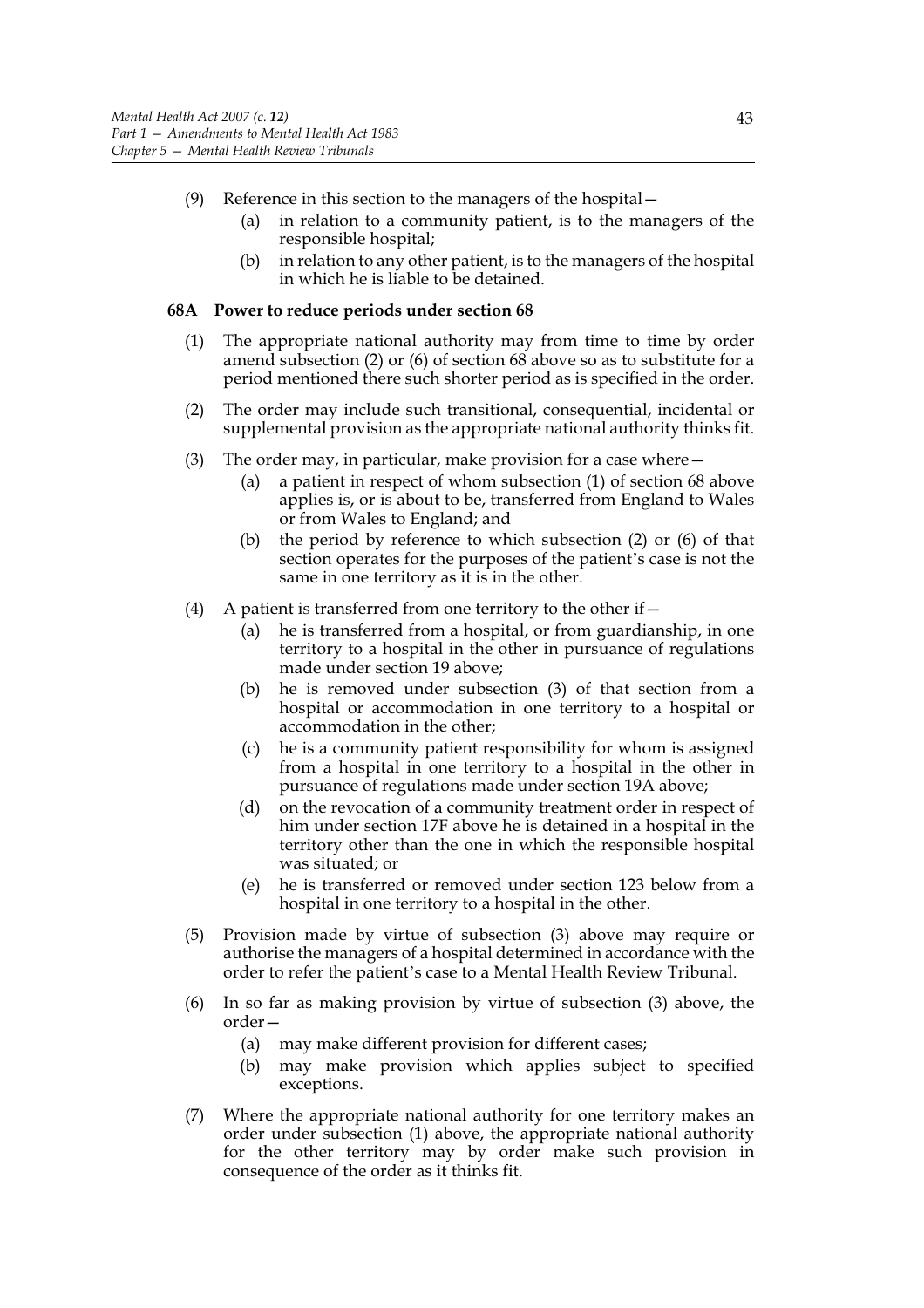- (8) An order made under subsection (7) above may, in particular, make provision for a case within subsection (3) above (and subsections (4) to (6) above shall apply accordingly).
- (9) In this section, "the appropriate national authority" means—
	- (a) in relation to a hospital in England, the Secretary of State;
	- (b) in relation to a hospital in Wales, the Welsh Ministers."
- (4) In section 71 (references by Secretary of State concerning restricted patients), after subsection (3) insert—
	- "(3A) An order under subsection (3) above may include such transitional, consequential, incidental or supplemental provision as the Secretary of State thinks fit."
- (5) In section 143 (general provisions as to regulations, orders and rules)—
	- (a) in subsection  $(2)$  -
		- (i) after "order made" insert "by the Secretary of State", and
		- (ii) after "54A" insert "or 68A(7)", and
	- (b) in subsection  $(3)$ 
		- (i) after "made" insert "by the Secretary of State", and
		- (ii) for " $68(4)$ " substitute " $68A(1)$ ".
- (6) In Part 1 of Schedule 1 to that Act (application of certain provisions to patients subject to hospital and guardianship orders: patients not subject to special restrictions)—
	- (a) in paragraph 2—
		- (i) for "and 66" substitute ", 66 and 68", and
		- (ii) for "to 9" substitute "to 10", and
	- (b) after paragraph 9 insert—
		- "10 In section 68—
			- (a) in subsection (1) paragraph (a) shall be omitted; and
			- (b) subsections (2) to (5) shall apply if the patient falls within paragraph (e) of subsection (1), but not otherwise."

### **38 Organisation**

- (1) The 1983 Act is amended as follows.
- (2) In section 65 (Mental Health Review Tribunals), for subsections (1) to (1C) substitute—
	- "(1) There shall be  $-$ 
		- (a) a Mental Health Review Tribunal for England; and
		- (b) a Mental Health Review Tribunal for Wales.
	- (1A) The purpose of the Mental Health Review Tribunals is to deal with applications and references by and in respect of patients under the provisions of this Act."
- (3) In section 78 (procedure of tribunals)—
	- (a) in subsections  $(2)(a)$  and  $(k)$  and  $(6)$ , for "chairman" substitute "President",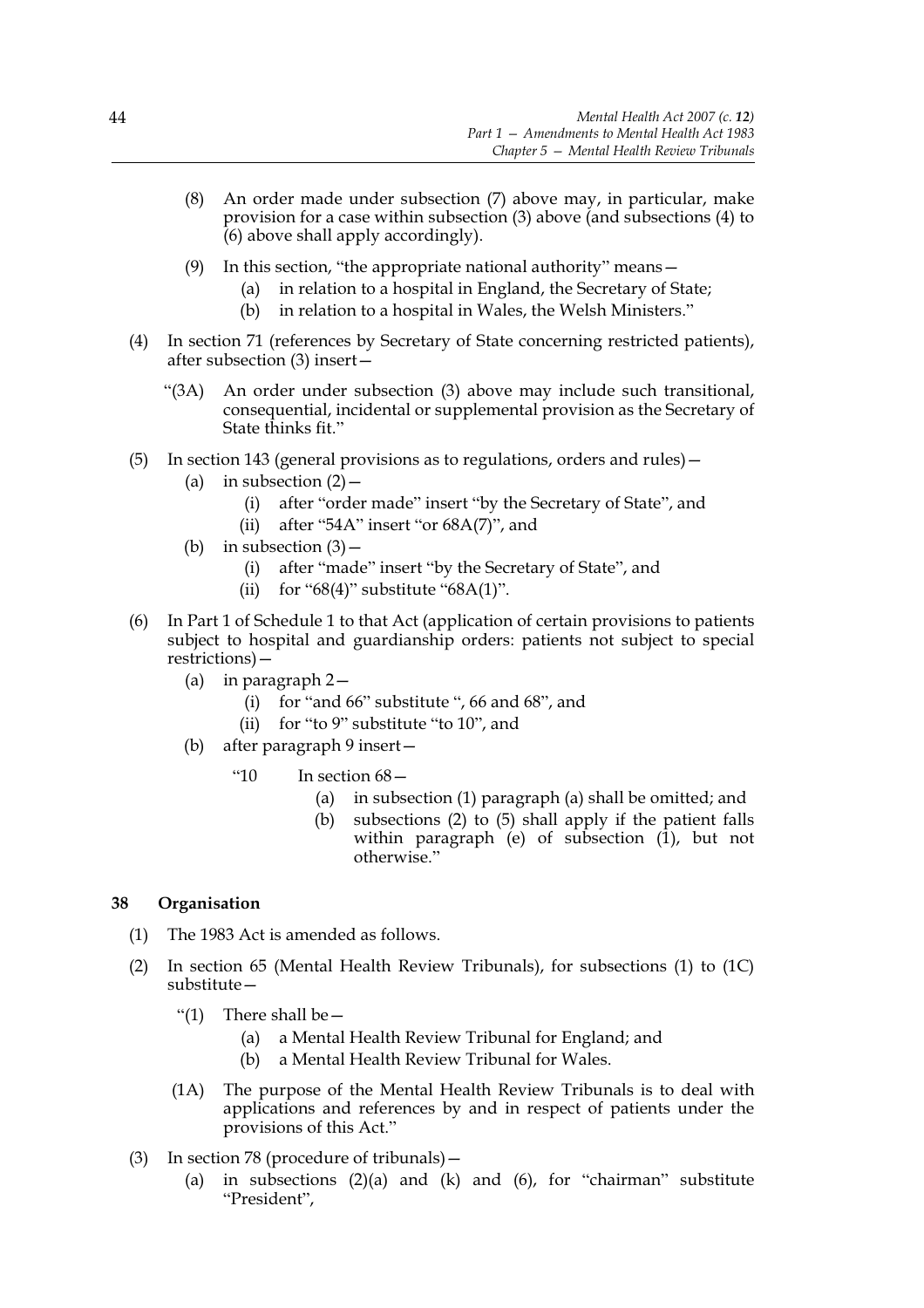- (b) in subsection (2)(a), for "any other" substitute "the other",
- (c) in subsections  $(2)(b)$  and  $(4)(b)$ , for "another" substitute "the other",
- (d) in subsection (4)(a), for "president" substitute "chairman", and
- (e) in subsection (6) omit ", if for any reason he is unable to act,".
- (4) In section 79 (interpretation of Part 5), for subsection (7) substitute—
	- "(7) For the purposes of this Part of this Act—
		- (a) the area of the Mental Health Review Tribunal for England is England; and
		- (b) the area of the Mental Health Review Tribunal for Wales is Wales."
- (5) Schedule 2 (Mental Health Review Tribunals) is amended as set out in subsections (6) to (9).
- (6) For paragraph 3 substitute—
	- "3 (1) The Lord Chancellor shall appoint one of the legal members of the Mental Health Review Tribunal for England to be the President of that tribunal.
		- (2) The Lord Chancellor shall appoint one of the legal members of the Mental Health Review Tribunal for Wales to be the President of that tribunal."
- (7) In paragraph 4—
	- (a) for "chairman", in each place, substitute "President", and
	- (b) omit ", if for any reason he is unable to act,".
- (8) In paragraph 5—
	- (a) for "any area" substitute "one area", and
	- (b) for "any other" substitute "the other".
- (9) In paragraph 6—
	- (a) for "chairman", in each place, substitute "President", and
	- (b) for "president", in each place, substitute "chairman".

# **CHAPTER 6**

#### CROSS-BORDER PATIENTS

# **39 Cross-border arrangements**

- (1) At the end of section 17 of the 1983 Act (leave of absence) insert—
	- "(6) Subsection (7) below applies to a person who is granted leave by or by virtue of a provision—
		- (a) in force in Scotland, Northern Ireland, any of the Channel Islands or the Isle of Man; and
		- (b) corresponding to subsection (1) above.
		- (7) For the purpose of giving effect to a direction or condition imposed by virtue of a provision corresponding to subsection (3) above, the person may be conveyed to a place in, or kept in custody or detained at a place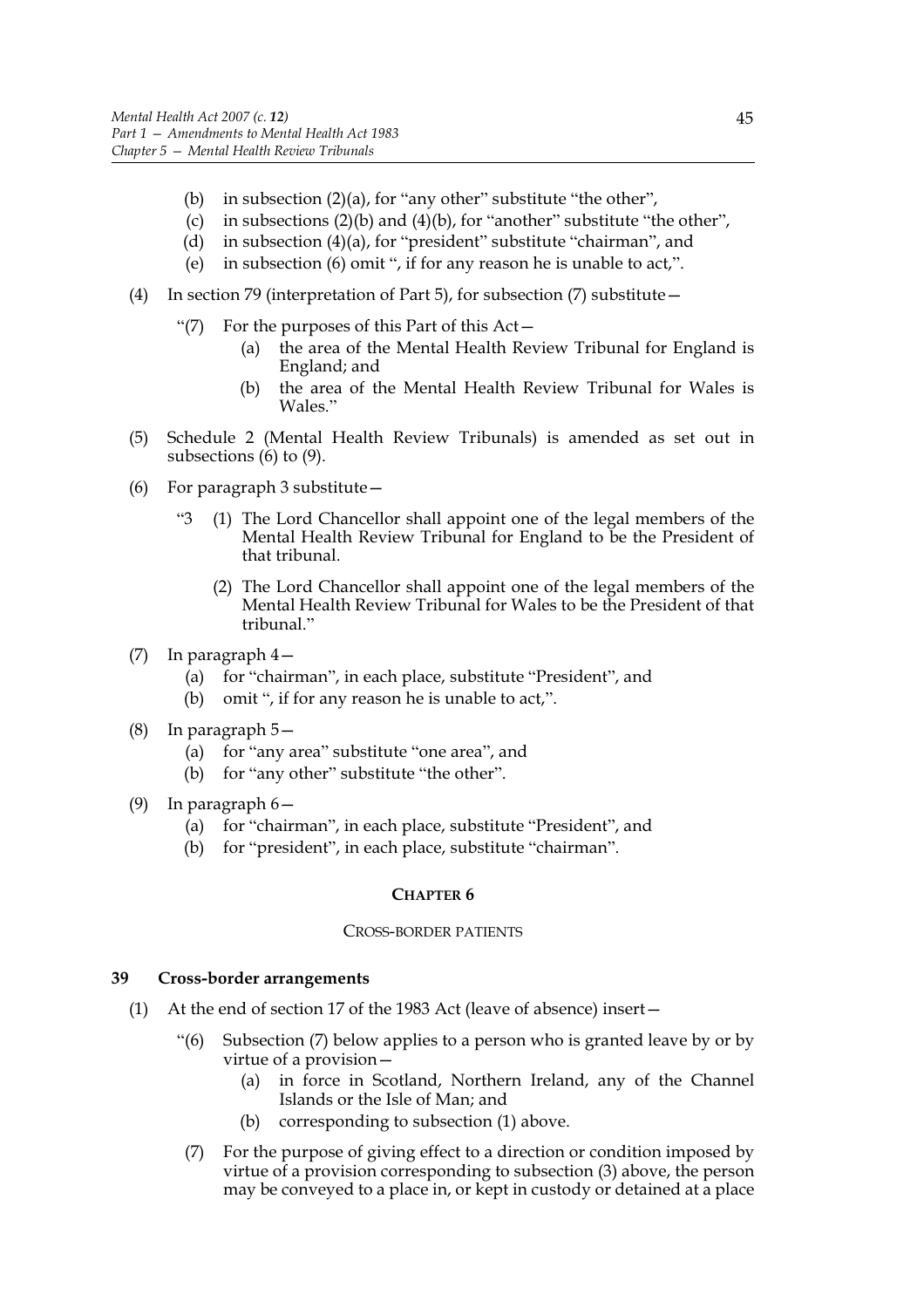of safety in, England and Wales by a person authorised in that behalf by the direction or condition."

(2) Schedule 5 (which contains amendments to Part 6 of the 1983 Act and related amendments) has effect.

# **CHAPTER 7**

# RESTRICTED PATIENTS

# **40 Restriction orders**

- (1) In section 41(1) of the 1983 Act (restriction orders) omit the words ", either without limit of time or during such period as may be specified in the order".
- (2) In section 42(4)(b) of the 1983 Act (powers in respect of patients subject to restriction orders) omit the words from ", and, if the restriction order was made for a specified period," to the end.
- (3) In the following provisions omit the words ", made without limitation of time"—
	- (a) section 44(3) of the 1983 Act (committal to hospital),
	- (b) section 84(2) of the 1983 Act (removal from Islands), and
	- (c) section 10(3)(a) of the Colonial Prisoners Removal Act 1884 (c. 31) (criminal lunatics).
- (4) In section 81(7) of the 1983 Act (removal to Northern Ireland: expiry of restriction order or direction) omit (in each place) "restriction order or".
- (5) In section 81A(3) of the 1983 Act (transfer of responsibility for patient to Northern Ireland: expiry of restriction order or direction)—
	- (a) omit (in each place) "restriction order or", and
	- (b) omit "order or".
- (6) In section 91(2) of the 1983 Act (patients removed from England and Wales: revival of order on return) omit the words "at any time before the end of the period for which those orders would have continued in force".
- (7) But subsections (3) to (6) shall have no effect in respect of  $-$ 
	- (a) a restriction order for a specified period made before subsection (1) comes into force, or
	- (b) an order made outside England and Wales which is treated under the 1983 Act as if it were a restriction order for a specified period.

# **41 Conditionally discharged patients subject to limitation directions**

In section 75(3) of the 1983 Act (power of Mental Health Review Tribunal to direct that restriction order, etc. is to cease to have effect)—

- (a) in paragraph (b), after "restriction order", insert ", limitation direction", and
- (b) after "hospital order", insert ", hospital direction".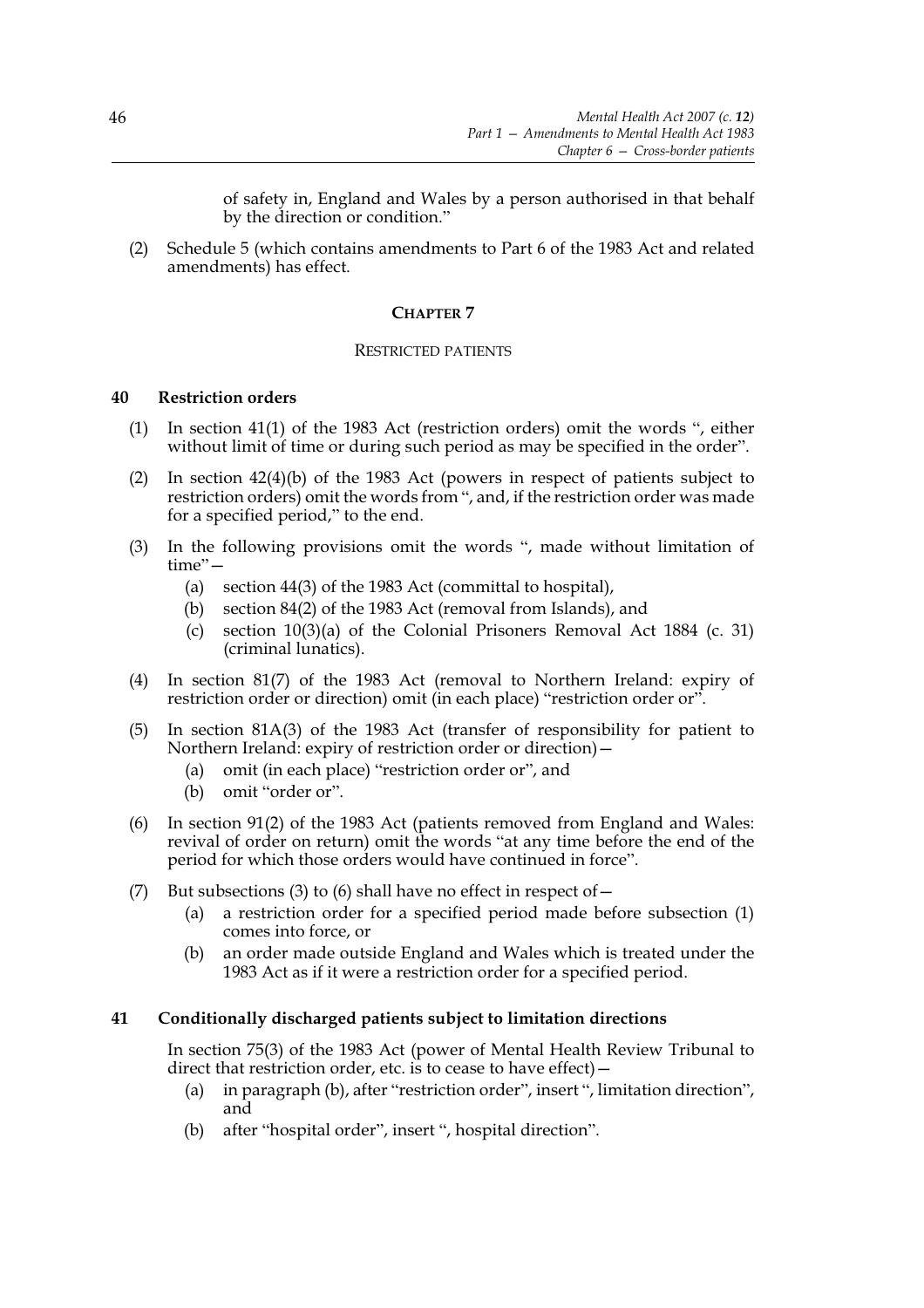# **CHAPTER 8**

#### **MISCELLANEOUS**

# **42 Offence of ill-treatment: increase in maximum penalty on conviction on indictment**

In section 127 of the 1983 Act (ill-treatment or wilful neglect of patients), in subsection (3)(b), for "two years" substitute "five years".

### **43 Informal admission of patients aged 16 or 17**

In section 131 of the 1983 Act (informal admission of patients), for subsection (2) substitute—

- "(2) Subsections (3) and (4) below apply in the case of a patient aged 16 or 17 years who has capacity to consent to the making of such arrangements as are mentioned in subsection (1) above.
- (3) If the patient consents to the making of the arrangements, they may be made, carried out and determined on the basis of that consent even though there are one or more persons who have parental responsibility for him.
- (4) If the patient does not consent to the making of the arrangements, they may not be made, carried out or determined on the basis of the consent of a person who has parental responsibility for him.
- (5) In this section—
	- (a) the reference to a patient who has capacity is to be read in accordance with the Mental Capacity Act 2005; and
	- (b) "parental responsibility" has the same meaning as in the Children Act 1989."

# **44 Places of safety**

- (1) The 1983 Act is amended as follows.
- (2) In section 135 (warrant to search for and remove patients), after subsection (3) insert—
	- "(3A) A constable, an approved mental health professional or a person authorised by either of them for the purposes of this subsection may, before the end of the period of 72 hours mentioned in subsection (3) above, take a person detained in a place of safety under that subsection to one or more other places of safety.
	- (3B) A person taken to a place of safety under subsection (3A) above may be detained there for a period ending no later than the end of the period of 72 hours mentioned in subsection (3) above."
- (3) In section 136 (mentally disordered persons found in public places), after subsection (2) insert—
	- "(3) A constable, an approved mental health professional or a person authorised by either of them for the purposes of this subsection may, before the end of the period of 72 hours mentioned in subsection (2)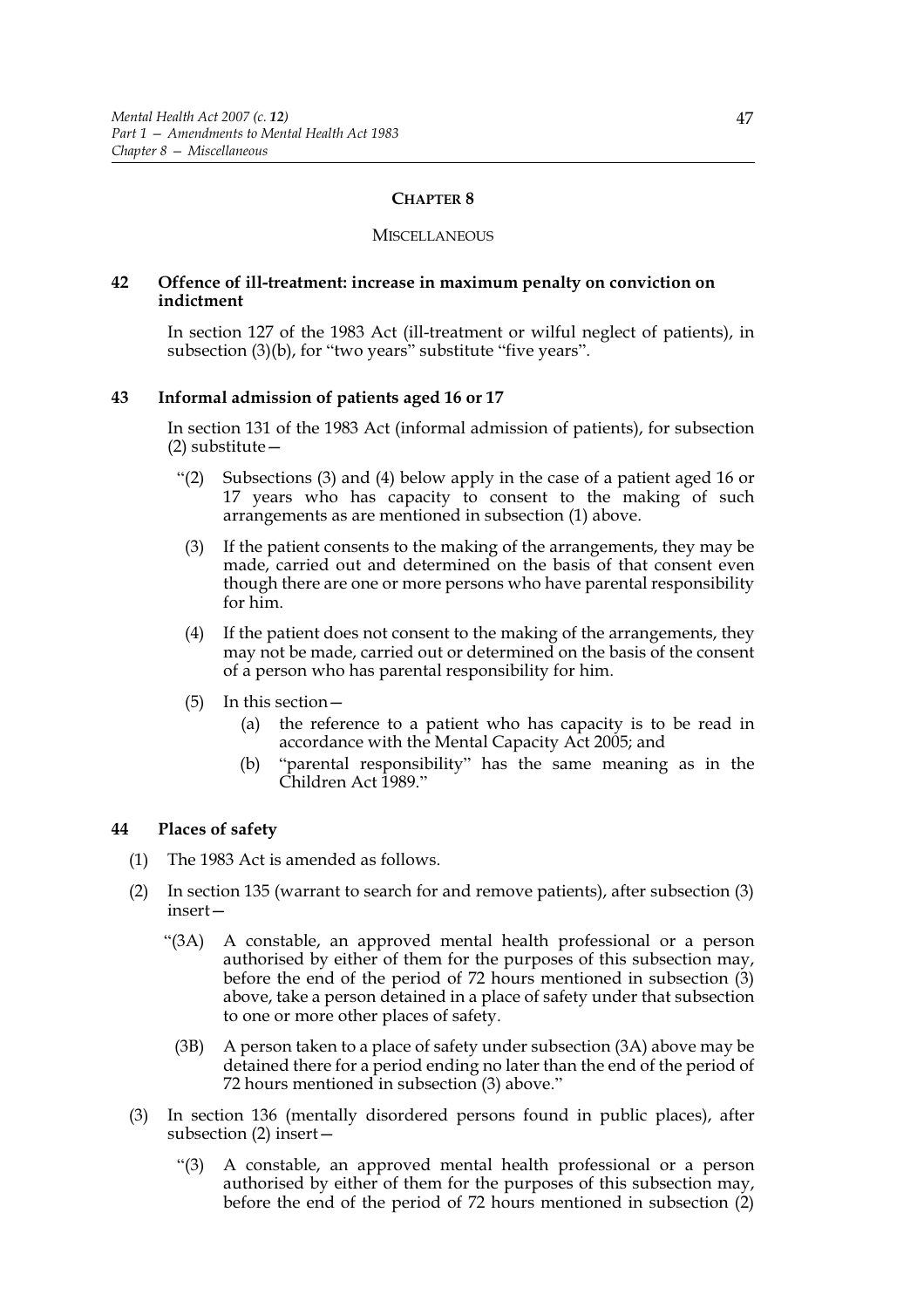above, take a person detained in a place of safety under that subsection to one or more other places of safety.

(4) A person taken to a place of a safety under subsection (3) above may be detained there for a purpose mentioned in subsection (2) above for a period ending no later than the end of the period of 72 hours mentioned in that subsection."

# **45 Delegation of powers of managers of NHS foundation trusts**

- (1) In section 23(6) of the 1983 Act (delegation of NHS foundation trust's power to discharge patients), for the words from "non-executive directors" to the end substitute "persons authorised by the board of the trust in that behalf each of whom is neither an executive director of the board nor an employee of the trust."
- (2) In section 32(3) of the 1983 Act (power to make provision about how hospital managers' functions under Part  $2$  of that Act are to be exercised), after "23(4)" insert "and (6)".
- (3) After section 142A of the 1983 Act (inserted by section 17 of this Act), insert—

# **"142B Delegation of powers of managers of NHS foundation trusts**

- (1) The constitution of an NHS foundation trust may not provide for a function under this Act to be delegated otherwise than in accordance with provision made by or under this Act.
- (2) Paragraph 15(3) of Schedule 7 to the National Health Service Act 2006 (which provides that the powers of a public benefit corporation may be delegated to a committee of directors or to an executive director) shall have effect subject to this section."

# **46 Local Health Boards**

- (1) The 1983 Act is amended as follows.
- (2) In section 19(3) (removal of patients), after "NHS foundation trust", in each place, insert ", Local Health Board".
- (3) In section  $145(1)$  (interpretation)
	- (a) in the definition of "hospital", after paragraph (b) insert "; and
		- (c) any hospital as defined by section 206 of the National Health Service (Wales) Act 2006 which is vested in a Local Health Board;", and
	- (b) in the definition of "the managers", after paragraph (bc) insert—
		- "(bd) in relation to a hospital vested in a Local Health Board, the Board;".

# **47 Welsh Ministers: procedure for instruments**

- (1) Section 143 of the 1983 Act (general provisions as to regulations, orders and rules) is amended as follows.
- (2) In subsection (2), for "or rules made" substitute "made by the Secretary of State, or rules made,".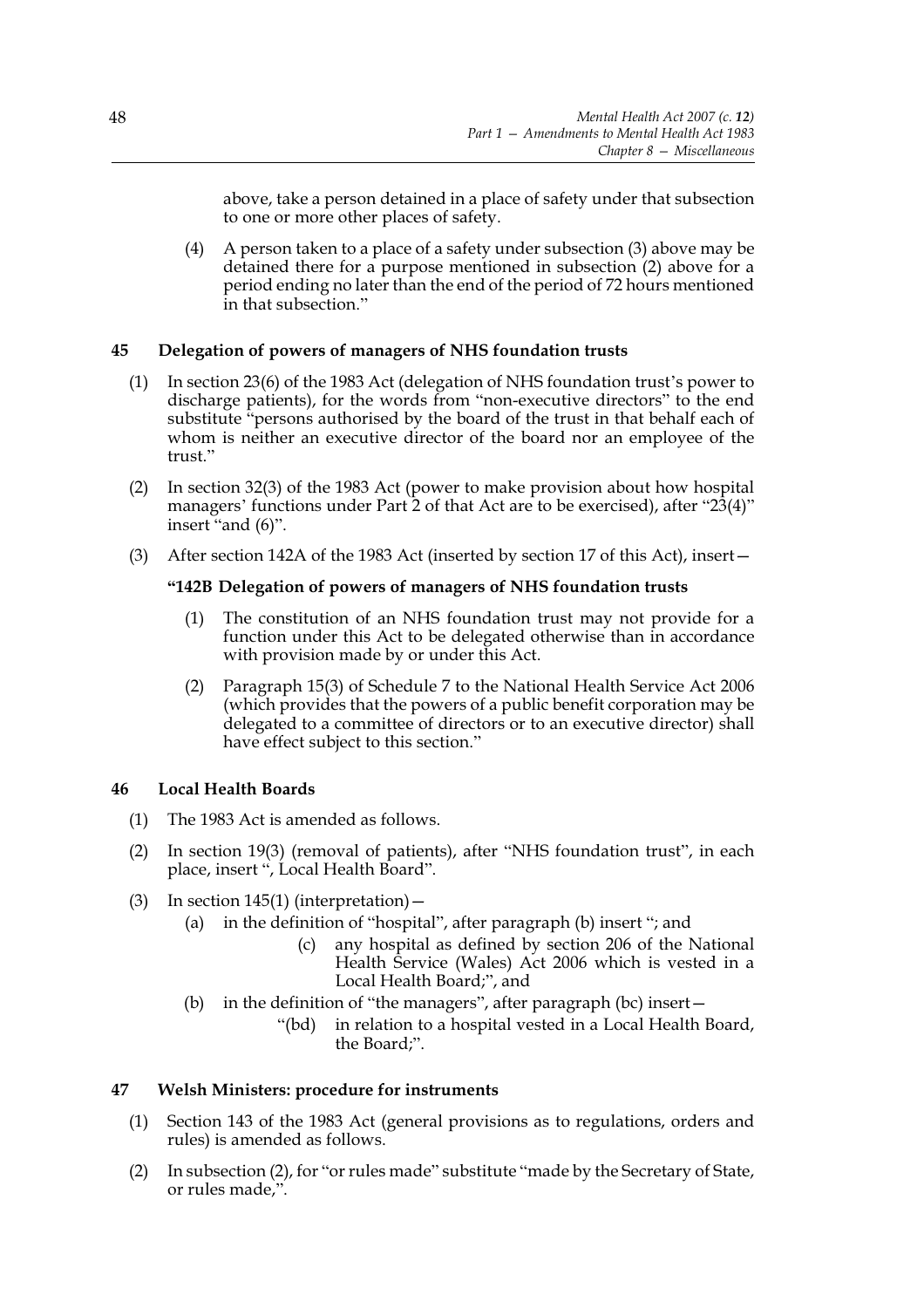- (3) After subsection (3) insert—
	- "(3A) Subsections (3B) to (3D) apply where power to make regulations or an order under this Act is conferred on the Welsh Ministers (other than by or by virtue of the Government of Wales Act 2006).
	- (3B) Any power of the Welsh Ministers to make regulations or an order shall be exercisable by statutory instrument.
	- (3C) Any statutory instrument containing regulations, or an order under section  $68A(7)$  above, made by the Welsh Ministers shall be subject to annulment in pursuance of a resolution of the National Assembly for Wales.
	- (3D) No order shall be made under section 68A(1) above by the Welsh Ministers unless a draft of it has been approved by a resolution of the National Assembly for Wales.
	- (3E) In this section—
		- (a) references to the Secretary of State include the Secretary of State and the Welsh Ministers acting jointly; and
		- (b) references to the Welsh Ministers include the Welsh Ministers and the Secretary of State acting jointly."

### **PART 2**

### AMENDMENTS TO OTHER ACTS

#### **CHAPTER 1**

AMENDMENTS TO DOMESTIC VIOLENCE, CRIME AND VICTIMS ACT 2004

# **48 Victims' rights**

Schedule 6 (which makes amendments to Chapter 2 of Part 3 of the Domestic Violence, Crime and Victims Act 2004 (c. 28)) has effect.

### **CHAPTER 2**

# AMENDMENTS TO MENTAL CAPACITY ACT 2005

# **49 Independent mental capacity advocacy service: exceptions**

For section 40 of the Mental Capacity Act 2005 (c. 9) (independent mental capacity advocacy service: exceptions) substitute—

#### **"40 Exceptions**

The duty imposed by section  $37(3)$ ,  $38(3)$  or  $(4)$  or  $39(4)$  or  $(5)$  does not apply where there is—

- (a) a person nominated by P (in whatever manner) as a person to be consulted on matters to which that duty relates,
- (b) a donee of a lasting power of attorney created by P who is authorised to make decisions in relation to those matters, or
- (c) a deputy appointed by the court for P with power to make decisions in relation to those matters."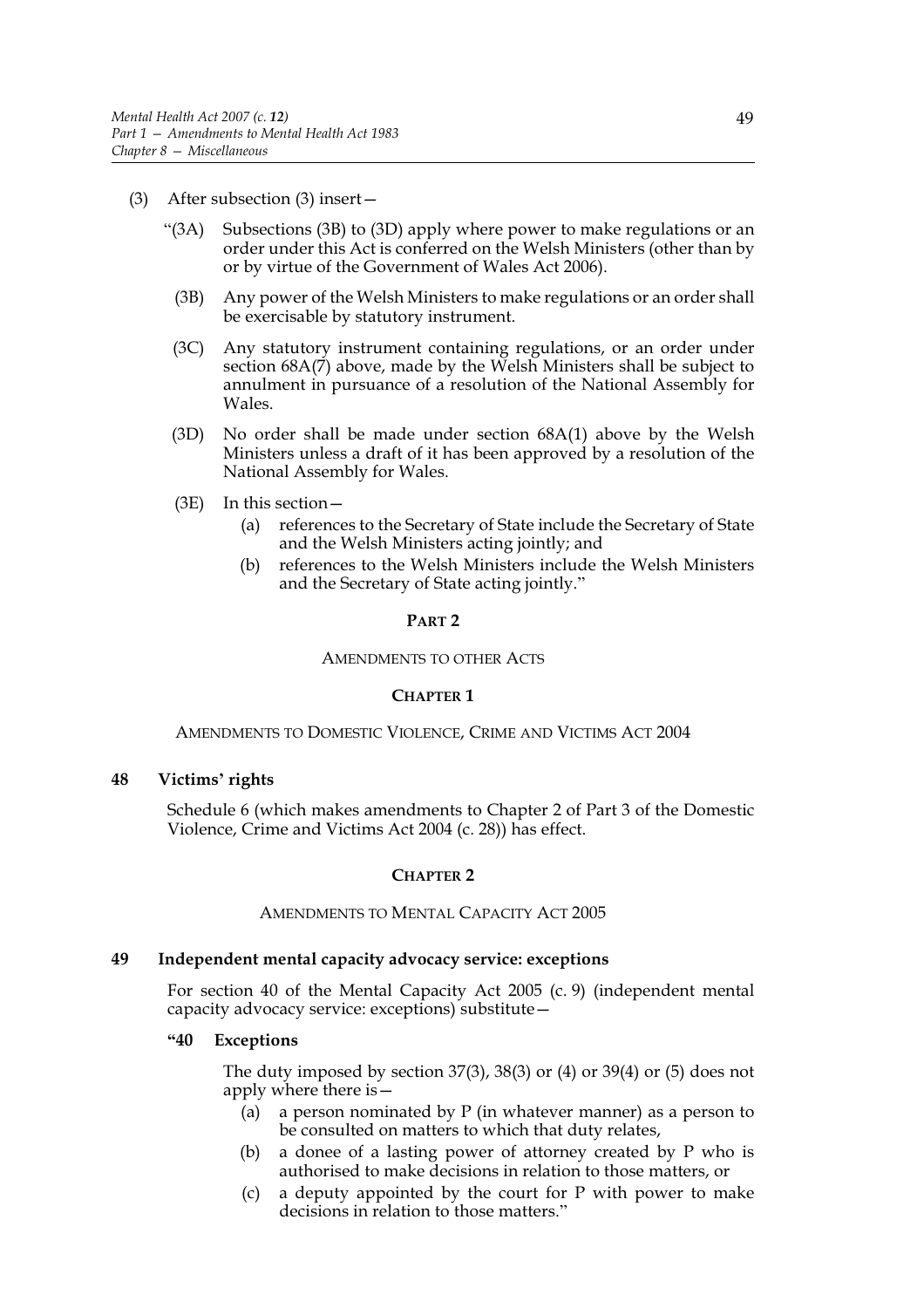# **50 Mental Capacity Act 2005: deprivation of liberty**

- (1) The Mental Capacity Act 2005 (c. 9) is amended as follows.
- (2) After section 4 insert—

# **"4A Restriction on deprivation of liberty**

- (1) This Act does not authorise any person ("D") to deprive any other person ("P") of his liberty.
- (2) But that is subject to  $-$ 
	- (a) the following provisions of this section, and
	- (b) section 4B.
- (3) D may deprive P of his liberty if, by doing so, D is giving effect to a relevant decision of the court.
- (4) A relevant decision of the court is a decision made by an order under section 16(2)(a) in relation to a matter concerning P's personal welfare.
- (5) D may deprive P of his liberty if the deprivation is authorised by Schedule A1 (hospital and care home residents: deprivation of liberty).

# **4B Deprivation of liberty necessary for life-sustaining treatment etc**

- (1) If the following conditions are met, D is authorised to deprive P of his liberty while a decision as respects any relevant issue is sought from the court.
- (2) The first condition is that there is a question about whether D is authorised to deprive P of his liberty under section 4A.
- (3) The second condition is that the deprivation of liberty  $-$ 
	- (a) is wholly or partly for the purpose of  $-$ 
		- (i) giving P life-sustaining treatment, or
		- (ii) doing any vital act, or
	- (b) consists wholly or partly of  $-$ 
		- (i) giving P life-sustaining treatment, or
		- (ii) doing any vital act.
- (4) The third condition is that the deprivation of liberty is necessary in order to—
	- (a) give the life-sustaining treatment, or
	- (b) do the vital act.
- (5) A vital act is any act which the person doing it reasonably believes to be necessary to prevent a serious deterioration in P's condition."
- (3) After section 16 insert—

#### **"16A Section 16 powers: Mental Health Act patients etc**

- (1) If a person is ineligible to be deprived of liberty by this Act, the court may not include in a welfare order provision which authorises the person to be deprived of his liberty.
- $(2)$  If —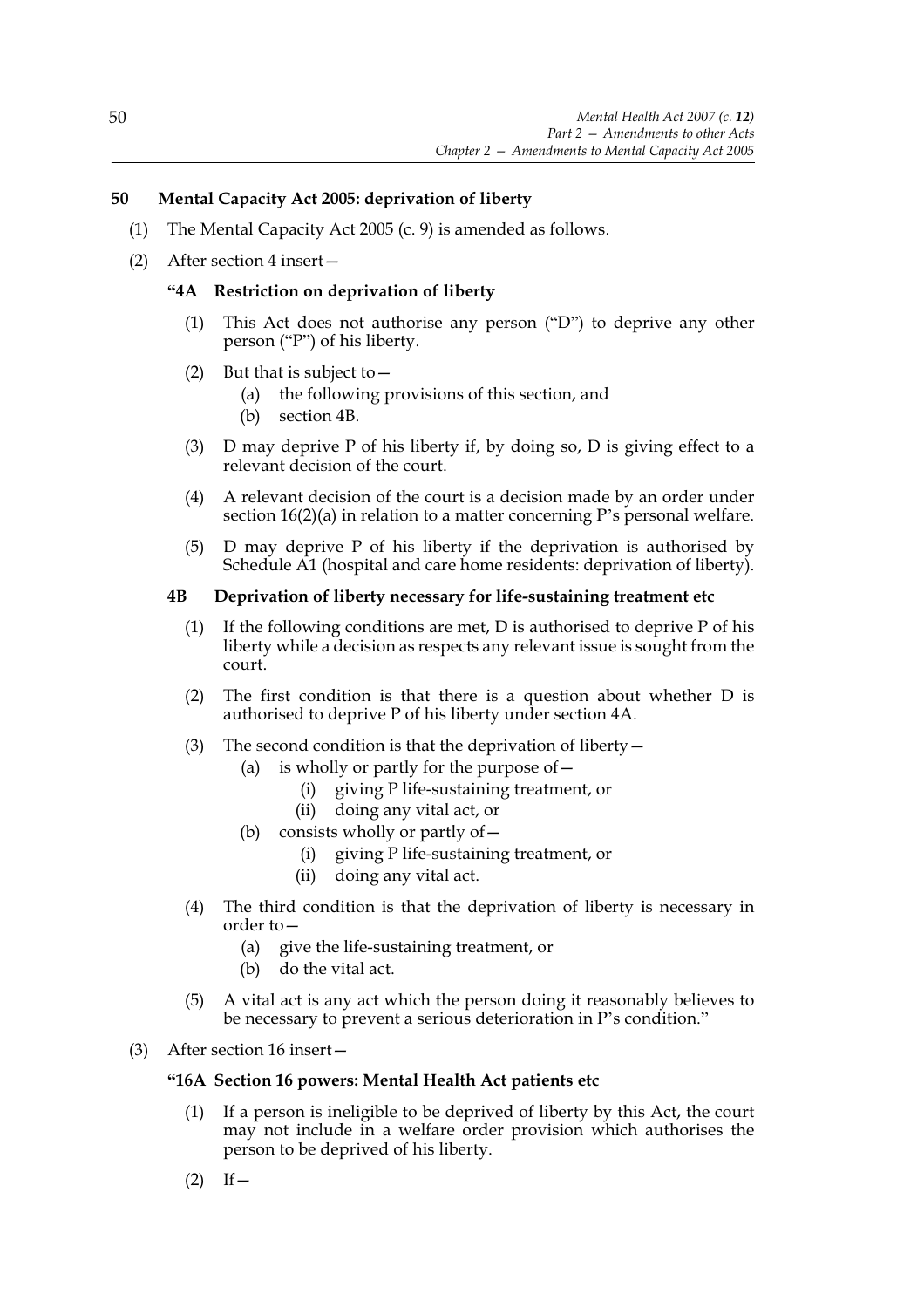- (a) a welfare order includes provision which authorises a person to be deprived of his liberty, and
- (b) that person becomes ineligible to be deprived of liberty by this Act,

the provision ceases to have effect for as long as the person remains ineligible.

- (3) Nothing in subsection (2) affects the power of the court under section 16(7) to vary or discharge the welfare order.
- (4) For the purposes of this section—
	- (a) Schedule 1A applies for determining whether or not P is ineligible to be deprived of liberty by this Act;
	- (b) "welfare order" means an order under section 16(2)(a)."
- (4) Omit the following provisions (which make specific provision about deprivation of liberty)—
	- (a) section  $6(5)$ ;
	- (b) section 11(6);
	- (c) section 20(13).
- (5) Schedule 7 (which inserts the new Schedule A1 into the Mental Capacity Act 2005 (c. 9)) has effect.
- (6) Schedule 8 (which inserts the new Schedule 1A into the Mental Capacity Act 2005) has effect.
- (7) Schedule 9 (which makes other amendments to the Mental Capacity Act 2005 and to other Acts) has effect.
- $(8)$  In subsection  $(9)$  –

"GOWA 1998" means the Government of Wales Act 1998 (c. 38); "GOWA 2006" means the Government of Wales Act 2006 (c. 32); "initial period" has the same meaning as in Schedule 11 to GOWA 2006.

- (9) If this Act is passed after the end of the initial period, the functions conferred on the National Assembly for Wales by virtue of any provision of this Part of this Act are to be treated for the purposes of Schedule 11 to GOWA 2006 as if they—
	- (a) had been conferred on the Assembly constituted by GOWA 1998 by an Act passed before the end of the initial period, and
	- (b) were exercisable by that Assembly immediately before the end of the initial period.
- (10) If any function of making subordinate legislation conferred by virtue of any provision of this Part of this Act is transferred to the Welsh Ministers (whether by virtue of subsection (9) or otherwise)—
	- (a) paragraphs 34 and 35 of Schedule 11 to the Government of Wales Act 2006 do not apply; and
	- (b) subsections (11) and (12) apply instead.
- (11) If a relevant statutory instrument contains regulations under paragraph  $42(2)(b)$ , 129, 162 or 163 of Schedule A1 to the Mental Capacity Act  $2005$ (whether or not it also contains other regulations), the instrument may not be made unless a draft has been laid before and approved by resolution of the National Assembly for Wales.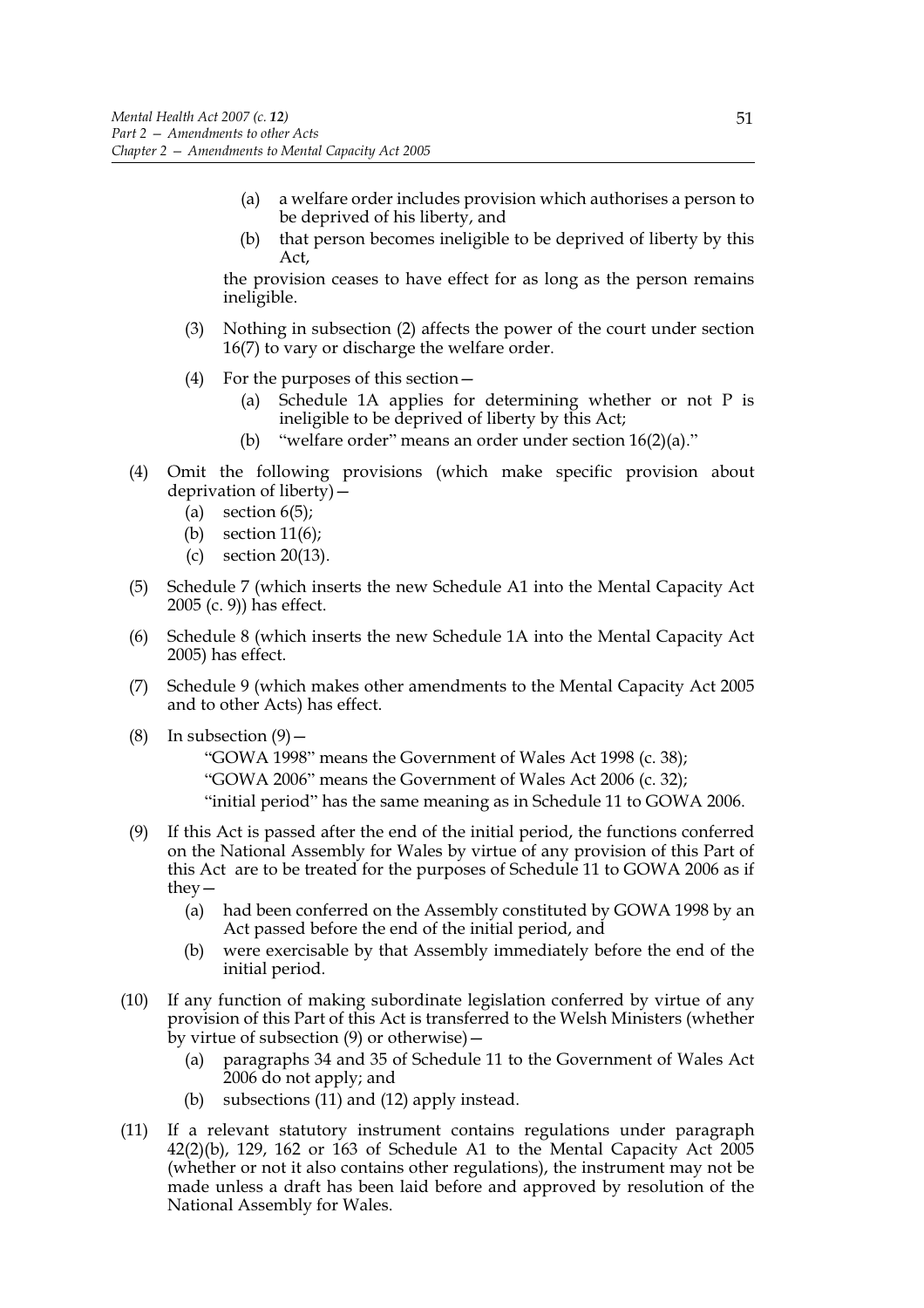- (12) Subject to that, a relevant statutory instrument is subject to annulment in pursuance of a resolution of the National Assembly for Wales.
- (13) In subsections (11) and (12) "relevant statutory instrument" means a statutory instrument containing subordinate legislation made in exercise of a function transferred as mentioned in subsection (10).

# **51 Amendment to section 20(11) of Mental Capacity Act 2005**

In section 20 of the Mental Capacity Act 2005 (c. 9) (restrictions on deputies), in subsection (11)(a), for "or" substitute "and".

# **PART 3**

#### **GENERAL**

# **52 Meaning of "1983 Act"**

In this Act "the 1983 Act" means the Mental Health Act 1983 (c. 20).

# **53 Transitional provisions and savings**

Schedule 10 (which contains transitional provisions and savings) has effect.

### **54 Consequential provisions**

- (1) The Secretary of State may by order made by statutory instrument make supplementary, incidental or consequential provision for the purposes of, in consequence of, or for giving full effect to a provision of this Act.
- (2) An order under subsection (1) may, in particular—
	- (a) amend or repeal any provision of an Act passed before, or in the same Session as, this Act;
	- (b) amend or revoke any provision of subordinate legislation made before the passing of this Act;
	- (c) include transitional or saving provision in connection with the coming into force of provision made by the order.
- (3) In relation to provision which deals with matters with respect to which functions are exercisable by the Welsh Ministers—
	- (a) the power under subsection (1) is exercisable by the Secretary of State only with agreement of the Welsh Ministers, and
	- (b) the power under that subsection is also exercisable by the Welsh Ministers except that provision may not be made by virtue of subsection  $(2)(a)$ .
- (4) The amendments that may be made by virtue of subsection (2) are in addition to those made by or by virtue of any other provision of this Act.
- (5) A statutory instrument containing an order under subsection (1) which makes provision by virtue of subsection (2)(a) may not be made unless a draft of the instrument has been laid before and approved by a resolution of each House of Parliament.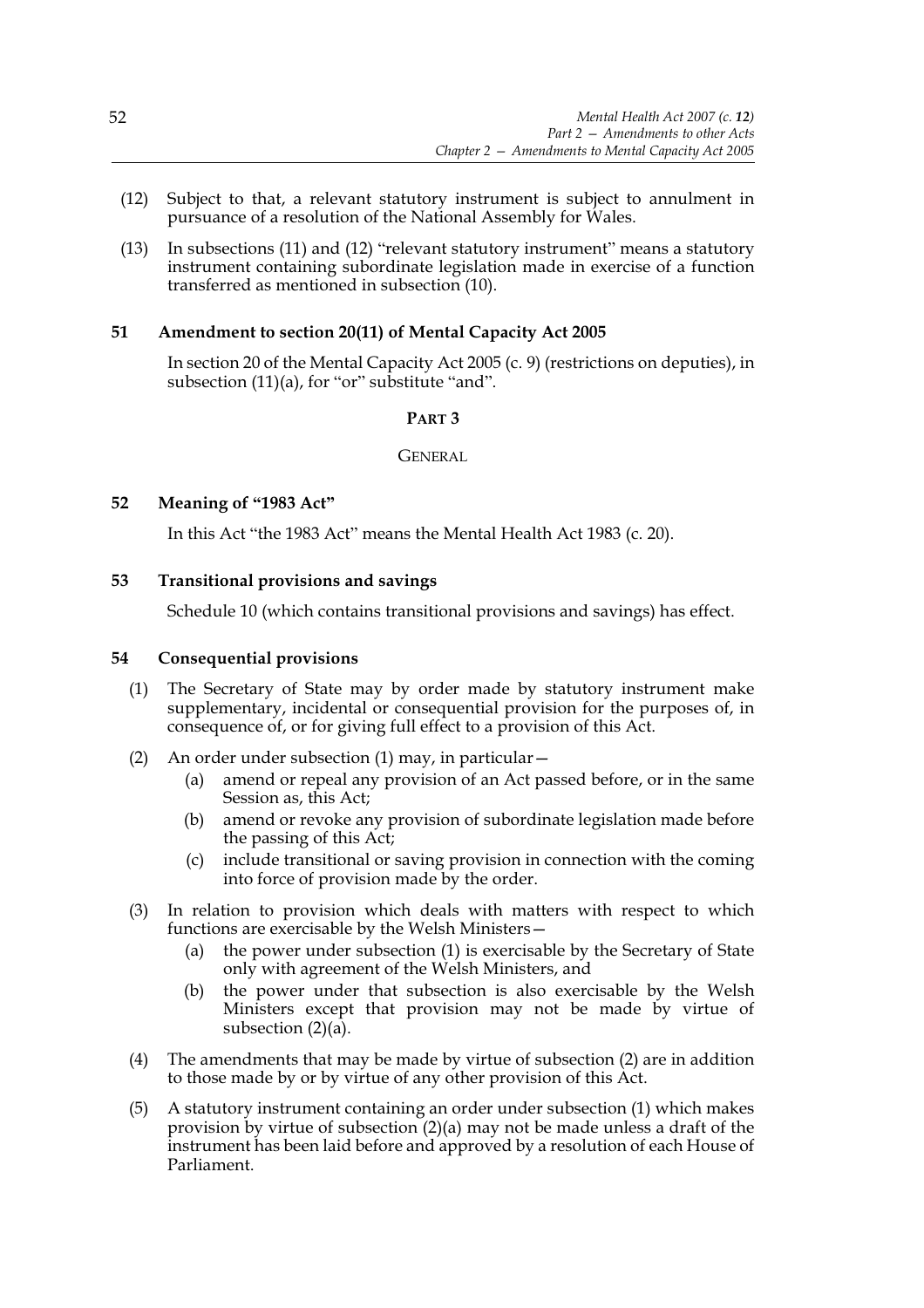- (6) A statutory instrument containing any other order under subsection (1) made by the Secretary of State is subject to annulment in pursuance of a resolution of either House of Parliament.
- (7) A statutory instrument containing an order under subsection (1) made by the Welsh Ministers is subject to annulment in pursuance of a resolution of the National Assembly for Wales.
- (8) In subsection (2), "subordinate legislation" has the same meaning as in the Interpretation Act 1978 (c. 30).

# **55 Repeals and revocations**

The enactments mentioned in Schedule 11 are repealed or revoked to the extent specified.

# **56 Commencement**

- (1) This Act (other than sections 51 to 53 (and Schedule 10), this section and sections 57 to 59) comes into force in accordance with provision made by the Secretary of State by order made by statutory instrument.
- (2) In relation to provision which deals with matters with respect to which functions are exercisable by the Welsh Ministers, the power under subsection (1) is exercisable only with their agreement.
- (3) Section 51 comes into force in accordance with provision made by the Lord Chancellor by order made by statutory instrument.
- (4) An order under this section may—
	- (a) make different provision for different purposes (including different provision for different areas and different provision for different descriptions of patient);
	- (b) include transitional or saving provision.
- (5) The provision which may be made by virtue of subsection (4)(b) includes provision modifying the application of a provision of this Act pending the commencement of a provision of another enactment.
- (6) A statutory instrument containing an order under this section which makes provision by virtue of subsection  $\overline{4}$  $(b)$  (including provision within section 57) is subject to annulment in pursuance of a resolution of either House of Parliament.

# **57 Commencement of section 36**

- (1) An order under section 56 providing for the commencement of section 36 may, in particular, provide—
	- (a) for that section not to apply to or affect a patient who is subject to aftercare under supervision immediately before that commencement, and
	- (b) for the patient to cease to be subject to after-care under supervision, and for his case to be dealt with, in accordance with provision made by the order.
- (2) The order may require—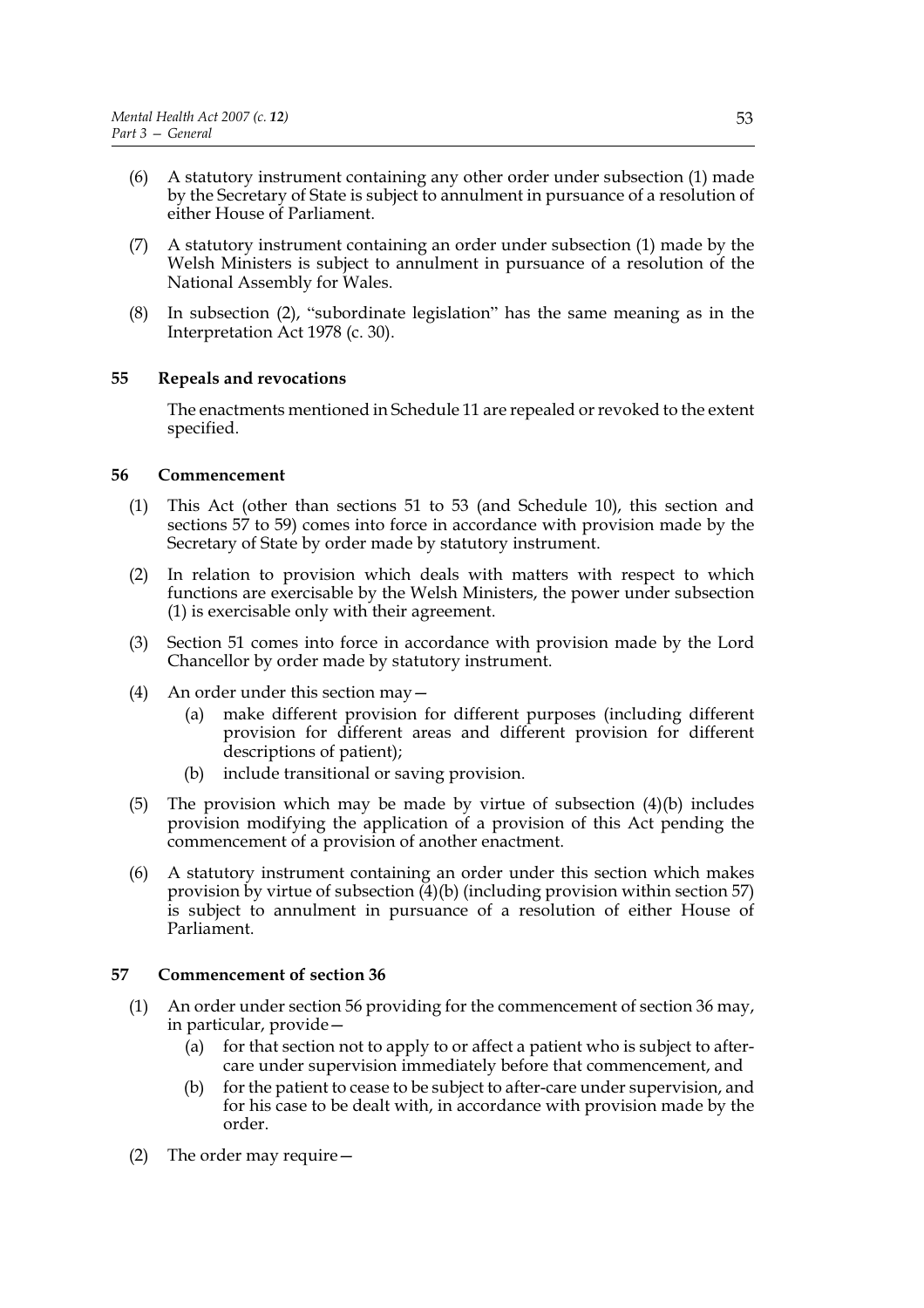- (a) a Primary Care Trust or Local Health Board to secure that the patient is examined by a registered medical practitioner of a description specified in the order;
- (b) the registered medical practitioner to examine the patient with a view to making a decision about his case by reference to criteria specified in the order.
- (3) The order may require the registered medical practitioner, having complied with provision made by virtue of subsection  $(2)(b)$  –
	- (a) to discharge the patient,
	- (b) to recommend that he be detained in hospital,
	- (c) to recommend that he be received into guardianship, or
	- (d) to make a community treatment order in respect of him.
- (4) The order may, in respect of a recommendation made by virtue of subsection  $(3)(b)$  or  $(c)$  –
	- (a) provide that the recommendation is to be made to a local social services authority determined in accordance with the order;
	- (b) provide that the recommendation is to be made in accordance with any other requirements specified in the order;
	- (c) require the local social services authority determined in accordance with paragraph (a), in response to the recommendation, to make arrangements for an approved mental health professional to consider the patient's case on their behalf.
- (5) The order may provide that a registered medical practitioner shall not make a community treatment order in respect of a patient unless an approved mental health professional states in writing—
	- (a) that he agrees with the decision made by the practitioner about the patient's case, and
	- (b) that it is appropriate to make the order.
- (6) An order requiring a registered medical practitioner to make a community treatment order in respect of a patient shall include provision about—
	- (a) the effect of the community treatment order (in particular, replacing after-care under supervision with a contingent requirement to attend, and be detained at, a hospital), and
	- (b) the effect of its revocation (including, in particular, provision for detention under section 3 of the 1983 Act).
- (7) The order may modify a provision of the 1983 Act in its application in relation to a patient who is subject to after-care under supervision immediately before the commencement of section 36.
- (8) Provision made by virtue of subsection  $(7)$  may, in particular -
	- (a) modify any of sections 25A to 25J of the 1983 Act in their application in relation to a patient for so long as he is, by virtue of subsection (1)(a), subject to after-care under supervision after the commencement of section 36;
	- (b) modify any of sections 17A to 17G, 20A and 20B of that Act (inserted by section 32 of this Act) in their application in relation to a patient in respect of whom a community treatment order is made by virtue of subsection (3)(d).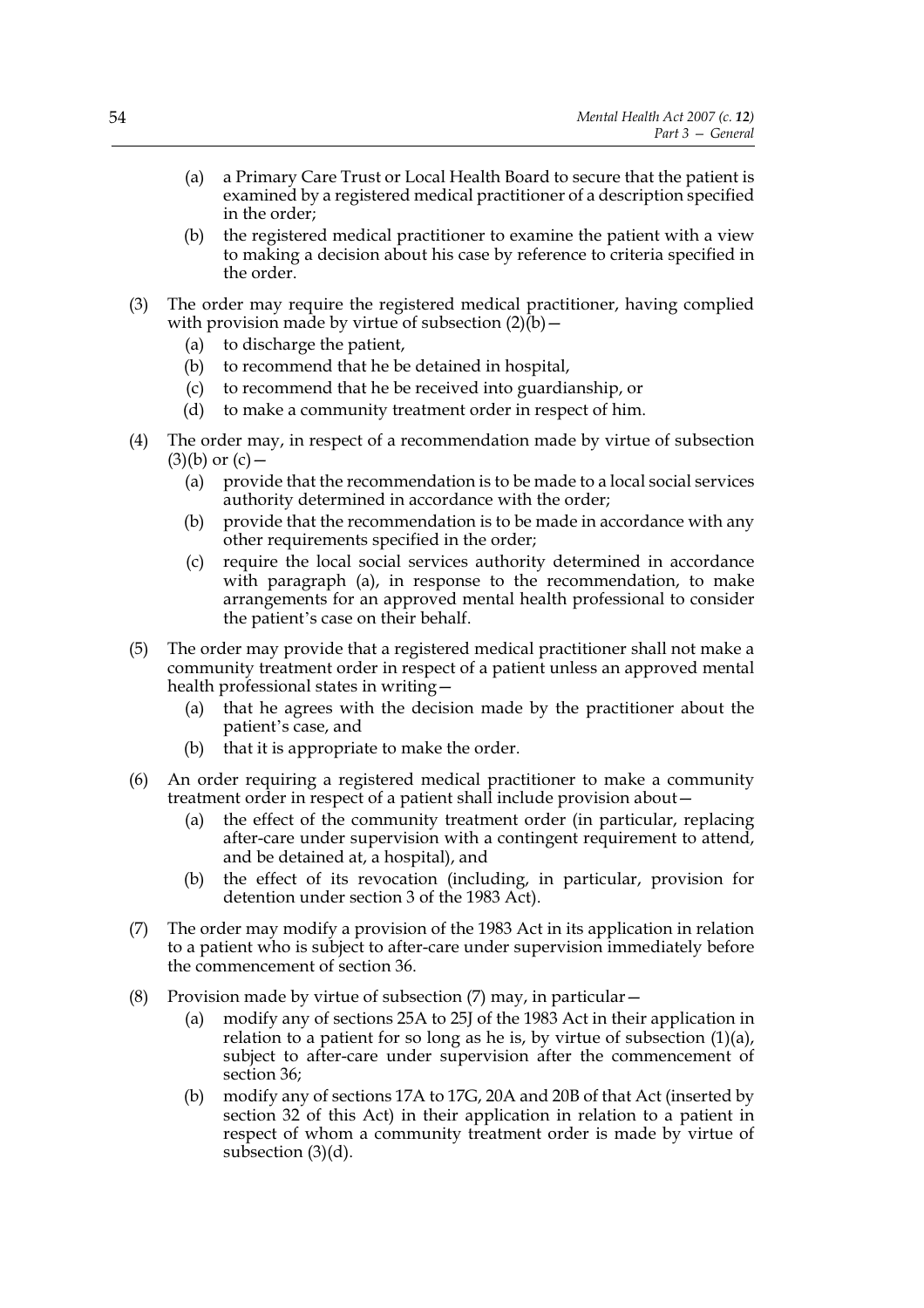- (9) A reference in this section to section 36 includes the amendments and repeals in Schedules 3 and 11 consequential on that section.
- (10) An expression used in this section and in the 1983 Act has the same meaning in this section as it has in that Act.

# **58 Extent**

- (1) The provisions of this Act which amend other enactments have the same extent as the enactments which they amend.
- (2) But subsection (1) is subject to  $-$ 
	- (a) paragraph 35 of Schedule 3,
	- (b) paragraphs 3, 4 and 20 of Schedule 5, and
	- (c) paragraph 12 of Schedule 9.
- (3) Section 54 extends to the United Kingdom.

# **59 Short title**

This Act may be cited as the Mental Health Act 2007.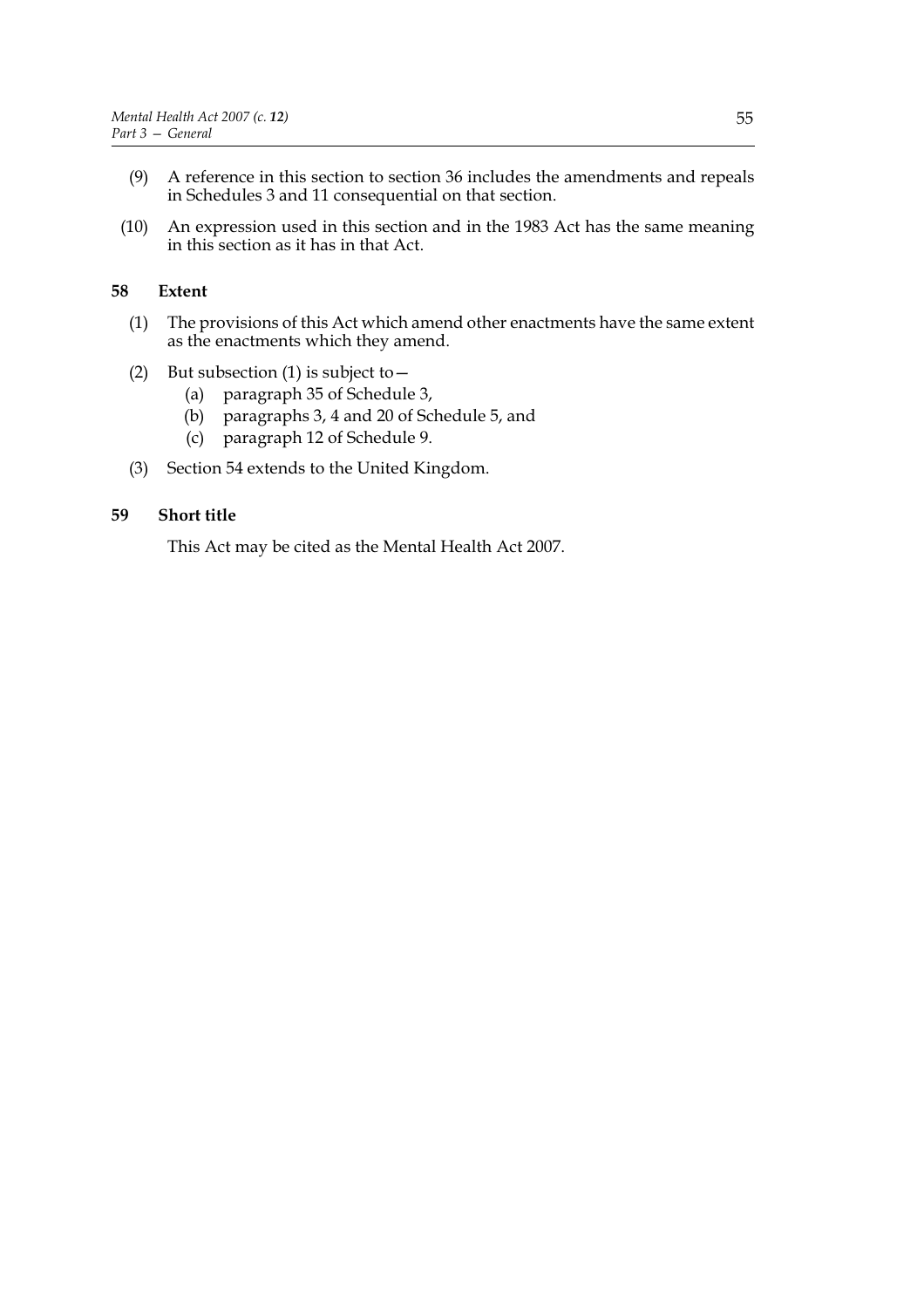# SCHEDULES

# SCHEDULE 1 Section 1

#### CATEGORIES OF MENTAL DISORDER: FURTHER AMENDMENTS ETC

# PART 1

# AMENDMENTS TO 1983 ACT

- 1 The 1983 Act is amended as follows.
- 2 In section 3(2) (grounds for application for admission for treatment), in paragraph (a), for "mental illness, severe mental impairment, psychopathic disorder or mental impairment and his mental disorder is" substitute "mental disorder".
- 3 In section 7(2) (grounds for guardianship application), in paragraph (a), omit the words ", being mental illness, severe mental impairment, psychopathic disorder or mental impairment and his mental disorder is".
- 4 In section 20 (renewal of detention or guardianship)—
	- (a) in subsection (4)(a), for "mental illness, severe mental impairment, psychopathic disorder or mental impairment, and his mental disorder is" substitute "mental disorder", and
	- (b) in subsection  $(7)(a)$ , for "mental illness, severe mental impairment, psychopathic disorder or mental impairment and his mental disorder is" substitute "mental disorder".
- 5 In section 35(3) (conditions for exercise of power to remand accused to hospital for report), in paragraph (a), for "mental illness, psychopathic disorder, severe mental impairment or mental impairment" substitute "mental disorder".
- 6 In section 36(1) (conditions for exercise of power to remand accused to hospital for medical treatment), for the words from "he is suffering" to the end substitute—
	- "(a) he is suffering from mental disorder of a nature or degree which makes it appropriate for him to be detained in a hospital for medical treatment;".
- 7 In section 37 (power to order hospital admission or guardianship)—
	- (a) in subsection (2)(a), for "mental illness, psychopathic disorder, severe mental impairment or mental impairment" substitute "mental disorder", and
	- (b) in subsection (3), omit the words "as being a person suffering from mental illness or severe mental impairment".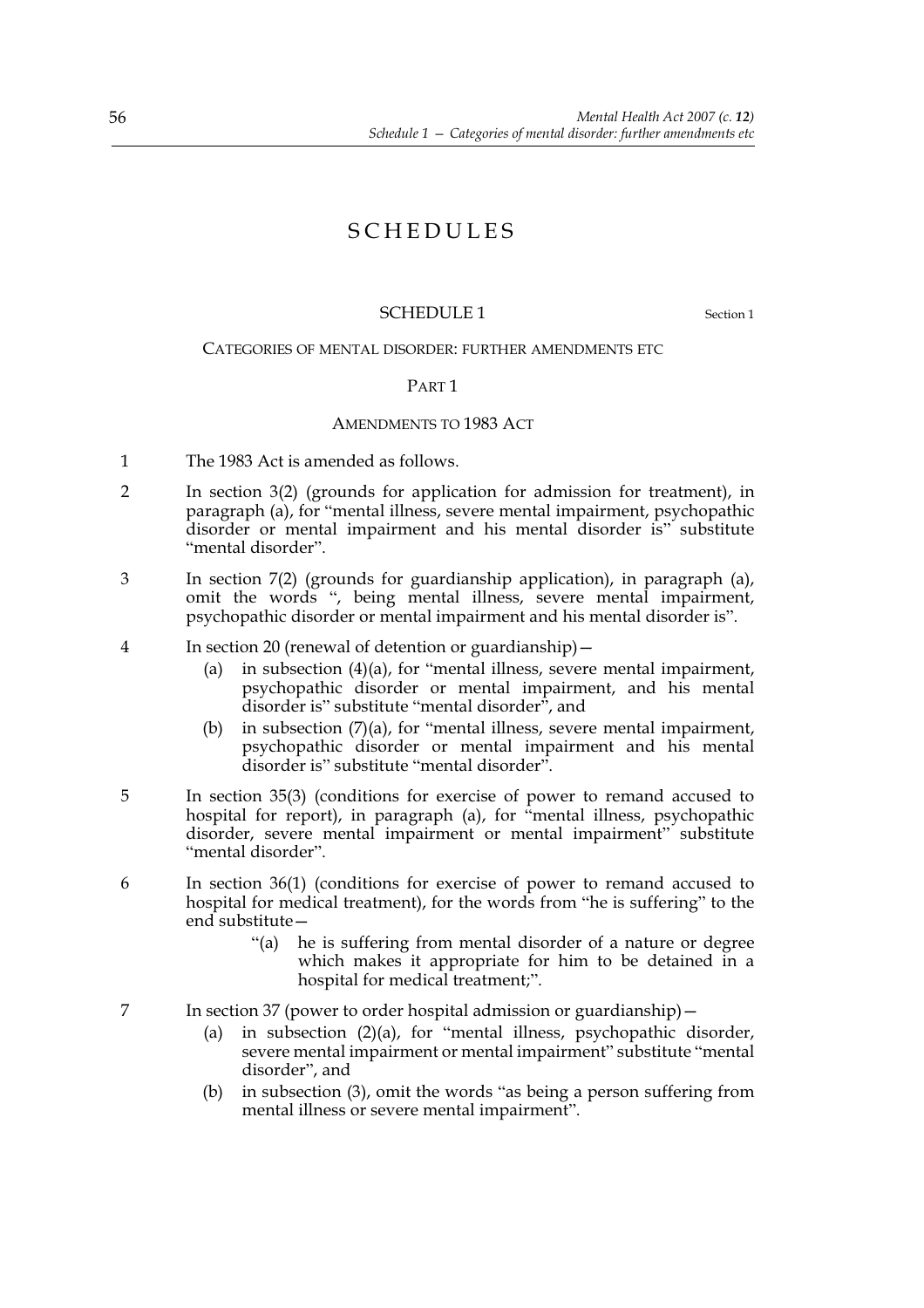- 8 In section 38(1) (conditions for exercise of power to make interim hospital order), in paragraph (a), for "mental illness, psychopathic disorder, severe mental impairment or mental impairment" substitute "mental disorder".
- 9 In section 45A(2) (conditions for exercise of power to direct hospital admission), in paragraph (a), for "psychopathic disorder" substitute "mental disorder".
- 10 In section 47(1) (power to make transfer direction), in paragraph (a), for "mental illness, psychopathic disorder, severe mental impairment or mental impairment" substitute "mental disorder".
- 11 In section 48 (further power to make transfer direction)
	- (a) in subsection (1), for the words from "that person is suffering" to "such treatment," substitute—
		- "(a) that person is suffering from mental disorder of a nature or degree which makes it appropriate for him to be detained in a hospital for medical treatment; and
		- (b) he is in urgent need of such treatment;", and
	- (b) in subsection  $(3)$ , for "to  $(4)$ " substitute "and  $(3)$ ".
- 12 In section 51(6) (further power to make hospital order), in paragraph (a), for the words from "the detainee" to the end substitute—
	- "(i) the detainee is suffering from mental disorder of a nature or degree which makes it appropriate for the patient to be detained in a hospital for medical treatment;".
- 13 In section 66(2) (time limits for applications to tribunals), in paragraph (d), for "in the cases mentioned in paragraphs  $(d)$ ,  $(fb)$ ,  $(g)$ " substitute "in the case mentioned in paragraph (g)".
- 14 In section 72 (powers of tribunals)—
	- (a) in subsection (1)(b)(i), for "mental illness, psychopathic disorder, severe mental impairment or mental impairment or from any of those forms of disorder" substitute "mental disorder or from mental disorder",
	- (b) in subsection (4)(a), for "mental illness, psychopathic disorder, severe mental impairment or mental impairment" substitute "mental disorder", and
	- (c) in subsection  $(6)$ , for " $(5)$ " substitute " $(4)$ ".
- 15 (1) Section 86 (application of power to remove alien patients) is amended as follows.
	- (2) In subsection (1), for "mental illness" substitute "mental disorder".
	- (3) After subsection (3) insert—
		- "(4) In relation to a patient receiving treatment in a hospital within the meaning of the Mental Health (Northern Ireland) Order 1986, the reference in subsection (1) above to mental disorder shall be construed in accordance with that Order."
- 16 (1) Section 141 (Members of Parliament etc) is amended as follows.
	- (2) In subsection  $(1)$  –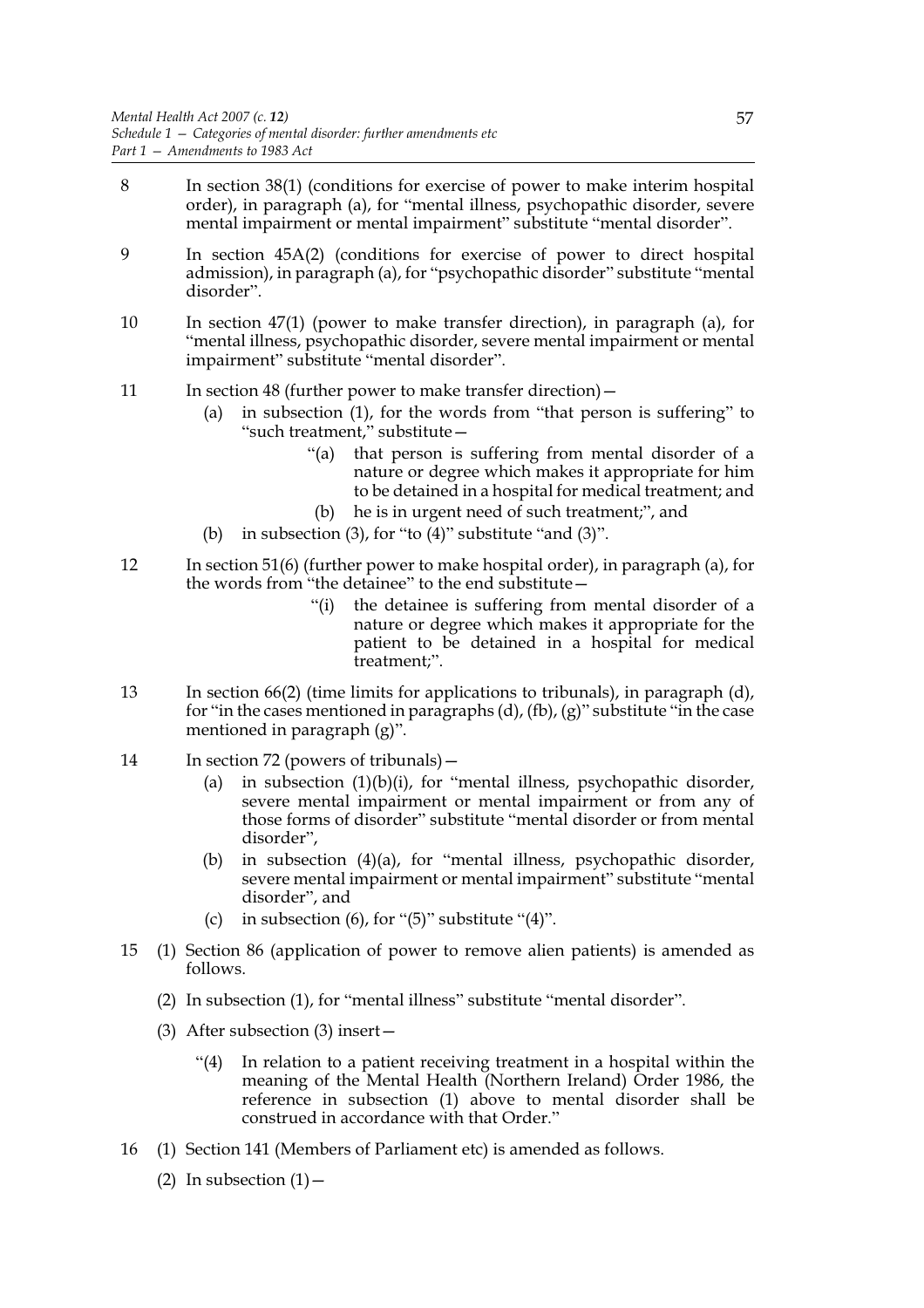- (a) after "House of Commons is authorised to be detained" insert "under a relevant enactment", and
- (b) for "mental illness" substitute "mental disorder".
- (3) In subsection  $(4)$ 
	- (a) for "mental illness" substitute "mental disorder", and
	- (b) after "detained" insert "under a relevant enactment".
- (4) In subsections (5) and (6), for "mental illness" substitute "mental disorder".
- (5) After subsection (6) insert—
	- "(6A) For the purposes of this section, the following are relevant enactments—
		- (a) this Act;
		- (b) the Criminal Procedure (Scotland) Act 1995 and the Mental Health (Care and Treatment) Scotland Act 2003 ("the Scottish enactments"); and
		- (c) the Mental Health (Northern Ireland) Order 1986 ("the 1986 Order").
		- (6B) In relation to an authorisation for detention under the Scottish enactments or the 1986 Order, the references in this section to mental disorder shall be construed in accordance with those enactments or that Order (as the case may be)."
- 17 In section 145(1) (interpretation), for the definitions of "mental disorder", "severe mental impairment", "mental impairment" and "psychopathic disorder" substitute—

""mental disorder" has the meaning given in section 1 above (subject to sections  $86(4)$  and  $141(6B)$ );".

# PART 2

### AMENDMENTS TO OTHER ACTS

# *Juries Act 1974*

- 18 (1) Part 1 of Schedule 1 to the Juries Act 1974 (c. 23) (mentally disordered persons) is amended as follows.
	- (2) In paragraph 1, for "mental illness, psychopathic disorder, mental handicap or severe mental handicap" substitute "mental disorder within the meaning of the Mental Health Act 1983".
	- (3) Omit paragraph 4(1).

# *Contempt of Court Act 1981*

19 In section 14 of the Contempt of Court Act 1981 (c. 49) (proceedings in England and Wales), in subsection (4) and the first subsection (4A), for "mental illness or severe mental impairment" substitute "mental disorder within the meaning of that Act".

# *Family Law Act 1996*

20 (1) The Family Law Act 1996 (c. 27) is amended as follows.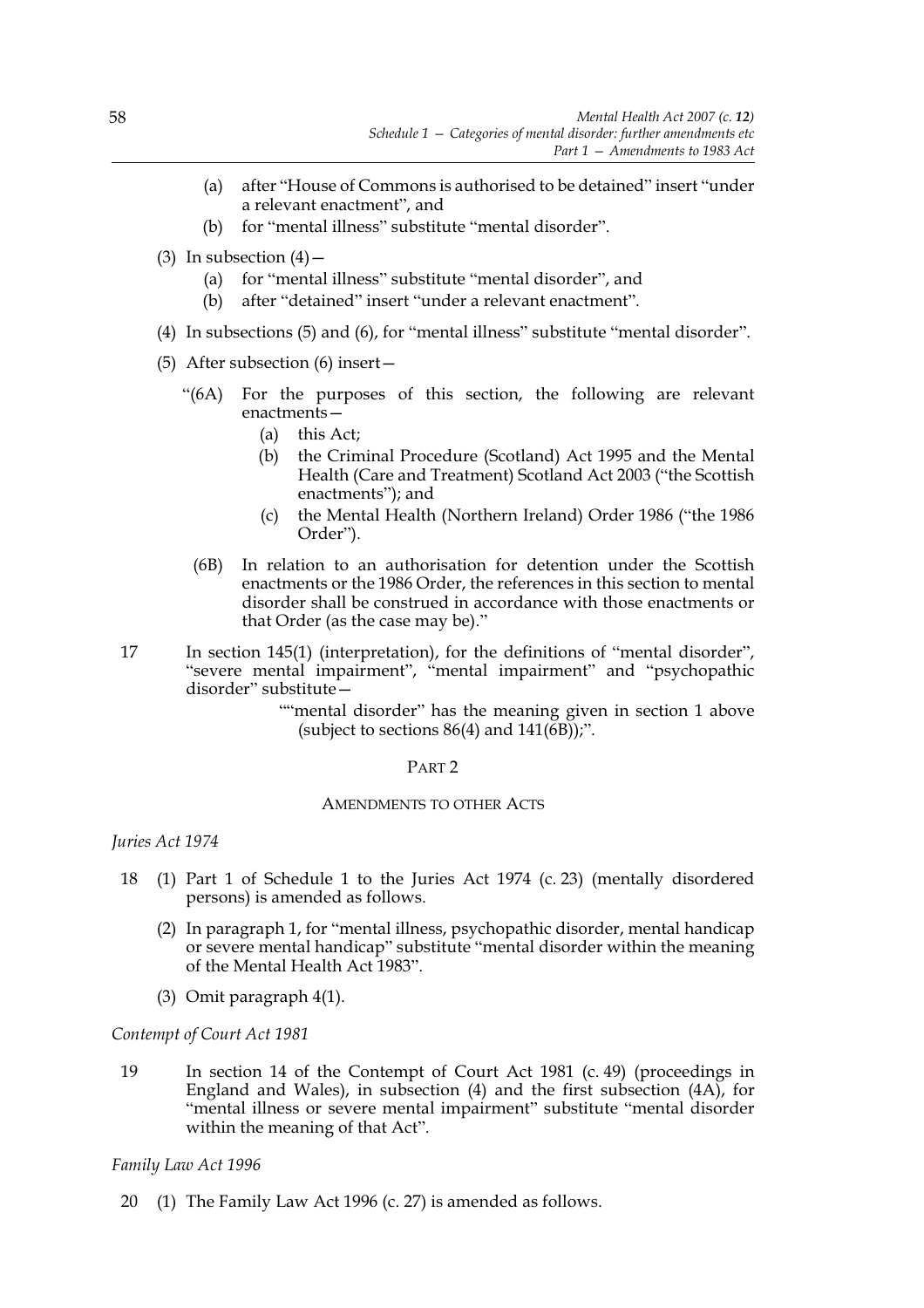- (2) In section 48 (remand for medical examination and report), in subsection  $(4)$  —
	- (a) for "mental illness or severe mental impairment" substitute "mental disorder within the meaning of the Mental Health Act 1983",
	- (b) for "the Mental Health Act 1983" substitute "that Act", and
	- (c) for "section 35 of the Act of 1983" substitute "that section".
- (3) In section 51 (power of magistrates' court to order hospital admission or guardianship), in subsection  $(1)$ , for "mental illness or severe mental impairment" substitute "mental disorder within the meaning of that Act".

# *Housing Act 1996*

- 21 In section 156 of the Housing Act 1996 (c. 52) (remand for medical examination and report), in subsection  $(4)$  –
	- (a) for "mental illness or severe mental impairment" substitute "mental disorder within the meaning of the Mental Health Act 1983",
	- (b) for "the Mental Health Act 1983" substitute "that Act", and
	- (c) for "section 35 of that Act" substitute "that section".

# *Care Standards Act 2000*

22 In section 121 of the Care Standards Act 2000 (c. 14) (general interpretation), in subsection (1), for the definition of "mental disorder" substitute—

> ""mental disorder" has the same meaning as in the Mental Health Act 1983;".

# *Mental Capacity Act 2005*

- 23 (1) In Schedule 4 to the Mental Capacity Act 2005 (c. 9) (provisions applying to existing enduring powers of attorney), paragraph 23 is amended as follows.
	- (2) In sub-paragraph (1), omit the words "(within the meaning of the Mental Health Act)".
	- (3) After sub-paragraph (1) insert—
		- "(1A) In sub-paragraph (1), "mental disorder" has the same meaning as in the Mental Health Act but disregarding the amendments made to that Act by the Mental Health Act 2007."

#### *National Health Service Act 2006*

24 In section 275 of the National Health Service Act 2006 (c. 41) (interpretation), in the definition of "illness" in subsection (1), for "mental disorder within the meaning of the Mental Health Act 1983" substitute "any disorder or disability of the mind".

### *National Health Service (Wales) Act 2006*

25 In section 206 of the National Health Service (Wales) Act 2006 (c. 42) (interpretation), in the definition of "illness" in subsection (1), for "mental disorder within the meaning of the Mental Health Act 1983" substitute "any disorder or disability of the mind".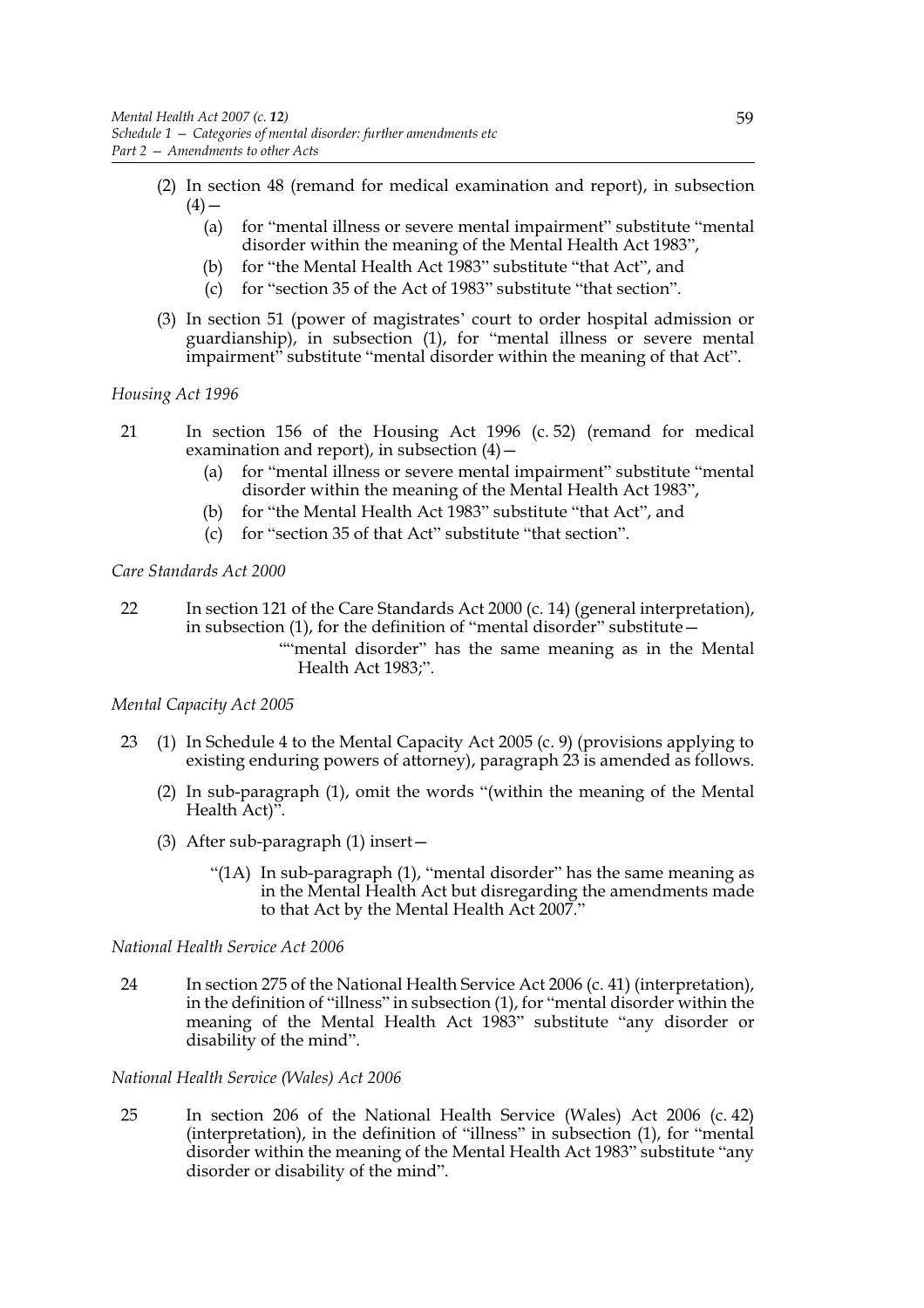*Police and Justice Act 2006*

- 26 In section 27 of the Police and Justice Act 2006 (c. 48) (anti-social behaviour injunctions: power of arrest and remand), in subsection  $(11)$  –
	- (a) for "mental illness or severe mental impairment" substitute "mental disorder within the meaning of the Mental Health Act 1983", and
	- (b) for "the Mental Health Act 1983 (c.20)" substitute "that Act".

# SCHEDULE 2 Section 21

APPROVED MENTAL HEALTH PROFESSIONALS: FURTHER AMENDMENTS TO 1983 ACT

- 1 The 1983 Act is amended as follows.
- 2 In the following provisions, for "approved social worker" substitute "approved mental health professional"—
	- (a) section 4(2) (admission for assessment in cases of emergency), and
	- (b) section 8(1)(c) (effect of guardianship application).
- 3 (1) Section 10 (transfer of guardianship) is amended as follows.
	- (2) In subsection (3), for "approved social worker" substitute "approved mental health professional acting on behalf of the local social services authority".
	- (3) After subsection (4) insert—
		- "(5) In this section "the local social services authority", in relation to a person (other than a local social services authority) who is the guardian of a patient, means the local social services authority for the area in which that person resides (or resided immediately before his death)."
- 4 (1) Section 11 (general provisions as to applications) is amended as follows.
	- (2) In subsection (1), for "approved social worker" substitute "approved mental health professional".
	- (3) In subsection (3), for "approved social worker, that social worker" substitute "approved mental health professional, that professional".
	- (4) For subsection (4) substitute—
		- "(4) An approved mental health professional may not make an application for admission for treatment or a guardianship application in respect of a patient in either of the following cases—
			- (a) the nearest relative of the patient has notified that professional, or the local social services authority on whose behalf the professional is acting, that he objects to the application being made; or
			- (b) that professional has not consulted the person (if any) appearing to be the nearest relative of the patient, but the requirement to consult that person does not apply if it appears to the professional that in the circumstances such consultation is not reasonably practicable or would involve unreasonable delay."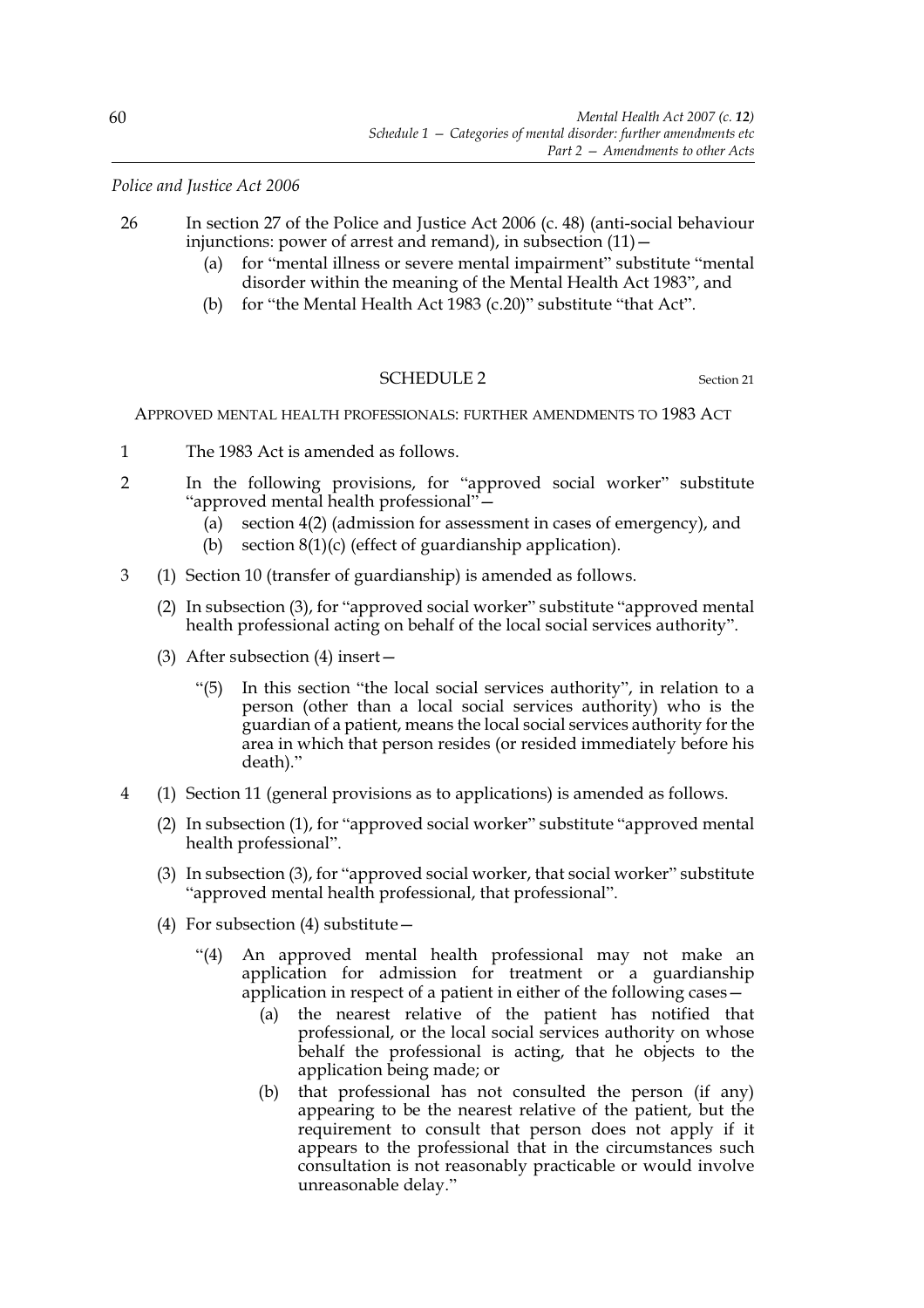- 5 (1) Section 13 (the title to which becomes "Duty of approved mental health professionals to make applications for admission or guardianship") is amended as follows.
	- (2) For subsection (1) substitute—
		- "(1) If a local social services authority have reason to think that an application for admission to hospital or a guardianship application may need to be made in respect of a patient within their area, they shall make arrangements for an approved mental health professional to consider the patient's case on their behalf.
		- (1A) If that professional is  $-$ 
			- (a) satisfied that such an application ought to be made in respect of the patient; and
			- (b) of the opinion, having regard to any wishes expressed by relatives of the patient or any other relevant circumstances, that it is necessary or proper for the application to be made by him,

he shall make the application.

- (1B) Subsection (1C) below applies where  $-$ 
	- (a) a local social services authority makes arrangements under subsection (1) above in respect of a patient;
	- (b) an application for admission for assessment is made under subsection (1A) above in respect of the patient;
	- (c) while the patient is liable to be detained in pursuance of that application, the authority have reason to think that an application for admission for treatment may need to be made in respect of the patient; and
	- (d) the patient is not within the area of the authority.
- (1C) Where this subsection applies, subsection (1) above shall be construed as requiring the authority to make arrangements under that subsection in place of the authority mentioned there."
- (3) In subsection (2), for "approved social worker" substitute "approved mental health professional".
- (4) For subsection (3) substitute—
	- "(3) An application under subsection (1A) above may be made outside the area of the local social services authority on whose behalf the approved mental health professional is considering the patient's case."
- (5) In subsection  $(4)$ 
	- (a) for the words from "direct" to "above" substitute "make arrangements under subsection (1) above for an approved mental health professional to consider the patient's case", and
	- (b) for "that approved social worker" substitute "that professional".
- (6) In subsection  $(5)$ 
	- (a) for "approved social worker", in each place, substitute "approved mental health professional", and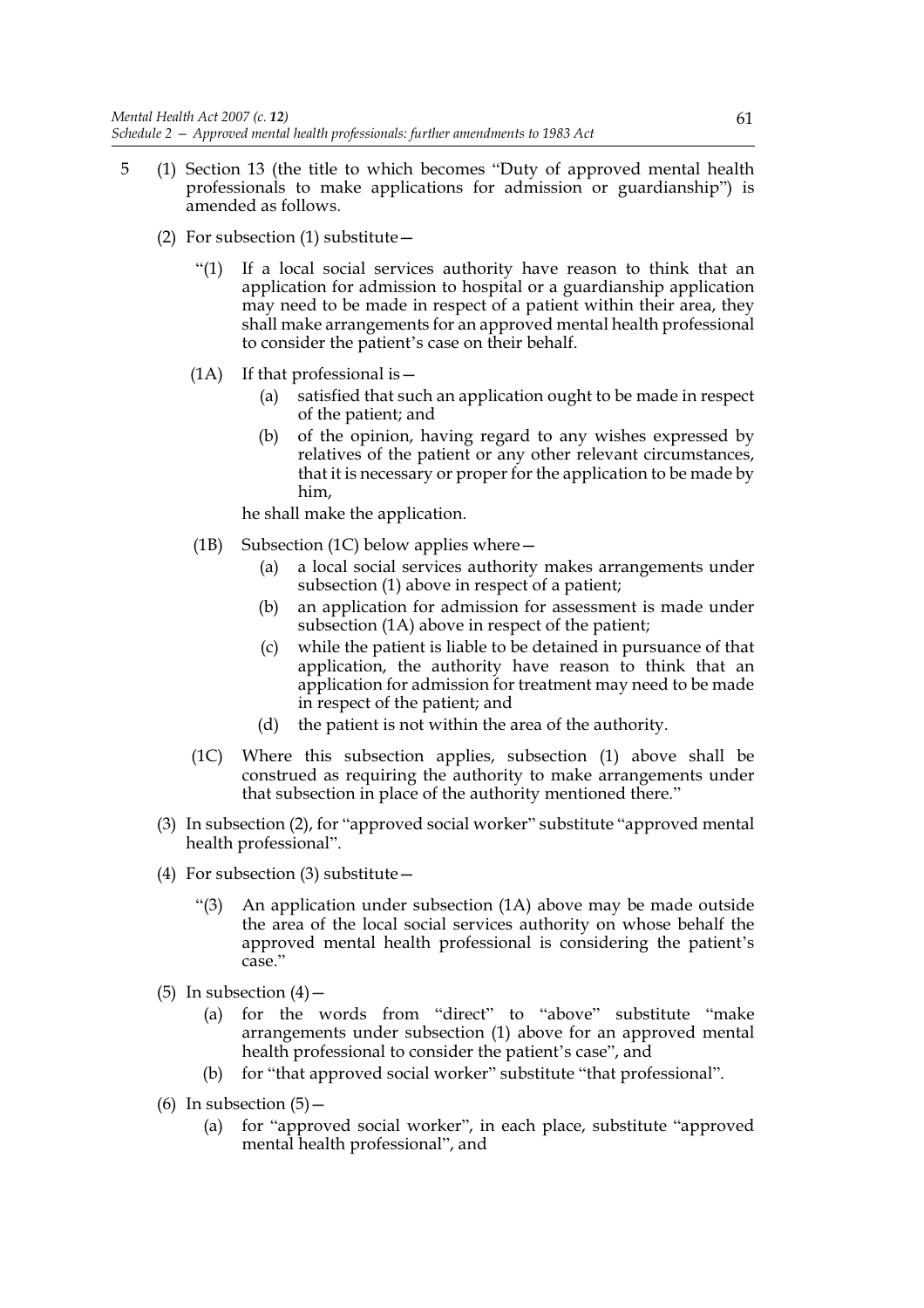- (b) after "the power of" insert "a local social services authority to make arrangements with an approved mental health professional to consider a patient's case or of".
- 6 In section 14 (social reports), for "a social worker" substitute "an approved mental health professional".
- 7 In the following provisions, for "approved social worker" substitute "approved mental health professional"—
	- (a) section 18(1) (return of patients absent without leave),
	- (b) section 21B(3)(b) (consultation before furnishing report),
	- (c) section 29(2)(c) (application for appointment of acting nearest relative),
	- (d) section 30(2) (application for variation of orders under section 29),
	- (e) section  $40(1)(a)$  (power to convey patient),
	- (f) section 87(1) (power to take Northern Ireland patient into custody),
	- (g) section 88(3) (power to take England and Wales patient into custody), in the first place it occurs, and
	- (h) section 89(1) (power to take Channel Islands or Isle of Man patient into custody).
- 8 For section 115 substitute—

# **"115 Powers of entry and inspection**

- (1) An approved mental health professional may at all reasonable times enter and inspect any premises (other than a hospital) in which a mentally disordered patient is living, if he has reasonable cause to believe that the patient is not under proper care.
- (2) The power under subsection (1) above shall be exercisable only after the professional has produced, if asked to do so, some duly authenticated document showing that he is an approved mental health professional."
- 9 In section 118(1)(a) (application of code of practice), for "approved social workers" substitute "approved mental health professionals".
- 10 In the following provisions, for "approved social worker" substitute "approved mental health professional"—
	- (a) section 135(1) and (4) (warrant to search for and remove patient),
	- (b) section 136(2) (detention of person removed to a place of safety), and
	- (c) section 138(1)(a) (retaking of patients escaping from custody).
- 11 (1) Section 145 (interpretation) is amended as follows.
	- (2) In subsection (1), for the definition of "approved social worker" substitute  $-$ ""approved mental health professional" has the meaning given in section 114 above;".
	- (3) After subsection (1AB) (inserted by section 4 of this Act) insert—
		- "(1AC) References in this Act to an approved mental health professional shall be construed as references to an approved mental health professional acting on behalf of a local social services authority, unless the context otherwise requires."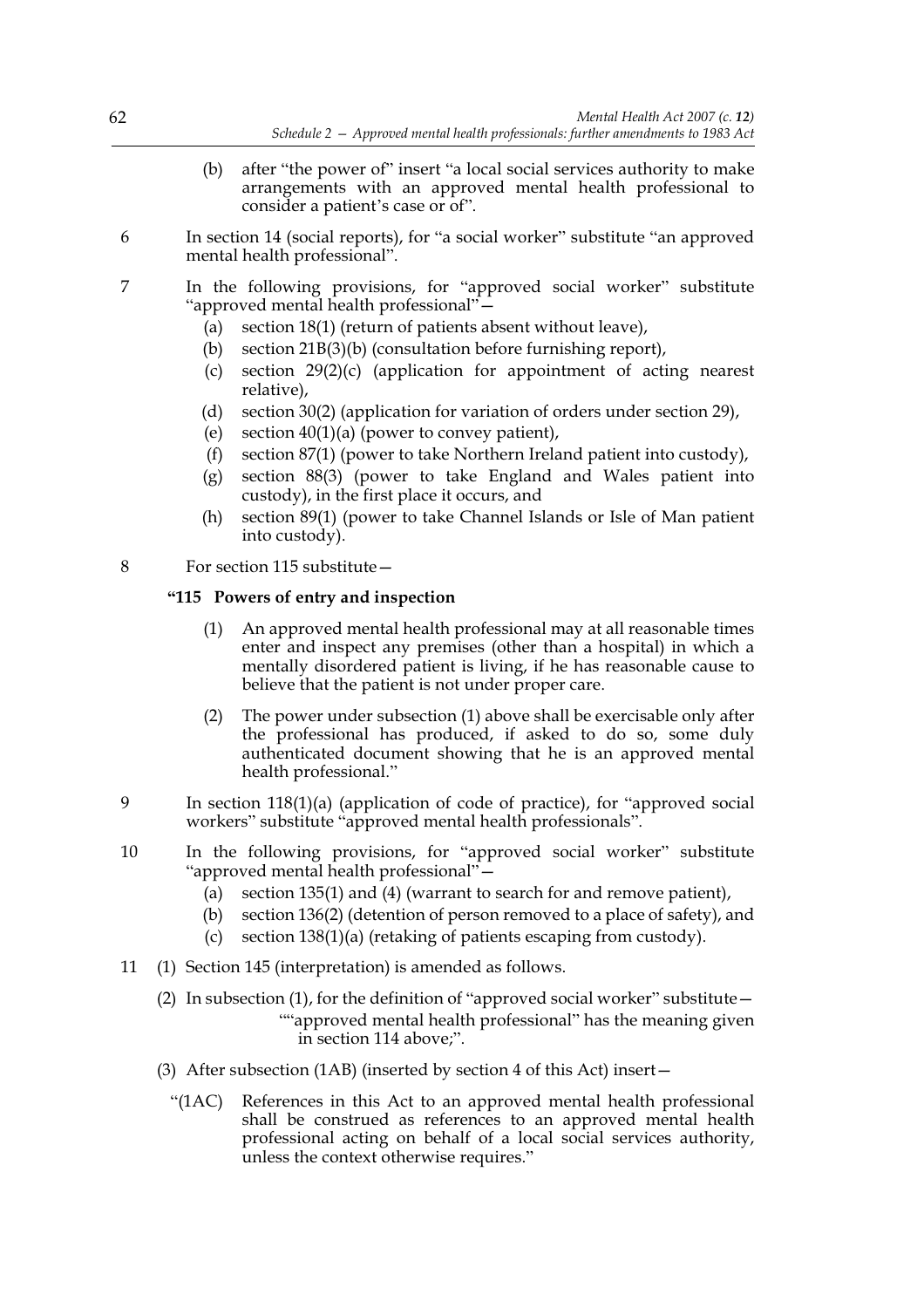# SCHEDULE 3 Section 32

63

#### SUPERVISED COMMUNITY TREATMENT: FURTHER AMENDMENTS TO 1983 ACT

1 The 1983 Act is amended as follows.

*Application in respect of patient already in hospital*

2 In section 5 (application in respect of patient already in hospital), in subsection (6) after "this Act", in each place, insert "or a community patient".

*Return of patients absent without leave*

- 3 (1) Section 18 (return and readmission of patients absent without leave) is amended as follows.
	- (2) After subsection (2) insert—
		- "(2A) Where a community patient is at any time absent from a hospital to which he is recalled under section 17E above, he may, subject to the provisions of this section, be taken into custody and returned to the hospital by any approved mental health professional, by any officer on the staff of the hospital, by any constable, or by any person authorised in writing by the responsible clinician or the managers of the hospital."
	- (3) In subsection  $(4)$ 
		- (a) in paragraph (b), after "guardianship" insert "or, in the case of a community patient, the community treatment order is in force", and
		- (b) omit the words from "and, in determining" to the end.
	- (4) After subsection (4) insert—
		- "(4A) In determining for the purposes of subsection  $(4)(b)$  above or any other provision of this Act whether a person who is or has been absent without leave is at any time liable to be detained or subject to guardianship, a report furnished under section 20 or 21B below before the first day of his absence without leave shall not be taken to have renewed the authority for his detention or guardianship unless the period of renewal began before that day.
			- (4B) Similarly, in determining for those purposes whether a community treatment order is at any time in force in respect of a person who is or has been absent without leave, a report furnished under section 20A or 21B below before the first day of his absence without leave shall not be taken to have extended the community treatment period unless the extension began before that day."
	- (5) After subsection (6) insert—
		- "(7) In relation to a patient who has yet to comply with a requirement imposed by virtue of this Act to be in a hospital or place, references in this Act to his liability to be returned to the hospital or place shall include his liability to be taken to that hospital or place; and related expressions shall be construed accordingly."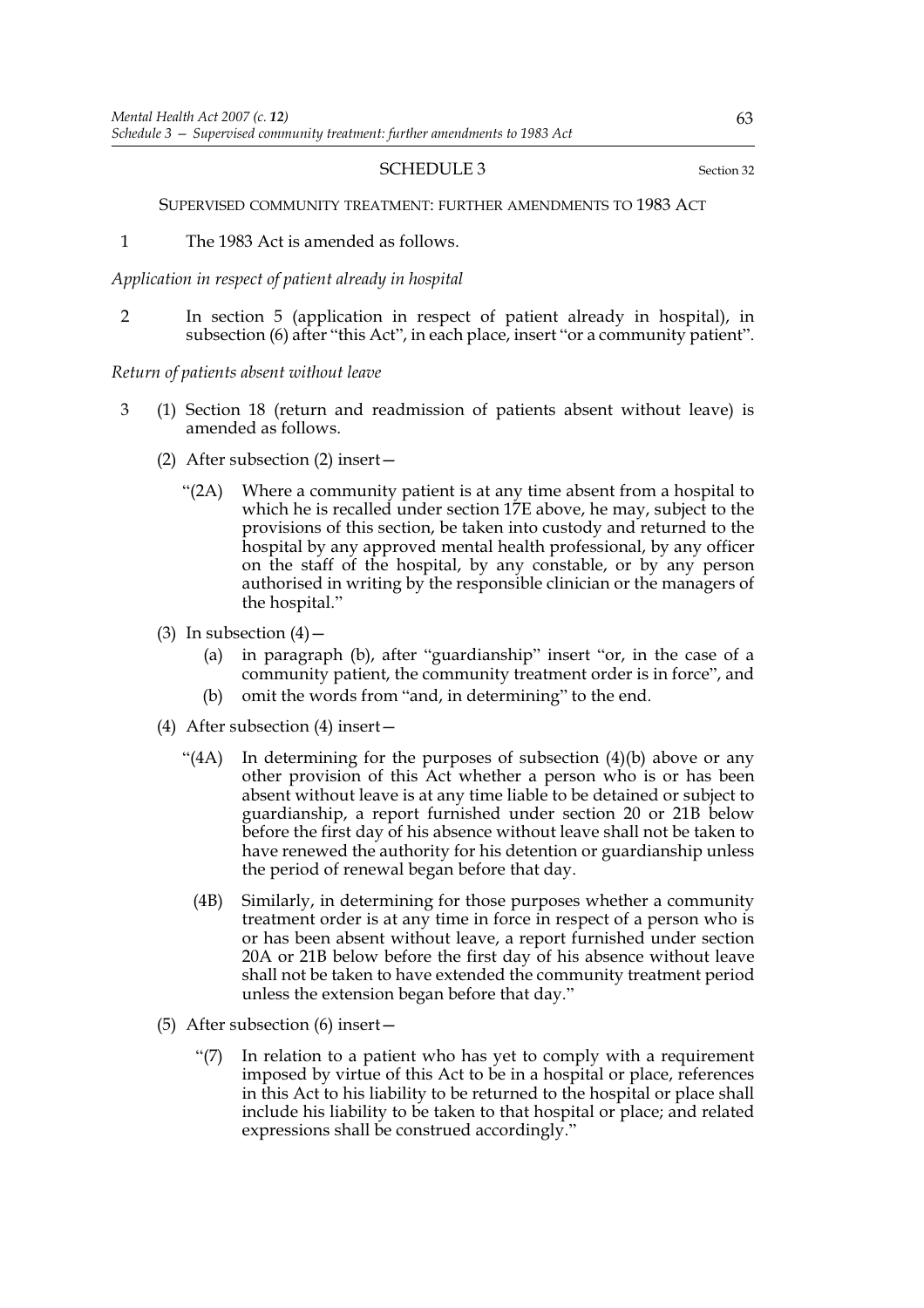*Assignment of responsibility for community patients*

4 After section 19 insert—

# **"19A Regulations as to assignment of responsibility for community patients**

- (1) Responsibility for a community patient may be assigned to another hospital in such circumstances and subject to such conditions as may be prescribed by regulations made by the Secretary of State (if the responsible hospital is in England) or the Welsh Ministers (if that hospital is in Wales).
- (2) If responsibility for a community patient is assigned to another hospital—
	- (a) the application for admission for treatment in respect of the patient shall have effect (subject to section 17D above) as if it had always specified that other hospital;
	- (b) the patient shall be treated as if he had been admitted to that other hospital at the time when he was originally admitted in pursuance of the application (and as if he had subsequently been discharged under section 17A above from there); and
	- (c) that other hospital shall become "the responsible hospital" in relation to the patient for the purposes of this Act."

*Renewal of authority to detain patients*

- 5 In section 20 (duration of authority)—
	- (a) in subsection (2), after "discharged" insert "under section 23 below", and
	- (b) in subsections (3) and (6), after "discharge the patient" insert "under section 23 below<sup>"</sup>.

*Special provisions as to patients absent without leave*

- 6 (1) Section 21 (special provisions as to patients absent without leave) is amended as follows.
	- (2) In subsection  $(1)$  -
		- (a) in paragraph (a), after "Act" insert "or, in the case of a community patient, the community treatment order would cease to be in force", and
		- (b) after "liable or subject" insert ", or the order shall not cease to be in force,".
	- (3) After subsection (3) (inserted by section 37 of this Act) insert—
		- "(4) Where a community patient is absent without leave on the day on which (apart from this section) the 72-hour period mentioned in section 17F above would expire, that period shall not expire until the end of the period of 72 hours beginning with the time when—
			- (a) the patient is taken into custody under section 18 above and returned to the hospital where he ought to be; or
			- (b) the patient returns himself to the hospital where he ought to be within the period during which he can be taken into custody under section 18 above.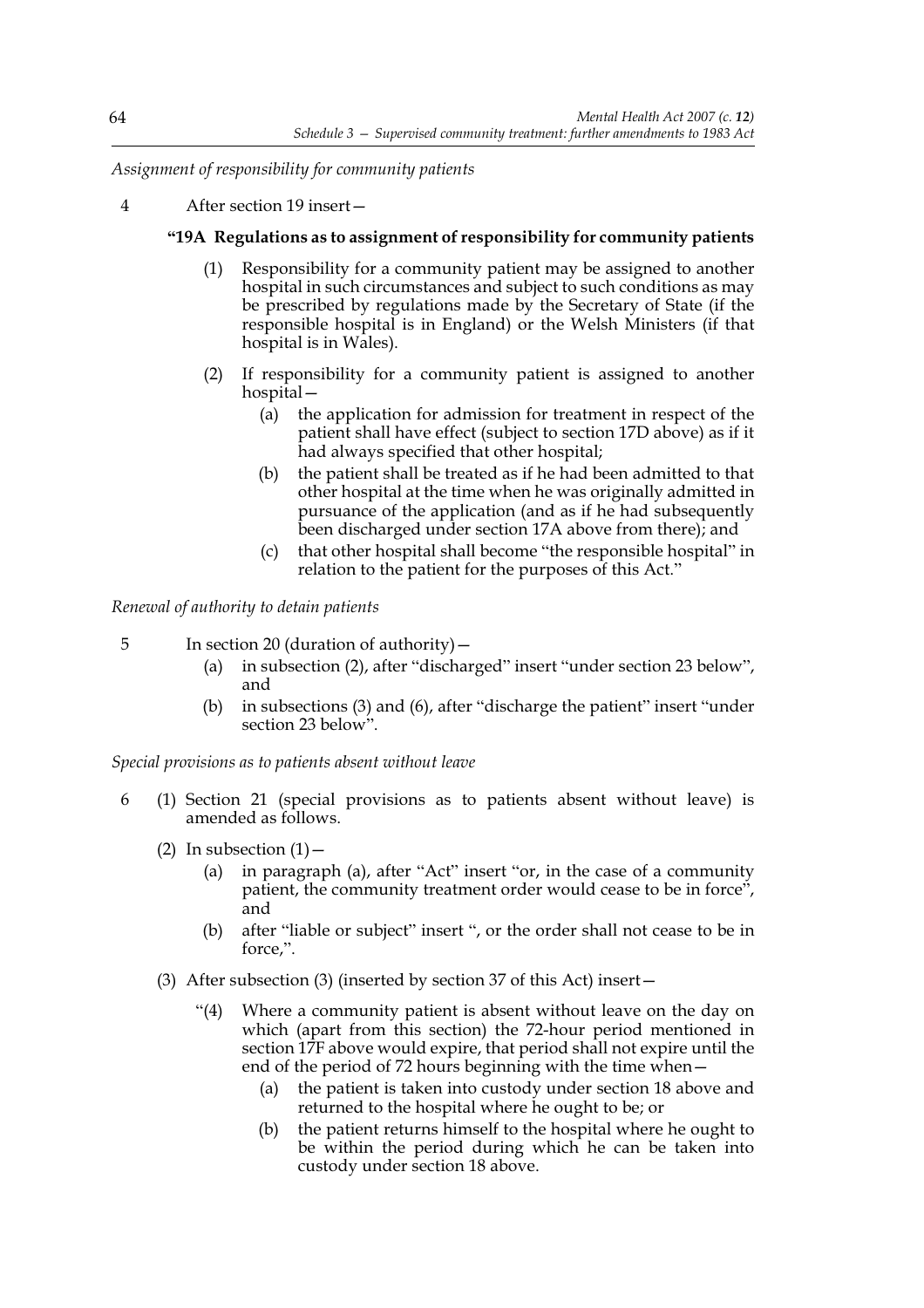- (5) Any reference in this section, or in sections 21A to 22 below, to the time when a community treatment order would cease, or would have ceased, to be in force shall be construed as a reference to the time when it would cease, or would have ceased, to be in force by reason only of the passage of time."
- 7 In section 21A (patients who are taken into custody or return within 28 days), after subsection (3) insert—
	- "(4) In the case of a community patient, where the period for which the community treatment order is in force is extended by section 21 above, any examination and report to be made and furnished in respect of the patient under section 20A(4) above may be made and furnished within the period as so extended.
		- (5) Where the community treatment period is extended by virtue of subsection (4) above after the day on which (apart from section 21 above) the order would have ceased to be in force, the extension shall take effect as from that day."
- 8 (1) Section 21B (patients who are taken into custody or return after more than 28 days) is amended as follows.
	- (2) In subsection (2), after "ought to be" insert "(his "return day")".
	- (3) In subsection (3), after "detained" insert "or is a community patient".
	- (4) For subsection (4) substitute  $-$ 
		- " $(4)$  Where  $-$ 
			- (a) the patient would (apart from any renewal of the authority for his detention or guardianship on or after his return day) be liable to be detained or subject to guardianship after the end of the period of one week beginning with that day; or
			- (b) in the case of a community patient, the community treatment order would (apart from any extension of the community treatment period on or after that day) be in force after the end of that period,

he shall cease to be so liable or subject, or the community treatment period shall be deemed to expire, at the end of that period unless a report is duly furnished in respect of him under subsection (2) above."

- (5) After subsection (4) insert—
	- "(4A) If, in the case of a community patient, the community treatment order is revoked under section 17F above during the period of one week beginning with his return day—
		- (a) subsections (2) and (4) above shall not apply; and
		- (b) any report already furnished in respect of him under subsection (2) above shall be of no effect."
- (6) After subsection (6) insert—
	- "(6A) In the case of a community patient, where the community treatment order would (apart from section 21 above) have ceased to be in force on or before the day on which a report is duly furnished in respect of him under subsection (2) above, the report shall extend the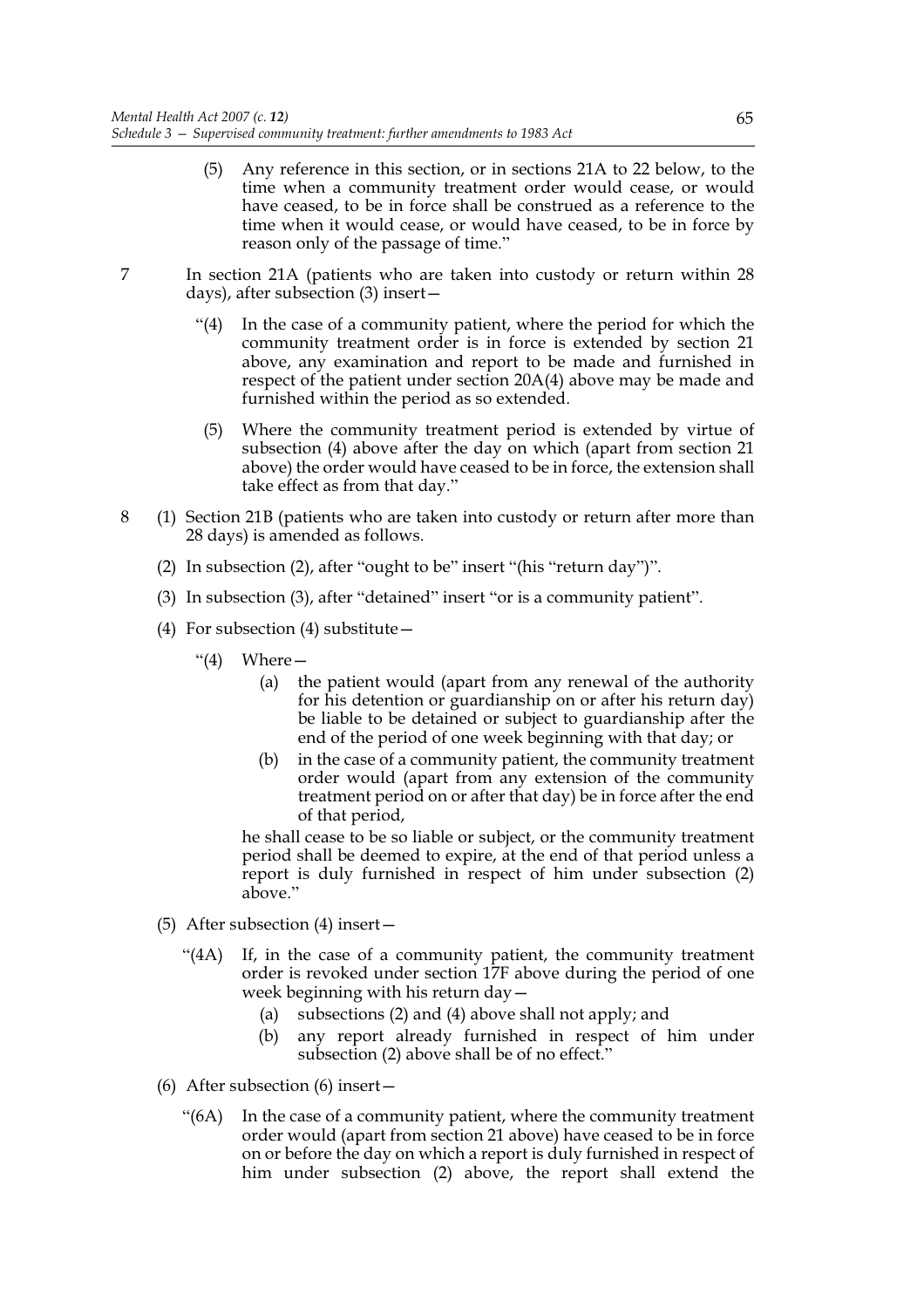community treatment period for the period prescribed in that case by section 20A(3) above.

- (6B) Where the community treatment period is extended by virtue of subsection (6A) above—
	- (a) the extension shall take effect as from the day on which (apart from section 21 above and that subsection) the order would have ceased to be in force; and
	- (b) if (apart from this paragraph) the period as so extended would expire on or before the day on which the report is furnished, the report shall further extend that period, as from the day on which it would expire, for the period prescribed in that case by section 20A(3) above."
- (7) After subsection (7) insert—
	- "(7A) In the case of a community patient, where the community treatment order would (taking account of any extension under subsection (6A) above) cease to be in force within the period of two months beginning with the day on which a report is duly furnished in respect of him under subsection (2) above, the report shall, if it so provides, have effect also as a report duly furnished under section 20A(4) above."
- (8) In subsection  $(10)$ 
	- (a) for the definition of "the appropriate body" substitute  $-$ 
		- ""the appropriate body" means—
			- (a) in relation to a patient who is liable to be detained in a hospital, the managers of the hospital;
			- (b) in relation to a patient who is subject to guardianship, the responsible local social services authority;
			- (c) in relation to a community patient, the managers of the responsible hospital; and", and
	- (b) for the definition of "the relevant conditions" substitute  $-$

""the relevant conditions" means—

- (a) in relation to a patient who is liable to be detained in a hospital, the conditions set out in subsection (4) of section 20 above;
- (b) in relation to a patient who is subject to guardianship, the conditions set out in subsection (7) of that section;
- (c) in relation to a community patient, the conditions set out in section 20A(6) above."

*Patients sentenced to imprisonment etc*

9 For section 22 substitute—

# **"22 Special provisions as to patients sentenced to imprisonment, etc**

 $(1)$  If —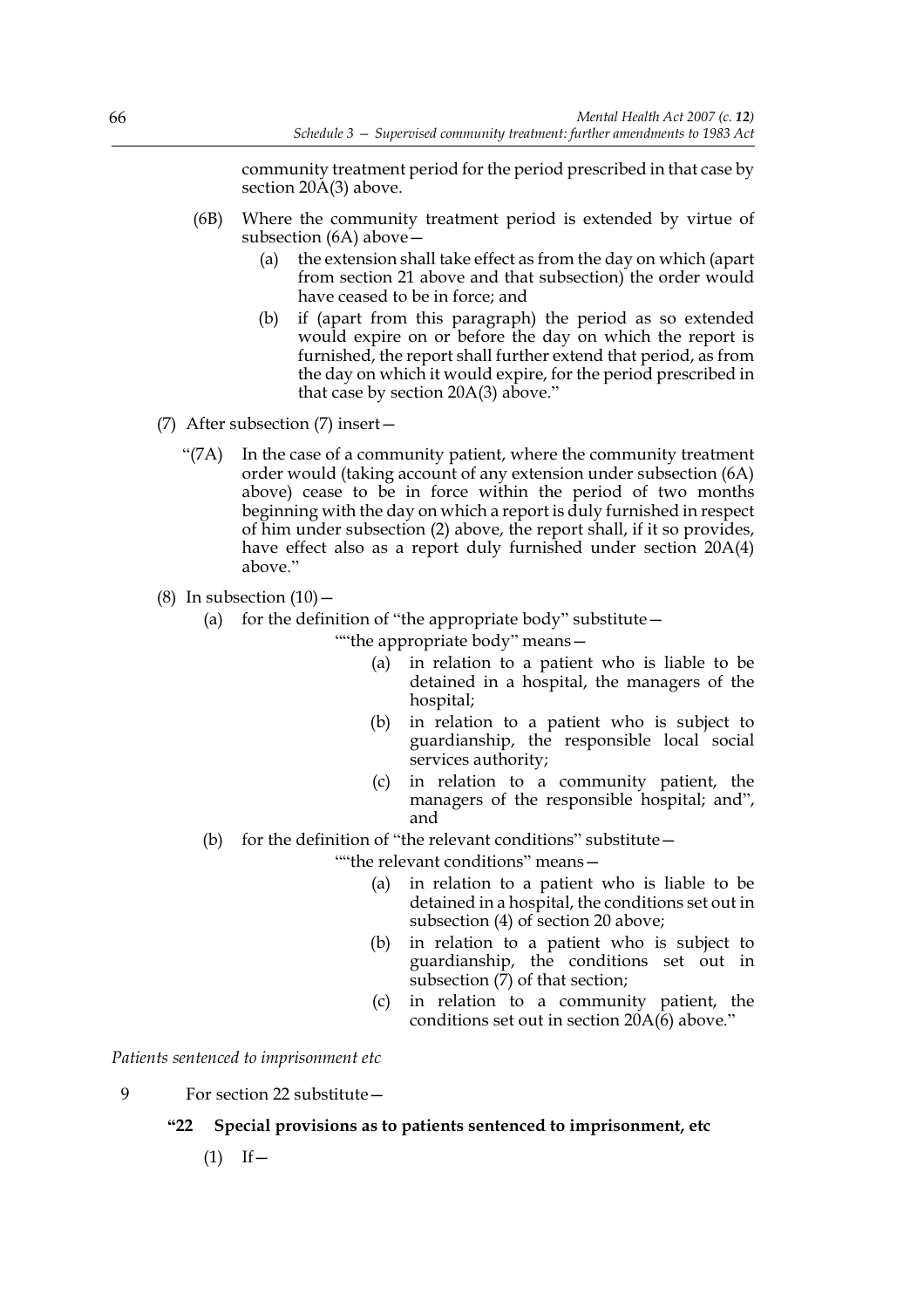- (a) a qualifying patient is detained in custody in pursuance of any sentence or order passed or made by a court in the United Kingdom (including an order committing or remanding him in custody); and
- (b) he is so detained for a period exceeding, or for successive periods exceeding in the aggregate, six months,

the relevant application shall cease to have effect on expiry of that period.

- (2) A patient is a qualifying patient for the purposes of this section if—
	- (a) he is liable to be detained by virtue of an application for admission for treatment;
	- (b) he is subject to guardianship by virtue of a guardianship application; or
	- (c) he is a community patient.
- (3) "The relevant application", in relation to a qualifying patient, means—
	- (a) in the case of a patient who is subject to guardianship, the guardianship application in respect of him;
	- (b) in any other case, the application for admission for treatment in respect of him.
- (4) The remaining subsections of this section shall apply if a qualifying patient is detained in custody as mentioned in subsection  $(1)(a)$ above but for a period not exceeding, or for successive periods not exceeding in the aggregate, six months.
- (5) If apart from this subsection—
	- (a) the patient would have ceased to be liable to be detained or subject to guardianship by virtue of the relevant application on or before the day on which he is discharged from custody; or
	- (b) in the case of a community patient, the community treatment order would have ceased to be in force on or before that day, he shall not cease and shall be deemed not to have ceased to be so liable or subject, or the order shall not cease and shall be deemed not to have ceased to be in force, until the end of that day.
- (6) In any case (except as provided in subsection (8) below), sections 18, 21 and 21A above shall apply in relation to the patient as if he had absented himself without leave on that day.
- (7) In its application by virtue of subsection (6) above section 18 above shall have effect as if—
	- (a) in subsection (4) for the words from "later of" to the end there were substituted "end of the period of 28 days beginning with the first day of his absence without leave"; and
	- (b) subsections (4A) and (4B) were omitted.
- (8) In relation to a community patient who was not recalled to hospital under section 17E above at the time when his detention in custody began—
	- (a) section 18 above shall not apply; but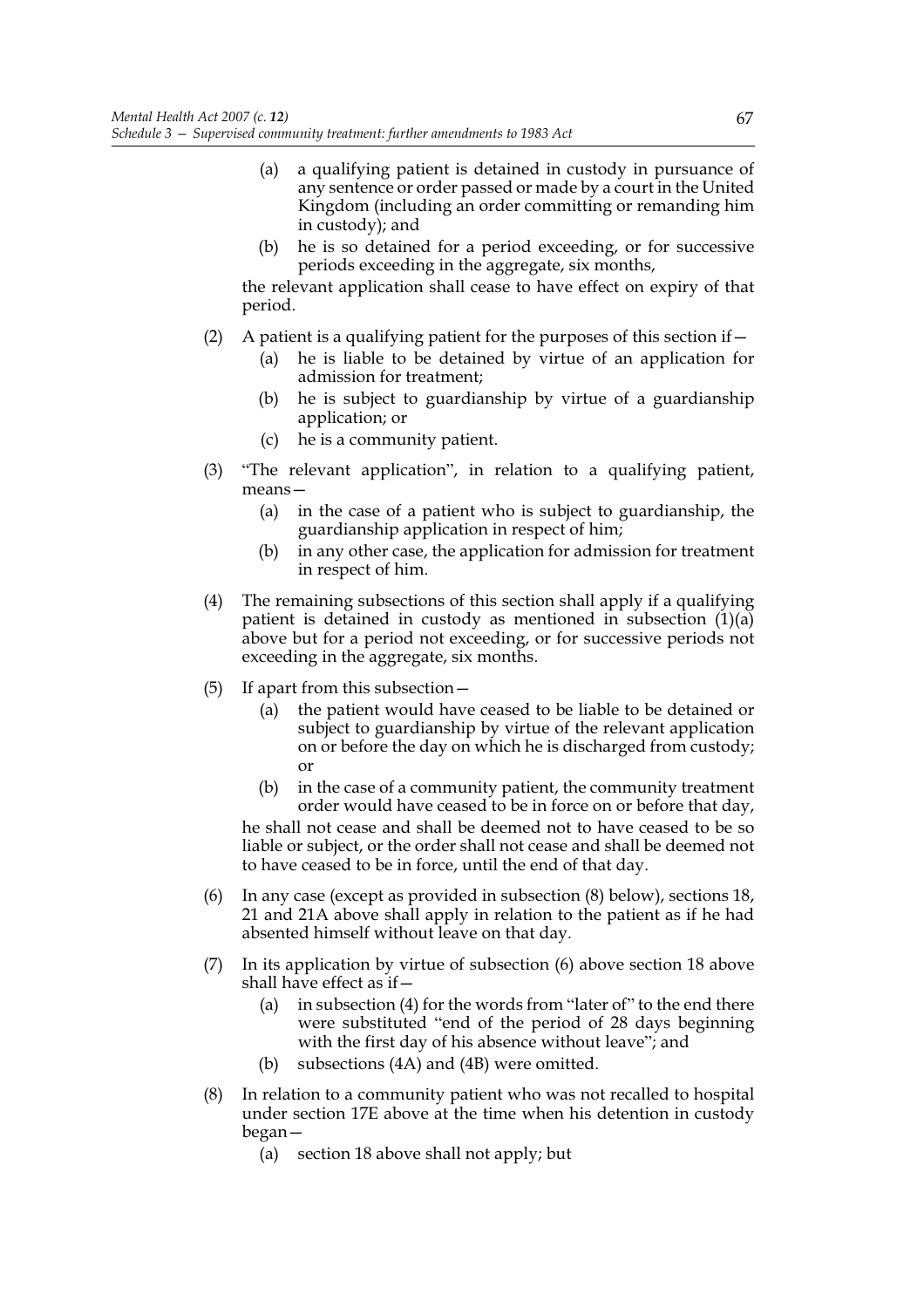(b) sections 21 and 21A above shall apply as if he had absented himself without leave on the day on which he is discharged from custody and had returned himself as provided in those sections on the last day of the period of 28 days beginning with that day."

# *Discharge*

- 10 (1) Section 23 (discharge of patients) is amended as follows.
	- (2) In subsection (1) for the words from "from detention" to the end substitute "absolutely from detention or guardianship is made in accordance with this section".
	- (3) After subsection (1) insert—
		- "(1A) Subject to the provisions of this section and section 25 below, a community patient shall cease to be liable to recall under this Part of this Act, and the application for admission for treatment cease to have effect, if an order in writing discharging him from such liability is made in accordance with this section.
			- (1B) An order under subsection (1) or (1A) above shall be referred to in this Act as "an order for discharge"."
	- (4) In subsection (2), after paragraph (b) insert—
		- "(c) where the patient is a community patient, by the responsible clinician, by the managers of the responsible hospital or by the nearest relative of the patient."
	- (5) In subsection  $(3)$ 
		- (a) for the words from "is liable" to "treatment" substitute "falls within subsection (3A) below", and
		- (b) for "the patient is maintained" substitute "arrangements have been made in respect of the patient".
	- (6) After subsection (3) insert—
		- "(3A) A patient falls within this subsection if  $-$ 
			- (a) he is liable to be detained in a registered establishment in pursuance of an application for admission for assessment or for treatment; or
			- (b) he is a community patient and the responsible hospital is a registered establishment."
- 11 (1) Section 24 (visiting and examination of patients) is amended as follows.
	- (2) In subsection (1), after "this Act" insert ", or who is a community patient,".
	- (3) In subsection  $(3)$ 
		- (a) for the words from ", in respect of" to "his discharge" substitute "any power under section 23(3) above to make an order for a patient's discharge", and
		- (b) in paragraph (b) for "the home" substitute "the establishment in question".
	- (4) In subsection  $(4)$  –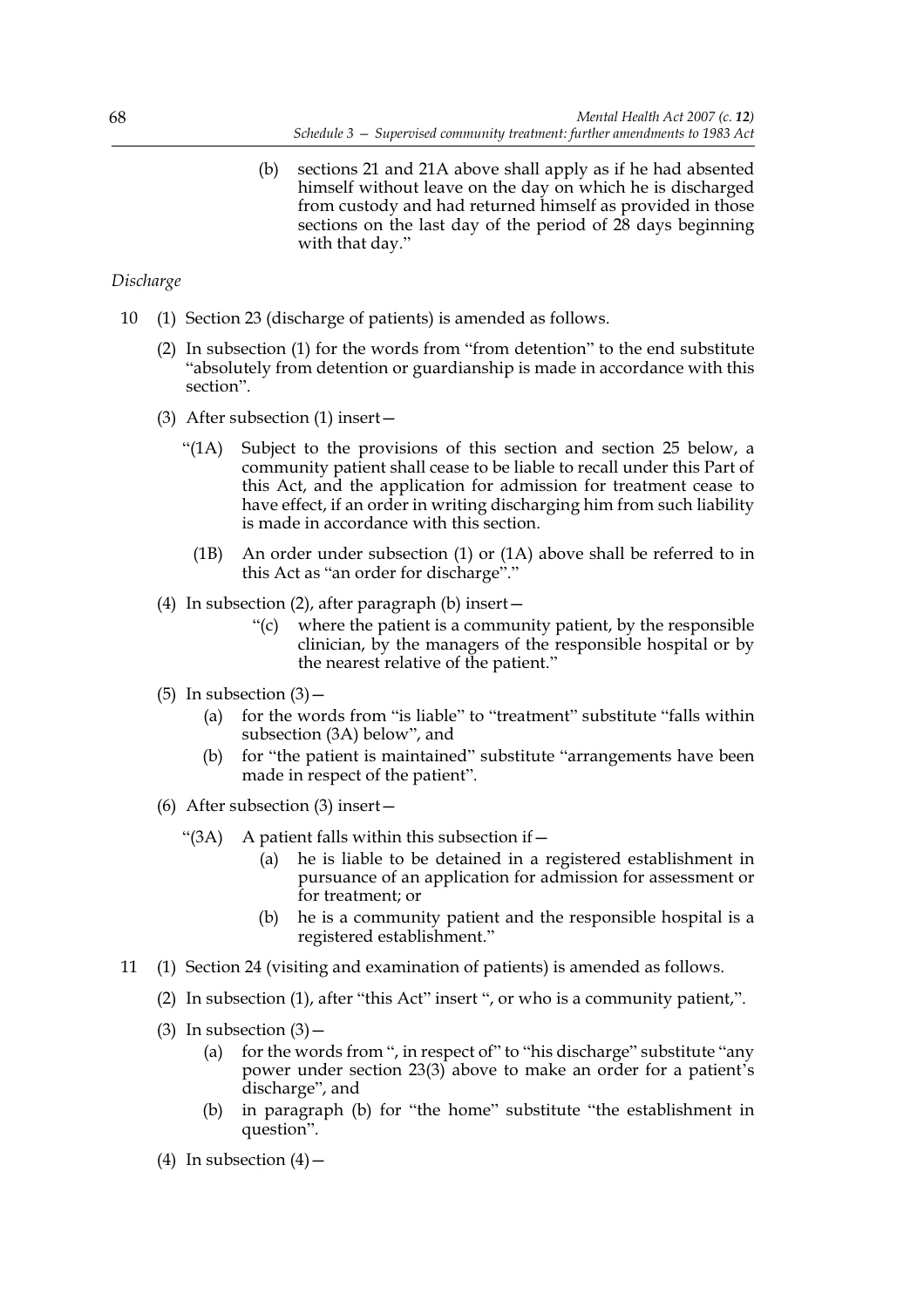- (a) after "the detention of the patient" insert ", or (as the case may be) for his liability to recall," and
- (b) for "the home" substitute "the establishment".
- 12 (1) Section 25 (restrictions on discharge by nearest relative) is amended as follows.
	- (2) In subsection (1), after "shall not be made" insert "under section 23 above".
	- (3) After that subsection insert—
		- "(1A) Subsection (1) above shall apply to an order for the discharge of a community patient as it applies to an order for the discharge of a patient who is liable to be detained in a hospital, but with the reference to the managers of the hospital being read as a reference to the managers of the responsible hospital."
	- (4) In subsection (2), after "treatment" insert ", or in respect of a community patient,".

#### *Orders appointing acting nearest relative*

- 13 In section 29 (appointment by court of acting nearest relative), in subsection (3)(d) omit the words "from hospital or guardianship".
- 14 (1) Section 30 (discharge and variation of orders under section 29) is amended as follows.
	- (2) In subsection (4), for paragraphs (a) and (b) substitute  $-$ 
		- "(a)  $if-$ 
			- (i) on the date of the order the patient was liable to be detained or subject to guardianship by virtue of a relevant application, order or direction; or
			- (ii) he becomes so liable or subject within the period of three months beginning with that date; or
			- (iii) he was a community patient on the date of the order,

it shall cease to have effect when he is discharged under section 23 above or 72 below or the relevant application, order or direction otherwise ceases to have effect (except as a result of his being transferred in pursuance of regulations under section 19 above);

- (b) otherwise, it shall cease to have effect at the end of the period of three months beginning with the date of the order."
- (3) After subsection (4) insert—
	- "(4A) In subsection (4) above, reference to a relevant application, order or direction is to any of the following—
		- (a) an application for admission for treatment;
		- (b) a guardianship application;
		- (c) an order or direction under Part 3 of this Act (other than under section 35, 36 or 38)."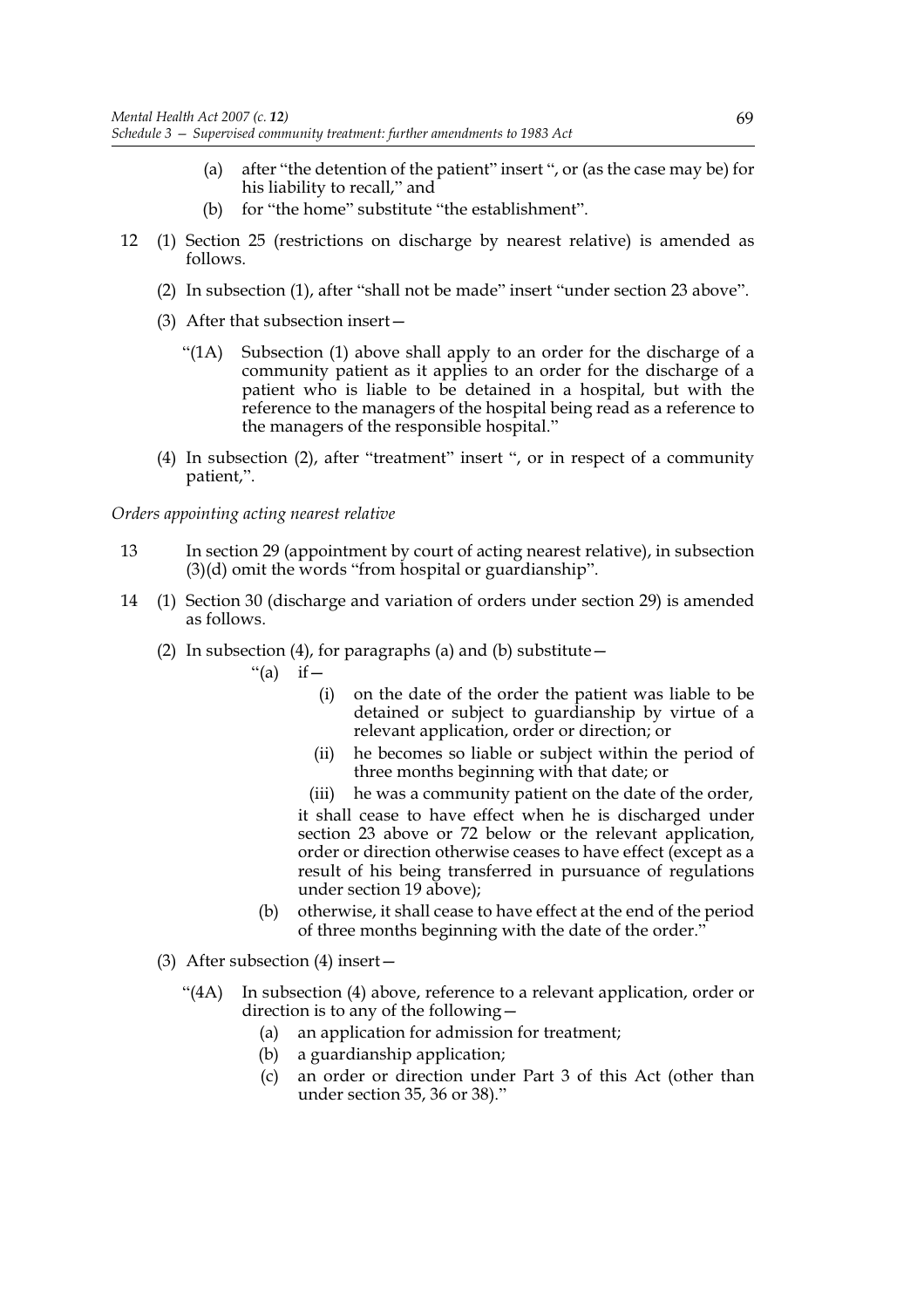*Regulations for purposes of Part 2*

15 In section 32 (regulations for purposes of Part 2), in subsection (2)(c) after "this Part of this Act" insert "or community patients".

# *Wards of court*

- 16 (1) Section 33 (special provisions as to wards of court) is amended as follows.
	- (2) In subsection (2), after "admission under this Part of this Act" insert "or is a community patient".
	- (3) For subsection (4) substitute  $-$ 
		- "(4) Where a community treatment order has been made in respect of a minor who is a ward of court, the provisions of this Part of this Act relating to community treatment orders and community patients have effect in relation to the minor subject to any order which the court makes in the exercise of its wardship jurisdiction; but this does not apply as regards any period when the minor is recalled to hospital under section 17E above."

# *Restricted patients*

17 In section 41 (power of higher courts to restrict discharge from hospital), in subsection (3)(aa) for "after-care under supervision" substitute "community treatment orders and community patients".

*Applications and references to Mental Health Review Tribunal*

- 18 (1) Section 66 (applications to tribunals) is amended as follows.
	- (2) In subsection  $(1)$ 
		- (a) after paragraph (c) insert—
			- "(ca) a community treatment order is made in respect of a patient; or
			- (cb) a community treatment order is revoked under section 17F above in respect of a patient; or",
		- (b) in paragraph (f), after "discharged" insert "under section 23 above",
		- (c) after that paragraph insert—
			- "(fza) a report is furnished under section 20A above in respect of a patient and the patient is not discharged under section 23 above; or",
		- (d) after paragraph (fa) insert—
			- "(faa) a report is furnished under subsection (2) of section 21B above in respect of a community patient and subsection (6A) of that section applies (or subsections (6A) and (6B)(b) of that section apply) in the case of the report; or",
		- (e) in paragraph (g), after "treatment" insert "or a community patient", and
		- (f) in paragraph (h), after "this Act" insert "or who is a community patient".
	- (3) In subsection  $(2)$  –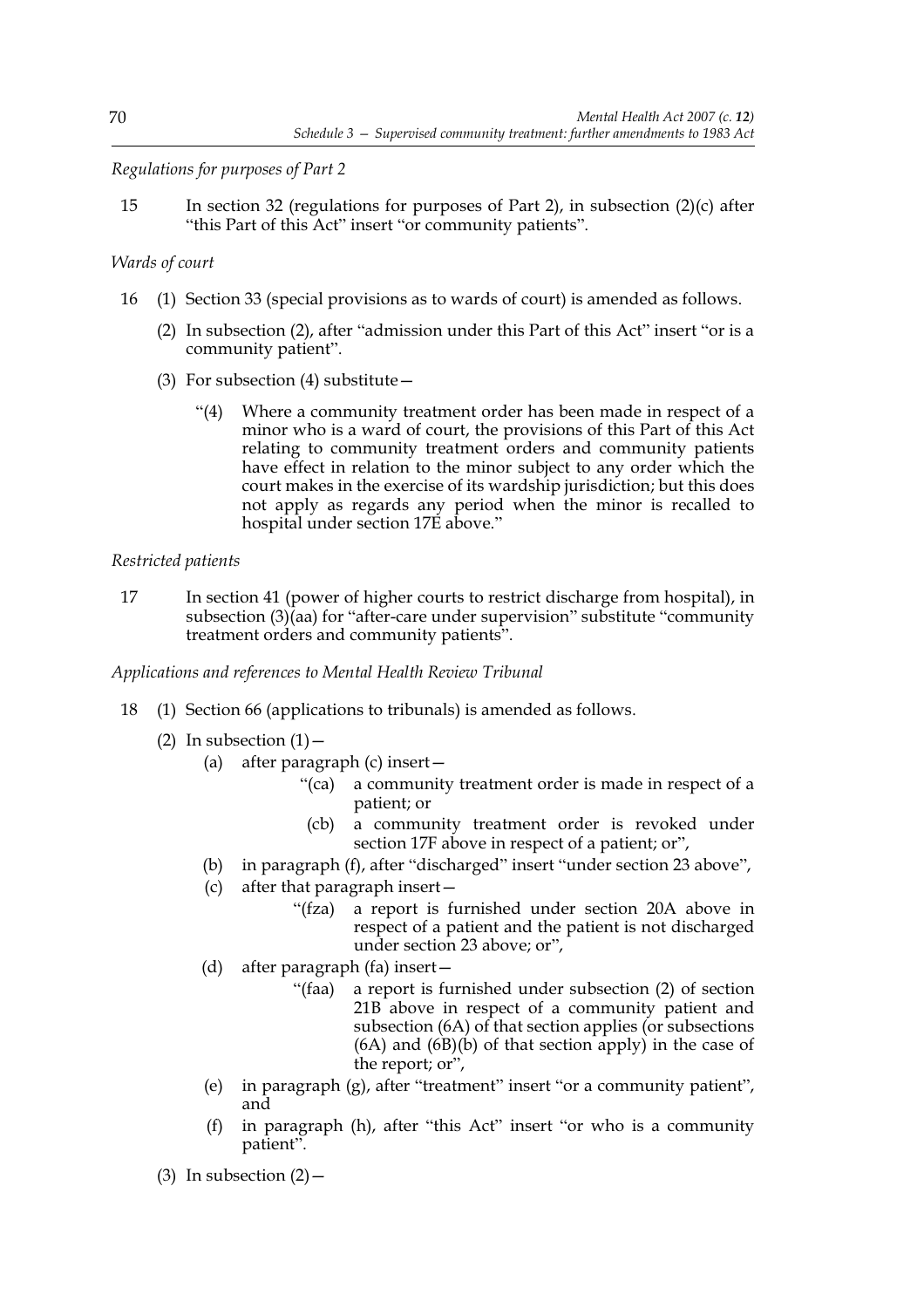- (a) after paragraph (c) insert—
	- "(ca) in the case mentioned in paragraph (ca) of that subsection, six months beginning with the day on which the community treatment order is made;
	- (cb) in the case mentioned in paragraph (cb) of that subsection, six months beginning with the day on which the community treatment order is revoked;", and
- (b) after paragraph (f) insert—
	- "(fza) in the cases mentioned in paragraphs (fza) and (faa) of that subsection, the period or periods for which the community treatment period is extended by virtue of the report;".
- (4) After subsection (2) insert—
	- "(2A) Nothing in subsection  $(1)(b)$  above entitles a community patient to make an application by virtue of that provision even if he is admitted to a hospital on being recalled there under section 17E above."
- 19 In section 67 (references to tribunals by Secretary of State concerning Part 2 patients), in subsection (1), at the end insert "or of any community patient".
- 20 In section 69 (applications to tribunals concerning patients subject to hospital and guardianship orders)—
	- (a) in subsection (1), for paragraph (a) substitute  $-$ 
		- "(a) in respect of a patient liable to be detained in pursuance of a hospital order or a community patient who was so liable immediately before he became a community patient, by the nearest relative of the patient in any period in which an application may be made by the patient under any such provision as so applied;",
	- (b) in subsection  $(2)(b)$ , omit the words "45B $(2)$ , 46 $(3)$ ,", and
	- (c) after subsection (2) insert—
		- "(3) The provisions of section 66 above as applied by section  $40(4)$ above are subject to subsection (4) below.
		- (4) If the initial detention period has not elapsed when the relevant application period begins, the right of a hospital order patient to make an application by virtue of paragraph (ca) or (cb) of section 66(1) above shall be exercisable only during whatever remains of the relevant application period after the initial detention period has elapsed.
		- (5) In subsection (4) above  $-$ 
			- (a) "hospital order patient" means a patient who is subject to a hospital order, excluding a patient of a kind mentioned in paragraph (a) or (b) of subsection (2) above;
			- (b) "the initial detention period", in relation to a hospital order patient, means the period of six months beginning with the date of the hospital order; and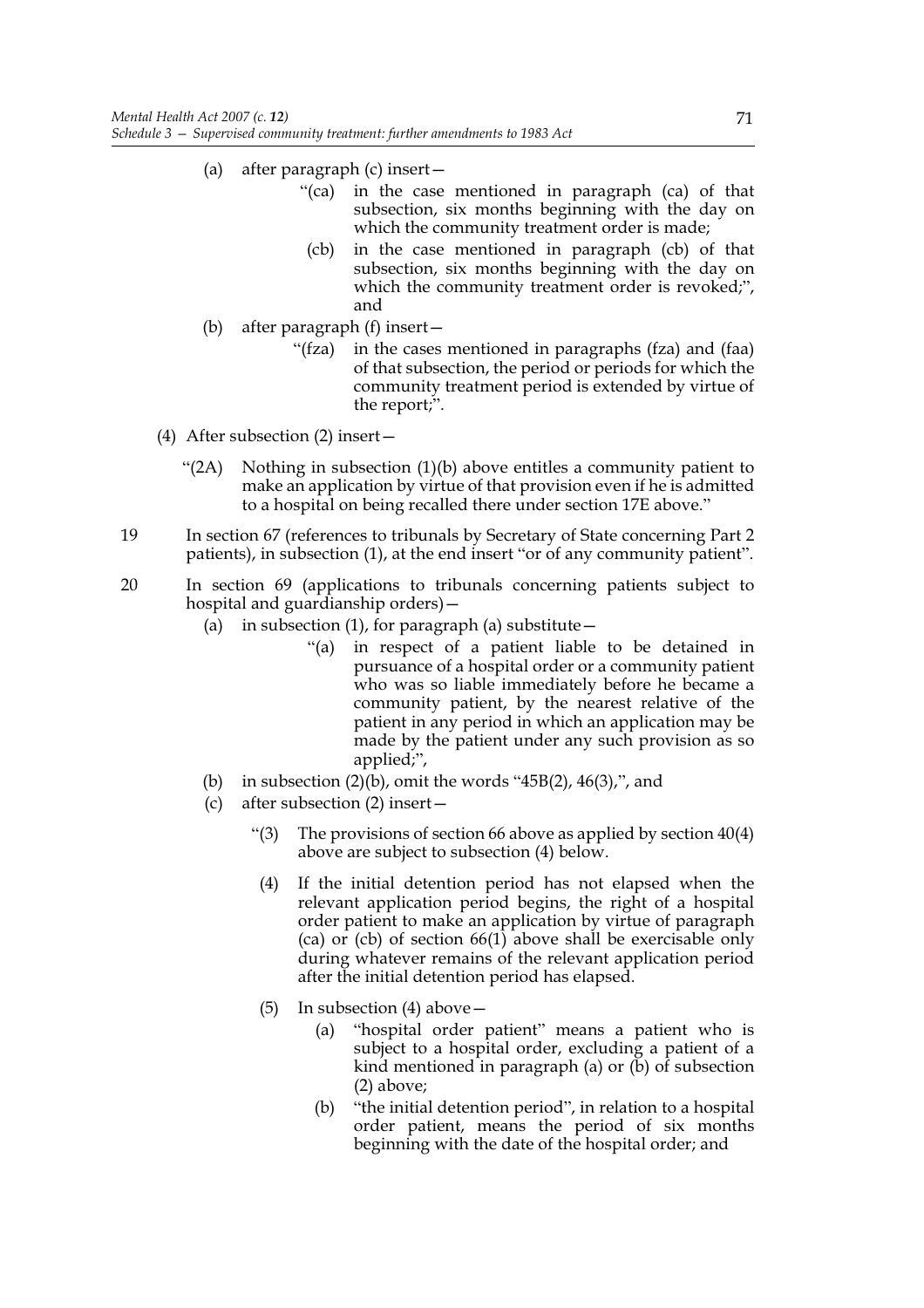- (c) "the relevant application period" means the relevant period mentioned in paragraph (ca) or (cb), as the case may be, of section 66(2) above."
- 21 (1) Section 72 (powers of tribunals) is amended as follows.
	- (2) In subsection  $(1)$ 
		- (a) after "this Act" insert "or is a community patient", and
		- (b) after paragraph (b) insert—
			- $\degree$ (c) the tribunal shall direct the discharge of a community patient if they are not satisfied—
				- (i) that he is then suffering from mental disorder or mental disorder of a nature or degree which makes it appropriate for him to receive medical treatment; or
				- (ii) that it is necessary for his health or safety or for the protection of other persons that he should receive such treatment; or
				- (iii) that it is necessary that the responsible clinician should be able to exercise the power under section 17E(1) above to recall the patient to hospital; or
				- (iv) that appropriate medical treatment is available for him; or
				- (v) in the case of an application by virtue of paragraph (g) of section 66(1) above, that the patient, if discharged, would be likely to act in a manner dangerous to other persons or to himself."
	- (3) After subsection (1) insert—
		- "(1A) In determining whether the criterion in subsection  $(1)(c)(iii)$  above is met, the tribunal shall, in particular, consider, having regard to the patient's history of mental disorder and any other relevant factors, what risk there would be of a deterioration of the patient's condition if he were to continue not to be detained in a hospital (as a result, for example, of his refusing or neglecting to receive the medical treatment he requires for his mental disorder)."
	- (4) For subsection (3A) substitute—
		- "(3A) Subsection (1) above does not require a tribunal to direct the discharge of a patient just because they think it might be appropriate for the patient to be discharged (subject to the possibility of recall) under a community treatment order; and a tribunal—
			- (a) may recommend that the responsible clinician consider whether to make a community treatment order; and
			- (b) may (but need not) further consider the patient's case if the responsible clinician does not make an order."
- 22 In section 76 (visiting and examination of patients), in subsection (1), after "this Act" insert "or a community patient,".
- 23 In section 77 (general provisions concerning tribunal applications), in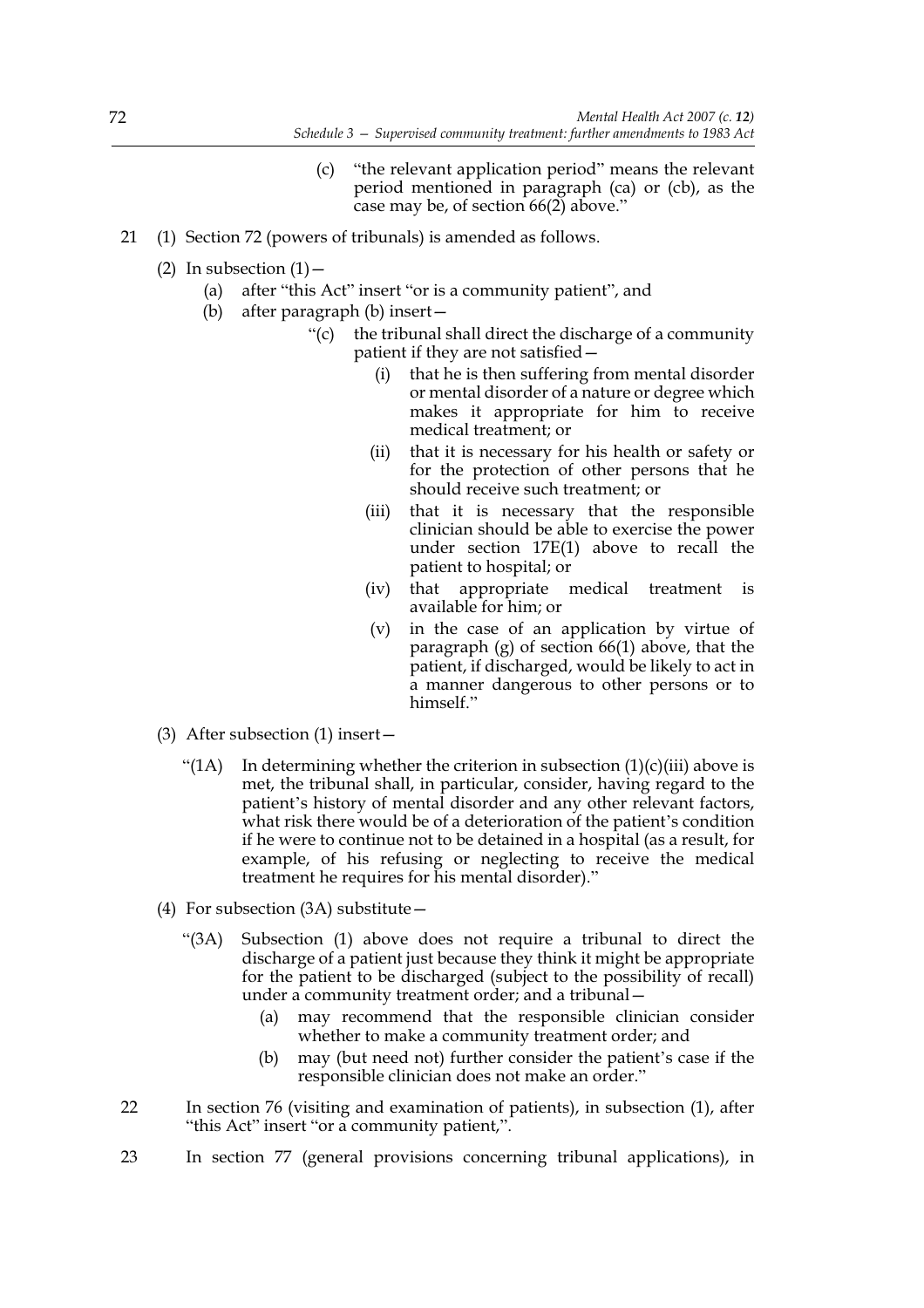subsection (3) for the words from "to the tribunal" to the end substitute -

- "(a) in the case of a patient who is liable to be detained in a hospital, to the tribunal for the area in which that hospital is situated;
- (b) in the case of a community patient, to the tribunal for the area in which the responsible hospital is situated;
- (c) in the case of a patient subject to guardianship, to the tribunal for the area in which the patient is residing."

# *After-care services*

24 In section 117 (after-care), in subsection (2) for the words from "patient who is subject" to the end substitute "community patient while he remains such a patient."

# *Code of practice*

25 In section 118 (code of practice), in subsection (1)(a) for "after-care under supervision" substitute "community patients".

*General protection of detained patients*

- 26 (1) Section 120 (general protection of detained patients) is amended as follows.
	- (2) In subsection  $(1)$ 
		- (a) after "liable to be detained under this Act" insert "or to community patients",
		- (b) in paragraph (a) after "registered establishments" insert "and community patients in hospitals and establishments of any description and (if access is granted) other places", and
		- (c) in paragraph  $(b)$  -
			- (i) in sub-paragraph (i), after "this Act in" insert ", or recalled under section 17E above to,", and
			- (ii) in sub-paragraph (ii), after "detained" insert "or is or has been a community patient".
	- (3) In subsection  $(4)$ 
		- (a) in paragraph (a), for "registered establishment" substitute "hospital or establishment of any description", and
		- (b) in paragraph (b), for "in a registered establishment" substitute "under this Act or who is or has been a community patient".
	- (4) After subsection (7) insert—
		- "(8) In this section, "establishment of any description" has the same meaning as in section 119 above."
- 27 In section 121 (Mental Health Act Commission), in subsection (4), for the words from "not liable" to the end substitute "neither liable to be detained under this Act nor community patients".

## *Offences*

28 In section 128 (assisting patients to absent themselves without leave, etc), in subsection (1) after "under this Act" insert "or is a community patient".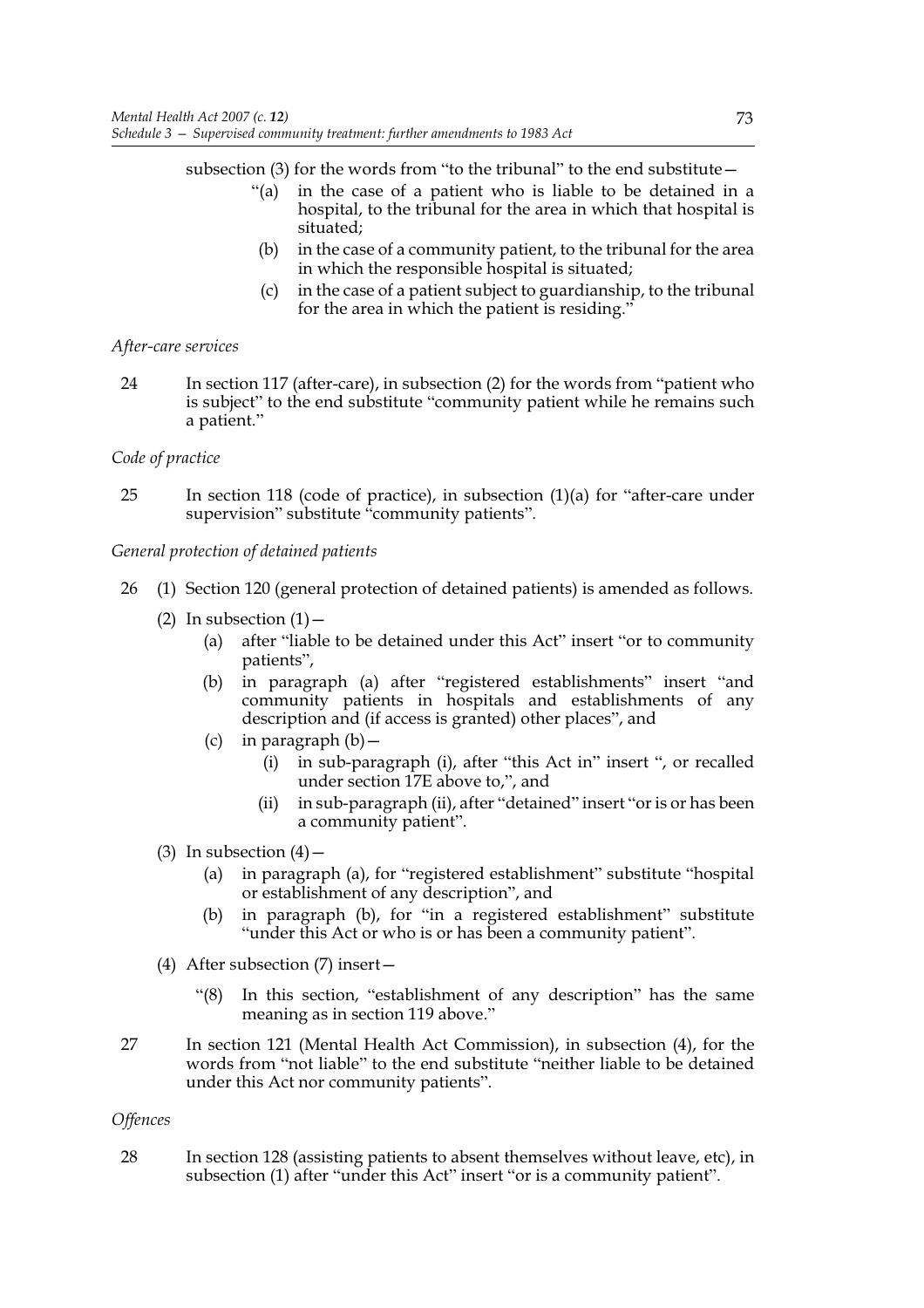*Duty to give information*

- 29 In section 132 (duty of managers of hospitals to give information to detained patients), in subsection (2) for "nursing home" substitute "establishment".
- 30 After section 132 insert—

# **"132A Duty of managers of hospitals to give information to community patients**

- (1) The managers of the responsible hospital shall take such steps as are practicable to ensure that a community patient understands—
	- (a) the effect of the provisions of this Act applying to community patients; and
	- (b) what rights of applying to a Mental Health Review Tribunal are available to him in that capacity;

and those steps shall be taken as soon as practicable after the patient becomes a community patient.

- (2) The steps to be taken under subsection (1) above shall include giving the requisite information both orally and in writing.
- (3) The managers of the responsible hospital shall, except where the community patient otherwise requests, take such steps as are practicable to furnish the person (if any) appearing to them to be his nearest relative with a copy of any information given to him in writing under subsection (1) above; and those steps shall be taken when the information is given to the patient or within a reasonable time thereafter."
- 31 In section 133 (duty of managers of hospitals to inform nearest relatives of discharge), after subsection (1) insert—
	- "(1A) The reference in subsection (1) above to a patient who is to be discharged includes a patient who is to be discharged from hospital under section 17A above.
	- (1B) Subsection (1) above shall also apply in a case where a community patient is discharged under section 23 or 72 above (otherwise than by virtue of an order for discharge made by his nearest relative), but with the reference in that subsection to the managers of the hospital or registered establishment being read as a reference to the managers of the responsible hospital."

## *Retaking of patients escaping from custody*

32 In section 138 (retaking of patients escaping from custody), in subsection (1)(b) after "under this Act," insert "or a community patient who was recalled to hospital under section 17E above,".

## *Members of Parliament suffering from mental disorder*

- 33 In section 141 (Members of Parliament suffering from mental disorder), after subsection (6B) (inserted by Schedule 1 to this Act) insert—
	- "(6C) References in this section to a member who is authorised to be detained shall not include a member who is a community patient (whether or not he is recalled to hospital under section 17E above)."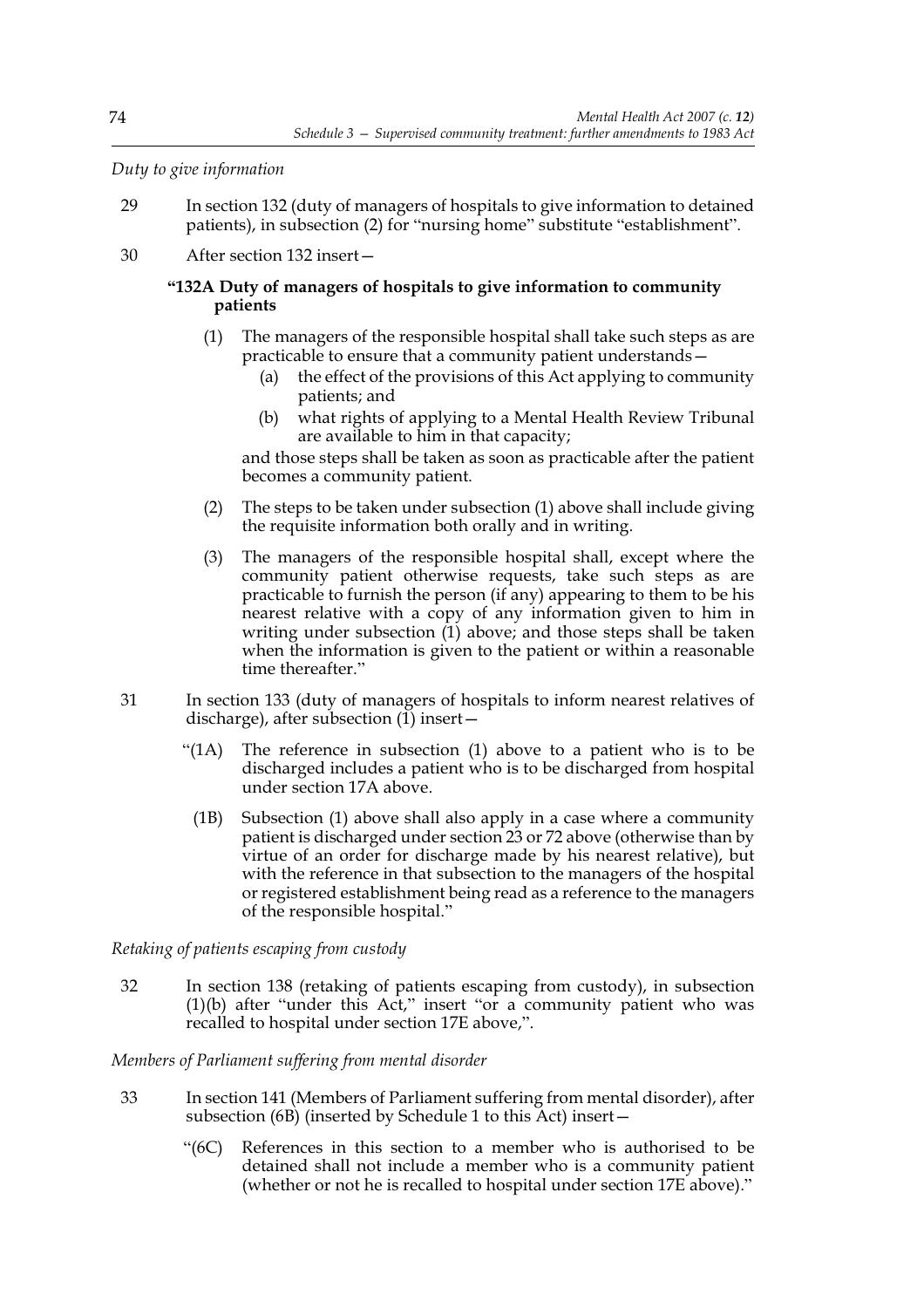# *Interpretation*

- 34 (1) Section 145 (interpretation) is amended as follows.
	- (2) In subsection (1), in the definition of "absent without leave", after "related expressions" insert "(including expressions relating to a patient's liability to be returned to a hospital or other place)".
	- (3) In that subsection, at the appropriate places insert—
		- ""community patient" has the meaning given in section 17A above;"
		- ""community treatment order" and "the community treatment order" have the meanings given in section 17A above;"
		- ""the community treatment period" has the meaning given in section 20A above;"
		- ""the responsible hospital" has the meaning given in section 17A above;".
	- (4) In subsection (3), after "guardianship" insert "or a community patient".

### *Extent*

- 35 (1) In section 146 (application to Scotland), omit the words from "128" to "guardianship)".
	- (2) This paragraph does not extend to Scotland.

*Application of certain provisions to patients concerned in criminal proceedings*

- 36 (1) In Schedule 1 (application of certain provisions to patients subject to hospital and guardianship orders), Part 1 (patients not subject to special restrictions) is amended as follows.
	- (2) In paragraph 1, after "17" insert "to 17C, 17E, 17F, 20A".
	- (3) In paragraph 2—
		- (a) for "18, 19, 20" substitute "17D, 17G, 18 to 20, 20B", and
		- (b) for "paragraphs 3" substitute "paragraphs 2A".
	- (4) After paragraph 2 insert—
		- "2A In section  $17D(2)(a)$  for the reference to section  $6(2)$  above there shall be substituted a reference to section 40(1)(b) below.
		- 2B In section 17G—
			- (a) in subsection (2) for the reference to section  $6(2)$  above there shall be substituted a reference to section  $40(1)(b)$ below;
			- (b) in subsection (4) for paragraphs (a) and (b) there shall be substituted the words "the order or direction under Part 3 of this Act in respect of him were an order or direction for his admission or removal to that other hospital"; and
			- (c) in subsection (5) for the words from "the patient" to the end there shall be substituted the words "the date of the relevant order or direction under Part 3 of this Act were the date on which the community treatment order is revoked"."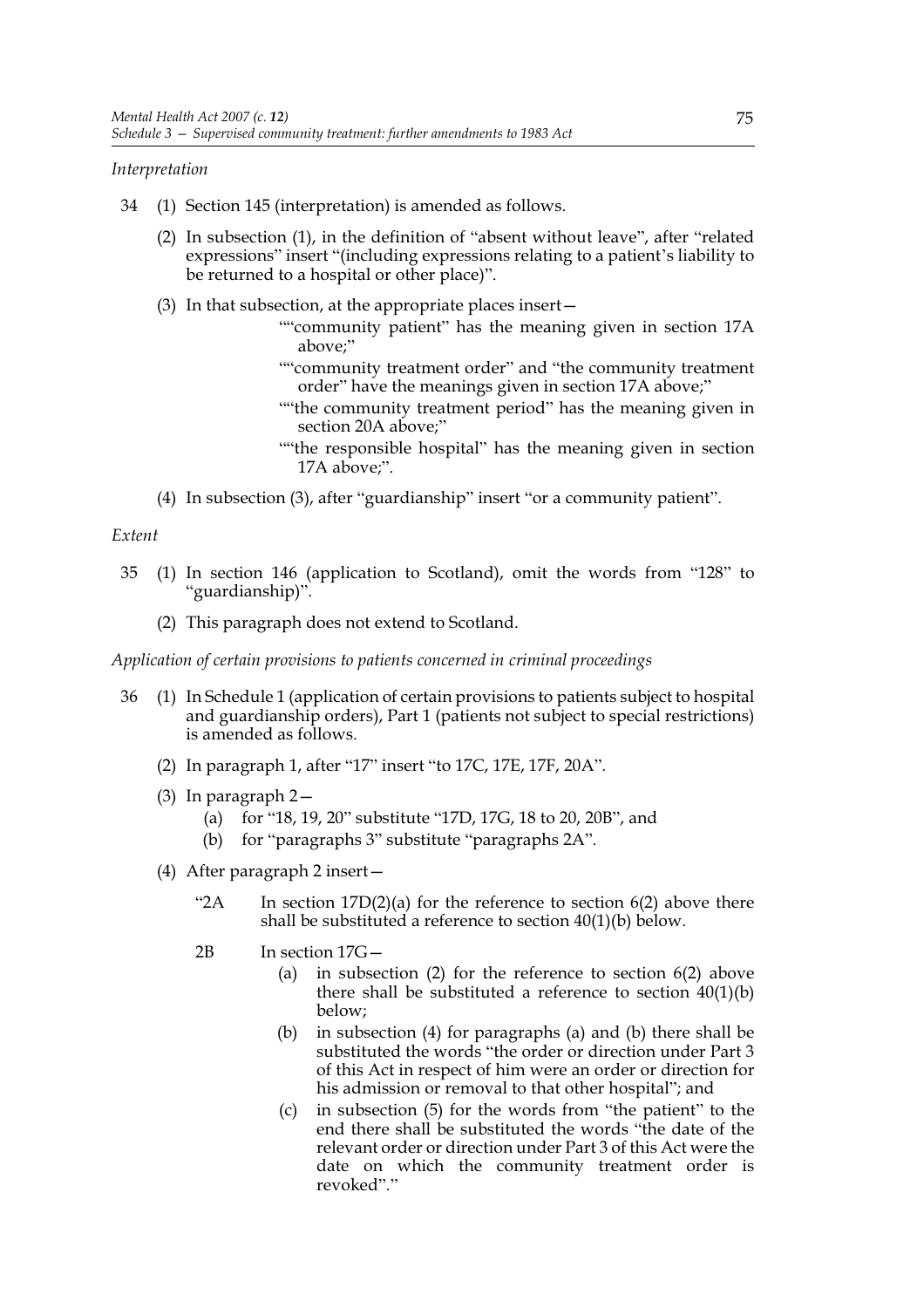- (5) After paragraph 5 insert—
	- "5A In section  $19A(2)$ , paragraph (b) shall be omitted."
- (6) After paragraph 6 insert—
	- "6A In section 20B(1), for the reference to the application for admission for treatment there shall be substituted a reference to the order or direction under Part 3 of this Act by virtue of which the patient is liable to be detained."
- (7) In paragraph  $8(b)$ , for "and  $(b)$ " substitute "to  $(c)$ ".
- 37 (1) Part 2 of that Schedule (patients subject to special restrictions) is amended as follows.
	- (2) In paragraph 2, for "17 to 19" substitute "17, 18, 19".
	- (3) For paragraph 6 substitute—
		- "6 In section 22, subsections (1) and (5) shall not apply."

### SCHEDULE 4 Section 32

### SUPERVISED COMMUNITY TREATMENT: AMENDMENTS TO OTHER ACTS

## *Administration of Justice Act 1960*

1 After section 5 of the Administration of Justice Act 1960 (c. 65) insert—

# **"5A Power to order continuation of community treatment order**

- (1) Where the defendant in any proceedings from which an appeal lies under section 1 of this Act would, but for the decision of the court below, be liable to recall, and immediately after that decision the prosecutor is granted, or gives notice that he intends to apply for, leave to appeal, the court may make an order under this section.
- (2) For the purposes of this section, a person is liable to recall if he is subject to a community treatment order (within the meaning of the Mental Health Act 1983) and, when that order was made, he was liable to be detained in pursuance of an order or direction under Part 3 of that Act.
- (3) An order under this section is an order providing for the continuation of the community treatment order and the order or direction under Part 3 of that Act so long as any appeal under section 1 of this Act is pending.
- (4) Where the court makes an order under this section, the provisions of the Mental Health Act 1983 with respect to persons liable to recall (including provisions as to the extension of the community treatment period, the removal or discharge of community patients, the revocation of community treatment orders and the re-detention of patients following revocation) shall apply accordingly.
- (5) An order under this section shall (unless the appeal has previously been disposed of) cease to have effect at the expiration of the period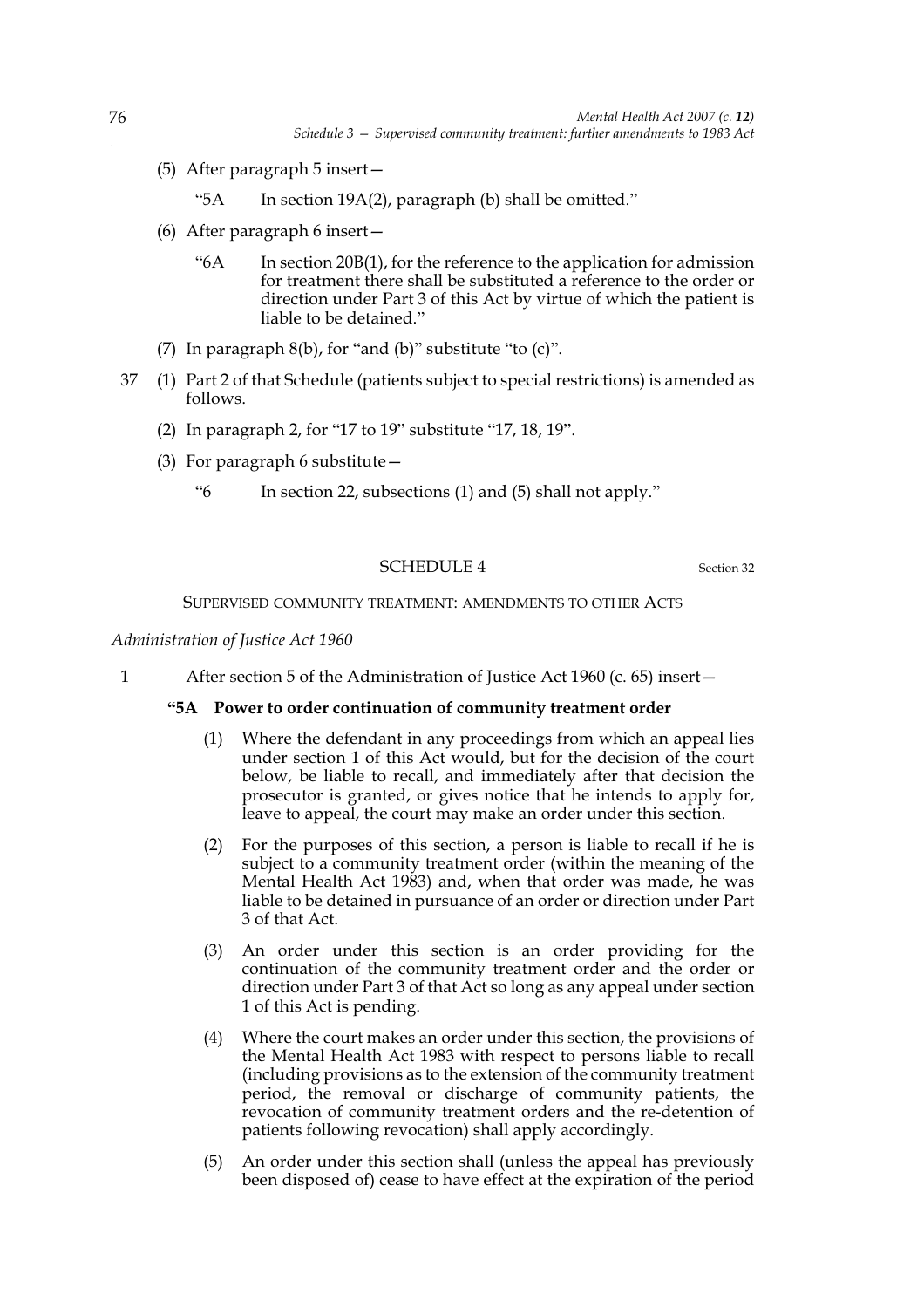for which the defendant would, but for the decision of the court below, have been—

- (a) liable to recall; or
- (b) where the community treatment order is revoked, liable to be detained in pursuance of the order or direction under Part 3 of the Mental Health Act 1983.
- (6) Where the court below has power to make an order under this section, and either no such order is made or the defendant is discharged by virtue of subsection (4) or (5) of this section before the appeal is disposed of, the defendant shall not be liable to be again detained as the result of the decision of the Supreme Court on the appeal."

# *Criminal Appeal Act 1968*

- 2 (1) The Criminal Appeal Act 1968 (c. 19) is amended as follows.
	- (2) In section 8 (supplementary provisions as to retrial), after subsection (3A) insert—
		- "(3B) If the person ordered to be retried—
			- (a) was liable to be detained in pursuance of an order or direction under Part 3 of the Mental Health Act 1983;
			- (b) was then made subject to a community treatment order (within the meaning of that Act); and
			- (c) was subject to that community treatment order immediately before the determination of his appeal,

the order or direction under Part 3 of that Act and the community treatment order shall continue in force pending the retrial as if the appeal had not been allowed, and any order made by the Court of Appeal under this section for his release on bail shall have effect subject to the community treatment order."

(3) After section 37 insert—

## **"37A Continuation of community treatment order on appeal by the Crown**

- (1) The following provisions apply where, immediately after a decision of the Court of Appeal from which an appeal lies to the Supreme Court, the prosecutor is granted, or gives notice that he intends to apply for, leave to appeal.
- (2) If, but for the decision of the Court of Appeal, the defendant would be liable to recall, the Court of Appeal may make an order under this section.
- (3) For the purposes of this section, a person is liable to recall if he is subject to a community treatment order (within the meaning of the Mental Health Act 1983) and, when that order was made, he was liable to be detained in pursuance of an order or direction under Part 3 of that Act.
- (4) An order under this section is an order providing for the continuation of the community treatment order and the order or direction under Part 3 of that Act so long as an appeal to the Supreme Court is pending.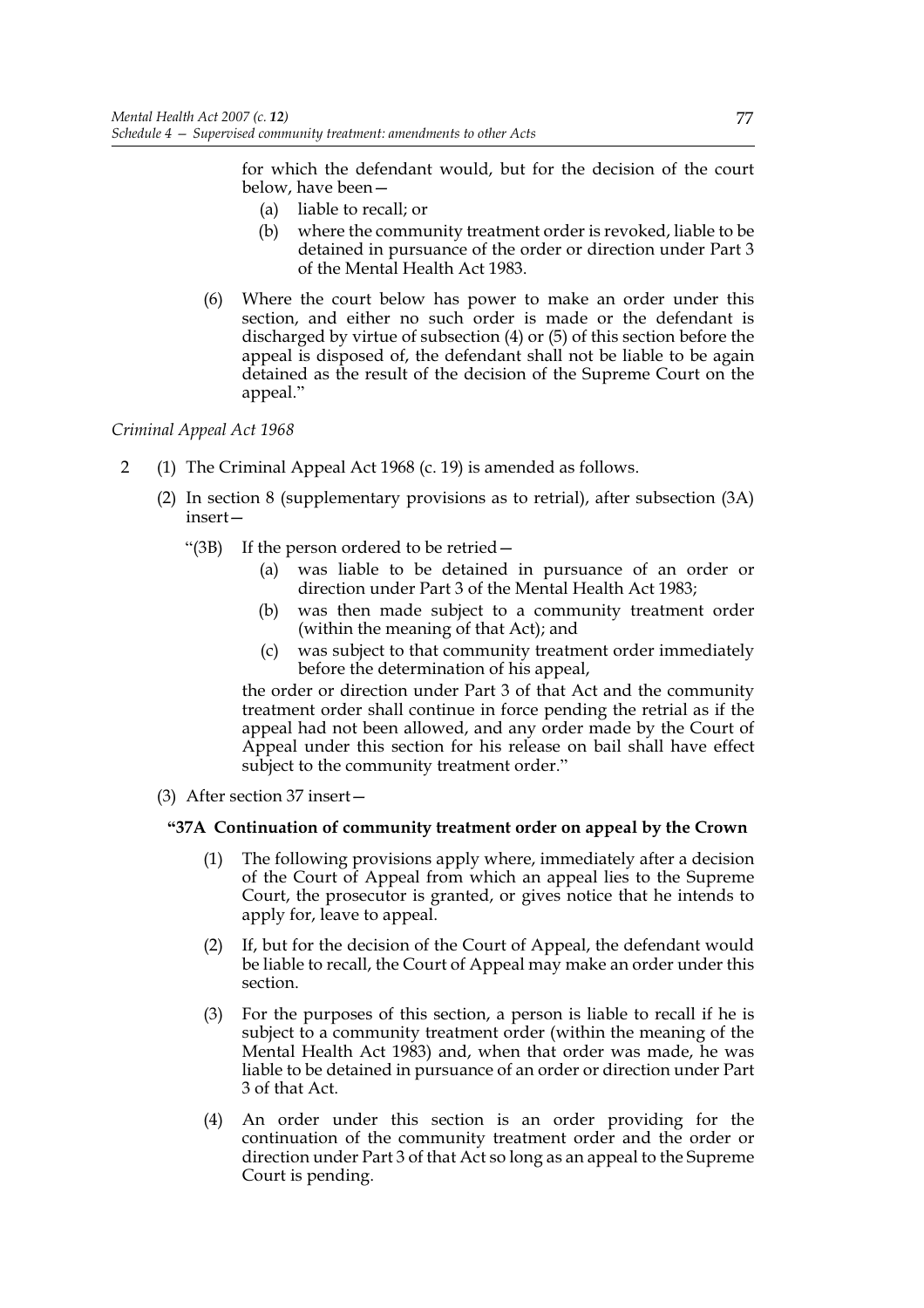- (5) Where an order is made under this section the provisions of the Mental Health Act 1983 with respect to persons liable to recall (including provisions as to the extension of the community treatment period, the removal or discharge of community patients, the revocation of community treatment orders and the re-detention of patients following revocation) shall apply accordingly.
- (6) An order under this section shall (unless the appeal has previously been disposed of) cease to have effect at the expiration of the period for which the defendant would, but for the decision of the Court of Appeal, have been—
	- (a) liable to recall; or
	- (b) where the community treatment order is revoked, liable to be detained in pursuance of the order or direction under Part 3 of the Mental Health Act 1983.
- (7) Where the Court of Appeal have power to make an order under this section, and either no such order is made or the defendant is discharged, by virtue of subsection (5) or (6) of this section, before the appeal is disposed of, the defendant shall not be liable to be again detained as the result of the decision of the Supreme Court on the appeal."

# *Courts-Martial (Appeals) Act 1968*

- 3 (1) The Courts-Martial (Appeals) Act 1968 (c. 20) is amended as follows.
	- (2) In section 20 (implementation of authority for retrial etc), after subsection (4) insert—
		- "(4A) Where retrial is authorised in the case of a person who $-$ 
			- (a) was liable to be detained in pursuance of an order or direction under Part 3 of the Mental Health Act 1983;
			- (b) was then made subject to a community treatment order (within the meaning of that Act); and
			- (c) was subject to that community treatment order immediately before the date of the authorisation,

the order or direction under Part 3 of that Act and the community treatment order shall continue in force until the relevant time (as defined in subsection (3A)) as if his conviction had not been quashed.

- (4B) An order under subsection (1E)(a) is of no effect in relation to a person for so long as he is subject to a community treatment order."
- (3) In section 43 (detention of accused), after subsection (3) insert—
	- "(3A) The relevant provisions of the Mental Health Act 1983 with respect to community treatment orders (within the meaning of that Act) shall also apply for the purposes of subsection (3)."
- (4) After that section insert—

## **"43A Continuation of community treatment order**

- (1) The Appeal Court may make an order under this section where—
	- (a) but for the decision of the Appeal Court, the accused would be liable to recall; and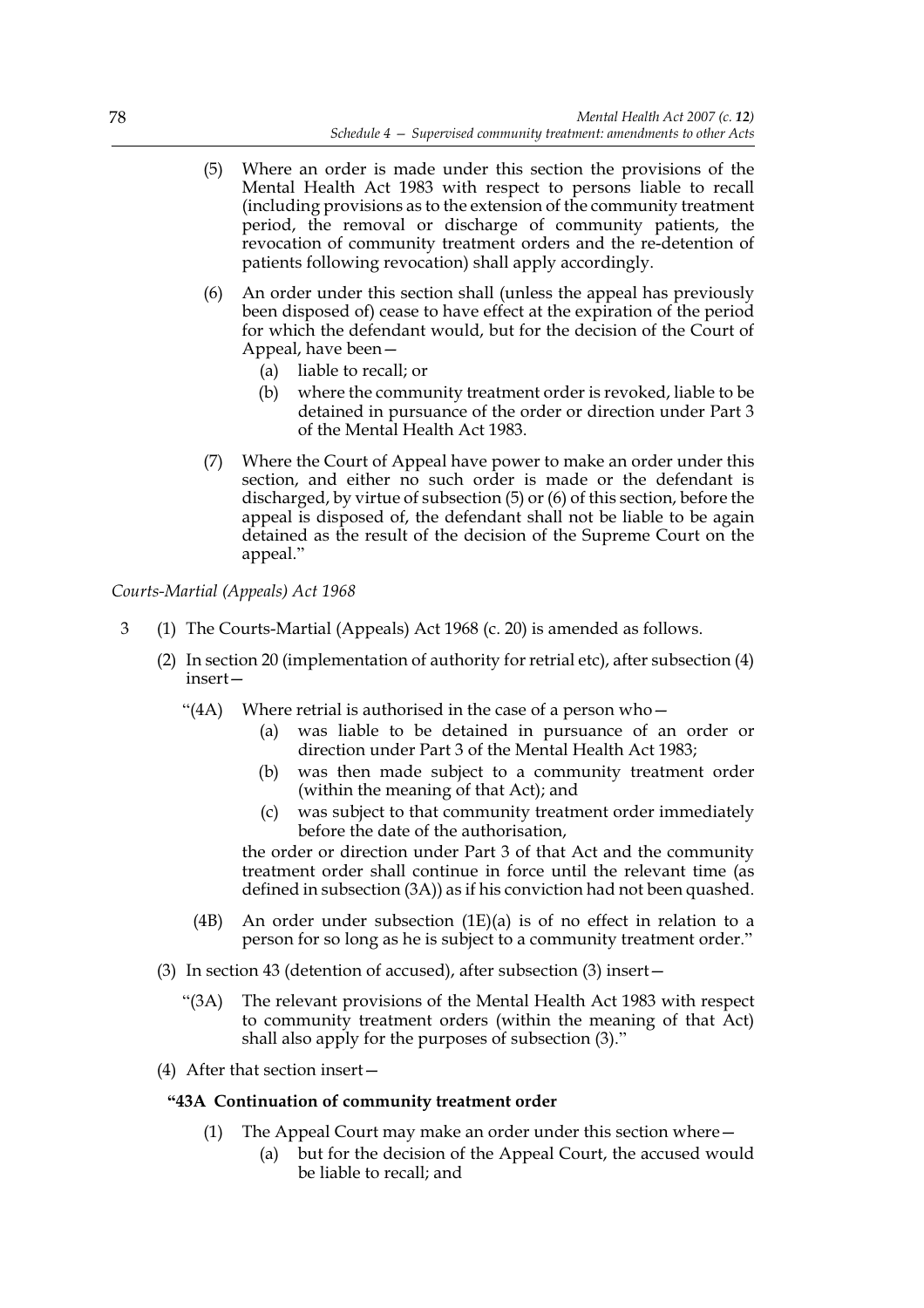- (b) immediately after that decision, the Director of Service Prosecutions is granted leave to appeal or gives notice that he intends to apply for leave to appeal.
- (2) For the purposes of this section, a person is liable to recall if he is subject to a community treatment order (within the meaning of the Mental Health Act 1983) and, when that order was made, he was liable to be detained in pursuance of an order or direction under Part 3 of that Act.
- (3) An order under this section is an order providing for the continuation of the community treatment order and the order or direction under Part 3 of that Act so long as any appeal to the Supreme Court is pending.
- (4) Where the Appeal Court makes an order under this section, the relevant provisions of the Mental Health Act 1983 with respect to persons liable to recall (including provisions as to the extension of the community treatment period, the removal or discharge of community patients, the revocation of community treatment orders and the re-detention of patients following revocation) shall apply accordingly.
- (5) An order under this section shall (unless the appeal has been previously disposed of) cease to have effect at the end of the period for which the accused would, but for the decision of the Appeal Court, have been—
	- (a) liable to recall; or
	- (b) where the community treatment order is revoked, liable to be detained in pursuance of the order or direction under Part 3 of the Mental Health Act 1983.
- (6) Where the Appeal Court has power to make an order under this section and either no such order is made or the accused is discharged by virtue of subsection (4) or (5) above before the appeal is disposed of, the accused shall not be liable to be again detained as a result of the decision of the Supreme Court on the appeal."

## *Juries Act 1974*

4 In Schedule 1 to the Juries Act 1974 (c. 23) (mentally disordered persons and persons disqualified from serving), at the end of paragraph 2 insert "or subject to a community treatment order under section 17A of that Act".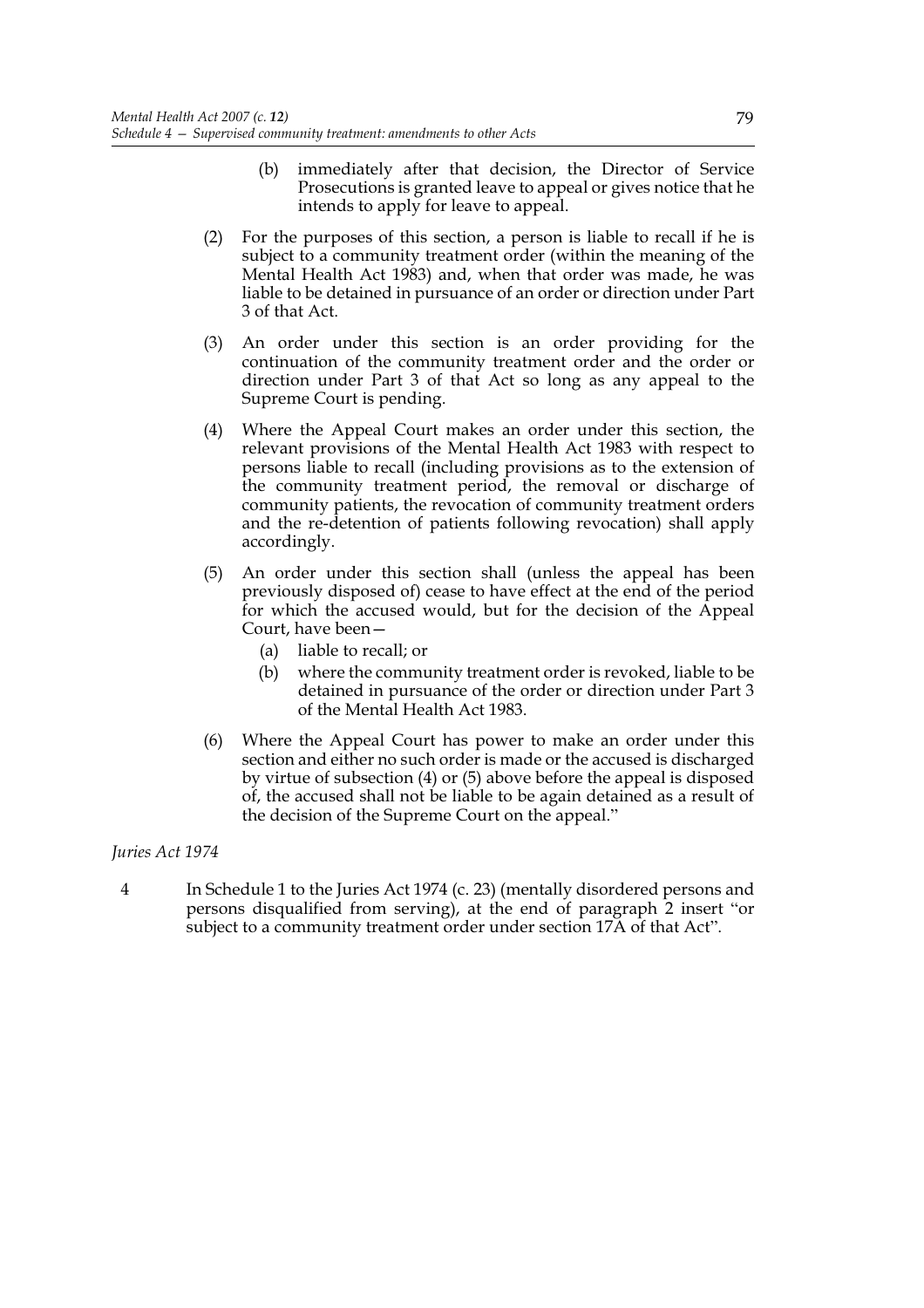#### SCHEDULE 5 Section 39

#### CROSS-BORDER ARRANGEMENTS

#### PART 1

#### AMENDMENTS TO PART 6 OF 1983 ACT

### *Introduction*

1 Part 6 of the 1983 Act is amended as set out in this Part of this Schedule.

*Transfer of patients: Scotland*

- 2 In section 80 (removal of patients to Scotland) (the cross-heading immediately above which becomes "Removal to and from Scotland"), in subsection (1), omit the words "or subject to guardianship" and the words "or, as the case may be, for receiving him into guardianship".
- 3 (1) After that section insert—

#### **"80ZA Transfer of responsibility for community patients to Scotland**

- (1) If it appears to the appropriate national authority, in the case of a community patient, that the conditions mentioned in subsection (2) below are met, the authority may authorise the transfer of responsibility for him to Scotland.
- (2) The conditions are—
	- (a) a transfer under this section is in the patient's interests; and
	- (b) arrangements have been made for dealing with him under enactments in force in Scotland corresponding or similar to those relating to community patients in this Act.
- (3) The appropriate national authority may not act under subsection (1) above while the patient is recalled to hospital under section 17E above.
- (4) In this section, "the appropriate national authority" means—
	- (a) in relation to a community patient in respect of whom the responsible hospital is in England, the Secretary of State;
	- (b) in relation to a community patient in respect of whom the responsible hospital is in Wales, the Welsh Ministers."
- (2) This paragraph does not extend to Scotland.
- 4 (1) After section 80A (the title to which becomes "Transfer of responsibility for conditionally discharged patients to Scotland") insert—

### **"80B Removal of detained patients from Scotland**

- (1) This section applies to a patient if  $-$ 
	- (a) he is removed to England and Wales under regulations made under section  $290(1)(a)$  of the Mental Health (Care and Treatment) (Scotland) Act 2003 ("the 2003 Act");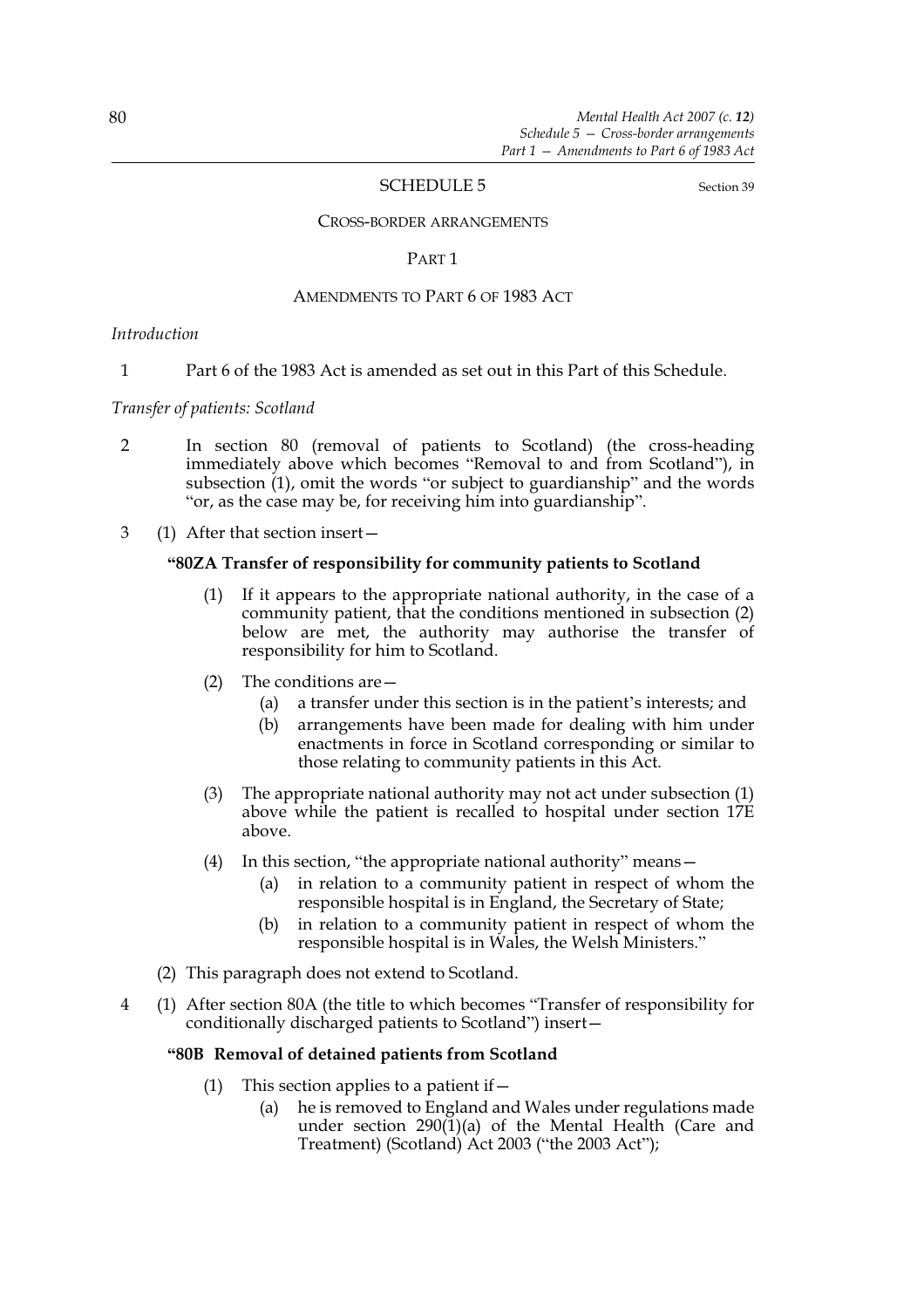- (b) immediately before his removal, his detention in hospital was authorised by virtue of that Act or the Criminal Procedure (Scotland) Act 1995; and
- (c) on his removal, he is admitted to a hospital in England or Wales.
- (2) He shall be treated as if, on the date of his admission to the hospital, he had been so admitted in pursuance of an application made, or an order or direction made or given, on that date under the enactment in force in England and Wales which most closely corresponds to the enactment by virtue of which his detention in hospital was authorised immediately before his removal.
- (3) If, immediately before his removal, he was subject to a measure under any enactment in force in Scotland restricting his discharge, he shall be treated as if he were subject to an order or direction under the enactment in force in England and Wales which most closely corresponds to that enactment.
- (4) If, immediately before his removal, the patient was liable to be detained under the 2003 Act by virtue of a transfer for treatment direction, given while he was serving a sentence of imprisonment (within the meaning of section 136(9) of that Act) imposed by a court in Scotland, he shall be treated as if the sentence had been imposed by a court in England and Wales.
- (5) If, immediately before his removal, the patient was subject to a hospital direction or transfer for treatment direction, the restriction direction to which he is subject by virtue of subsection (3) above shall expire on the date on which that hospital direction or transfer for treatment direction (as the case may be) would have expired if he had not been so removed.
- (6) If, immediately before his removal, the patient was liable to be detained under the 2003 Act by virtue of a hospital direction, he shall be treated as if any sentence of imprisonment passed at the time when that hospital direction was made had been imposed by a court in England and Wales.
- (7) Any directions given by the Scottish Ministers under regulations made under section 290 of the 2003 Act as to the removal of a patient to which this section applies shall have effect as if they were given under this Act.
- (8) Subsection (8) of section 80 above applies to a reference in this section as it applies to one in that section.
- (9) In this section—
	- "hospital direction" means a direction made under section 59A of the Criminal Procedure (Scotland) Act 1995; and
	- "transfer for treatment direction" has the meaning given by section 136 of the 2003 Act.
- **80C Removal of patients subject to compulsion in the community from Scotland**
	- (1) This section applies to a patient if  $-$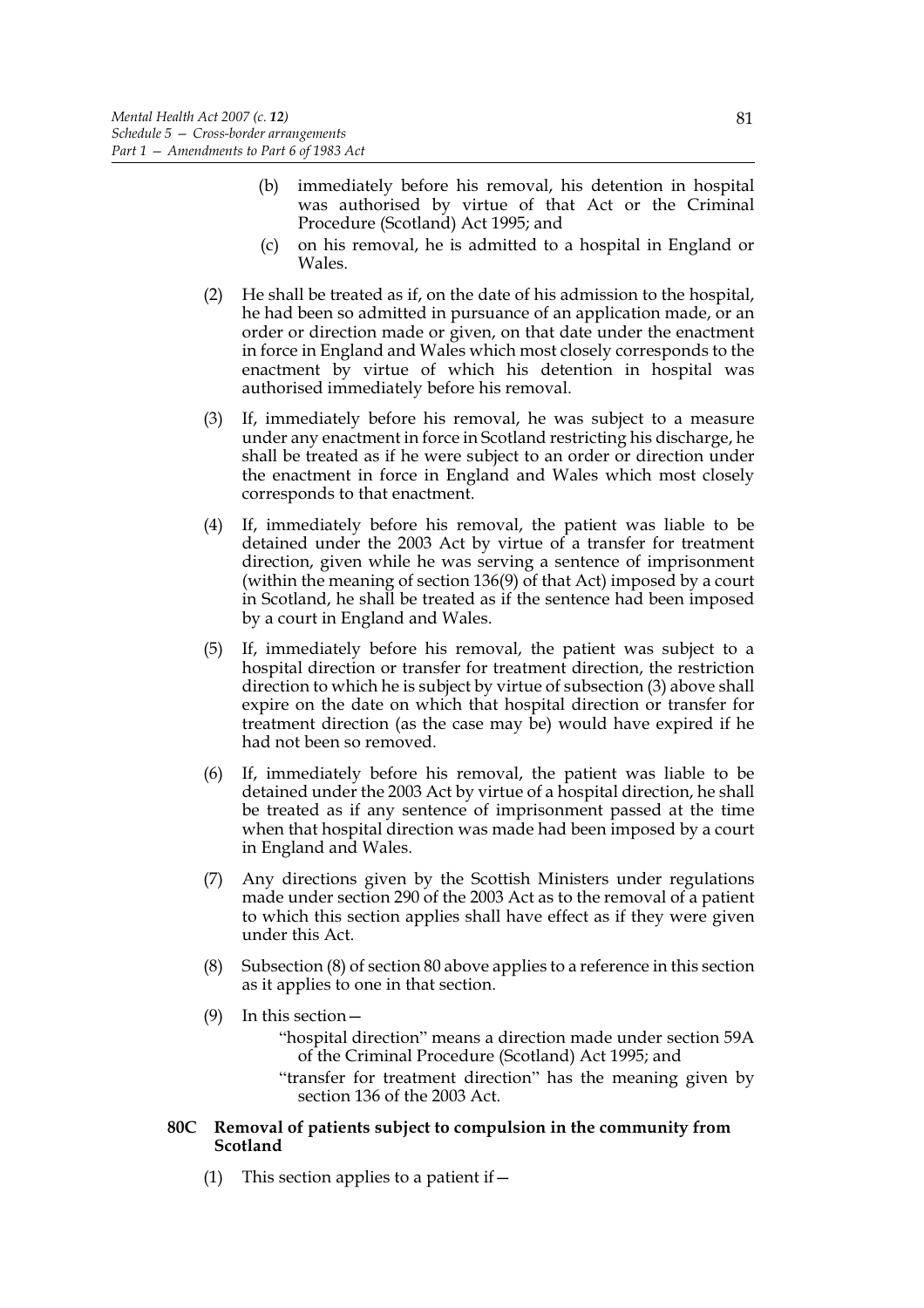- (a) he is subject to an enactment in force in Scotland by virtue of which regulations under section 289(1) of the Mental Health (Care and Treatment) (Scotland) Act 2003 apply to him; and
- (b) he is removed to England and Wales under those regulations.
- (2) He shall be treated as if on the date of his arrival at the place where he is to reside in England or Wales—
	- (a) he had been admitted to a hospital in England or Wales in pursuance of an application or order made on that date under the corresponding enactment; and
	- (b) a community treatment order had then been made discharging him from the hospital.
- (3) For these purposes—
	- (a) if the enactment to which the patient was subject in Scotland was an enactment contained in the Mental Health (Care and Treatment) (Scotland) Act 2003, the corresponding enactment is section 3 of this Act;
	- (b) if the enactment to which he was subject in Scotland was an enactment contained in the Criminal Procedure (Scotland) Act 1995, the corresponding enactment is section 37 of this Act.
- (4) "The responsible hospital", in the case of a patient in respect of whom a community treatment order is in force by virtue of subsection (2) above, means the hospital to which he is treated as having been admitted by virtue of that subsection, subject to section 19A above.
- (5) As soon as practicable after the patient's arrival at the place where he is to reside in England or Wales, the responsible clinician shall specify the conditions to which he is to be subject for the purposes of section 17B(1) above, and the conditions shall be deemed to be specified in the community treatment order.
- (6) But the responsible clinician may only specify conditions under subsection (5) above which an approved mental health professional agrees should be specified.

## **80D Transfer of conditionally discharged patients from Scotland**

- (1) This section applies to a patient who is subject to  $-$ 
	- (a) a restriction order under section 59 of the Criminal Procedure (Scotland) Act 1995; and
	- (b) a conditional discharge under section 193(7) of the Mental Health (Care and Treatment) (Scotland) Act 2003 ("the 2003 Act").
- (2) A transfer of the patient to England and Wales under regulations made under section 290 of the 2003 Act shall have effect only if the Secretary of State has consented to the transfer.
- (3) If a transfer under those regulations has effect, the patient shall be treated as if—
	- (a) on the date of the transfer he had been conditionally discharged under section 42 or 73 above; and
	- (b) he were subject to a hospital order under section 37 above and a restriction order under section 41 above.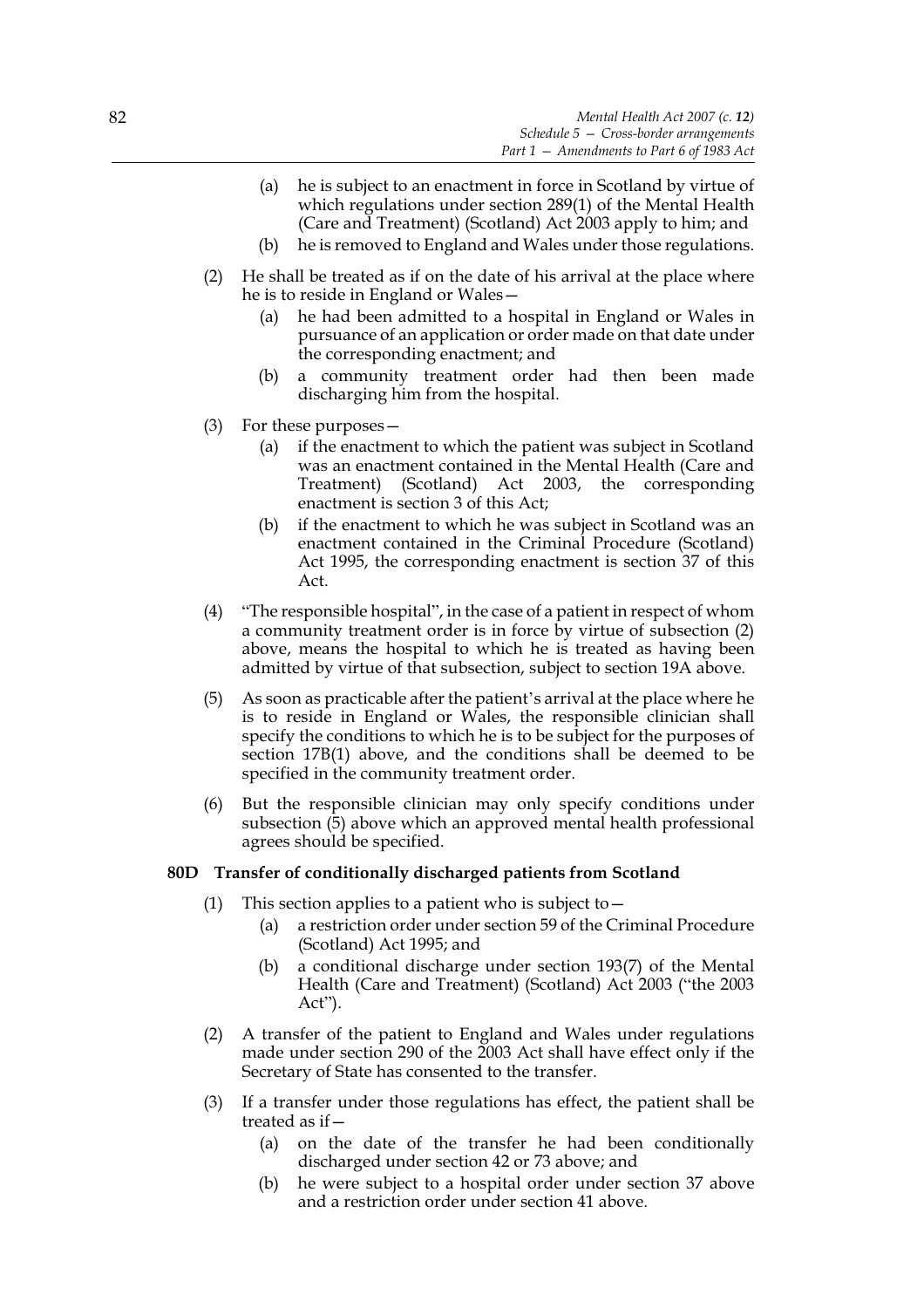- (4) If the restriction order to which the patient was subject immediately before the transfer was of limited duration, the restriction order to which he is subject by virtue of subsection (3) above shall expire on the date on which the first-mentioned order would have expired if the transfer had not been made."
- (2) This paragraph does not extend to Scotland.

## *Transfer of patients: Northern Ireland*

- 5 In section 81 (removal of patients to Northern Ireland), in subsection (2), for the words from "where he is" to "the corresponding enactment" substitute "where he is subject to a hospital order and a restriction order or a transfer direction and a restriction direction under any enactment in this Act, as if he were subject to a hospital order and a restriction order or a transfer direction and a restriction direction under the corresponding enactment".
- 6 After that section insert—

# **"81ZA Removal of community patients to Northern Ireland**

- (1) Section 81 above shall apply in the case of a community patient as it applies in the case of a patient who is for the time being liable to be detained under this Act, as if the community patient were so liable.
- (2) Any reference in that section to the application, order or direction by virtue of which a patient is liable to be detained under this Act shall be construed, for these purposes, as a reference to the application, order or direction under this Act in respect of the patient."
- 7 (1) Section 81A (transfer of responsibility for patients to Northern Ireland) is amended as follows.
	- (2) For subsection  $(1)(a)$  substitute
		- "(a) is subject to a hospital order under section 37 above and a restriction order under section 41 above or to a transfer direction under section 47 above and a restriction direction under section 49 above;"
	- (3) In subsection (2)(b), for "a restriction order or restriction direction" substitute "a hospital order and a restriction order, or to a transfer direction and a restriction direction,".
- 8 In section 82 (removal to England and Wales of patients from Northern Ireland), in subsection (2), for the words from "where he is" to "the corresponding enactment" substitute "where he is subject to a hospital order and a restriction order or a transfer direction and a restriction direction under any enactment in that Order, as if he were subject to a hospital order and a restriction order or a transfer direction and a restriction direction under the corresponding enactment".
- 9 In section 82A (the title to which becomes "Transfer of responsibility for conditionally discharged patients to England and Wales from Northern Ireland), for subsection  $(2)(b)$  substitute –
	- "(b) as if he were subject to a hospital order under section 37 above and a restriction order under section 41 above or to a transfer direction under section 47 above and a restriction direction under section 49 above."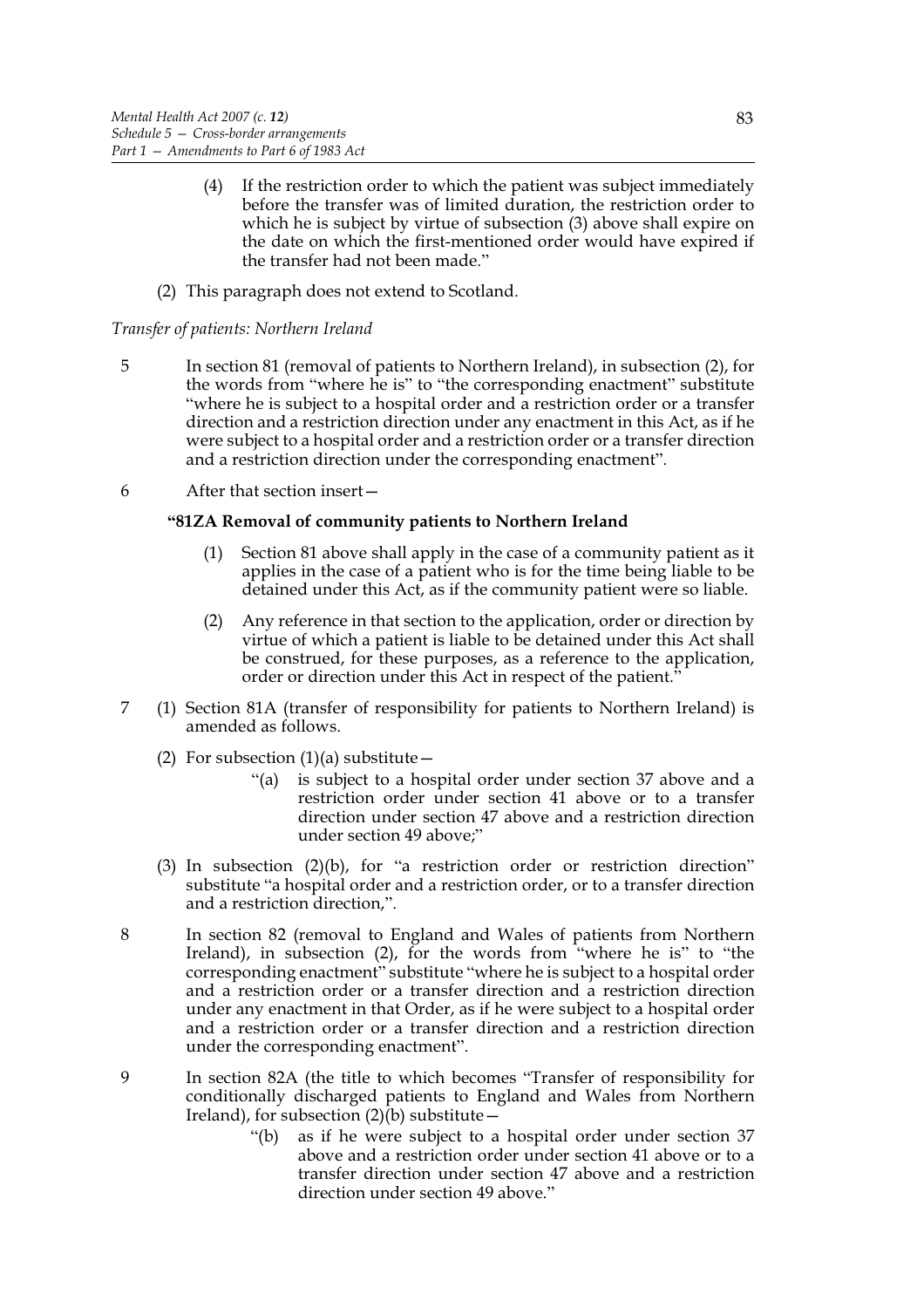### *Transfer of patients: Channel Islands and Isle of Man*

10 Before section 83A (the title to which becomes "Transfer of responsibility for conditionally discharged patients to Channel Islands or Isle of Man") insert—

### **"83ZA Removal or transfer of community patients to Channel Islands or Isle of Man**

- (1) Section 83 above shall apply in the case of a community patient as it applies in the case of a patient who is for the time being liable to be detained under this Act, as if the community patient were so liable.
- (2) But if there are in force in any of the Channel Islands or the Isle of Man enactments ("relevant enactments") corresponding or similar to those relating to community patients in this Act—
	- (a) subsection (1) above shall not apply as regards that island; and
	- (b) subsections (3) to (6) below shall apply instead.
- (3) If it appears to the appropriate national authority, in the case of a community patient, that the conditions mentioned in subsection (4) below are met, the authority may authorise the transfer of responsibility for him to the island in question.
- (4) The conditions are—
	- (a) a transfer under subsection (3) above is in the patient's interests; and
	- (b) arrangements have been made for dealing with him under the relevant enactments.
- (5) But the authority may not act under subsection (3) above while the patient is recalled to hospital under section 17E above.
- (6) In this section, "the appropriate national authority" means—
	- (a) in relation to a community patient in respect of whom the responsible hospital is in England, the Secretary of State;
	- (b) in relation to a community patient in respect of whom the responsible hospital is in Wales, the Welsh Ministers."
- 11 In section 85 (patients removed from Channel Islands or Isle of Man), in subsection (2), for "to a restriction order or restriction direction" substitute "to a hospital order and a restriction order or to a hospital direction and a limitation direction or to a transfer direction and a restriction direction".
- 12 Before section 85A (the title to which becomes "Responsibility for conditionally discharged patients transferred from Channel Islands or Isle of Man") insert—

### **"85ZA Responsibility for community patients transferred from Channel Islands or Isle of Man**

(1) This section shall have effect if there are in force in any of the Channel Islands or the Isle of Man enactments ("relevant enactments") corresponding or similar to those relating to community patients in this Act.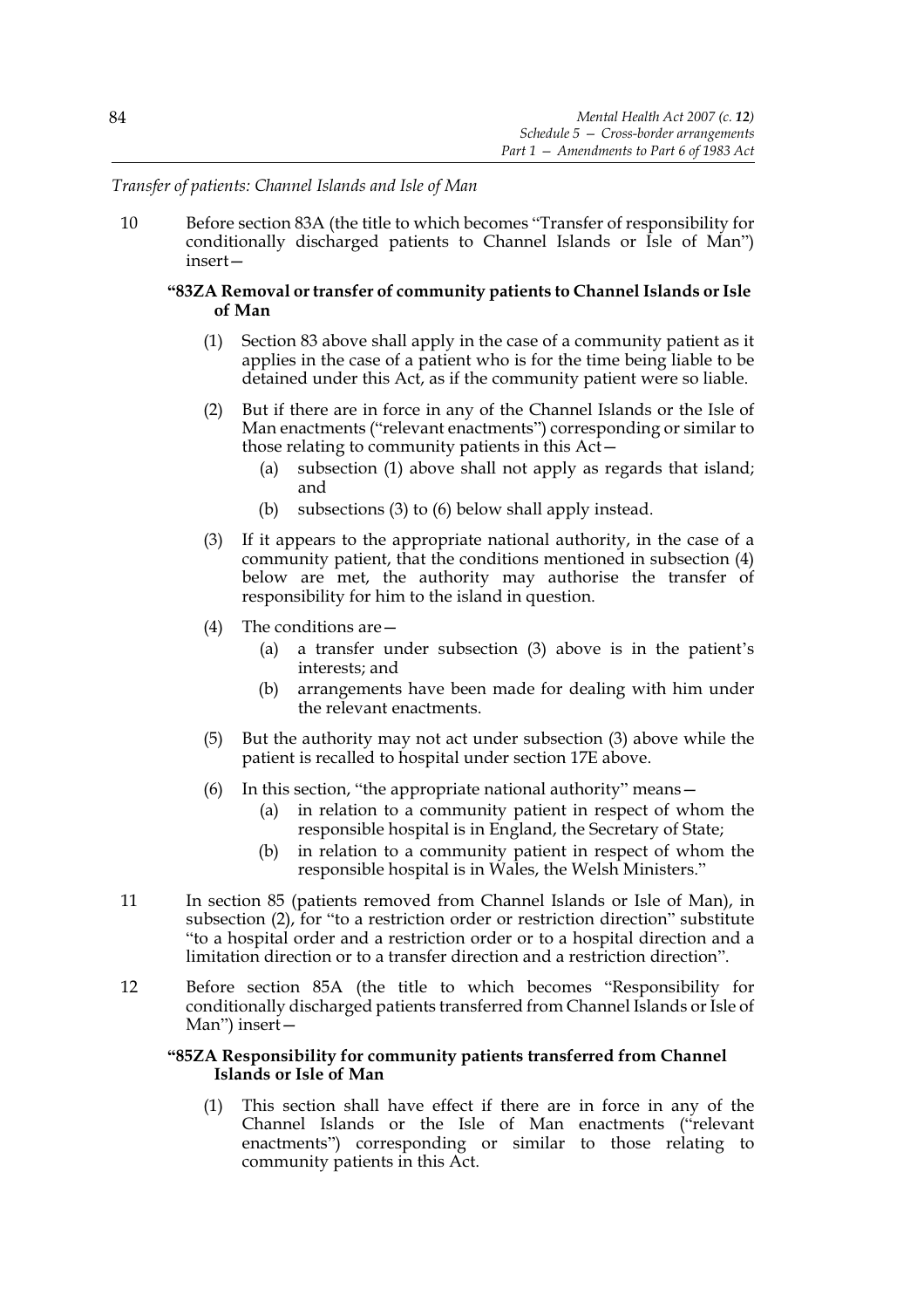- (2) If responsibility for a patient is transferred to England and Wales under a provision corresponding to section 83ZA(3) above, he shall be treated as if on the date of his arrival at the place where he is to reside in England or Wales—
	- (a) he had been admitted to the hospital in pursuance of an application made, or an order or direction made or given, on that date under the enactment in force in England and Wales which most closely corresponds to the relevant enactments; and
	- (b) a community treatment order had then been made discharging him from the hospital.
- (3) "The responsible hospital", in his case, means the hospital to which he is treated as having been admitted by virtue of subsection (2) above, subject to section 19A above.
- (4) As soon as practicable after the patient's arrival at the place where he is to reside in England or Wales, the responsible clinician shall specify the conditions to which he is to be subject for the purposes of section 17B(1) above, and the conditions shall be deemed to be specified in the community treatment order.
- (5) But the responsible clinician may only specify conditions under subsection (4) above which an approved mental health professional agrees should be specified."
- 13 (1) Section 85A is amended as follows.
	- (2) For subsection  $(2)(b)$  substitute
		- "(b) as if he were subject to a hospital order under section 37 above and a restriction order under section 41 above, or to a hospital direction and a limitation direction under section 45A above, or to a transfer direction under section 47 above and a restriction direction under section 49 above."
	- (3) In subsection (3) after "restriction order" insert ", limitation direction".

*Patients absent from hospitals in England and Wales*

- 14 (1) Section 88 (patients absent from hospitals in England and Wales) is amended as follows.
	- (2) In subsection (1) for the words from "any other part" to the end substitute "Northern Ireland".
	- (3) For subsection (2) substitute—
		- "(2) For the purposes of the enactments referred to in subsection (1) above in their application by virtue of this section, the expression "constable" includes an officer or constable of the Police Service of Northern Ireland."
	- (4) In subsection (3) omit the following—
		- (a) the words "to Scotland or Northern Ireland",
		- (b) paragraph (a), and
		- (c) in paragraph (b), the words "in Northern Ireland,".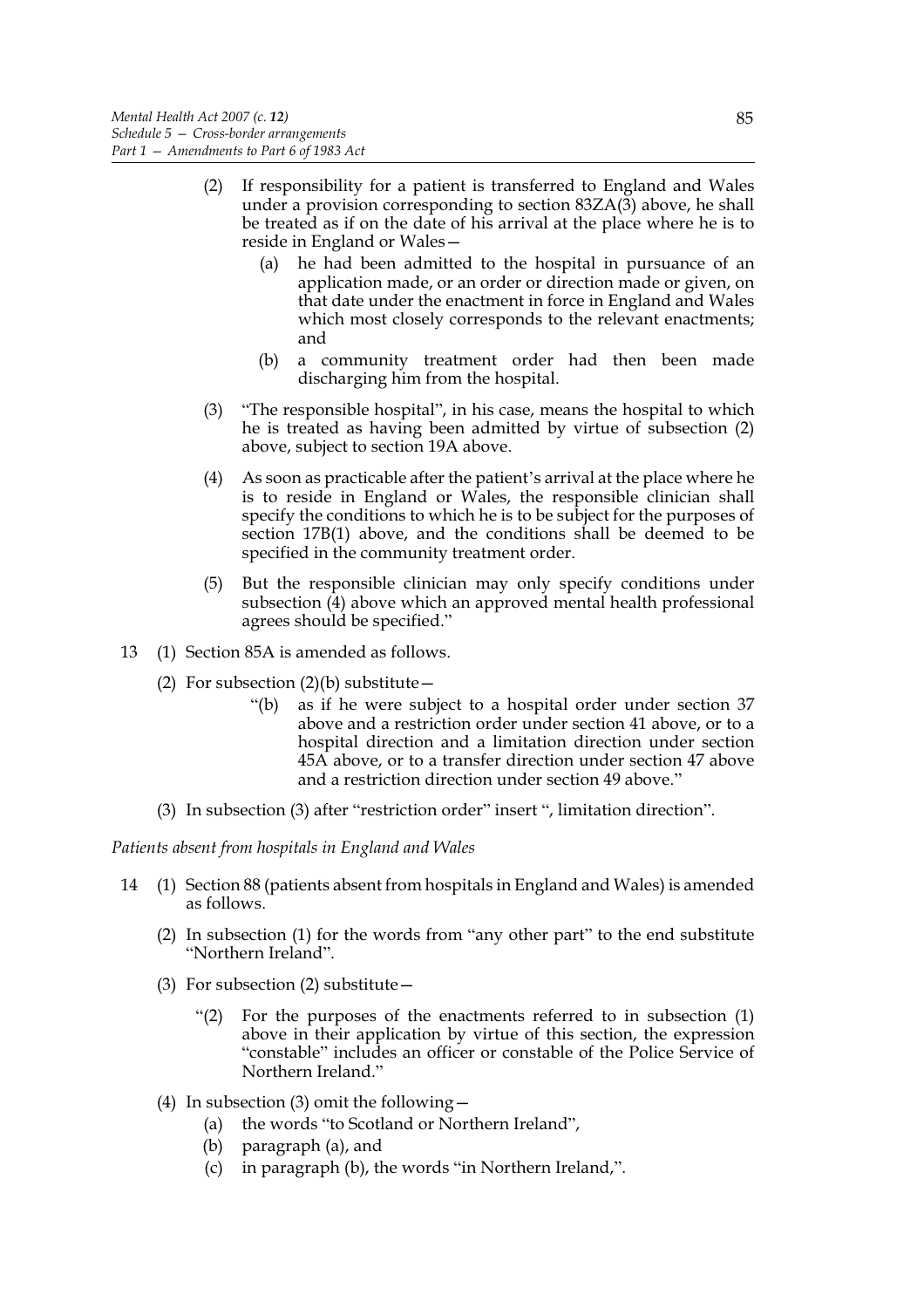*Regulations for purposes of Part 6*

15 In section 90 (regulations for purposes of Part 6), for the words from "and to regulations" to the end substitute ", so far as this Part of this Act applies to patients removed to England and Wales or for whom responsibility is transferred to England and Wales."

*General provisions as to patients removed from England and Wales*

- 16 In section 91 (general provisions as to patients removed from England and Wales), after subsection (2) insert—
	- "(2A) Where responsibility for a community patient is transferred to a jurisdiction outside England and Wales (or such a patient is removed outside England and Wales) in pursuance of arrangements under this Part of this Act, the application, order or direction mentioned in subsection (1) above in force in respect of him shall cease to have effect on the date on which responsibility is so transferred (or he is so removed) in pursuance of those arrangements."

### *Interpretation*

- 17 In section 92 (interpretation of Part 6), after subsection (1) insert—
	- "(1A) References in this Part of this Act to the responsible clinician shall be construed as references to the responsible clinician within the meaning of Part 2 of this Act."

#### PART 2

#### RELATED AMENDMENTS

#### *The 1983 Act*

- 18 In section 69 of the 1983 Act (applications to tribunals concerning patients subject to hospital and guardianship orders), in subsection  $(2)(a)$  –
	- (a) after "hospital order" insert ", hospital direction", and
	- (b) for the words from ", 82(2) or" to the end substitute "or section 80B(2), 82(2) or 85(2) below."
- 19 (1) Section 79 of that Act (interpretation of Part 5) is amended as follows.
	- (2) In subsection (1), for paragraph (c) substitute  $-$ 
		- "(c) is treated as subject to a hospital order and a restriction order, or to a hospital direction and a limitation direction, or to a transfer direction and a restriction direction, by virtue of any provision of Part 6 of this Act (except section 80D(3), 82A(2) or  $85A(2)$  below),".
	- (3) In subsection  $(5)$ 
		- (a) after "the relevant hospital order," insert "the relevant hospital direction,",
		- (b) after "the restriction order" insert ", the limitation direction",
		- (c) after "the hospital order," insert "hospital direction,", and
		- (d) after "restriction order," insert "limitation direction,".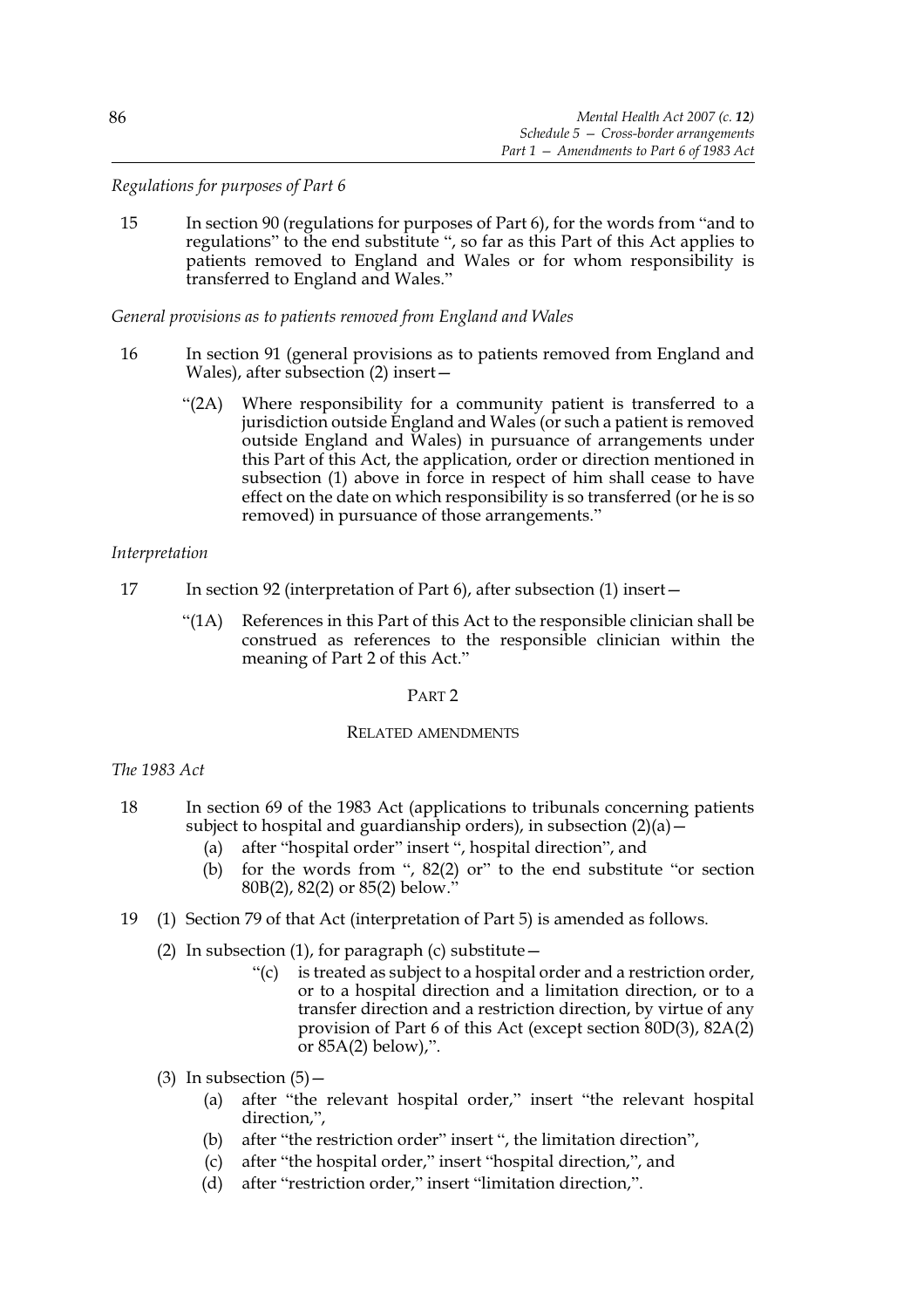- (4) After that subsection insert—
	- " $(5A)$  Section 75 above shall, subject to the modifications in subsection (5C) below, have effect in relation to a qualifying patient as it has effect in relation to a restricted patient who is conditionally discharged under section 42(2), 73 or 74 above.
	- (5B) A patient is a qualifying patient if he is treated by virtue of section  $80D(3)$ ,  $82A(2)$  or  $85A(2)$  below as if he had been conditionally discharged and were subject to a hospital order and a restriction order, or to a hospital direction and a limitation direction, or to a transfer direction and a restriction direction.
	- (5C) The modifications mentioned in subsection (5A) above are  $-$ 
		- (a) references to the relevant hospital order, hospital direction or transfer direction, or to the restriction order, limitation direction or restriction direction to which the patient is subject, shall be construed as references to the hospital order, hospital direction or transfer direction, or restriction order, limitation direction or restriction direction, to which the patient is treated as subject by virtue of section 80D(3), 82A(2) or 85A(2) below; and
		- (b) the reference to the date on which the patient was conditionally discharged shall be construed as a reference to the date on which he was treated as conditionally discharged by virtue of a provision mentioned in paragraph (a) above."
- 20 (1) In section 146 (application to Scotland), omit the words from "88" to "138)".
	- (2) This paragraph does not extend to Scotland.

*Mental Health (Care and Treatment) (Scotland) Act 2003 (Consequential Provisions) Order 2005 (S.I. 2005/2078)*

- 21 (1) The Mental Health (Care and Treatment) (Scotland) Act 2003 (Consequential Provisions) Order 2005 is amended as follows.
	- (2) Omit the following provisions—
		- (a) article 1(5),
		- (b) article 2, and
		- (c) article 3.
	- (3) In article 8 (the title to which becomes "Patients absent from hospitals or other places in Scotland"), in paragraph (1)(b), for "290" substitute "289, 290, 309, 309A".
	- (4) In article 12(2), for "2 to 11" substitute "4 to 11".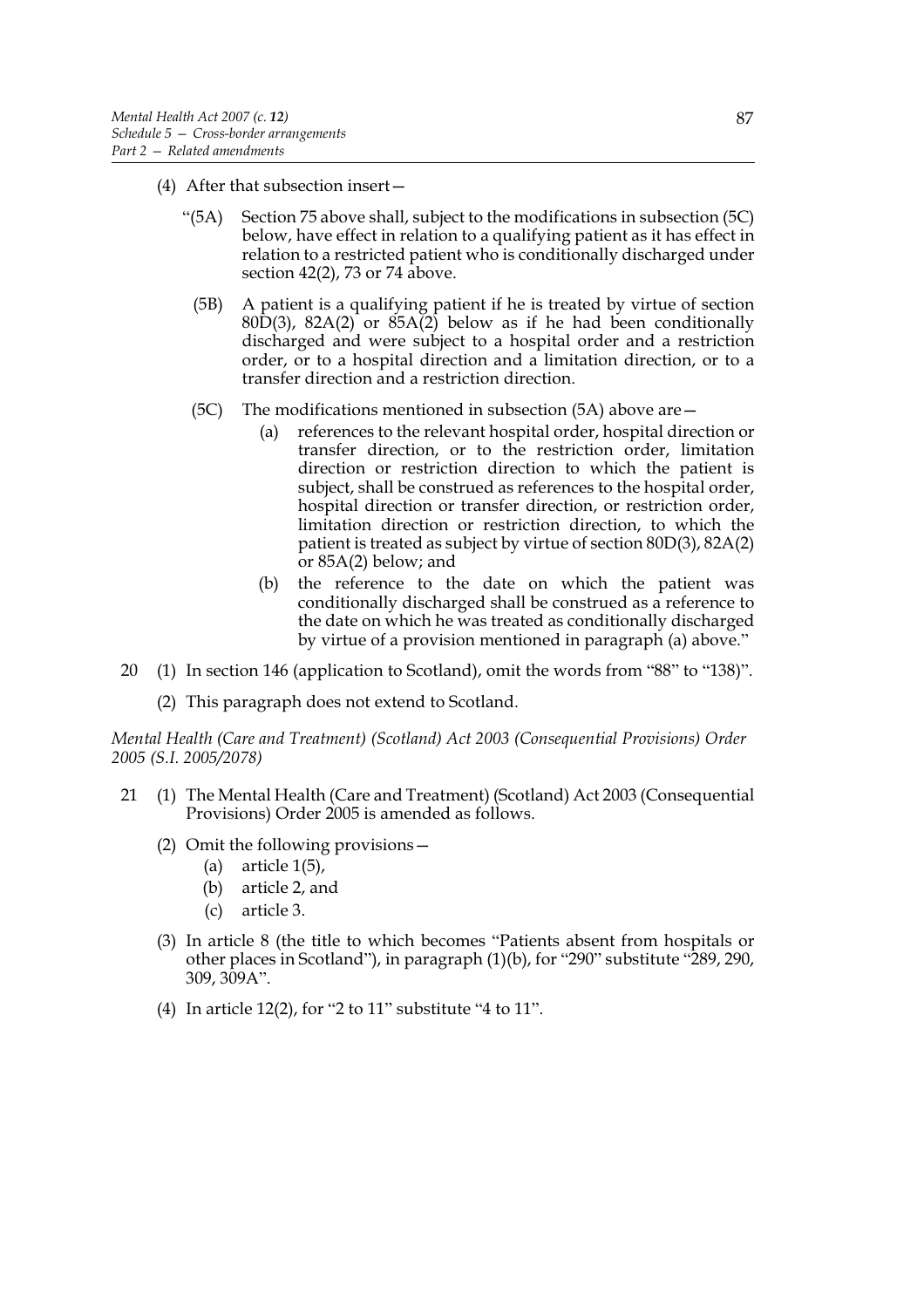### SCHEDULE 6 Section 48

## VICTIMS' RIGHTS

*Introduction*

1 Chapter 2 of Part 3 of the Domestic Violence, Crime and Victims Act 2004 (c. 28) (provision of information to victims of restricted patients under the 1983 Act, etc.) is amended as set out in this Schedule.

*Hospital orders (with or without restriction orders)*

- 2 (1) Section 36 (victims' rights: preliminary) is amended as follows.
	- (2) In subsection (3), for "with a restriction order" substitute ", whether with or without a restriction order,".
	- (3) In subsection  $(5)$  -
		- (a) in paragraph (a), after "discharge from hospital" insert "while a restriction order is in force in respect of him", and
		- (b) after paragraph (b) insert ";
			- "(c) what conditions he should be subject to in the event of his discharge from hospital under a community treatment order".

## 3 After section 36 insert—

### **"36A Supplemental provision for case where no restriction order made**

- (1) This section applies if, in a case where section 36 applies, the hospital order in respect of the patient was made without a restriction order.
- (2) Subsection (3) applies if a person who appears to the local probation board mentioned in section 36(4) to be the victim of the offence or to act for the victim of the offence, when his wishes are ascertained under section 36(4), expresses a wish—
	- (a) to make representations about a matter specified in section 36(5), or
	- (b) to receive the information specified in section 36(6).
- (3) The local probation board must—
	- (a) notify the managers of the hospital in which the patient is detained of that person's wish and of that person's name and address, and
	- (b) notify that person of the name and address of the hospital.
- (4) Subsection (5) applies if a person who appears to the local probation board mentioned in section 36(4) to be the victim of the offence or to act for the victim of the offence, subsequently to his wishes being ascertained under section 36(4), expresses a wish to do something specified in subsection  $(2)(a)$  or  $(b)$ .
- (5) The local probation board mentioned in section 36(4) must take all reasonable steps—
	- (a) to ascertain whether the hospital order made in respect of the patient continues in force and whether a community treatment order is in force in respect of him, and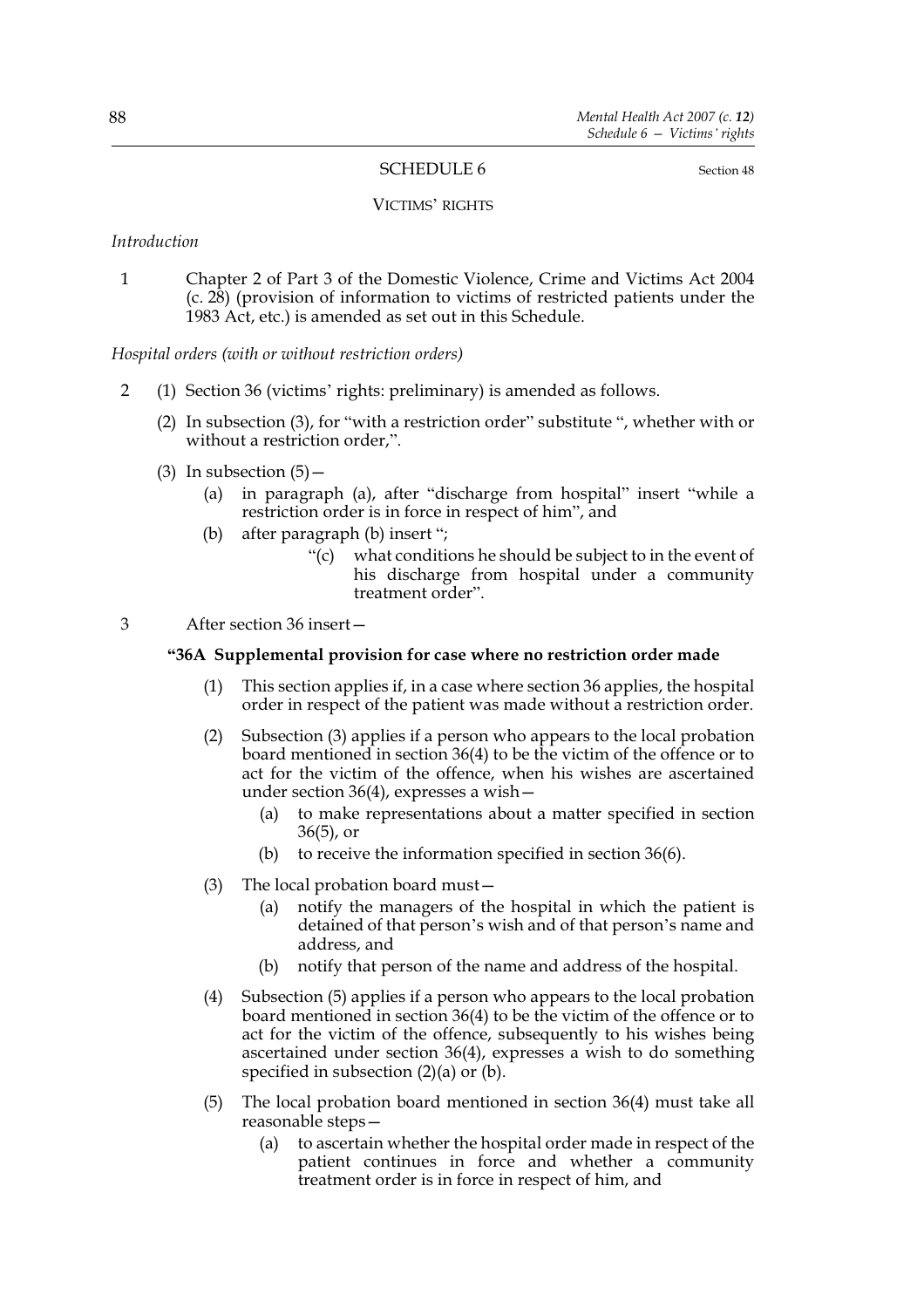- (b) if the board ascertains that the hospital order does continue in force—
	- (i) to notify the managers of the relevant hospital of that person's wish, and
	- (ii) to notify that person of the name and address of the hospital.
- (6) The relevant hospital is—
	- (a) the hospital in which the patient is detained, or
	- (b) if a community treatment order is in force in respect of the patient, the responsible hospital."
- 4 In section 37 (the title to which becomes "Representations where restriction order made"), in subsection (1), for "if section 36 applies" substitute "if, in a case where section 36 applies, the hospital order in respect of the patient was made with a restriction order".
- 5 After section 37 insert—

### **"37A Representations where restriction order not made**

- (1) This section applies if, in a case where section 36 applies, the hospital order in respect of the patient was made without a restriction order.
- (2) Subsection (3) applies if  $-$ 
	- (a) a person makes representations about a matter specified in section 36(5) to the managers of the relevant hospital, and
	- (b) it appears to the managers that the person is the victim of the offence or acts for the victim of the offence.
- (3) The managers must forward the representations to the persons responsible for determining the matter.
- (4) The responsible clinician must inform the managers of the relevant hospital if he is considering making—
	- (a) an order for discharge in respect of the patient under section 23(2) of the Mental Health Act 1983,
	- (b) a community treatment order in respect of the patient, or
	- (c) an order under section 17B(4) of the Mental Health Act 1983 to vary the conditions specified in a community treatment order in force in respect of the patient.
- (5) Any person who has the power to make an order for discharge in respect of the patient under section 23(3) of the Mental Health Act 1983 must inform the managers of the relevant hospital if he is considering making that order.
- (6) A Mental Health Review Tribunal must inform the managers of the relevant hospital if—
	- (a) an application is made to the tribunal under section 66 or 69 of the Mental Health Act 1983, or
	- (b) the patient's case is referred to the tribunal under section 67 of that Act.
- (7) Subsection  $(8)$  applies if  $-$ 
	- (a) the managers of the relevant hospital receive information under subsection  $(4)$ ,  $(5)$  or  $(6)$ , and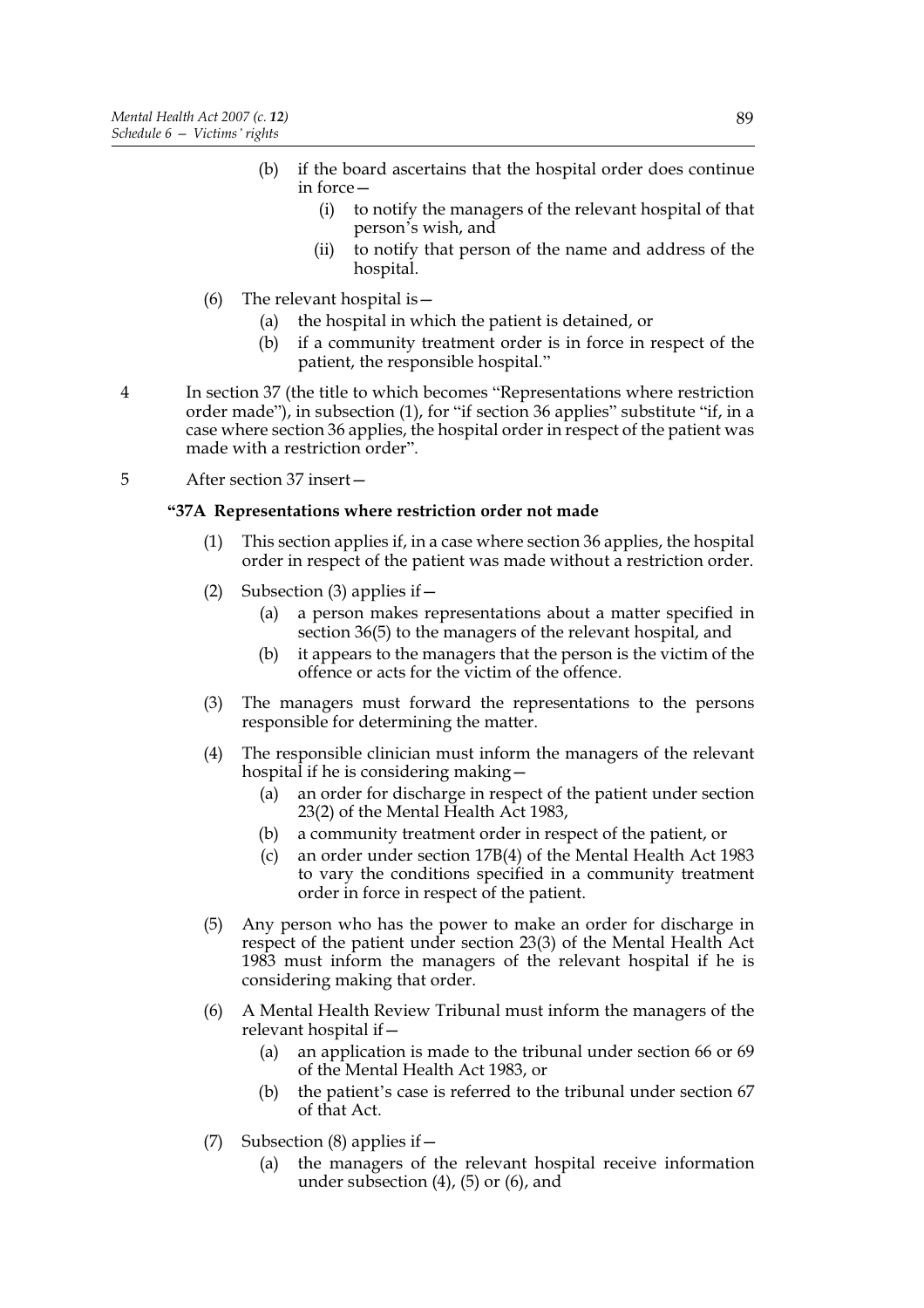- (b) a person who appears to the managers to be the victim of the offence or to act for the victim of the offence—
	- (i) when his wishes were ascertained under section 36(4), expressed a wish to make representations about a matter specified in section 36(5), or
	- (ii) has made representations about such a matter to the managers of the hospital in which the patient was, at the time in question, detained.
- (8) The managers of the relevant hospital must provide the information to the person.
- (9) The relevant hospital has the meaning given in section  $36A(6)$ ."

6 In section 38 (the title to which becomes "Information where restriction order made"), in subsection (1) for "if section 36 applies" substitute "if, in a case where section 36 applies, the hospital order in respect of the patient was made with a restriction order".

7 After section 38 insert —

#### **"38A Information where restriction order not made**

- (1) This section applies if, in a case where section 36 applies, the hospital order in respect of the patient was made without a restriction order.
- (2) The responsible clinician must inform the managers of the relevant hospital—
	- (a) whether he is to make an order for discharge in respect of the patient under section 23(2) of the Mental Health Act 1983;
	- (b) whether he is to make a community treatment order in respect of the patient;
	- (c) if a community treatment order is to be made in respect of the patient, what conditions are to be specified in the order;
	- (d) if a community treatment order is in force in respect of the patient, of any variation to be made under section 17B(4) of the Mental Health Act 1983 of the conditions specified in the order;
	- (e) if a community treatment order in respect of the patient is to cease to be in force, of the date on which it is to cease to be in force;
	- (f) if, following the examination of the patient under section 20 of the Mental Health Act 1983, it does not appear to the responsible clinician that the conditions set out in subsection (4) of that section are satisfied, of the date on which the authority for the patient's detention is to expire.
- (3) Any person who has the power to make an order for discharge in respect of the patient under section 23(3) of the Mental Health Act 1983 must inform the managers of the relevant hospital if he is to make that order.
- (4) Subsection (5) applies if—
	- (a) an application is made to a Mental Health Review Tribunal under section 66 or 69 of the Mental Health Act 1983,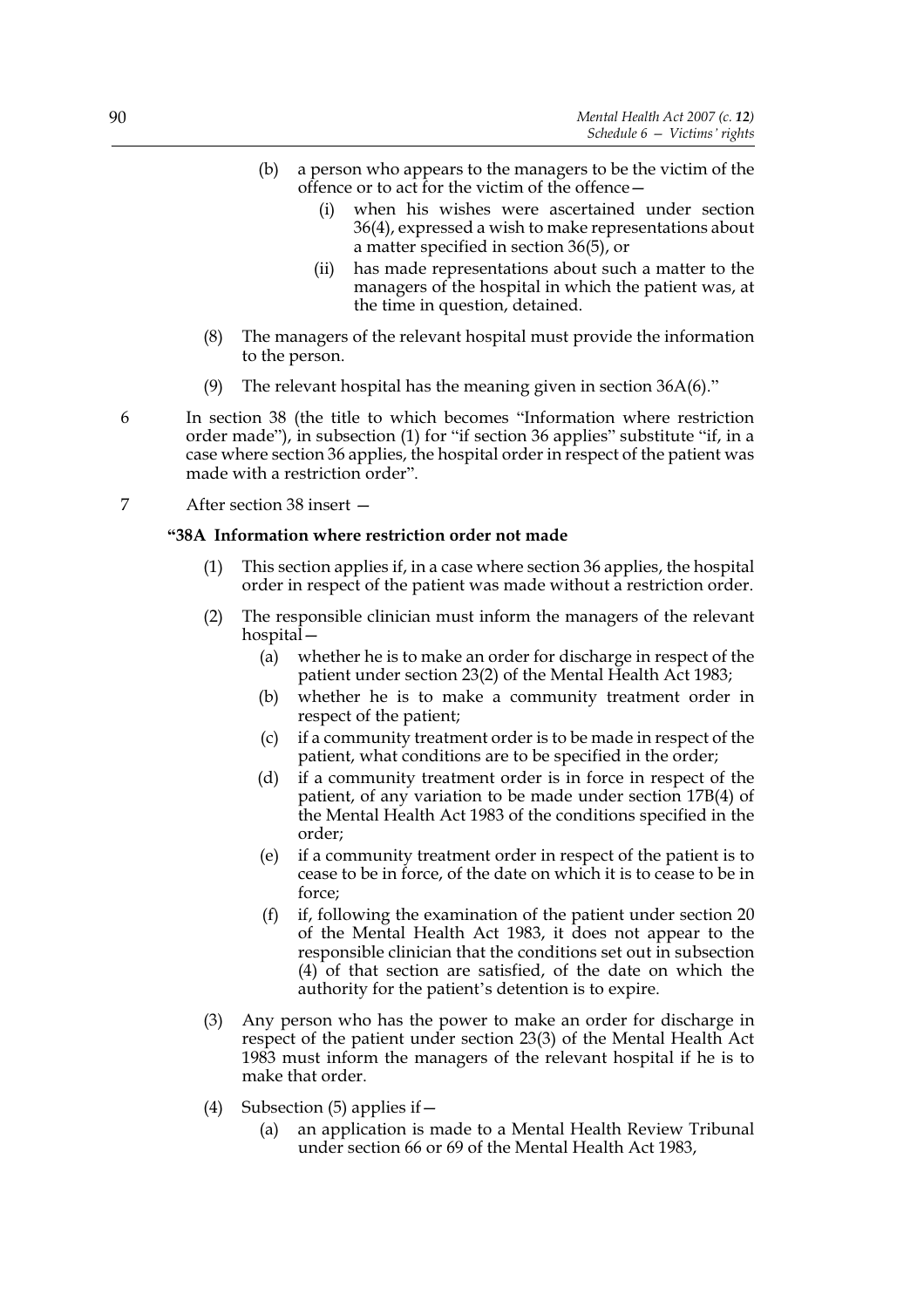- (b) the patient's case is referred to a Mental Health Review Tribunal under section 67 of that Act, or
- (c) the managers of the relevant hospital refer the patient's case to a Mental Health Review Tribunal under section 68 of that Act.
- (5) The tribunal must inform the managers of the relevant hospital if it directs that the patient is to be discharged.
- (6) Subsection (7) applies if a person who appears to the managers of the relevant hospital to be the victim of the offence or to act for the victim of the offence—
	- (a) when his wishes were ascertained under section 36(4), expressed a wish to receive the information specified in section 36(6), or
	- (b) has subsequently informed the managers of the relevant hospital that he wishes to receive that information.
- (7) The managers of the relevant hospital order must take all reasonable steps—
	- (a) to inform that person whether the patient is to be discharged under section 23 or 72 of the Mental Health Act 1983;
	- (b) to inform that person whether a community treatment order is to be made in respect of the patient;
	- (c) if a community treatment order is to be made in respect of the patient and is to specify conditions which relate to contact with the victim or his family, to provide that person with details of those conditions;
	- (d) if a community treatment order is in force in respect of the patient and the conditions specified in the order are to be varied under section 17B(4) of the Mental Health Act 1983, to provide that person with details of any variation which relates to contact with the victim or his family;
	- (e) if a community treatment order in respect of the patient is to cease to be in force, to inform that person of the date on which it is to cease to be in force;
	- (f) if, following the examination of the patient under section 20 of the Mental Health Act 1983, the authority for the patient's detention is not to be renewed, to inform that person of the date on which the authority is to expire;
	- (g) to provide that person with such other information as the managers of the relevant hospital consider appropriate in all the circumstances of the case.
- (8) The relevant hospital has the meaning given by section 36A(6).

## **38B Removal of restriction**

- (1) This section applies if, in a case where section 36 applies  $-$ 
	- (a) the hospital order in respect of the patient was made with a restriction order, and
	- (b) the restriction order ceases to have effect while the hospital order continues in force.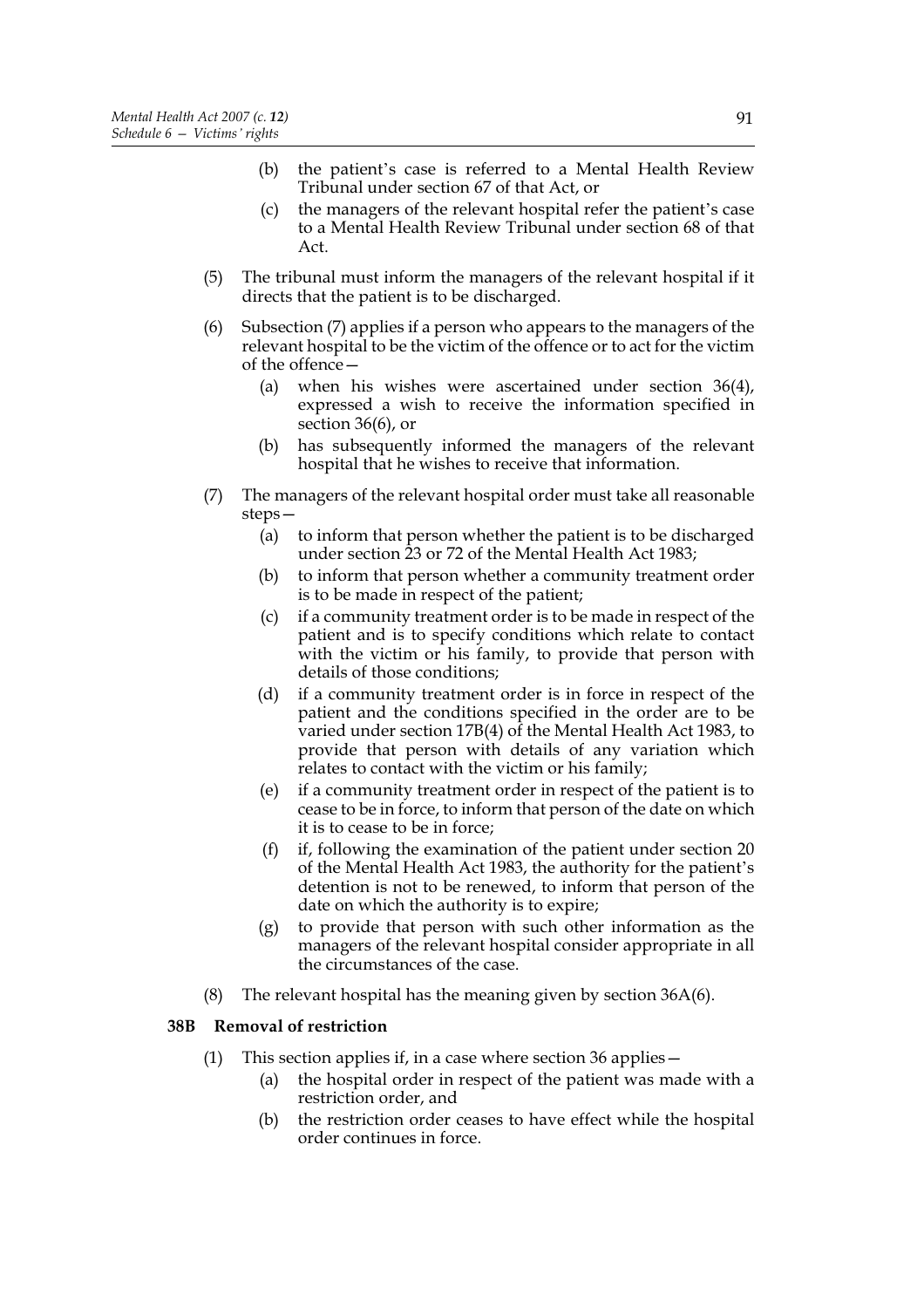- (2) Subsection (3) applies if a person who appears to the relevant local probation board to be the victim of the offence or to act for the victim of the offence—
	- (a) when his wishes were ascertained under section 36(4), expressed a wish to make representations about a matter specified in section 36(5) or to receive the information specified in section 36(6), or
	- (b) has subsequently informed the relevant local probation board that he wishes to make representations about such a matter or to receive that information.
- (3) The relevant local probation board must take all reasonable steps—
	- (a) to notify the managers of the relevant hospital of an address at which that person may be contacted;
	- (b) to notify that person of the name and address of the hospital.
- (4) While the hospital order continues in force, the patient is to be regarded as a patient in respect of whom a hospital order was made without a restriction order; and sections 37A and 38A are to apply in relation to him accordingly.
- (5) The relevant hospital has the meaning given in section 36A(6).
- (6) The relevant local probation board has the meaning given in section 37(8)."

*Hospital directions and limitation directions*

- 8 In section 39 (victims' rights: preliminary), in subsection (3)—
	- (a) in paragraph (a), after "discharge from hospital" insert "while he is subject to a limitation direction", and
	- (b) after that paragraph insert—
		- "(aa) what conditions he should be subject to in the event of his discharge from hospital under a community treatment order;".
- 9 After section 41 insert—

# **"41A Removal of restriction**

- (1) This section applies if, in a case where section 39 applies—
	- (a) the limitation direction in respect of the offender ceases to be in force, and
	- (b) he is treated for the purposes of the Mental Health Act 1983 as a patient in respect of whom a hospital order has effect.
- (2) Subsection (3) applies if a person who appears to the relevant local probation board to be the victim of the offence or to act for the victim of the offence—
	- (a) when his wishes were ascertained under section 39(2), expressed a wish to make representations about a matter specified in section 39(3) or to receive the information specified in section 39(4), or
	- (b) has subsequently informed the relevant local probation board that he wishes to make representations about such a matter or to receive that information.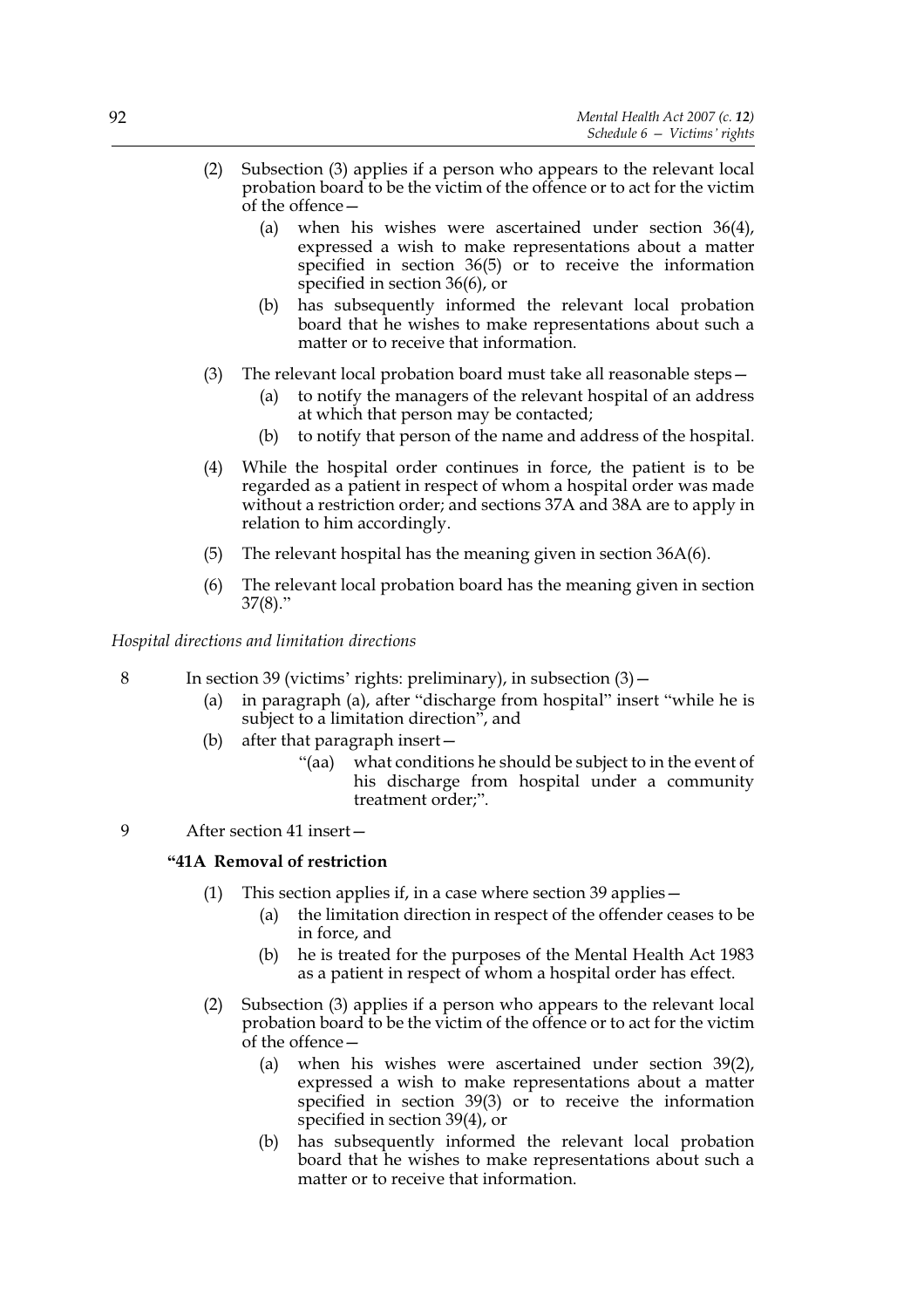- (3) The relevant local probation board must take all reasonable steps—
	- (a) to notify the managers of the relevant hospital of an address at which that person may be contacted;
	- (b) to notify that person of the address of the hospital.
- (4) The offender is to be regarded as a patient in respect of whom a hospital order was made without a restriction order; and sections 37A and 38A are to apply in relation to him accordingly.
- (5) The relevant hospital has the meaning given in section 36A(6).
- (6) The relevant local probation board has the meaning given in section  $40(8)$ ."

## *Transfer directions (with or without restriction directions)*

- 10 (1) Section 42 (victims' rights: preliminary) is amended as follows.
	- (2) In subsection  $(1)(c)$ , for "and a restriction direction in respect of him" substitute "in respect of the offender (whether or not he also gives a restriction direction in respect of the offender)".
	- (3) In subsection  $(3)$ 
		- (a) in paragraph (a), after "discharge from hospital" insert "at a time when a restriction direction is in force in respect of him", and
		- (b) after paragraph (b) insert ";
			- "(c) what conditions he should be subject to in the event of his discharge from hospital under a community treatment order".
- 11 After section 42 insert—

#### **"42A Supplemental provision for case where no restriction direction given**

- (1) This section applies if, in a case where section 42 applies, the transfer direction in respect of the patient was given without a restriction direction.
- (2) Subsection (3) applies if a person who appears to the local probation board mentioned in section 42(2) to be the victim of the offence or to act for the victim of the offence, when his wishes are ascertained under section 42(2), expresses a wish—
	- (a) to make representations about a matter specified in section 42(3), or
	- (b) to receive the information specified in section 42(4).
- (3) The local probation board must—
	- (a) notify the managers of the hospital in which the patient is detained of that person's wish and of that person's name and address, and
	- (b) notify that person of the name and address of the hospital.
- (4) Subsection (5) applies if a person who appears to the local probation board mentioned in section 42(2) to be the victim of the offence or to act for the victim of the offence, subsequently to his wishes being ascertained under section 42(2), expressed a wish to do something specified in subsection  $(2)(a)$  or  $(b)$ .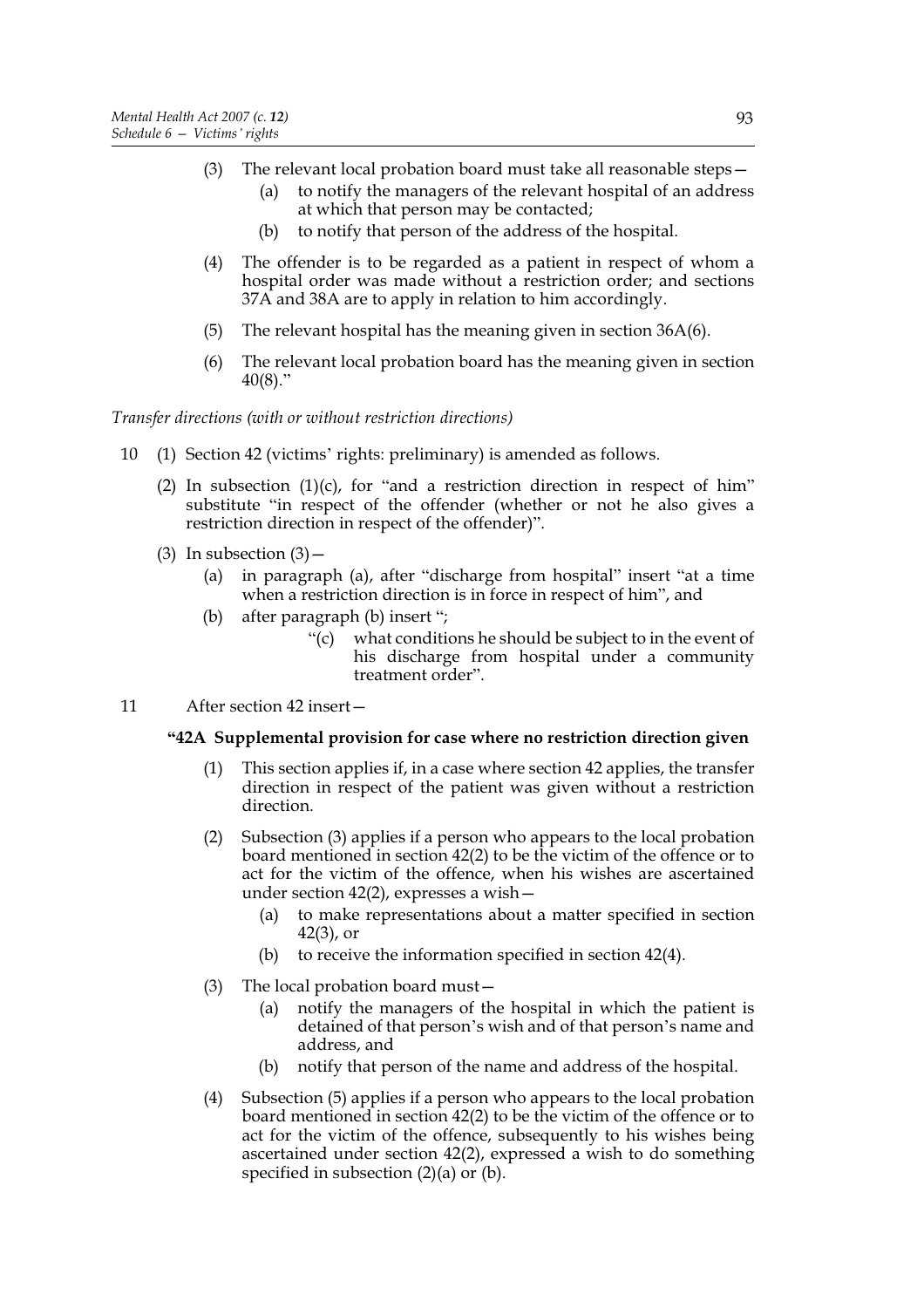- (5) The local probation board mentioned in section 42(2) must take all reasonable steps—
	- (a) to ascertain whether the transfer direction given in respect of the patient continues in force and whether a community treatment order is in force in respect of him, and
	- (b) if the board ascertains that the transfer direction does continue in force—
		- (i) to notify the managers of the relevant hospital of that person's wish, and
		- (ii) to notify that person of the name and address of the hospital.
- (6) The relevant hospital has the meaning given in section 36A(6)."
- 12 In section 43 (the title to which becomes "Representations where restriction direction made"), in subsection (1), for "if section 42 applies" substitute "if, in a case where section 42 applies, the transfer direction in respect of the patient was given with a restriction direction".

13 After section 43 insert—

## **"43A Representations where restriction direction not given**

- (1) This section applies if, in a case where section 42 applies, the transfer direction in respect of the patient was given without a restriction direction.
- (2) Subsection (3) applies if  $$ 
	- a person makes representations about a matter specified in section 42(3) to the managers of the relevant hospital, and
	- (b) it appears to the managers that the person is the victim of the offence or acts for the victim of the offence.
- (3) The managers must forward the representations to the persons responsible for determining the matter.
- (4) The responsible clinician must inform the managers of the relevant hospital if he is considering making—
	- (a) an order for discharge in respect of the patient under section 23(2) of the Mental Health Act 1983,
	- (b) a community treatment order in respect of him, or
	- (c) an order under section 17B(4) of the Mental Health Act 1983 to vary the conditions specified in a community treatment order in force in respect of the patient.
- (5) Any person who has power to make an order for discharge in respect of the patient under section 23(3) of the Mental Health Act 1983 must inform the managers of the relevant hospital if he is considering making that order.
- (6) A Mental Health Review Tribunal must inform the managers of the relevant hospital if—
	- (a) an application is made to the tribunal under section 66 or 69 of the Mental Health Act 1983, or
	- (b) the patient's case is referred to the tribunal under section 67 of that Act.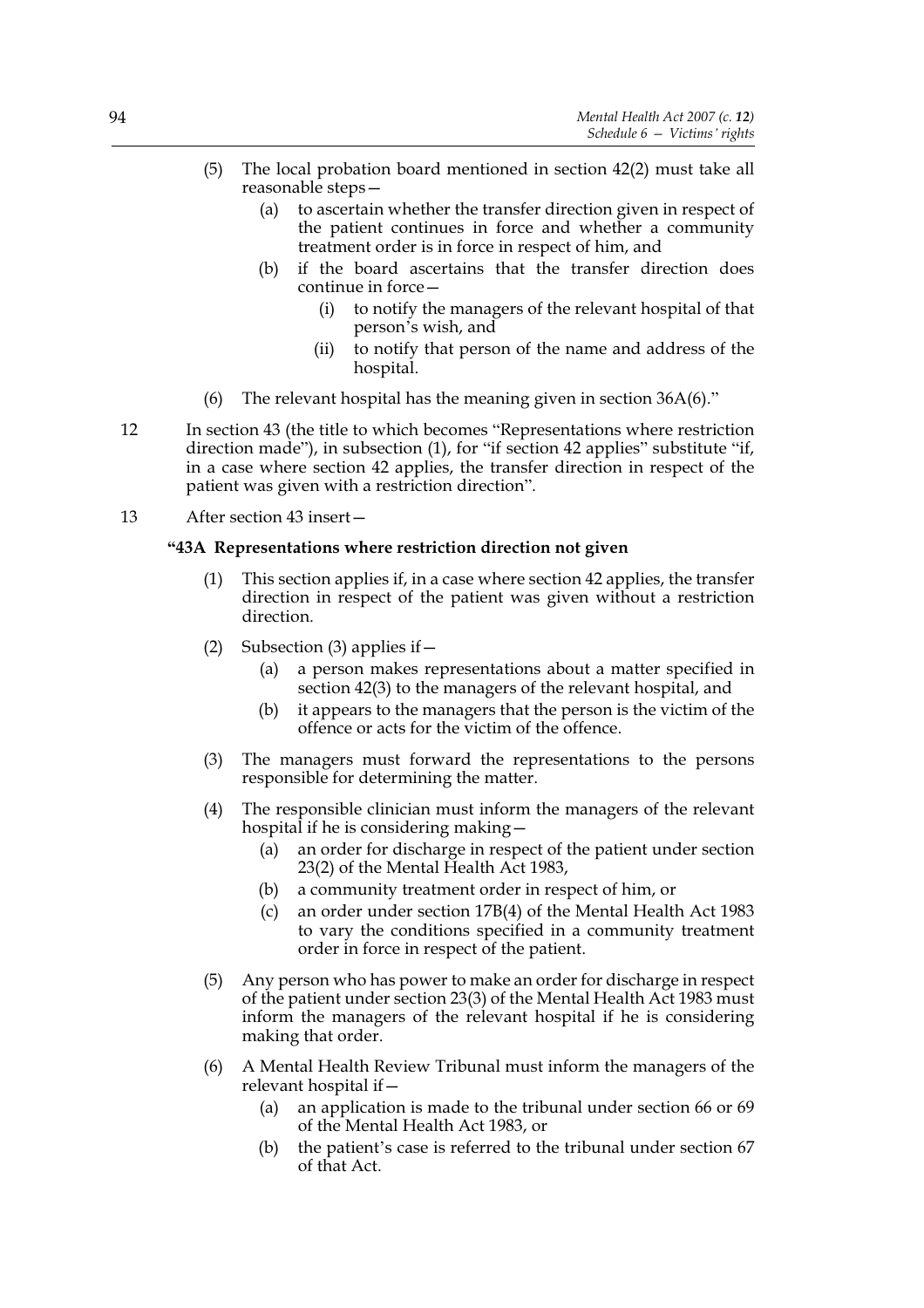- (7) Subsection  $(8)$  applies if  $-$ 
	- (a) the managers of the relevant hospital receive information under subsection  $(4)$ ,  $(5)$  or  $(6)$ , and
	- (b) a person who appears to the managers to be the victim of the offence or to act for the victim of the offence—
		- (i) when his wishes were ascertained under section 42(2), expressed a wish to make representations about a matter specified in section 42(3), or
		- (ii) has made representations about such a matter to the managers of the hospital in which the patient was, at the time in question, detained.
- (8) The managers of the relevant hospital must provide the information to the person.
- (9) The relevant hospital has the meaning given in section  $36A(6)$ ."
- 14 In section 44 (the title to which becomes "Information where restriction direction made"), in subsection (1), for "if section 42 applies" substitute "if, in a case where section 42 applies, the transfer direction in respect of the patient was given with a restriction direction".
- 15 After section 44 insert —

### **"44A Information where restriction direction not given**

- (1) This section applies if, in a case where section 42 applies, the transfer direction in respect of the patient was given without a restriction direction.
- (2) The responsible clinician must inform the managers of the relevant hospital—
	- (a) whether he is to make an order for discharge in respect of the patient under section 23(2) of the Mental Health Act 1983;
	- (b) whether he is to make a community treatment order in respect of the patient;
	- (c) if a community treatment order is to be made in respect of the patient, what conditions are to be specified in the order;
	- (d) if a community treatment order is in force in respect of the patient, of any variation to be made under section 17B(4) of the Mental Health Act 1983 of the conditions specified in the order;
	- (e) if a community treatment order in respect of the patient is to cease to be in force, of the date on which it is to cease to be in force;
	- (f) if, following the examination of the patient under section 20 of the Mental Health Act 1983, it does not appear to the responsible clinician that the conditions set out in subsection (4) of that section are satisfied, of the date on which the authority for the patient's detention is to expire.
- (3) Any person who has power to make an order for discharge in respect of the patient under section 23(3) of the Mental Health Act 1983 must inform the managers of the relevant hospital if he is to make that order.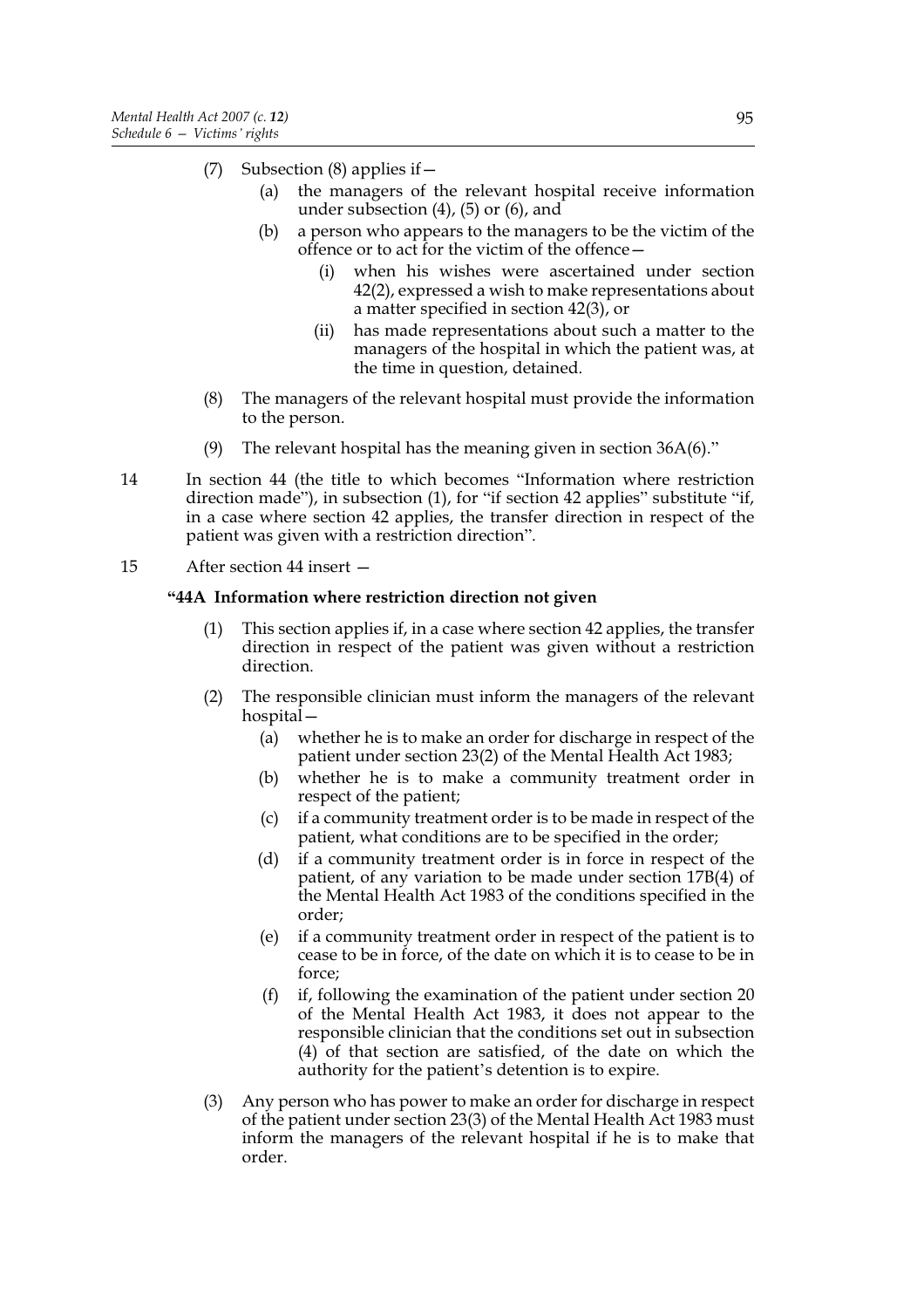- (4) Subsection (5) applies if  $-$ 
	- (a) an application is made to a Mental Health Review Tribunal under section 66 or 69 of the Mental Health Act 1983,
	- (b) the patient's case is referred to a Mental Health Review Tribunal under section 67 of that Act, or
	- (c) the managers of the relevant hospital refer the patient's case to a Mental Health Review Tribunal under section 68 of that Act.
- (5) The tribunal must inform the managers of the relevant hospital if it directs that the patient be discharged.
- (6) Subsection (7) applies if a person who appears to the managers of the relevant hospital to be the victim of the offence or to act for the victim of the offence—
	- (a) when his wishes were ascertained under section 42(2), expressed a wish to receive the information specified in section 42(4), or
	- (b) has subsequently informed the managers of the relevant hospital that he wishes to receive that information.
- (7) The managers of the relevant hospital order must take all reasonable steps—
	- (a) to inform that person whether the patient is to be discharged under section 23 or 72 of the Mental Health Act 1983;
	- (b) to inform that person whether a community treatment order is to be made in respect of the patient;
	- (c) if a community treatment order is to be made in respect of the patient and is to specify conditions which relate to contact with the victim or his family, to provide that person with details of those conditions;
	- (d) if a community treatment order is in force in respect of the patient and the conditions specified in the order are to be varied under section 17B(4) of the Mental Health Act 1983, to provide that person with details of any variation which relates to contact with the victim or his family;
	- (e) if a community treatment order in respect of the patient is to cease to be in force, to inform that person of the date on which it is to cease to be in force;
	- (f) if, following the examination of the patient under section 20 of the Mental Health Act 1983, the authority for the patient's detention is not to be renewed, to inform that person of the date on which the authority is to expire;
	- (g) to provide that person with such other information as the managers of the relevant hospital consider appropriate in all the circumstances of the case.
- (8) The relevant hospital has the meaning given by section  $36A(6)$ .

## **44B Removal of restriction**

- (1) This section applies if, in a case where section 42 applies  $-$ 
	- (a) the transfer direction in respect of the patient was given with a restriction direction, and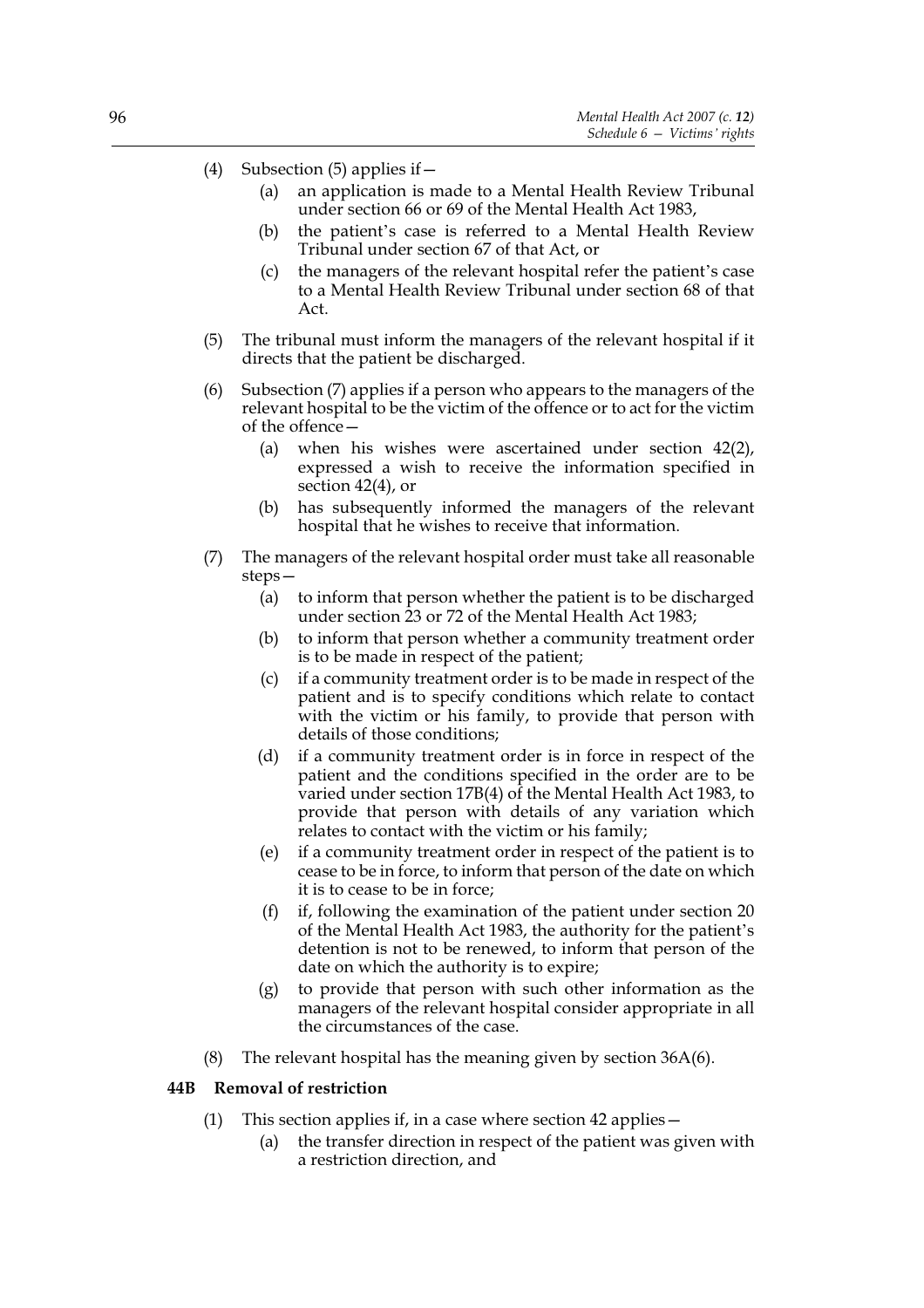- (b) the restriction direction ceases to be in force while the transfer direction continues in force.
- (2) Subsection (3) applies if a person who appears to the relevant local probation board to be the victim of the offence or to act for the victim of the offence—
	- (a) when his wishes were ascertained under section 42(2), expressed a wish to make representations about a matter specified in section 42(3) or to receive the information specified in section 42(4), or
	- (b) has subsequently informed the relevant local probation board that he wishes to make representations about such a matter or to receive that information.
- (3) The relevant local probation board must take all reasonable steps—
	- (a) to notify the managers of the relevant hospital of an address at which that person may be contacted;
	- (b) to notify that person of the name and address of the hospital.
- (4) While the transfer direction continues in force, the patient is to be regarded as a patient in respect of whom a transfer direction was given without a restriction direction; and sections 43A and 44A are to apply in relation to him accordingly.
- (5) The relevant hospital has the meaning given in section 36A(6).
- (6) The relevant local probation board has the meaning given in section 43(8)."

## *Interpretation*

- 16 (1) Section 45 (the title to which becomes "Interpretation: sections 35 to 44B") is amended as follows.
	- (2) In subsection  $(1)$ 
		- (a) for "44" substitute "44B", and
		- (b) at the appropriate places insert—
			- ""community treatment order" has the meaning given in section 17A of the Mental Health Act 1983;",
			- ""the managers" has the meaning given in section 145 of the Mental Health Act 1983;",
			- ""responsible clinician" means the responsible clinician for the purposes of Part 3 of the Mental Health Act 1983;", and
			- ""responsible hospital" has the meaning given in section 17A of the Mental Health Act 1983;".
	- (3) In subsection (2), for "44" substitute "44B".
	- (4) After subsection (2) insert—
		- "(3) A reference in sections 35 to 44B to a place in which a person is detained includes a reference to a place in which he is liable to be detained under the Mental Health Act 1983.
			- (4) For the purposes of section 32(3) of that Act (regulations as to delegation of managers' functions, etc.) as applied by Parts 1 and 2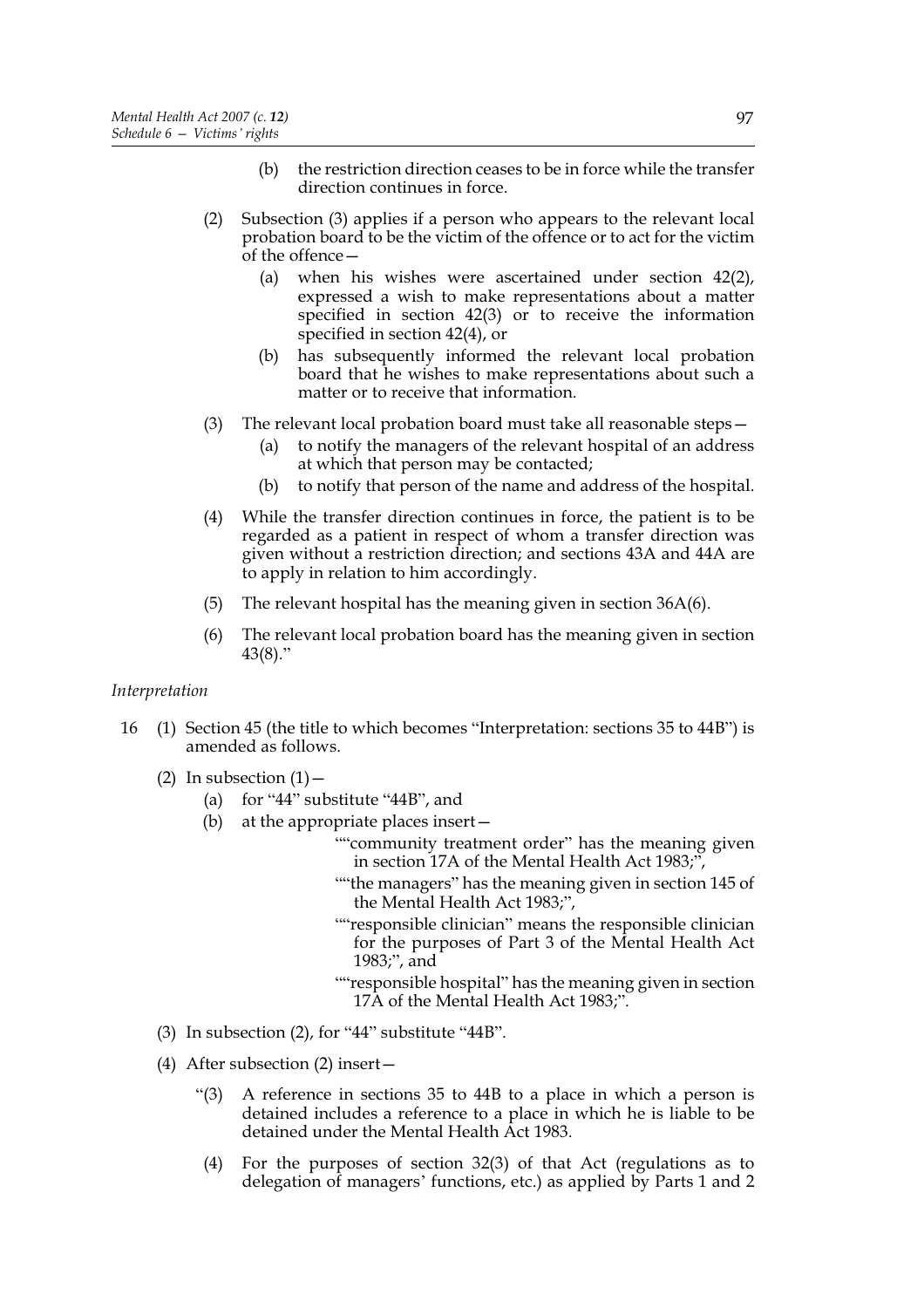of Schedule 1 to that Act, a function conferred on the managers of a hospital under sections 35 to 44B of this Act is to be treated as a function of theirs under Part 3 of that Act."

# SCHEDULE 7 Section 50

## MENTAL CAPACITY ACT 2005: NEW SCHEDULE A1

Before Schedule 1 to the Mental Capacity Act 2005 (c. 9) insert—

## "SCHEDULE A1

#### HOSPITAL AND CARE HOME RESIDENTS: DEPRIVATION OF LIBERTY

### PART 1

#### AUTHORISATION TO DEPRIVE RESIDENTS OF LIBERTY ETC

#### *Application of Part*

- 1 (1) This Part applies if the following conditions are met.
	- (2) The first condition is that a person ("P") is detained in a hospital or care home  $-$  for the purpose of being given care or treatment  $$ in circumstances which amount to deprivation of the person's liberty.
	- (3) The second condition is that a standard or urgent authorisation is in force.
	- (4) The third condition is that the standard or urgent authorisation relates—
		- (a) to P, and
		- (b) to the hospital or care home in which P is detained.

#### *Authorisation to deprive P of liberty*

2 The managing authority of the hospital or care home may deprive P of his liberty by detaining him as mentioned in paragraph  $\hat{1}(2)$ .

*No liability for acts done for purpose of depriving P of liberty*

- 3 (1) This paragraph applies to any act which a person ("D") does for the purpose of detaining P as mentioned in paragraph 1(2).
	- (2) D does not incur any liability in relation to the act that he would not have incurred if P—
		- (a) had had capacity to consent in relation to D's doing the act, and
		- (b) had consented to D's doing the act.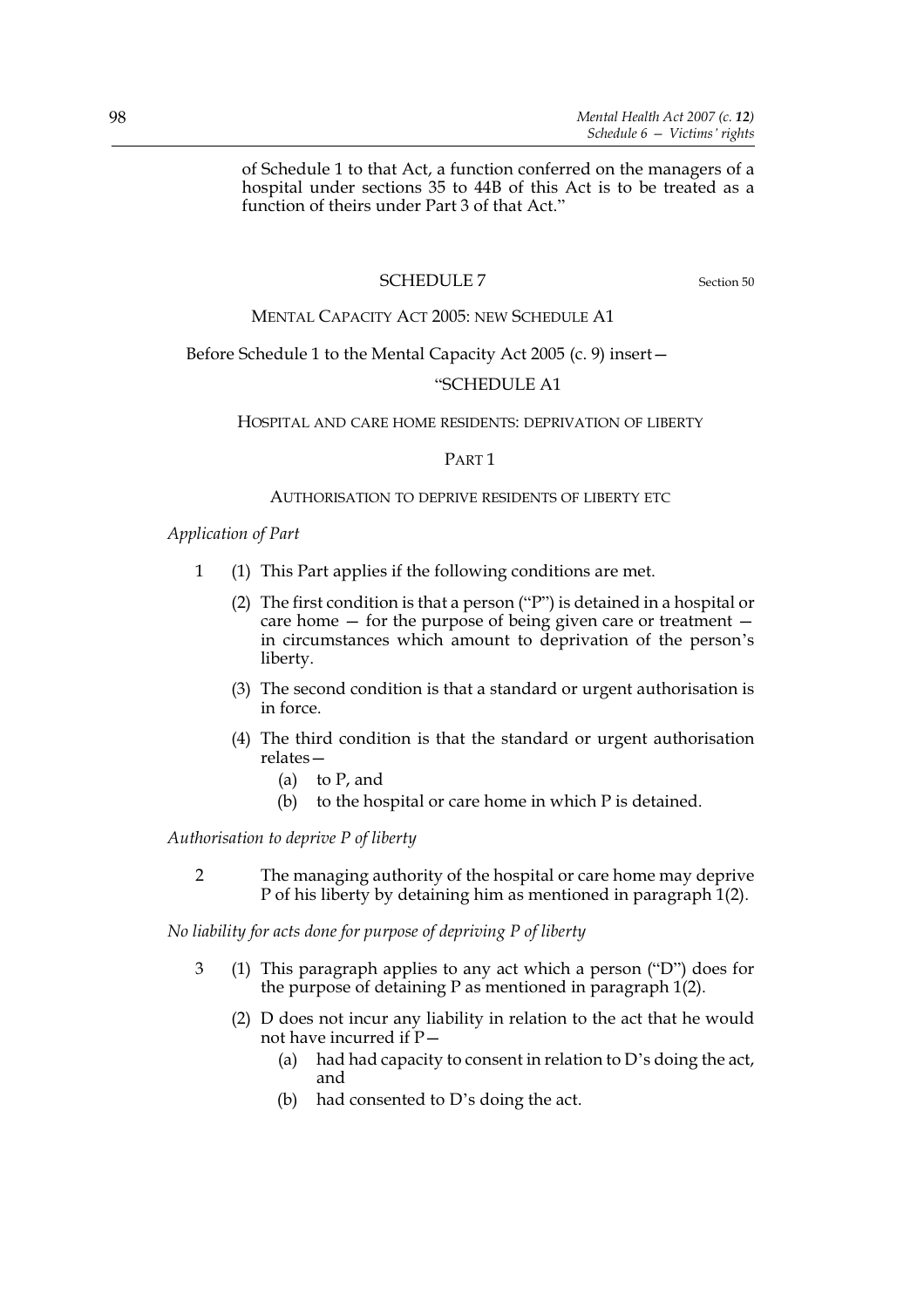*No protection for negligent acts etc*

- 4 (1) Paragraphs 2 and 3 do not exclude a person's civil liability for loss or damage, or his criminal liability, resulting from his negligence in doing any thing.
	- (2) Paragraphs 2 and 3 do not authorise a person to do anything otherwise than for the purpose of the standard or urgent authorisation that is in force.
	- (3) In a case where a standard authorisation is in force, paragraphs 2 and 3 do not authorise a person to do anything which does not comply with the conditions (if any) included in the authorisation.

### PART 2

#### INTERPRETATION: MAIN TERMS

### *Introduction*

5 This Part applies for the purposes of this Schedule.

## *Detained resident*

6 "Detained resident" means a person detained in a hospital or care home  $-$  for the purpose of being given care or treatment  $-$  in circumstances which amount to deprivation of the person's liberty.

## *Relevant person etc*

- 7 In relation to a person who is, or is to be, a detained resident— "relevant person" means the person in question;
	- "relevant hospital or care home" means the hospital or care home in question;
	- "relevant care or treatment" means the care or treatment in question.

## *Authorisations*

- 8 "Standard authorisation" means an authorisation given under Part 4.
- 9 "Urgent authorisation" means an authorisation given under Part 5.
- 10 "Authorisation under this Schedule" means either of the following—
	- (a) a standard authorisation;
	- (b) an urgent authorisation.
- 11 (1) The purpose of a standard authorisation is the purpose which is stated in the authorisation in accordance with paragraph 55(1)(d).
	- (2) The purpose of an urgent authorisation is the purpose which is stated in the authorisation in accordance with paragraph 80(d).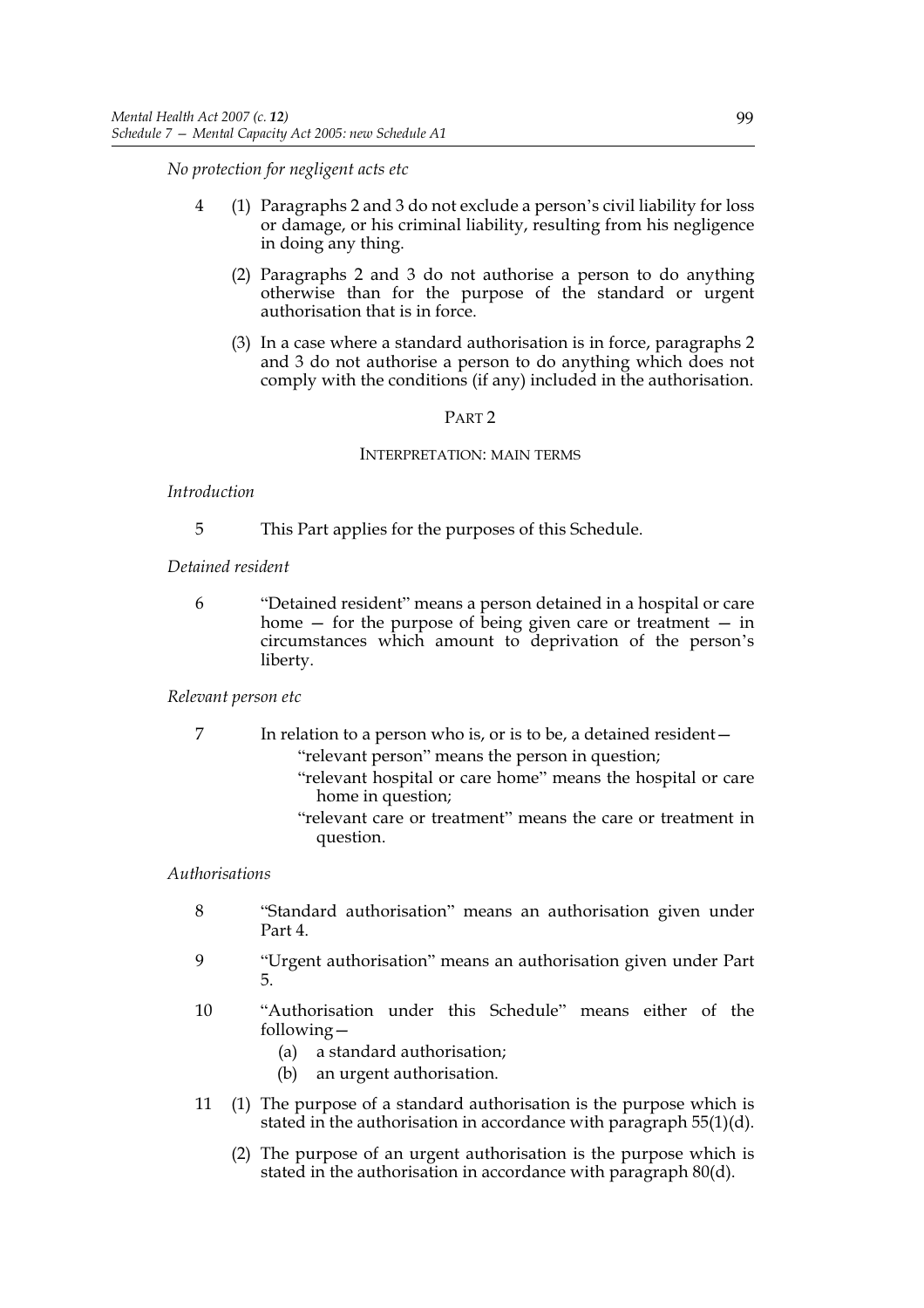### PART 3

#### THE QUALIFYING REQUIREMENTS

*The qualifying requirements*

- 12 (1) These are the qualifying requirements referred to in this Schedule—
	- (a) the age requirement;
	- (b) the mental health requirement;
	- (c) the mental capacity requirement;
	- (d) the best interests requirement;
	- (e) the eligibility requirement;
	- (f) the no refusals requirement.
	- (2) Any question of whether a person who is, or is to be, a detained resident meets the qualifying requirements is to be determined in accordance with this Part.
	- (3) In a case where—
		- (a) the question of whether a person meets a particular qualifying requirement arises in relation to the giving of a standard authorisation, and
		- (b) any circumstances relevant to determining that question are expected to change between the time when the determination is made and the time when the authorisation is expected to come into force,

those circumstances are to be taken into account as they are expected to be at the later time.

*The age requirement*

13 The relevant person meets the age requirement if he has reached 18.

*The mental health requirement*

- 14 (1) The relevant person meets the mental health requirement if he is suffering from mental disorder (within the meaning of the Mental Health Act, but disregarding any exclusion for persons with learning disability).
	- (2) An exclusion for persons with learning disability is any provision of the Mental Health Act which provides for a person with learning disability not to be regarded as suffering from mental disorder for one or more purposes of that Act.

*The mental capacity requirement*

15 The relevant person meets the mental capacity requirement if he lacks capacity in relation to the question whether or not he should be accommodated in the relevant hospital or care home for the purpose of being given the relevant care or treatment.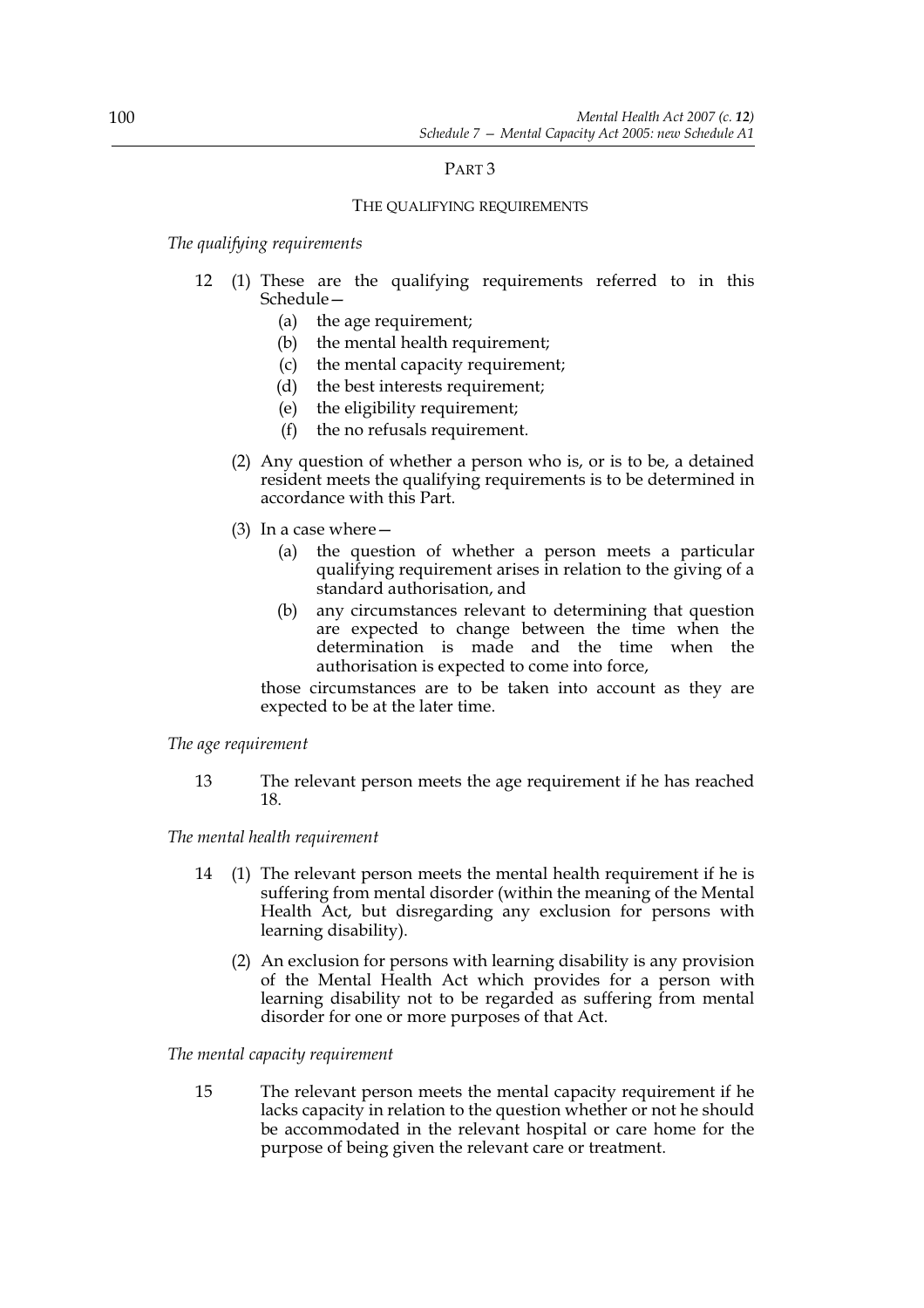*The best interests requirement*

- 16 (1) The relevant person meets the best interests requirement if all of the following conditions are met.
	- (2) The first condition is that the relevant person is, or is to be, a detained resident.
	- (3) The second condition is that it is in the best interests of the relevant person for him to be a detained resident.
	- (4) The third condition is that, in order to prevent harm to the relevant person, it is necessary for him to be a detained resident.
	- (5) The fourth condition is that it is a proportionate response to  $-$ 
		- (a) the likelihood of the relevant person suffering harm, and
		- (b) the seriousness of that harm,

for him to be a detained resident.

#### *The eligibility requirement*

- 17 (1) The relevant person meets the eligibility requirement unless he is ineligible to be deprived of liberty by this Act.
	- (2) Schedule 1A applies for the purpose of determining whether or not P is ineligible to be deprived of liberty by this Act.

#### *The no refusals requirement*

- 18 The relevant person meets the no refusals requirement unless there is a refusal within the meaning of paragraph 19 or 20.
- 19 (1) There is a refusal if these conditions are met—
	- (a) the relevant person has made an advance decision;
	- (b) the advance decision is valid;
	- (c) the advance decision is applicable to some or all of the relevant treatment.
	- (2) Expressions used in this paragraph and any of sections 24, 25 or 26 have the same meaning in this paragraph as in that section.
- 20 (1) There is a refusal if it would be in conflict with a valid decision of a donee or deputy for the relevant person to be accommodated in the relevant hospital or care home for the purpose of receiving some or all of the relevant care or treatment
	- in circumstances which amount to deprivation of the person's liberty, or
	- (b) at all.
	- (2) A donee is a donee of a lasting power of attorney granted by the relevant person.
	- (3) A decision of a donee or deputy is valid if it is made—
		- (a) within the scope of his authority as donee or deputy, and
		- (b) in accordance with Part 1 of this Act.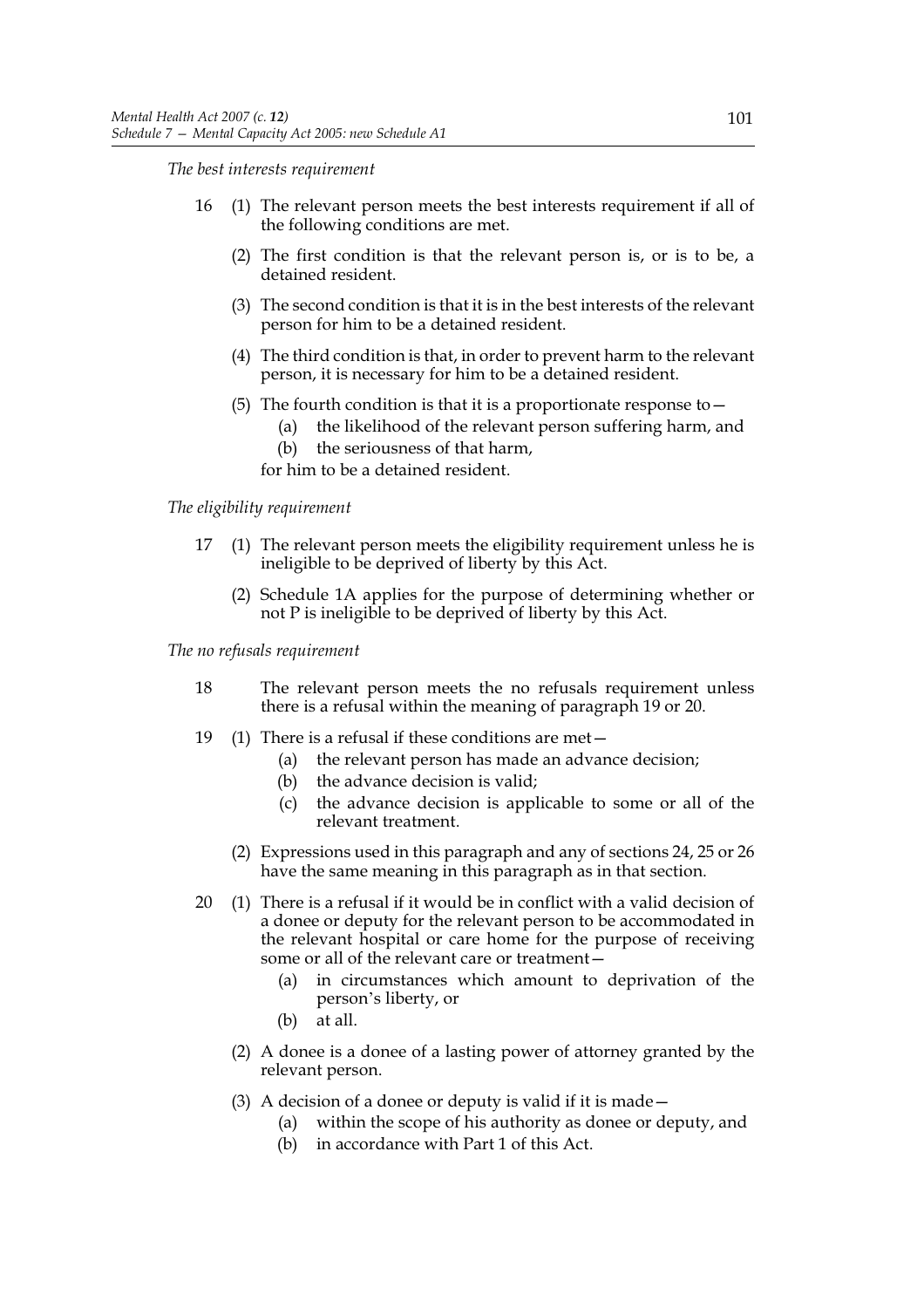### PART 4

### STANDARD AUTHORISATIONS

*Supervisory body to give authorisation*

- 21 Only the supervisory body may give a standard authorisation.
- 22 The supervisory body may not give a standard authorisation unless—
	- (a) the managing authority of the relevant hospital or care home have requested it, or
	- (b) paragraph 71 applies (right of third party to require consideration of whether authorisation needed).
- 23 The managing authority may not make a request for a standard authorisation unless—
	- (a) they are required to do so by paragraph 24 (as read with paragraphs 27 to 29),
	- (b) they are required to do so by paragraph 25 (as read with paragraph  $28$ ), or
	- (c) they are permitted to do so by paragraph 30.

*Duty to request authorisation: basic cases*

- 24 (1) The managing authority must request a standard authorisation in any of the following cases.
	- (2) The first case is where it appears to the managing authority that the relevant person—
		- (a) is not yet accommodated in the relevant hospital or care home,
		- (b) is likely  $-$  at some time within the next 28 days  $-$  to be a detained resident in the relevant hospital or care home, and
		- (c) is likely—
			- (i) at that time, or
			- (ii) at some later time within the next 28 days,
			- to meet all of the qualifying requirements.
	- (3) The second case is where it appears to the managing authority that the relevant person—
		- (a) is already accommodated in the relevant hospital or care home,
		- (b) is likely  $-$  at some time within the next 28 days  $-$  to be a detained resident in the relevant hospital or care home, and
		- (c) is likely—
			- (i) at that time, or
			- (ii) at some later time within the next 28 days,
			- to meet all of the qualifying requirements.
	- (4) The third case is where it appears to the managing authority that the relevant person—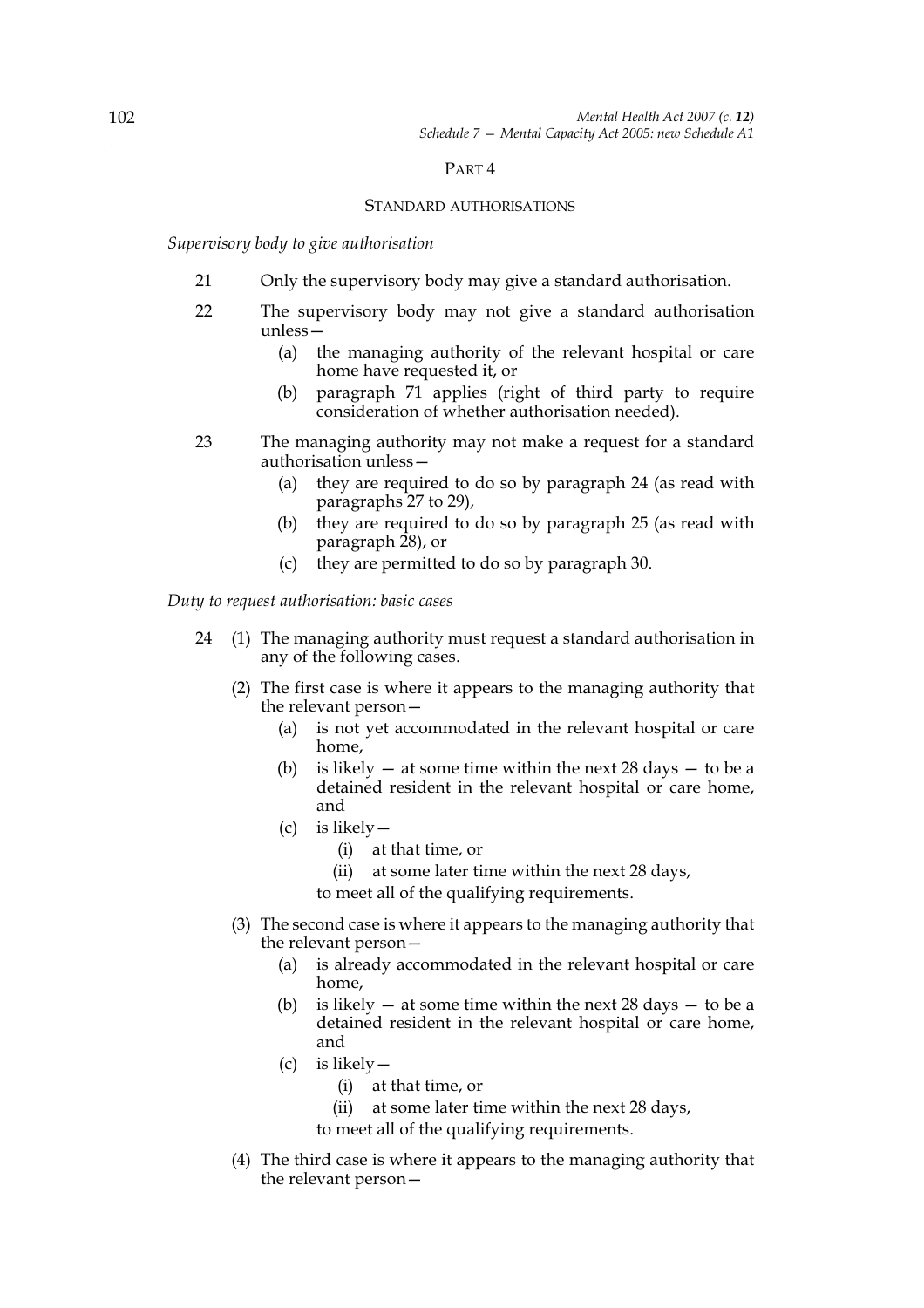- (a) is a detained resident in the relevant hospital or care home, and
- (b) meets all of the qualifying requirements, or is likely to do so at some time within the next 28 days.
- (5) This paragraph is subject to paragraphs 27 to 29.

*Duty to request authorisation: change in place of detention*

- 25 (1) The relevant managing authority must request a standard authorisation if it appears to them that these conditions are met.
	- (2) The first condition is that a standard authorisation—
		- (a) has been given, and
		- (b) has not ceased to be in force.
	- (3) The second condition is that there is, or is to be, a change in the place of detention.
	- (4) This paragraph is subject to paragraph 28.
- 26 (1) This paragraph applies for the purposes of paragraph 25.
	- (2) There is a change in the place of detention if the relevant person—
		- (a) ceases to be a detained resident in the stated hospital or care home, and
		- (b) becomes a detained resident in a different hospital or care home ("the new hospital or care home").
	- (3) The stated hospital or care home is the hospital or care home to which the standard authorisation relates.
	- (4) The relevant managing authority are the managing authority of the new hospital or care home.

#### *Other authority for detention: request for authorisation*

- 27 (1) This paragraph applies if, by virtue of section  $4A(3)$ , a decision of the court authorises the relevant person to be a detained resident.
	- (2) Paragraph 24 does not require a request for a standard authorisation to be made in relation to that detention unless these conditions are met.
	- (3) The first condition is that the standard authorisation would be in force at a time immediately after the expiry of the other authority.
	- (4) The second condition is that the standard authorisation would not be in force at any time on or before the expiry of the other authority.
	- (5) The third condition is that it would, in the managing authority's view, be unreasonable to delay making the request until a time nearer the expiry of the other authority.
	- (6) In this paragraph—
		- (a) the other authority is  $-$ 
			- (i) the decision mentioned in sub-paragraph (1), or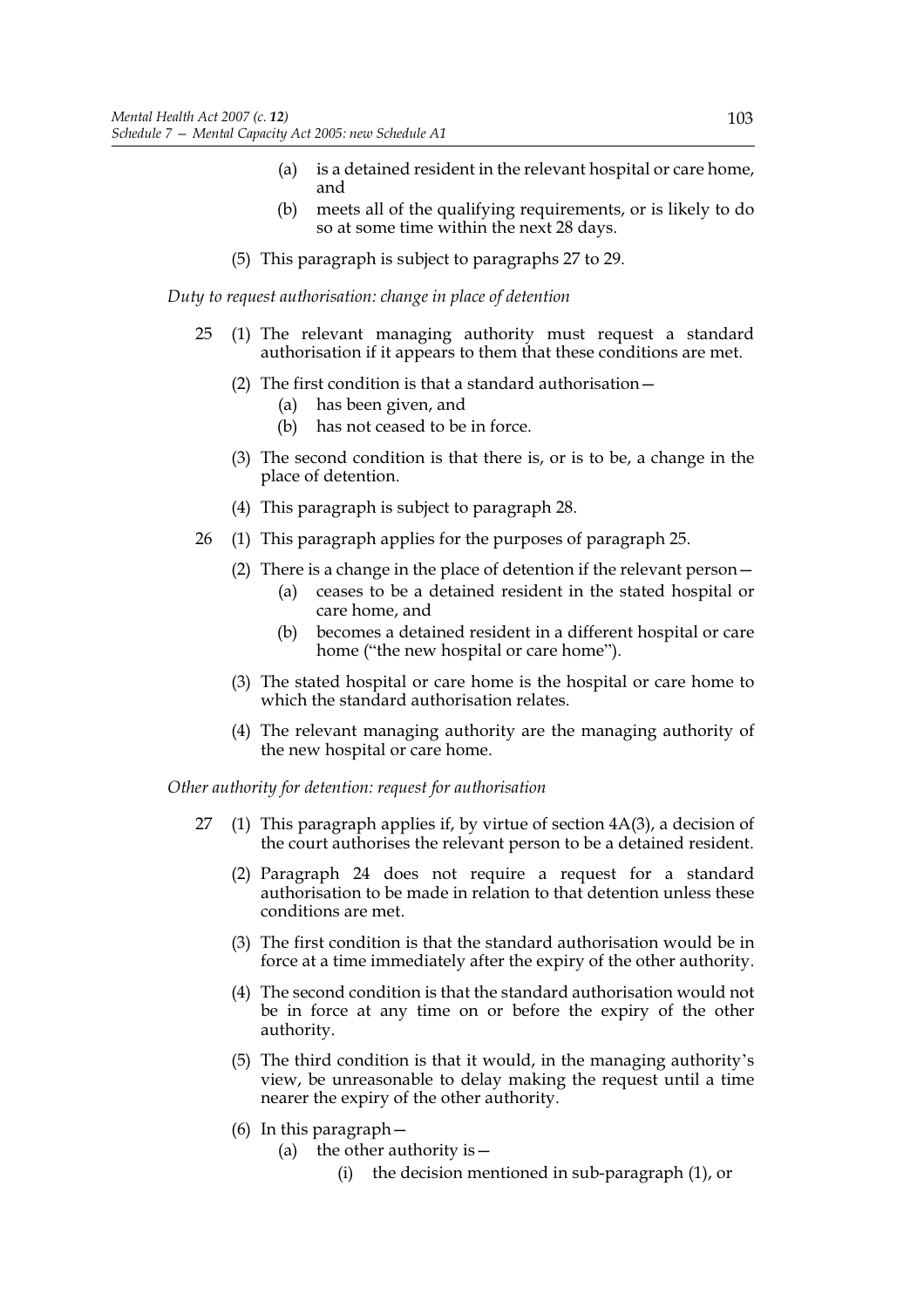- (ii) any further decision of the court which, by virtue of section  $4A(3)$ , authorises, or is expected to authorise, the relevant person to be a detained resident;
- (b) the expiry of the other authority is the time when the other authority is expected to cease to authorise the relevant person to be a detained resident.

*Request refused: no further request unless change of circumstances*

- 28 (1) This paragraph applies if—
	- (a) a managing authority request a standard authorisation under paragraph 24 or 25, and
	- (b) the supervisory body are prohibited by paragraph 50(2) from giving the authorisation.
	- (2) Paragraph 24 or 25 does not require that managing authority to make a new request for a standard authorisation unless it appears to the managing authority that—
		- (a) there has been a change in the relevant person's case, and
		- (b) because of that change, the supervisory body are likely to give a standard authorisation if requested.

*Authorisation given: request for further authorisation*

- 29 (1) This paragraph applies if a standard authorisation—
	- (a) has been given in relation to the detention of the relevant person, and
	- (b) that authorisation ("the existing authorisation") has not ceased to be in force.
	- (2) Paragraph 24 does not require a new request for a standard authorisation ("the new authorisation") to be made unless these conditions are met.
	- (3) The first condition is that the new authorisation would be in force at a time immediately after the expiry of the existing authorisation.
	- (4) The second condition is that the new authorisation would not be in force at any time on or before the expiry of the existing authorisation.
	- (5) The third condition is that it would, in the managing authority's view, be unreasonable to delay making the request until a time nearer the expiry of the existing authorisation.
	- (6) The expiry of the existing authorisation is the time when it is expected to cease to be in force.

*Power to request authorisation*

- 30 (1) This paragraph applies if—
	- (a) a standard authorisation has been given in relation to the detention of the relevant person,
	- (b) that authorisation ("the existing authorisation") has not ceased to be in force,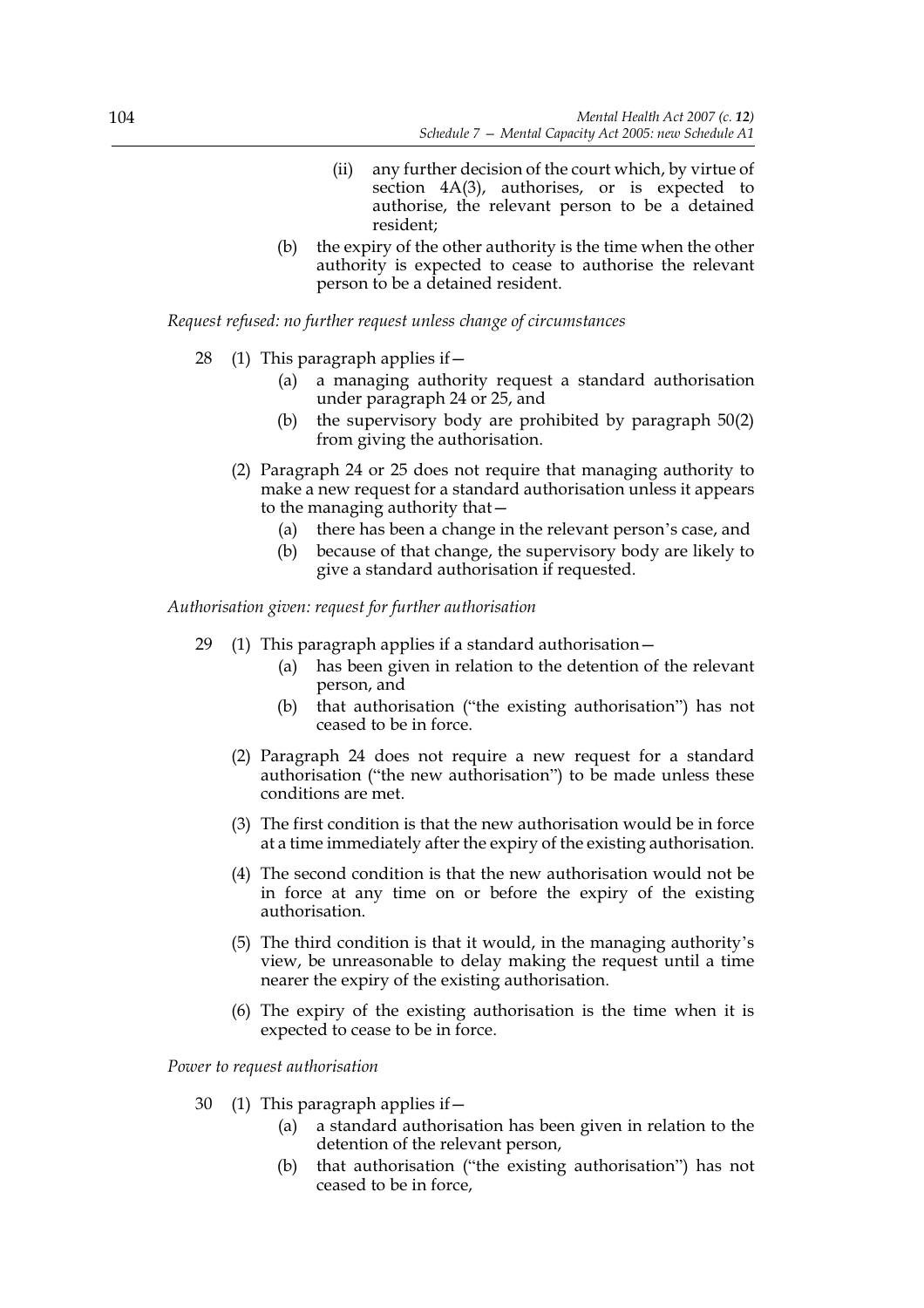- (c) the requirement under paragraph 24 to make a request for a new standard authorisation does not apply, because of paragraph 29, and
- (d) a review of the existing authorisation has been requested, or is being carried out, in accordance with Part 8.
- (2) The managing authority may request a new standard authorisation which would be in force on or before the expiry of the existing authorisation; but only if it would also be in force immediately after that expiry.
- (3) The expiry of the existing authorisation is the time when it is expected to cease to be in force.
- (4) Further provision relating to cases where a request is made under this paragraph can be found in—
	- (a) paragraph 62 (effect of decision about request), and
	- (b) paragraph 124 (effect of request on Part 8 review).

*Information included in request*

31 A request for a standard authorisation must include the information (if any) required by regulations.

*Records of requests*

- 32 (1) The managing authority of a hospital or care home must keep a written record of—
	- (a) each request that they make for a standard authorisation, and
	- (b) the reasons for making each request.
	- (2) A supervisory body must keep a written record of each request for a standard authorisation that is made to them.

*Relevant person must be assessed*

- 33 (1) This paragraph applies if the supervisory body are requested to give a standard authorisation.
	- (2) The supervisory body must secure that all of these assessments are carried out in relation to the relevant person—
		- (a) an age assessment;
		- (b) a mental health assessment;
		- (c) a mental capacity assessment;
		- (d) a best interests assessment;
		- (e) an eligibility assessment;
		- (f) a no refusals assessment.
	- (3) The person who carries out any such assessment is referred to as the assessor.
	- (4) Regulations may be made about the period (or periods) within which assessors must carry out assessments.
	- (5) This paragraph is subject to paragraphs 49 and 133.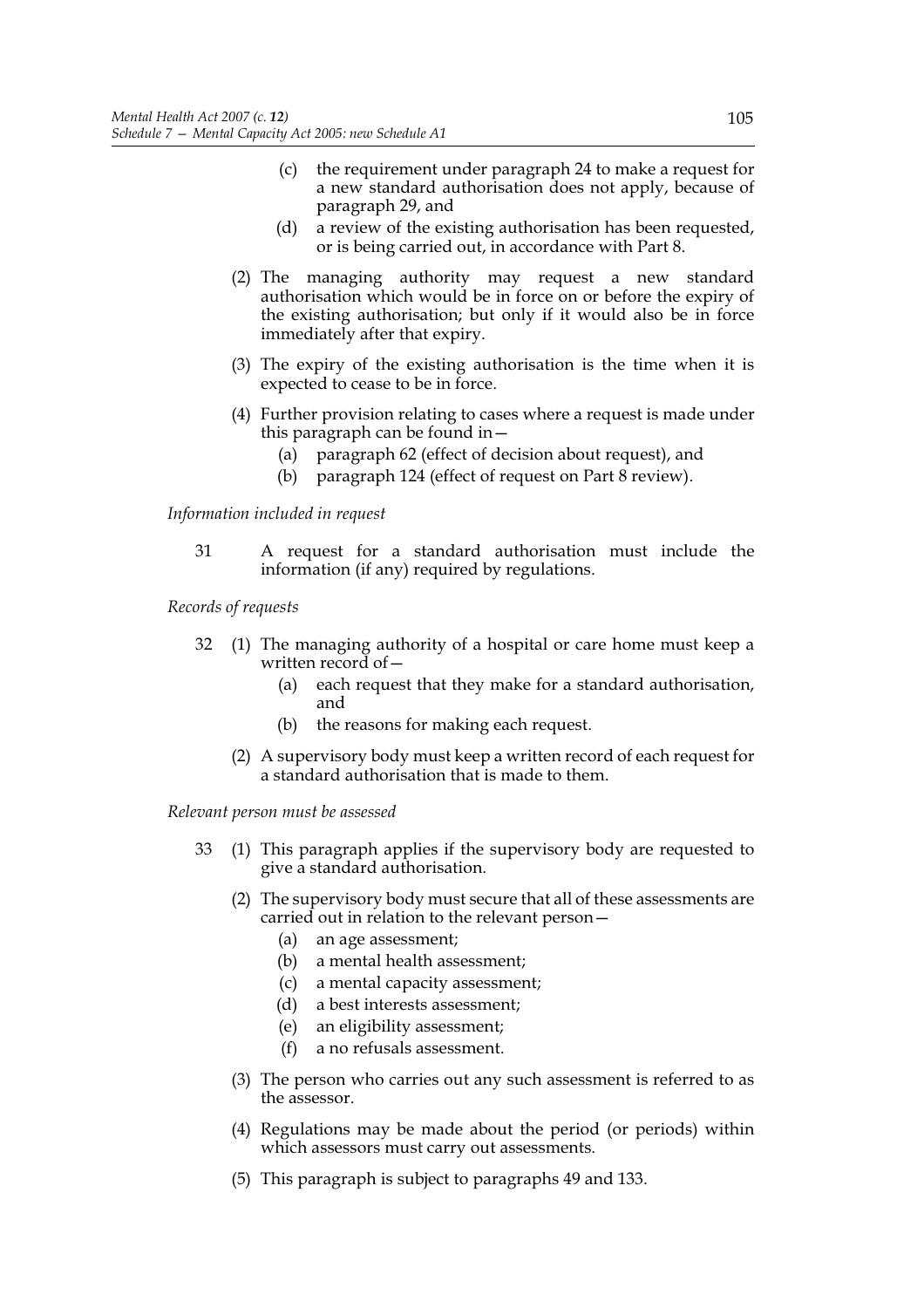*Age assessment*

34 An age assessment is an assessment of whether the relevant person meets the age requirement.

## *Mental health assessment*

- 35 A mental health assessment is an assessment of whether the relevant person meets the mental health requirement.
- 36 When carrying out a mental health assessment, the assessor must also—
	- (a) consider how (if at all) the relevant person's mental health is likely to be affected by his being a detained resident, and
	- (b) notify the best interests assessor of his conclusions.

*Mental capacity assessment*

37 A mental capacity assessment is an assessment of whether the relevant person meets the mental capacity requirement.

*Best interests assessment*

- 38 A best interests assessment is an assessment of whether the relevant person meets the best interests requirement.
- 39 (1) In carrying out a best interests assessment, the assessor must comply with the duties in sub-paragraphs (2) and (3).
	- (2) The assessor must consult the managing authority of the relevant hospital or care home.
	- (3) The assessor must have regard to all of the following—
		- (a) the conclusions which the mental health assessor has notified to the best interests assessor in accordance with paragraph 36(b);
		- (b) any relevant needs assessment;
		- (c) any relevant care plan.
	- (4) A relevant needs assessment is an assessment of the relevant person's needs which—
		- (a) was carried out in connection with the relevant person being accommodated in the relevant hospital or care home, and
		- (b) was carried out by or on behalf of  $-$ 
			- (i) the managing authority of the relevant hospital or care home, or
			- (ii) the supervisory body.
	- (5) A relevant care plan is a care plan which—
		- (a) sets out how the relevant person's needs are to be met whilst he is accommodated in the relevant hospital or care home, and
		- (b) was drawn up by or on behalf of  $-$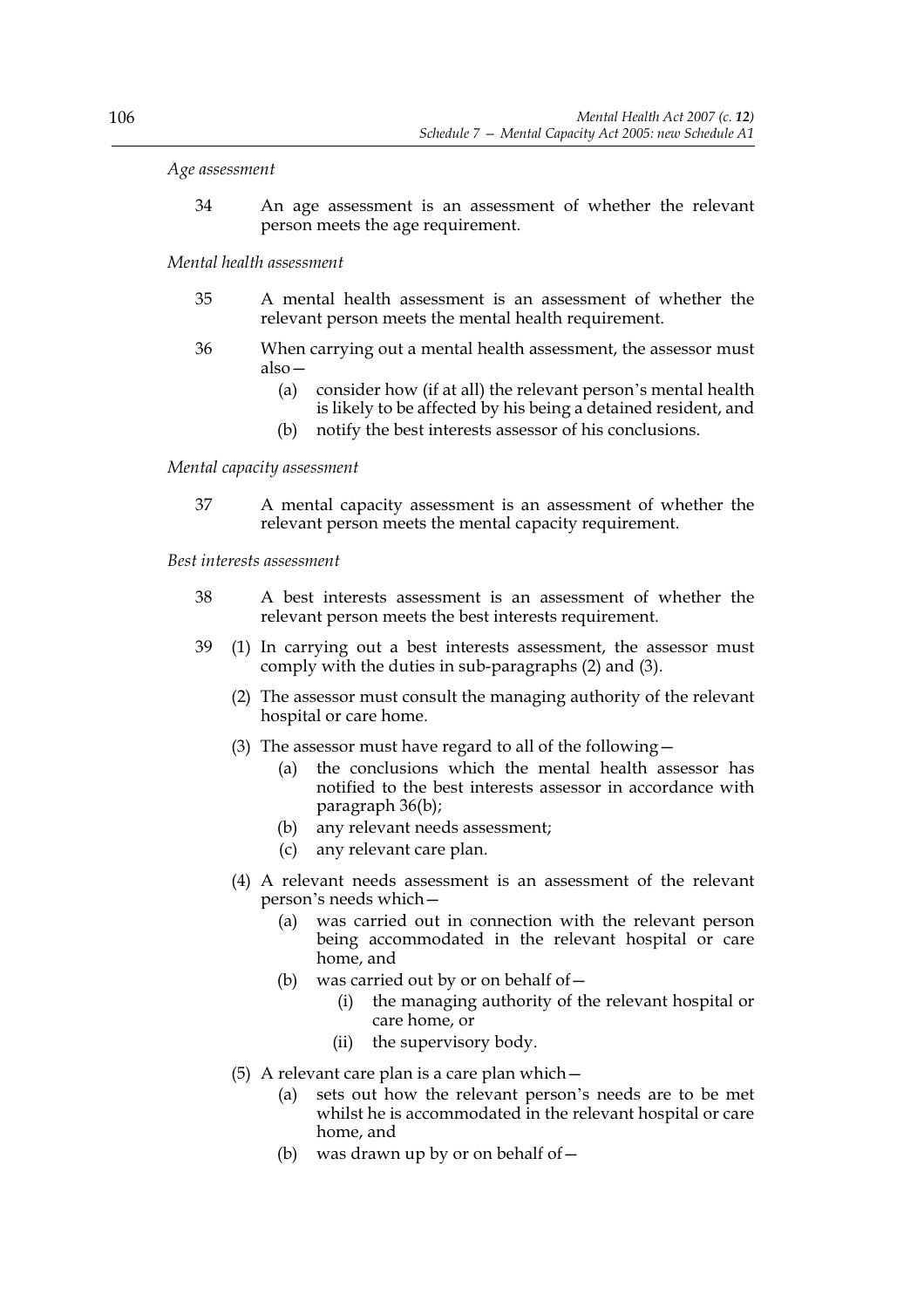- (i) the managing authority of the relevant hospital or care home, or
- (ii) the supervisory body.
- (6) The managing authority must give the assessor a copy of  $-$ 
	- (a) any relevant needs assessment carried out by them or on their behalf, or
	- (b) any relevant care plan drawn up by them or on their behalf.
- (7) The supervisory body must give the assessor a copy of  $-$ 
	- (a) any relevant needs assessment carried out by them or on their behalf, or
	- (b) any relevant care plan drawn up by them or on their behalf.
- (8) The duties in sub-paragraphs (2) and (3) do not affect any other duty to consult or to take the views of others into account.
- 40 (1) This paragraph applies whatever conclusion the best interests assessment comes to.
	- (2) The assessor must state in the best interests assessment the name and address of every interested person whom he has consulted in carrying out the assessment.
- 41 Paragraphs 42 and 43 apply if the best interests assessment comes to the conclusion that the relevant person meets the best interests requirement.
- 42 (1) The assessor must state in the assessment the maximum authorisation period.
	- (2) The maximum authorisation period is the shorter of these periods—
		- (a) the period which, in the assessor's opinion, would be the appropriate maximum period for the relevant person to be a detained resident under the standard authorisation that has been requested;
		- (b) 1 year, or such shorter period as may be prescribed in regulations.
	- (3) Regulations under sub-paragraph  $(2)(b)$ 
		- (a) need not provide for a shorter period to apply in relation to all standard authorisations;
		- (b) may provide for different periods to apply in relation to different kinds of standard authorisations.
	- (4) Before making regulations under sub-paragraph (2)(b) the Secretary of State must consult all of the following—
		- (a) each body required by regulations under paragraph 162 to monitor and report on the operation of this Schedule in relation to England;
		- (b) such other persons as the Secretary of State considers it appropriate to consult.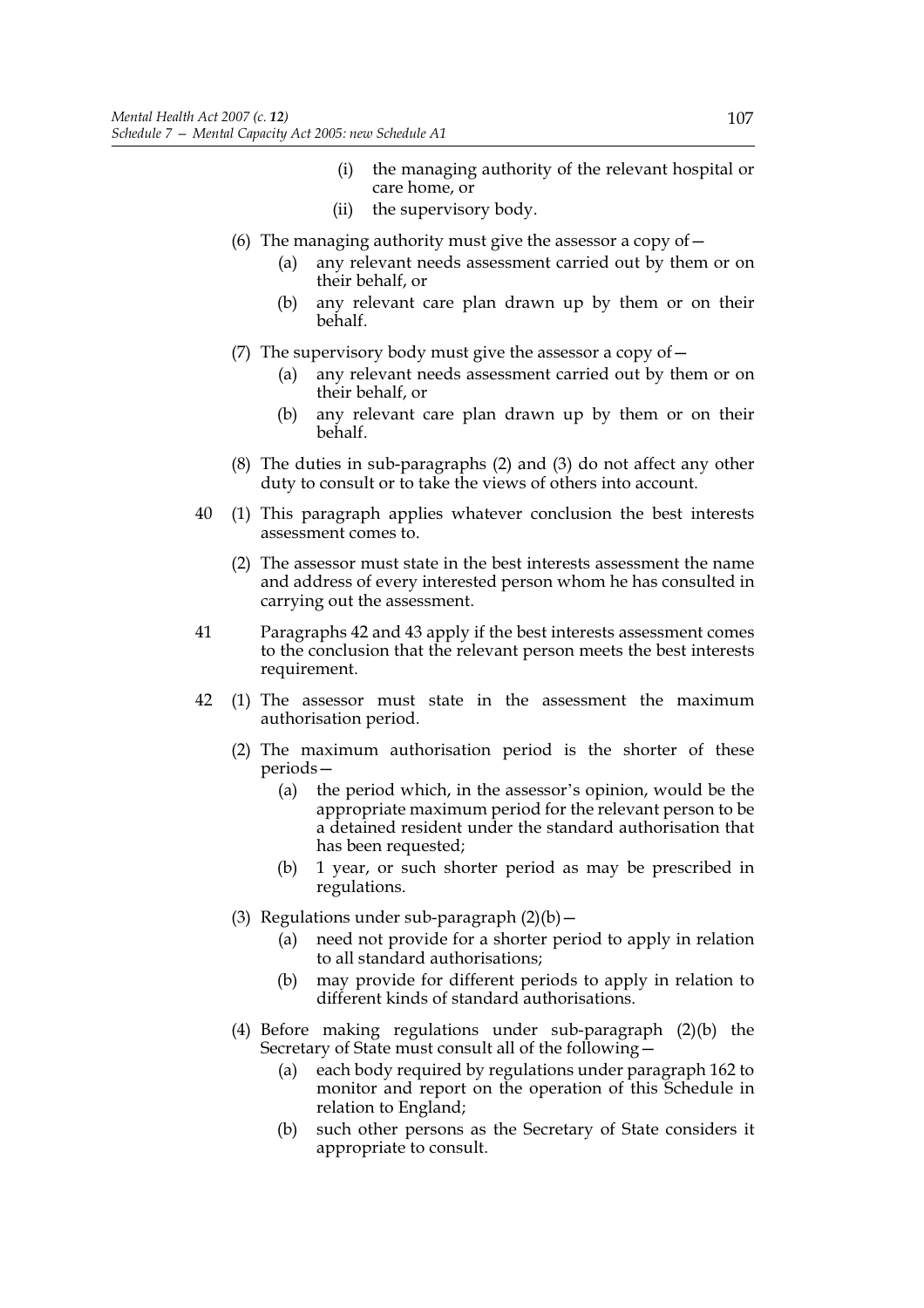- (5) Before making regulations under sub-paragraph (2)(b) the National Assembly for Wales must consult all of the following—
	- (a) each person or body directed under paragraph 163(2) to carry out any function of the Assembly of monitoring and reporting on the operation of this Schedule in relation to Wales;
	- (b) such other persons as the Assembly considers it appropriate to consult.
- 43 The assessor may include in the assessment recommendations about conditions to which the standard authorisation is, or is not, to be subject in accordance with paragraph 53.
- 44 (1) This paragraph applies if the best interests assessment comes to the conclusion that the relevant person does not meet the best interests requirement.
	- (2) If, on the basis of the information taken into account in carrying out the assessment, it appears to the assessor that there is an unauthorised deprivation of liberty, he must include a statement to that effect in the assessment.
	- (3) There is an unauthorised deprivation of liberty if the managing authority of the relevant hospital or care home are already depriving the relevant person of his liberty without authority of the kind mentioned in section 4A.
- 45 The duties with which the best interests assessor must comply are subject to the provision included in appointment regulations under Part 10 (in particular, provision made under paragraph 146).

*Eligibility assessment*

- 46 An eligibility assessment is an assessment of whether the relevant person meets the eligibility requirement.
- 47 (1) Regulations may—
	- (a) require an eligibility assessor to request a best interests assessor to provide relevant eligibility information, and
	- (b) require the best interests assessor, if such a request is made, to provide such relevant eligibility information as he may have.
	- (2) In this paragraph—
		- "best interests assessor" means any person who is carrying out, or has carried out, a best interests assessment in relation to the relevant person;
		- "eligibility assessor" means a person carrying out an eligibility assessment in relation to the relevant person;
		- "relevant eligibility information" is information relevant to assessing whether or not the relevant person is ineligible by virtue of paragraph 5 of Schedule 1A.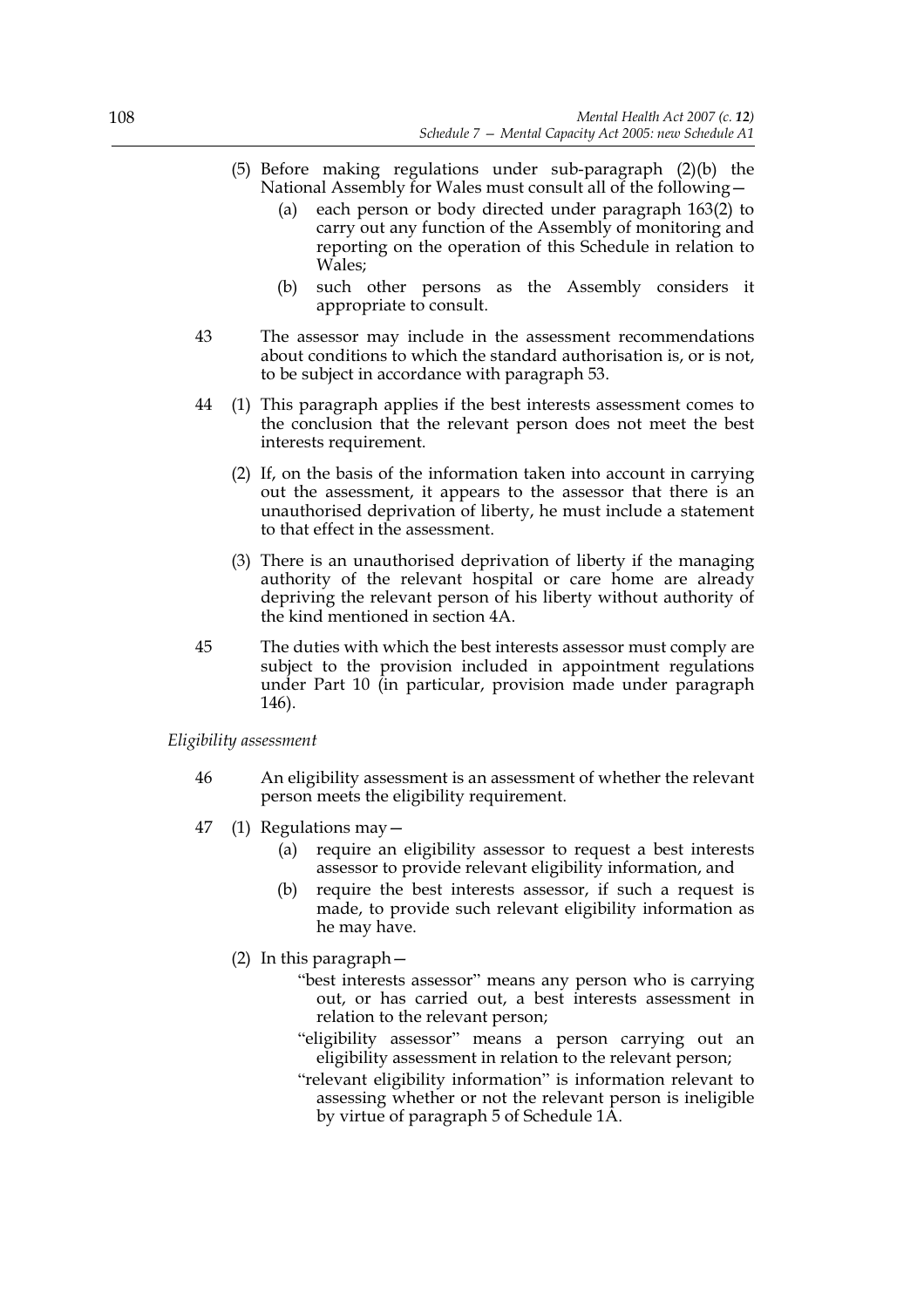#### *No refusals assessment*

48 A no refusals assessment is an assessment of whether the relevant person meets the no refusals requirement.

# *Equivalent assessment already carried out*

- 49 (1) The supervisory body are not required by paragraph 33 to secure that a particular kind of assessment ("the required assessment") is carried out in relation to the relevant person if the following conditions are met.
	- (2) The first condition is that the supervisory body have a written copy of an assessment of the relevant person ("the existing assessment") that has already been carried out.
	- (3) The second condition is that the existing assessment complies with all requirements under this Schedule with which the required assessment would have to comply (if it were carried out).
	- (4) The third condition is that the existing assessment was carried out within the previous 12 months; but this condition need not be met if the required assessment is an age assessment.
	- (5) The fourth condition is that the supervisory body are satisfied that there is no reason why the existing assessment may no longer be accurate.
	- (6) If the required assessment is a best interests assessment, in satisfying themselves as mentioned in sub-paragraph (5), the supervisory body must take into account any information given, or submissions made, by—
		- (a) the relevant person's representative,
		- (b) any section 39C IMCA, or
		- (c) any section 39D IMCA.
	- (7) It does not matter whether the existing assessment was carried out in connection with a request for a standard authorisation or for some other purpose.
	- (8) If, because of this paragraph, the supervisory body are not required by paragraph 33 to secure that the required assessment is carried out, the existing assessment is to be treated for the purposes of this Schedule—
		- (a) as an assessment of the same kind as the required assessment, and
		- (b) as having been carried out under paragraph 33 in connection with the request for the standard authorisation.

*Duty to give authorisation*

- 50 (1) The supervisory body must give a standard authorisation if  $-$ 
	- (a) all assessments are positive, and
	- (b) the supervisory body have written copies of all those assessments.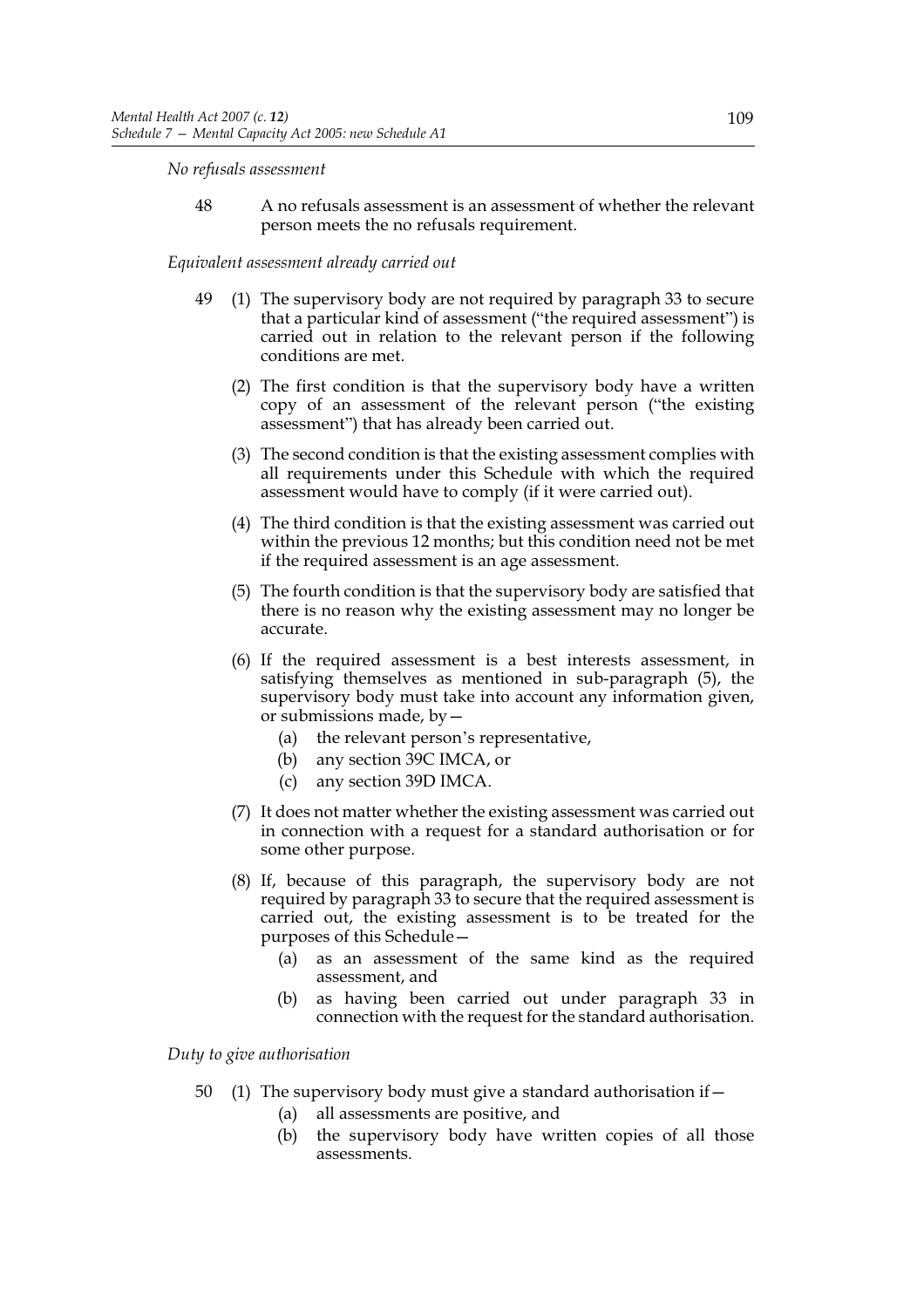- (2) The supervisory body must not give a standard authorisation except in accordance with sub-paragraph (1).
- (3) All assessments are positive if each assessment carried out under paragraph 33 has come to the conclusion that the relevant person meets the qualifying requirement to which the assessment relates.

### *Terms of authorisation*

- 51 (1) If the supervisory body are required to give a standard authorisation, they must decide the period during which the authorisation is to be in force.
	- (2) That period must not exceed the maximum authorisation period stated in the best interests assessment.
- 52 A standard authorisation may provide for the authorisation to come into force at a time after it is given.
- 53 (1) A standard authorisation may be given subject to conditions.
	- (2) Before deciding whether to give the authorisation subject to conditions, the supervisory body must have regard to any recommendations in the best interests assessment about such conditions.
	- (3) The managing authority of the relevant hospital or care home must ensure that any conditions are complied with.

## *Form of authorisation*

- 54 A standard authorisation must be in writing.
- 55 (1) A standard authorisation must state the following things—
	- (a) the name of the relevant person;
	- (b) the name of the relevant hospital or care home;
	- (c) the period during which the authorisation is to be in force;
	- (d) the purpose for which the authorisation is given;
	- (e) any conditions subject to which the authorisation is given;
	- (f) the reason why each qualifying requirement is met.
	- (2) The statement of the reason why the eligibility requirement is met must be framed by reference to the cases in the table in paragraph 2 of Schedule 1A.
- 56 (1) If the name of the relevant hospital or care home changes, the standard authorisation is to be read as if it stated the current name of the hospital or care home.
	- (2) But sub-paragraph (1) is subject to any provision relating to the change of name which is made in any enactment or in any instrument made under an enactment.

## *Duty to give information about decision*

- 57 (1) This paragraph applies if—
	- (a) a request is made for a standard authorisation, and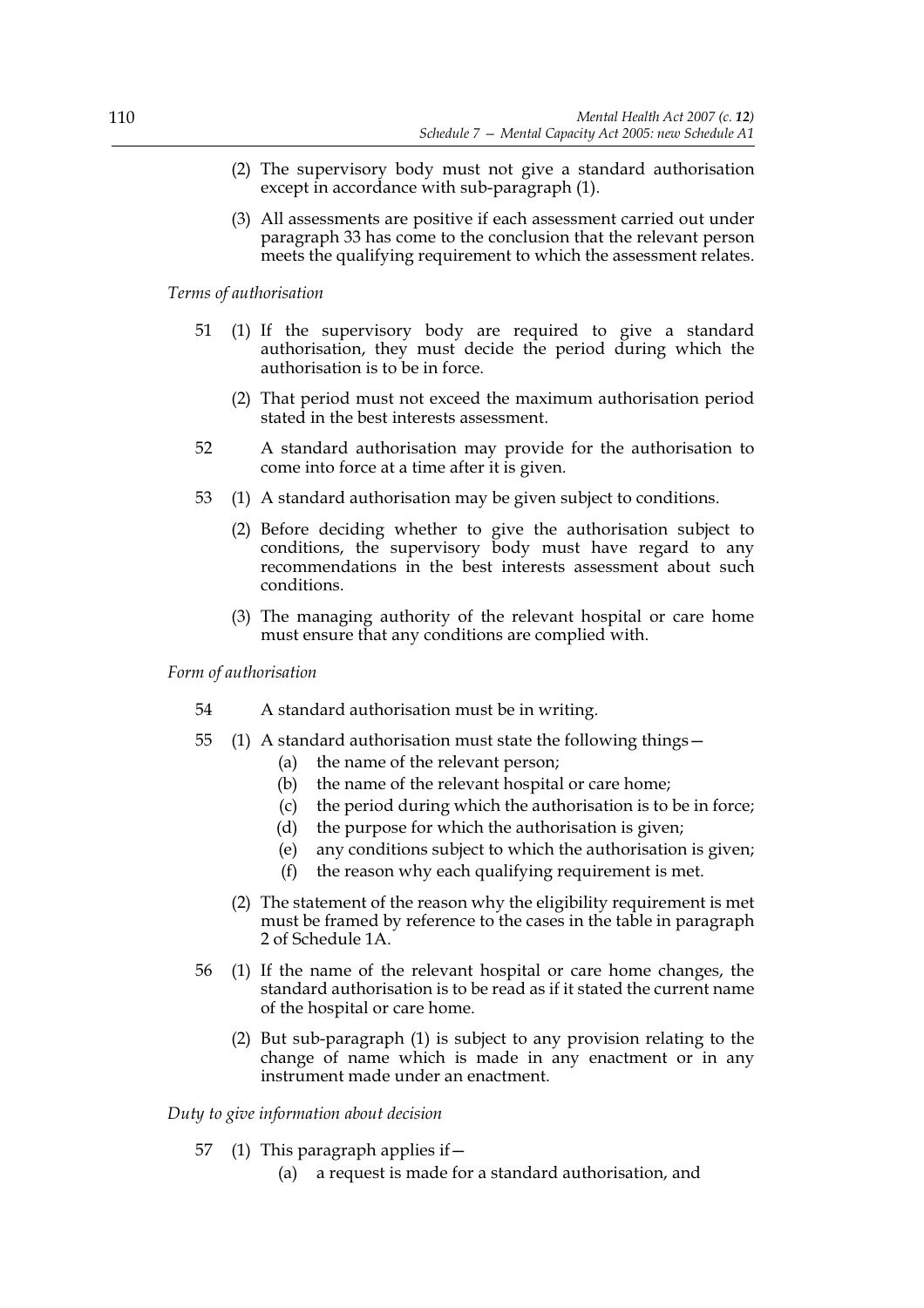- (b) the supervisory body are required by paragraph 50(1) to give the standard authorisation.
- (2) The supervisory body must give a copy of the authorisation to each of the following—
	- (a) the relevant person's representative;
	- (b) the managing authority of the relevant hospital or care home;
	- (c) the relevant person;
	- (d) any section 39A IMCA;
	- (e) every interested person consulted by the best interests assessor.
- (3) The supervisory body must comply with this paragraph as soon as practicable after they give the standard authorisation.
- 58 (1) This paragraph applies if—
	- (a) a request is made for a standard authorisation, and
	- (b) the supervisory body are prohibited by paragraph 50(2) from giving the standard authorisation.
	- (2) The supervisory body must give notice, stating that they are prohibited from giving the authorisation, to each of the following—
		- (a) the managing authority of the relevant hospital or care home;
		- (b) the relevant person;
		- (c) any section 39A IMCA;
		- (d) every interested person consulted by the best interests assessor.
	- (3) The supervisory body must comply with this paragraph as soon as practicable after it becomes apparent to them that they are prohibited from giving the authorisation.

*Duty to give information about effect of authorisation*

- 59 (1) This paragraph applies if a standard authorisation is given.
	- (2) The managing authority of the relevant hospital or care home must take such steps as are practicable to ensure that the relevant person understands all of the following—
		- (a) the effect of the authorisation;
		- (b) the right to make an application to the court to exercise its jurisdiction under section 21A;
		- (c) the right under Part 8 to request a review;
		- (d) the right to have a section 39D IMCA appointed;
		- (e) how to have a section 39D IMCA appointed.
	- (3) Those steps must be taken as soon as is practicable after the authorisation is given.
	- (4) Those steps must include the giving of appropriate information both orally and in writing.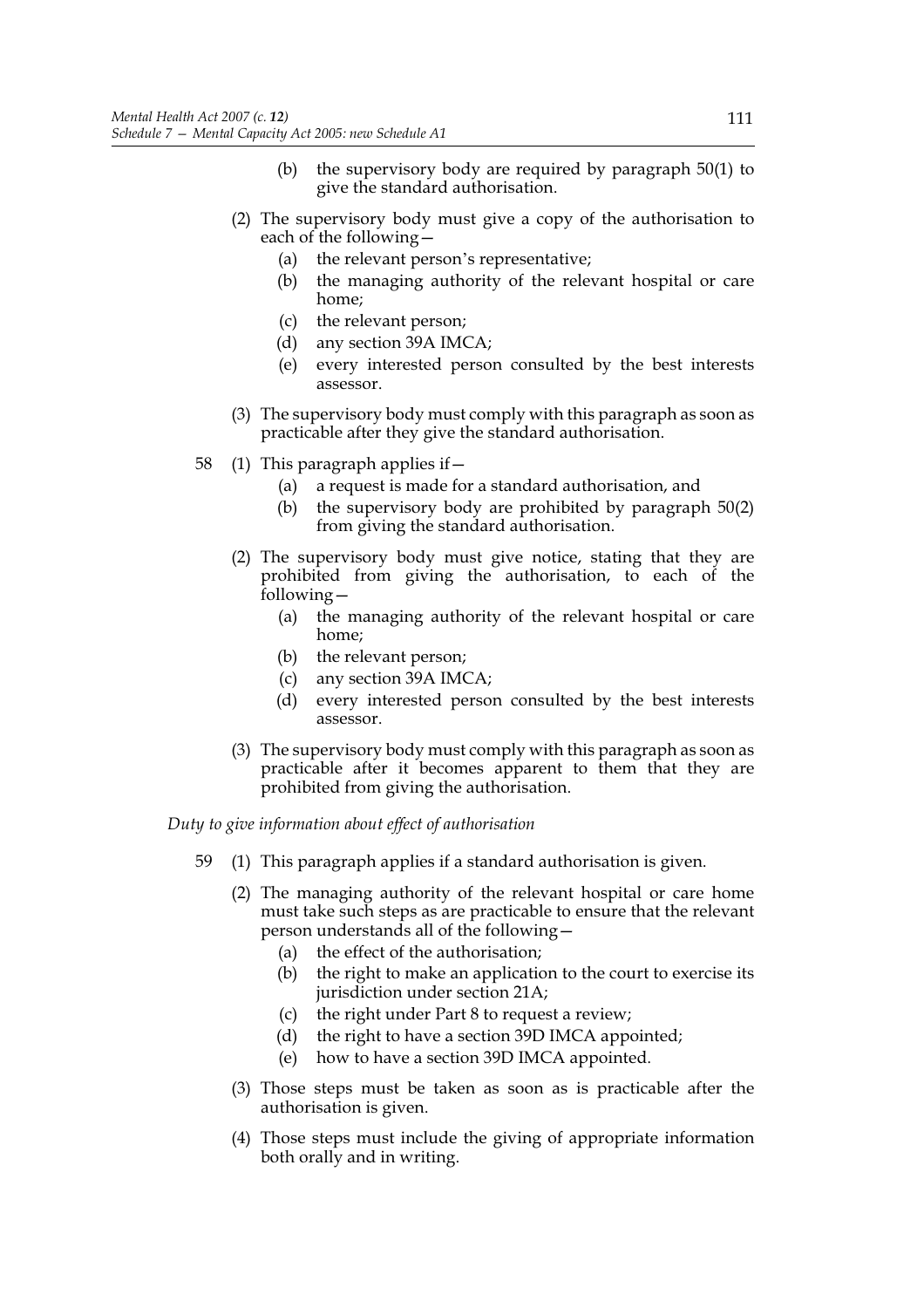- (5) Any written information given to the relevant person must also be given by the managing authority to the relevant person's representative.
- (6) They must give the information to the representative as soon as is practicable after it is given to the relevant person.
- (7) Sub-paragraph (8) applies if the managing authority is notified that a section 39D IMCA has been appointed.
- (8) As soon as is practicable after being notified, the managing authority must give the section 39D IMCA a copy of the written information given in accordance with sub-paragraph (4).

*Records of authorisations*

- 60 A supervisory body must keep a written record of all of the following information—
	- (a) the standard authorisations that they have given;
	- (b) the requests for standard authorisations in response to which they have not given an authorisation;
	- (c) in relation to each standard authorisation given: the matters stated in the authorisation in accordance with paragraph 55.

*Variation of an authorisation*

- 61 (1) A standard authorisation may not be varied except in accordance with Part 7 or 8.
	- (2) This paragraph does not affect the powers of the Court of Protection or of any other court.

*Effect of decision about request made under paragraph 25 or 30*

- 62 (1) This paragraph applies where the managing authority request a new standard authorisation under either of the following—
	- (a) paragraph 25 (change in place of detention);
	- (b) paragraph 30 (existing authorisation subject to review).
	- (2) If the supervisory body are required by paragraph 50(1) to give the new authorisation, the existing authorisation terminates at the time when the new authorisation comes into force.
	- (3) If the supervisory body are prohibited by paragraph 50(2) from giving the new authorisation, there is no effect on the existing authorisation's continuation in force.

*When an authorisation is in force*

- 63 (1) A standard authorisation comes into force when it is given.
	- (2) But if the authorisation provides for it to come into force at a later time, it comes into force at that time.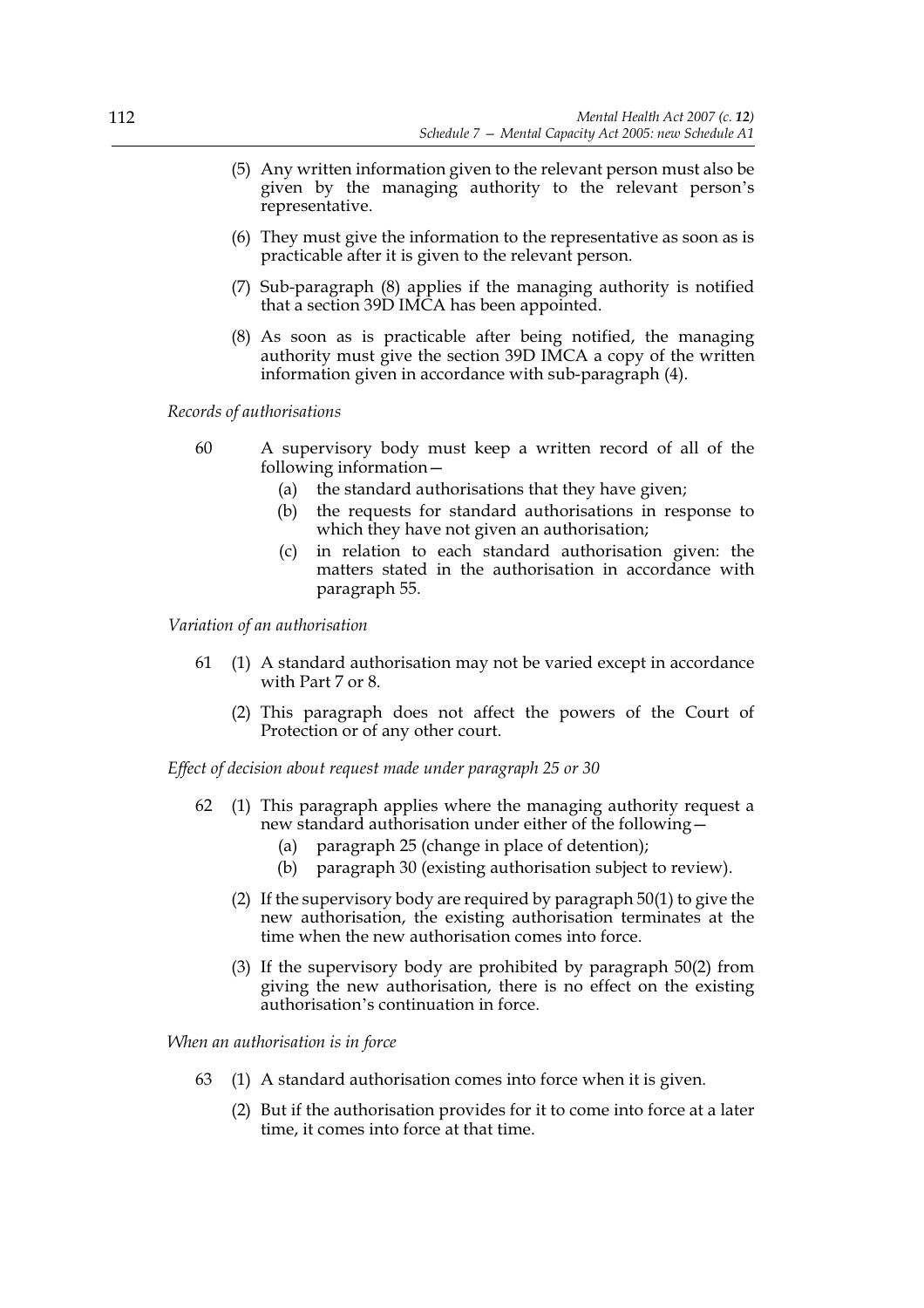- 64 (1) A standard authorisation ceases to be in force at the end of the period stated in the authorisation in accordance with paragraph  $55(1)(c)$ .
	- (2) But if the authorisation terminates before then in accordance with paragraph 62(2) or any other provision of this Schedule, it ceases to be in force when the termination takes effect.
	- (3) This paragraph does not affect the powers of the Court of Protection or of any other court.
- 65 (1) This paragraph applies if a standard authorisation ceases to be in force.
	- (2) The supervisory body must give notice that the authorisation has ceased to be in force.
	- (3) The supervisory body must give that notice to all of the following—
		- (a) the managing authority of the relevant hospital or care home;
		- (b) the relevant person;
		- (c) the relevant person's representative;
		- (d) every interested person consulted by the best interests assessor.
	- (4) The supervisory body must give that notice as soon as practicable after the authorisation ceases to be in force.

*When a request for a standard authorisation is "disposed of"*

- 66 A request for a standard authorisation is to be regarded for the purposes of this Schedule as disposed of if the supervisory body have given—
	- (a) a copy of the authorisation in accordance with paragraph 57, or
	- (b) notice in accordance with paragraph 58.

*Right of third party to require consideration of whether authorisation needed*

- 67 For the purposes of paragraphs 68 to 73 there is an unauthorised deprivation of liberty if—
	- (a) a person is already a detained resident in a hospital or care home, and
	- (b) the detention of the person is not authorised as mentioned in section 4A.
- 68 (1) If the following conditions are met, an eligible person may request the supervisory body to decide whether or not there is an unauthorised deprivation of liberty.
	- (2) The first condition is that the eligible person has notified the managing authority of the relevant hospital or care home that it appears to the eligible person that there is an unauthorised deprivation of liberty.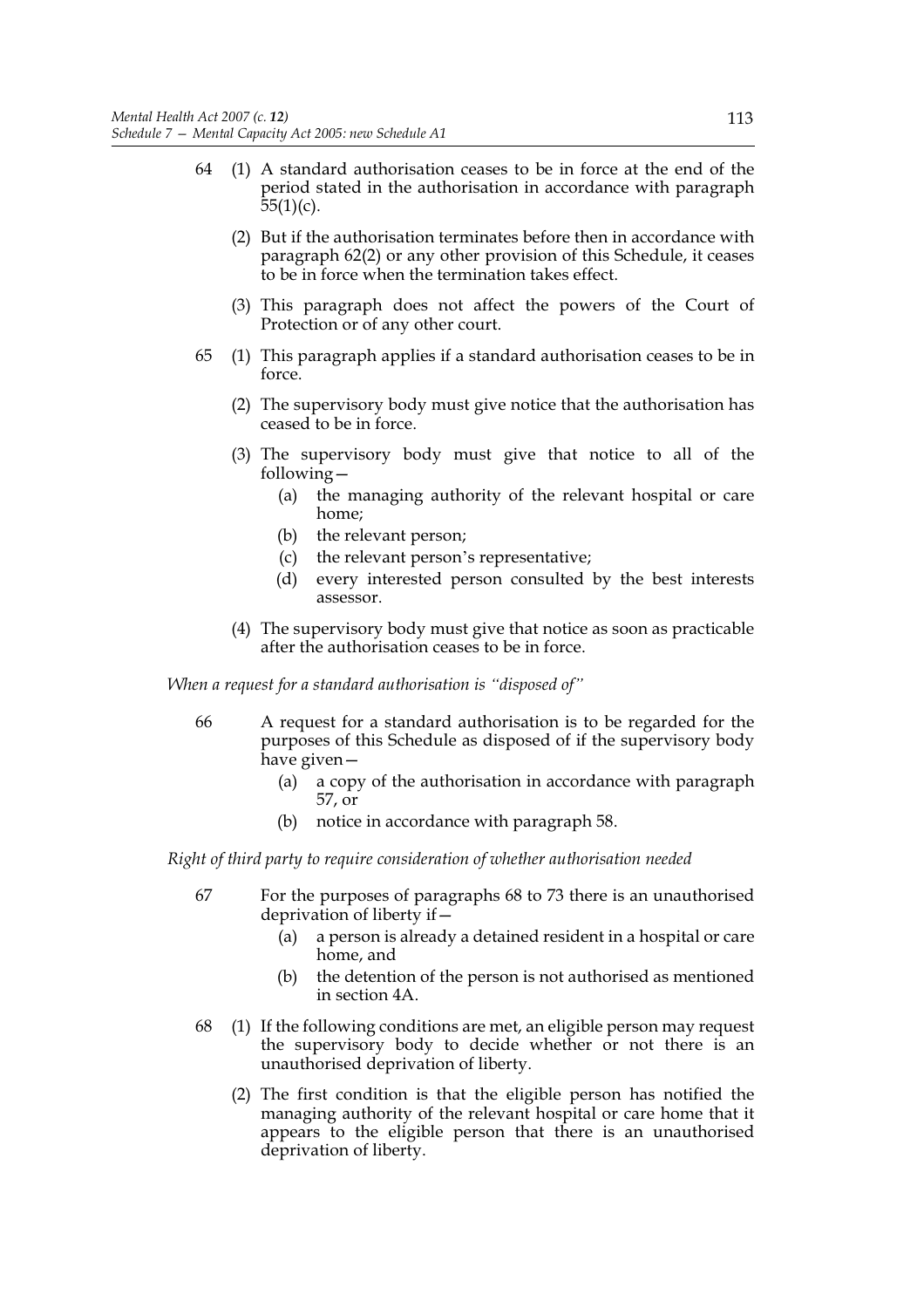- (3) The second condition is that the eligible person has asked the managing authority to request a standard authorisation in relation to the detention of the relevant person.
- (4) The third condition is that the managing authority has not requested a standard authorisation within a reasonable period after the eligible person asks it to do so.
- (5) In this paragraph "eligible person" means any person other than the managing authority of the relevant hospital or care home.
- 69 (1) This paragraph applies if an eligible person requests the supervisory body to decide whether or not there is an unauthorised deprivation of liberty.
	- (2) The supervisory body must select and appoint a person to carry out an assessment of whether or not the relevant person is a detained resident.
	- (3) But the supervisory body need not select and appoint a person to carry out such an assessment in either of these cases.
	- (4) The first case is where it appears to the supervisory body that the request by the eligible person is frivolous or vexatious.
	- (5) The second case is where it appears to the supervisory body that—
		- (a) the question of whether or not there is an unauthorised deprivation of liberty has already been decided, and
		- (b) since that decision, there has been no change of circumstances which would merit the question being decided again.
	- (6) The supervisory body must not select and appoint a person to carry out an assessment under this paragraph unless it appears to the supervisory body that the person would be—
		- (a) suitable to carry out a best interests assessment (if one were obtained in connection with a request for a standard authorisation relating to the relevant person), and
		- (b) eligible to carry out such a best interests assessment.
	- (7) The supervisory body must notify the persons specified in subparagraph (8)—
		- (a) that the supervisory body have been requested to decide whether or not there is an unauthorised deprivation of liberty;
		- (b) of their decision whether or not to select and appoint a person to carry out an assessment under this paragraph;
		- (c) if their decision is to select and appoint a person, of the person appointed.
	- (8) The persons referred to in sub-paragraph  $(7)$  are  $-$ 
		- (a) the eligible person who made the request under paragraph 68;
		- (b) the person to whom the request relates;
		- (c) the managing authority of the relevant hospital or care home;
		- (d) any section 39A IMCA.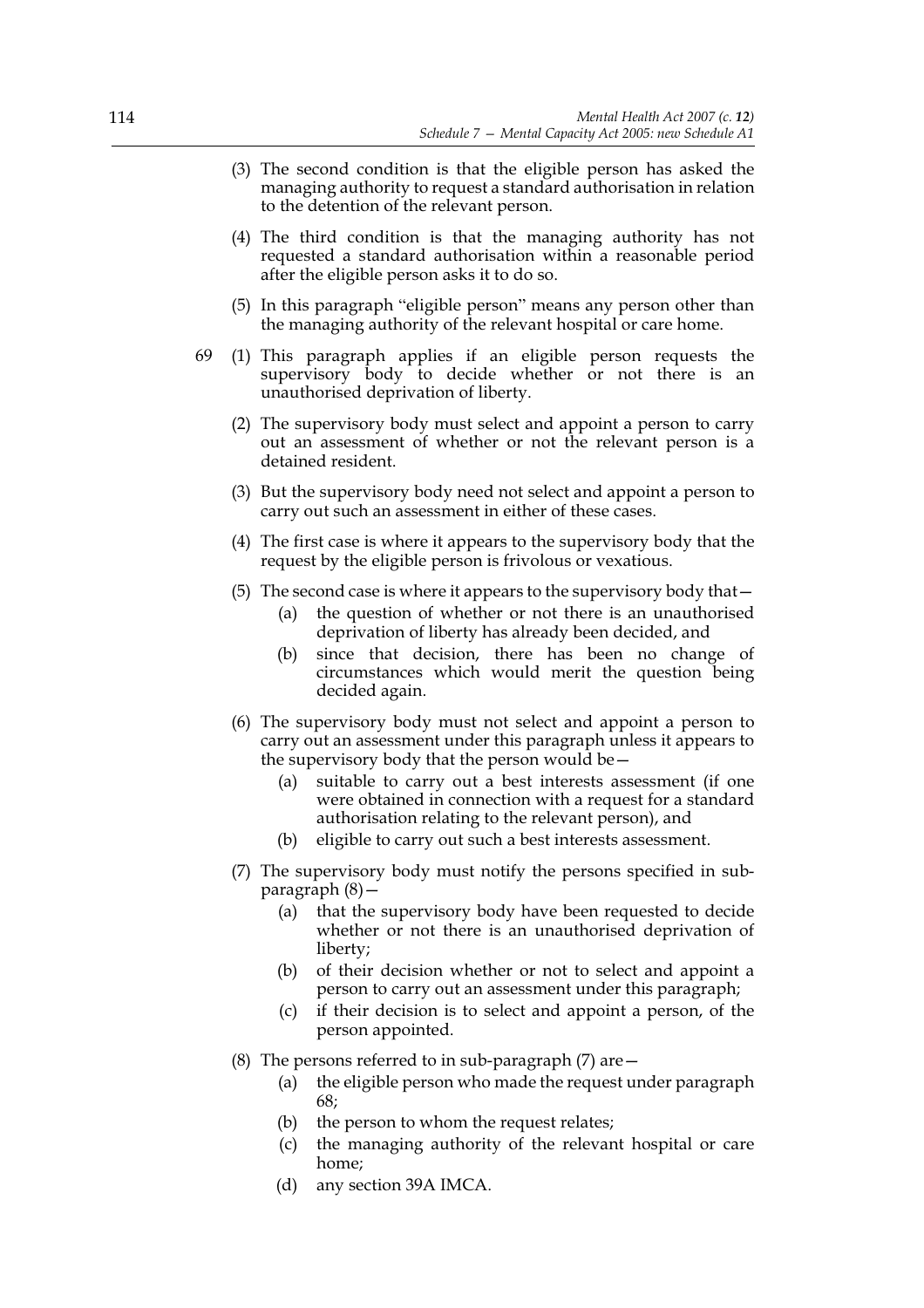- 70 (1) Regulations may be made about the period within which an assessment under paragraph 69 must be carried out.
	- (2) Regulations made under paragraph 129(3) apply in relation to the selection and appointment of a person under paragraph 69 as they apply to the selection of a person under paragraph 129 to carry out a best interests assessment.
	- (3) The following provisions apply to an assessment under paragraph 69 as they apply to an assessment carried out in connection with a request for a standard authorisation—
		- (a) paragraph 131 (examination and copying of records);
		- (b) paragraph 132 (representations);
		- (c) paragraphs 134 and 135(1) and (2) (duty to keep records and give copies).
	- (4) The copies of the assessment which the supervisory body are required to give under paragraph 135(2) must be given as soon as practicable after the supervisory body are themselves given a copy of the assessment.
- 71 (1) This paragraph applies if—
	- (a) the supervisory body obtain an assessment under paragraph 69,
	- (b) the assessment comes to the conclusion that the relevant person is a detained resident, and
	- (c) it appears to the supervisory body that the detention of the person is not authorised as mentioned in section 4A.
	- (2) This Schedule (including Part 5) applies as if the managing authority of the relevant hospital or care home had, in accordance with Part 4, requested the supervisory body to give a standard authorisation in relation to the relevant person.
	- (3) The managing authority of the relevant hospital or care home must supply the supervisory body with the information (if any) which the managing authority would, by virtue of paragraph 31, have had to include in a request for a standard authorisation.
	- (4) The supervisory body must notify the persons specified in paragraph 69(8)—
		- (a) of the outcome of the assessment obtained under paragraph 69, and
		- (b) that this Schedule applies as mentioned in sub-paragraph  $(2).$
- 72 (1) This paragraph applies if—
	- (a) the supervisory body obtain an assessment under paragraph 69, and
	- (b) the assessment comes to the conclusion that the relevant person is not a detained resident.
	- (2) The supervisory body must notify the persons specified in paragraph 69(8) of the outcome of the assessment.
- 73 (1) This paragraph applies if—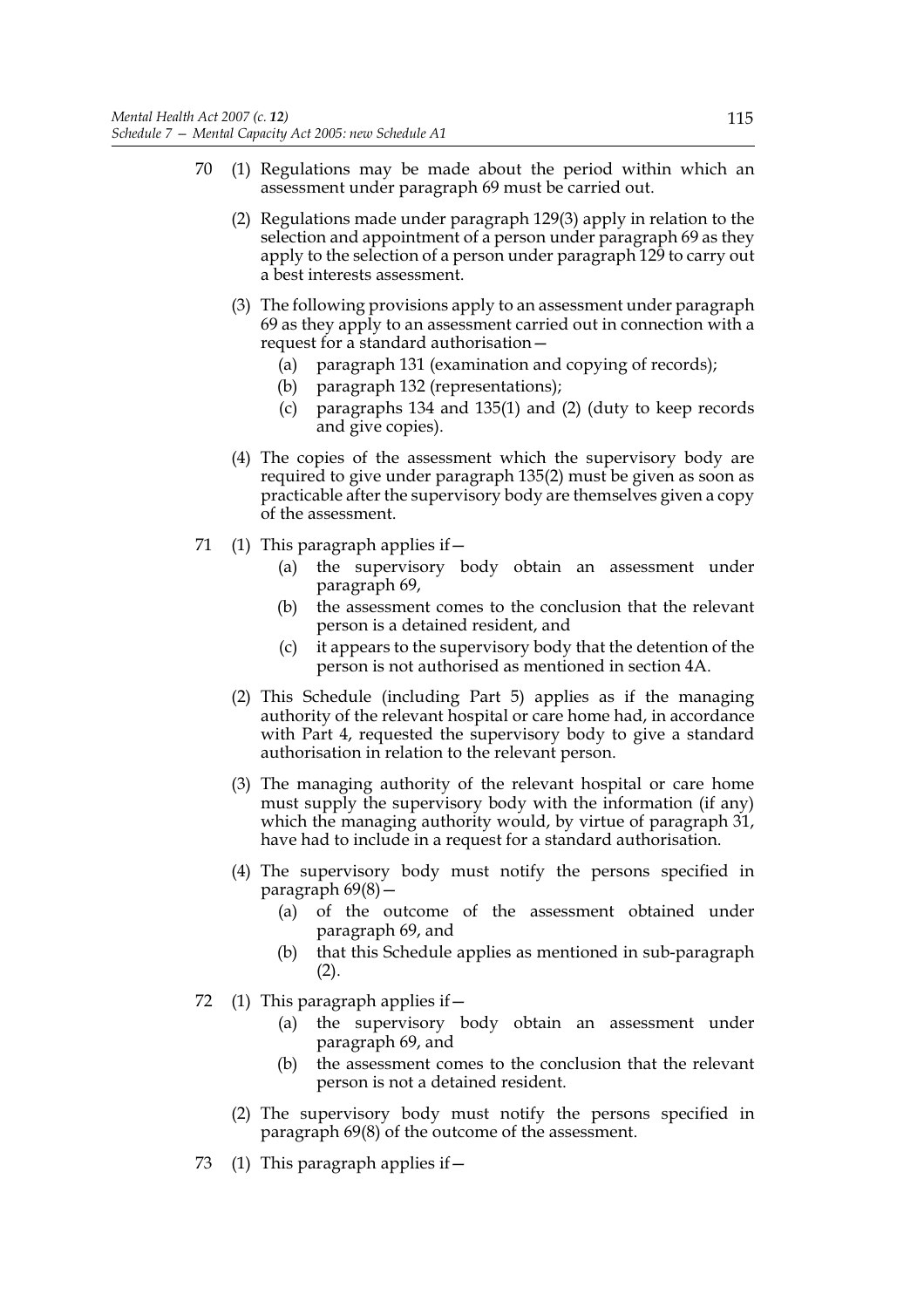- (a) the supervisory body obtain an assessment under paragraph 69,
- (b) the assessment comes to the conclusion that the relevant person is a detained resident, and
- (c) it appears to the supervisory body that the detention of the person is authorised as mentioned in section 4A.
- (2) The supervisory body must notify the persons specified in paragraph 69(8)—
	- (a) of the outcome of the assessment, and
	- (b) that it appears to the supervisory body that the detention is authorised.

#### PART 5

#### URGENT AUTHORISATIONS

*Managing authority to give authorisation*

- 74 Only the managing authority of the relevant hospital or care home may give an urgent authorisation.
- 75 The managing authority may give an urgent authorisation only if they are required to do so by paragraph 76 (as read with paragraph 77).

*Duty to give authorisation*

- 76 (1) The managing authority must give an urgent authorisation in either of the following cases.
	- (2) The first case is where—
		- (a) the managing authority are required to make a request under paragraph 24 or 25 for a standard authorisation, and
		- (b) they believe that the need for the relevant person to be a detained resident is so urgent that it is appropriate for the detention to begin before they make the request.
	- (3) The second case is where—
		- (a) the managing authority have made a request under paragraph 24 or 25 for a standard authorisation, and
		- (b) they believe that the need for the relevant person to be a detained resident is so urgent that it is appropriate for the detention to begin before the request is disposed of.
	- (4) References in this paragraph to the detention of the relevant person are references to the detention to which paragraph 24 or 25 relates.
	- (5) This paragraph is subject to paragraph 77.
- 77 (1) This paragraph applies where the managing authority have given an urgent authorisation ("the original authorisation") in connection with a case where a person is, or is to be, a detained resident ("the existing detention").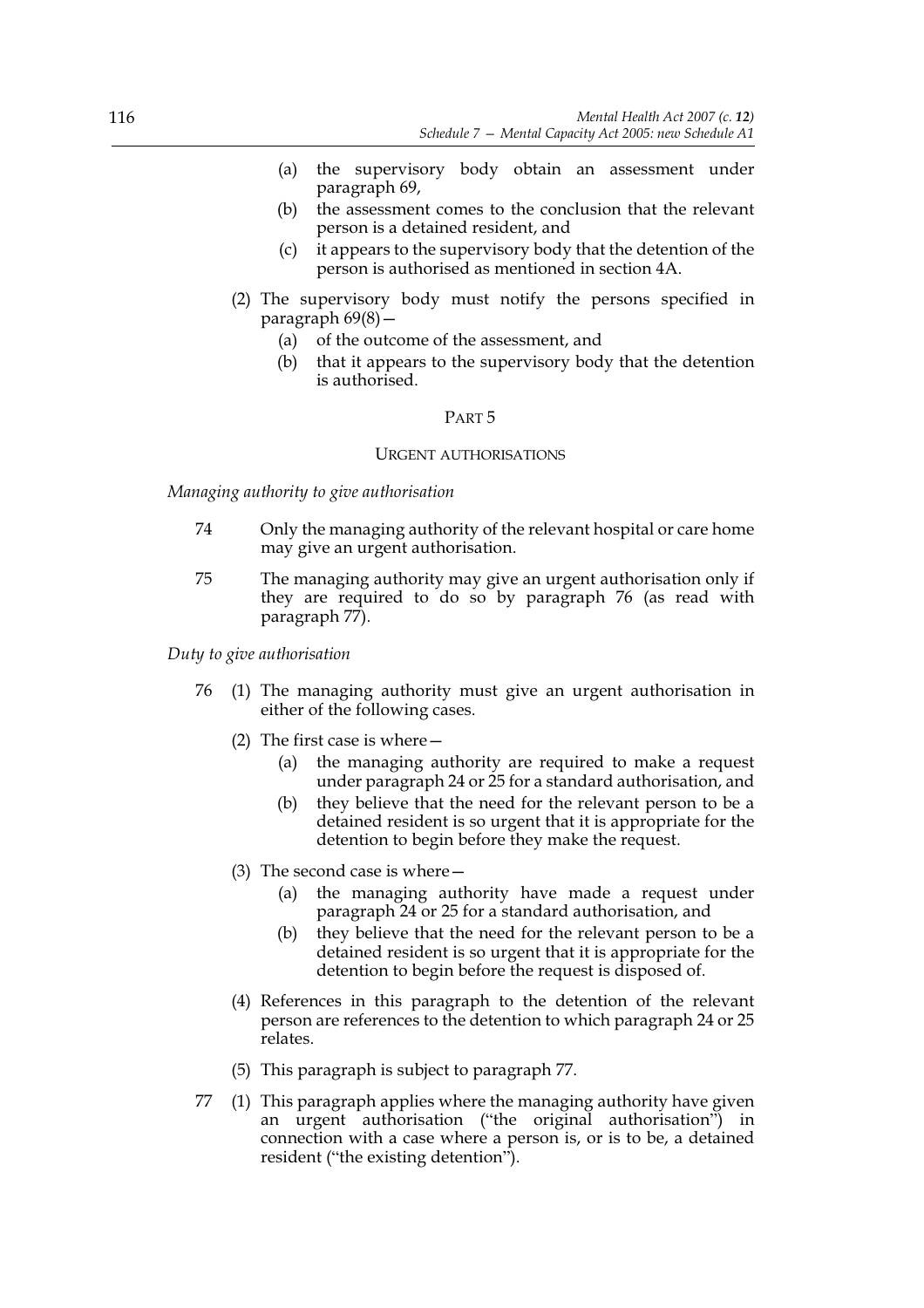- (2) No new urgent authorisation is to be given under paragraph 76 in connection with the existing detention.
- (3) But the managing authority may request the supervisory body to extend the duration of the original authorisation.
- (4) Only one request under sub-paragraph (3) may be made in relation to the original authorisation.
- (5) Paragraphs 84 to 86 apply to any request made under subparagraph (3).

#### *Terms of authorisation*

- 78 (1) If the managing authority decide to give an urgent authorisation, they must decide the period during which the authorisation is to be in force.
	- (2) That period must not exceed 7 days.

## *Form of authorisation*

- 79 An urgent authorisation must be in writing.
- 80 An urgent authorisation must state the following things—
	- (a) the name of the relevant person;
	- (b) the name of the relevant hospital or care home;
	- (c) the period during which the authorisation is to be in force;
	- (d) the purpose for which the authorisation is given.
- 81 (1) If the name of the relevant hospital or care home changes, the urgent authorisation is to be read as if it stated the current name of the hospital or care home.
	- (2) But sub-paragraph (1) is subject to any provision relating to the change of name which is made in any enactment or in any instrument made under an enactment.

#### *Duty to keep records and give copies*

- 82 (1) This paragraph applies if an urgent authorisation is given.
	- (2) The managing authority must keep a written record of why they have given the urgent authorisation.
	- (3) As soon as practicable after giving the authorisation, the managing authority must give a copy of the authorisation to all of the following—
		- (a) the relevant person;
		- (b) any section 39A IMCA.

# *Duty to give information about authorisation*

83 (1) This paragraph applies if an urgent authorisation is given.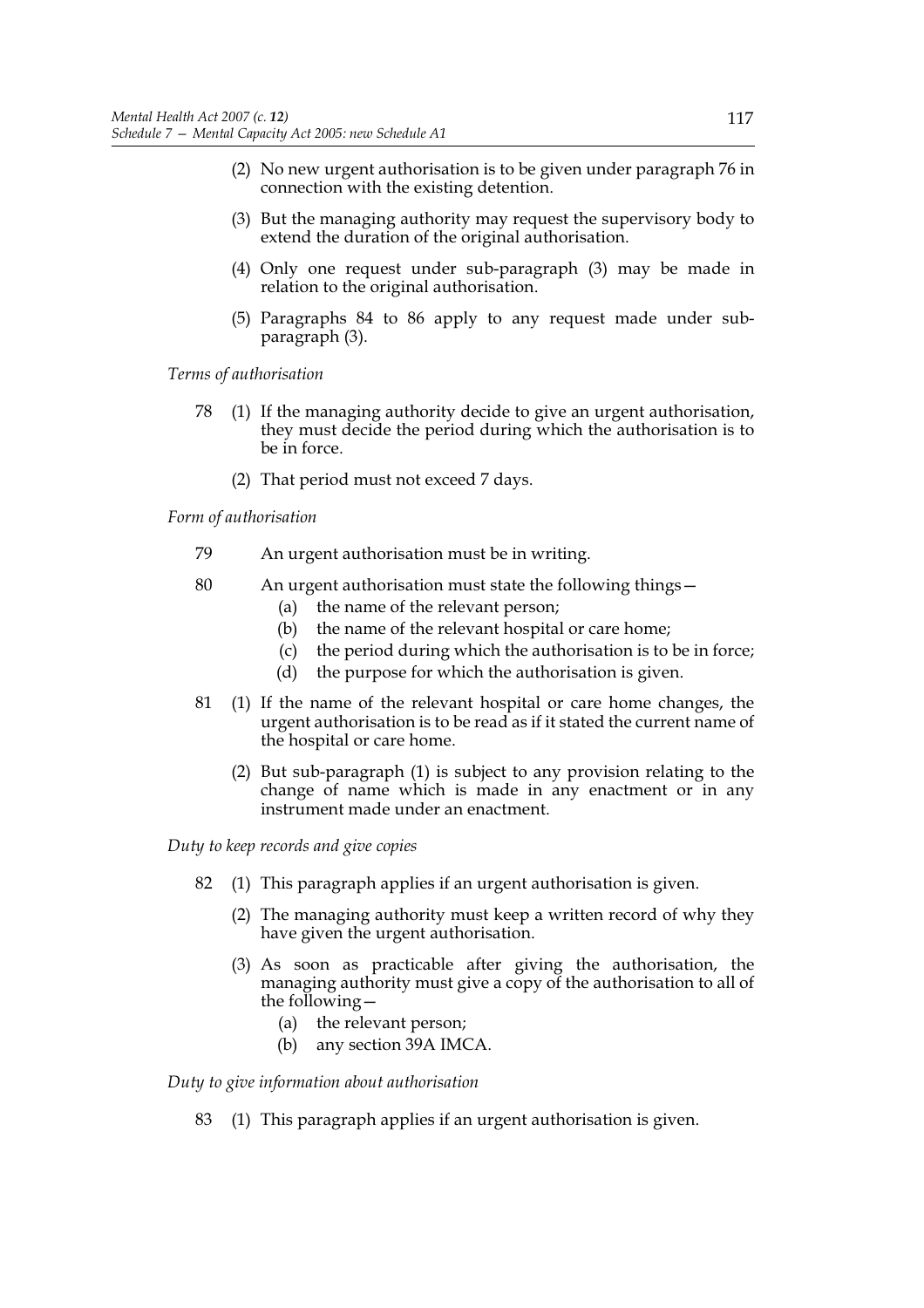- (2) The managing authority of the relevant hospital or care home must take such steps as are practicable to ensure that the relevant person understands all of the following—
	- (a) the effect of the authorisation;
	- (b) the right to make an application to the court to exercise its jurisdiction under section 21A.
- (3) Those steps must be taken as soon as is practicable after the authorisation is given.
- (4) Those steps must include the giving of appropriate information both orally and in writing.

#### *Request for extension of duration*

- 84 (1) This paragraph applies if the managing authority make a request under paragraph 77 for the supervisory body to extend the duration of the original authorisation.
	- (2) The managing authority must keep a written record of why they have made the request.
	- (3) The managing authority must give the relevant person notice that they have made the request.
	- (4) The supervisory body may extend the duration of the original authorisation if it appears to them that—
		- (a) the managing authority have made the required request for a standard authorisation,
		- (b) there are exceptional reasons why it has not yet been possible for that request to be disposed of, and
		- (c) it is essential for the existing detention to continue until the request is disposed of.
	- (5) The supervisory body must keep a written record that the request has been made to them.
	- (6) In this paragraph and paragraphs 85 and 86—
		- (a) "original authorisation" and "existing detention" have the same meaning as in paragraph 77;
		- (b) the required request for a standard authorisation is the request that is referred to in paragraph 76(2) or (3).
- 85 (1) This paragraph applies if, under paragraph 84, the supervisory body decide to extend the duration of the original authorisation.
	- (2) The supervisory body must decide the period of the extension.
	- (3) That period must not exceed 7 days.
	- (4) The supervisory body must give the managing authority notice stating the period of the extension.
	- (5) The managing authority must then vary the original authorisation so that it states the extended duration.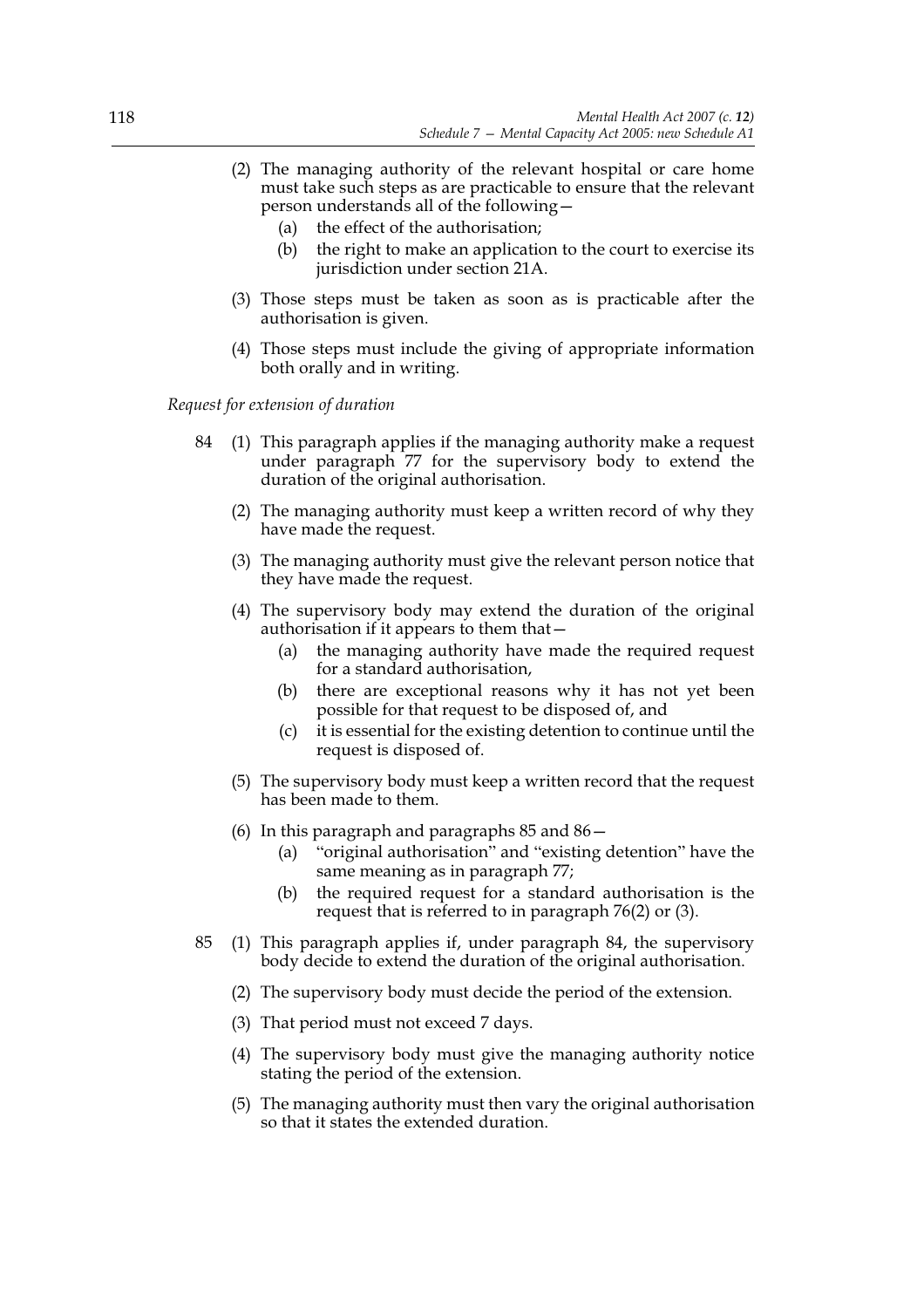- (6) Paragraphs 82(3) and 83 apply (with the necessary modifications) to the variation of the original authorisation as they apply to the giving of an urgent authorisation.
- (7) The supervisory body must keep a written record of  $-$ 
	- (a) the outcome of the request, and
	- (b) the period of the extension.
- 86 (1) This paragraph applies if, under paragraph 84, the supervisory body decide not to extend the duration of the original authorisation.
	- (2) The supervisory body must give the managing authority notice stating—
		- (a) the decision, and
		- (b) their reasons for making it.
	- (3) The managing authority must give a copy of that notice to all of the following—
		- (a) the relevant person;
		- (b) any section 39A IMCA.
	- (4) The supervisory body must keep a written record of the outcome of the request.

#### *No variation*

- 87 (1) An urgent authorisation may not be varied except in accordance with paragraph 85.
	- (2) This paragraph does not affect the powers of the Court of Protection or of any other court.

*When an authorisation is in force*

- 88 An urgent authorisation comes into force when it is given.
- 89 (1) An urgent authorisation ceases to be in force at the end of the period stated in the authorisation in accordance with paragraph 80(c) (subject to any variation in accordance with paragraph 85).
	- (2) But if the required request is disposed of before the end of that period, the urgent authorisation ceases to be in force as follows.
	- (3) If the supervisory body are required by paragraph 50(1) to give the requested authorisation, the urgent authorisation ceases to be in force when the requested authorisation comes into force.
	- (4) If the supervisory body are prohibited by paragraph 50(2) from giving the requested authorisation, the urgent authorisation ceases to be in force when the managing authority receive notice under paragraph 58.
	- (5) In this paragraph—

"required request" means the request referred to in paragraph 76(2) or (3);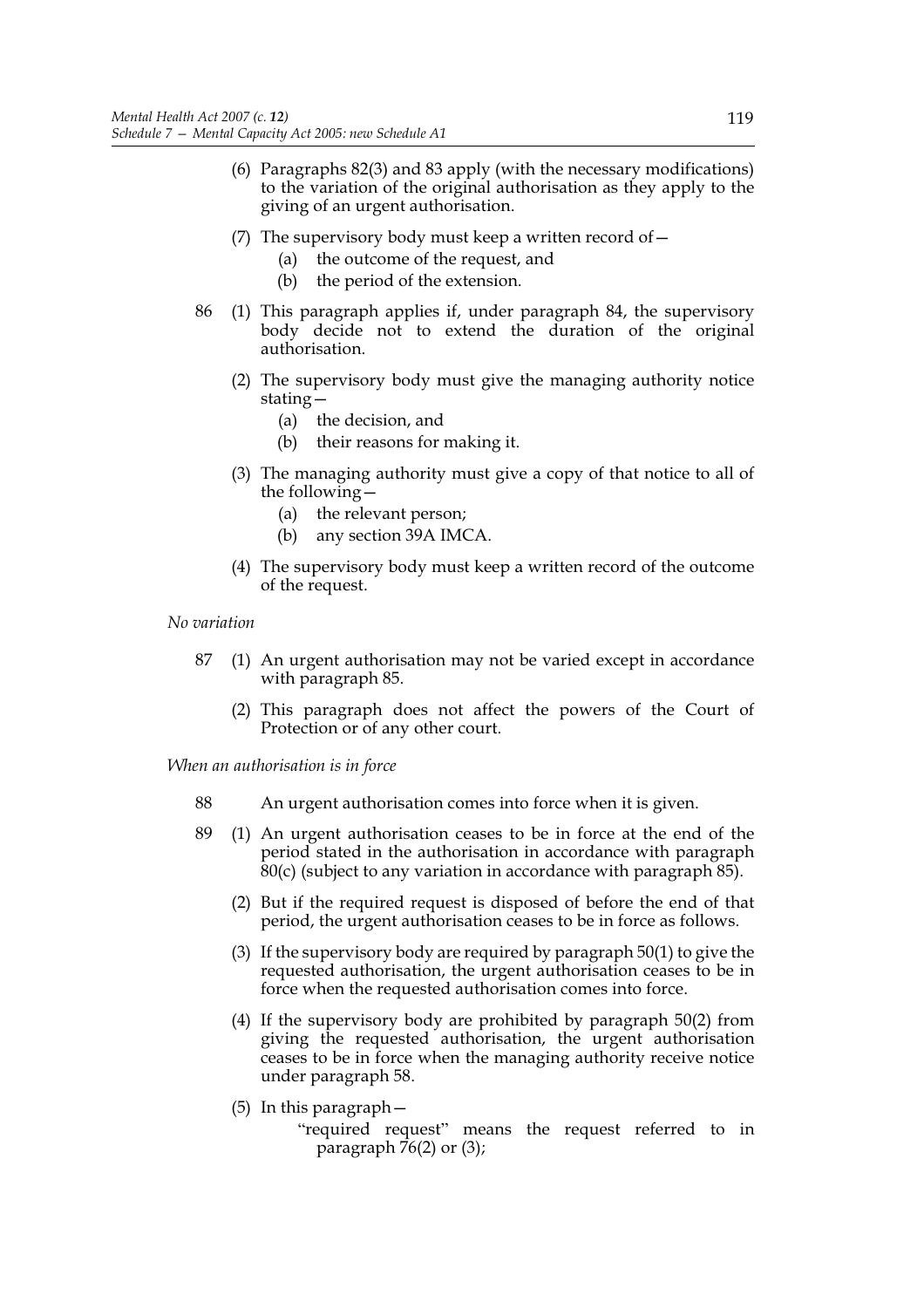"requested authorisation" means the standard authorisation to which the required request relates.

- (6) This paragraph does not affect the powers of the Court of Protection or of any other court.
- 90 (1) This paragraph applies if an urgent authorisation ceases to be in force.
	- (2) The supervisory body must give notice that the authorisation has ceased to be in force.
	- (3) The supervisory body must give that notice to all of the following—
		- (a) the relevant person;
		- (b) any section 39A IMCA.
	- (4) The supervisory body must give that notice as soon as practicable after the authorisation ceases to be in force.

#### PART 6

### ELIGIBILITY REQUIREMENT NOT MET: SUSPENSION OF STANDARD AUTHORISATION

- 91 (1) This Part applies if the following conditions are met.
	- (2) The first condition is that a standard authorisation—
		- (a) has been given, and
		- (b) has not ceased to be in force.
	- (3) The second condition is that the managing authority of the relevant hospital or care home are satisfied that the relevant person has ceased to meet the eligibility requirement.
	- (4) But this Part does not apply if the relevant person is ineligible by virtue of paragraph 5 of Schedule 1A (in which case see Part 8).
- 92 The managing authority of the relevant hospital or care home must give the supervisory body notice that the relevant person has ceased to meet the eligibility requirement.
- 93 (1) This paragraph applies if the managing authority give the supervisory body notice under paragraph 92.
	- (2) The standard authorisation is suspended from the time when the notice is given.
	- (3) The supervisory body must give notice that the standard authorisation has been suspended to the following persons—
		- (a) the relevant person;
		- (b) the relevant person's representative;
		- (c) the managing authority of the relevant hospital or care home.
- 94 (1) This paragraph applies if, whilst the standard authorisation is suspended, the managing authority are satisfied that the relevant person meets the eligibility requirement again.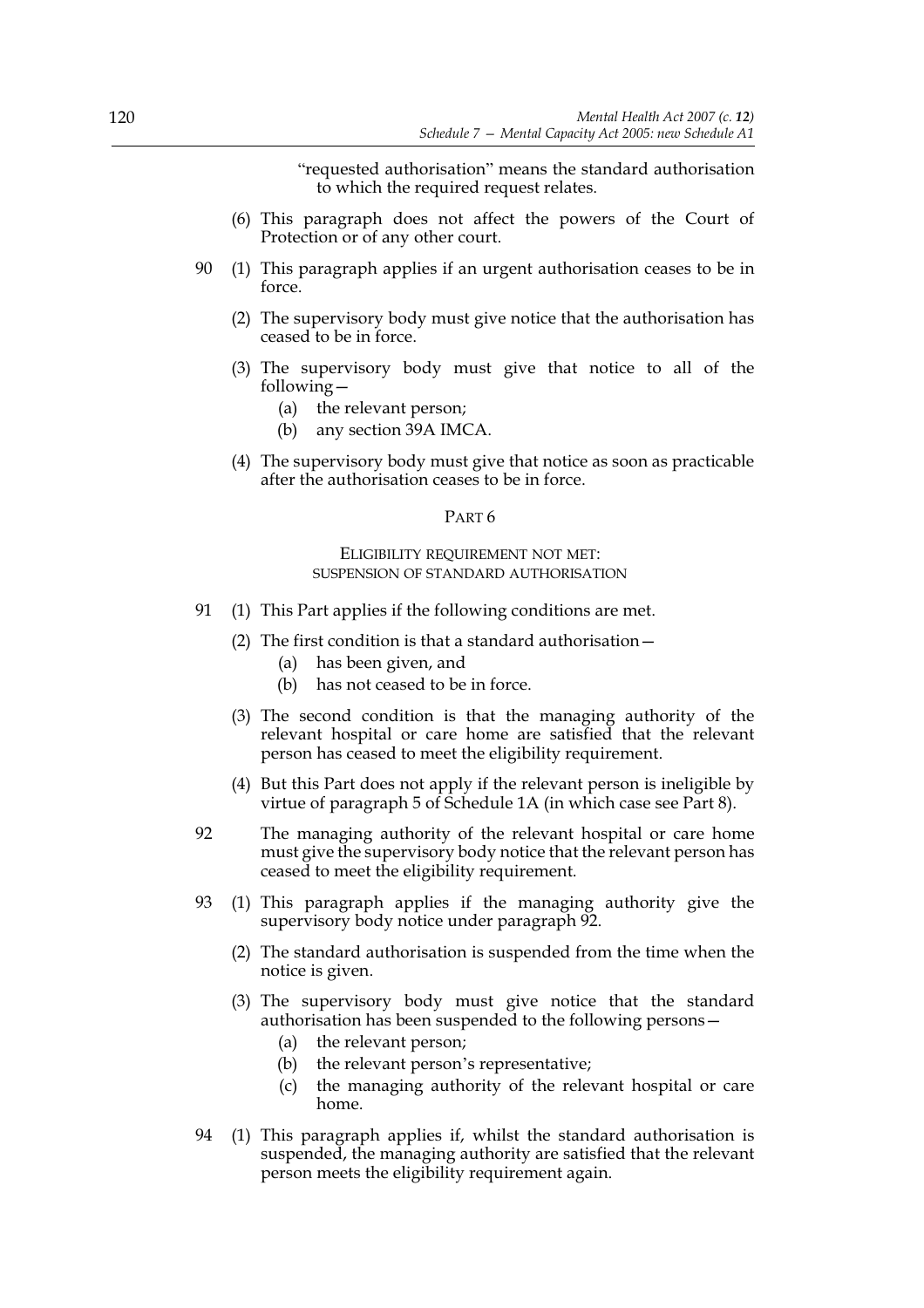- (2) The managing authority must give the supervisory body notice that the relevant person meets the eligibility requirement again.
- 95 (1) This paragraph applies if the managing authority give the supervisory body notice under paragraph 94.
	- (2) The standard authorisation ceases to be suspended from the time when the notice is given.
	- (3) The supervisory body must give notice that the standard authorisation has ceased to be suspended to the following persons—
		- (a) the relevant person;
		- (b) the relevant person's representative;
		- (c) any section 39D IMCA;
		- (d) the managing authority of the relevant hospital or care home.
	- (4) The supervisory body must give notice under this paragraph as soon as practicable after they are given notice under paragraph 94.
- 96 (1) This paragraph applies if no notice is given under paragraph 94 before the end of the relevant 28 day period.
	- (2) The standard authorisation ceases to have effect at the end of the relevant 28 day period.
	- (3) The relevant 28 day period is the period of 28 days beginning with the day on which the standard authorisation is suspended under paragraph 93.
- 97 The effect of suspending the standard authorisation is that Part 1 ceases to apply for as long as the authorisation is suspended.

### PART 7

#### STANDARD AUTHORISATIONS: CHANGE IN SUPERVISORY RESPONSIBILITY

#### *Application of this Part*

- 98 (1) This Part applies if these conditions are met.
	- (2) The first condition is that a standard authorisation—
		- (a) has been given, and
		- (b) has not ceased to be in force.
	- (3) The second condition is that there is a change in supervisory responsibility.
	- (4) The third condition is that there is not a change in the place of detention (within the meaning of paragraph 25).
- 99 For the purposes of this Part there is a change in supervisory responsibility if—
	- (a) one body ("the old supervisory body") have ceased to be supervisory body in relation to the standard authorisation, and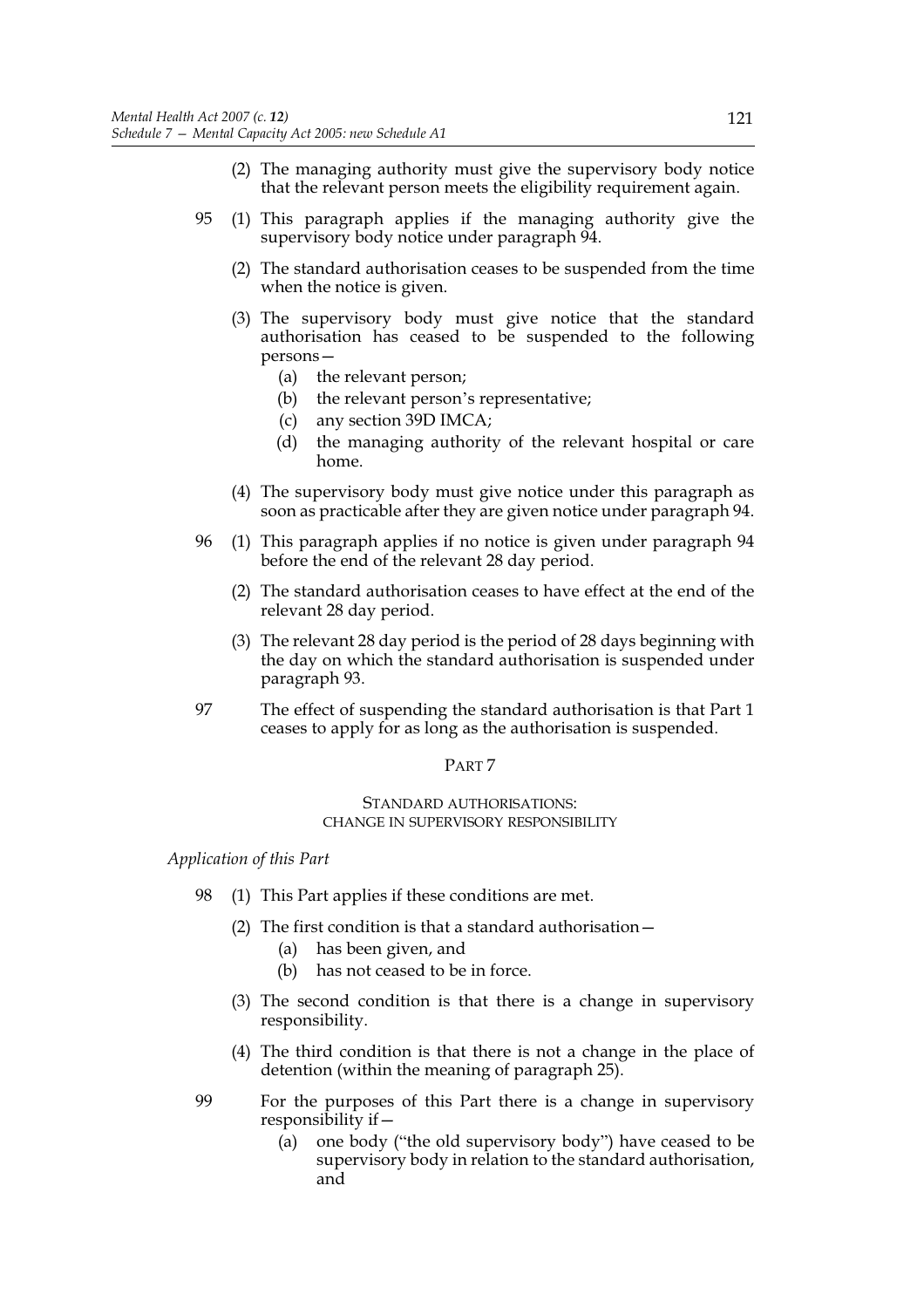(b) a different body ("the new supervisory body") have become supervisory body in relation to the standard authorisation.

### *Effect of change in supervisory responsibility*

- 100 (1) The new supervisory body becomes the supervisory body in relation to the authorisation.
	- (2) Anything done by or in relation to the old supervisory body in connection with the authorisation has effect, so far as is necessary for continuing its effect after the change, as if done by or in relation to the new supervisory body.
	- (3) Anything which relates to the authorisation and which is in the process of being done by or in relation to the old supervisory body at the time of the change may be continued by or in relation to the new supervisory body.
	- (4) But—
		- (a) the old supervisory body do not, by virtue of this paragraph, cease to be liable for anything done by them in connection with the authorisation before the change; and
		- (b) the new supervisory body do not, by virtue of this paragraph, become liable for any such thing.

## PART 8

#### STANDARD AUTHORISATIONS: REVIEW

#### *Application of this Part*

- 101 (1) This Part applies if a standard authorisation—
	- (a) has been given, and
	- (b) has not ceased to be in force.
	- (2) Paragraphs 102 to 122 are subject to paragraphs 123 to 125.

#### *Review by supervisory body*

- 102 (1) The supervisory body may at any time carry out a review of the standard authorisation in accordance with this Part.
	- (2) The supervisory body must carry out such a review if they are requested to do so by an eligible person.
	- (3) Each of the following is an eligible person—
		- (a) the relevant person;
		- (b) the relevant person's representative;
		- (c) the managing authority of the relevant hospital or care home.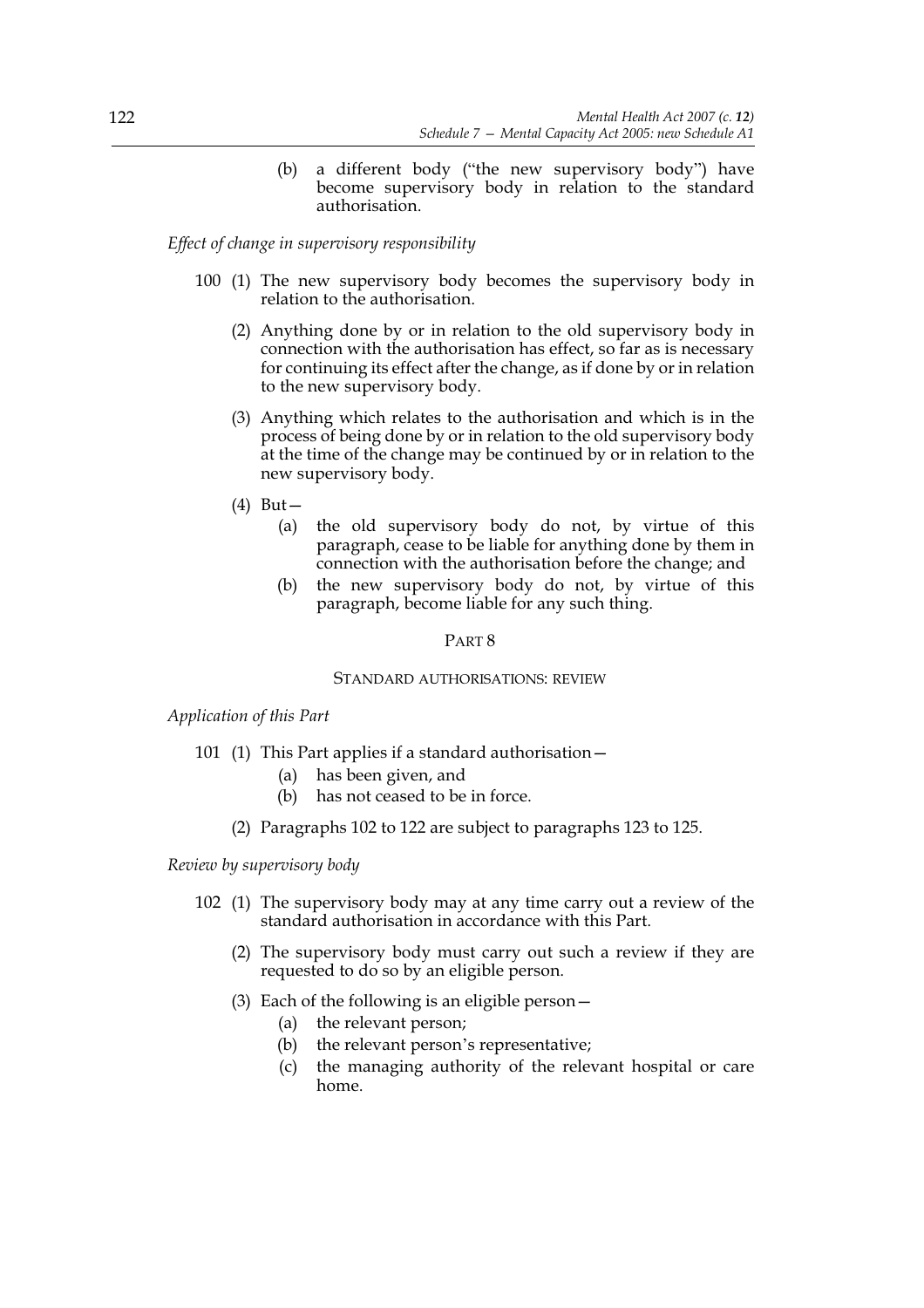*Request for review*

- 103 (1) An eligible person may, at any time, request the supervisory body to carry out a review of the standard authorisation in accordance with this Part.
	- (2) The managing authority of the relevant hospital or care home must make such a request if one or more of the qualifying requirements appear to them to be reviewable.

# *Grounds for review*

- 104 (1) Paragraphs 105 to 107 set out the grounds on which the qualifying requirements are reviewable.
	- (2) A qualifying requirement is not reviewable on any other ground.

# *Non-qualification ground*

- 105 (1) Any of the following qualifying requirements is reviewable on the ground that the relevant person does not meet the requirement—
	- (a) the age requirement;
	- (b) the mental health requirement;
	- (c) the mental capacity requirement;
	- (d) the best interests requirement;
	- (e) the no refusals requirement.
	- (2) The eligibility requirement is reviewable on the ground that the relevant person is ineligible by virtue of paragraph 5 of Schedule 1A.
	- (3) The ground in sub-paragraph (1) and the ground in subparagraph (2) are referred to as the non-qualification ground.

*Change of reason ground*

- 106 (1) Any of the following qualifying requirements is reviewable on the ground set out in sub-paragraph  $(2)$  -
	- (a) the mental health requirement;
	- (b) the mental capacity requirement;
	- (c) the best interests requirement;
	- (d) the eligibility requirement;
	- (e) the no refusals requirement.
	- (2) The ground is that the reason why the relevant person meets the requirement is not the reason stated in the standard authorisation.
	- (3) This ground is referred to as the change of reason ground.

*Variation of conditions ground*

- 107 (1) The best interests requirement is reviewable on the ground that—
	- (a) there has been a change in the relevant person's case, and
	- (b) because of that change, it would be appropriate to vary the conditions to which the standard authorisation is subject.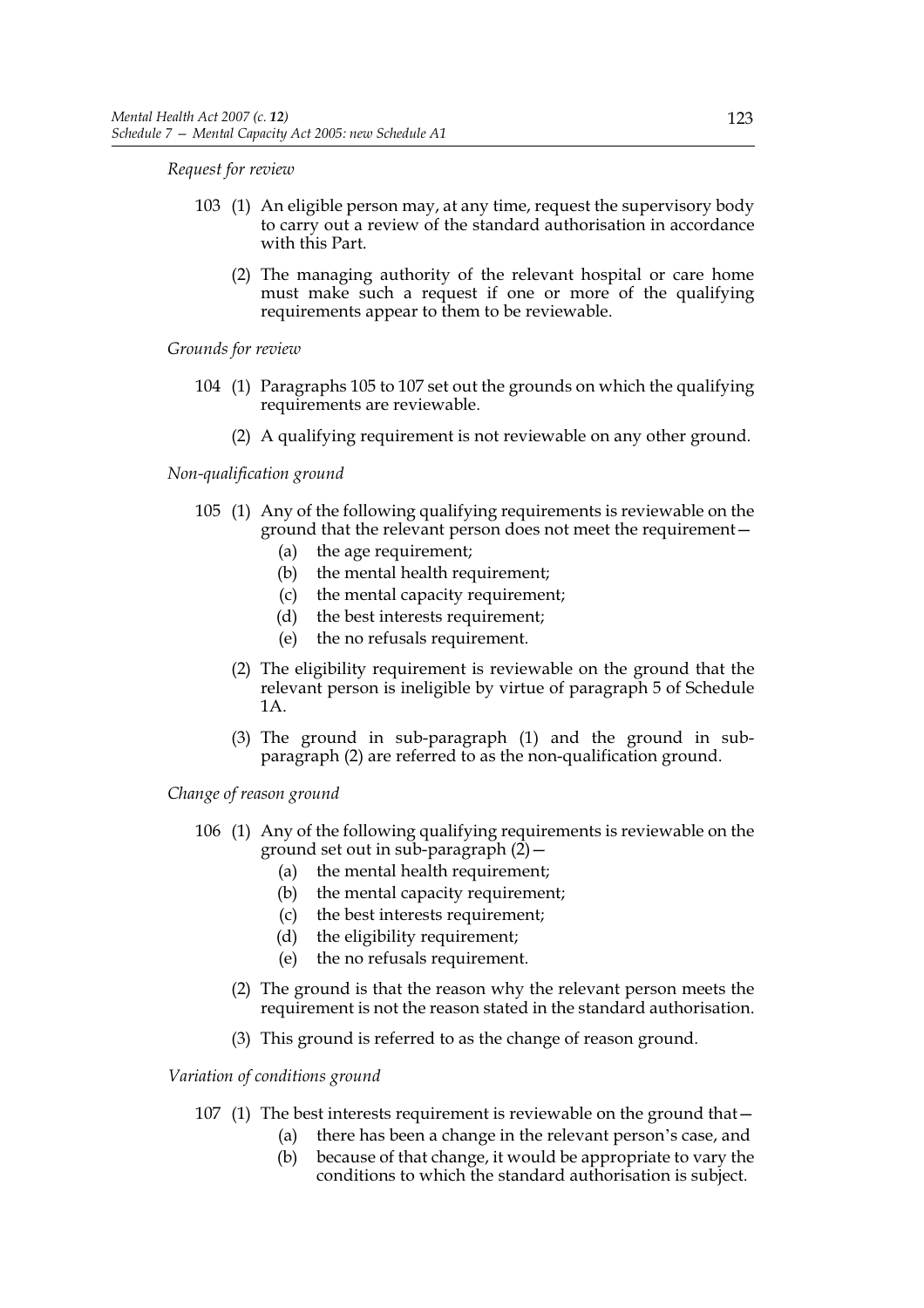- (2) This ground is referred to as the variation of conditions ground.
- (3) A reference to varying the conditions to which the standard authorisation is subject is a reference to—
	- (a) amendment of an existing condition,
	- (b) omission of an existing condition, or
	- (c) inclusion of a new condition (whether or not there are already any existing conditions).

*Notice that review to be carried out*

- 108 (1) If the supervisory body are to carry out a review of the standard authorisation, they must give notice of the review to the following persons—
	- (a) the relevant person;
	- (b) the relevant person's representative;
	- (c) the managing authority of the relevant hospital or care home.
	- (2) The supervisory body must give the notice—
		- (a) before they begin the review, or
		- (b) if that is not practicable, as soon as practicable after they have begun it.
	- (3) This paragraph does not require the supervisory body to give notice to any person who has requested the review.

# *Starting a review*

109 To start a review of the standard authorisation, the supervisory body must decide which, if any, of the qualifying requirements appear to be reviewable.

# *No reviewable qualifying requirements*

- 110 (1) This paragraph applies if no qualifying requirements appear to be reviewable.
	- (2) This Part does not require the supervisory body to take any action in respect of the standard authorisation.

*One or more reviewable qualifying requirements*

- 111 (1) This paragraph applies if one or more qualifying requirements appear to be reviewable.
	- (2) The supervisory body must secure that a separate review assessment is carried out in relation to each qualifying requirement which appears to be reviewable.
	- (3) But sub-paragraph (2) does not require the supervisory body to secure that a best interests review assessment is carried out in a case where the best interests requirement appears to the supervisory body to be non-assessable.
	- (4) The best interests requirement is non-assessable if  $-$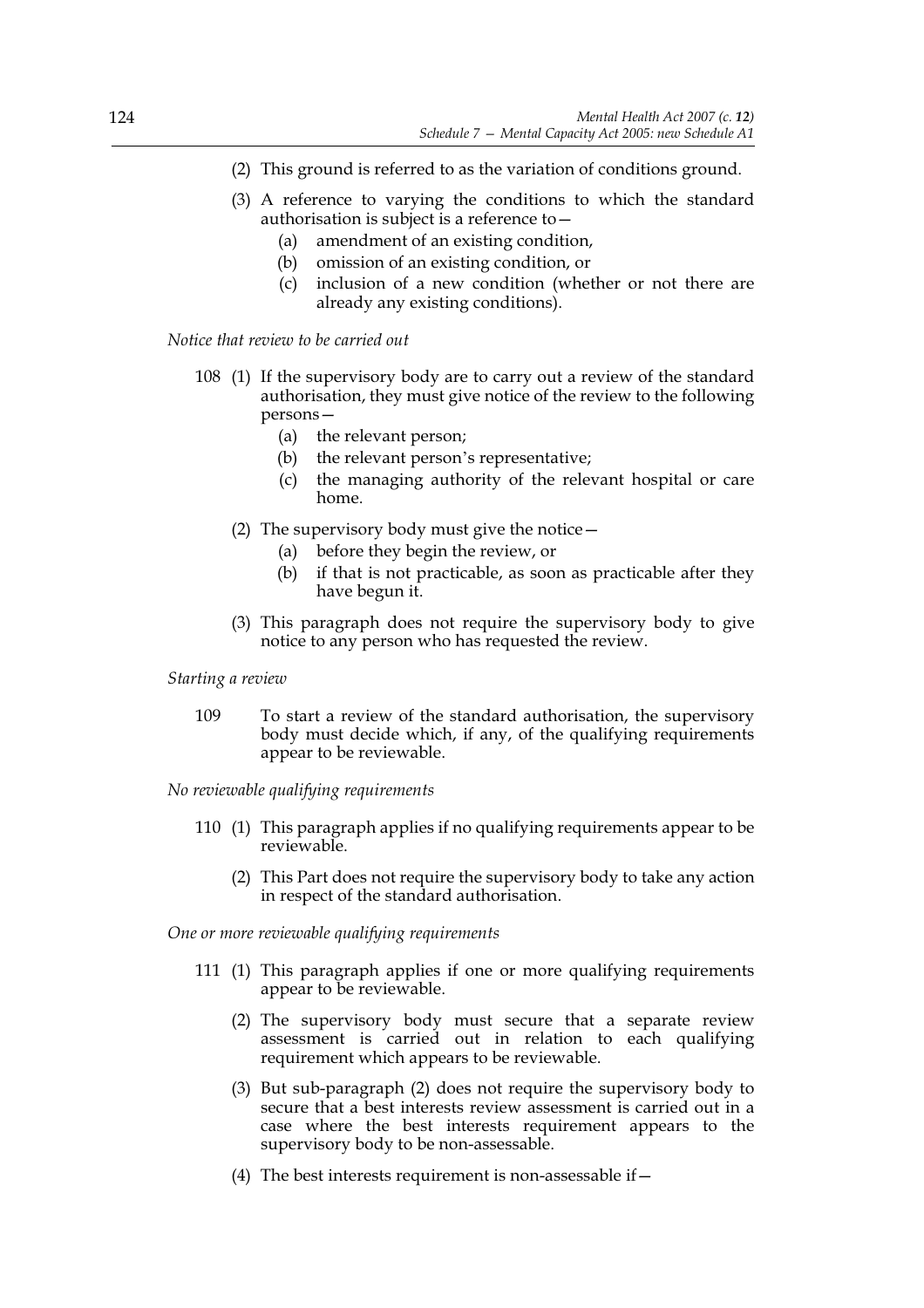- (a) the requirement is reviewable only on the variation of conditions ground, and
- (b) the change in the relevant person's case is not significant.
- (5) In making any decision whether the change in the relevant person's case is significant, regard must be had to—
	- (a) the nature of the change, and
	- (b) the period that the change is likely to last for.

*Review assessments*

- 112 (1) A review assessment is an assessment of whether the relevant person meets a qualifying requirement.
	- (2) In relation to a review assessment—
		- (a) a negative conclusion is a conclusion that the relevant person does not meet the qualifying requirement to which the assessment relates;
		- (b) a positive conclusion is a conclusion that the relevant person meets the qualifying requirement to which the assessment relates.
	- (3) An age review assessment is a review assessment carried out in relation to the age requirement.
	- (4) A mental health review assessment is a review assessment carried out in relation to the mental health requirement.
	- (5) A mental capacity review assessment is a review assessment carried out in relation to the mental capacity requirement.
	- (6) A best interests review assessment is a review assessment carried out in relation to the best interests requirement.
	- (7) An eligibility review assessment is a review assessment carried out in relation to the eligibility requirement.
	- (8) A no refusals review assessment is a review assessment carried out in relation to the no refusals requirement.
- 113 (1) In carrying out a review assessment, the assessor must comply with any duties which would be imposed upon him under Part 4 if the assessment were being carried out in connection with a request for a standard authorisation.
	- (2) But in the case of a best interests review assessment, paragraphs 43 and 44 do not apply.
	- (3) Instead of what is required by paragraph 43, the best interests review assessment must include recommendations about whether — and, if so, how — it would be appropriate to vary the conditions to which the standard authorisation is subject.

*Best interests requirement reviewable but non-assessable*

- 114 (1) This paragraph applies in a case where—
	- (a) the best interests requirement appears to be reviewable, but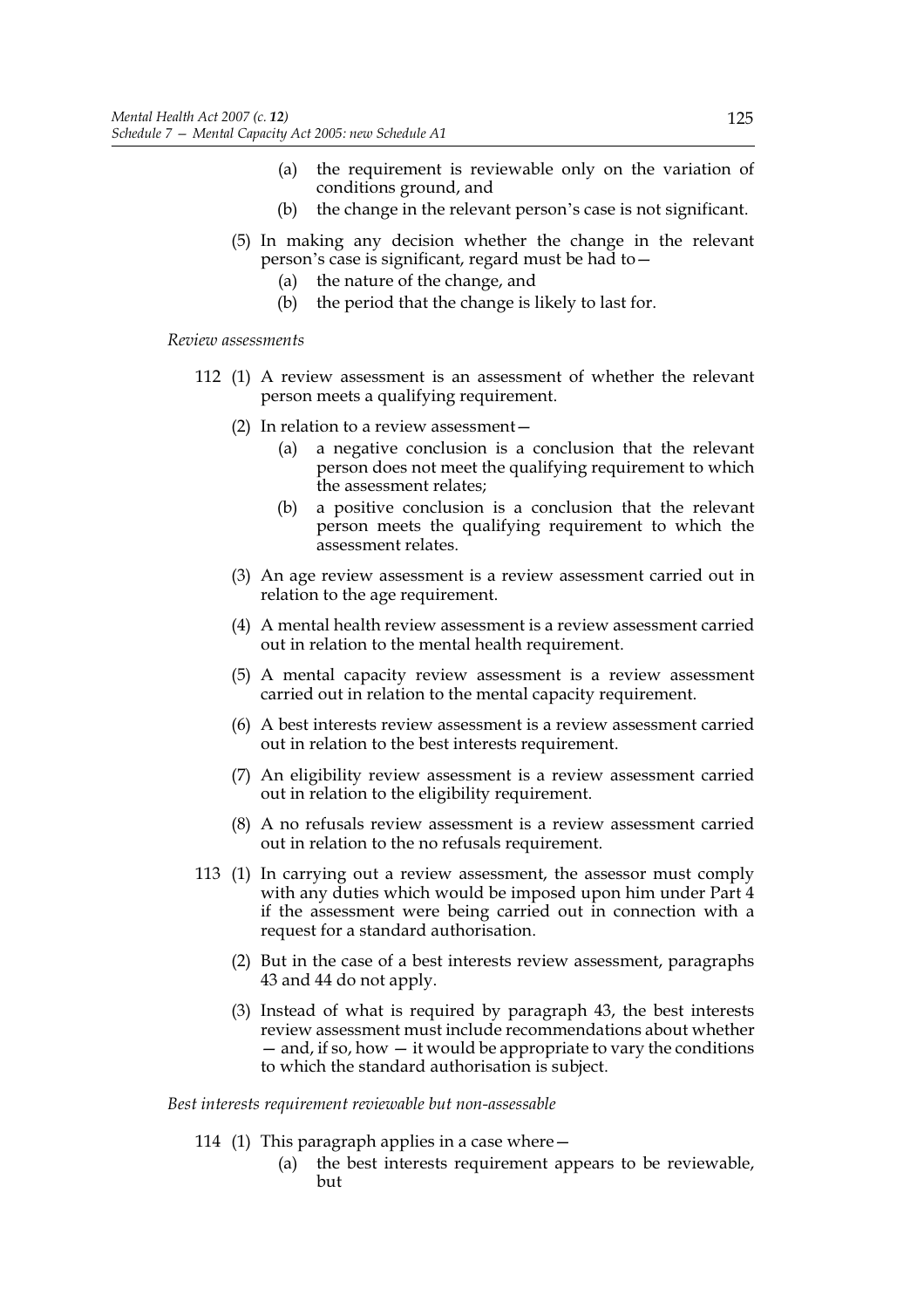- (b) in accordance with paragraph  $111(3)$ , the supervisory body are not required to secure that a best interests review assessment is carried out.
- (2) The supervisory body may vary the conditions to which the standard authorisation is subject in such ways (if any) as the supervisory body think are appropriate in the circumstances.

*Best interests review assessment positive*

- 115 (1) This paragraph applies in a case where—
	- (a) a best interests review assessment is carried out, and
	- (b) the assessment comes to a positive conclusion.
	- (2) The supervisory body must decide the following questions—
		- (a) whether or not the best interests requirement is reviewable on the change of reason ground;
		- (b) whether or not the best interests requirement is reviewable on the variation of conditions ground;
		- (c) if so, whether or not the change in the person's case is significant.
	- (3) If the supervisory body decide that the best interests requirement is reviewable on the change of reason ground, they must vary the standard authorisation so that it states the reason why the relevant person now meets that requirement.
	- (4) If the supervisory body decide that—
		- (a) the best interests requirement is reviewable on the variation of conditions ground, and
		- (b) the change in the relevant person's case is not significant, they may vary the conditions to which the standard authorisation is subject in such ways (if any) as they think are appropriate in the circumstances.
	- (5) If the supervisory body decide that—
		- (a) the best interests requirement is reviewable on the variation of conditions ground, and
		- (b) the change in the relevant person's case is significant,

they must vary the conditions to which the standard authorisation is subject in such ways as they think are appropriate in the circumstances.

- (6) If the supervisory body decide that the best interests requirement is not reviewable on—
	- (a) the change of reason ground, or
	- (b) the variation of conditions ground,

this Part does not require the supervisory body to take any action in respect of the standard authorisation so far as the best interests requirement relates to it.

*Mental health, mental capacity, eligibility or no refusals review assessment positive*

116 (1) This paragraph applies if the following conditions are met.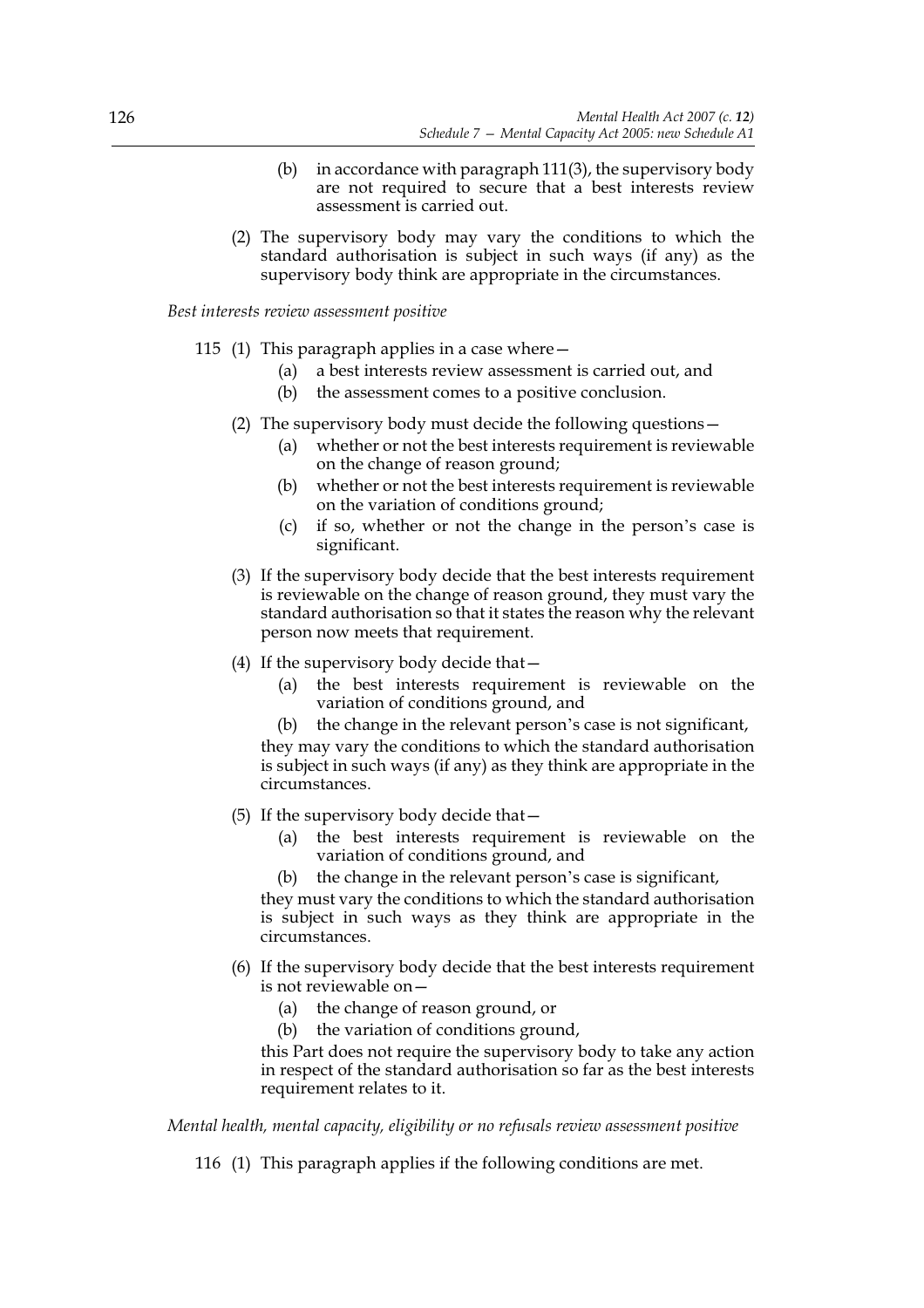- (2) The first condition is that one or more of the following are carried out—
	- (a) a mental health review assessment;
	- (b) a mental capacity review assessment;
	- (c) an eligibility review assessment;
	- (d) a no refusals review assessment.
- (3) The second condition is that each assessment carried out comes to a positive conclusion.
- (4) The supervisory body must decide whether or not each of the assessed qualifying requirements is reviewable on the change of reason ground.
- (5) If the supervisory body decide that any of the assessed qualifying requirements is reviewable on the change of reason ground, they must vary the standard authorisation so that it states the reason why the relevant person now meets the requirement or requirements in question.
- (6) If the supervisory body decide that none of the assessed qualifying requirements are reviewable on the change of reason ground, this Part does not require the supervisory body to take any action in respect of the standard authorisation so far as those requirements relate to it.
- (7) An assessed qualifying requirement is a qualifying requirement in relation to which a review assessment is carried out.

*One or more review assessments negative*

- 117 (1) This paragraph applies if one or more of the review assessments carried out comes to a negative conclusion.
	- (2) The supervisory body must terminate the standard authorisation with immediate effect.

*Completion of a review*

- 118 (1) The review of the standard authorisation is complete in any of the following cases.
	- (2) The first case is where paragraph 110 applies.
	- (3) The second case is where—
		- (a) paragraph 111 applies, and
		- (b) paragraph 117 requires the supervisory body to terminate the standard authorisation.
	- (4) In such a case, the supervisory body need not comply with any of the other provisions of paragraphs 114 to 116 which would be applicable to the review (were it not for this sub-paragraph).
	- (5) The third case is where—
		- (a) paragraph 111 applies,
		- (b) paragraph 117 does not require the supervisory body to terminate the standard authorisation, and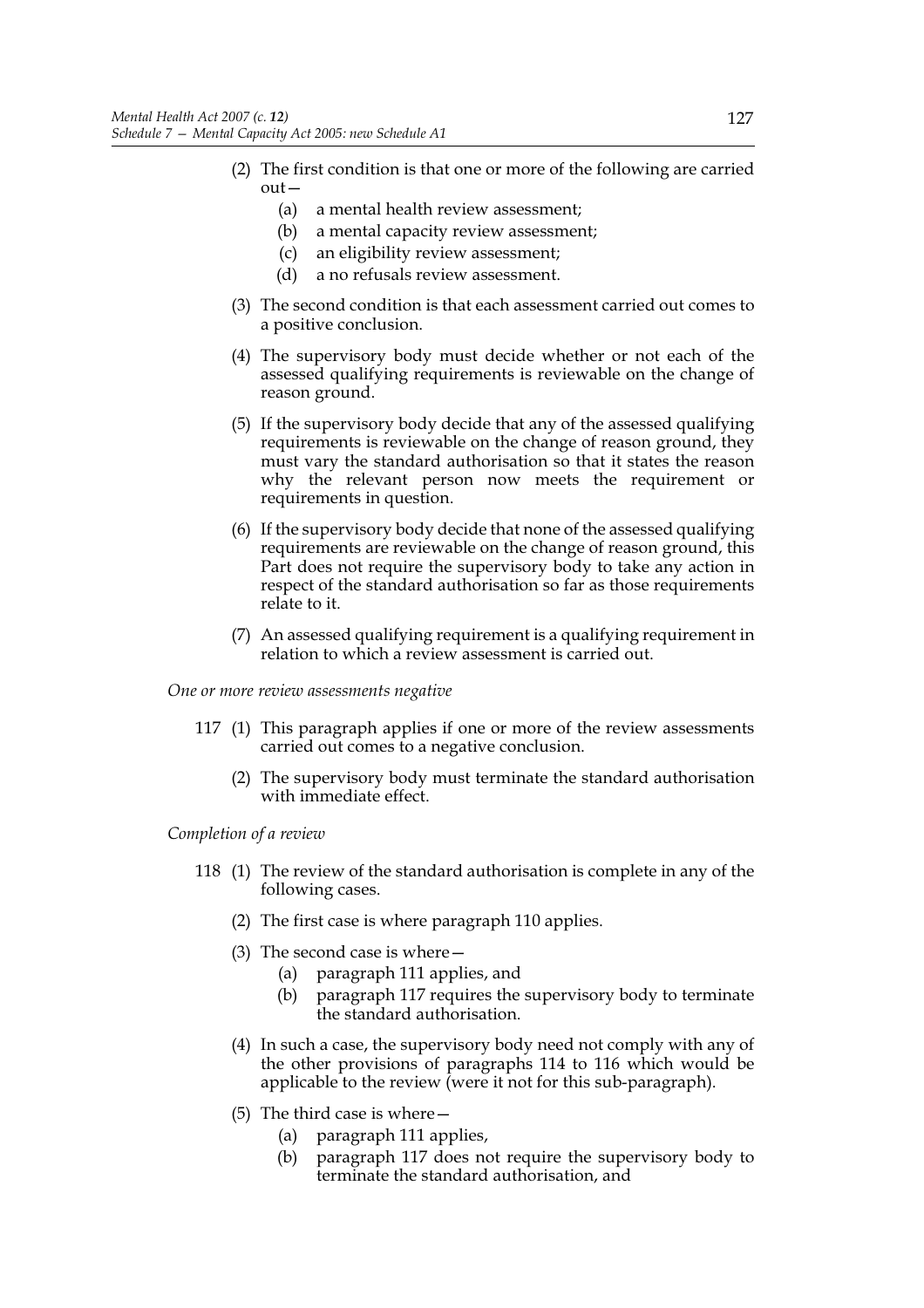(c) the supervisory body comply with all of the provisions of paragraphs 114 to 116 (so far as they are applicable to the review).

*Variations under this Part*

119 Any variation of the standard authorisation made under this Part must be in writing.

*Notice of outcome of review*

- 120 (1) When the review of the standard authorisation is complete, the supervisory body must give notice to all of the following—
	- (a) the managing authority of the relevant hospital or care home;
	- (b) the relevant person;
	- (c) the relevant person's representative;
	- (d) any section 39D IMCA.
	- (2) That notice must state—
		- (a) the outcome of the review, and
		- (b) what variation (if any) has been made to the authorisation under this Part.

## *Records*

- 121 A supervisory body must keep a written record of the following information—
	- (a) each request for a review that is made to them;
	- (b) the outcome of each request;
	- (c) each review which they carry out;
	- (d) the outcome of each review which they carry out;
	- (e) any variation of an authorisation made in consequence of a review.

*Relationship between review and suspension under Part 6*

- 122 (1) This paragraph applies if a standard authorisation is suspended in accordance with Part 6.
	- (2) No review may be requested under this Part whilst the standard authorisation is suspended.
	- (3) If a review has already been requested, or is being carried out, when the standard authorisation is suspended, no steps are to be taken in connection with that review whilst the authorisation is suspended.

# *Relationship between review and request for new authorisation*

123 (1) This paragraph applies if, in accordance with paragraph 24 (as read with paragraph 29), the managing authority of the relevant hospital or care home make a request for a new standard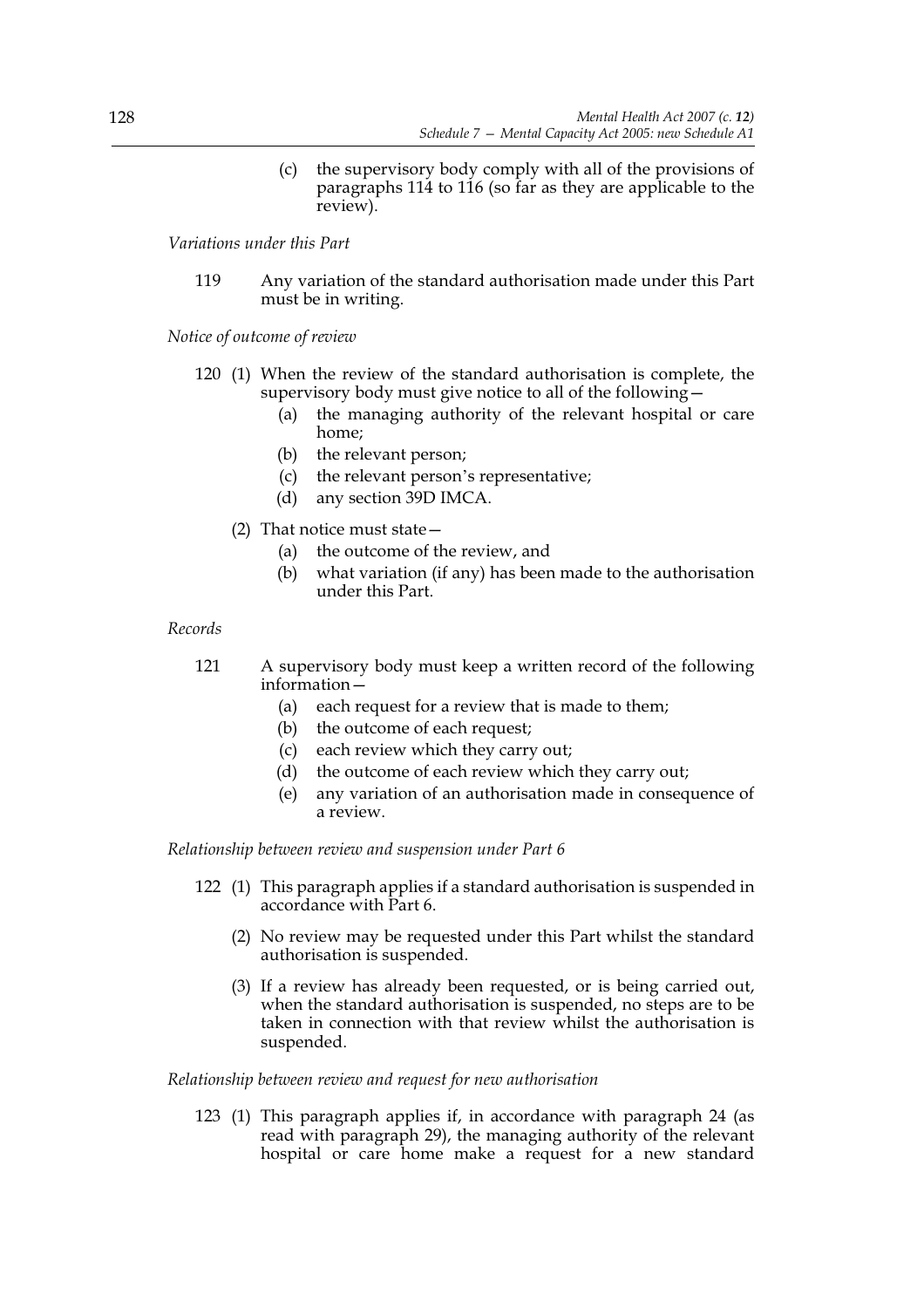authorisation which would be in force after the expiry of the existing authorisation.

- (2) No review may be requested under this Part until the request for the new standard authorisation has been disposed of.
- (3) If a review has already been requested, or is being carried out, when the new standard authorisation is requested, no steps are to be taken in connection with that review until the request for the new standard authorisation has been disposed of.
- 124 (1) This paragraph applies if—
	- (a) a review under this Part has been requested, or is being carried out, and
	- (b) the managing authority of the relevant hospital or care home make a request under paragraph 30 for a new standard authorisation which would be in force on or before, and after, the expiry of the existing authorisation.
	- (2) No steps are to be taken in connection with the review under this Part until the request for the new standard authorisation has been disposed of.
- 125 In paragraphs 123 and 124—
	- (a) the existing authorisation is the authorisation referred to in paragraph 101;
	- (b) the expiry of the existing authorisation is the time when it is expected to cease to be in force.

PART 9

#### ASSESSMENTS UNDER THIS SCHEDULE

#### *Introduction*

- 126 This Part contains provision about assessments under this Schedule.
- 127 An assessment under this Schedule is either of the following -
	- (a) an assessment carried out in connection with a request for a standard authorisation under Part 4;
	- (b) a review assessment carried out in connection with a review of a standard authorisation under Part 8.
- 128 In this Part, in relation to an assessment under this Schedule— "assessor" means the person carrying out the assessment; "relevant procedure" means—
	- (a) the request for the standard authorisation, or
	- (b) the review of the standard authorisation;
	- "supervisory body" means the supervisory body responsible for securing that the assessment is carried out.

*Supervisory body to select assessor*

129 (1) It is for the supervisory body to select a person to carry out an assessment under this Schedule.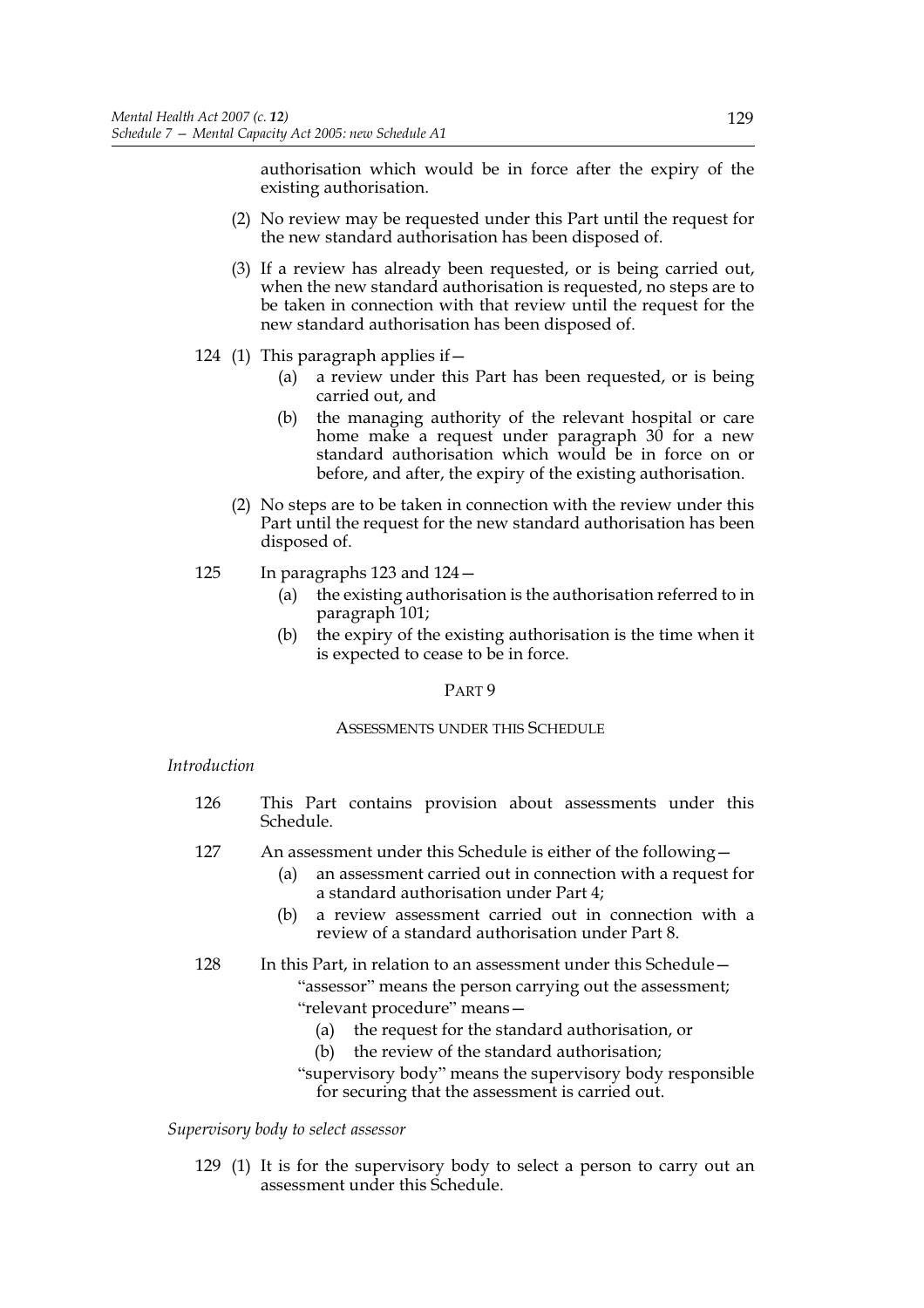- (2) The supervisory body must not select a person to carry out an assessment unless the person—
	- (a) appears to the supervisory body to be suitable to carry out the assessment (having regard, in particular, to the type of assessment and the person to be assessed), and
	- (b) is eligible to carry out the assessment.
- (3) Regulations may make provision about the selection, and eligibility, of persons to carry out assessments under this Schedule.
- (4) Sub-paragraphs (5) and (6) apply if two or more assessments are to be obtained for the purposes of the relevant procedure.
- (5) In a case where the assessments to be obtained include a mental health assessment and a best interests assessment, the supervisory body must not select the same person to carry out both assessments.
- (6) Except as prohibited by sub-paragraph (5), the supervisory body may select the same person to carry out any number of the assessments which the person appears to be suitable, and is eligible, to carry out.
- 130 (1) This paragraph applies to regulations under paragraph 129(3).
	- (2) The regulations may make provision relating to a person's—
		- (a) qualifications,
		- (b) skills,
		- (c) training,
		- (d) experience,
		- (e) relationship to, or connection with, the relevant person or any other person,
		- (f) involvement in the care or treatment of the relevant person,
		- (g) connection with the supervisory body, or
		- (h) connection with the relevant hospital or care home, or with any other establishment or undertaking.
	- (3) The provision that the regulations may make in relation to a person's training may provide for particular training to be specified by the appropriate authority otherwise than in the regulations.
	- (4) In sub-paragraph (3) the "appropriate authority" means—
		- (a) in relation to England: the Secretary of State;
		- (b) in relation to Wales: the National Assembly for Wales.
	- (5) The regulations may make provision requiring a person to be insured in respect of liabilities that may arise in connection with the carrying out of an assessment.
	- (6) In relation to cases where two or more assessments are to be obtained for the purposes of the relevant procedure, the regulations may limit the number, kind or combination of assessments which a particular person is eligible to carry out.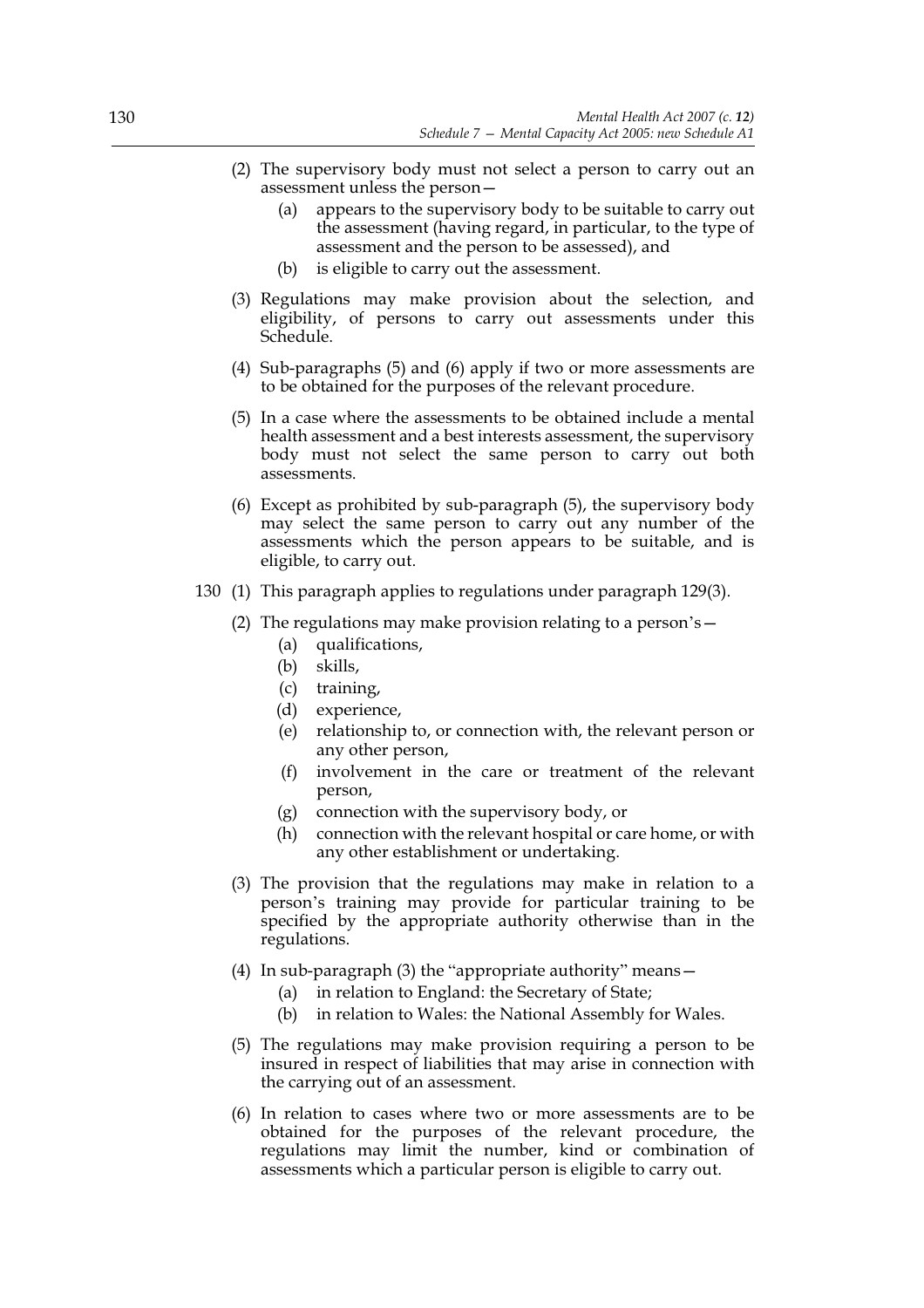(7) Sub-paragraphs (2) to (6) do not limit the generality of the provision that may be made in the regulations.

*Examination and copying of records*

- 131 An assessor may, at all reasonable times, examine and take copies  $of$ 
	- (a) any health record,
	- (b) any record of, or held by, a local authority and compiled in accordance with a social services function, and
	- (c) any record held by a person registered under Part 2 of the Care Standards Act 2000,

which the assessor considers may be relevant to the assessment which is being carried out.

#### *Representations*

- 132 In carrying out an assessment under this Schedule, the assessor must take into account any information given, or submissions made, by any of the following—
	- (a) the relevant person's representative;
	- (b) any section 39A IMCA;
	- (c) any section 39C IMCA;
	- (d) any section 39D IMCA.

*Assessments to stop if any comes to negative conclusion*

- 133 (1) This paragraph applies if an assessment under this Schedule comes to the conclusion that the relevant person does not meet one of the qualifying requirements.
	- (2) This Schedule does not require the supervisory body to secure that any other assessments under this Schedule are carried out in relation to the relevant procedure.
	- (3) The supervisory body must give notice to any assessor who is carrying out another assessment in connection with the relevant procedure that they are to cease carrying out that assessment.
	- (4) If an assessor receives such notice, this Schedule does not require the assessor to continue carrying out that assessment.

*Duty to keep records and give copies*

- 134 (1) This paragraph applies if an assessor has carried out an assessment under this Schedule (whatever conclusions the assessment has come to).
	- (2) The assessor must keep a written record of the assessment.
	- (3) As soon as practicable after carrying out the assessment, the assessor must give copies of the assessment to the supervisory body.
- 135 (1) This paragraph applies to the supervisory body if they are given a copy of an assessment under this Schedule.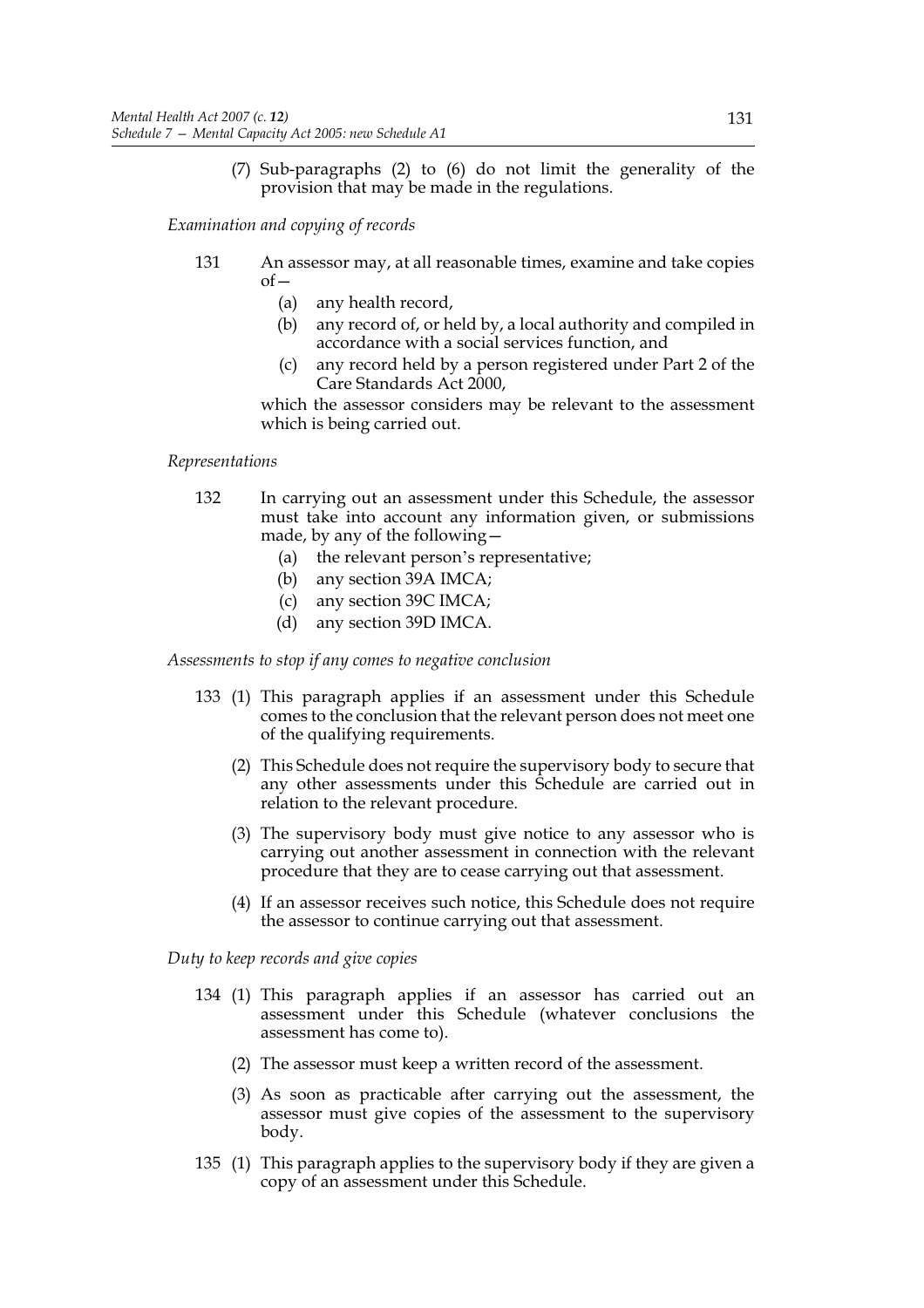- (2) The supervisory body must give copies of the assessment to all of the following—
	- (a) the managing authority of the relevant hospital or care home;
	- (b) the relevant person;
	- (c) any section 39A IMCA;
	- (d) the relevant person's representative.
- $(3)$  If  $-$ 
	- (a) the assessment is obtained in relation to a request for a standard authorisation, and
	- (b) the supervisory body are required by paragraph 50(1) to give the standard authorisation,

the supervisory body must give the copies of the assessment when they give copies of the authorisation in accordance with paragraph 57.

- $(4)$  If  $-$ 
	- (a) the assessment is obtained in relation to a request for a standard authorisation, and
	- (b) the supervisory body are prohibited by paragraph 50(2) from giving the standard authorisation,

the supervisory body must give the copies of the assessment when they give notice in accordance with paragraph 58.

- (5) If the assessment is obtained in connection with the review of a standard authorisation, the supervisory body must give the copies of the assessment when they give notice in accordance with paragraph 120.
- 136 (1) This paragraph applies to the supervisory body if  $-$ 
	- (a) they are given a copy of a best interests assessment, and
	- (b) the assessment includes, in accordance with paragraph 44(2), a statement that it appears to the assessor that there is an unauthorised deprivation of liberty.
	- (2) The supervisory body must notify all of the persons listed in subparagraph (3) that the assessment includes such a statement.
	- (3) Those persons are—
		- (a) the managing authority of the relevant hospital or care home;
		- (b) the relevant person;
		- (c) any section 39A IMCA;
		- (d) any interested person consulted by the best interests assessor.
	- (4) The supervisory body must comply with this paragraph when (or at some time before) they comply with paragraph 135.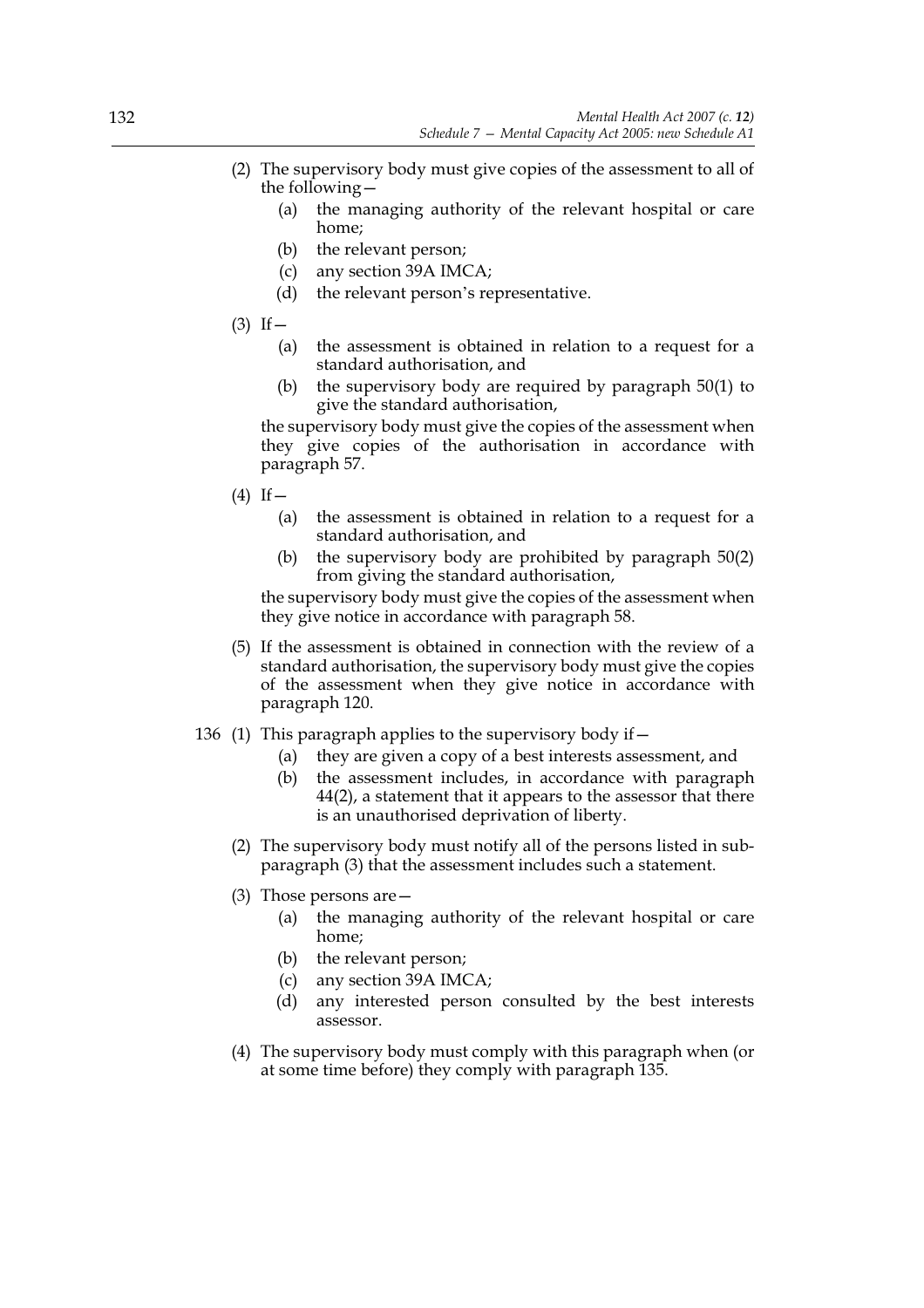## PART 10

#### RELEVANT PERSON'S REPRESENTATIVE

#### *The representative*

- 137 In this Schedule the relevant person's representative is the person appointed as such in accordance with this Part.
- 138 (1) Regulations may make provision about the selection and appointment of representatives.
	- (2) In this Part such regulations are referred to as "appointment regulations".

#### *Supervisory body to appoint representative*

- 139 (1) The supervisory body must appoint a person to be the relevant person's representative as soon as practicable after a standard authorisation is given.
	- (2) The supervisory body must appoint a person to be the relevant person's representative if a vacancy arises whilst a standard authorisation is in force.
	- (3) Where a vacancy arises, the appointment under sub-paragraph (2) is to be made as soon as practicable after the supervisory body becomes aware of the vacancy.
- 140 (1) The selection of a person for appointment under paragraph 139 must not be made unless it appears to the person making the selection that the prospective representative would, if appointed—
	- (a) maintain contact with the relevant person,
	- (b) represent the relevant person in matters relating to or connected with this Schedule, and
	- (c) support the relevant person in matters relating to or connected with this Schedule.
- 141 (1) Any appointment of a representative for a relevant person is in addition to, and does not affect, any appointment of a donee or deputy.
	- (2) The functions of any representative are in addition to, and do not affect—
		- (a) the authority of any donee,
		- (b) the powers of any deputy, or
		- (c) any powers of the court.

#### *Appointment regulations*

142 Appointment regulations may provide that the procedure for appointing a representative may begin at any time after a request for a standard authorisation is made (including a time before the request has been disposed of).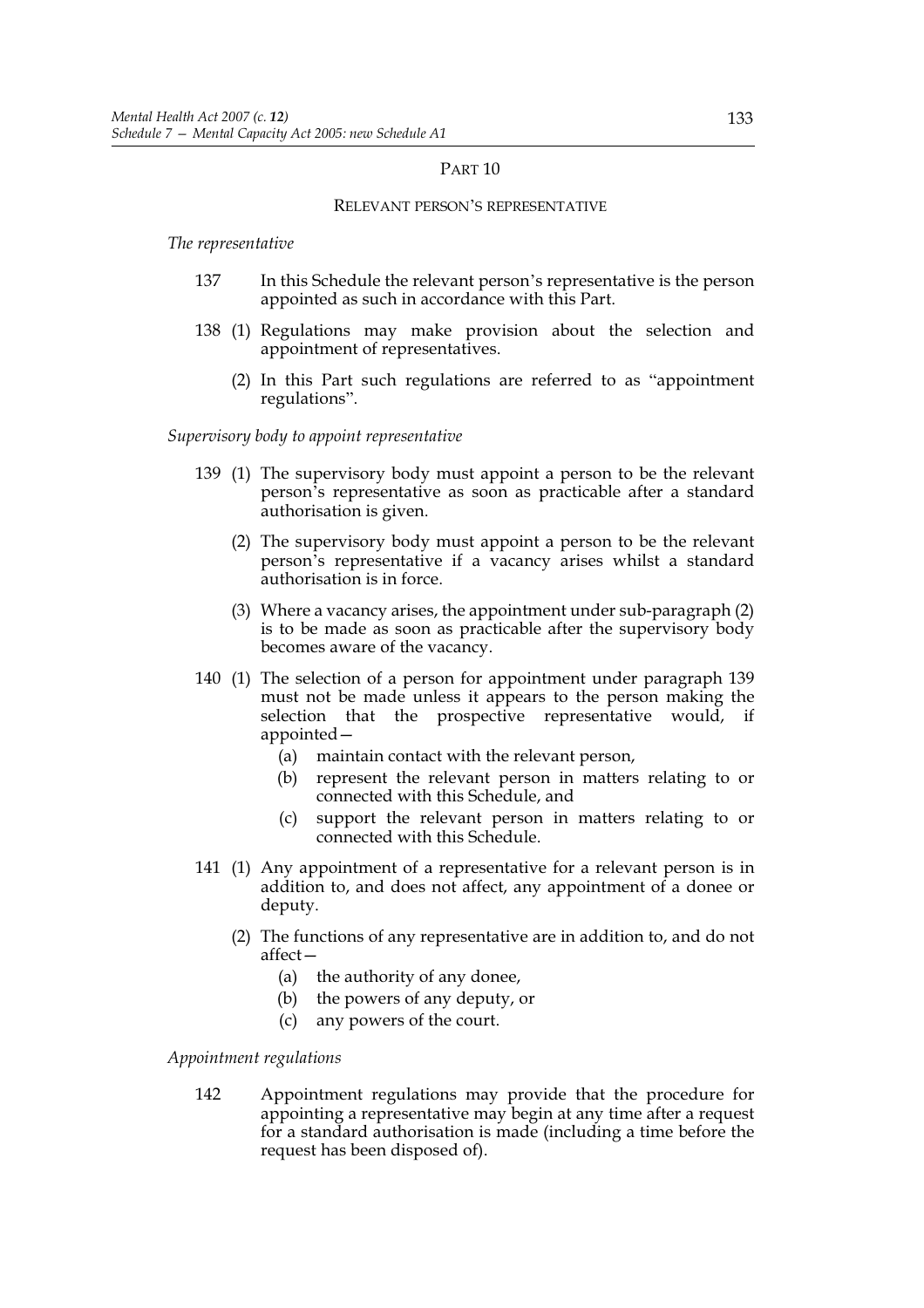- 143 (1) Appointment regulations may make provision about who is to select a person for appointment as a representative.
	- (2) But regulations under this paragraph may only provide for the following to make a selection—
		- (a) the relevant person, if he has capacity in relation to the question of which person should be his representative;
		- (b) a donee of a lasting power of attorney granted by the relevant person, if it is within the scope of his authority to select a person;
		- (c) a deputy, if it is within the scope of his authority to select a person;
		- (d) a best interests assessor;
		- (e) the supervisory body.
	- (3) Regulations under this paragraph may provide that a selection by the relevant person, a donee or a deputy is subject to approval by a best interests assessor or the supervisory body.
	- (4) Regulations under this paragraph may provide that, if more than one selection is necessary in connection with the appointment of a particular representative—
		- (a) the same person may make more than one selection;
		- (b) different persons may make different selections.
	- (5) For the purposes of this paragraph a best interests assessor is a person carrying out a best interests assessment in connection with the standard authorisation in question (including the giving of that authorisation).
- 144 (1) Appointment regulations may make provision about who may, or may not, be—
	- (a) selected for appointment as a representative, or
	- (b) appointed as a representative.
	- (2) Regulations under this paragraph may relate to any of the following matters—
		- (a) a person's age;
		- (b) a person's suitability;
		- (c) a person's independence;
		- (d) a person's willingness;
		- (e) a person's qualifications.
- 145 Appointment regulations may make provision about the formalities of appointing a person as a representative.
- 146 In a case where a best interests assessor is to select a person to be appointed as a representative, appointment regulations may provide for the variation of the assessor's duties in relation to the assessment which he is carrying out.

## *Monitoring of representatives*

147 Regulations may make provision requiring the managing authority of the relevant hospital or care home to—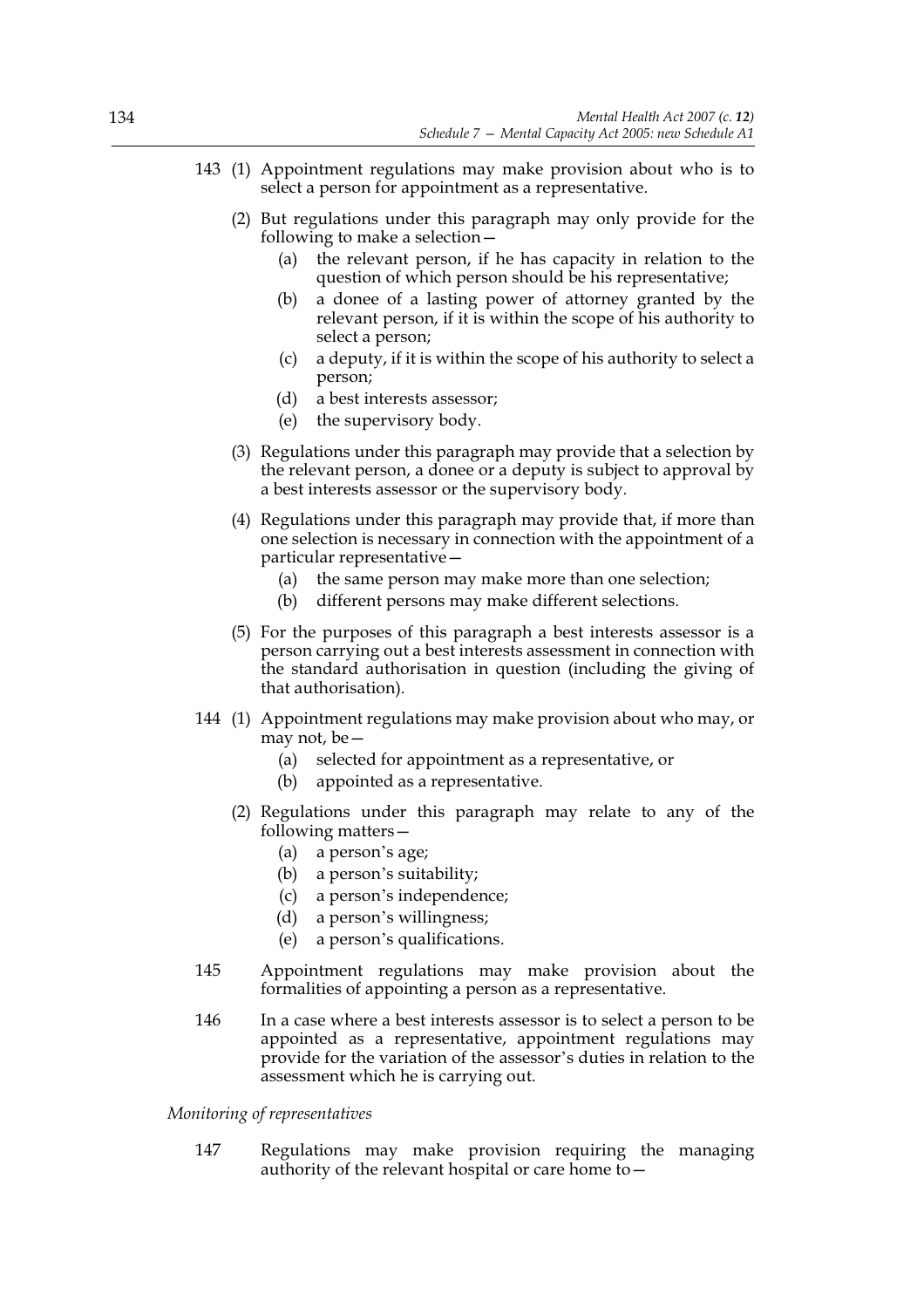- (a) monitor, and
- (b) report to the supervisory body on,

the extent to which a representative is maintaining contact with the relevant person.

# *Termination*

- 148 Regulations may make provision about the circumstances in which the appointment of a person as the relevant person's representative ends or may be ended.
- 149 Regulations may make provision about the formalities of ending the appointment of a person as a representative.

## *Suspension of representative's functions*

- 150 (1) Regulations may make provision about the circumstances in which functions exercisable by, or in relation to, the relevant person's representative (whether under this Schedule or not) may be—
	- (a) suspended, and
	- (b) if suspended, revived.
	- (2) The regulations may make provision about the formalities for giving effect to the suspension or revival of a function.
	- (3) The regulations may make provision about the effect of the suspension or revival of a function.

# *Payment of representative*

151 Regulations may make provision for payments to be made to, or in relation to, persons exercising functions as the relevant person's representative.

# *Regulations under this Part*

152 The provisions of this Part which specify provision that may be made in regulations under this Part do not affect the generality of the power to make such regulations.

*Effect of appointment of section 39C IMCA*

- 153 Paragraphs 159 and 160 make provision about the exercise of functions by, or towards, the relevant person's representative during periods when—
	- (a) no person is appointed as the relevant person's representative, but
	- (b) a person is appointed as a section 39C IMCA.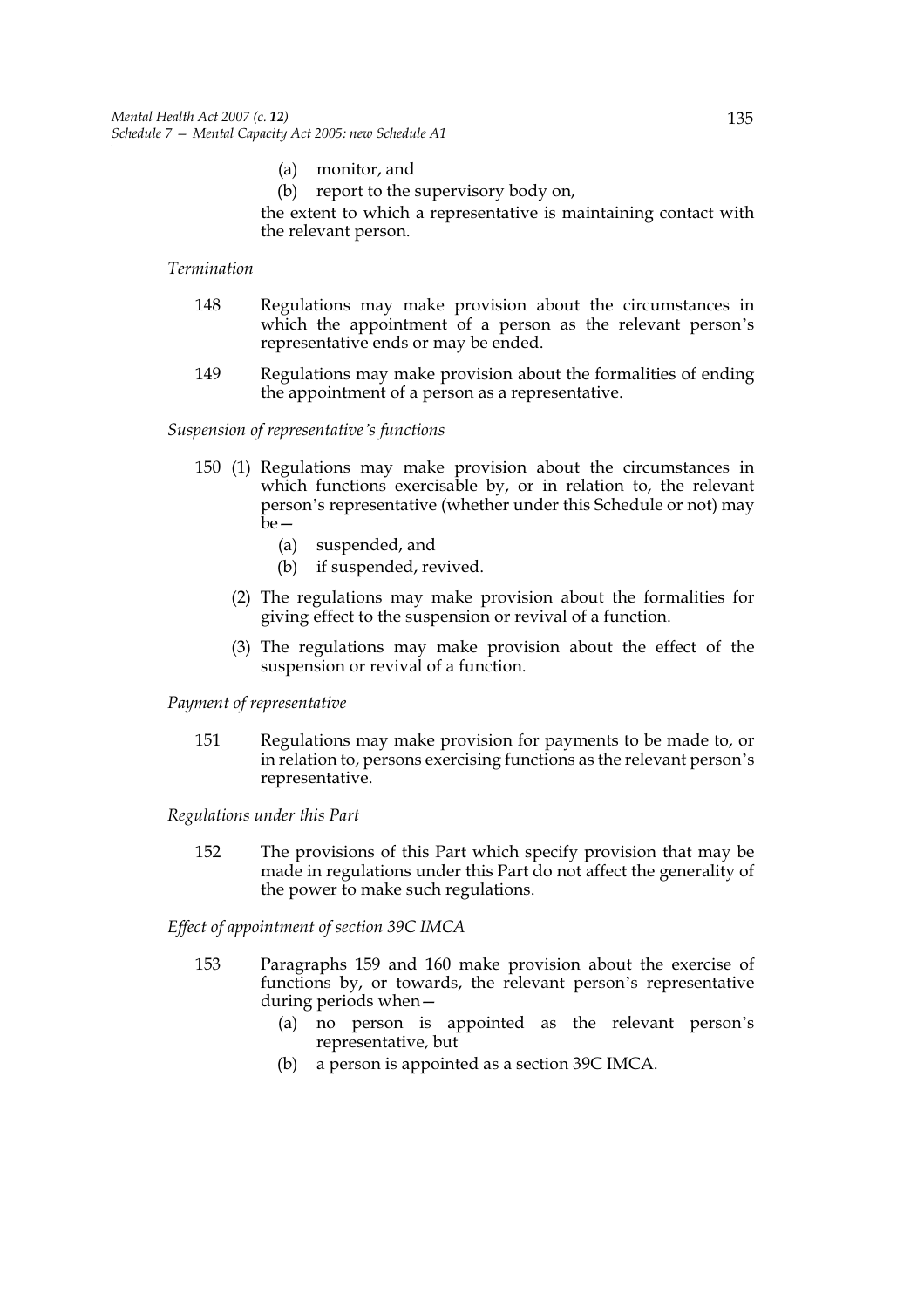# PART 11

# IMCAS

# *Application of Part*

154 This Part applies for the purposes of this Schedule.

# *The IMCAs*

- 155 A section 39A IMCA is an independent mental capacity advocate appointed under section 39A.
- 156 A section 39C IMCA is an independent mental capacity advocate appointed under section 39C.
- 157 A section 39D IMCA is an independent mental capacity advocate appointed under section 39D.
- 158 An IMCA is a section 39A IMCA or a section 39C IMCA or a section 39D IMCA.

*Section 39C IMCA: functions*

- 159 (1) This paragraph applies if, and for as long as, there is a section 39C IMCA.
	- (2) In the application of the relevant provisions, references to the relevant person's representative are to be read as references to the section 39C IMCA.
	- (3) But sub-paragraph (2) does not apply to any function under the relevant provisions for as long as the function is suspended in accordance with provision made under Part 10.
	- (4) In this paragraph and paragraph 160 the relevant provisions are—
		- (a) paragraph 102(3)(b) (request for review under Part 8);
		- (b) paragraph 108(1)(b) (notice of review under Part 8);
		- (c) paragraph 120(1)(c) (notice of outcome of review under Part 8).
- 160 (1) This paragraph applies if—
	- (a) a person is appointed as the relevant person's representative, and
	- (b) a person accordingly ceases to hold an appointment as a section 39C IMCA.
	- (2) Where a function under a relevant provision has been exercised by, or towards, the section 39C IMCA, there is no requirement for that function to be exercised again by, or towards, the relevant person's representative.

*Section 39A IMCA: restriction of functions*

161 (1) This paragraph applies if—

(a) there is a section 39A IMCA, and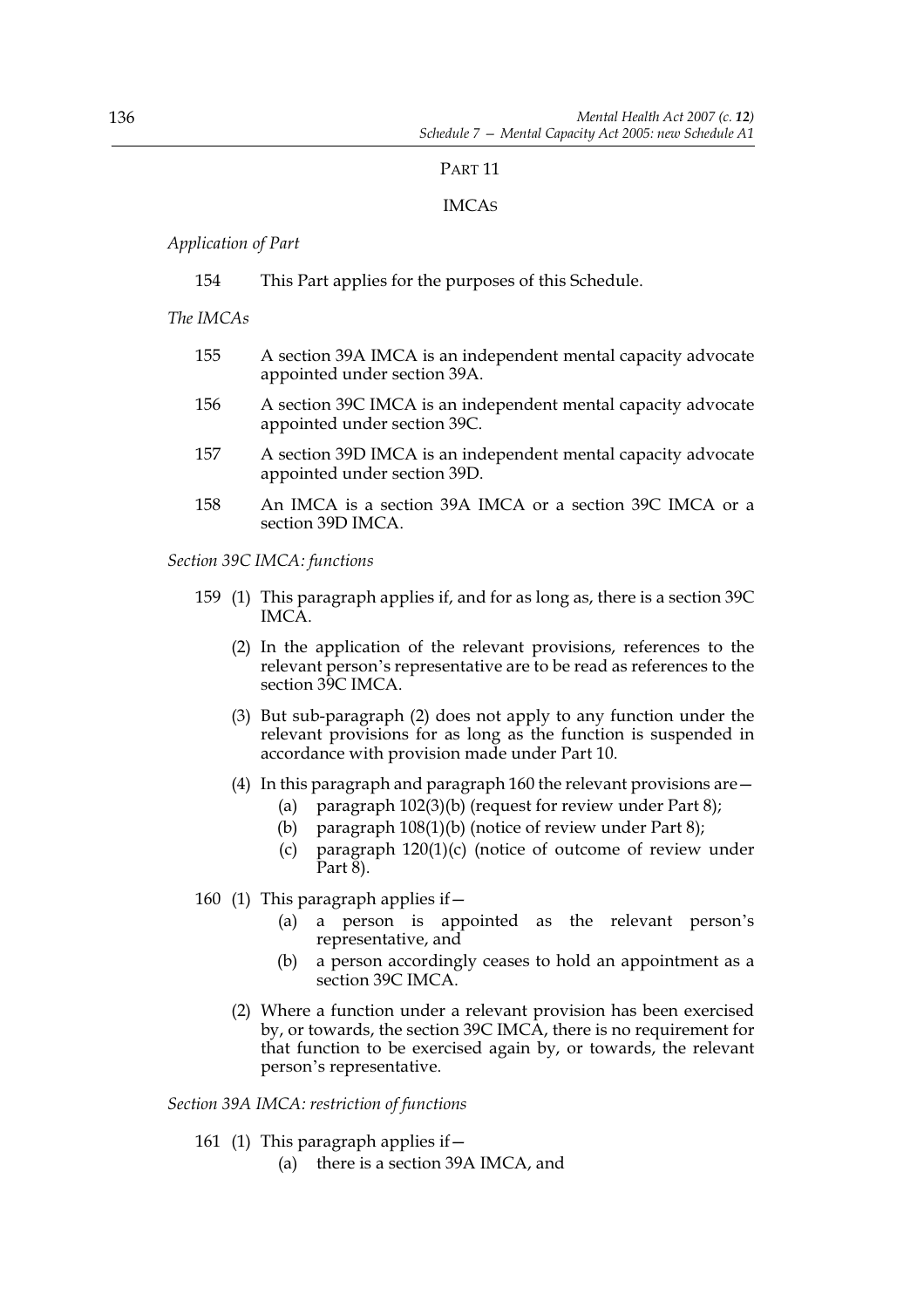- (b) a person is appointed under Part 10 to be the relevant person's representative (whether or not that person, or any person subsequently appointed, is currently the relevant person's representative).
- (2) The duties imposed on, and the powers exercisable by, the section 39A IMCA do not apply.
- (3) The duties imposed on, and the powers exercisable by, any other person do not apply, so far as they fall to be performed or exercised towards the section 39A IMCA.
- (4) But sub-paragraph (2) does not apply to any power of challenge exercisable by the section 39A IMCA.
- (5) And sub-paragraph (3) does not apply to any duty or power of any other person so far as it relates to any power of challenge exercisable by the section 39A IMCA.
- (6) Before exercising any power of challenge, the section 39A IMCA must take the views of the relevant person's representative into account.
- (7) A power of challenge is a power to make an application to the court to exercise its jurisdiction under section 21A in connection with the giving of the standard authorisation.

#### PART 12

#### **MISCELLANEOUS**

*Monitoring of operation of Schedule*

- 162 (1) Regulations may make provision for, and in connection with, requiring one or more prescribed bodies to monitor, and report on, the operation of this Schedule in relation to England.
	- (2) The regulations may, in particular, give a prescribed body authority to do one or more of the following things—
		- (a) to visit hospitals and care homes;
		- (b) to visit and interview persons accommodated in hospitals and care homes;
		- (c) to require the production of, and to inspect, records relating to the care or treatment of persons.
	- (3) "Prescribed" means prescribed in regulations under this paragraph.
- 163 (1) Regulations may make provision for, and in connection with, enabling the National Assembly for Wales to monitor, and report on, the operation of this Schedule in relation to Wales.
	- (2) The National Assembly may direct one or more persons or bodies to carry out the Assembly's functions under regulations under this paragraph.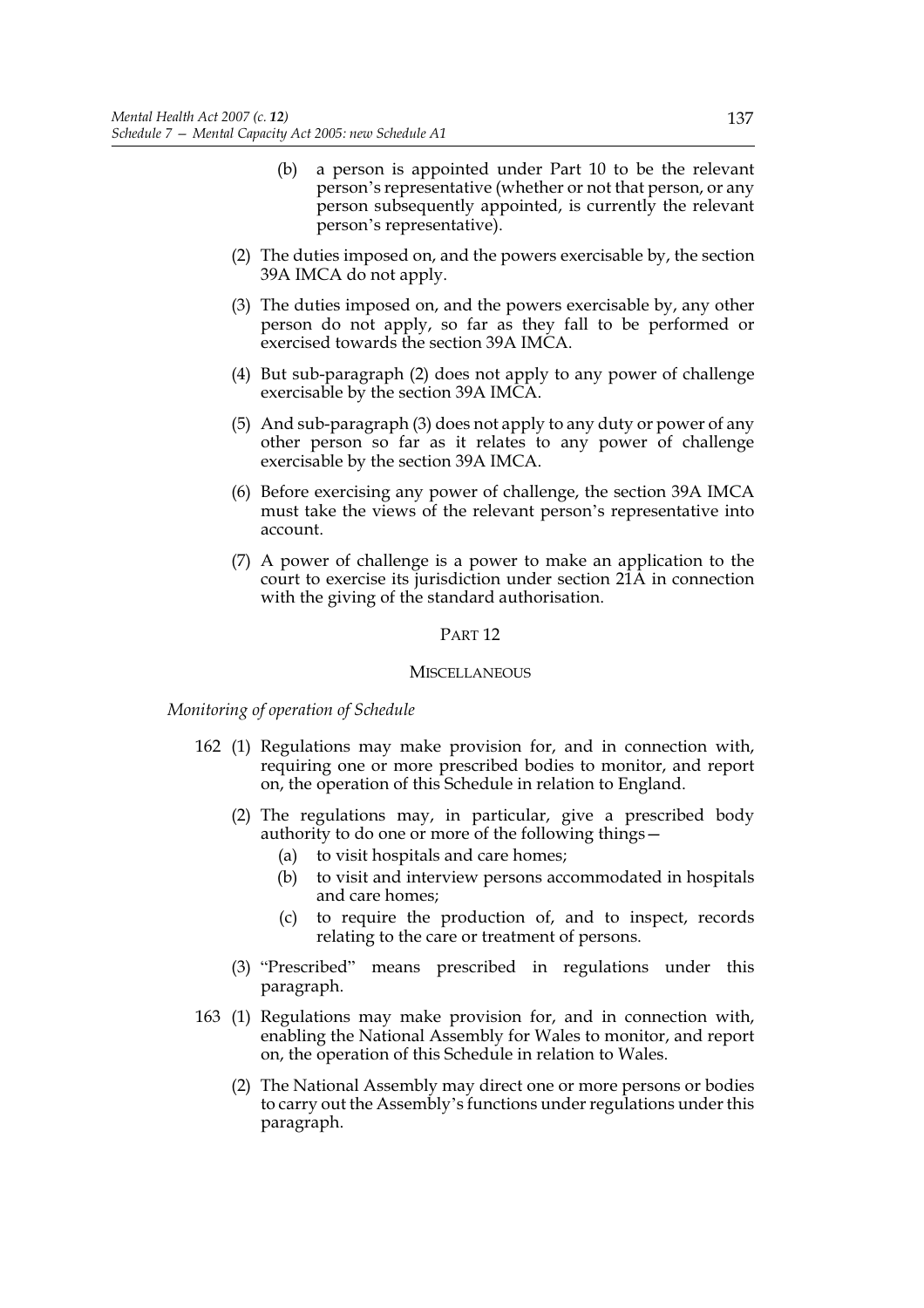*Disclosure of information*

- 164 (1) Regulations may require either or both of the following to disclose prescribed information to prescribed bodies—
	- (a) supervisory bodies;
	- (b) managing authorities of hospitals or care homes.
	- (2) "Prescribed" means prescribed in regulations under this paragraph.
	- (3) Regulations under this paragraph may only prescribe information relating to matters with which this Schedule is concerned.

*Directions by National Assembly in relation to supervisory functions*

- 165 (1) The National Assembly for Wales may direct a Local Health Board to exercise in relation to its area any supervisory functions which are specified in the direction.
	- (2) Directions under this paragraph must not preclude the National Assembly from exercising the functions specified in the directions.
	- (3) In this paragraph "supervisory functions" means functions which the National Assembly have as supervisory body, so far as they are exercisable in relation to hospitals (whether NHS or independent hospitals, and whether in Wales or England).
- 166 (1) This paragraph applies where, under paragraph 165, a Local Health Board ("the specified LHB") is directed to exercise supervisory functions ("delegated functions").
	- (2) The National Assembly for Wales may give directions to the specified LHB about the Board's exercise of delegated functions.
	- (3) The National Assembly may give directions for any delegated functions to be exercised, on behalf of the specified LHB, by a committee, sub-committee or officer of that Board.
	- (4) The National Assembly may give directions providing for any delegated functions to be exercised by the specified LHB jointly with one or more other Local Health Boards.
	- (5) Where, under sub-paragraph (4), delegated functions are exercisable jointly, the National Assembly may give directions providing for the functions to be exercised, on behalf of the Local Health Boards in question, by a joint committee or joint subcommittee.
- 167 (1) Directions under paragraph 165 must be given in regulations.
	- (2) Directions under paragraph 166 may be given—
		- (a) in regulations, or
		- (b) by instrument in writing.
- 168 The power under paragraph 165 or paragraph 166 to give directions includes power to vary or revoke directions given under that paragraph.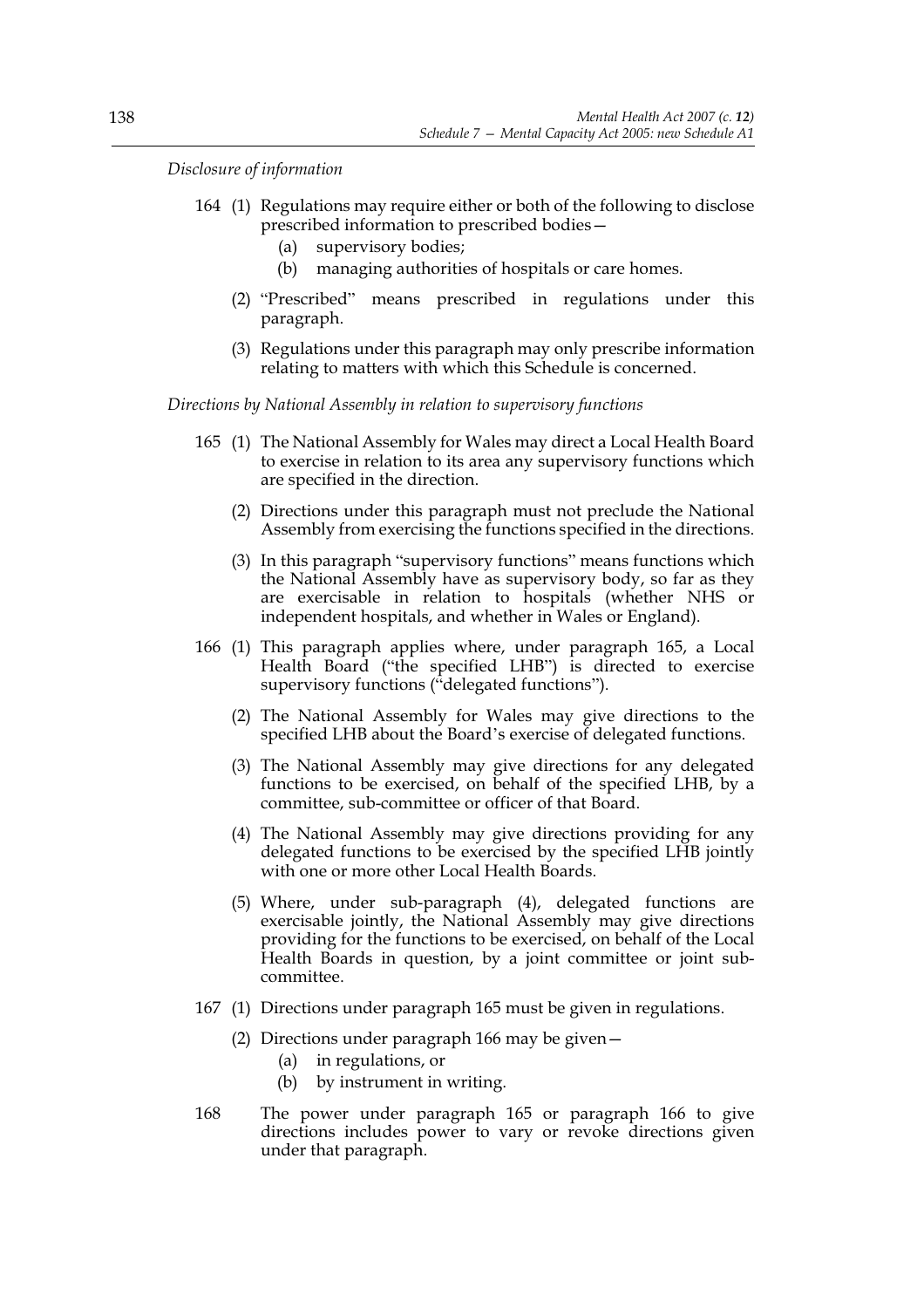### *Notices*

169 Any notice under this Schedule must be in writing.

## *Regulations*

- 170 (1) This paragraph applies to all regulations under this Schedule, except regulations under paragraph 162, 163, 167 or 183.
	- (2) It is for the Secretary of State to make such regulations in relation to authorisations under this Schedule which relate to hospitals and care homes situated in England.
	- (3) It is for the National Assembly for Wales to make such regulations in relation to authorisations under this Schedule which relate to hospitals and care homes situated in Wales.
- 171 It is for the Secretary of State to make regulations under paragraph 162.
- 172 It is for the National Assembly for Wales to make regulations under paragraph 163 or 167.
- 173 (1) This paragraph applies to regulations under paragraph 183.
	- (2) It is for the Secretary of State to make such regulations in relation to cases where a question as to the ordinary residence of a person is to be determined by the Secretary of State.
	- (3) It is for the National Assembly for Wales to make such regulations in relation to cases where a question as to the ordinary residence of a person is to be determined by the National Assembly.

### PART 13

#### INTERPRETATION

# *Introduction*

174 This Part applies for the purposes of this Schedule.

# *Hospitals and their managing authorities*

- 175 (1) "Hospital" means—
	- (a) an NHS hospital, or
	- (b) an independent hospital.
	- (2) "NHS hospital" means—
		- (a) a health service hospital as defined by section 275 of the National Health Service Act 2006 or section 206 of the National Health Service (Wales) Act 2006, or
		- (b) a hospital as defined by section 206 of the National Health Service (Wales) Act 2006 vested in a Local Health Board.
	- (3) "Independent hospital" means a hospital as defined by section 2 of the Care Standards Act 2000 which is not an NHS hospital.
- 176 (1) "Managing authority", in relation to an NHS hospital, means—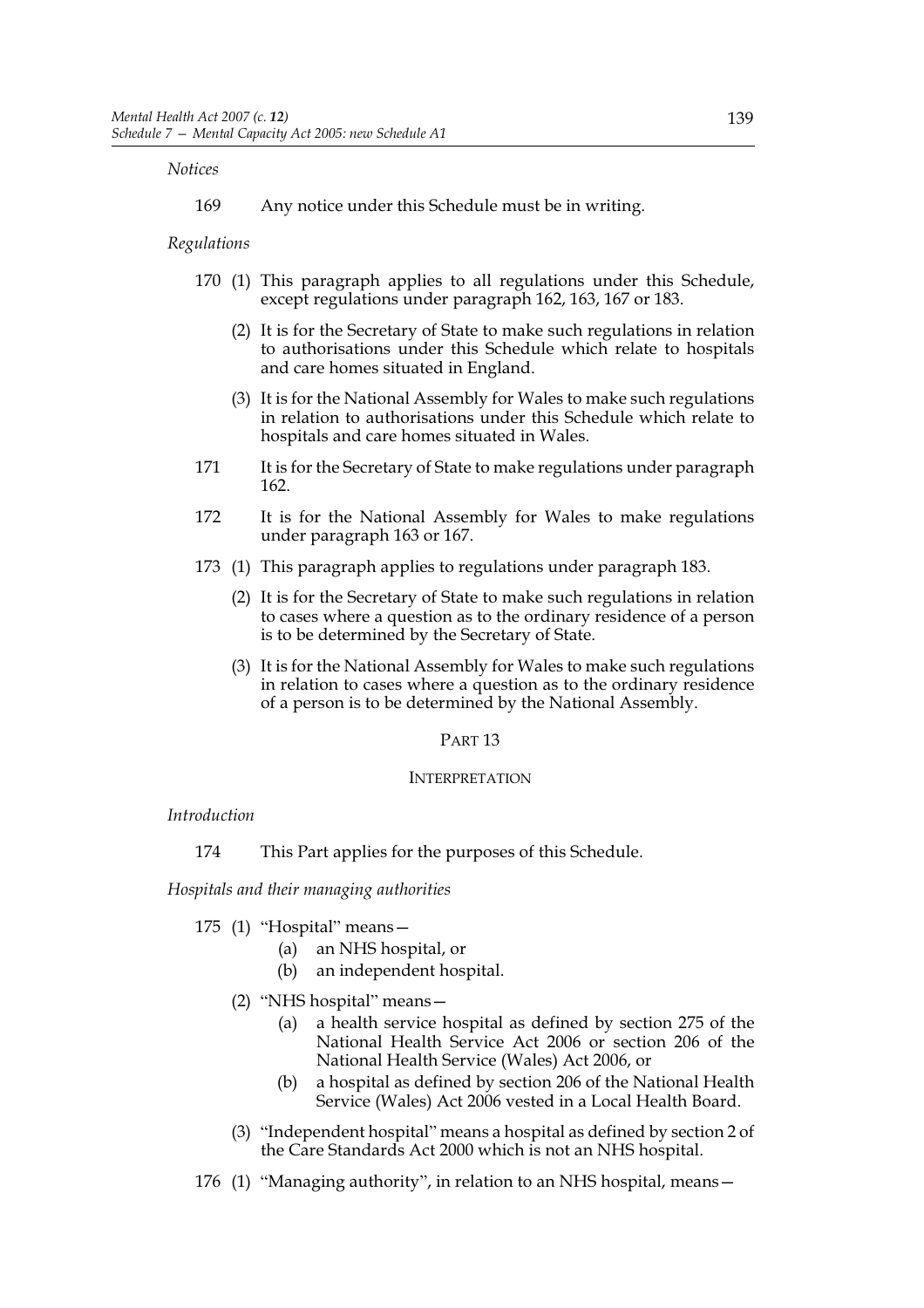- (a) if the hospital—
	- (i) is vested in the appropriate national authority for the purposes of its functions under the National Health Service Act 2006 or of the National Health Service (Wales) Act 2006, or
	- (ii) consists of any accommodation provided by a local authority and used as a hospital by or on behalf of the appropriate national authority under either of those Acts,

the Primary Care Trust, Strategic Health Authority, Local Health Board or Special Health Authority responsible for the administration of the hospital;

- (b) if the hospital is vested in a Primary Care Trust, National Health Service trust or NHS foundation trust, that trust;
- (c) if the hospital is vested in a Local Health Board, that Board.
- (2) For this purpose the appropriate national authority is—
	- (a) in relation to England: the Secretary of State;
	- (b) in relation to Wales: the National Assembly for Wales;
	- (c) in relation to England and Wales: the Secretary of State and the National Assembly acting jointly.
- 177 "Managing authority", in relation to an independent hospital, means the person registered, or required to be registered, under Part 2 of the Care Standards Act 2000 in respect of the hospital.

*Care homes and their managing authorities*

- 178 "Care home" has the meaning given by section 3 of the Care Standards Act 2000.
- 179 "Managing authority", in relation to a care home, means the person registered, or required to be registered, under Part 2 of the Care Standards Act 2000 in respect of the care home.

*Supervisory bodies: hospitals*

- 180 (1) The identity of the supervisory body is determined under this paragraph in cases where the relevant hospital is situated in England.
	- (2) If a Primary Care Trust commissions the relevant care or treatment, that Trust is the supervisory body.
	- (3) If the National Assembly for Wales or a Local Health Board commission the relevant care or treatment, the National Assembly are the supervisory body.
	- (4) In any other case, the supervisory body are the Primary Care Trust for the area in which the relevant hospital is situated.
	- (5) If a hospital is situated in the areas of two (or more) Primary Care Trusts, it is to be regarded for the purposes of sub-paragraph (4) as situated in whichever of the areas the greater (or greatest) part of the hospital is situated.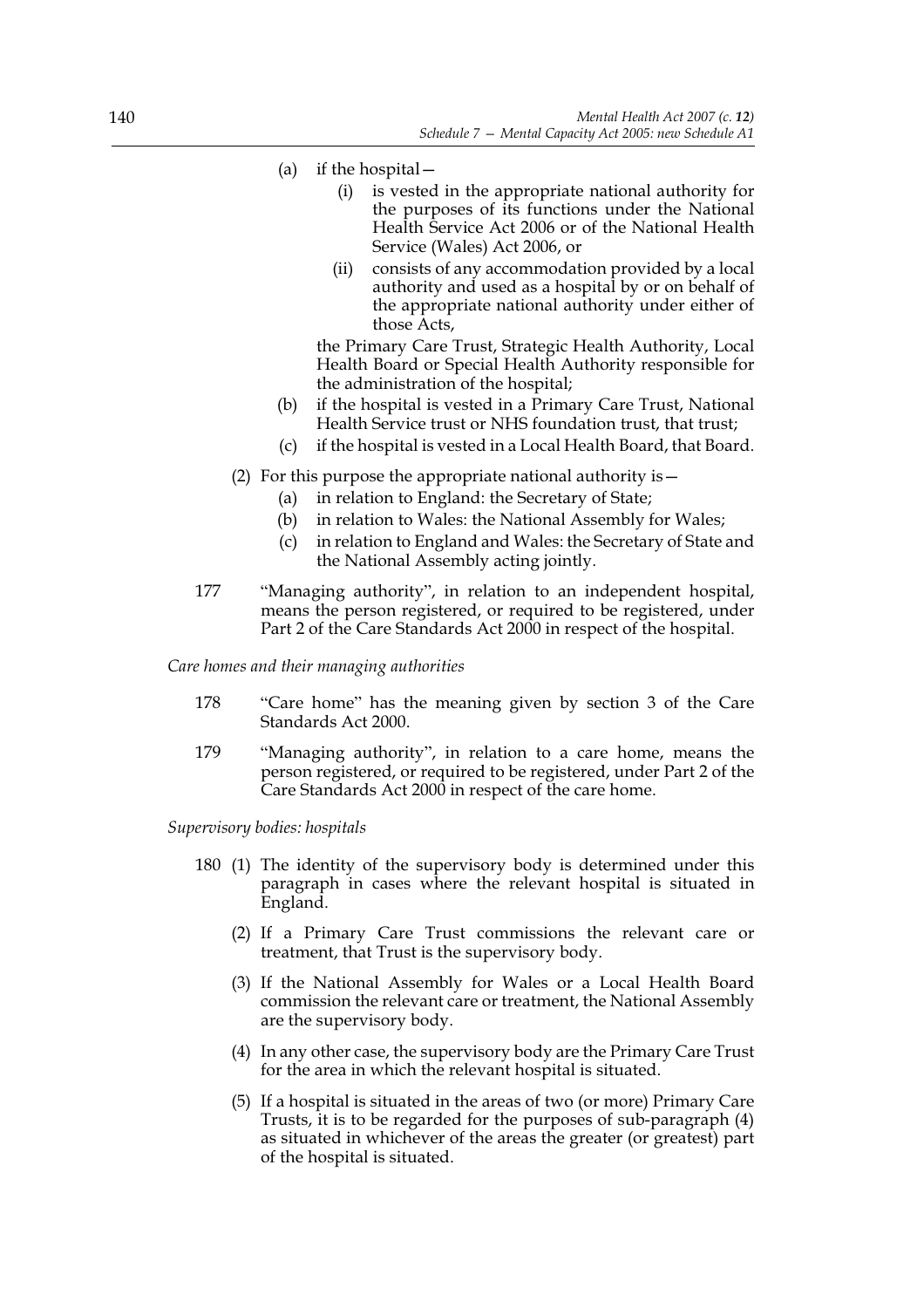- 181 (1) The identity of the supervisory body is determined under this paragraph in cases where the relevant hospital is situated in Wales.
	- (2) The National Assembly for Wales are the supervisory body.
	- (3) But if a Primary Care Trust commissions the relevant care or treatment, that Trust is the supervisory body.

*Supervisory bodies: care homes*

- 182 (1) The identity of the supervisory body is determined under this paragraph in cases where the relevant care home is situated in England or in Wales.
	- (2) The supervisory body are the local authority for the area in which the relevant person is ordinarily resident.
	- (3) But if the relevant person is not ordinarily resident in the area of a local authority, the supervisory body are the local authority for the area in which the care home is situated.
	- (4) In relation to England "local authority" means—
		- (a) the council of a county;
		- (b) the council of a district for which there is no county council;
		- (c) the council of a London borough;
		- (d) the Common Council of the City of London;
		- (e) the Council of the Isles of Scilly.
	- (5) In relation to Wales "local authority" means the council of a county or county borough.
	- (6) If a care home is situated in the areas of two (or more) local authorities, it is to be regarded for the purposes of sub-paragraph (3) as situated in whichever of the areas the greater (or greatest) part of the care home is situated.
- 183 (1) Subsections (5) and (6) of section 24 of the National Assistance Act 1948 (deemed place of ordinary residence) apply to any determination of where a person is ordinarily resident for the purposes of paragraph 182 as those subsections apply to such a determination for the purposes specified in those subsections.
	- (2) In the application of section 24(6) of the 1948 Act by virtue of subsection (1), section 24(6) is to be read as if it referred to a hospital vested in a Local Health Board as well as to hospitals vested in the Secretary of State and the other bodies mentioned in section 24(6).
	- (3) Any question arising as to the ordinary residence of a person is to be determined by the Secretary of State or by the National Assembly for Wales.
	- (4) The Secretary of State and the National Assembly must make and publish arrangements for determining which cases are to be dealt with by the Secretary of State and which are to be dealt with by the National Assembly.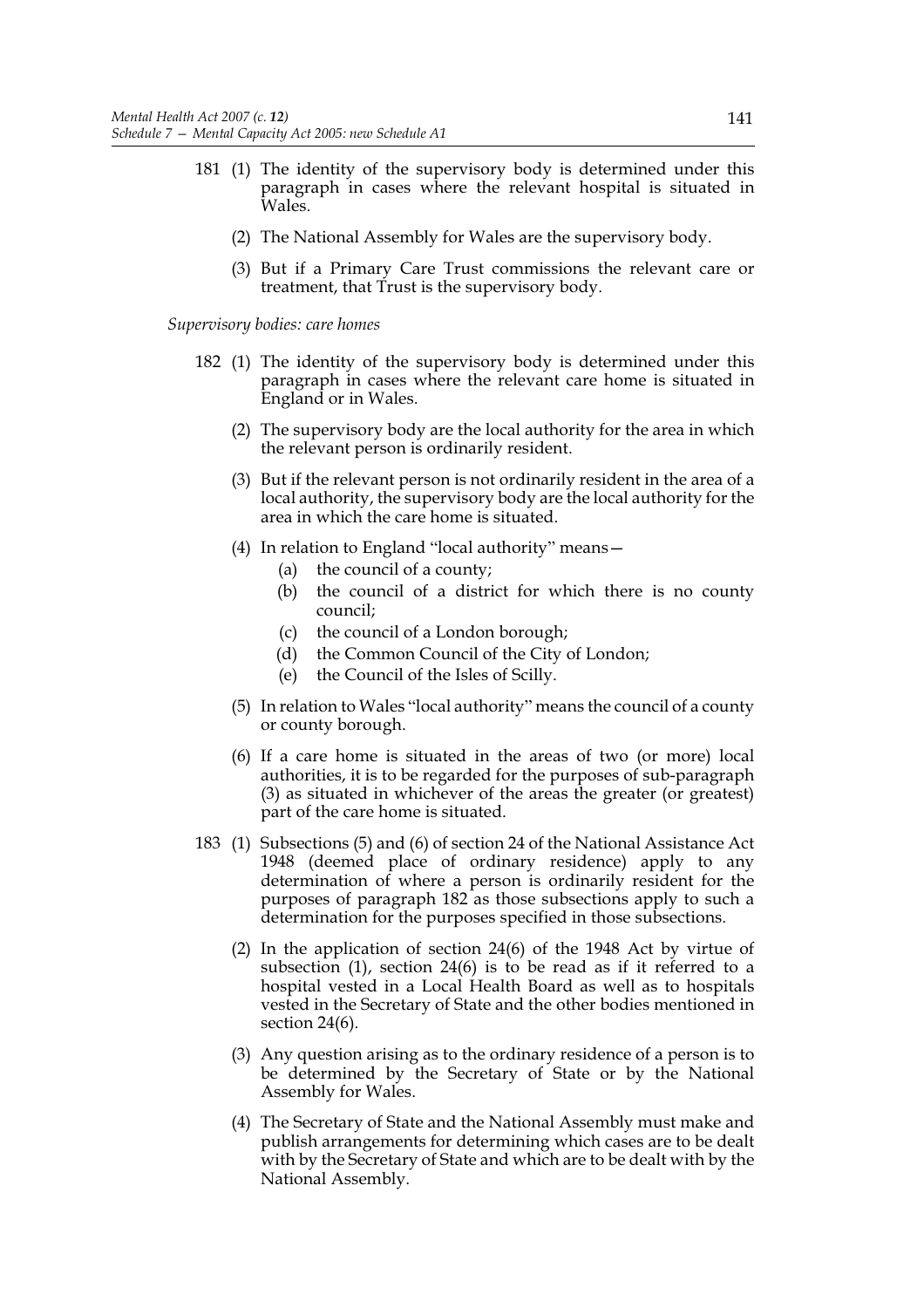- (5) Those arrangements may include provision for the Secretary of State and the National Assembly to agree, in relation to any question that has arisen, which of them is to deal with the case.
- (6) Regulations may make provision about arrangements that are to have effect before, upon, or after the determination of any question as to the ordinary residence of a person.
- (7) The regulations may, in particular, authorise or require a local authority to do any or all of the following things—
	- (a) to act as supervisory body even though it may wish to dispute that it is the supervisory body;
	- (b) to become the supervisory body in place of another local authority;
	- (c) to recover from another local authority expenditure incurred in exercising functions as the supervisory body.

### *Same body managing authority and supervisory body*

- 184 (1) This paragraph applies if, in connection with a particular person's detention as a resident in a hospital or care home, the same body are both—
	- (a) the managing authority of the relevant hospital or care home, and
	- (b) the supervisory body.
	- (2) The fact that a single body are acting in both capacities does not prevent the body from carrying out functions under this Schedule in each capacity.
	- (3) But, in such a case, this Schedule has effect subject to any modifications contained in regulations that may be made for this purpose.

*Interested persons*

- 185 Each of the following is an interested person—
	- (a) the relevant person's spouse or civil partner;
		- (b) where the relevant person and another person of the opposite sex are not married to each other but are living together as husband and wife: the other person;
		- (c) where the relevant person and another person of the same sex are not civil partners of each other but are living together as if they were civil partners: the other person;
	- (d) the relevant person's children and step-children;
	- (e) the relevant person's parents and step-parents;
	- (f) the relevant person's brothers and sisters, half-brothers and half-sisters, and stepbrothers and stepsisters;
	- (g) the relevant person's grandparents;
	- (h) a deputy appointed for the relevant person by the court;
	- (i) a donee of a lasting power of attorney granted by the relevant person.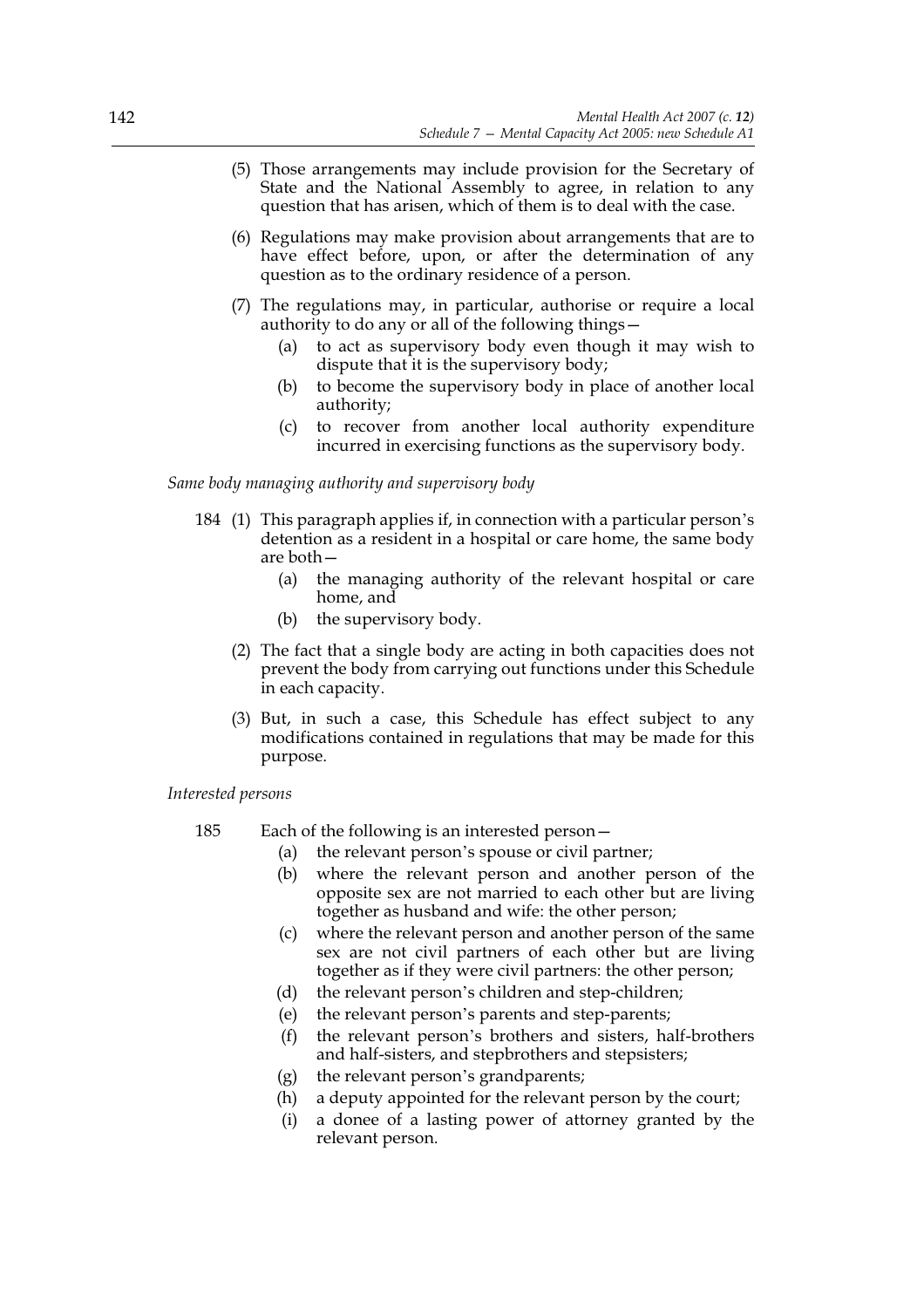- 186 (1) An interested person consulted by the best interests assessor is any person whose name is stated in the relevant best interests assessment in accordance with paragraph 40 (interested persons whom the assessor consulted in carrying out the assessment).
	- (2) The relevant best interests assessment is the most recent best interests assessment carried out in connection with the standard authorisation in question (whether the assessment was carried out under Part 4 or Part 8).
- 187 Where this Schedule imposes on a person a duty towards an interested person, the duty does not apply if the person on whom the duty is imposed—
	- (a) is not aware of the interested person's identity or of a way of contacting him, and
	- (b) cannot reasonably ascertain it.
- 188 The following table contains an index of provisions defining or otherwise explaining expressions used in this Schedule—

| age assessment                                                                           | paragraph 34              |
|------------------------------------------------------------------------------------------|---------------------------|
| age requirement                                                                          | paragraph 13              |
| age review assessment                                                                    | paragraph 112(3)          |
| appointment regulations                                                                  | paragraph 138             |
| this<br>under<br>assessment<br>Schedule                                                  | paragraph 127             |
| assessor (except in Part 8)                                                              | paragraph 33              |
| assessor (in Part 8)                                                                     | paragraphs 33 and 128     |
| authorisation<br>under<br>this<br>Schedule                                               | paragraph 10              |
| best interests (determination<br>of)                                                     | section 4                 |
| best interests assessment                                                                | paragraph 38              |
| best interests requirement                                                               | paragraph 16              |
| review<br>best<br>interests<br>assessment                                                | paragraph 112(6)          |
| care home                                                                                | paragraph 178             |
| change of reason ground                                                                  | paragraph 106             |
| complete (in relation to a<br><sub>of</sub><br>review<br>standard<br>a<br>authorisation) | paragraph 118             |
| deprivation of a<br>person's<br>liberty                                                  | section $64(5)$ and $(6)$ |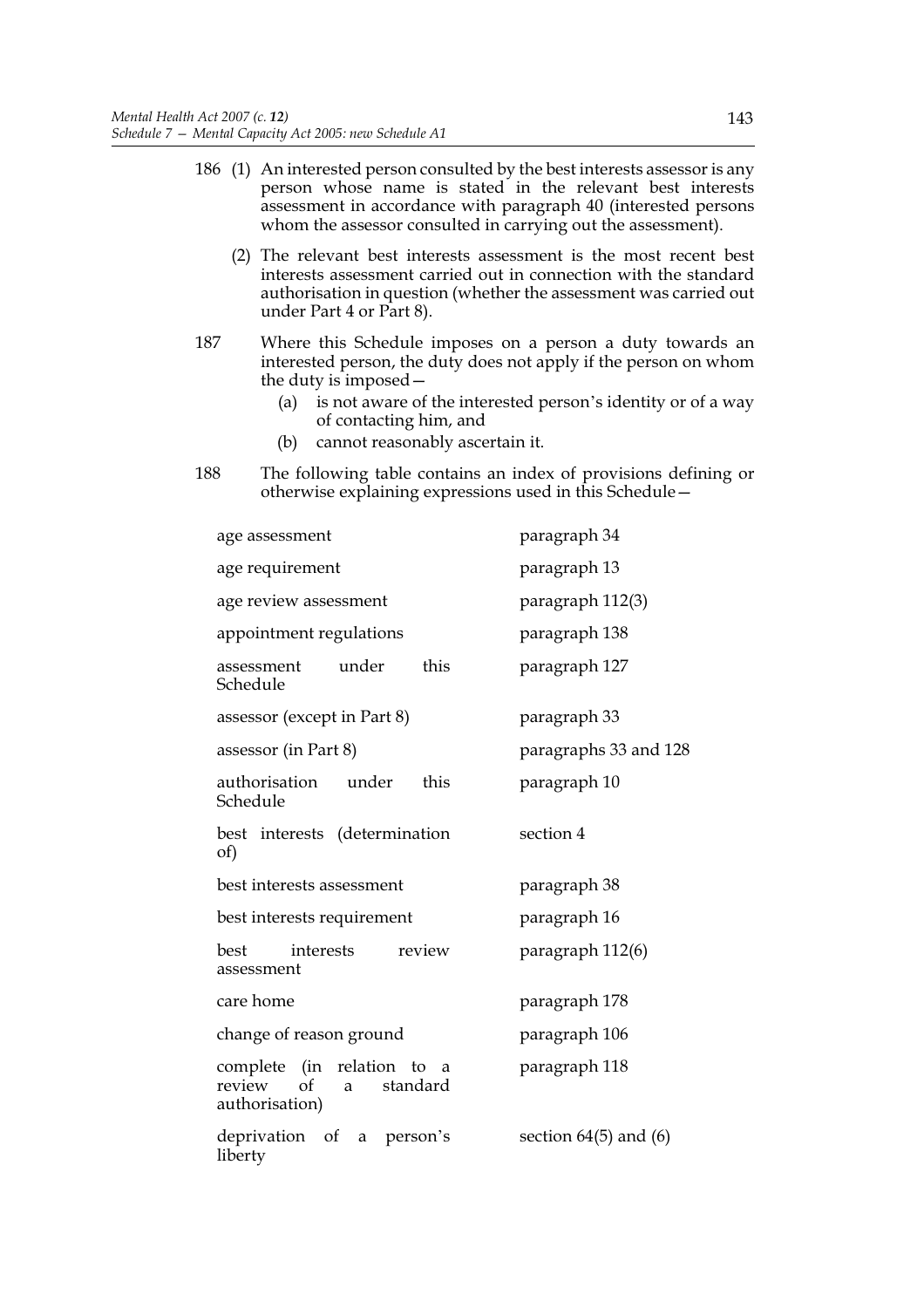| deputy                                                                             | section $16(2)(b)$   |
|------------------------------------------------------------------------------------|----------------------|
| detained resident                                                                  | paragraph 6          |
| disposed of (in relation to a<br>for<br>standard<br>request<br>a<br>authorisation) | paragraph 66         |
| eligibility assessment                                                             | paragraph 46         |
| eligibility requirement                                                            | paragraph 17         |
| eligibility review assessment                                                      | paragraph 112(7)     |
| eligible person (in relation to<br>paragraphs 68 to 73)                            | paragraph 68         |
| eligible person (in relation to<br>Part 8)                                         | paragraph 102(3)     |
| expiry (in relation to<br>an<br>existing authorisation)                            | paragraph 125(b)     |
| existing authorisation (in Part<br>8)                                              | paragraph 125(a)     |
| hospital                                                                           | paragraph 175        |
| <b>IMCA</b>                                                                        | paragraph 158        |
| in force (in relation<br>to a<br>standard authorisation)                           | paragraphs 63 and 64 |
| in force (in relation to an<br>urgent authorisation)                               | paragraphs 88 and 89 |
| ineligible (in relation to the<br>eligibility requirement)                         | Schedule 1A          |
| interested person                                                                  | paragraph 185        |
| interested person consulted by<br>the best interests assessor                      | paragraph 186        |
| lack of capacity                                                                   | section 2            |
| lasting power of attorney                                                          | section 9            |
| managing<br>authority<br>(in<br>relation to a care home)                           | paragraph 179        |
| managing<br>authority<br>(in<br>relation to a hospital)                            | paragraph 176 or 177 |
| authorisation<br>maximum<br>period                                                 | paragraph 42         |
| mental capacity assessment                                                         | paragraph 37         |
| mental capacity requirement                                                        | paragraph 15         |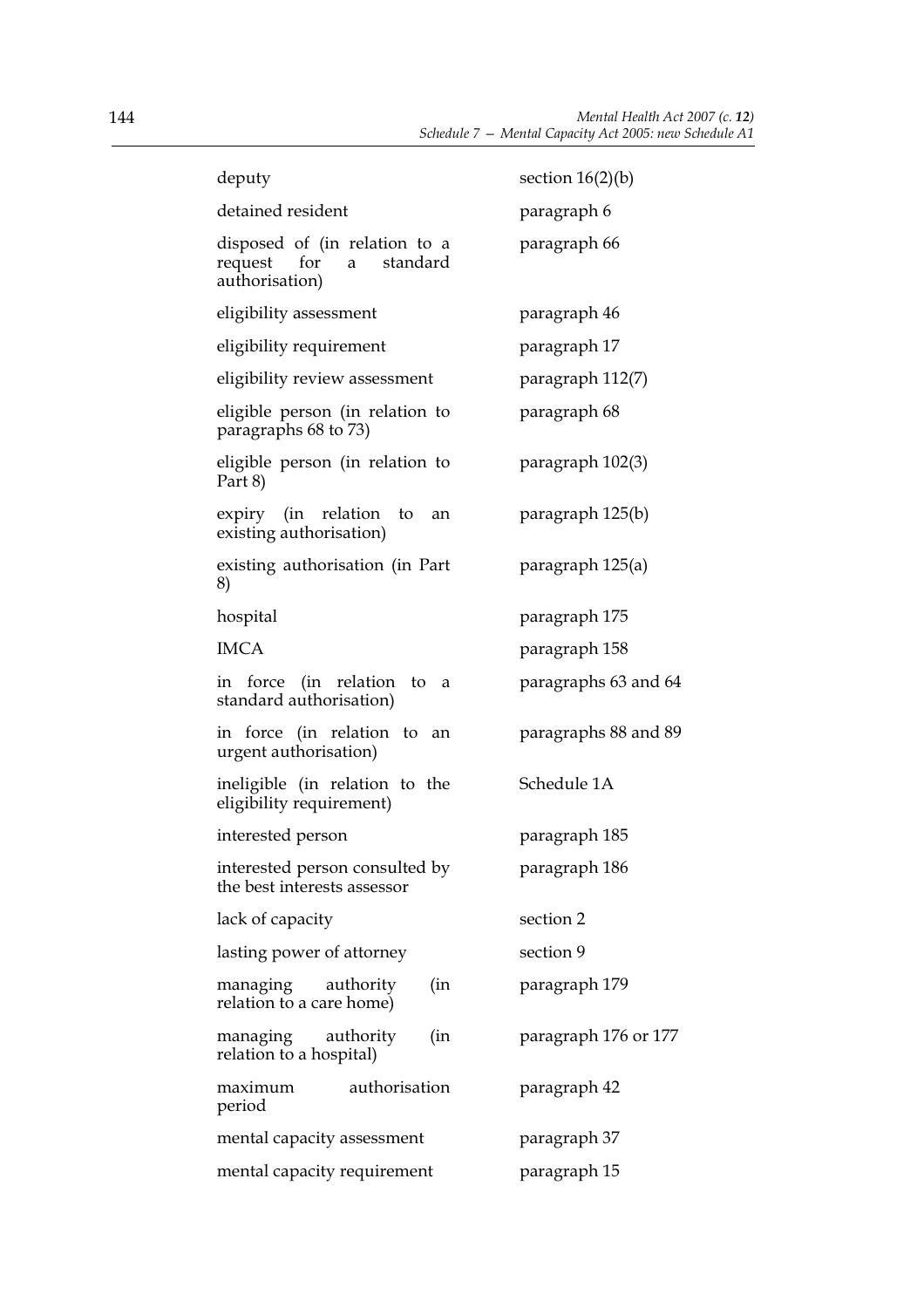| mental<br>capacity<br>review<br>assessment                   | paragraph 112(5)     |
|--------------------------------------------------------------|----------------------|
| mental health assessment                                     | paragraph 35         |
| mental health requirement                                    | paragraph 14         |
| health<br>mental<br>review<br>assessment                     | paragraph 112(4)     |
| negative conclusion                                          | paragraph 112(2)(a)  |
| new supervisory body                                         | paragraph 99(b)      |
| no refusals assessment                                       | paragraph 48         |
| no refusals requirement                                      | paragraph 18         |
| no refusals review assessment                                | paragraph 112(8)     |
| non-qualification ground                                     | paragraph 105        |
| old supervisory body                                         | paragraph 99(a)      |
| positive conclusion                                          | paragraph 112(2)(b)  |
| <sub>of</sub><br>standard<br>purpose<br>a<br>authorisation   | paragraph 11(1)      |
| purpose of<br>urgent<br>an<br>authorisation                  | paragraph 11(2)      |
| qualifying requirements                                      | paragraph 12         |
| refusal (for the purposes of the<br>no refusals requirement) | paragraphs 19 and 20 |
| relevant care or treatment                                   | paragraph 7          |
| relevant hospital or care home                               | paragraph 7          |
| relevant managing authority                                  | paragraph 26(4)      |
| relevant person                                              | paragraph 7          |
| relevant<br>person's<br>representative                       | paragraph 137        |
| relevant procedure                                           | paragraph 128        |
| review assessment                                            | paragraph 112(1)     |
| reviewable                                                   | paragraph 104        |
| section 39A IMCA                                             | paragraph 155        |
| section 39C IMCA                                             | paragraph 156        |
| section 39D IMCA                                             | paragraph 157        |
| standard authorisation                                       | paragraph 8          |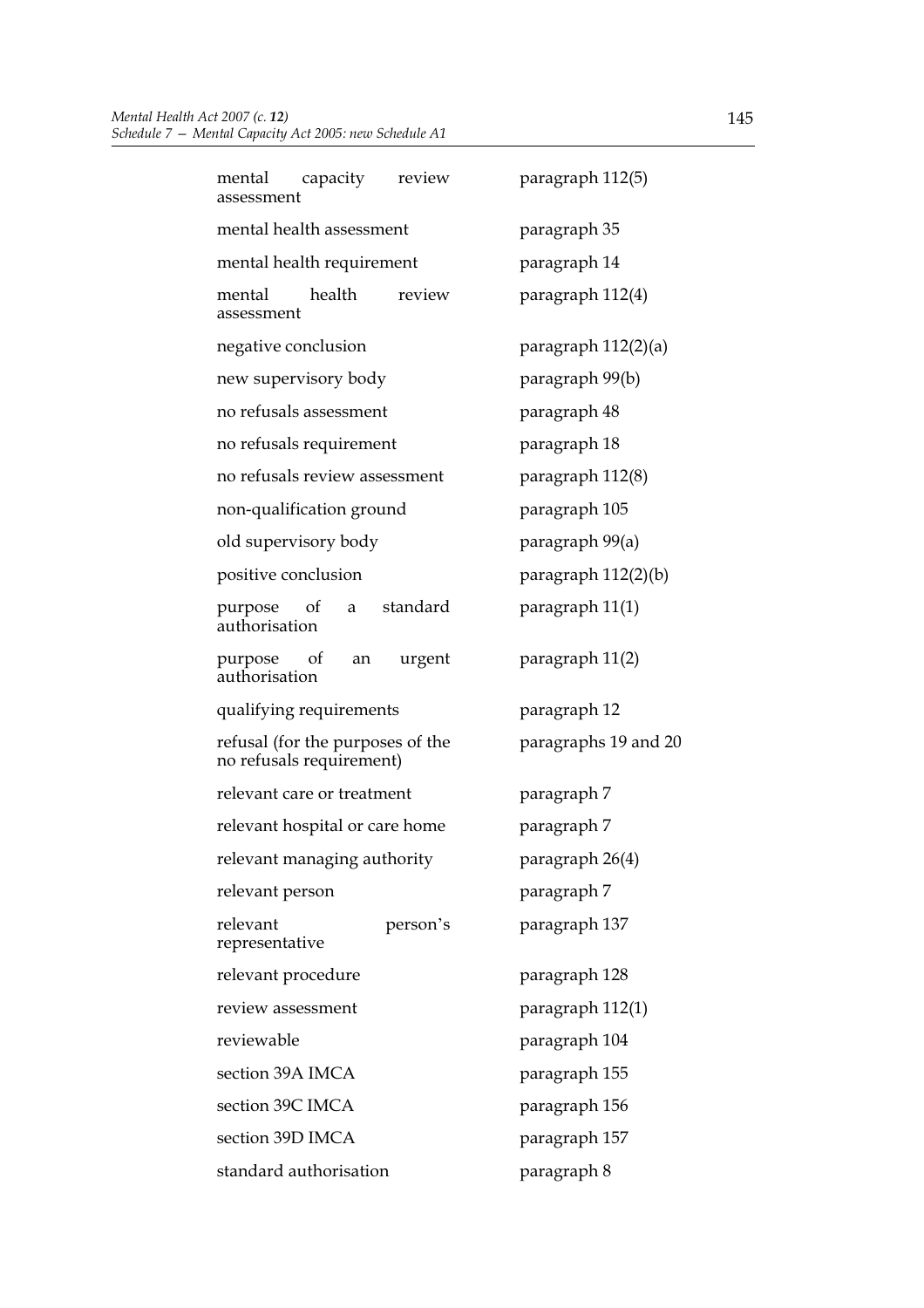| supervisory body (except in<br>Part 8)                                            | paragraph 180, 181 or 182                      |
|-----------------------------------------------------------------------------------|------------------------------------------------|
| supervisory body (in Part 8)                                                      | paragraph 128 and paragraph<br>180, 181 or 182 |
| unauthorised deprivation of<br>liberty (in relation<br>to<br>paragraphs 68 to 73) | paragraph 67                                   |
| urgent authorisation                                                              | paragraph 9                                    |
| variation of conditions ground                                                    | paragraph 107".                                |

## SCHEDULE 8 Section 50

### MENTAL CAPACITY ACT 2005: NEW SCHEDULE 1A

After Schedule 1 to the Mental Capacity Act 2005 (c. 9) insert—

### "SCHEDULE 1A

## PERSONS INELIGIBLE TO BE DEPRIVED OF LIBERTY BY THIS ACT

PART 1

## INELIGIBLE PERSONS

### *Application*

- 1 This Schedule applies for the purposes of—
	- (a) section 16A, and
	- (b) paragraph 17 of Schedule A1.

### *Determining ineligibility*

- 2 A person ("P") is ineligible to be deprived of liberty by this Act ("ineligible") if—
	- (a) P falls within one of the cases set out in the second column of the following table, and
	- (b) the corresponding entry in the third column of the table or the provision, or one of the provisions, referred to in that entry — provides that he is ineligible.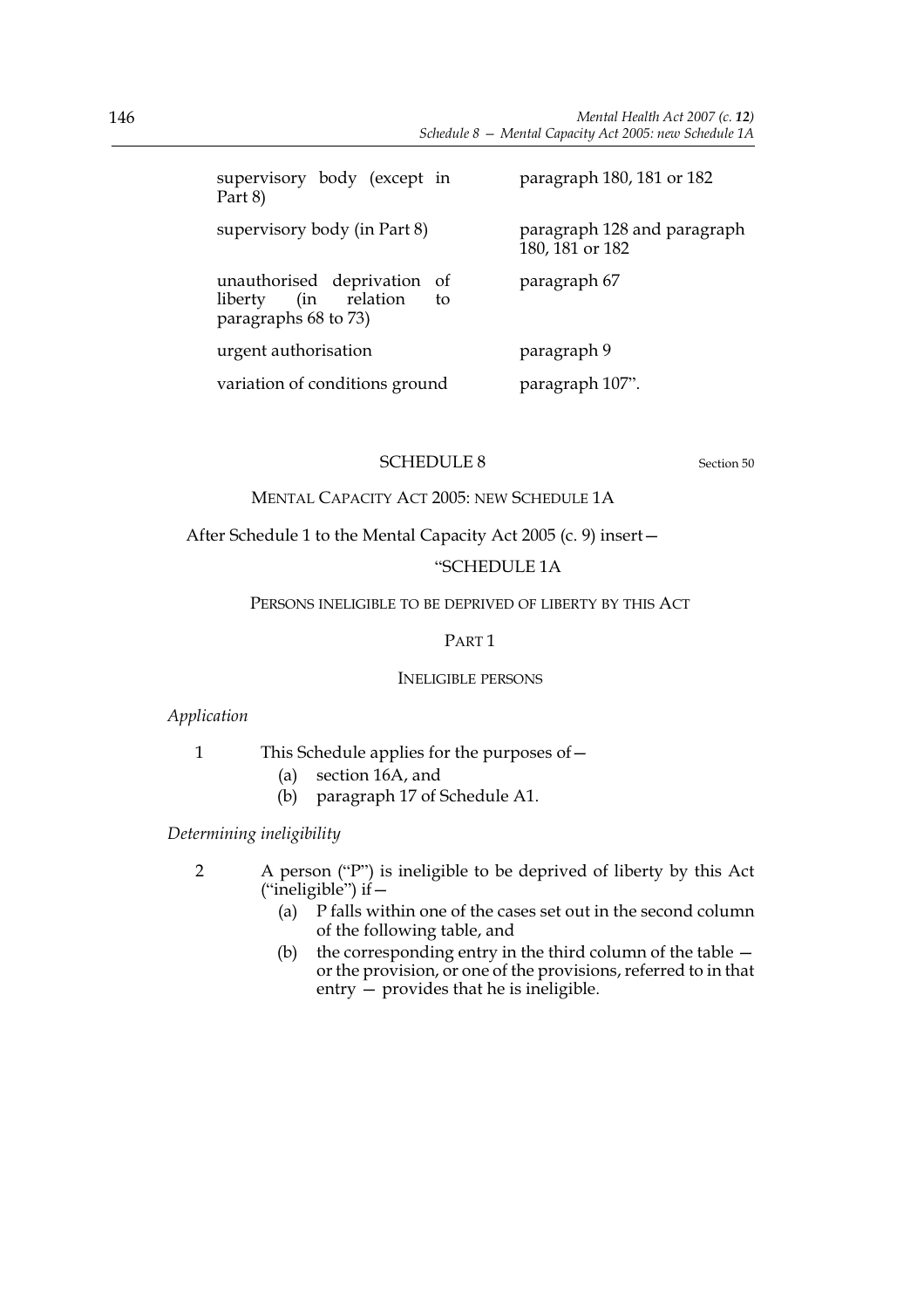|        | Status of P                                                                                                                          | Determination<br>of ineligibility |
|--------|--------------------------------------------------------------------------------------------------------------------------------------|-----------------------------------|
| Case A | $P$ is $-$<br>subject to the hospital treatment regime,<br>(a)<br>and<br>detained in a hospital under that<br>(b)<br>regime.         | P is ineligible.                  |
| Case B | $P$ is $-$<br>subject to the hospital treatment regime,<br>(a)<br>but<br>not detained in a hospital under that<br>(b)<br>regime.     | See paragraphs 3 and 4.           |
| Case C | P is subject to the community treatment regime.                                                                                      | See paragraphs 3 and 4.           |
| Case D | P is subject to the guardianship regime.                                                                                             | See paragraphs 3 and 5.           |
| Case E | $P$ is $-$<br>within the scope of the Mental Health<br>(a)<br>Act, but<br>not subject to any of the mental health<br>(b)<br>regimes. | See paragraph 5.                  |

*Authorised course of action not in accordance with regime*

- 3 (1) This paragraph applies in cases B, C and D in the table in paragraph 2.
	- (2) P is ineligible if the authorised course of action is not in accordance with a requirement which the relevant regime imposes.
	- (3) That includes any requirement as to where P is, or is not, to reside.
	- (4) The relevant regime is the mental health regime to which P is subject.

*Treatment for mental disorder in a hospital*

- 4 (1) This paragraph applies in cases B and C in the table in paragraph 2.
	- (2) P is ineligible if the relevant care or treatment consists in whole or in part of medical treatment for mental disorder in a hospital.

*P objects to being a mental health patient etc*

- 5 (1) This paragraph applies in cases D and E in the table in paragraph 2.
	- (2) P is ineligible if the following conditions are met.
	- (3) The first condition is that the relevant instrument authorises P to be a mental health patient.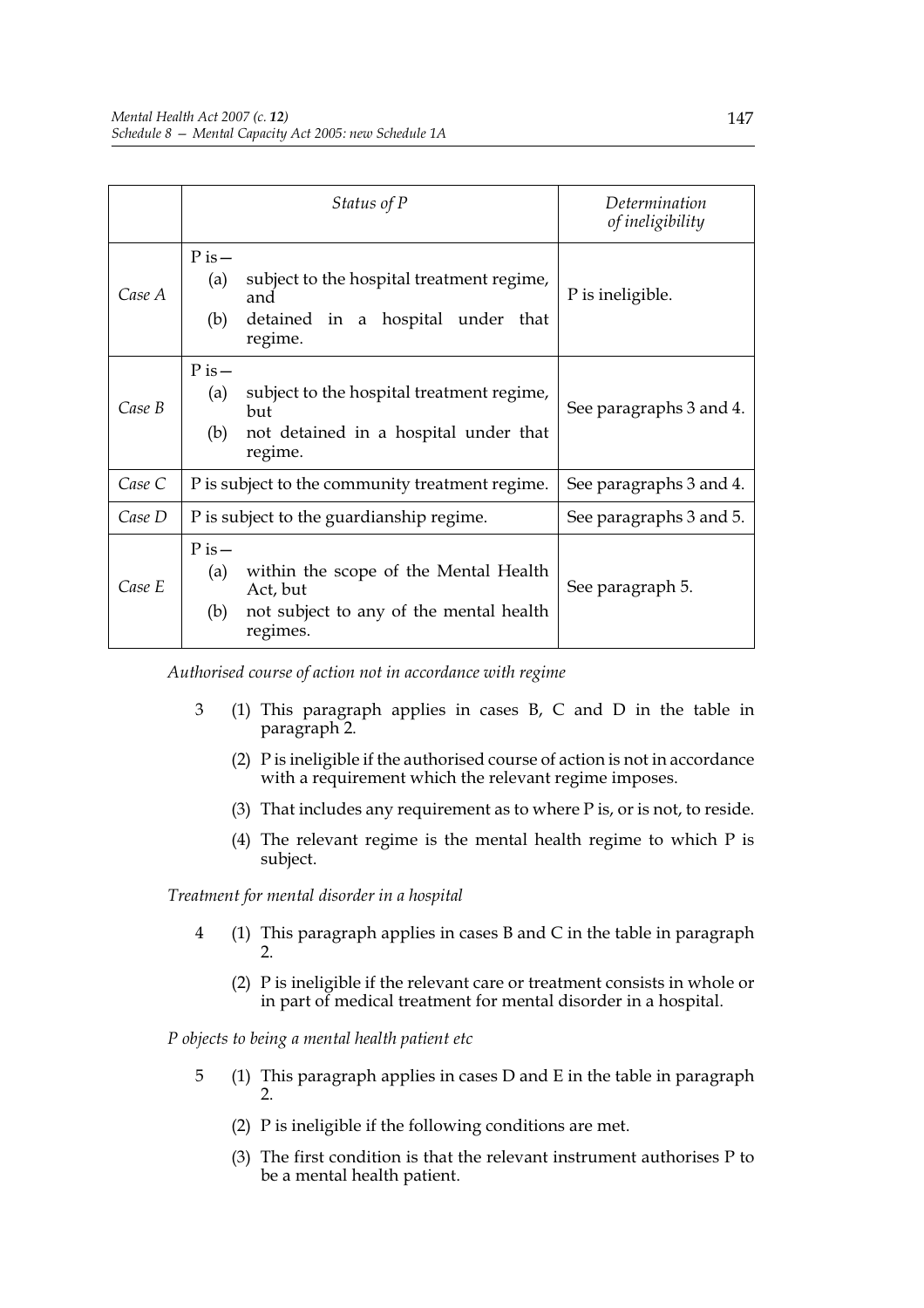- (4) The second condition is that P objects  $-$ 
	- (a) to being a mental health patient, or
	- (b) to being given some or all of the mental health treatment.
- (5) The third condition is that a donee or deputy has not made a valid decision to consent to each matter to which P objects.
- (6) In determining whether or not P objects to something, regard must be had to all the circumstances (so far as they are reasonably ascertainable), including the following—
	- (a) P's behaviour;
	- (b) P's wishes and feelings;
	- (c) P's views, beliefs and values.
- (7) But regard is to be had to circumstances from the past only so far as it is still appropriate to have regard to them.

#### INTERPRETATION

*Application*

6 This Part applies for the purposes of this Schedule.

*Mental health regimes*

- 7 The mental health regimes are—
	- (a) the hospital treatment regime,
	- (b) the community treatment regime, and
	- (c) the guardianship regime.

*Hospital treatment regime*

- 8 (1) P is subject to the hospital treatment regime if he is subject to  $-$ 
	- (a) a hospital treatment obligation under the relevant enactment, or
	- (b) an obligation under another England and Wales enactment which has the same effect as a hospital treatment obligation.
	- (2) But where P is subject to any such obligation, he is to be regarded as not subject to the hospital treatment regime during any period when he is subject to the community treatment regime.
	- (3) A hospital treatment obligation is an application, order or direction of a kind listed in the first column of the following table.
	- (4) In relation to a hospital treatment obligation, the relevant enactment is the enactment in the Mental Health Act which is referred to in the corresponding entry in the second column of the following table.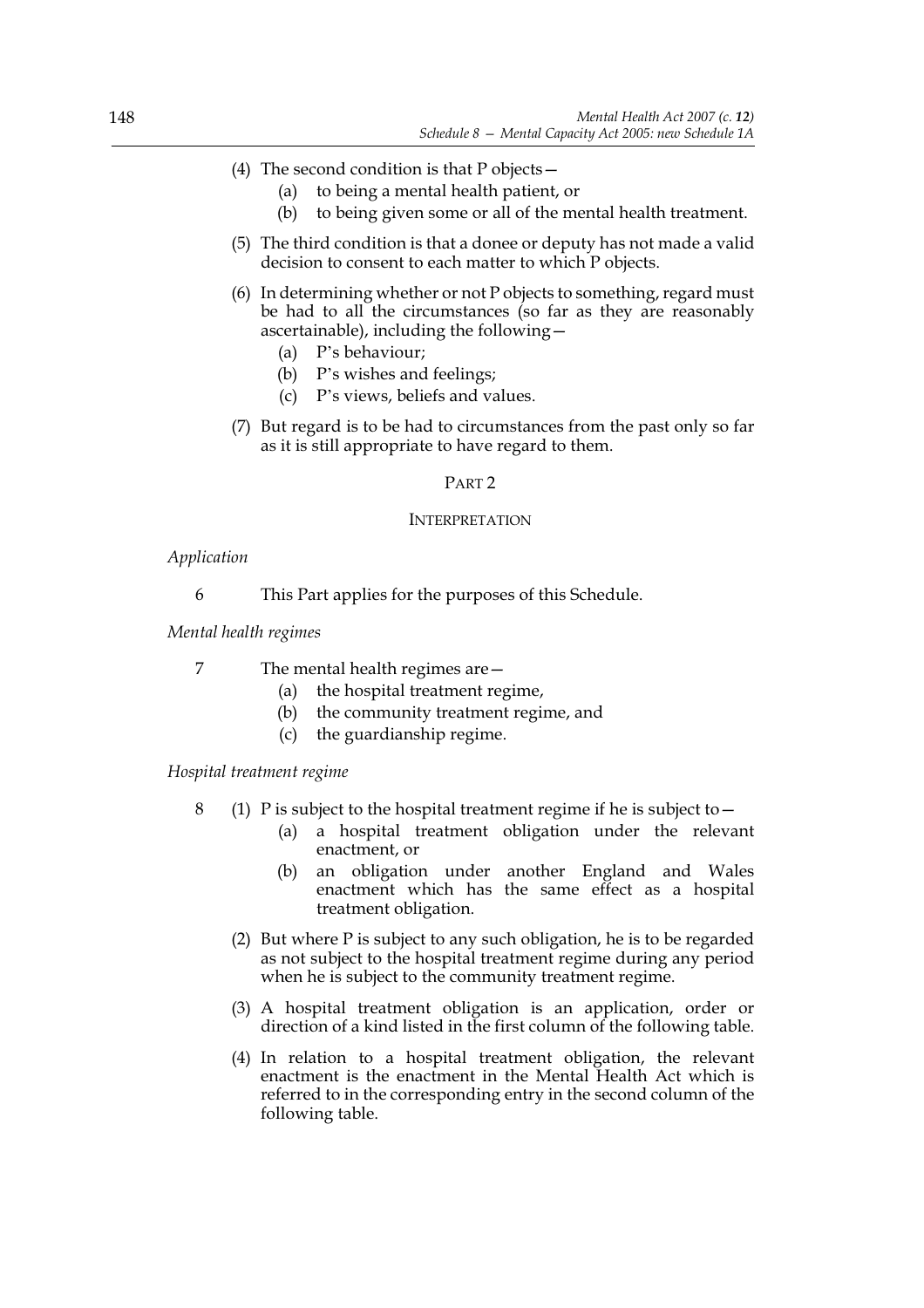| Hospital treatment obligation            | Relevant<br>enactment |
|------------------------------------------|-----------------------|
| Application for admission for assessment | Section 2             |
| Application for admission for assessment | Section 4             |
| Application for admission for treatment  | Section 3             |
| Order for remand to hospital             | Section 35            |
| Order for remand to hospital             | Section 36            |
| Hospital order                           | Section 37            |
| Interim hospital order                   | Section 38            |
| Order for detention in hospital          | Section 44            |
| Hospital direction                       | Section 45A           |
| Transfer direction                       | Section 47            |
| Transfer direction                       | Section 48            |
| Hospital order                           | Section 51            |

### *Community treatment regime*

- 9 P is subject to the community treatment regime if he is subject to
	- (a) a community treatment order under section 17A of the Mental Health Act, or
	- (b) an obligation under another England and Wales enactment which has the same effect as a community treatment order.

### *Guardianship regime*

- 10 P is subject to the guardianship regime if he is subject to—
	- (a) a guardianship application under section 7 of the Mental Health Act,
	- (b) a guardianship order under section 37 of the Mental Health Act, or
	- (c) an obligation under another England and Wales enactment which has the same effect as a guardianship application or guardianship order.

*England and Wales enactments*

- 11 (1) An England and Wales enactment is an enactment which extends to England and Wales (whether or not it also extends elsewhere).
	- (2) It does not matter if the enactment is in the Mental Health Act or not.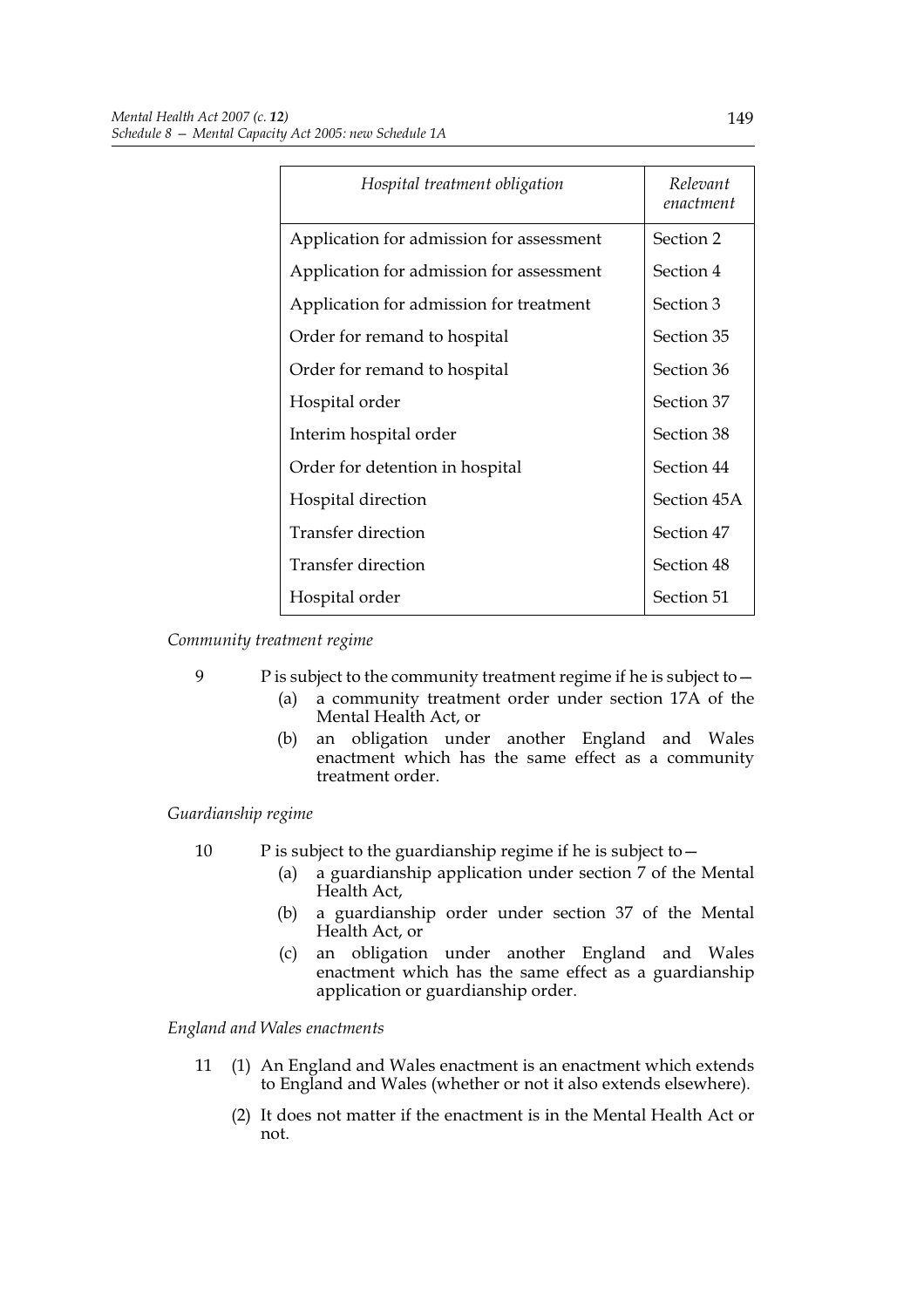*P within scope of Mental Health Act*

- 12 (1) P is within the scope of the Mental Health Act if  $-$ 
	- (a) an application in respect of P could be made under section 2 or 3 of the Mental Health Act, and
	- (b) P could be detained in a hospital in pursuance of such an application, were one made.
	- (2) The following provisions of this paragraph apply when determining whether an application in respect of P could be made under section 2 or 3 of the Mental Health Act.
	- (3) If the grounds in section 2(2) of the Mental Health Act are met in P's case, it is to be assumed that the recommendations referred to in section 2(3) of that Act have been given.
	- (4) If the grounds in section 3(2) of the Mental Health Act are met in P's case, it is to be assumed that the recommendations referred to in section 3(3) of that Act have been given.
	- (5) In determining whether the ground in section  $3(2)(c)$  of the Mental Health Act is met in P's case, it is to be assumed that the treatment referred to in section 3(2)(c) cannot be provided under this Act.

*Authorised course of action, relevant care or treatment & relevant instrument*

- 13 In a case where this Schedule applies for the purposes of section  $16A -$ 
	- "authorised course of action" means any course of action amounting to deprivation of liberty which the order under section 16(2)(a) authorises;
	- "relevant care or treatment" means any care or treatment which—
		- (a) comprises, or forms part of, the authorised course of action, or
		- (b) is to be given in connection with the authorised course of action;

"relevant instrument" means the order under section 16(2)(a).

- 14 In a case where this Schedule applies for the purposes of paragraph 17 of Schedule A1—
	- "authorised course of action" means the accommodation of the relevant person in the relevant hospital or care home for the purpose of being given the relevant care or treatment;
	- "relevant care or treatment" has the same meaning as in Schedule A1;
	- "relevant instrument" means the standard authorisation under Schedule A1.
- 15 (1) This paragraph applies where the question whether a person is ineligible to be deprived of liberty by this Act is relevant to either of these decisions—
	- (a) whether or not to include particular provision ("the proposed provision") in an order under section 16(2)(a);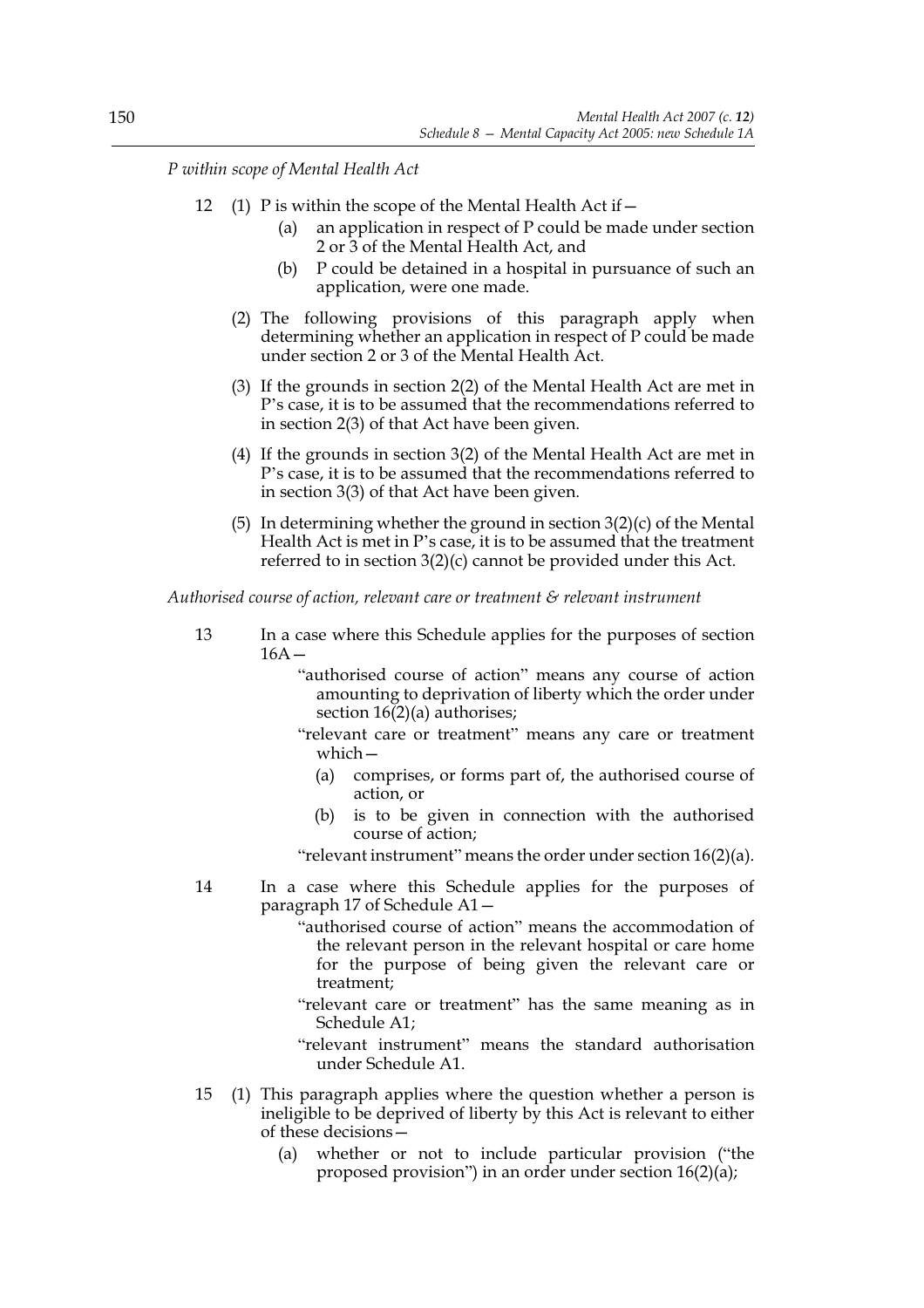- (b) whether or not to give a standard authorisation under Schedule A1.
- (2) A reference in this Schedule to the authorised course of action or the relevant care or treatment is to be read as a reference to that thing as it would be if  $-$ 
	- (a) the proposed provision were included in the order, or
	- (b) the standard authorisation were given.
- (3) A reference in this Schedule to the relevant instrument is to be read as follows—
	- (a) where the relevant instrument is an order under section  $16(2)(a)$ : as a reference to the order as it would be if the proposed provision were included in it;
	- (b) where the relevant instrument is a standard authorisation: as a reference to the standard authorisation as it would be if it were given.

*Expressions used in paragraph 5*

- 16 (1) These expressions have the meanings given—
	- "donee" means a donee of a lasting power of attorney granted by P;
	- "mental health patient" means a person accommodated in a hospital for the purpose of being given medical treatment for mental disorder;
	- "mental health treatment" means the medical treatment for mental disorder referred to in the definition of "mental health patient".
	- (2) A decision of a donee or deputy is valid if it is made—
		- (a) within the scope of his authority as donee or deputy, and
		- (b) in accordance with Part 1 of this Act.

### *Expressions with same meaning as in Mental Health Act*

- 17 (1) "Hospital" has the same meaning as in Part 2 of the Mental Health Act.
	- (2) "Medical treatment" has the same meaning as in the Mental Health Act.
	- (3) "Mental disorder" has the same meaning as in Schedule A1 (see paragraph 14).".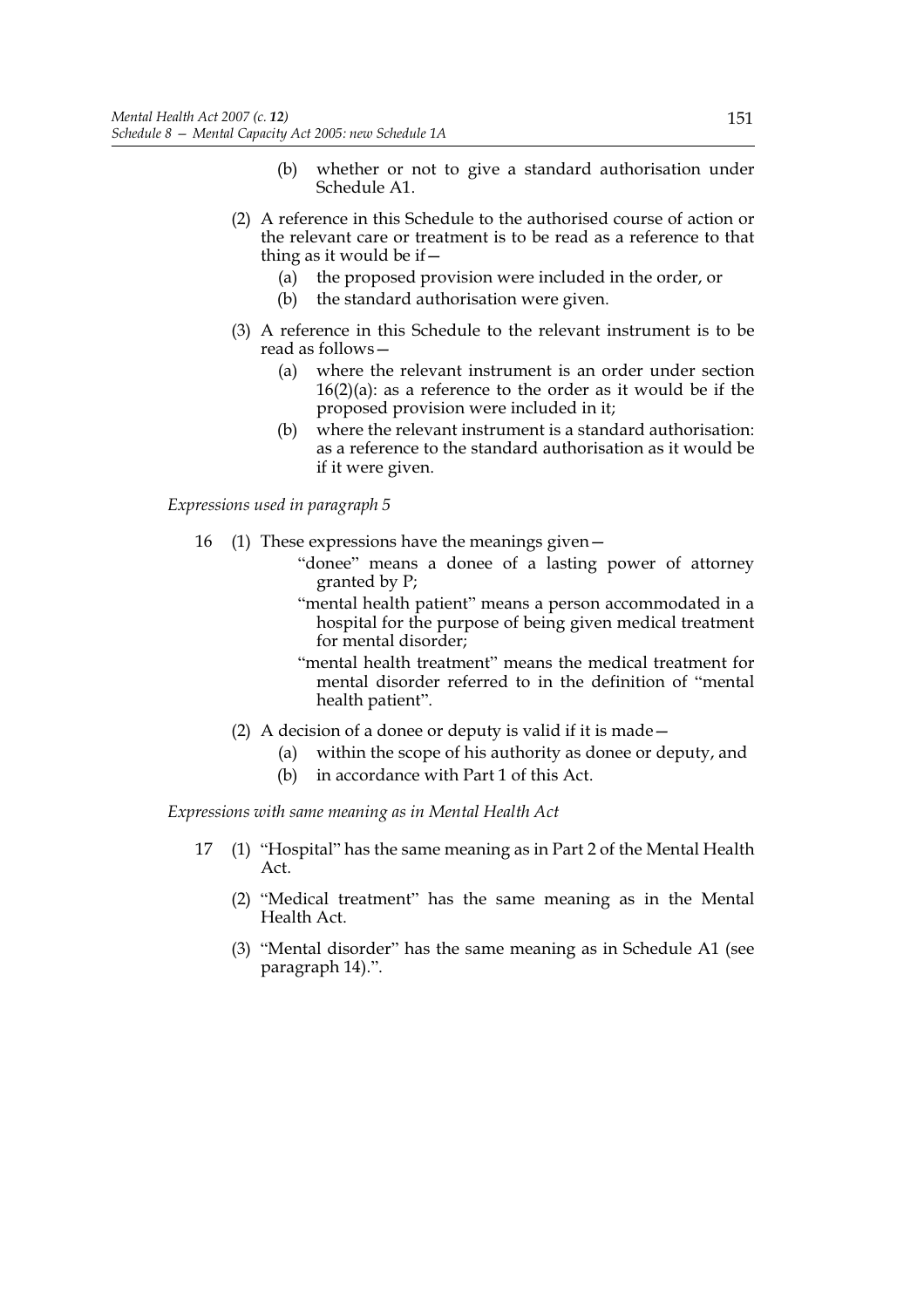#### SCHEDULE 9 Section 50

#### AMENDMENTS RELATING TO NEW SECTION 4A OF, & SCHEDULE A1 TO, MENTAL CAPACITY ACT 2005

#### PART 1

### OTHER AMENDMENTS TO MENTAL CAPACITY ACT 2005

#### *Introduction*

1 The Mental Capacity Act 2005 (c. 9) is amended as set out in this Part of this Schedule.

*New section 21A*

2 After section 21 insert—

*"Powers of the court in relation to Schedule A1*

### **21A Powers of court in relation to Schedule A1**

- (1) This section applies if either of the following has been given under Schedule A1—
	- (a) a standard authorisation;
	- (b) an urgent authorisation.
- (2) Where a standard authorisation has been given, the court may determine any question relating to any of the following matters—
	- (a) whether the relevant person meets one or more of the qualifying requirements;
	- (b) the period during which the standard authorisation is to be in force;
	- (c) the purpose for which the standard authorisation is given;
	- (d) the conditions subject to which the standard authorisation is given.
- (3) If the court determines any question under subsection (2), the court may make an order—
	- (a) varying or terminating the standard authorisation, or
	- (b) directing the supervisory body to vary or terminate the standard authorisation.
- (4) Where an urgent authorisation has been given, the court may determine any question relating to any of the following matters—
	- (a) whether the urgent authorisation should have been given;
	- (b) the period during which the urgent authorisation is to be in force;
	- (c) the purpose for which the urgent authorisation is given.
- (5) Where the court determines any question under subsection (4), the court may make an order—
	- (a) varying or terminating the urgent authorisation, or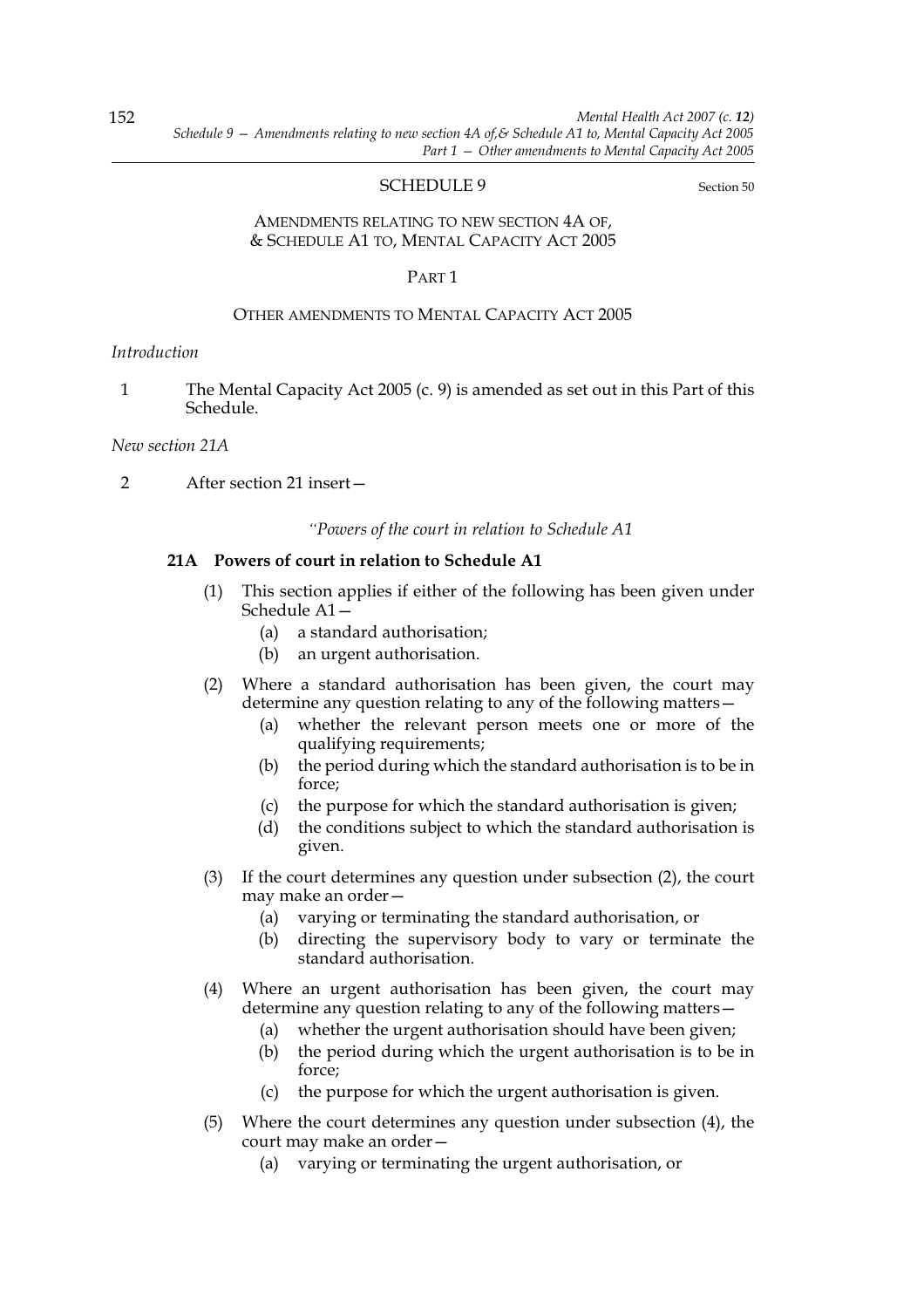- (b) directing the managing authority of the relevant hospital or care home to vary or terminate the urgent authorisation.
- (6) Where the court makes an order under subsection (3) or (5), the court may make an order about a person's liability for any act done in connection with the standard or urgent authorisation before its variation or termination.
- (7) An order under subsection (6) may, in particular, exclude a person from liability."

*Section 35: Appointment of independent mental capacity advocates*

3 In section 35, in subsection (1) after "relate" insert "or persons who fall within section 39A, 39C or 39D".

*Section 38: IMCAs and provision of accommodation by NHS body*

- 4 (1) Section 38 is amended as follows.
	- (2) After subsection (2) insert—
		- " $(2A)$  And this section does not apply if  $-$ 
			- (a) an independent mental capacity advocate must be appointed under section 39A or 39C (whether or not by the NHS body) to represent P, and
			- (b) the hospital or care home in which  $P$  is to be accommodated under the arrangements referred to in this section is the relevant hospital or care home under the authorisation referred to in that section."
	- (3) After subsection (9) insert—
		- "(10) For the purposes of subsection  $(1)$ , a person appointed under Part 10 of Schedule A1 to be P's representative is not, by virtue of that appointment, engaged in providing care or treatment for P in a professional capacity or for remuneration."

*Section 39: IMCAs and provision of accommodation by local authority*

- 5 (1) Section 39 is amended as follows.
	- (2) After subsection (3) insert—
		- " $(3A)$  And this section does not apply if  $-$ 
			- (a) an independent mental capacity advocate must be appointed under section 39A or 39C (whether or not by the local authority) to represent P, and
			- (b) the place in which P is to be accommodated under the arrangements referred to in this section is the relevant hospital or care home under the authorisation referred to in that section."
	- (3) After subsection (6) insert—
		- "(7) For the purposes of subsection (1), a person appointed under Part 10 of Schedule A1 to be P's representative is not, by virtue of that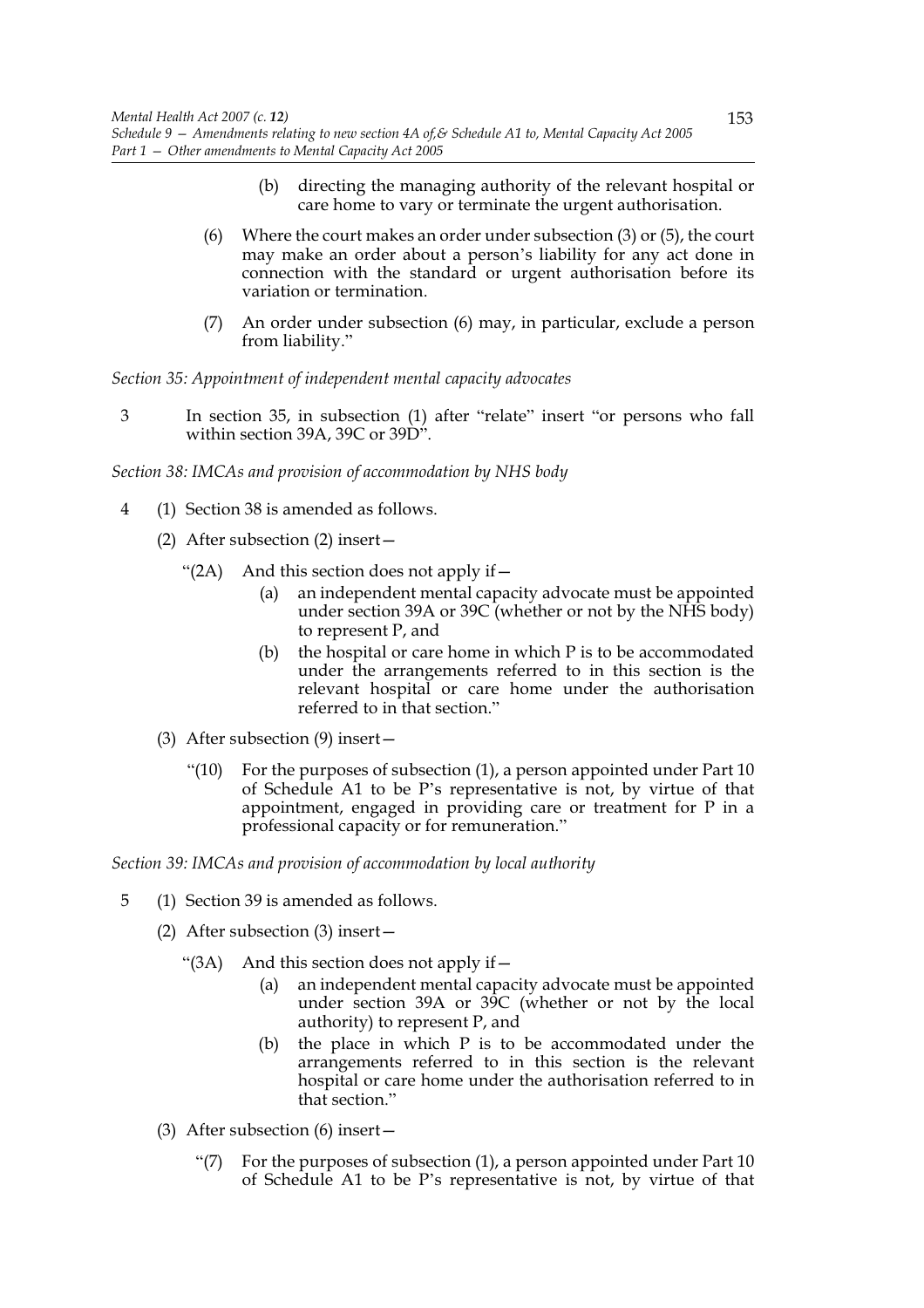appointment, engaged in providing care or treatment for P in a professional capacity or for remuneration."

*New section 39A*

6 After section 39 insert—

## **"39A Person becomes subject to Schedule A1**

- (1) This section applies if  $-$ 
	- (a) a person ("P") becomes subject to Schedule A1, and
	- (b) the managing authority of the relevant hospital or care home are satisfied that there is no person, other than one engaged in providing care or treatment for P in a professional capacity or for remuneration, whom it would be appropriate to consult in determining what would be in P's best interests.
- (2) The managing authority must notify the supervisory body that this section applies.
- (3) The supervisory body must instruct an independent mental capacity advocate to represent P.
- (4) Schedule A1 makes provision about the role of an independent mental capacity advocate appointed under this section.
- (5) This section is subject to paragraph 161 of Schedule A1.
- (6) For the purposes of subsection (1), a person appointed under Part 10 of Schedule A1 to be P's representative is not, by virtue of that appointment, engaged in providing care or treatment for P in a professional capacity or for remuneration.

### **39B Section 39A: supplementary provision**

- (1) This section applies for the purposes of section 39A.
- (2) P becomes subject to Schedule A1 in any of the following cases.
- (3) The first case is where an urgent authorisation is given in relation to P under paragraph 76(2) of Schedule A1 (urgent authorisation given before request made for standard authorisation).
- (4) The second case is where the following conditions are met.
- (5) The first condition is that a request is made under Schedule A1 for a standard authorisation to be given in relation to P ("the requested authorisation").
- (6) The second condition is that no urgent authorisation was given under paragraph 76(2) of Schedule A1 before that request was made.
- (7) The third condition is that the requested authorisation will not be in force on or before, or immediately after, the expiry of an existing standard authorisation.
- (8) The expiry of a standard authorisation is the date when the authorisation is expected to cease to be in force.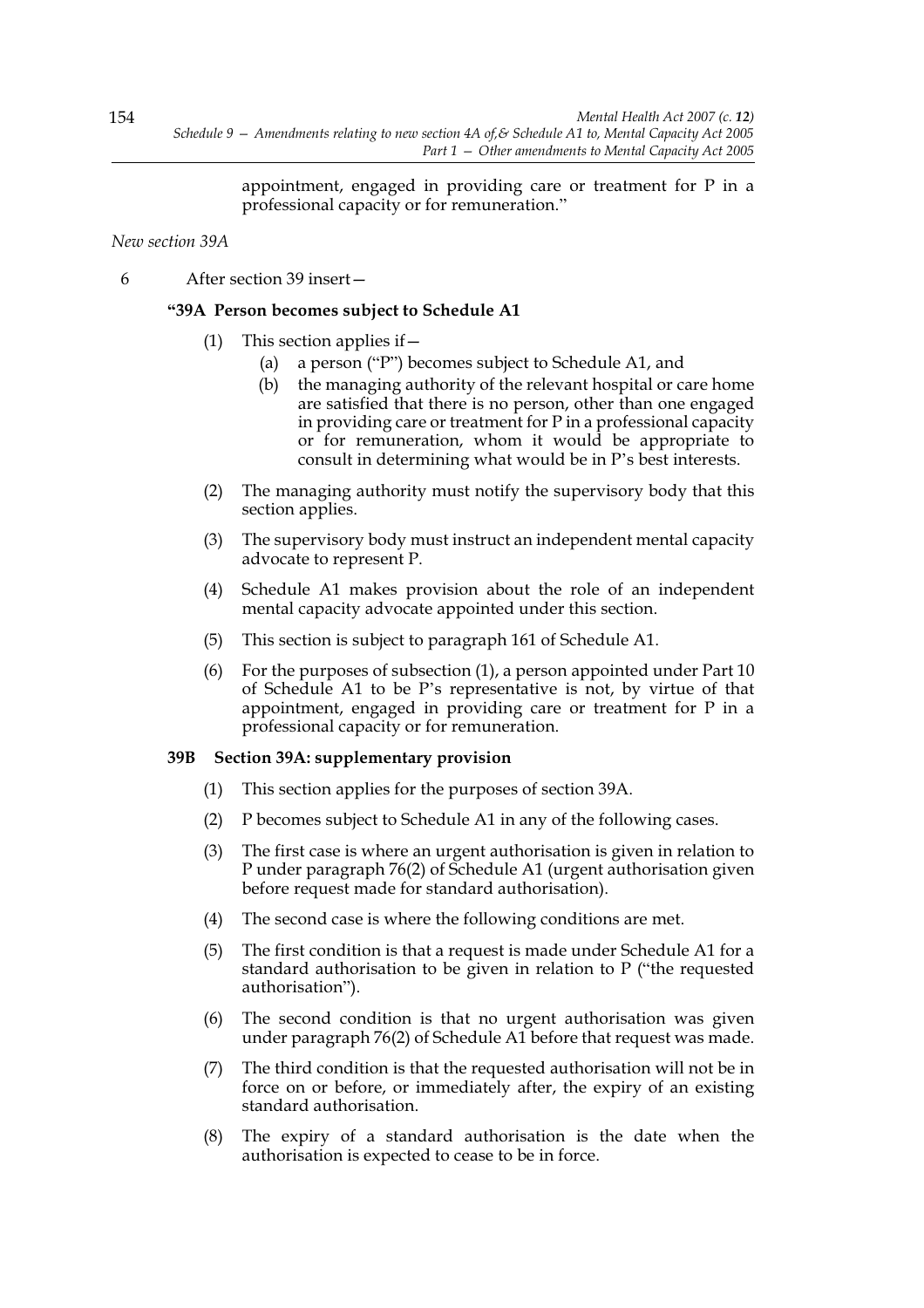(9) The third case is where, under paragraph 69 of Schedule A1, the supervisory body select a person to carry out an assessment of whether or not the relevant person is a detained resident.

## **39C Person unrepresented whilst subject to Schedule A1**

- (1) This section applies if  $-$ 
	- (a) an authorisation under Schedule A1 is in force in relation to a person ("P"),
	- (b) the appointment of a person as P's representative ends in accordance with regulations made under Part 10 of Schedule A1, and
	- (c) the managing authority of the relevant hospital or care home are satisfied that there is no person, other than one engaged in providing care or treatment for P in a professional capacity or for remuneration, whom it would be appropriate to consult in determining what would be in P's best interests.
- (2) The managing authority must notify the supervisory body that this section applies.
- (3) The supervisory body must instruct an independent mental capacity advocate to represent P.
- (4) Paragraph 159 of Schedule A1 makes provision about the role of an independent mental capacity advocate appointed under this section.
- (5) The appointment of an independent mental capacity advocate under this section ends when a new appointment of a person as P's representative is made in accordance with Part 10 of Schedule A1.
- (6) For the purposes of subsection (1), a person appointed under Part 10 of Schedule A1 to be P's representative is not, by virtue of that appointment, engaged in providing care or treatment for P in a professional capacity or for remuneration.

### **39D Person subject to Schedule A1 without paid representative**

- (1) This section applies if  $-$ 
	- (a) an authorisation under Schedule A1 is in force in relation to a person ("P"),
	- (b) P has a representative ("R") appointed under Part 10 of Schedule A<sub>1</sub>, and
	- (c) R is not being paid under regulations under Part 10 of Schedule A1 for acting as P's representative.
- (2) The supervisory body must instruct an independent mental capacity advocate to represent P in any of the following cases.
- (3) The first case is where P makes a request to the supervisory body to instruct an advocate.
- (4) The second case is where R makes a request to the supervisory body to instruct an advocate.
- (5) The third case is where the supervisory body have reason to believe one or more of the following—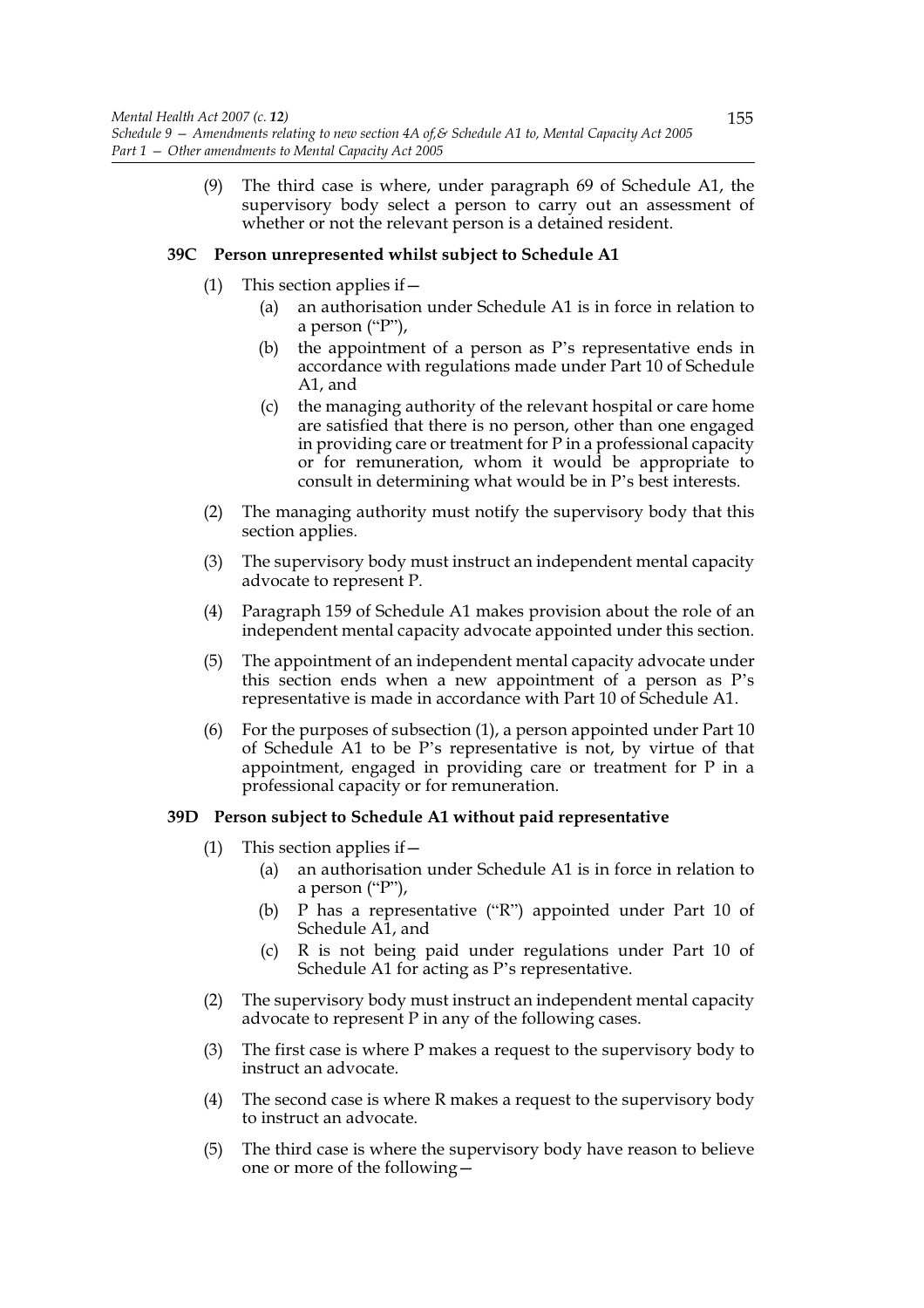- (a) that, without the help of an advocate, P and R would be unable to exercise one or both of the relevant rights;
- (b) that P and R have each failed to exercise a relevant right when it would have been reasonable to exercise it;
- (c) that P and R are each unlikely to exercise a relevant right when it would be reasonable to exercise it.
- (6) The duty in subsection (2) is subject to section 39E.
- (7) If an advocate is appointed under this section, the advocate is, in particular, to take such steps as are practicable to help P and R to understand the following matters—
	- (a) the effect of the authorisation;
	- (b) the purpose of the authorisation;
	- (c) the duration of the authorisation;
	- (d) any conditions to which the authorisation is subject;
	- (e) the reasons why each assessor who carried out an assessment in connection with the request for the authorisation, or in connection with a review of the authorisation, decided that P met the qualifying requirement in question;
	- (f) the relevant rights;
	- (g) how to exercise the relevant rights.
- (8) The advocate is, in particular, to take such steps as are practicable to help P or R—
	- (a) to exercise the right to apply to court, if it appears to the advocate that P or R wishes to exercise that right, or
	- (b) to exercise the right of review, if it appears to the advocate that P or R wishes to exercise that right.
- (9) If the advocate helps P or R to exercise the right of review  $-$ 
	- (a) the advocate may make submissions to the supervisory body on the question of whether a qualifying requirement is reviewable;
	- (b) the advocate may give information, or make submissions, to any assessor carrying out a review assessment.
- (10) In this section—

156

"relevant rights" means—

- (a) the right to apply to court, and
- (b) the right of review;
- "right to apply to court" means the right to make an application to the court to exercise its jurisdiction under section 21A;
- "right of review" means the right under Part 8 of Schedule A1 to request a review.

#### **39E Limitation on duty to instruct advocate under section 39D**

- (1) This section applies if an advocate is already representing P in accordance with an instruction under section 39D.
- (2) Section 39D(2) does not require another advocate to be instructed, unless the following conditions are met.
- (3) The first condition is that the existing advocate was instructed—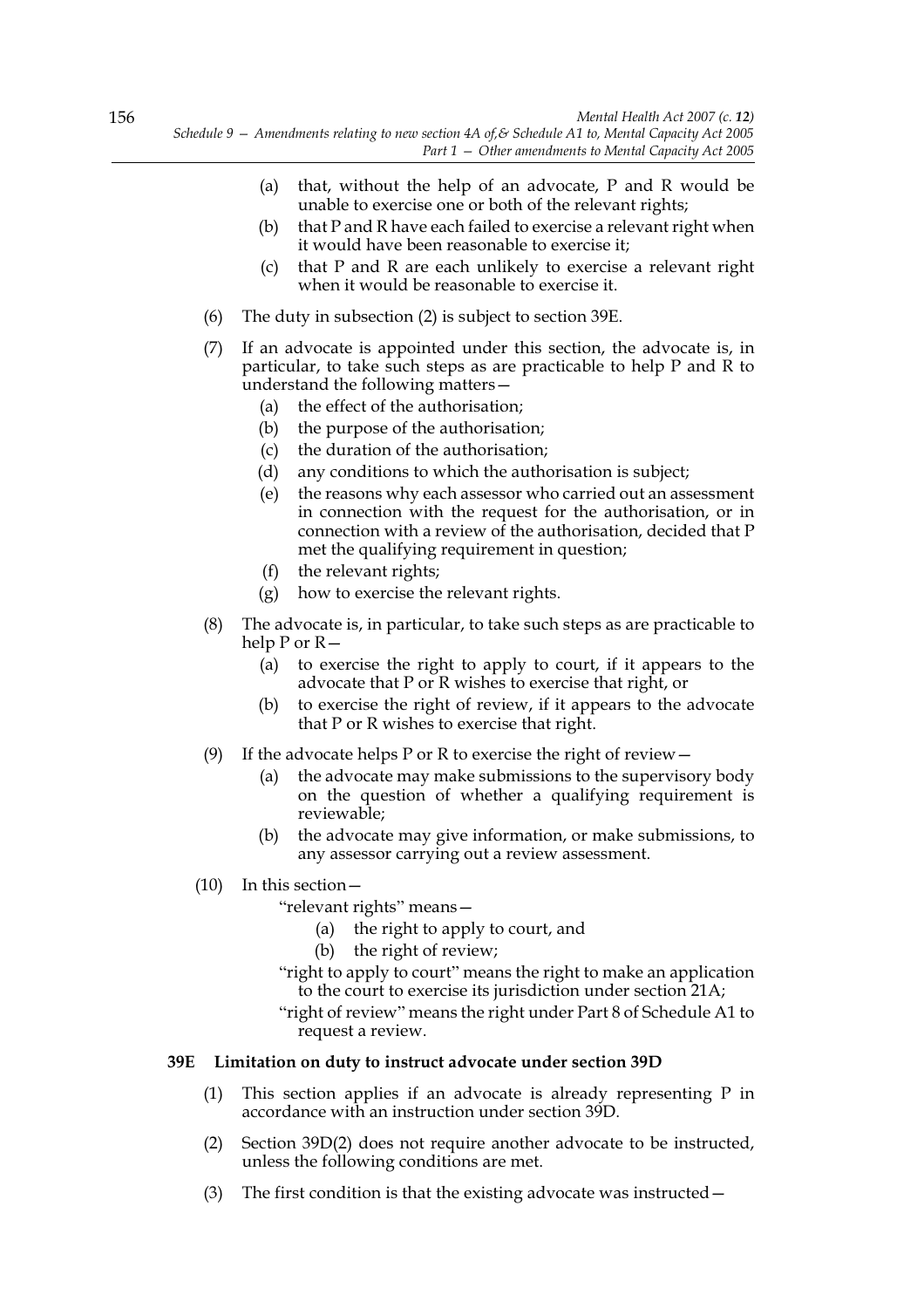- (a) because of a request by R, or
- (b) because the supervisory body had reason to believe one or more of the things in section 39D(5).
- (4) The second condition is that the other advocate would be instructed because of a request by P."

*Section 40: Exceptions to duty to appoint IMCAs*

- 7 (1) Section 40 (as substituted by section 49 of this Act) is amended as follows.
	- (2) The provision of section 40 becomes subsection (1) of section 40.
	- (3) In subsection (1) for "or 39(4) or (5)" substitute ", 39(4) or (5), 39A(3), 39C(3) or 39D(2)".
	- (4) After subsection (1) insert—
		- "(2) A person appointed under Part 10 of Schedule A1 to be P's representative is not, by virtue of that appointment, a person nominated by P as a person to be consulted in matters to which a duty mentioned in subsection (1) relates."

*Section 42: Codes of practice*

- 8 (1) Section 42 is amended as follows.
	- (2) In subsection (1), after paragraph (f) insert  $-$ 
		- "(fa) for the guidance of persons exercising functions under Schedule A1,
		- (fb) for the guidance of representatives appointed under Part 10 of Schedule A1,".
	- (3) In subsection (4), after paragraph (d) insert  $-$ 
		- "(da) in the exercise of functions under Schedule A1,
		- (db) as a representative appointed under Part 10 of Schedule A1,".

*Section 50: Application to the Court of Protection*

- 9 In section 50, after subsection (1) insert—
	- "(1A) Nor is permission required for an application to the court under section 21A by the relevant person's representative."

#### *Section 64: Interpretation*

- 10 (1) Section 64 is amended as follows.
	- (2) In subsection (1), insert at the appropriate place  $-$ 
		- ""authorisation under Schedule A1" means either—
			- (a) a standard authorisation under that Schedule, or
			- (b) an urgent authorisation under that Schedule."
	- (3) In subsection (1), in the definition of "local authority" after ""local authority"" insert ", except in Schedule A1,".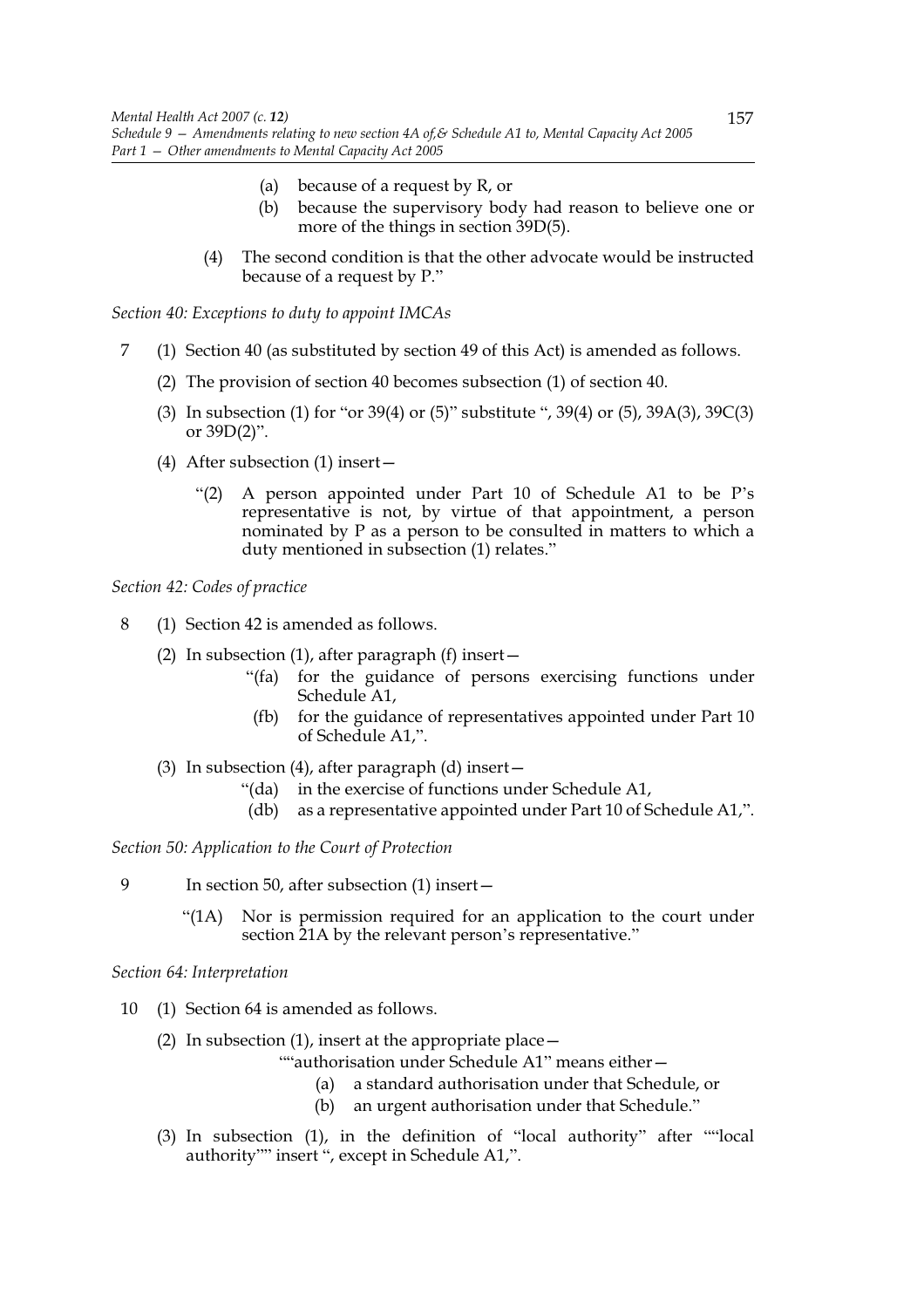- (4) After subsection (4) insert—
	- "(5) In this Act, references to deprivation of a person's liberty have the same meaning as in Article 5(1) of the Human Rights Convention.
	- (6) For the purposes of such references, it does not matter whether a person is deprived of his liberty by a public authority or not."

*Section 65: Rules, regulations and orders*

- 11 (1) Section 65 is amended as follows.
	- (2) After subsection (4) insert—
		- "(4A) Subsection (2) does not apply to a statutory instrument containing regulations made by the Secretary of State under Schedule A1.
			- (4B) If such a statutory instrument contains regulations under paragraph  $42(2)(b)$ ,  $129$ ,  $162$  or  $164$  of Schedule A1 (whether or not it also contains other regulations), the instrument may not be made unless a draft has been laid before and approved by resolution of each House of Parliament.
		- (4C) Subject to that, such a statutory instrument is subject to annulment in pursuance of a resolution of either House of Parliament."

#### PART 2

#### AMENDMENTS TO OTHER ACTS

*National Assistance Act 1948 (c. 29)*

- 12 (1) Section 47 of the National Assistance Act 1948 (removal to suitable premises of persons in need of care and attention) is amended as follows.
	- (2) After subsection (1) insert—
		- "(1A) But this section does not apply to a person ("P") in either of the following cases.
			- (1B) The first case is where an order of the Court of Protection authorises the managing authority of a hospital or care home (within the meaning of Schedule A1 to the Mental Capacity Act 2005) to provide P with proper care and attention.
		- (1C) The second case is where—
			- (a) an authorisation under Schedule A1 to the Mental Capacity Act 2005 is in force, or
			- (b) the managing authority of a hospital or care home are under a duty under paragraph 24 of that Schedule to request a standard authorisation, and
			- P is, or would be, the relevant person in relation to the authorisation."
	- (3) This paragraph does not extend to Scotland.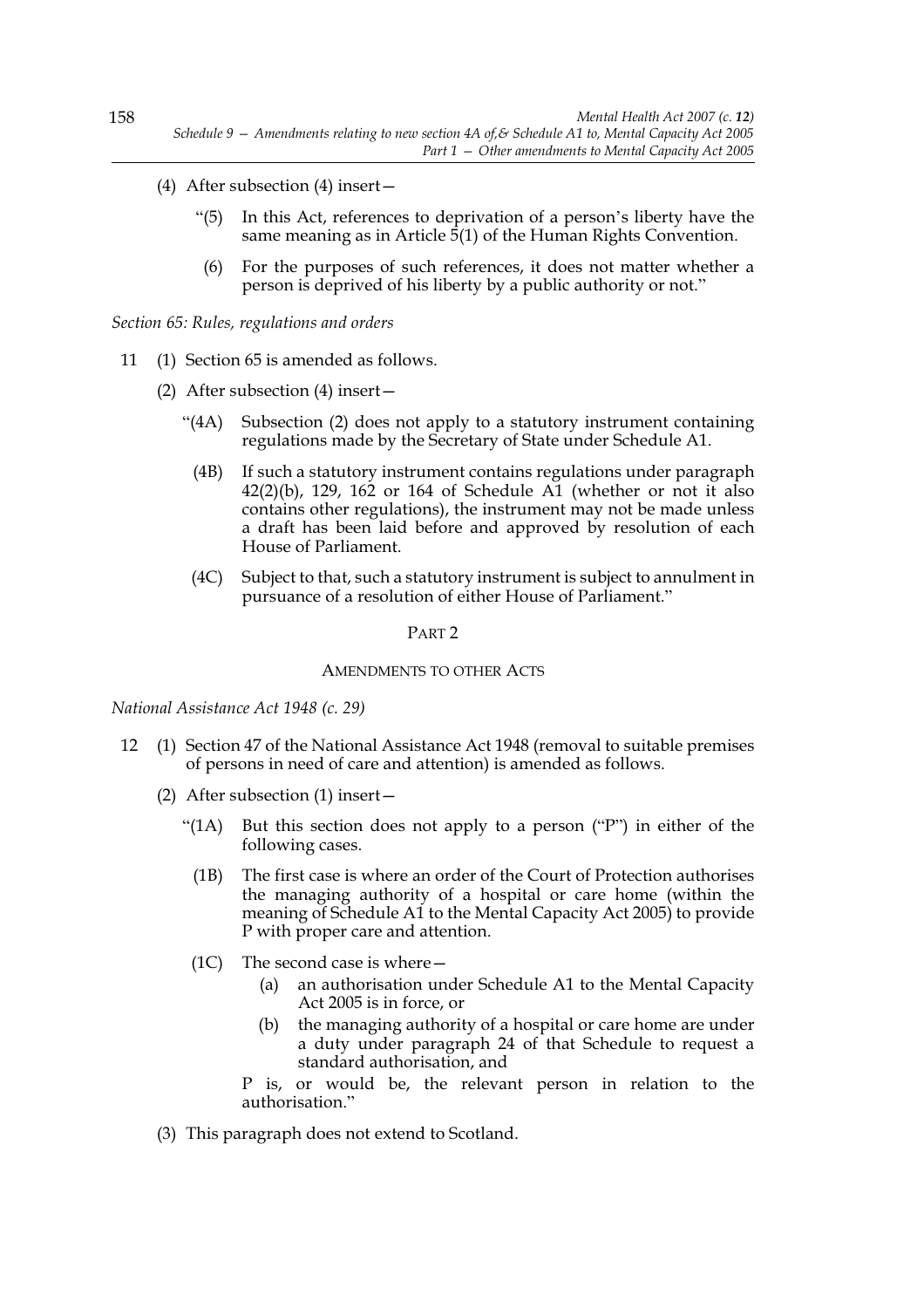*Local Authority Social Services Act 1970 (c. 42)*

- 13 (1) Schedule 1 to the Local Authority Social Services Act 1970 (Social Services functions of local authorities) is amended as follows.
	- (2) In the entry relating to the Mental Capacity Act 2005 (c. 9), insert the following entries at the appropriate places—

"Section 39A Instructing independent mental capacity advocate when giving an urgent authorisation, or making a request for a standard authorisation, under Schedule A1 to the Act."

"Section 39C Instructing independent mental capacity advocate when no representative for relevant person under Part 10 of Schedule A1 to the Act."

"Section 39D Instructing independent mental capacity advocate when representative for relevant person under Part 10 of Schedule A1 to the Act is not being paid."

"Schedule A1 Any functions."

# SCHEDULE 10 Section 53

#### TRANSITIONAL PROVISIONS AND SAVINGS

#### *Interpretation*

- 1 (1) This Schedule is to be read as follows.
	- (2) Reference to an enactment is to an enactment contained in this Act, unless otherwise stated.
	- (3) Reference to an enactment contained in the 1983 Act includes reference to that enactment as applied by section 40(4) of that Act (patients concerned in criminal proceedings or under sentence).

## *Authority to detain etc*

- 2 (1) The provisions mentioned in sub-paragraph (4) do not affect—
	- (a) the authority for the detention or guardianship of a person who is liable to be detained or subject to guardianship under the 1983 Act immediately before the date on which those provisions come into force,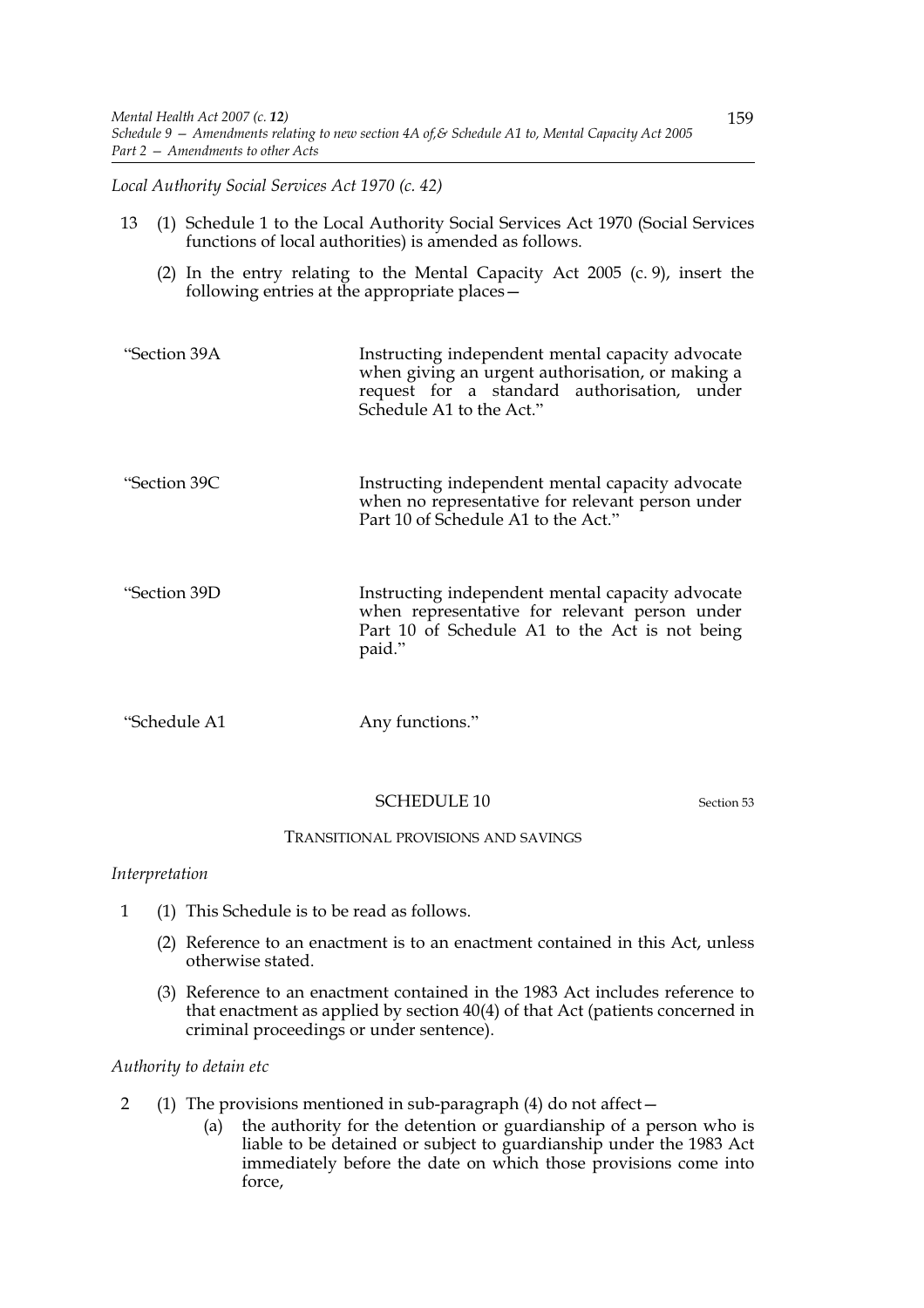- (b) the 1983 Act in relation to any application, order or direction for admission or removal to a hospital, or any guardianship application or order, made under that Act before that date or the exercise, before that date, of any power to remand,
- (c) the power to make on or after that date an application for the admission of a person to a hospital, or a guardianship application, where all the recommendations on which the application is to be founded are signed before that date, or
- (d) the authority for the detention or guardianship of a person in pursuance of such an application.
- (2) But those provisions do apply to the following events occurring on or after that date—
	- (a) any renewal of the authority for the person's detention or guardianship,
	- (b) any consideration of his case by a Mental Health Review Tribunal, and
	- (c) any decision about the exercise of any power to discharge him from detention or guardianship.
- (3) Sub-paragraph (2)(b) is subject to paragraph 4.
- (4) The provisions are—
	- (a) section 1 and Schedule 1 (removal of categories of mental disorder),
	- (b) section 2 (special provision for persons with learning disability),
	- (c) section 3 (exclusions),
	- (d) section 4 (replacement of "treatability" and "care" tests with appropriate treatment test),
	- (e) section 5 (addition of appropriate treatment test),
	- (f) section 7 (definition of "medical treatment"), and
	- (g) the repeals in Schedule 11 which are consequential on any of those sections or that Schedule.

### *Consent to treatment*

- 3 (1) The amendments made by section 6 (appropriate treatment test in Part 4 of the 1983 Act) do not affect the application of a certificate under section  $57(2)(b)$  or  $58(3)(b)$  of the 1983 Act given before the date on which the amendments come into force.
	- (2) The amendments made by sections 27 and 28 (electro-convulsive therapy, etc.) do not affect the application of a certificate under subsection (3) of section 58 of the 1983 Act which—
		- (a) relates to electro-convulsive therapy (by virtue of regulations under subsection (1)(a) of that section), and
		- (b) is given before the date on which those amendments come into force.
	- (3) But any certificate under section 58(3)(b) of the 1983 Act that the patient has not consented to electro-convulsive therapy ceases to apply when those amendments come into force.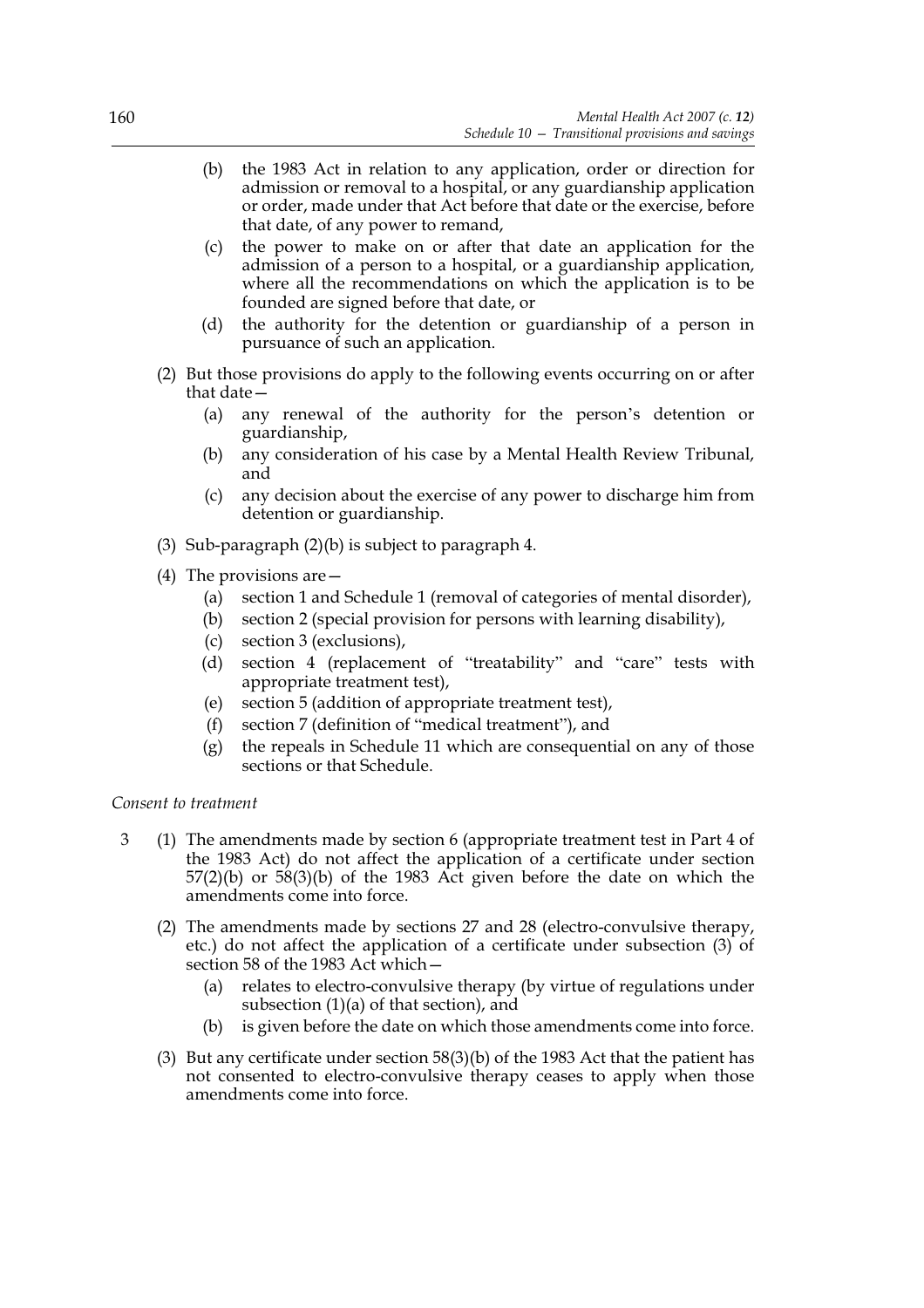### *Reclassification of patients*

4 The amendment made by paragraph 13 of Schedule 1 and the repeal in Schedule 11 of section  $66(1)(d)$  and (fb) of the 1983 Act (which concern a patient's right to apply to a Mental Health Review Tribunal following a report about the form of his mental disorder) do not affect any right to apply in consequence of a report furnished before the date on which the amendment and repeal come into force.

### *Supervised community treatment*

5 Section 32 and the amendments and repeals in Schedules 3 and 11 which are consequential on that section apply to a patient who is liable to be detained under the 1983 Act immediately before the date on which that section and those amendments and repeals come into force, as they apply to a patient who becomes so liable on or after that date.

### *Nearest relative*

- 6 (1) Subsections (2), (3) and (4)(b) of section 23 (extension of power to appoint acting nearest relative) do not apply to the making of an order under section 29 of the 1983 Act on or after the date on which those provisions come into force, if the application for the order was made before that date.
	- (2) Subsections (6) and (7) of section 24 (duration of orders appointing nearest relative) do not affect—
		- (a) any order made under section 29 of the 1983 Act before the date on which those subsections come into force, or
		- (b) any order made under that section on or after that date if the application for it was made before that date.
	- (3) But subsections  $(2)(a)$ ,  $(4)$  and  $(5)$  of section 24 (applications for discharge and variation) do apply in relation to an order mentioned in sub-paragraph  $(2)(a)$  or  $(b)$ .
	- (4) Section 25 (restriction of nearest relative's right to apply to tribunal) does not apply in relation to an order mentioned in sub-paragraph (2)(a) or (b).
- 7 (1) If, by virtue of section 26 (civil partners) coming into force, a person ceases to be a patient's nearest relative, this does not affect—
	- (a) any application to a Mental Health Review Tribunal under the 1983 Act made by that person, but not determined or withdrawn, before the date on which that section comes into force,
	- (b) any notice under section 25 of that Act given by that person before that date, or
	- (c) any application to a county court under section 30(1) of that Act made by that person, but not determined or withdrawn, before that date.
	- (2) But section 26 does apply to the determination on or after that date of any application under section 29 or 30 of the 1983 Act made before that date.

### *Independent mental health advocates*

8 (1) Section 30—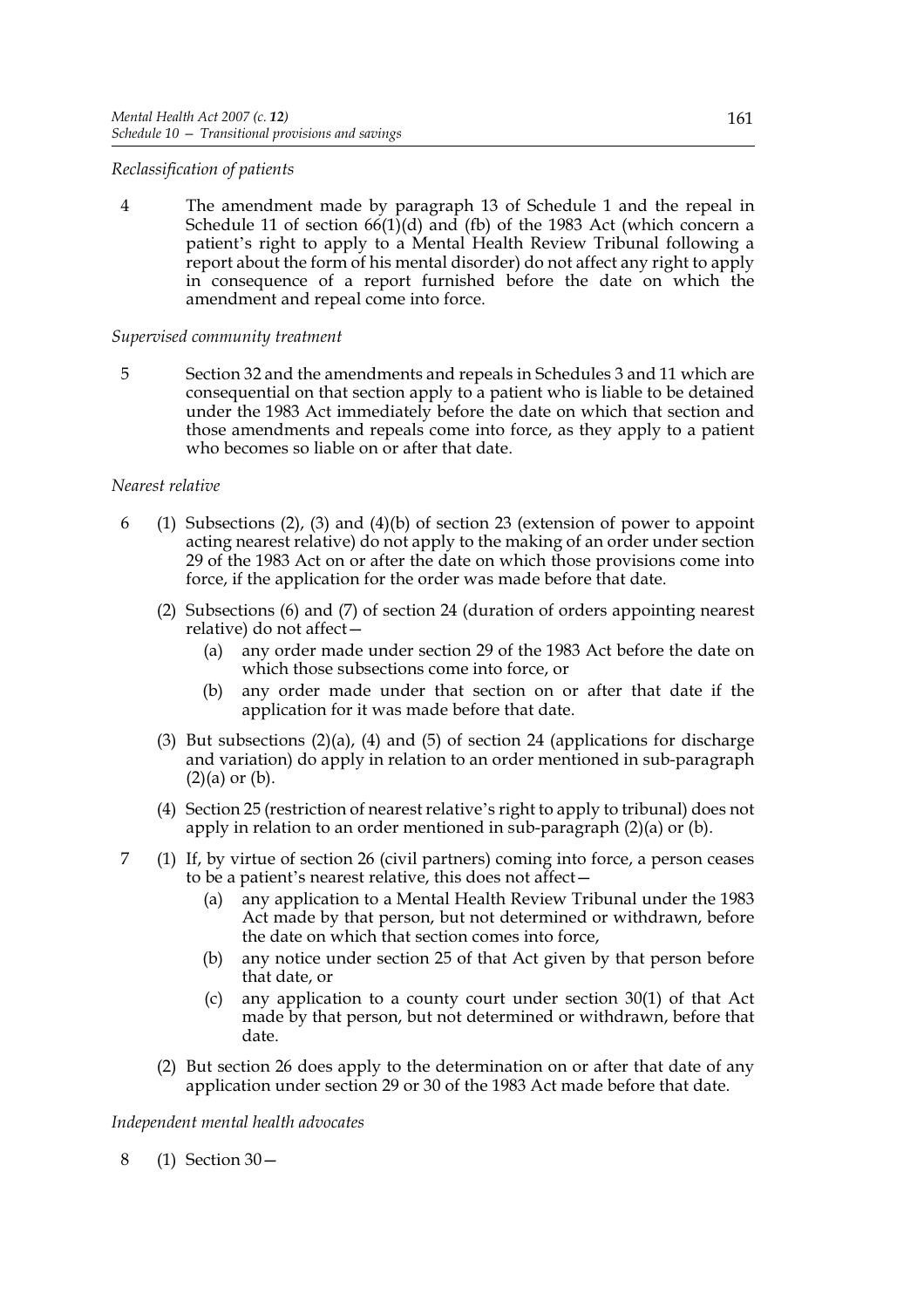- (a) applies to a patient who is liable to be detained under the 1983 Act immediately before the commencement date as it applies to a patient who becomes so liable on or after that date;
- (b) applies to a patient who is subject to guardianship under that Act immediately before the commencement date as it applies to a patient who becomes so subject on or after that date:
- (c) applies to a patient who is a community patient under that Act immediately before the commencement date as it applies to a patient who becomes a community patient on or after that date.
- (2) For the purposes of the provisions inserted by that section, a patient is to be treated as a qualifying patient within section  $130C(3)$  of the 1983 Act if  $-$ 
	- (a) not being a formal patient, he discussed before the commencement date with a registered medical practitioner or approved clinician the possibility of being given a form of treatment to which section 57 of that Act applies, and
	- (b) sub-paragraph (4) or (5) applies in relation to him.
- (3) A patient is also to be treated for those purposes as a qualifying patient within section  $130C(3)$  of the 1983 Act if  $-$ 
	- (a) not having attained the age of 18 years and not being a formal patient, he discussed before the commencement date with a registered medical practitioner or approved clinician the possibility of being given a form of treatment to which section 58A of that Act applies, and
	- (b) sub-paragraph (4) or (5) applies in relation to him.
- (4) This sub-paragraph applies in relation to the patient if, immediately before the commencement date, he has yet to be informed whether or not the treatment is proposed in his case.
- (5) This sub-paragraph applies in relation to the patient if, immediately before the commencement date—
	- (a) he has been informed that the treatment is proposed in his case,
	- (b) the proposal has not been withdrawn, and
	- (c) the treatment has not been completed or discontinued.
- (6) A qualifying patient in relation to whom sub-paragraph (4) applies and who is informed on or after the commencement date that the treatment is proposed in his case, or in relation to whom sub-paragraph (5) applies, remains a qualifying patient until—
	- (a) the proposal is withdrawn, or
	- (b) the treatment is completed or discontinued.
- (7) In relation to a patient who is a qualifying patient within section 130C(3) of the 1983 Act by virtue of this paragraph, the responsible person under section 130D of that Act is to be the person with overall responsibility for the patient's case (and subsection (2)(e) of that section is to be read accordingly).
- (8) Sub-paragraph (9) applies in relation to a patient—
	- (a) who is a qualifying patient within section 130C(2) of the 1983 Act by virtue of being a formal patient immediately before the commencement date, or
	- (b) who is a qualifying patient within section 130C(3) of that Act by virtue of this paragraph.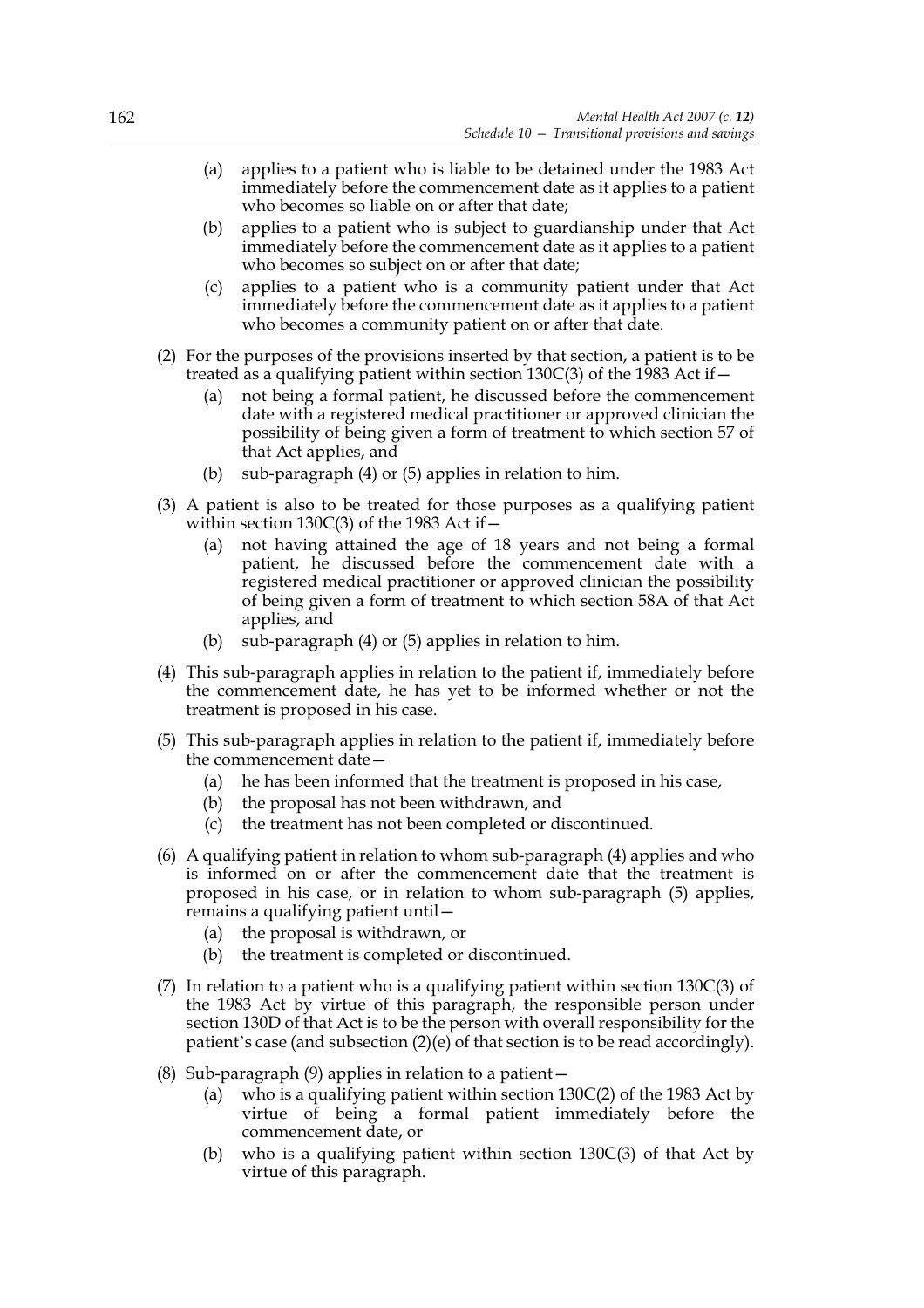- (9) The steps to be taken under subsection (1) of section 130D of that Act are to be taken on, or as soon as practicable after, the commencement date (and subsection (3) of that section is to be read accordingly).
- (10) In this paragraph—
	- "approved clinician" has the same meaning as in the 1983 Act,
	- "the commencement date" means the date on which section 30 comes into force, and
	- "formal patient" means a patient who is—
		- (a) liable to be detained under the 1983 Act (otherwise than by virtue of section 4, 5(2) or (4), 135 or 136 of that Act),
		- (b) subject to guardianship under that Act, or
		- (c) a community patient under that Act.

### *Applications and references to Mental Health Review Tribunal*

- 9 (1) The amendments made by section 37 apply in relation to a patient who is liable to be detained under the 1983 Act immediately before the date on which the amendments come into force as they apply in relation to one who becomes so liable on or after that date.
	- (2) The repeal in paragraph 20(b) of Schedule 3 of the reference in section  $69(2)$ (b) of the 1983 Act to section 45B(2) of that Act (which concerns the right of a patient subject to a hospital direction to apply to a Mental Health Review Tribunal in the period of six months beginning with the date of the direction) does not affect any right to apply by virtue of a hospital direction dated before the date on which the repeal comes into force.

### SCHEDULE 11 Section 55

#### REPEALS AND REVOCATIONS

#### PART 1

#### REMOVAL OF CATEGORIES OF MENTAL DISORDER

| Reference                      | Extent of repeal or revocation                                                                                                                                                                                                                                                                                         |
|--------------------------------|------------------------------------------------------------------------------------------------------------------------------------------------------------------------------------------------------------------------------------------------------------------------------------------------------------------------|
| Juries Act 1974 (c. 23)        | In Schedule 1, paragraph 4(1).                                                                                                                                                                                                                                                                                         |
| Mental Health Act 1983 (c. 20) | In section $1(2)$ , the definitions of $-$<br>(a) "severe mental impairment"<br>and<br>"severely mentally impaired",<br>(b) "mental impairment" and "mentally<br>impaired", and                                                                                                                                        |
|                                | (c) "psychopathic disorder".<br>In section $7(2)(a)$ , the words ", being mental<br>illness, severe mental impairment,<br>psychopathic disorder or mental impairment<br>and his mental disorder is".<br>Section $11(6)$ .<br>In section $15(3)$ , the words from "; but this<br>subsection" to the end.<br>Section 16. |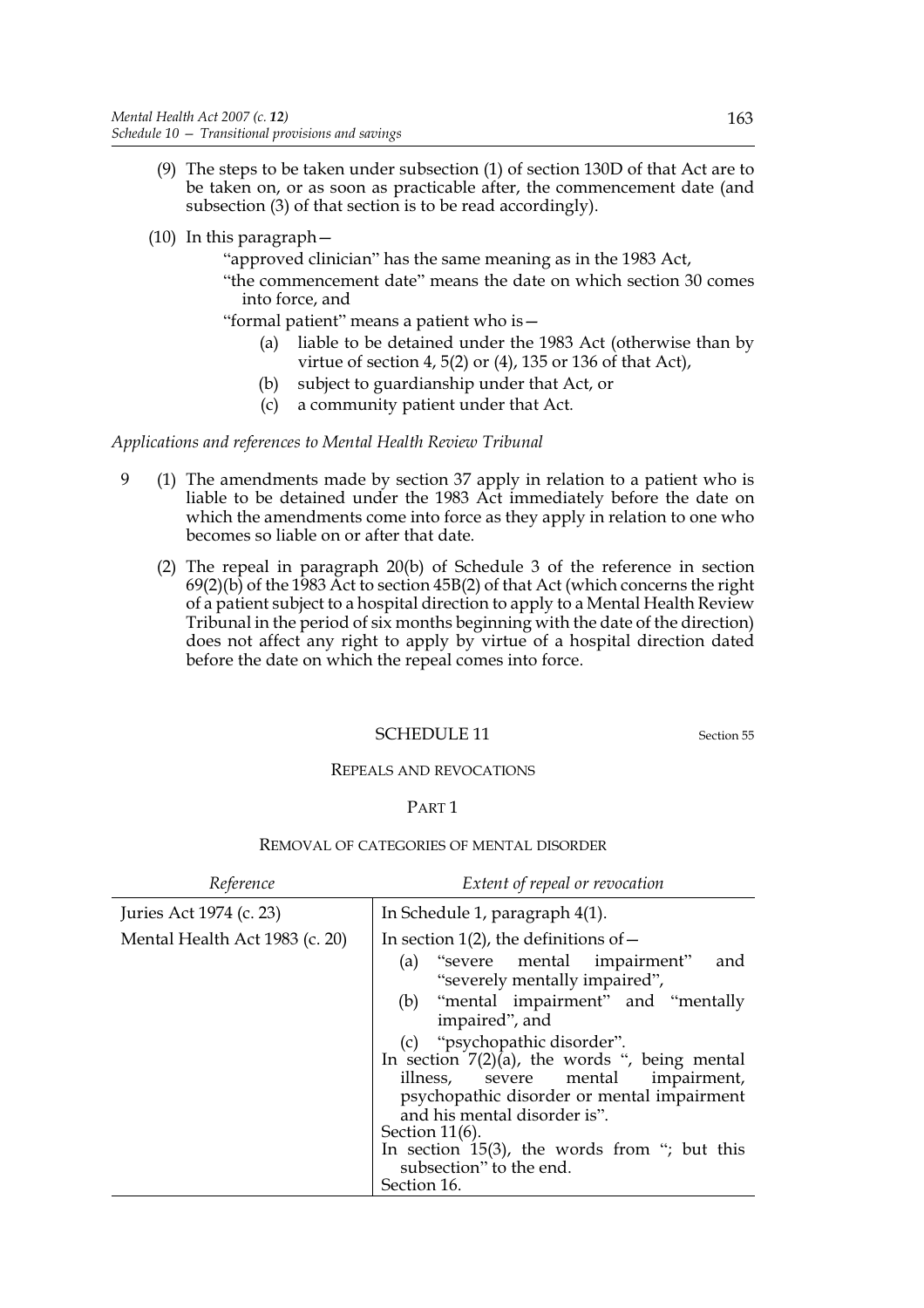| Reference                                                                                                                                   | Extent of repeal or revocation                                                                                                              |
|---------------------------------------------------------------------------------------------------------------------------------------------|---------------------------------------------------------------------------------------------------------------------------------------------|
| Mental Health Act 1983 (c. 20) -<br>cont.                                                                                                   | Section $20(9)$ .<br>Section $21B(8)$ and $(9)$ .<br>In section $37-$                                                                       |
|                                                                                                                                             | in subsection (3), the words "as being a<br>(a)<br>person suffering from mental illness or<br>severe mental impairment", and                |
|                                                                                                                                             | subsection (7).<br>(b)<br>In section 45A, subsections (10) and (11).<br>Section $47(4)$ .<br>Section $55(3)$ .                              |
|                                                                                                                                             | In section $66(1)$ , paragraphs $(d)$ and $(fb)$ (and the<br>word "or" at the end of those paragraphs).<br>Section 72(5).<br>Section 92(3). |
|                                                                                                                                             | In Part 1 of Schedule $1-$                                                                                                                  |
|                                                                                                                                             | (a)<br>in paragraph 2, the word "16,",                                                                                                      |
|                                                                                                                                             | paragraph 3, and<br>(b)                                                                                                                     |
|                                                                                                                                             | (c)<br>in paragraph 6, paragraph (b) (and the<br>word "and" immediately preceding it).<br>In Schedule 5-                                    |
|                                                                                                                                             | in paragraph $37(5)$ , the words from ",<br>(a)<br>and he shall be so treated" to the end,<br>and                                           |
|                                                                                                                                             | (b)<br>paragraph 39.                                                                                                                        |
| Mental Health (Patients in the<br>Community) Act 1995 (c. 52)                                                                               | In Schedule 1, paragraph 10(4).                                                                                                             |
| Mental Capacity Act 2005 (c. 9)                                                                                                             | In Schedule 4, in paragraph $23(1)$ , the words<br>"(within the meaning of the Mental Health<br>$Act)$ ".                                   |
| Mental<br>Health<br>(Care<br>and<br>(Scotland)<br>Act<br>Treatment)<br>2003<br>(Consequential<br>Provisions) Order 2005 (S.I.<br>2005/2078) | In Schedule 1, paragraph 2(8).                                                                                                              |

| Reference                      | Extent of repeal or revocation                                                                                  |
|--------------------------------|-----------------------------------------------------------------------------------------------------------------|
| Mental Health Act 1983 (c. 20) | In section $3(2)$ , paragraph (b) (and the word<br>"and" at the end of that paragraph).<br>In section $20(4)$ – |
|                                | (a) paragraph (b) (and the word "and" at the<br>end of that paragraph), and                                     |
|                                | (b) the words from "but, in the case of<br>mental illness" to the end.<br>Section 72(2).                        |

### REPLACEMENT OF "TREATABILITY" AND "CARE" TESTS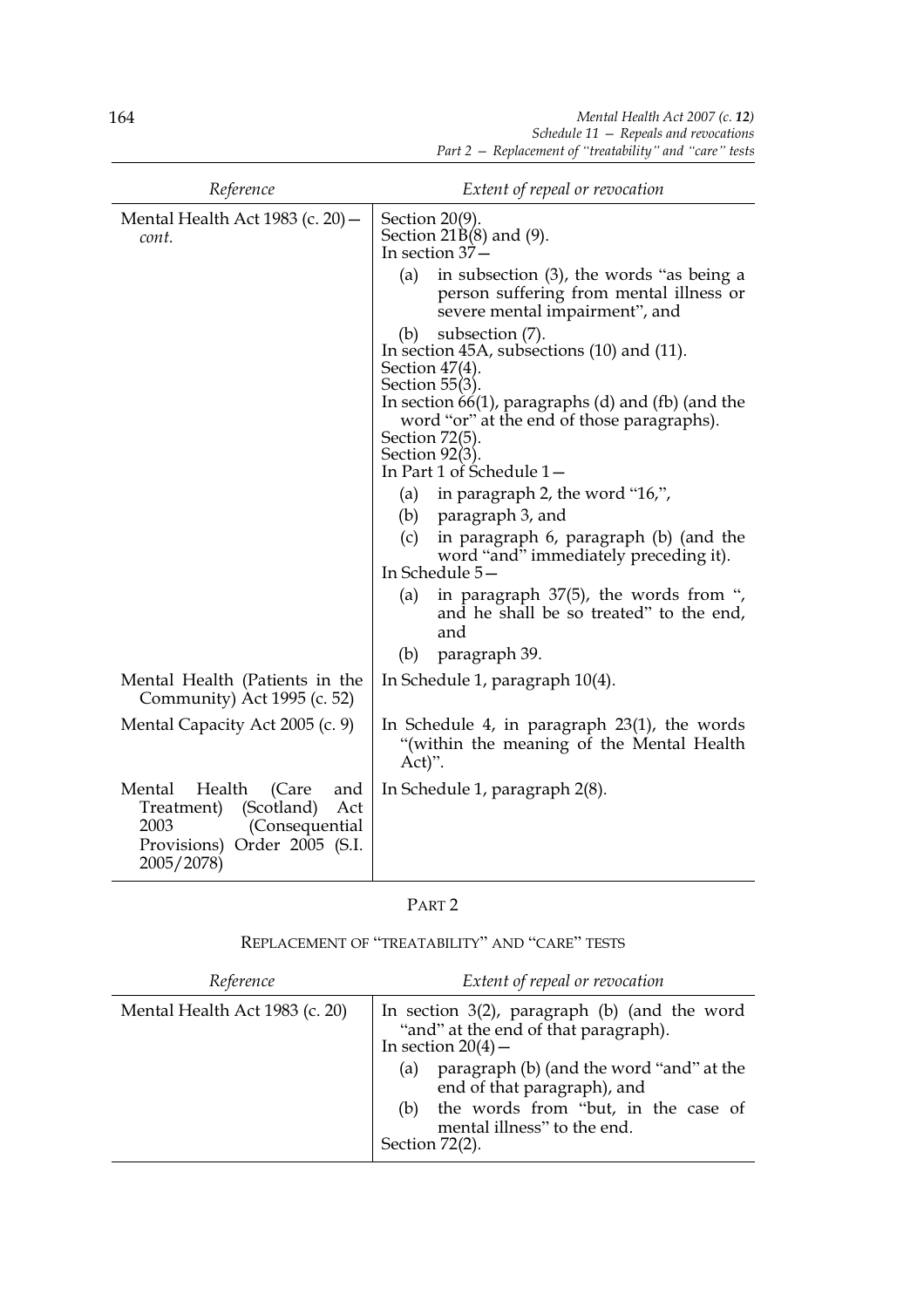### APPROVED CLINICIANS AND RESPONSIBLE CLINICIANS

| Reference                                                                                      | Extent of repeal or revocation                                                                                                                                             |
|------------------------------------------------------------------------------------------------|----------------------------------------------------------------------------------------------------------------------------------------------------------------------------|
| Mental Health Act 1983 (c. 20)                                                                 | Section 20(10).<br>In section $21B(10)$ , the definition of "appropriate"<br>medical officer".<br>In section $61(3)$ , the words "to the responsible"<br>medical officer". |
| Health<br>Social<br>and<br>Care<br>Health<br>(Community)<br>and<br>Standards) Act 2003 (c. 43) | In Schedule 4, paragraph 51.                                                                                                                                               |
| Civil Partnership Act 2004<br>(c. 33)                                                          | In Schedule 27, paragraph $86(a)$ .                                                                                                                                        |
| National<br>Health<br>Service<br>(Consequential Provisions)<br>Act 2006 (c. 43)                | In Schedule 1, paragraph 63.                                                                                                                                               |

### PART 4

### SAFEGUARDS FOR PATIENTS

| Reference              | Extent of repeal or revocation                                                                                                                                                     |
|------------------------|------------------------------------------------------------------------------------------------------------------------------------------------------------------------------------|
| Mental Health Act 1983 | In section $29-$<br>in subsection (2), the words from "but in<br>(a)<br>relation to" to the end, and<br>in subsection $(3)$ , the word "or" at the<br>(b)<br>end of paragraph (c). |

### SUPERVISED COMMUNITY TREATMENT

| Reference              | Extent of repeal or revocation                                                                                                                                                                                                                                               |
|------------------------|------------------------------------------------------------------------------------------------------------------------------------------------------------------------------------------------------------------------------------------------------------------------------|
| Mental Health Act 1983 | In section $18(4)$ , the words from "and, in<br>determining" to the end.<br>Sections 25A to 25J.<br>In section $29(3)(d)$ , the words "from hospital or<br>guardianship".<br>In section $32(2)(c)$ , the words "or to after-care"<br>under supervision".<br>In section $34-$ |
|                        | in subsection (1), the definitions of "the<br>(a)<br>community responsible medical officer"<br>and "the supervisor", and<br>(b)<br>subsection $(1A)$ .                                                                                                                       |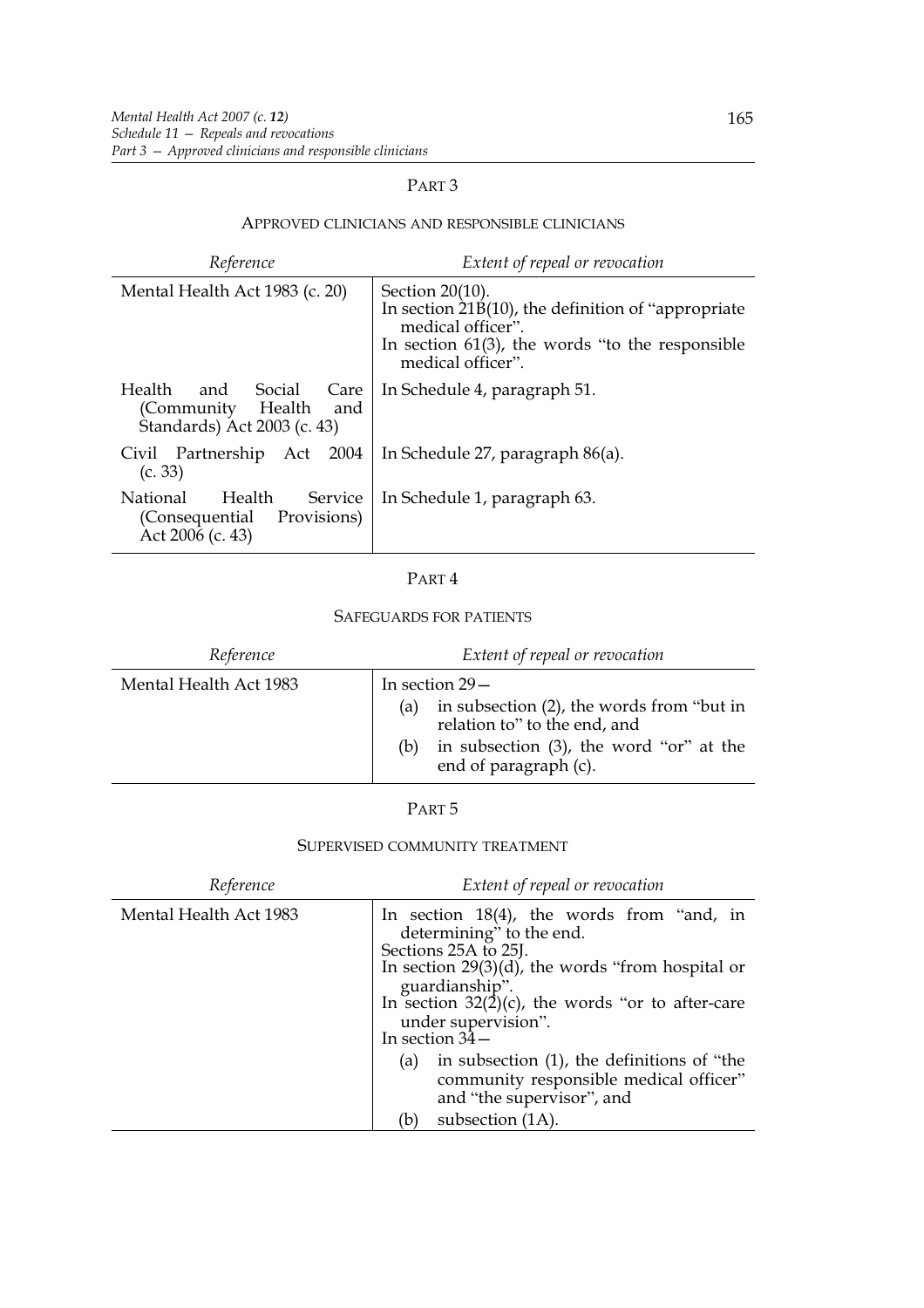| Reference                                                                         | Extent of repeal or revocation                                                                                    |
|-----------------------------------------------------------------------------------|-------------------------------------------------------------------------------------------------------------------|
| Mental Health Act 1983 (c. 20) –                                                  | In section $66(1)$ –                                                                                              |
| cont.                                                                             | (a)<br>paragraphs (ga), (gb) and (gc) (and the<br>word "or" at the end of each of those<br>paragraphs), and       |
|                                                                                   | in sub-paragraph (i), the words from "or,<br>(b)<br>in the cases" to the end.                                     |
|                                                                                   | In section $66(2)$ –<br>in paragraph (d), the words "and (gb)",                                                   |
|                                                                                   | (a)<br>and                                                                                                        |
|                                                                                   | (b)<br>paragraph (fa).<br>In section $67(1)$ , the words "or to after-care                                        |
|                                                                                   | under supervision".<br>In section $69(2)(b)$ , the words "45B(2), 46(3),".<br>Section 72(4A).                     |
|                                                                                   | In section $76(1)$ , the words from "or to after-                                                                 |
|                                                                                   | care" to "leaves hospital)".<br>Section 117(2A).                                                                  |
|                                                                                   | Section 127(2A).<br>In section $145-$                                                                             |
|                                                                                   | (a)<br>in subsection $(1)$ , the definitions of "the                                                              |
|                                                                                   | responsible<br>after-care<br>bodies"<br>and<br>"supervision application", and                                     |
|                                                                                   | subsection (1A).<br>(b)                                                                                           |
|                                                                                   | In section 146, the words from "128" to<br>"guardianship)".<br>In Part 1 of Schedule 1 –                          |
|                                                                                   | in paragraph 2, the words ", 25A, 25B",<br>(a)<br>and                                                             |
|                                                                                   | (b)<br>paragraph 8A.                                                                                              |
| Mental Health (Patients in the<br>Community) Act 1995 (c. 52)                     | Section $1(1)$ .<br>In Schedule 1-                                                                                |
|                                                                                   | (a)<br>in paragraph 2, paragraph (c) (and the<br>word "and" immediately preceding it),                            |
|                                                                                   | in paragraph 11, paragraph (a) (and the<br>(b)<br>word "and"<br>at<br>the<br>end<br>that<br>ΟÌ<br>paragraph), and |
|                                                                                   | paragraphs 3, 4, 6, 7, 8(2), 10(1) to (3), 12,<br>(c)<br>13, 18 and 20.                                           |
| (Sentences) Act 1997<br>Crime<br>(c. 43)                                          | In Schedule 4, paragraph 12(8).                                                                                   |
| National Health Service Reform<br>and Health Care Professions<br>Act 2002 (c. 17) | In Schedule 2, paragraphs 43 to 45.                                                                               |
| Partnership Act<br>2004<br>Civil<br>(c. 33)                                       | In Schedule 27, in paragraph 86, paragraph (b)<br>(and the word "and" immediately preceding<br>it).               |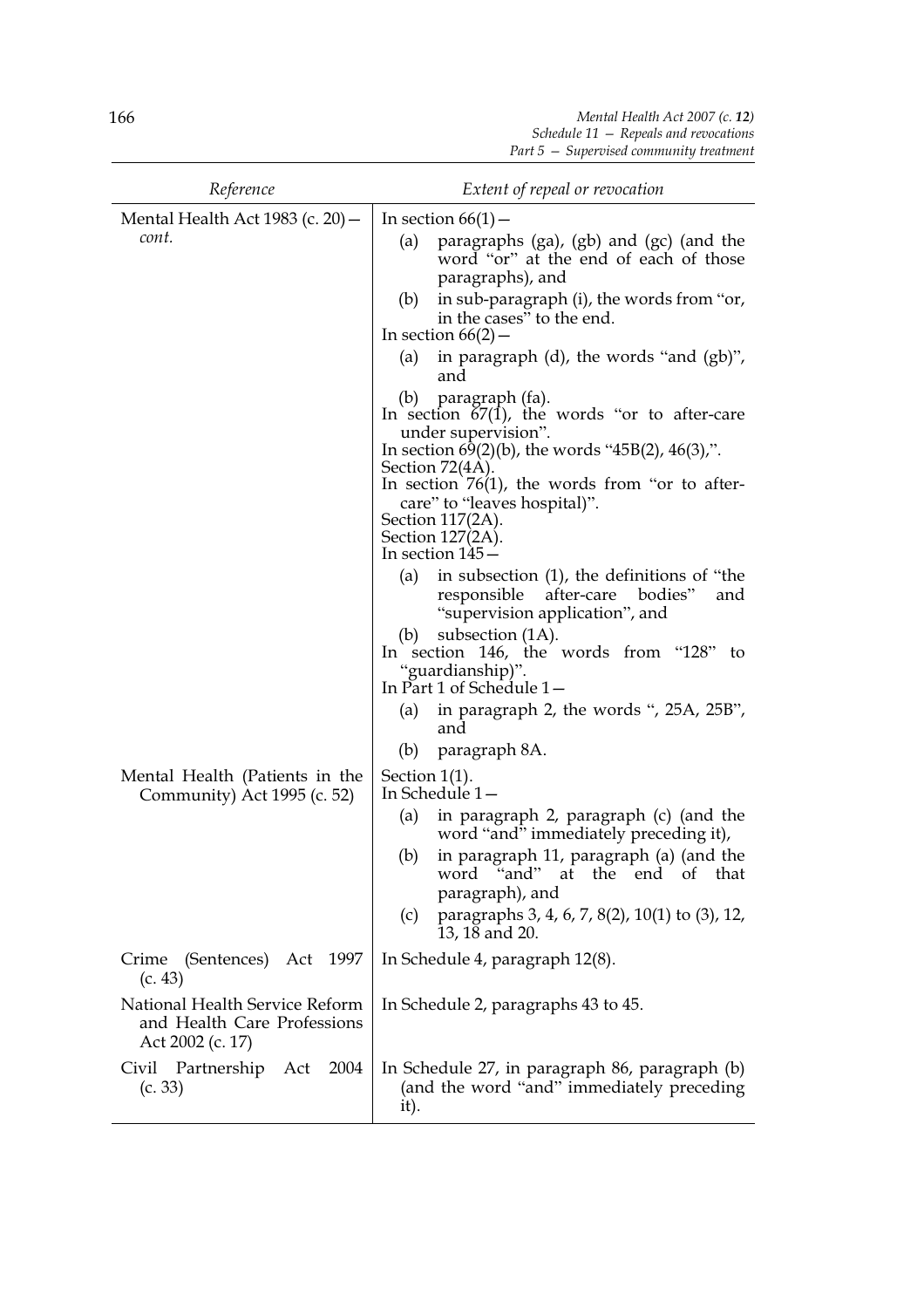### ORGANISATION OF TRIBUNALS

| Reference                              | Extent of repeal or revocation                                                                                                                                                                                   |
|----------------------------------------|------------------------------------------------------------------------------------------------------------------------------------------------------------------------------------------------------------------|
| Mental Health Act 1983 (c. 20)         | In section $78(6)$ , the words ", if for any reason he<br>is unable to act,".<br>In section 143(2), the words "or 65".<br>In paragraph 4 of Schedule 2, the words ", if for<br>any reason he is unable to act,". |
| Health Authorities Act 1995<br>(c. 17) | In Schedule 1, paragraph 107(13).                                                                                                                                                                                |

### PART 7

# CROSS-BORDER ARRANGEMENTS

| Reference                                                                                | Extent of repeal or revocation                                                                                                                                         |
|------------------------------------------------------------------------------------------|------------------------------------------------------------------------------------------------------------------------------------------------------------------------|
| Mental Health Act 1983                                                                   | In section $80(1)$ , the words "or subject to<br>guardianship" and the words "or, as the case<br>may be, for receiving him into guardianship".<br>In section $88(3)$ – |
|                                                                                          | the words "to Scotland or Northern<br>(a)<br>Ireland",                                                                                                                 |
|                                                                                          | (b) paragraph (a), and                                                                                                                                                 |
|                                                                                          | (c) in paragraph (b), the words "in Northern"<br>Ireland,".                                                                                                            |
|                                                                                          | In section 146, the words from " $88$ " to "138)".                                                                                                                     |
| Health (Care<br>Mental<br>and<br>Treatment) (Scotland)<br>Act<br>2003<br>(Consequential) | Articles $1(5)$ , 2 and 3.<br>In Schedule 1, paragraph 2(5).                                                                                                           |
| Provisions) Order 2005 (S.I.<br>2005/2078)                                               |                                                                                                                                                                        |

# PART 8

### RESTRICTED PATIENTS

| Reference                                      | Extent of repeal or revocation                                                                                                                                                                                                                                                                                                                                                                                    |
|------------------------------------------------|-------------------------------------------------------------------------------------------------------------------------------------------------------------------------------------------------------------------------------------------------------------------------------------------------------------------------------------------------------------------------------------------------------------------|
| Colonial Prisoners Removal Act<br>1884 (c. 31) | In section $10(3)(a)$ , the words ", made without<br>limitation of time".                                                                                                                                                                                                                                                                                                                                         |
| Mental Health Act 1983                         | In section $41(1)$ , the words ", either without limit<br>of time or during such period as may be<br>specified in the order".<br>In section $42(4)(b)$ , the words from ", and, if the<br>restriction order was made for a specified<br>period," to the end.<br>In section $44(3)$ , the words ", made without<br>limitation of time".<br>In section $81(7)$ , the words "restriction order or"<br>in each place, |